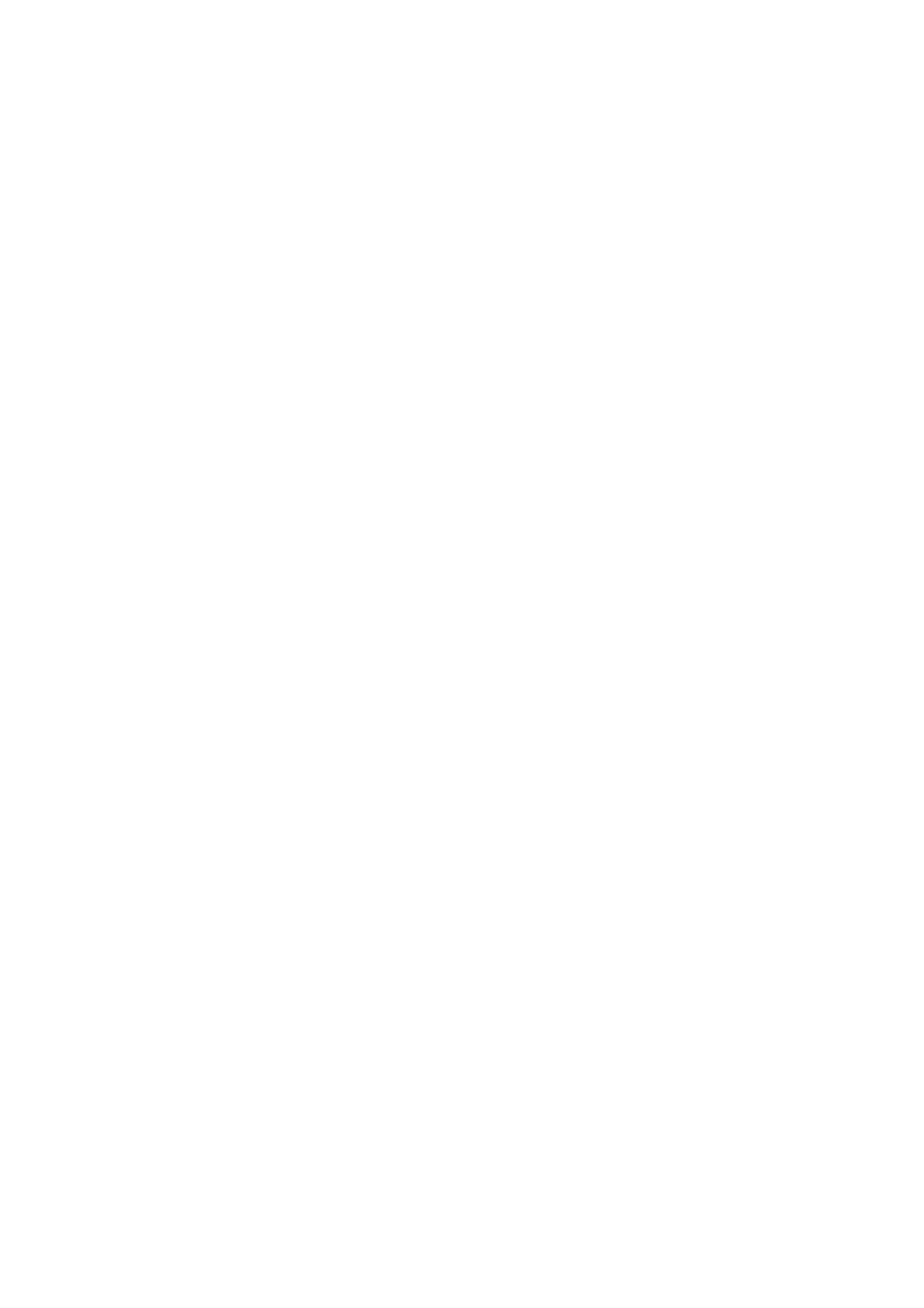(Reprint No. 6)

# SOUTH AUSTRALIA

# **HARBORS AND NAVIGATION REGULATIONS 1994**

*These regulations are reprinted pursuant to the Subordinate Legislation Act 1978 and incorporate all amendments in force as at 17 December 1998.*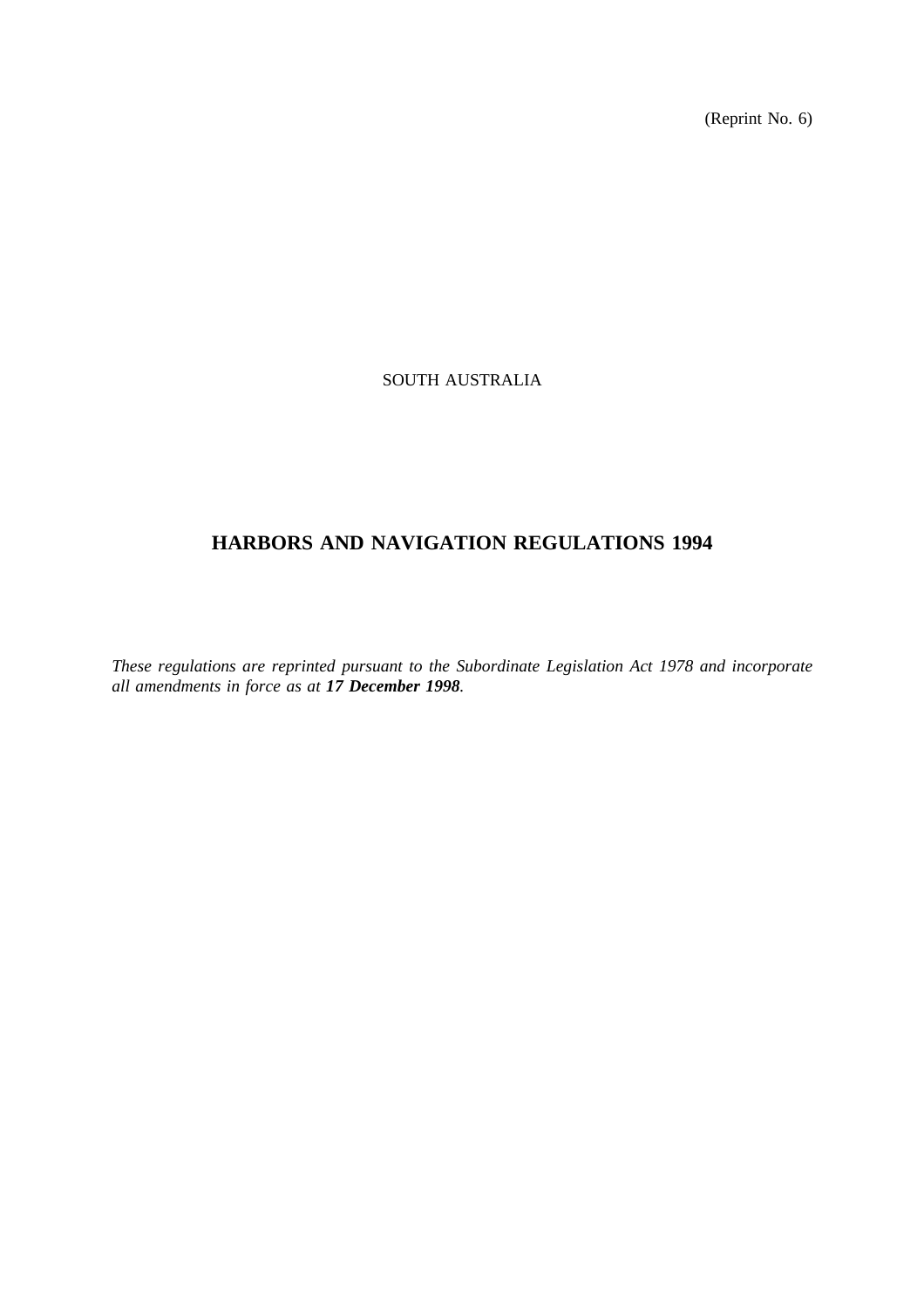# **SUMMARY OF PROVISIONS**

# **PART 1 PRELIMINARY**

- 1. Citation<br>2. Commer
- 2. Commencement<br>3. Revocation
- 3. Revocation<br>4. Incorporation
- 4. Incorporation of codes and standards
- 5. Approvals of CEO
- 6. Exemption of Australian Navy vessels
- 7. Relation to South Australian Ports Corporation

# **PART 2 INTERPRETATION**

- 8. Interpretation
- 9. Definition of harbors: s. 4(1) and Sched. 1
- 10. Crew of commercial vessel: s. 4(1)
- 11. Key position on commercial vessel: s. 4(1)
- 12. Length of vessel: s. 4(3)

# **PART 3 PROPERTY**

13. Exclusion of property from vesting in Minister: s. 15(3)*(c)*

# **PART 4 RESTRICTIONS ON USE OF WATERS**

14. Restricted areas: s. 27

### **PART 5 HARBORS**

### **DIVISION 1—APPLICATION AND INTERPRETATION**

15. Application and interpretation of Part 5

# **DIVISION 2—GENERAL ACTIVITIES**

- 16. Obstructions on wharves
- 17. Obstruction of landing places
- 18. Unauthorised activity on wharf
- 19. Use of rail trolley
- 20. Removal of stevedoring gear after use
- 21. Directions relating to dangerous or objectionable cargo
- 22. Spillage of cargo<br>23. Discharge of wate
- 23. Discharge of water on wharves<br>24. Abandoned cargo
- 24. Abandoned cargo<br>25. Unauthorised entr
- 25. Unauthorised entry to wharf or contiguous land 26. Watch officers in harbors
- 26. Watch officers in harbors<br>27. Tugs
- 27. Tugs<br>28. Fuel
- 28. Fuel in vehicles, etc.<br>29. Operation of motors
- 29. **Operation of motors in cargo spaces**<br>30. Mooring lines in harbors
- Mooring lines in harbors
- 31. Restrictions in certain harbors<br>32. Mooring and unmooring of ve
- 32. Mooring and unmooring of vessels in certain harbors
- Swimming in harbors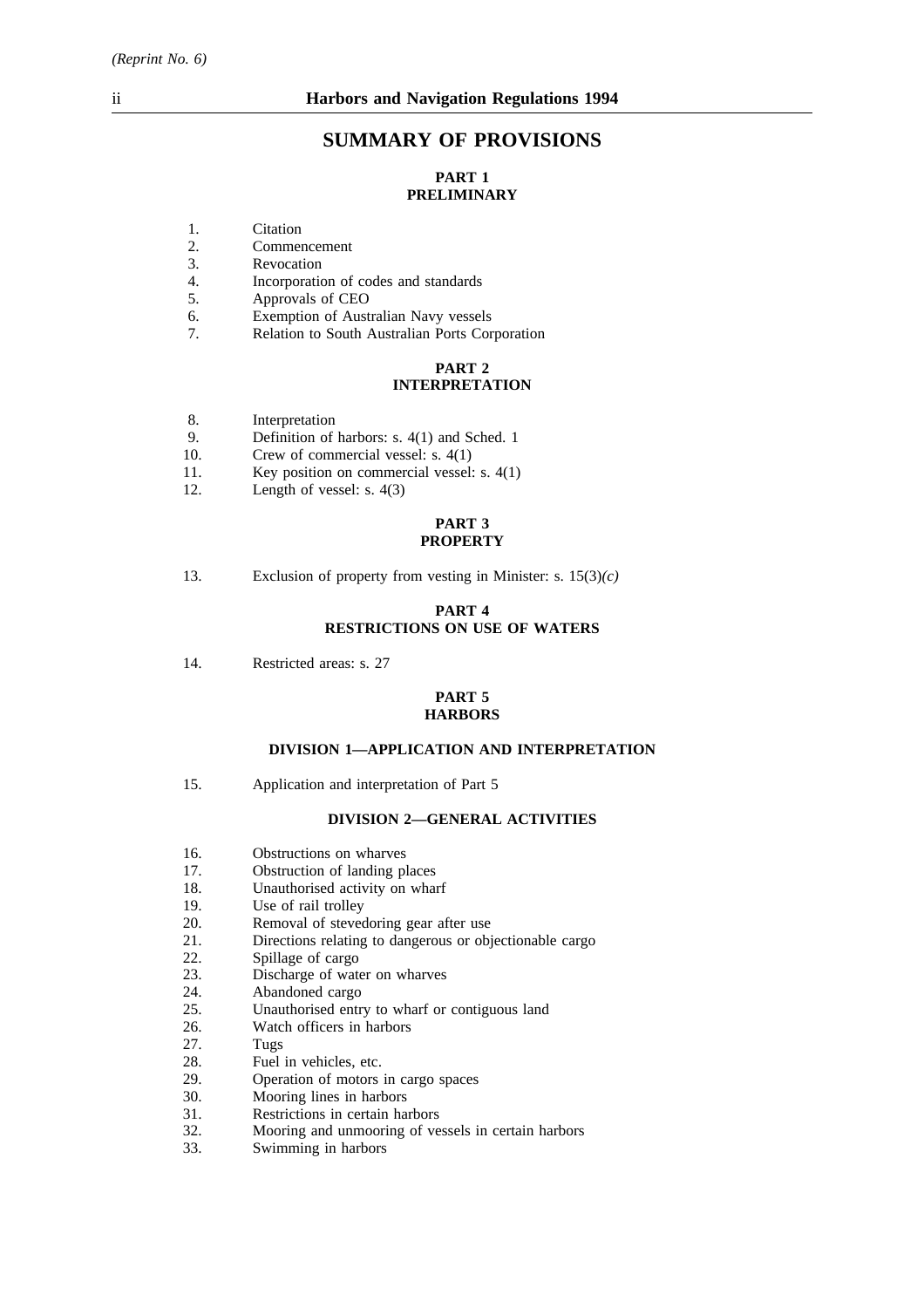#### **DIVISION 3—VEHICLES AND PEDESTRIANS**

- 33A. Application of Division
- 34. Traffic signs
- 35. Traffic and other directions
- 36. Parking signs and markings
- 37. Removal of vehicles
- 38. Signs
- 38A. Permits
- 39. Evidence

#### **DIVISION 4—RECORDS**

- 40. Notice of entry
- 41. Certificate of registration<br>42. Notice of leaving
- 42. Notice of leaving<br>43. Cargo manifests
- 43. Cargo manifests<br>44. Production of do
- Production of documents relating to cargo

# **DIVISION 5—PILOTAGE**

- 45. Interpretation of Part 5 Division 5
- 46. Licensing of pilots: s. 33<br>47. Pilotage exemption certif
- 47. Pilotage exemption certificates: s. 34<br>48. Re-examination
- 48. Re-examination<br>49 Duration of pilo
- 49. Duration of pilot's licence<br>50 Duration and renewal of pi
- 50. Duration and renewal of pilotage exemption certificates<br>51 Equivalent qualifying voyages
- Equivalent qualifying voyages
- 52. Application for pilot's licence or pilotage exemption certificate
- 53. Replacement licences and certificates
- 54. Obligations of pilot or master
- 55. Records to be kept by holder of pilotage exemption certificate<br>56. Compulsory pilotage: s. 35
- Compulsory pilotage: s. 35

### **PART 6 CREWING**

### **DIVISION 1—PRELIMINARY**

- 57. Interpretation of Part 6
- 58. Vessels to which crewing requirements apply: s. 37
- 59. Application for exemption from crewing requirements: s. 39

#### **DIVISION 2—FISHING VESSELS**

- 60. Minimum crewing for fishing vessels: s. 38(1)
- 61. Breach by crew of minimum qualifications requirement

#### **DIVISION 3—TRADING VESSELS**

62. Breach by crew of minimum qualifications requirement

#### **PART 7 CERTIFICATES OF COMPETENCY**

- 63. Vessels in relation to which certificates of competency required: s. 46
- 64. Exemptions from s. 47(3)
- 65. Classes of certificates of competency
- 66. Requirements for certificate of competency: s. 48(2) 67. Re-examination
- 67. Re-examination<br>68. Equivalent expe
- Equivalent experience and qualifications, etc.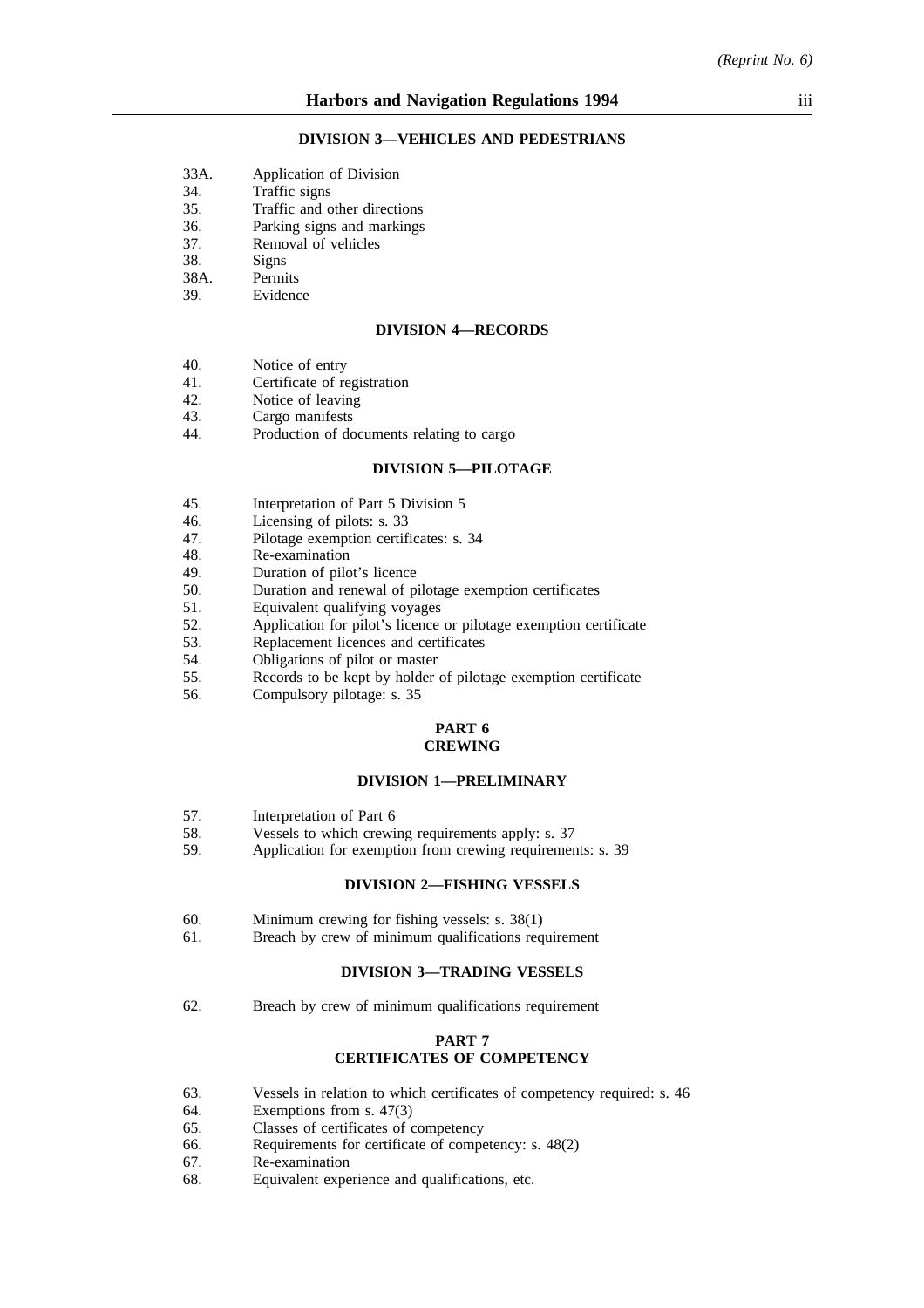# iv **Harbors and Navigation Regulations 1994**

- 69. Endorsement of certificates of competency<br>
T0. Recognition of certificates of competency
- 70. Recognition of certificates of competency<br>71. Re-validation of certificates of competency
- 71. Re-validation of certificates of competency<br>72. Compliance with endorsements
- 72. Compliance with endorsements<br>73. Special permits for recreational
- Special permits for recreational vessels: s.  $47(3)$  and  $(4)$
- 74. Application for certificate of competency, etc.
- 75. Replacement certificates of competency or special permits
- 76. Obligations of holder of certificate of competency or special permit

### **PART 8 HIRE OF VESSELS**

### **DIVISION 1—PRELIMINARY**

- 77. Application of hiring requirements: s. 51
- 78. Interpretation of Part 8

#### **DIVISION 2—LICENCES**

- 79. Application for licence<br>80. **Granting of licence**
- 80. Granting of licence<br>81. Duration of licence
- 81. Duration of licence<br>82. Transfer of licence
- Transfer of licence
- 83. Replacement licence

### **DIVISION 3—INSPECTIONS**

- 84. Periodic inspections
- 85. Application for fixing place and date of inspection
- 86. Fees and other costs to be borne by owners
- 87. Certificate of inspection

# **DIVISION 4—OBLIGATIONS OF OWNER**

- 88. Licence and certificates of inspection to be displayed
- 89. Register books<br>90. Boat not to be
- 90. Boat not to be hired out nor possession to be handed over in certain circumstances 91. Information and instructions to be given to hirers
- Information and instructions to be given to hirers

#### **DIVISION 5—OBLIGATIONS OF HIRER**

92. Use of hire and drive houseboat

## **DIVISION 6—MISCELLANEOUS**

- 93. Duties of licence holder
- 94. Duty to report accidents, etc.

#### **PART 9**

# **REGISTRATION AND CERTIFICATES OF SURVEYS**

# **DIVISION 1—REGISTRATION OF VESSELS**

- 95. Interpretation of Part 9 Division 1
- 96. Vessels that must be registered: s. 54<br>97. Exemptions from s. 55
- Exemptions from s. 55
- 98. Person in whose name vessel must be registered
- 99. Application for registration or exemption
- 100. Grant of registration
- 101. Grant of temporary registration pending determination of application for registration
- 102. Duration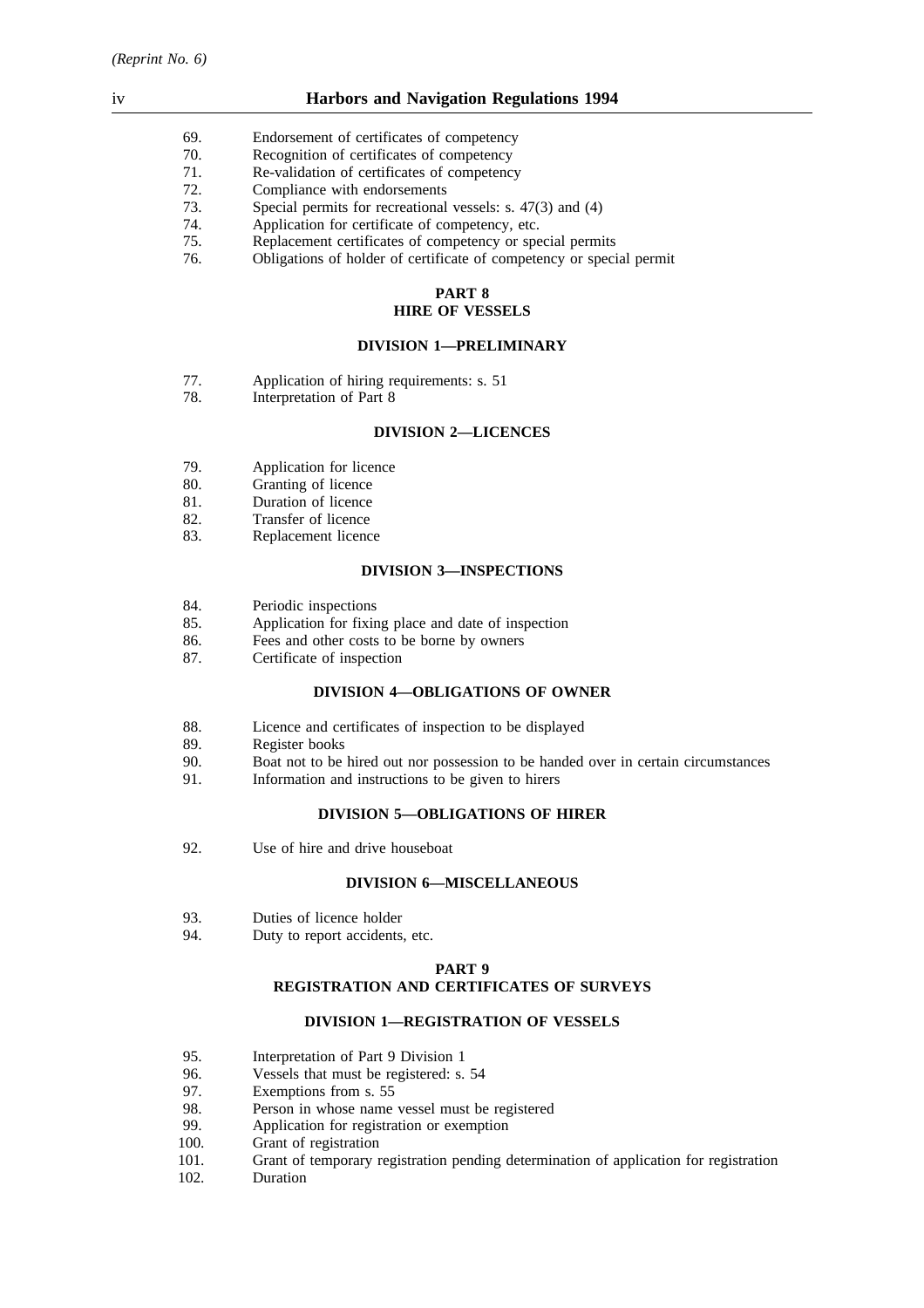- 103. Certificate of registration and registration label
- 104. Marking of vessel: s. 55
- 105. Registration label
- 106. Transfer of registration
- 107. Cancellation of registration
- 108. Return of certificate of registration or registration label
- 109. Refunds of registration fees
- 110. Notification of change of address

### **DIVISION 2—CERTIFICATES OF SURVEY**

- 111. Vessels requiring certificate of survey: s. 56
- 112. Application for certificate of survey, etc.: ss. 58-60
- 113. Obligations of applicant for certificate of survey, etc.
- 114. Certificate of survey<br>115. Certificate of survey
- 115. Certificate of survey to be displayed<br>116. Replacement certificates of survey
- 116. Replacement certificates of survey<br>117. Notification of change of address.
- Notification of change of address, etc.

# **DIVISION 3—LOADLINE CERTIFICATES**

- 118. Vessels requiring a loadline certificate: s. 61
- 119. Application for loadline certificate or exemption<br>120. Loadline certificate to be on board
- 120. Loadline certificate to be on board<br>121. Replacement loadline certificates
- 121. Replacement loadline certificates<br>122 Marking requirements: s. 63
- Marking requirements: s. 63

### **DIVISION 4—STRUCTURAL AND EQUIPMENT REQUIREMENTS FOR VESSELS**

123. Structural and equipment requirements for vessels

### **DIVISION 5—MISCELLANEOUS**

- 124. Equivalent requirements<br>125. Recognition of other cer
- Recognition of other certificates of survey and loadline certificates

### **PART 10 SAFETY**

#### **DIVISION 1—GENERAL RULES OF NAVIGATION**

- 126. Navigation at sea
- 127. Navigation in inland waters
- 128. Navigation in rivers and channels

#### **DIVISION 2—SPEED RESTRICTIONS**

129. Speed restrictions

#### **DIVISION 3—DANGEROUS SUBSTANCES GUIDELINES**

- 130. Incorporation of *Dangerous Substances Guidelines*
- 131. Offences against *Guidelines*

# **DIVISION 4—RULES OF SPECIAL APPLICATION TO RECREATIONAL VESSELS**

- 132. Life-jackets on certain recreational vessels
- 133. Means of escape from recreational vessel
- 134. Excess persons on recreational vessel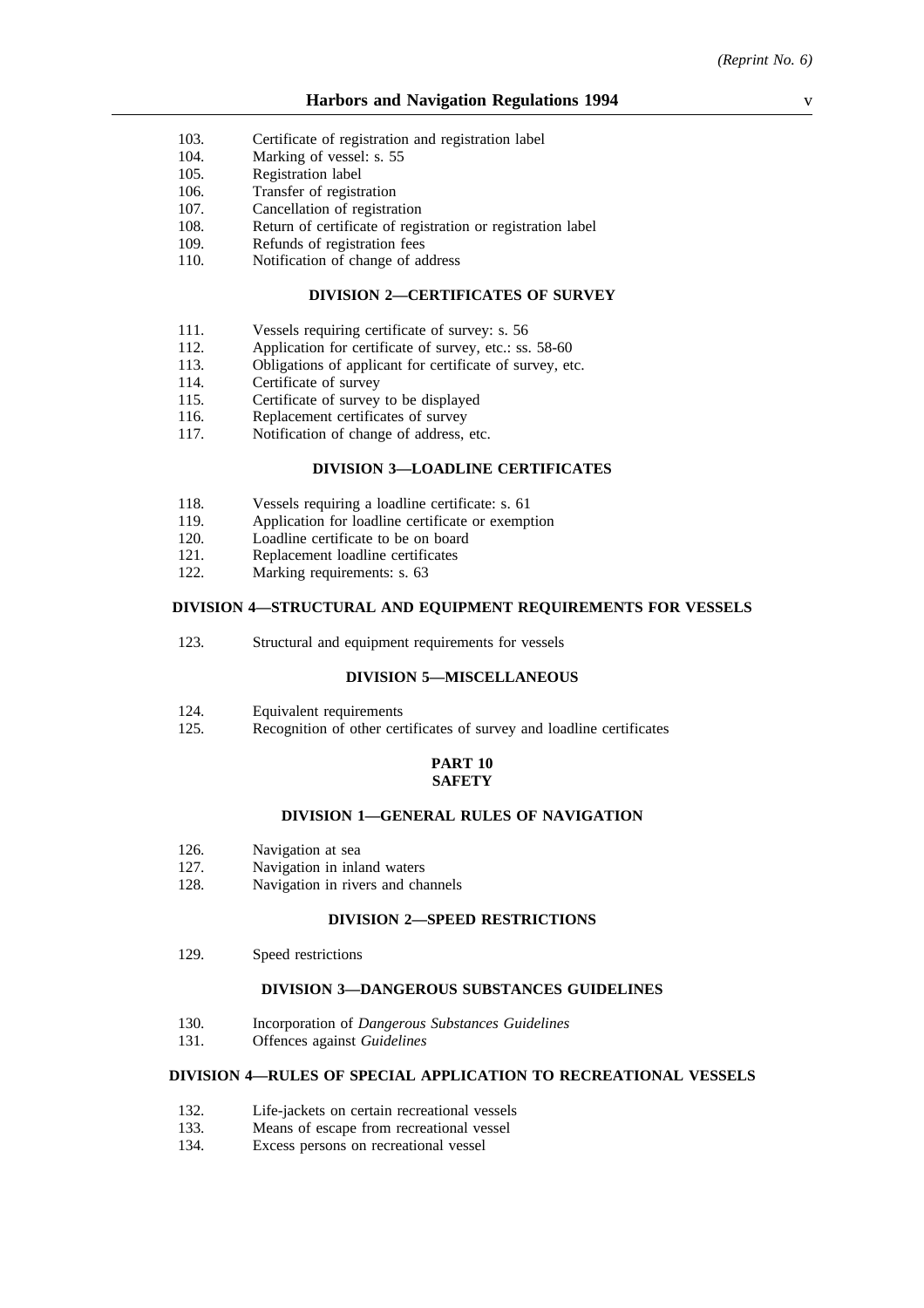# **DIVISION 5—RADIO RULES FOR COMMERCIAL VESSELS**

- 135. Radio communication with coast station
- 136. Radio watch
- 137. Prohibition of transmission during silence period
- 138. Log-book of distress calls received

#### **DIVISION 6—WATER SKIING, AQUAPLANING AND LIKE ACTIVITY**

- 139. Obligations of operator, participator and observer where person towed by vessel
- 140. Obligation of person being towed
- 141. Obligation of operator of vessel towing a person
- 142. Operating another vessel too close to person being towed

## **DIVISION 7—DIVING SIGNALS**

143. Signal when divers working

#### **DIVISION 8—FISHING NETS, YABBIE POTS AND SET LINES**

- 144. Interpretation of Part 10 Division 8<br>145. Mesh nets and set lines
- 145. Mesh nets and set lines<br>146. Drop nets, drum nets, h
- Drop nets, drum nets, hoop nets, shrimp traps and yabbie pots
- 147. Positioning of fishing apparatus
- 148. Offence of using fishing apparatus contrary to this Division

# **DIVISION 9—RULES FOR CERTAIN BRIDGES**

- 149. Birkenhead Bridge
- 150. Kingston Bridge
- 151. Paringa Bridge

# **DIVISION 10—MISCELLANEOUS**

- 151A. Vessels excluded from vicinity of oil rigs
- 152. Nuisance
- 153. Use of spot lights
- 154. Emissions and discharges
- 155. Misuse of signals
- 156. Smoking and use of combustion equipment in hold
- 157. Gangways
- 158. Anchors not to be used in certain areas
- 159. General defence

#### **PART 11 ACCIDENTS**

- 160. Minor injury or damage need not be reported: s. 75(1)
- 161. Particulars to be reported: s. 75(2)

### **PART 12 COURT OF MARINE ENQUIRY**

162. Assessors: s. 77(4)

# **PART 13 APPLICATION OF COMMONWEALTH ACT**

163. Application of Commonwealth Act: s. 81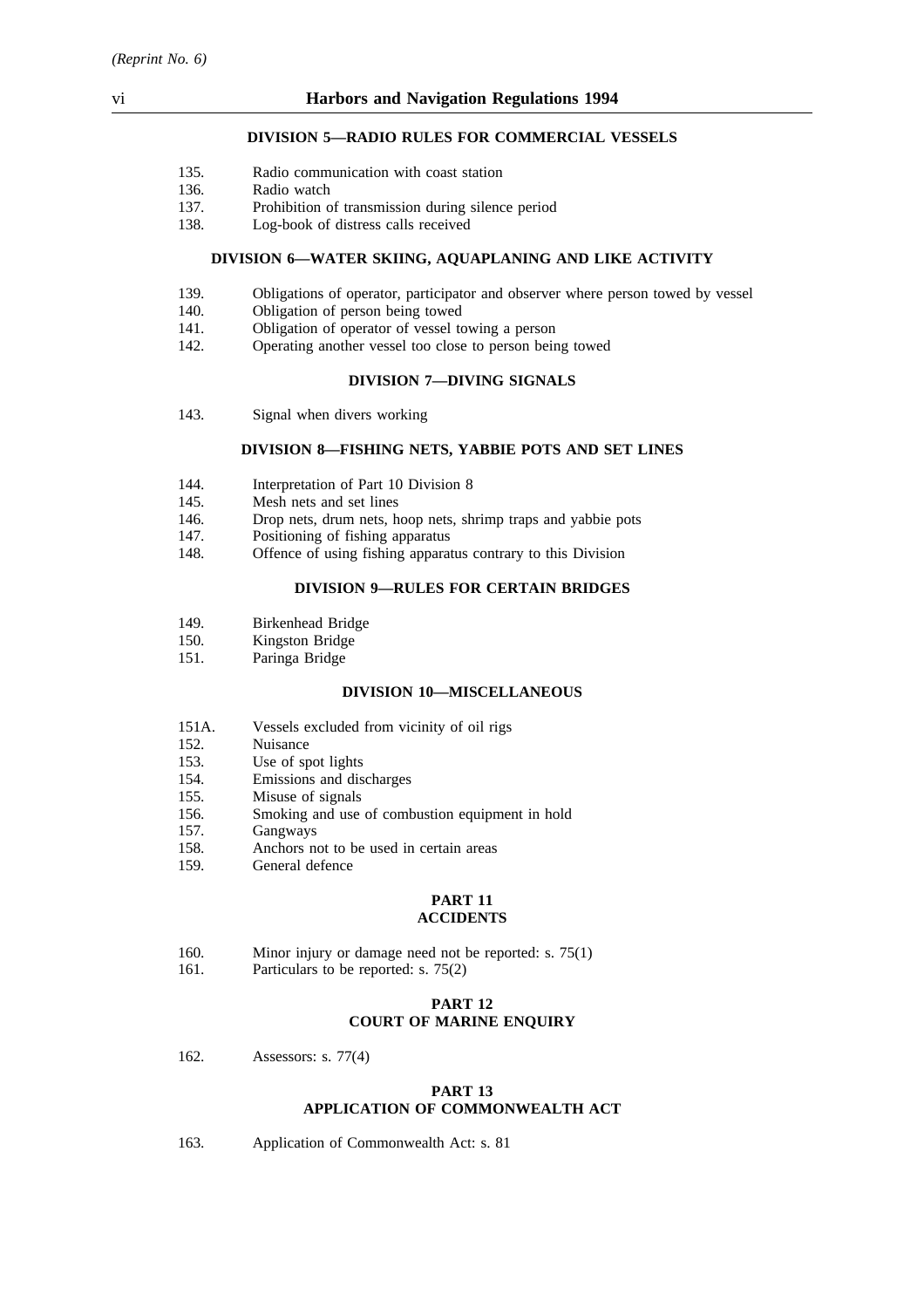#### **PART 14 MISCELLANEOUS**

#### **DIVISION 1—BOAT HAVENS**

- 164. Application of Part 14 Division 1
- 165. Moorings not to be laid without approval
- 166. Obligation to have permit to moor in boat haven
- 167. Permit to moor in boat haven<br>168. Application for permit
- Application for permit
- 169. Issue of permit
- 170. Obligations of permit holders
- 171. Cancellation of permits

### **DIVISION 2—BALLAST WATER**

- 172. Prohibition of releasing ballast water in specified waters 173. Directions relating to ballast water
- Directions relating to ballast water

# **DIVISION 3—FACILITIES LEVY**

- 174. Facilities levies<br>175. Recreational Bo
- 175. Recreational Boating Facilities Fund<br>176. Commercial Fishing Vessels Facilitie
- 176. Commercial Fishing Vessels Facilities Fund<br>177. Boating Facility Advisory Committee
- Boating Facility Advisory Committee

# **DIVISION 5—MISCELLANEOUS**

- 179. False statements
- 180. Notices

#### **SCHEDULE 1**

*Partially Smooth and Smooth Waters (Part 2)*

#### **SCHEDULE 2**

*Definition of Restricted Vessel—Operational Areas (Part 2)*

#### **SCHEDULE 3**

*Definition of Harbors (Part 2)*

#### **SCHEDULE 4**

*Restricted Areas—Controls (Part 4)*

- 1. Interpretation of schedule 4
- 2. Table of controls

#### **SCHEDULE 5**

*Restricted Areas—Delineation (Part 4)*

#### **SCHEDULE 6**

*Fishing Vessels—Crewing Requirements (Part 6 Division 2)*

1. Interpretation of schedule 6

2. Minimum crewing of fishing vessels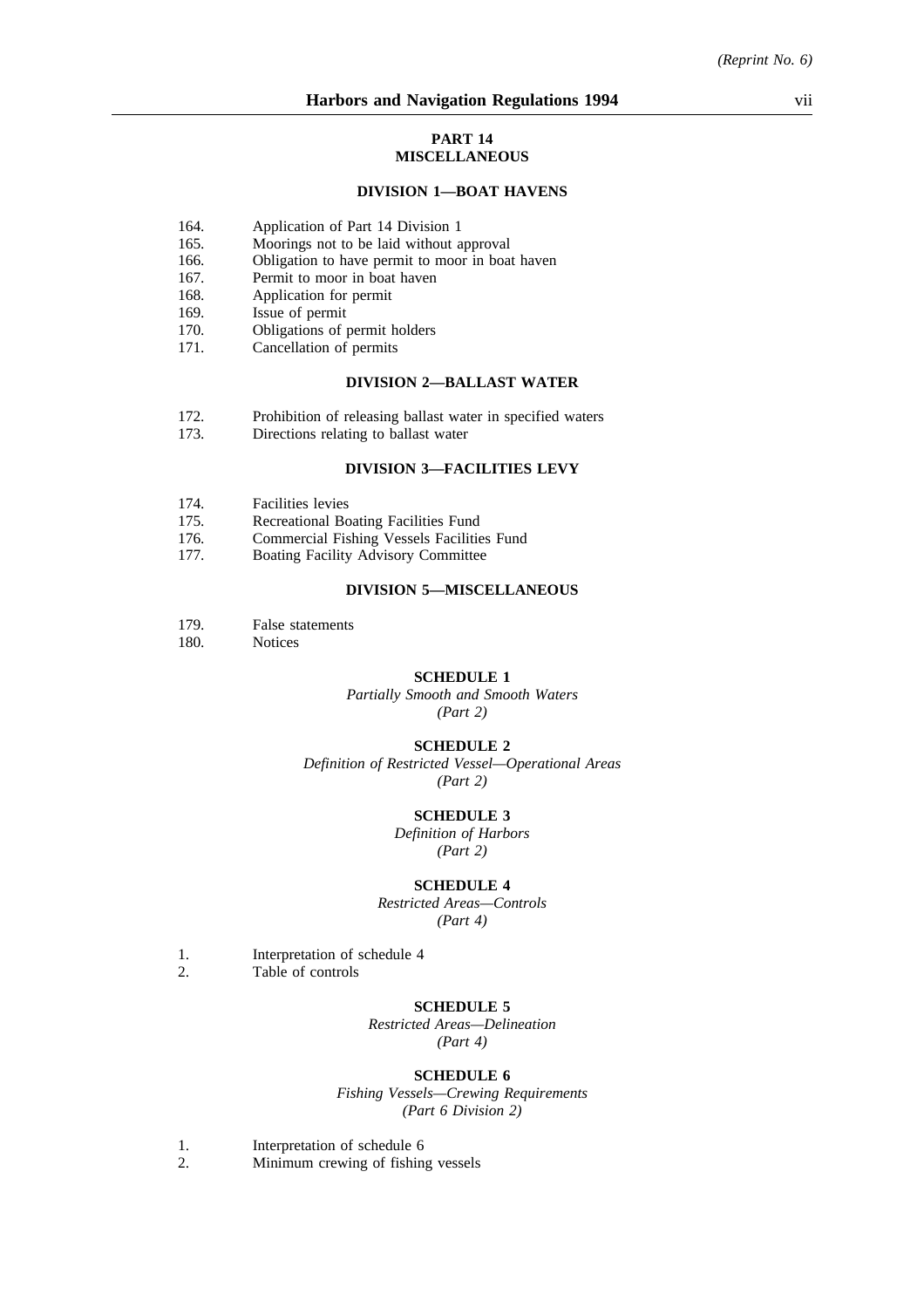### **SCHEDULE 7**

*Certificates of Competency—River Murray and Inland Waters (Part 7)*

1. Certificate of competency as Coxswain River Murray and Inland Waters

- 2. Certificate of competency as Master Class 5 River Murray and Inland Waters
- 3. Certificate of competency as Master Class 5 River Murray and Inland Waters (Houseboats)
- 4. Certificate of competency as Master Class 4 River Murray and Inland Waters

# **SCHEDULE 8**

*Structural and Equipment Requirements for Hire and Drive Houseboats (Part 8)*

- 1. Length, size and speed
- 2. Pontoons
- 3. Decks
- 4. Steps and ladders
- 5. Fixed house
- 6. Visibility
- 7. Freeboard<br>8. Stability
- 8. Stability<br>9. Structura
- 9. Structural fire protection<br>10. Engines
- Engines
- 11. Exhaust systems
- 12. Ventilation of machinery spaces
- 13. Fuel tanks and fuel systems for engines and generators
- 14. Additional fuel
- 15. Shipside valves and pipes
- 16. Electrical installations
- 17. Liquefied petroleum gas installations
- 18. Accommodation and associated facilities
- 19. Sewerage system
- 20. Lifesaving appliances
- 21. Fire appliances
- 22. Radio equipment
- 
- 23. Navigation lights<br>24. Miscellaneous eq Miscellaneous equipment

#### **SCHEDULE 9**

*Structural and Equipment Requirements for Vessels (Part 9 Division 4)*

# **PART 1**

# **STRUCTURAL AND EQUIPMENT REQUIREMENTS FOR REGISTERED VESSELS OTHER THAN RESTRICTED VESSELS**

- 1. Application of schedule 9 Part 1<br>2. Hatches and exterior doors
- 2. Hatches and exterior doors<br>3. No open exhausts
- 3. No open exhausts<br>4. Compliance plate
- 4. Compliance plate re maximum load
- 5. Additional fuel
- 6. Life saving appliances, fire appliances and miscellaneous equipment
- 7. Exemptions from requirement for appliances and equipment
- 8. Standard of equipment
- 9. Placement of equipment

# **PART 2**

#### **STRUCTURAL AND EQUIPMENT REQUIREMENTS FOR RESTRICTED VESSELS**

10. Life saving appliances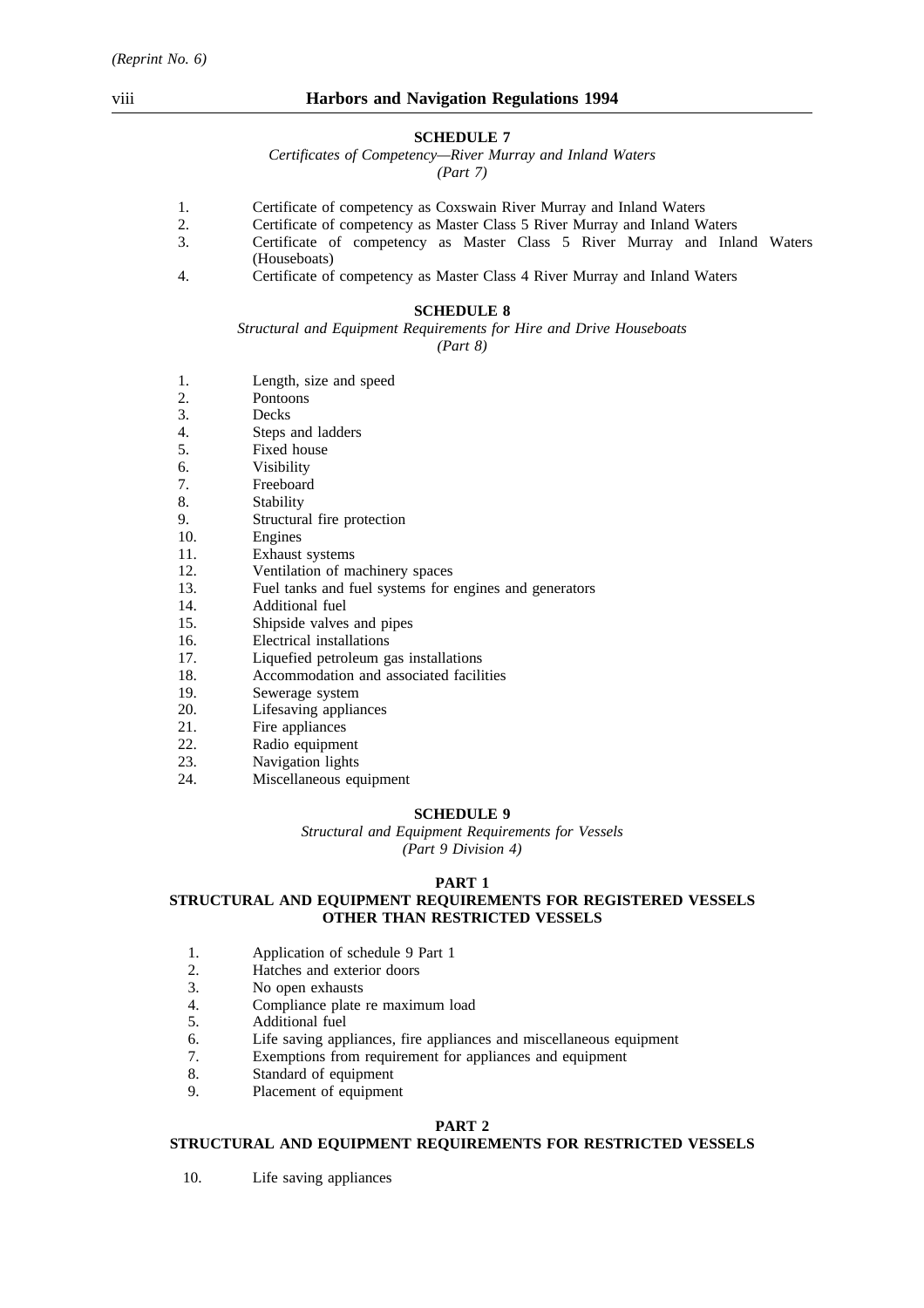- 11. Fire fighting appliances
- 12. Radio equipment
- 13. Miscellaneous equipment

### **PART 3**

# **STRUCTURAL AND EQUIPMENT REQUIREMENTS FOR OBSERVATION VESSELS**

14. Structural and equipment requirements for observation vessels

### **PART 4**

# **STRUCTURAL AND EQUIPMENT REQUIREMENTS FOR OTHER SURVEYED VESSELS**

- 15. Application of Schedule 9 Part 4
- 16. Construction
- 17. Engineering<br>18. Crew accom
- 18. Crew accommodation<br>19. Stability
- 19. Stability<br>20. Life savi
- 20. Life saving appliances<br>21. Fire appliances
- 21. Fire appliances<br>22. Radio equipmer
- 22. Radio equipment<br>23. Miscellaneous eq
- Miscellaneous equipment

### **SCHEDULE 10**

*Speed restrictions in certain waters (Part 10 Division 2)*

- 1. 7 knot limit<br>2. 4 knot limit
- 2. 4 knot limit

## **SCHEDULE 11**

*Recreational Vessels Without Compliance Plate: Maximum Number of Persons Carried in Smooth Water (Part 10 Division 4)*

### **SCHEDULE 12**

*Boat Havens (Part 14 Division 1)*

#### **SCHEDULE 14** *Fees*

- 1. Waiver of fees and payment in instalments
- 2. Interpretation of table of fees
- 3. Fees payable

#### **APPENDIX LEGISLATIVE HISTORY**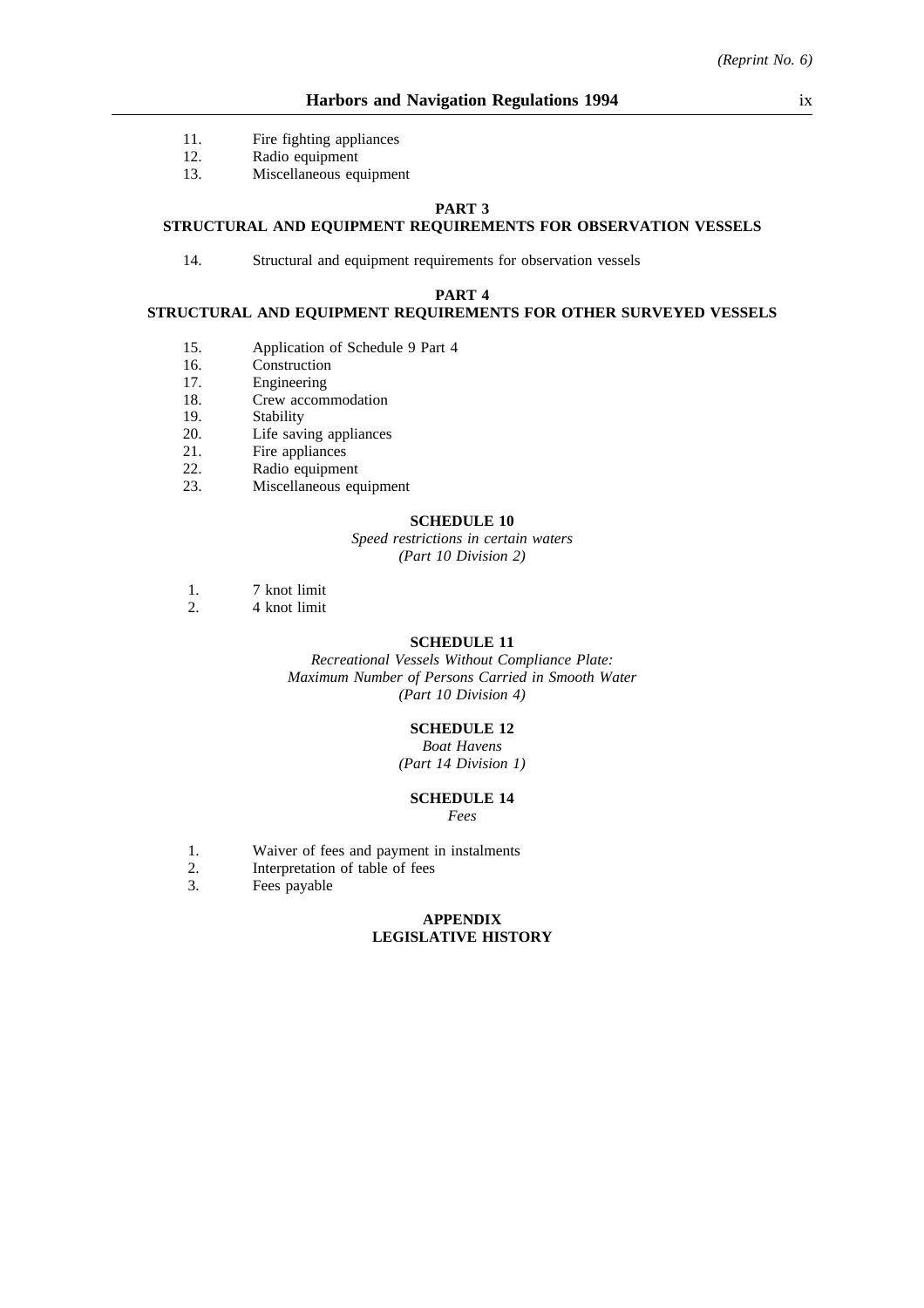# **REGULATIONS UNDER THE HARBORS AND NAVIGATION ACT 1993**

# **HARBORS AND NAVIGATION REGULATIONS 1994**

being

No. 176 of 1994: *Gaz*. 20 October 1994, p. 987<sup>1</sup>

as varied by

No. 195 of 1994: *Gaz*. 24 November 1994, p. 1619<sup>2</sup> No. 196 of 1994: *Gaz*. 24 November 1994, p. 1621<sup>3</sup> No. 2 of 1995: *Gaz*. 5 January 1995, p. 494 No. 84 of 1995: *Gaz*. 10 May 1995, p. 20595 No. 180 of 1995: *Gaz*. 31 August 1995, p. 636<sup>6</sup> No. 155 of 1995: *Gaz*. 13 July 1995, p. 837 No. 198 of 1995: *Gaz*. 26 October 1995, p. 1208<sup>8</sup> No. 217 of 1995: *Gaz*. 30 November 1995, p. 1527<sup>9</sup> No. 234 of 1995: *Gaz*. 21 December 1995, p. 1800<sup>10</sup> No. 20 of 1996: *Gaz*. 1 February 1996, p. 1020<sup>11</sup> No. 38 of 1996: *Gaz*. 14 March 1996, p. 165512 No. 75 of 1996: *Gaz*. 23 May 1996, p. 2576<sup>13</sup> No. 122 of 1996: *Gaz*. 30 May 1996, p. 2737<sup>14</sup> No. 149 of 1996: *Gaz*. 13 June 1996, p. 2946<sup>15</sup> No. 259 of 1996: *Gaz*. 23 December 1996, p. 2262<sup>16</sup> No. 17 of 1997: *Gaz*. 20 February 1997, p. 100017 No. 29 of 1997: *Gaz*. 13 March 1997, p. 1191<sup>18</sup> No. 39 of 1997: *Gaz*. 27 March 1997, p. 137419 No. 104 of 1997: *Gaz*. 13 May 1997, p. 1914<sup>20</sup> No. 223 of 1997: *Gaz*. 13 November 1997, p. 1304<sup>21</sup> No. 12 of 1998: *Gaz*. 29 January 1998, p. 38322 No. 26 of 1998: *Gaz*. 31 March 1998, p. 159823 No. 47 of 1998: *Gaz*. 21 May 1998, p. 2231<sup>24</sup> No. 90 of 1998: *Gaz*. 28 May 1998, p. 236325 No. 139 of 1998: *Gaz*. 11 June 1998, p. 2552<sup>25</sup> **No. 219 of 1998:** *Gaz***. 17 December 1998, p. 198626**

#### *NOTE:*

- *Asterisks indicate repeal or deletion of text.*
- *Entries appearing in bold type indicate the amendments incorporated since the last reprint.*
- *For the legislative history of the regulations see Appendix.*
-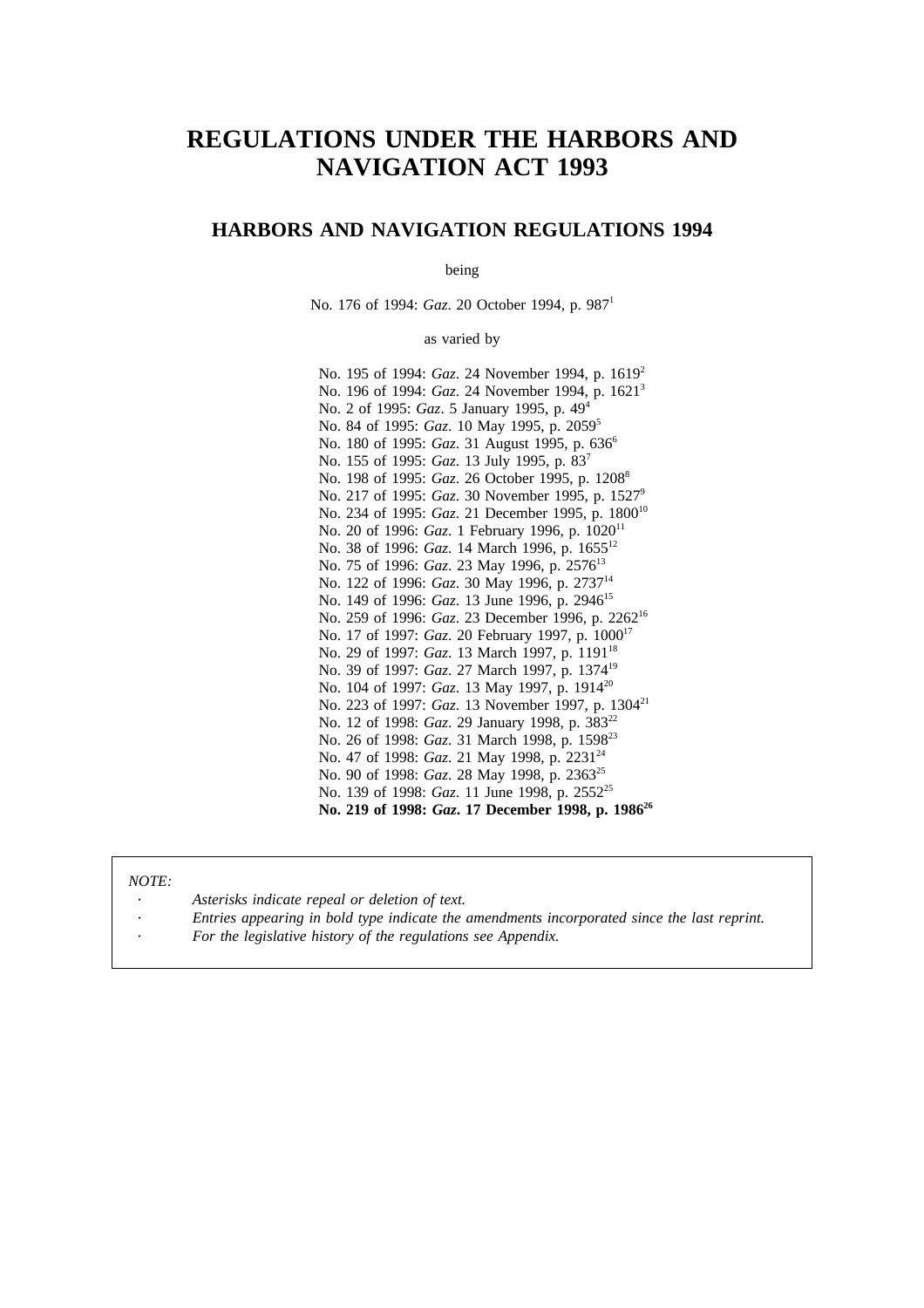- <sup>1</sup> Came into operation 24 October 1994: reg. 2. <sup>2</sup> Came into operation 24 November 1994: reg. 2. <sup>3</sup> Came into operation 24 November 1994: reg. 2. <sup>4</sup> Came into operation 5 January 1995: reg. 2. <sup>5</sup> Came into operation 1 July 1995: reg. 2. <sup>6</sup> Came into operation 31 August 1995: reg. 2. <sup>7</sup> Came into operation 1 October 1995: reg. 2. <sup>8</sup> Came into operation 26 October 1995: reg. 2. <sup>9</sup> Came into operation 1 January 1996: reg. 2. <sup>10</sup> Came into operation 21 December 1995: reg. 2. <sup>11</sup> Came into operation 1 February 1996: reg. 2. <sup>12</sup> Came into operation 14 March 1996: reg. 2. <sup>13</sup> Came into operation 23 May 1996: reg. 2. <sup>14</sup> Came into operation 1 July 1996: reg. 2. <sup>15</sup> Came into operation 13 June 1996: reg. 2. <sup>16</sup> Came into operation 3 February 1997: reg. 2. <sup>17</sup> Came into operation 20 February 1997: reg. 2. <sup>18</sup> Came into operation 13 March 1997: reg. 2. <sup>19</sup> Came into operation 21 April 1997: reg. 2. <sup>20</sup> Came into operation 1 July 1997: reg. 2 <sup>21</sup> Came into operation 1 December 1997: reg. 2. <sup>22</sup> Came into operation 29 January 1998: reg. 2. <sup>23</sup> Came into operation 30 March 1998: reg. 2. <sup>24</sup> Came into operation 21 May 1998: reg. 2.<br><sup>25</sup> Came into operation 1 July 1998: reg. 2. <sup>25</sup> Came into operation 1 July 1998: reg. 2.<br><sup>26</sup> Came into operation 17 December 1998 **<sup>26</sup> Came into operation 17 December 1998: reg. 2.**
-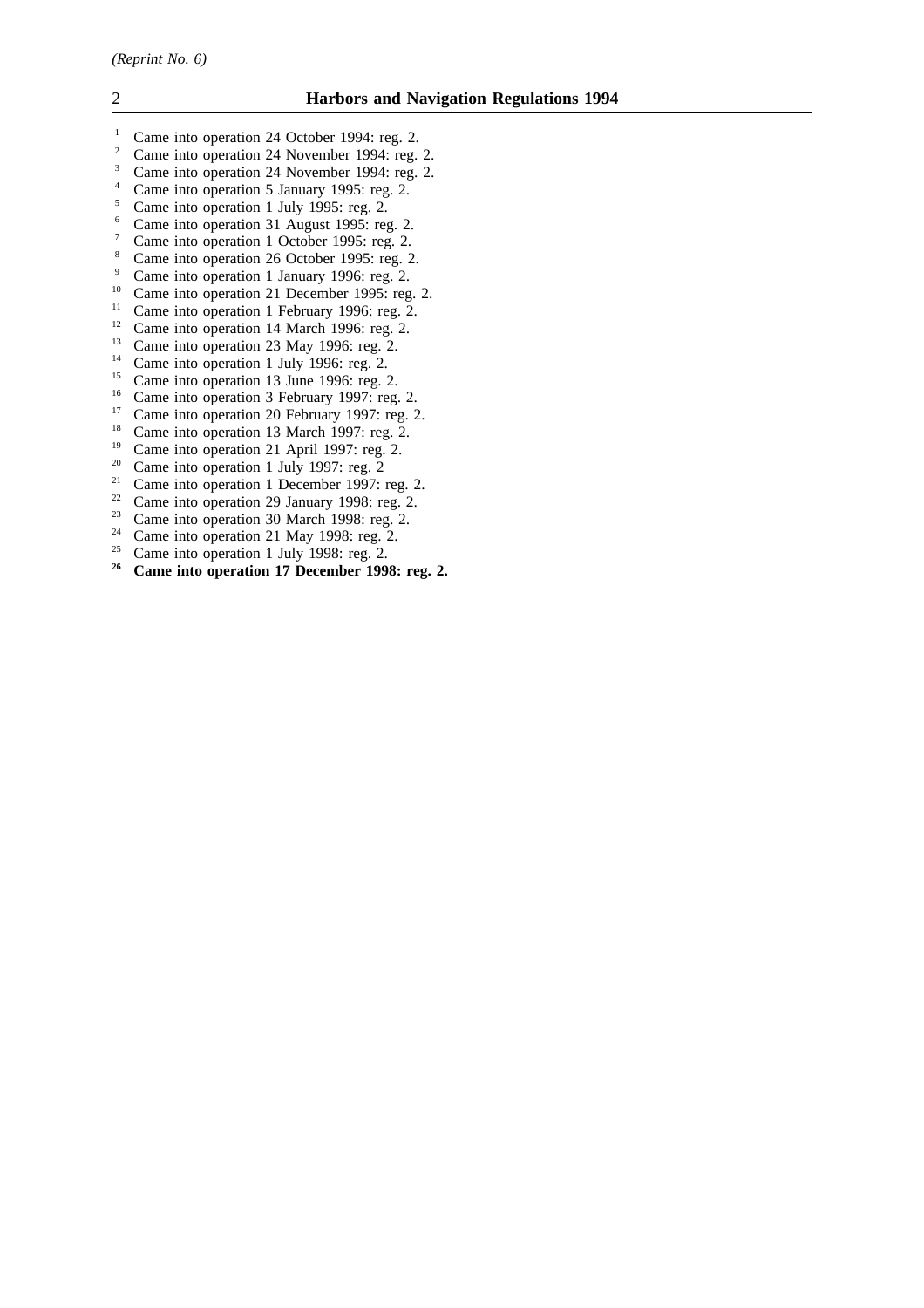# **PART 1 PRELIMINARY**

# **Citation**

**1.** These regulations may be cited as the *Harbors and Navigation Regulations 1994*.

### **Commencement**

**2.** These regulations will come into operation on 24 October 1994.

### **Revocation**

**3.** All regulations previously made under the *Harbors Act 1936*, the *Boating Act 1974* and the *Marine Act 1936* are revoked.

# **Incorporation of codes and standards**

**4.** (1) A copy of a code or standard referred to or incorporated in these regulations must be kept available for inspection by members of the public, without charge and during normal office hours, at the head office in Adelaide of the department.

(2) If an expression used in a provision of a code or standard referred to or incorporated in these regulations is not defined in the Act or in these regulations, the expression has, for the purposes of these regulations, the meaning (if any) assigned by the code or standard.

(3) Where a provision of a code or standard is referred to or incorporated in these regulations, any other code or standard that is incorporated into, or referred to in, that provision is also incorporated in these regulations to the extent necessary to give effect to that provision.

# **Approvals of CEO**

**5.** (1) An application for an approval of the CEO under these regulations must conform to the requirements of the CEO about its form, contents and the manner in which it is made.

(2) An applicant under this regulation must provide to the CEO such information and records as the CEO reasonably requires.

- (3) An approval given by the CEO for the purposes of these regulations—
- *(a)* must be in writing or, if given orally, must be confirmed in writing as soon as practicable; and
- *(b)* may be subject to such conditions as are specified by the CEO (including a condition fixing a fee to be paid to the CEO); and
- *(c)* may be varied or revoked by the CEO at any time.

(4) Where the CEO gives approval subject to a condition, the person to whom approval is given must not contravene or fail to comply with the condition.

Maximum penalty: \$4 000.

(5) In any legal proceedings, a certificate apparently signed by the CEO certifying an approval or lack of approval under these regulations is, in the absence of proof to the contrary, proof of the matter certified.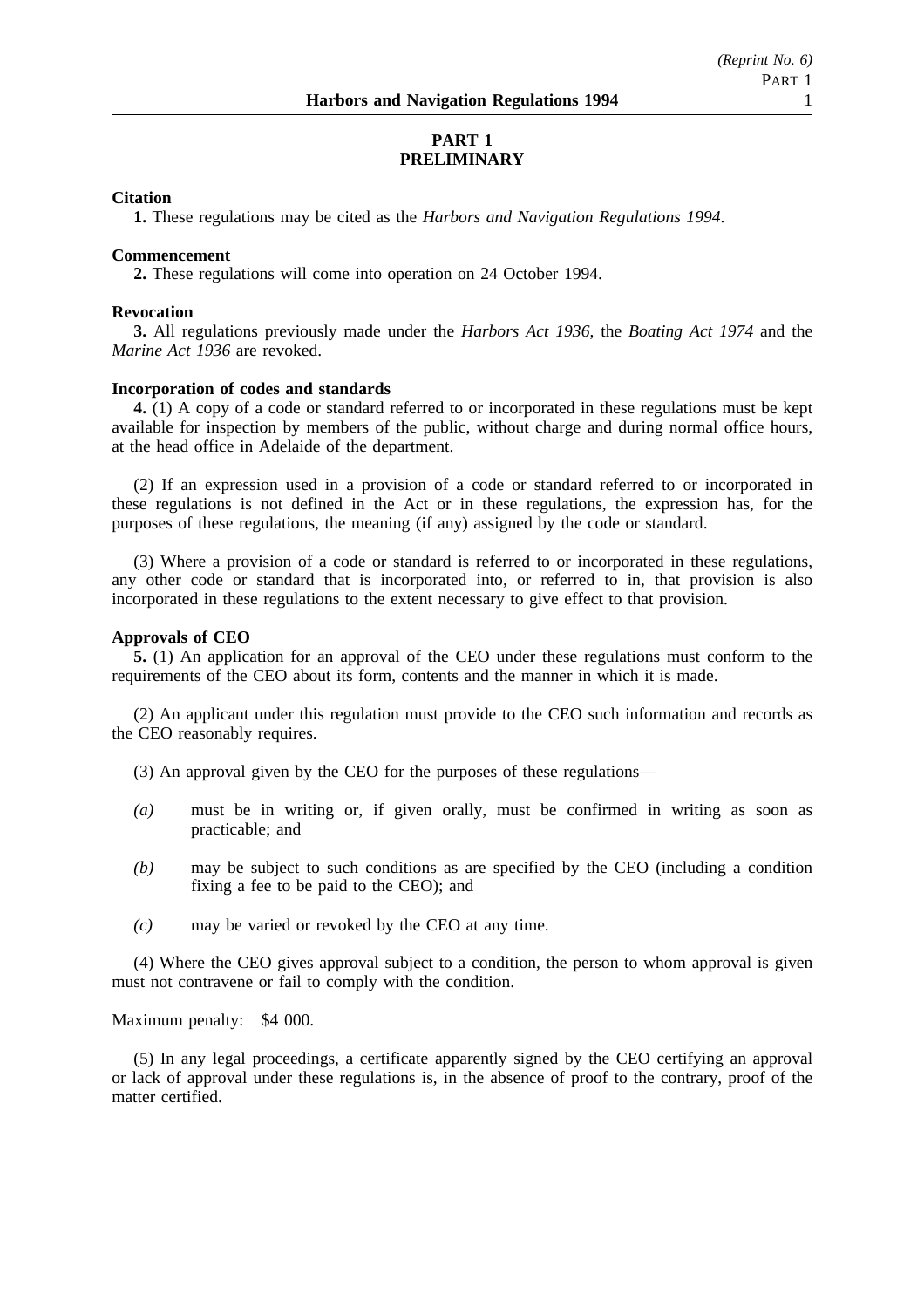# **Exemption of Australian Navy vessels**

**6.** The following provisions of the Act do not apply in relation to vessels belonging to the Australian Navy:

section 35 Part 6 Part 7 Part 9 section 65 section 66 section 68.

# **Relation to South Australian Ports Corporation**

**7.** These regulations do not derogate from the operation of regulations made under the *South Australian Ports Corporation Act 1994*.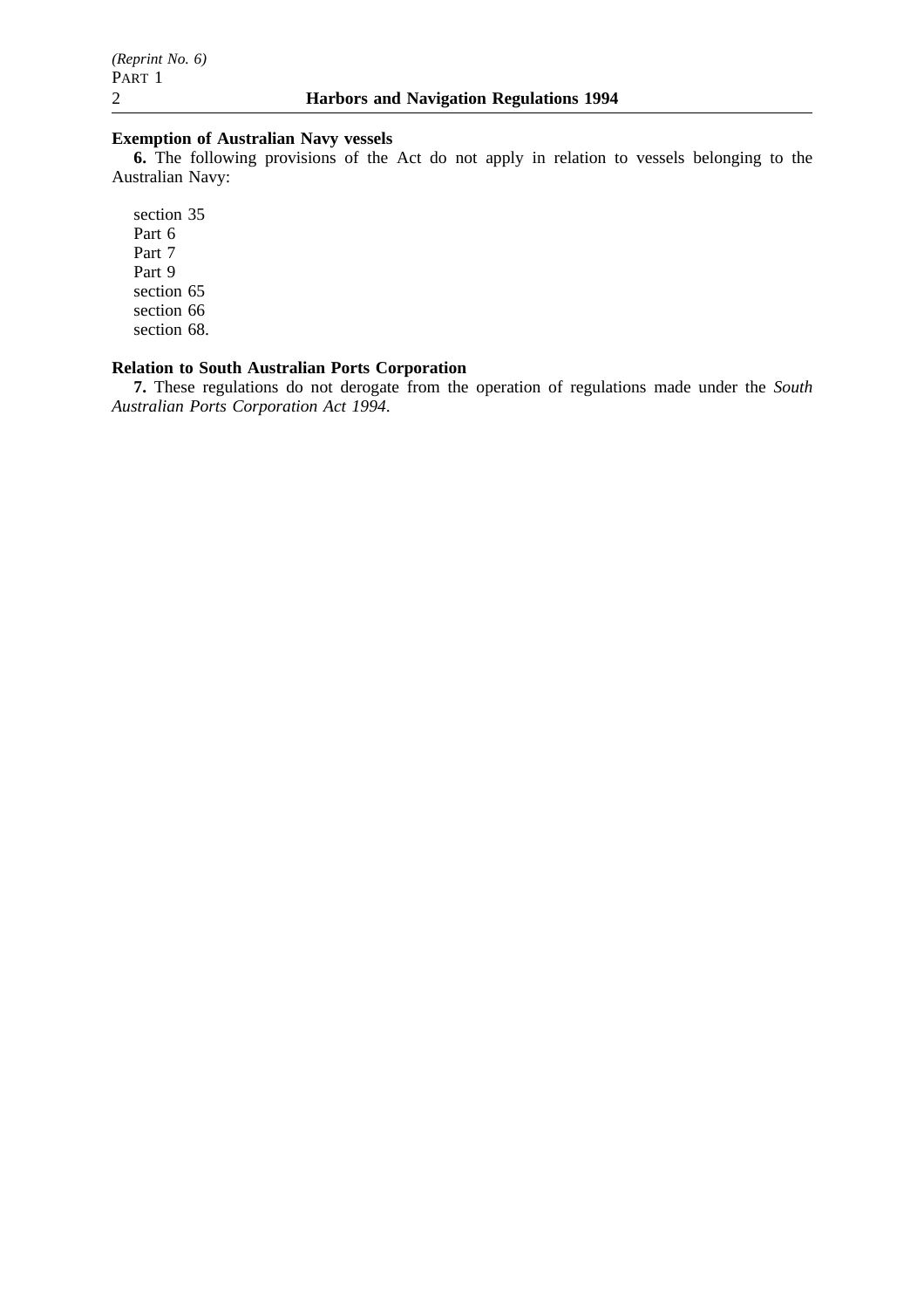# **PART 2 INTERPRETATION**

# **Interpretation**

**8.** (1) In these regulations, unless the contrary intention appears—

"**the Act**" means the *Harbors and Navigation Act 1993*;

"**AS**" means an *Australian Standard*, published by the Australian Standards Association, as in force from time to time;

"**boat haven**" means an area of water specified in schedule 12;

"**certificate of registration**", in relation to a vessel, means the certificate or other document issued in respect of the vessel by the marine authority of the jurisdiction in which the vessel is registered;

"**channel**" means a waterway regularly used as a course for vessels moving through a harbor;

"**chief engineer**" means the most senior engineer on a vessel, responsible for the means of mechanical propulsion of the vessel;

"**chief mate**" means the deck officer on a vessel who is next in rank to the master and on whom command of the vessel will fall in the event of the incapacity of the master;

"**classification society**" means an association or body, approved by the CEO, that issues rules for the construction or machinery of vessels;

"**coast station**" means a facility established by the Minister for the purpose of radio communications with vessels from land and for maintaining a radio watch (that is, continuously listening for radiotelephone communications from vessels);

"**the Code**" means the *Uniform Shipping Laws Code*, published by the Australian Government Publishing Service for the Commonwealth Department of Transport and Communications and adopted by the Australian Transport Advisory Council, as in force from time to time;

"**container**" means a crate, box, tank, flat or cylinder that is designed and constructed—

- *(a)* for continuous use as an adjunct to cargo handling and transportation; and
- *(b)* to facilitate the transportation of goods from the place at which they are packed to the place at which they are to be unpacked without the need for the goods to be unloaded from or re-loaded into the crate, box, tank, flat or cylinder; and
- *(c)* to facilitate transportation by means of more than one mode of transport; and
- *(d)* with devices so as to enable it to be readily handled between one mode of transport and another; and
- *(e)* to carry a load the volume of which is at least one cubic metre;

"*Dangerous Substances Guidelines*" means the *Guidelines for the Safe Transport, Handling and Storage of Dangerous Substances and Oils in Port Areas*, published by the Association of Australian Port and Marine Authorities Inc, as in force from time to time;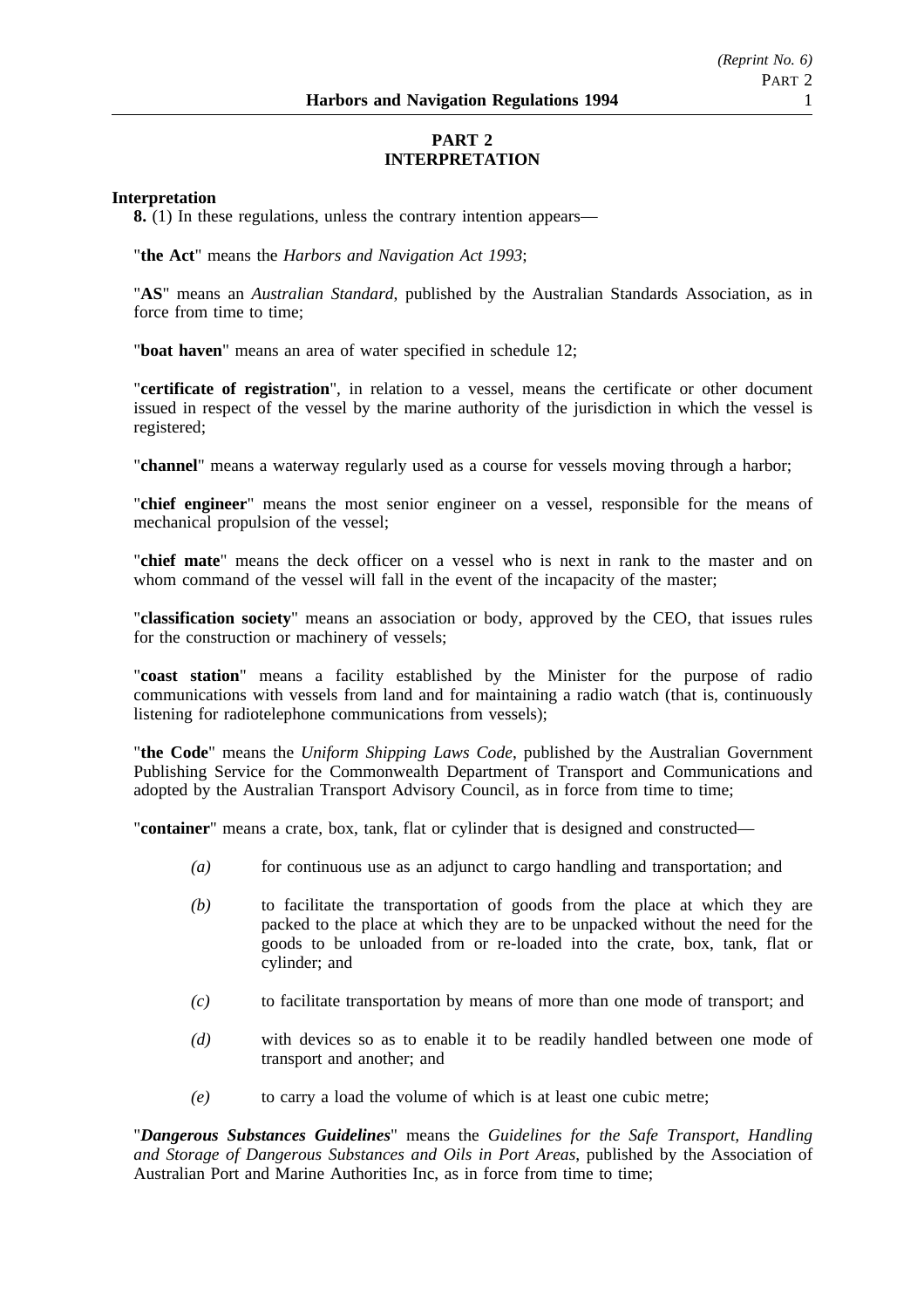"**deck officer**" means an officer of a vessel, other than the master, who has authority pursuant to his or her certificate of competency to take charge of a navigation watch on that vessel;

"**endorsement**", in relation to a certificate of competency of a particular class, means—

- *(a)* a limitation on or extension of the duties appropriate to a certificate of that class that the holder is qualified to undertake; or
- *(b)* a limitation of the area within which, or a vessel or equipment (or a class of vessel or equipment) in relation to which, the holder is qualified to undertake the duties appropriate to a certificate of that class; or
- *(c)* a condition related to medical standards subject to which the holder is qualified to undertake the duties appropriate to a certificate of that class;

"**engineer**" means a marine engineer or marine engine driver;

"**full registration**", in relation to a vessel that is registered under these regulations, means registration granted under regulation 100 (as distinct from temporary registration granted under regulation 101);

"**gross tonnage**" means—

- *(a)* in relation to a commercial vessel that is registered by a marine authority of the Commonwealth or a State or a Territory of the Commonwealth—the gross tonnage specified in the vessel's certificate of registration;
- *(b)* in relation to a commercial vessel that is not so registered—the amount of measured tonnage calculated in accordance with the *International Convention on Tonnage Measurements of Ships 1969* as set out in the Commonwealth Act;

"**houseboat**"—see subregulation (5);

"**identification mark**", in relation to a vessel that is registered under these regulations, means the numbers, letters and other characters specified in the certificate of registration of the vessel as uniquely identifying the vessel;

"**inland waters**" means navigable waterways or bodies of water in the State excluding any waters within the ebb and flow of the tide;

"**long blast**" means a blast of a whistle of about five second's duration;

"**marine authority**" means a marine authority of the Commonwealth, a State or a Territory of the Commonwealth or a foreign country recognised by the CEO as having authority to issue certificates of competency, certificates of survey or other similar documents;

"**MF/HF radiotelephony equipment**" means radiotelephony equipment that operates at medium or high frequency;

"**moor**" includes anchor;

"**observation vessel**" means a structure that is designed to float in water and is used to observe marine life (but is not used in navigation);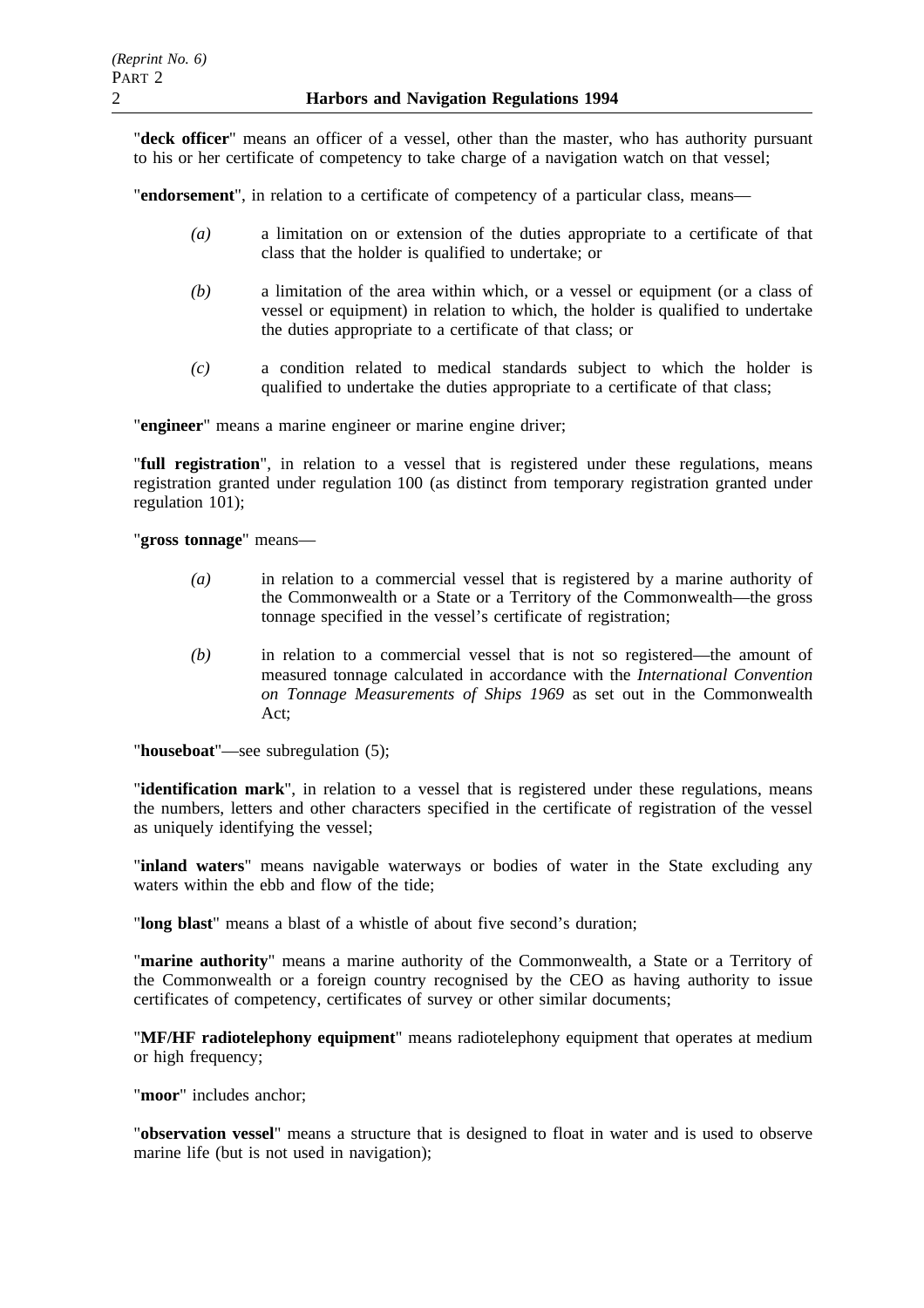"**owner**" of cargo or goods includes the consignor and consignee of the cargo or goods;

"**to park**" a vehicle includes to leave the vehicle standing;

"**partially smooth water**" means waters designated by schedule 1 as partially smooth;

"**potential speed**", in relation to a vessel, means the maximum speed of which the vessel is capable—

- *(a)* when moving through the water under its own power without assistance or hindrance from tide, current or wind; and
- *(b)* when carrying no load apart from an operator and the equipment usually carried on the vessel;

"*Prevention of Collisions at Sea Regulations*" means the *International Regulations for Preventing Collisions at Sea 1972* constituted by the rules and other annexes attached to the *Convention on the International Regulations for Preventing Collisions at Sea 1972*, as corrected by the Procès-Verbal of Rectification dated 1 December 1973 (a copy of the English text of the articles of which is set out in schedule 4 of the Commonwealth Act) and as affected by any amendment, other than an amendment objected to by Australia, made under Article VI of that Convention;

"**protected waters**" means inland waters other than Lakes Alexandrina and Albert;

"**qualifying entry voyage**", in relation to an application for a pilotage exemption certificate, means a voyage into the harbor (or section of the harbor) in respect of which the application is made to a wharf, mooring or anchorage—

- *(a)* that has been undertaken with a licensed pilot (or a master with a current pilotage exemption certificate for that harbor or section of harbor) on board the vessel; and
- *(b)* that has, in the opinion of the CEO, been satisfactorily completed; and
- *(c)* that has been undertaken not more than one year before the date on which the application is made;

"**qualifying exit voyage**", in relation to an application for a pilotage exemption certificate, means a voyage out of the harbor (or section of the harbor) in respect of which the application is made from a wharf, mooring or anchorage—

- *(a)* that has been undertaken with a licensed pilot (or a master with a current pilotage exemption certificate for that harbor or section of harbor) on board the vessel; and
- *(b)* that has, in the opinion of the CEO, been satisfactorily completed; and
- *(c)* that has been undertaken not more than one year before the date on which the application is made;

"**registered owner**" of a vessel means a person recorded in the register of vessels as the owner of the vessel;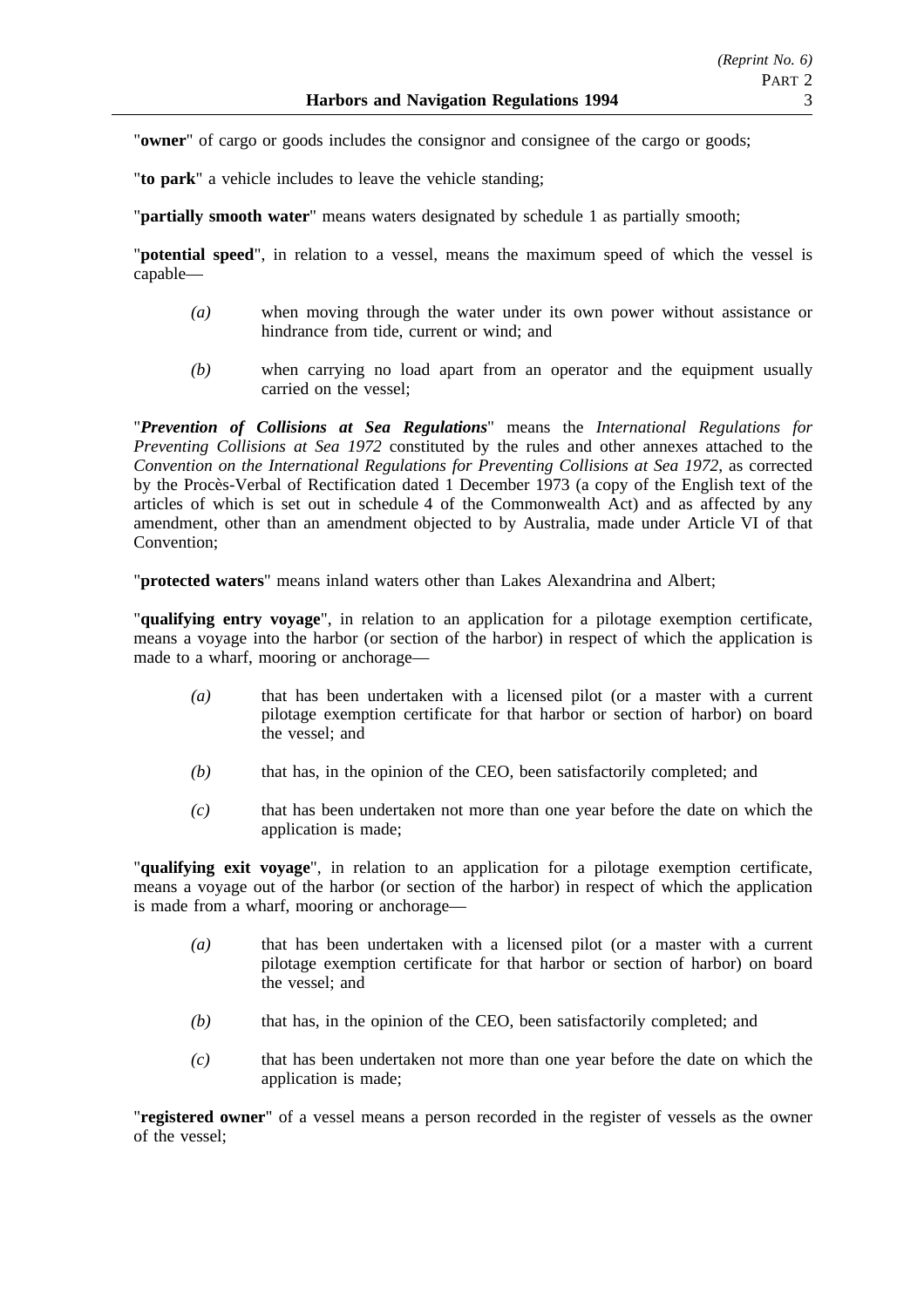"**restricted area**" means an area of water specified in the table in schedule 4 and defined in schedule 5;

"**restricted vessel**" means a fishing vessel that operates only within one or more of the areas specified in schedule 2;

"**second engineer**" means the engineer next in rank to the chief engineer and on whom responsibility for the means of mechanical propulsion of the vessel falls in the event of the incapacity of the chief engineer;

"**semi-protected waters**" means waters inshore of a line two nautical miles seaward of the low water mark of the coast or of the banks of Lakes Alexandrina and Albert;

"**short blast**" means a blast of a whistle of about one second's duration;

"**smooth water**" means waters designated by schedule 1 as smooth;

"**speed**" means speed with reference to a stationary horizontal plane (as distinct from speed through water which may itself be in motion);

"**temporary registration**", in relation to a vessel registered under these regulations, means registration granted under regulation 101 (as distinct from full registration granted under regulation 100);

"**trading vessel**" means a commercial vessel other than a fishing vessel;

"**underway**", in relation to a vessel, means that the vessel is not at anchor, or made fast to the shore, or aground;

"**unprotected waters**" means waters offshore of a line two nautical miles seaward of the low water mark of the coast or of the banks of Lakes Alexandrina and Albert;

"**V distress sheet**" means a sheet of material—

- *(a)* that is not less than 1.8 metres by 1.2 metres in size; and
- *(b)* that is florescent orange-red in colour; and
- *(c)* that has an eyelet and lanyard at each corner; and
- *(d)* on which is displayed the letter V in black, the V being not less than 0.8 metres in height and the strokes forming the V being not less than 130 millimetres in breadth;

"**VVHF FM radiotelephony equipment**" means radiotelephony equipment that operates at very high frequency on a frequency modulated band;

"**whistle**" means any sound signalling device capable of producing the sound signals required by these regulations.

(2) In the Code—

"**approved**" means approved by a licensed surveyor;

"**the Authority**" means the CEO.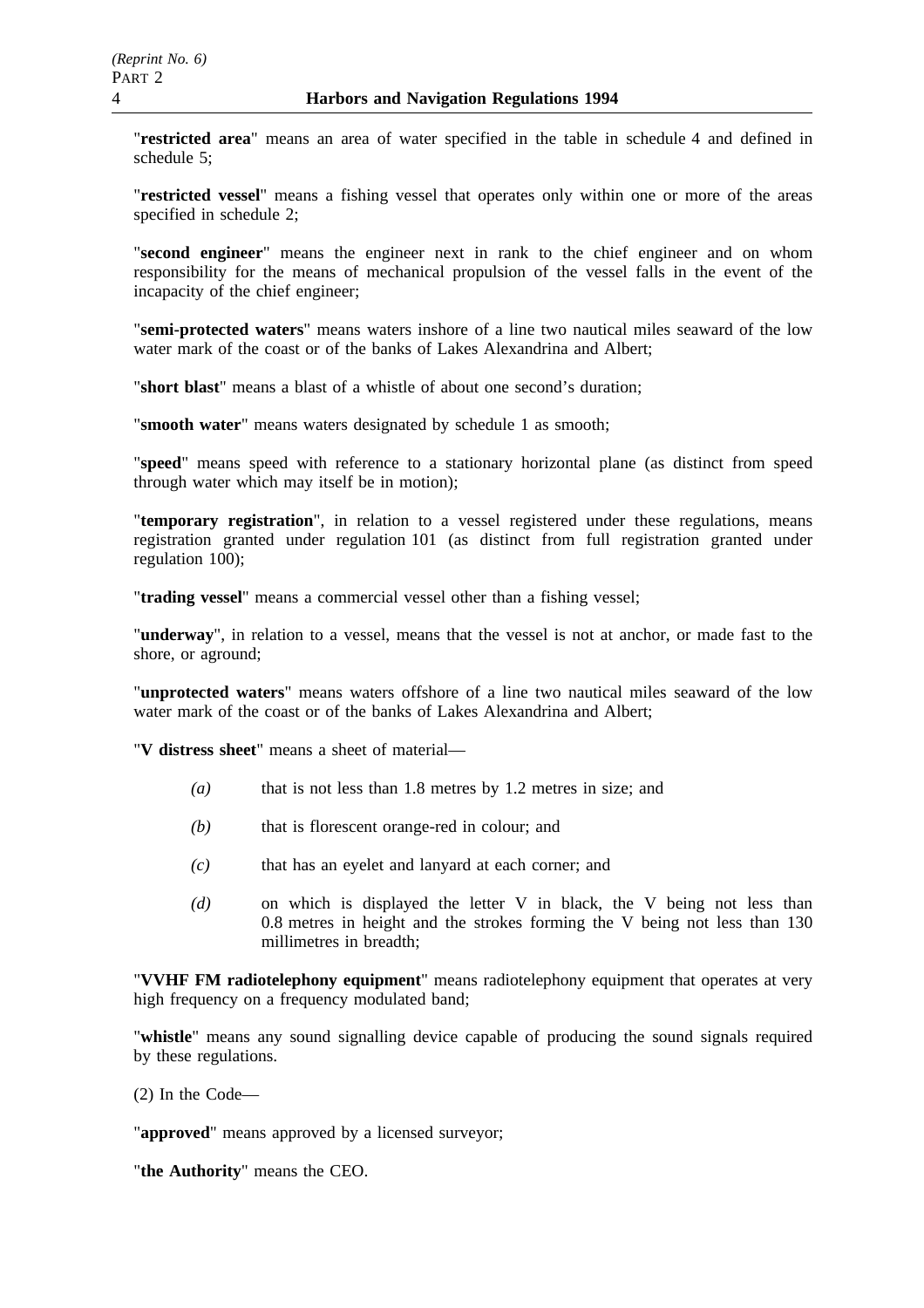(3) In these regulations, a reference to a vessel of a particular class is a reference to a vessel of that class as defined in Section 1, Part 3, Clause 6 of the Code.

(4) For the purposes of these regulations, vessels will be regarded as in sight of one another only when one can be observed visually from the other.

(5) For the purposes of these regulations, a vessel will be taken to be a houseboat if—

- *(a)* the vessel has facilities for overnight accommodation; and
- $(b)$ 
	- (i) all the living facilities are on or above the deck of the vessel; or
	- (ii) although not all the living facilities are on or above the deck of the vessel, the vessel is designed and constructed as a river boat providing living facilities similar to that provided in a residential building and the CEO and the owner of the vessel agree that the vessel is to be classed as a houseboat.

# **Definition of harbors: s. 4(1) and Sched. 1**

**9.** Schedule 3 defines the boundaries of the harbors referred to in schedule 1 of the Act.

# **Crew of commercial vessel: s. 4(1)**

**10.** For the purposes of the definition of "**crew**", the following positions are declared to be positions of responsibility on a commercial vessel:

- *(a)* mates; and
- *(b)* engineers; and
- *(c)* general purpose hands.

# **Key position on commercial vessel: s. 4(1)**

**11.** For the purposes of the definition of "**key position**" in relation to the crew of a commercial vessel, the following positions are declared to be positions in relation to which certificates of competency are required:

- *(a)* mates; and
- *(b)* engineers.

# **Length of vessel: s. 4(3)**

**12.** (1) For the purposes of these regulations, the length of a vessel is determined as follows:

- *(a)* in the case of a vessel in respect of which a certificate of survey is in force—the length of the vessel is the measured length specified in that certificate;
- *(b)* in the case of a vessel in respect of which a certificate of survey is not required or is not in force and that is constructed of pontoons—the length of the vessel is the distance along the deck between the foremost transverse deck beam and the aftermost transverse deck beam;
- *(c)* in any other case—the length of the vessel is the distance from the foremost part of the hull to the aftermost part of the hull taken at the upper side of the uppermost weather tight deck or, in the case of an open vessel, at the height of the gunwale.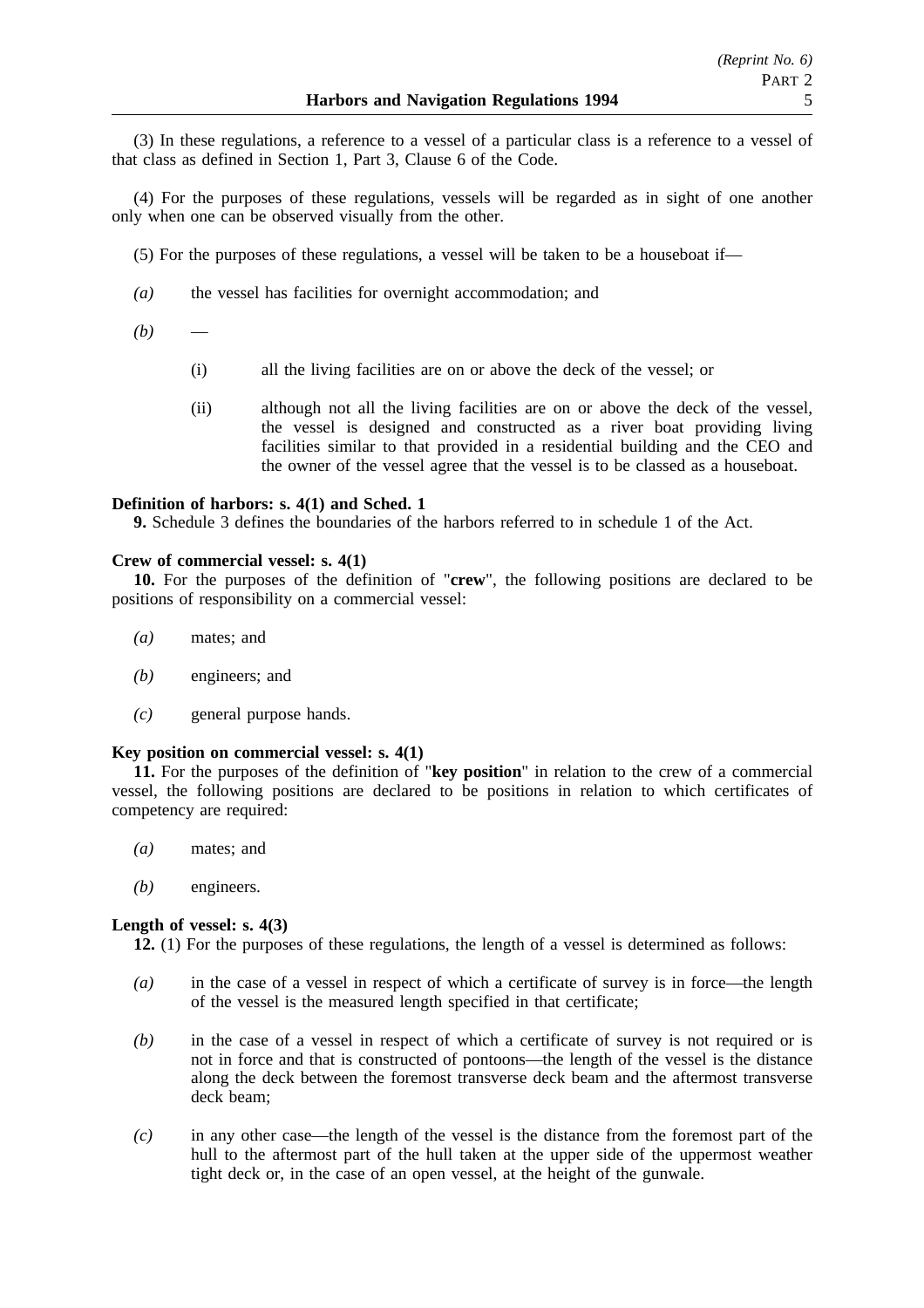(2) In this regulation—

"**aftermost part of the hull**" means the trailing edge of the shell plating, planking or other structural material or, in the case of stem bars or posts, the intersection of the outside of the shell plating or planking with the stern bar or post but excluding, in all cases, any member added to the exterior of the hull (e.g. a fender, sponson or rubbing strip);

"**foremost part of the hull**" means the leading edge of the shell plating, planking or other structural material or, in the case of bar stems or stem posts, the intersection of the outside of the shell plating or planking with the stem bar or post but excluding, in all cases, any member added to the exterior of the hull (e.g. a fender, sponson or rubbing strip).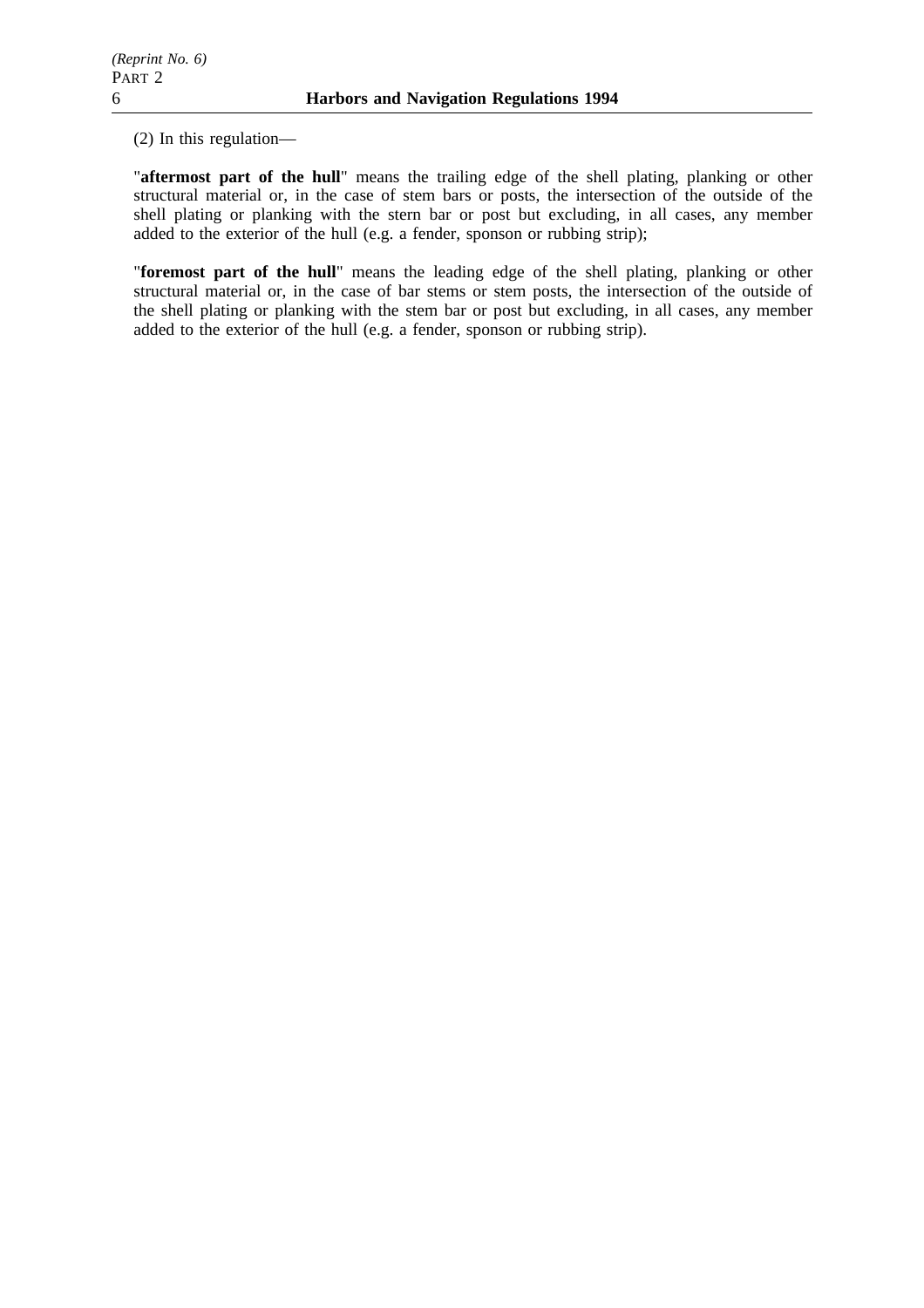# **PART 3 PROPERTY**

# **Exclusion of property from vesting in Minister: s. 15(3)***(c)*

**13.** Pursuant to section 15(3)*(c)* of the Act the following real property does not vest in the Minister:

- *(a)* all subjacent land underlying, and land adjacent to—
	- (i) the Murray River upstream of the sea mouth;
	- (ii) all lakes, lagoons and channels connected with the Murray River; and
- *(b)* all subjacent land underlying, and land adjacent to—
	- (i) the Onkaparinga River upstream of the seaward boundary of the Corporation of the City of Noarlunga;
	- (ii) all lakes, lagoons and channels connected with the Onkaparinga River; and
- *(c)* all subjacent land underlying, and land adjacent to—
	- (i) the Patawalonga Creek upstream of the seaward boundary of the Corporation of the City of Glenelg;
	- (ii) all lakes, lagoons and channels connected with the Patawalonga Creek; and
- *(d)* all subjacent land underlying, and land adjacent to, the Glenelg River in the Hundred of Caroline, County of Grey; and
- *(e)* all subjacent land underlying, and land adjacent land to, any other inland waters except Lake Butler; and
- *(f)* the land adjacent to the seashore situated above high water mark in the Hundreds of Copley, Gillen, Jenkins and Cultana from the south eastern corner of the Government Town of Port Augusta West to the southern boundary of the Hundred of Cultana.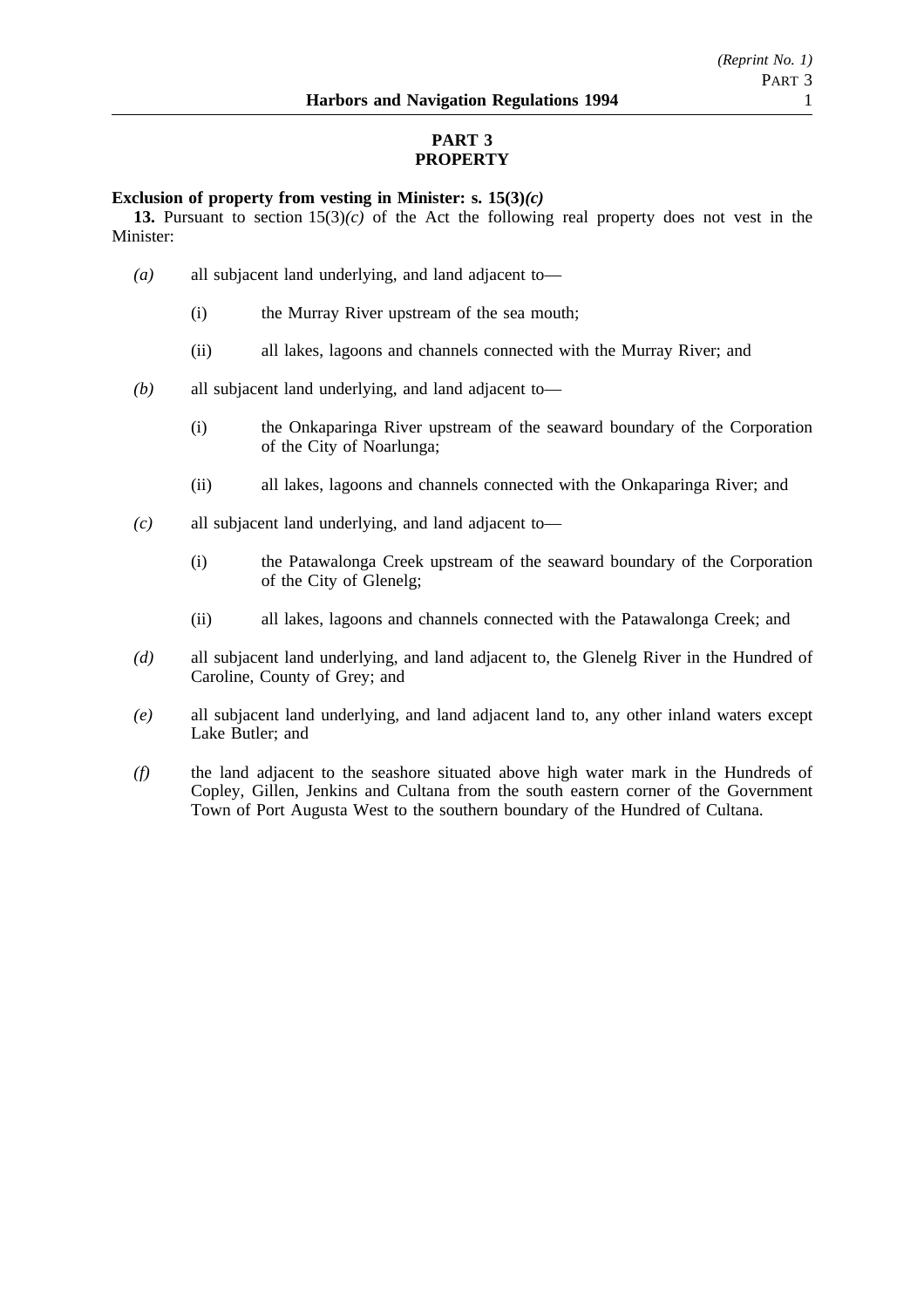# **PART 4 RESTRICTIONS ON USE OF WATERS**

# **Restricted areas: s. 27**

**14.** (1) A person who, without the approval of the CEO, contravenes or fails to comply in a restricted area with a control applying in the area according to schedule 4 is guilty of an offence (but it is a defence to a charge of such an offence for the defendant to prove that the defendant was taking part in a rescue operation or otherwise acting in an emergency, or taking part in a surf life saving activity conducted by a surf life saving club).

Maximum penalty: \$1 250 Expiation fee: \$160.

(2) If a vessel is involved in the commission of an offence against subregulation (1), the owner of the vessel is also guilty of an offence (but it is a defence to a charge of such an offence for the owner to prove that the vessel was operated in the manner constituting the offence without the owner's consent).

Maximum penalty: \$1 250 Expiation fee: \$160.

(3) If an offence against subregulation (1) is constituted of a person being towed by a vessel, the operator of the vessel is also guilty of an offence.

Maximum penalty: \$1 250 Expiation fee: \$160.

(4) This regulation ceases to apply in relation to any part of a harbor vested in the Corporation.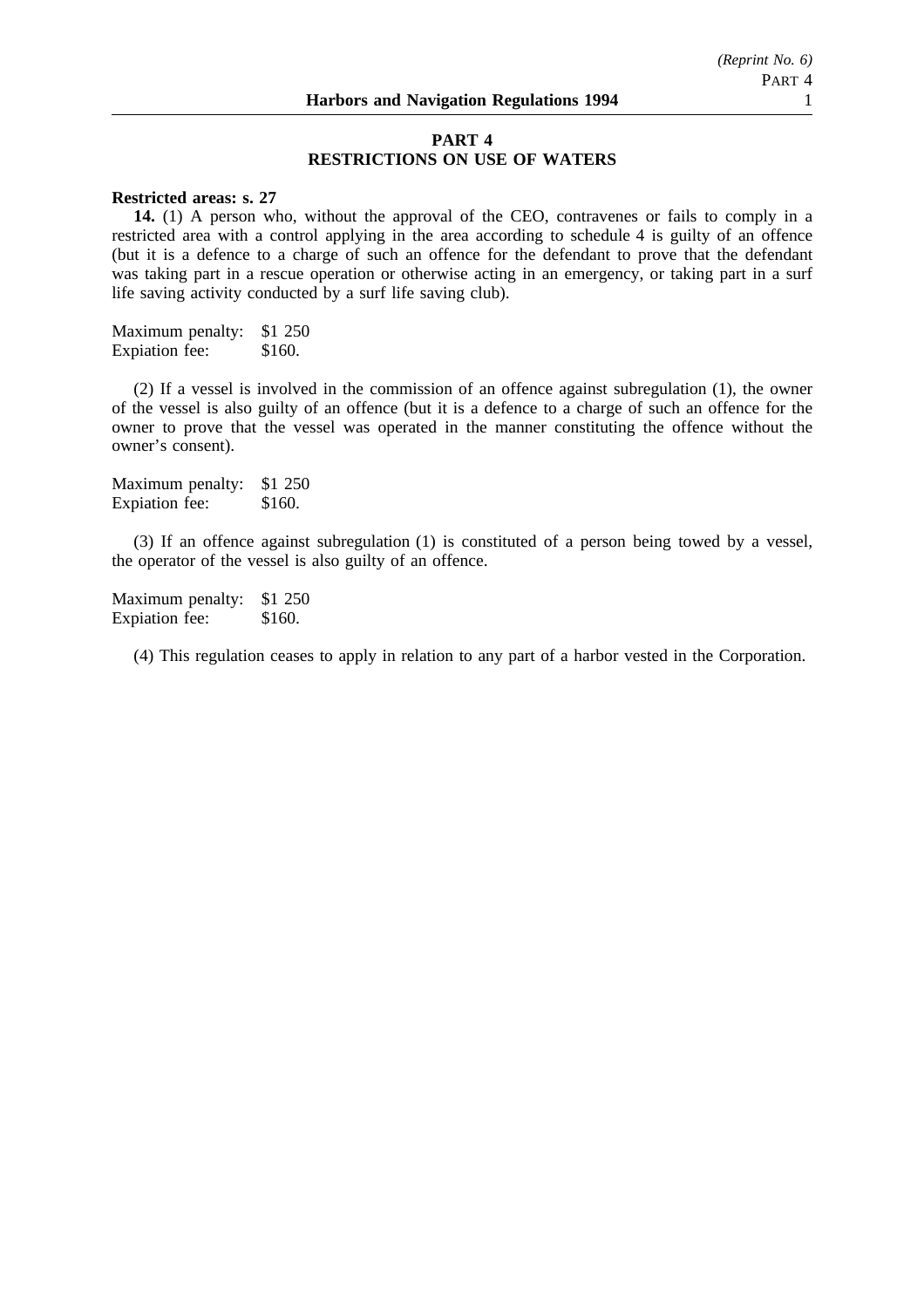# **PART 5 HARBORS**

# **DIVISION 1—APPLICATION AND INTERPRETATION**

### **Application and interpretation of Part 5**

**15.** (1) In this Part (except Division 5)—

"**adjacent land**" means adjacent land under the care, control and management of the Minister;

"**contiguous land**" means land contiguous to a wharf and under the care, control and management of the Minister;

"**harbor**" means a harbor, or that part of a harbor, under the care, control and management of the Minister;

"**wharf**" means a wharf under the care, control and management of the Minister.

(2) Division 5 (Pilotage) applies in relation to a harbor whether the harbor is under the care, control and management of the Minister or the Corporation.

# **DIVISION 2—GENERAL ACTIVITIES**

#### **Obstructions on wharves**

**16.** (1) A person must not, without the approval of the CEO, place anything on a wharf in a position that is likely to—

- *(a)* obstruct the approaches or any entrance to, or exit from, the wharf; or
- *(b)* obstruct the movement of cargo on, on to or from the wharf; or
- *(c)* impede the free passage of any vehicle on the wharf.

Maximum penalty: \$250 Expiation fee: \$80.

(2) An authorised person may—

- *(a)* direct the owner of any item on a wharf in contravention of subregulation (1), or the owner, master or operator of a vessel from which the item has been unloaded or on which the item is to be loaded, to remove it from the wharf or to move it to another position on the wharf within a specified time; or
- *(b)* if unable in the circumstances of the particular case to give a direction under paragraph *(a)* or if a direction is given under that paragraph but the person fails to comply with the direction—remove the item from the wharf or move it to another position on the wharf.

(3) The cost of taking action under subregulation  $(2)(b)$  may be recovered by the CEO as a debt from the owner of the item.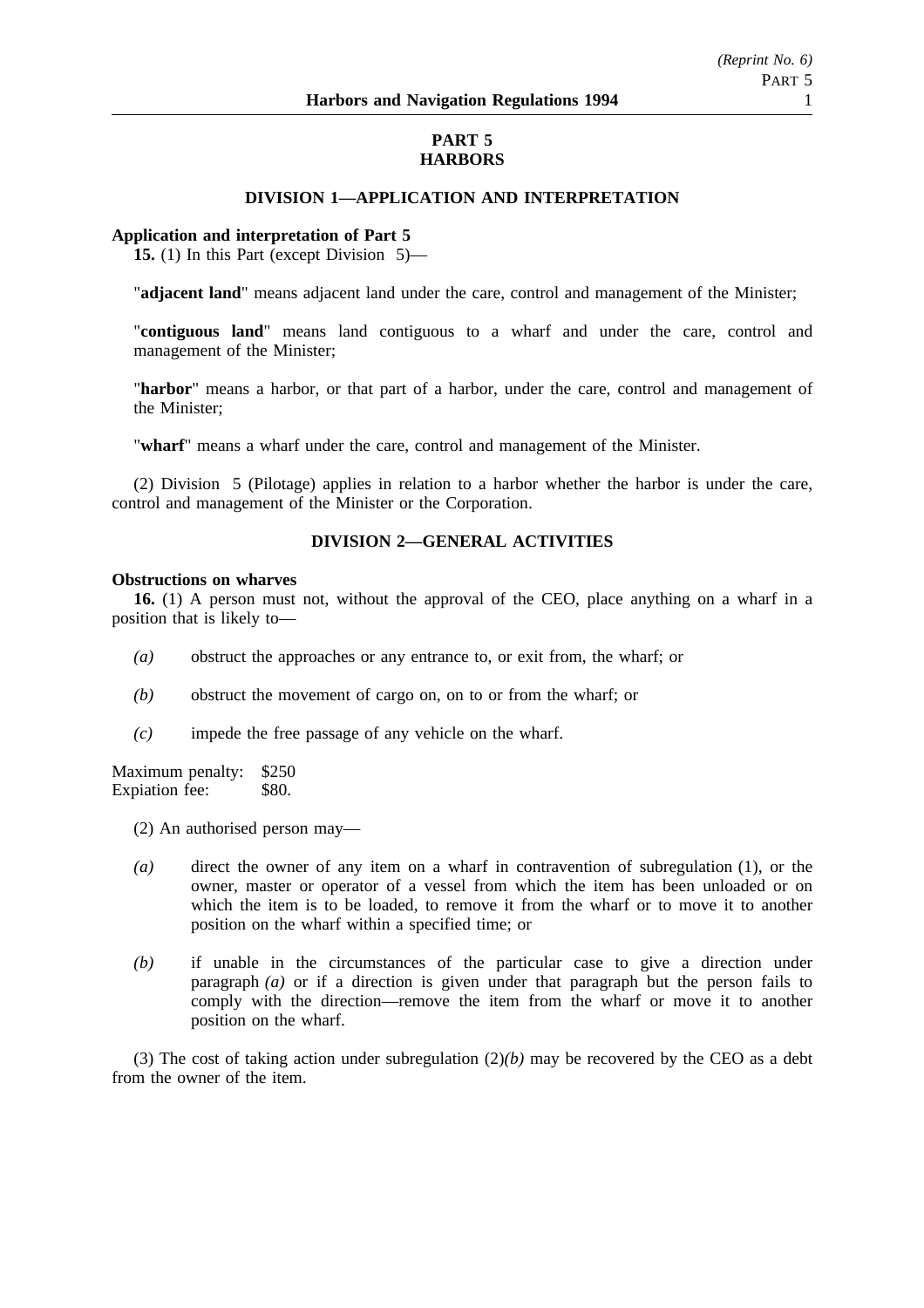# **Obstruction of landing places**

**17.** (1) A person must not, without the approval of the CEO, moor a vessel at or near a landing place except for a reasonable time for the purpose of loading or unloading goods or passengers.

Maximum penalty: \$1 250 Expiation fee: \$160.

(2) In this regulation—

"**landing place**" means a ramp, public steps, platform or other landing place which is part of or adjacent to a wharf and gives access from the wharf to vessels below the level of the deck of the wharf.

# **Unauthorised activity on wharf**

**18.** A person must not, without the approval of the CEO—

- *(a)* undertake any work on a wharf that is not related to the shipping or unloading of cargo; or
- *(b)* sort, pack or repair cargo on a wharf; or
- *(c)* place or leave on a wharf anything other than cargo; or
- *(d)* carry on retail trade on a wharf; or
- *(e)* erect or post any notice or advertisement on a wharf; or
- *(f)* damage, remove or interfere with any notice or advertisement on a wharf; or
- *(g)* fish (for any aquatic organism by any means) in contravention of any notice erected on a wharf apparently on behalf of the CEO or in contravention of a direction of an authorised person; or
- *(h)* light or maintain a fire on a wharf; or
- *(i)* damage or misuse any equipment provided on a wharf for lifesaving or firefighting purposes; or
- *(j)* smoke in or on a structure on a wharf; or
- *(k)* litter a wharf; or
- *(l)* damage a wharf in any manner.

Maximum penalty: \$1 250 Expiation fee: \$160.

# **Use of rail trolley**

**19.** (1) A person must not, without the approval of the CEO, use a trolley except for a purpose connected with the loading or unloading of a vessel or the maintenance of a vessel.

| Maximum penalty:      | \$1 250 |
|-----------------------|---------|
| <b>Expiation</b> fee: | \$160.  |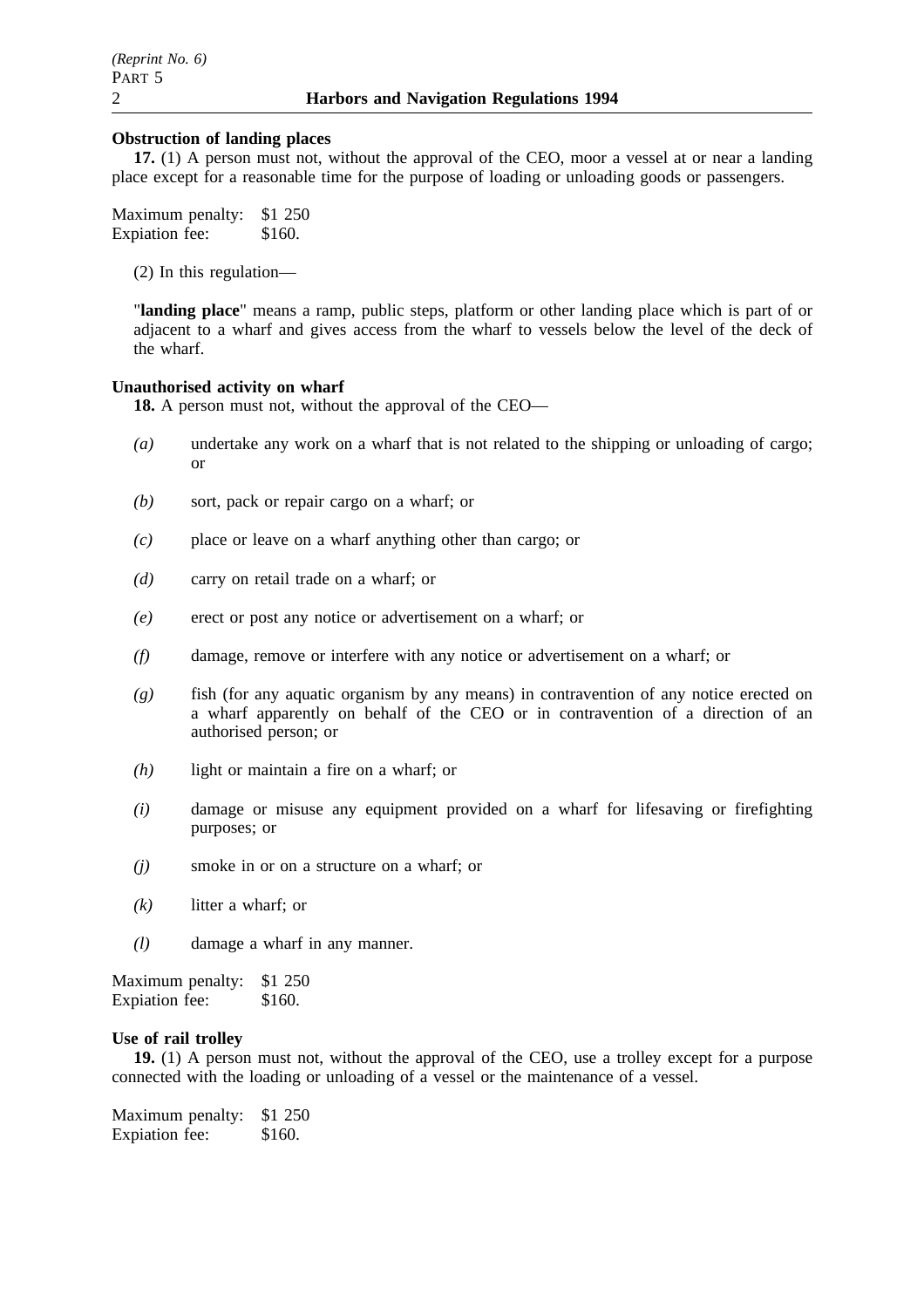(2) A person must not propel a trolley at a dangerous speed or in a dangerous manner.

Maximum penalty: \$1 250 Expiation fee: \$160.

(3) A person who is propelling a trolley must give other persons effective warning of the approach of the trolley.

Maximum penalty: \$1 250 Expiation fee: \$160.

(4) An authorised person may give a person directions in relation to the use of trolleys.

(5) In this regulation—

"**trolley**" means a truck or trolley supplied by the Minister for use on rails laid on a wharf or contiguous land.

# **Removal of stevedoring gear after use**

**20.** The master or operator of a vessel that is being loaded or unloaded on a wharf must ensure that all moveable equipment used in the loading or unloading is removed and stored appropriately on completion of the loading or unloading.

Maximum penalty: \$1 250 Expiation fee: \$160.

# **Directions relating to dangerous or objectionable cargo**

**21.** If an authorised person suspects on reasonable grounds that particular cargo on a vessel may present, if unloaded on to a wharf, a risk of injury to persons or damage to property, or a nuisance, the authorised person may give directions to the master or operator or owner of the vessel or the owner of the cargo—

- *(a)* prohibiting the storage of the cargo on the wharf; or
- *(b)* regulating the manner in which the cargo is to be unloaded or stored on the wharf.

# **Spillage of cargo**

**22.** (1) If any cargo on a wharf or contiguous land, by breaking, leaking or in any other way, causes loss of life or injury to a person or destruction of or damage to the wharf or to anything on the wharf or contiguous land, creates a nuisance or offensive condition, or hinders work on the wharf or contiguous land, the owner of the cargo must-

- *(a)* report the matter to the CEO; and
- *(b)* remove the cargo from the wharf or contiguous land, clean up any spillage and repair any damage to the wharf.

Maximum penalty: \$1 250 Expiation fee: \$160.

(2) If a person fails to take the action required by subregulation (1)*(b)*, an authorised person may take that action and the cost of so doing may be recovered by the CEO as a debt from the person in default.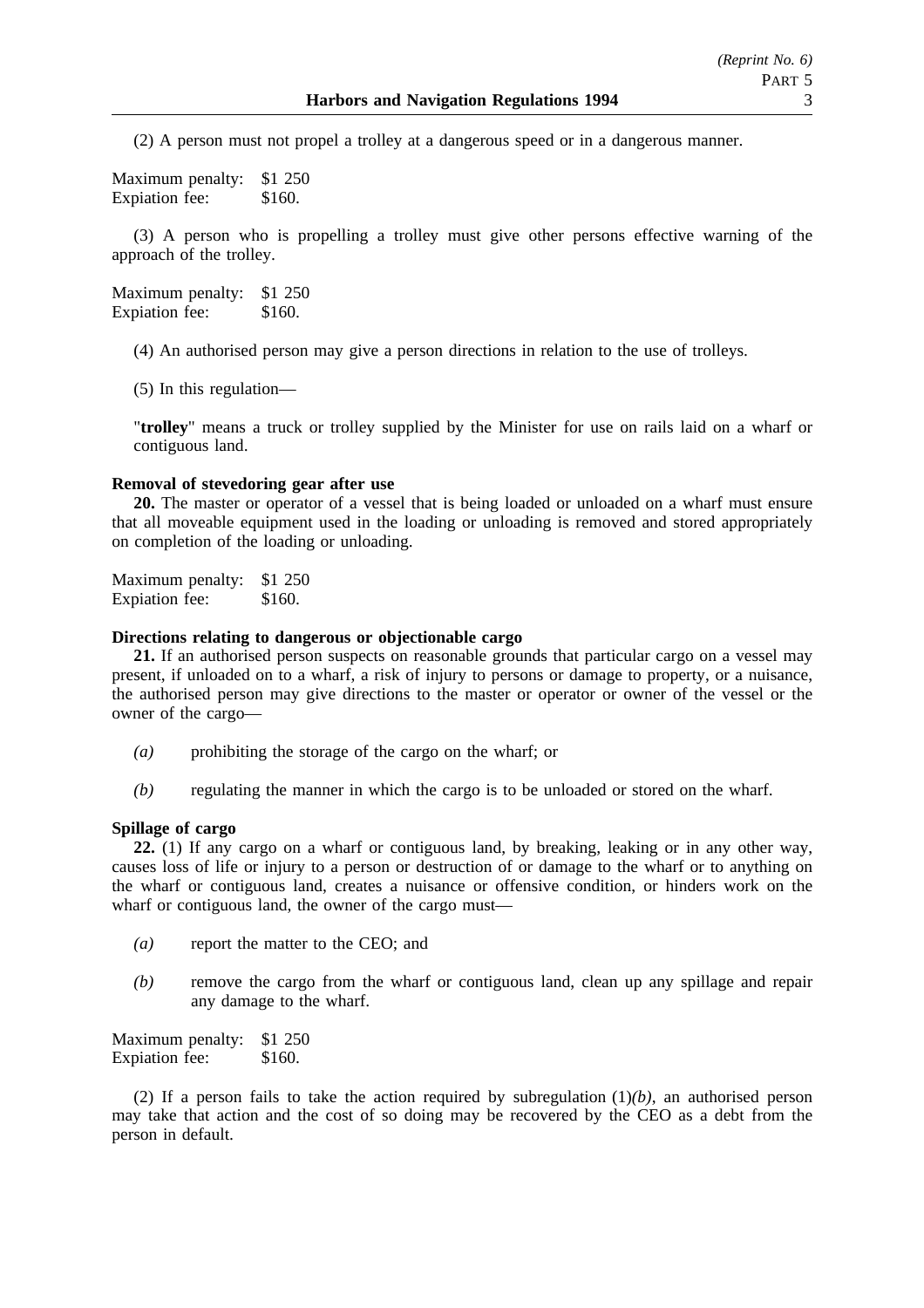# **Discharge of water on wharves**

**23.** The master or operator of a vessel moored at a wharf must cause a covering to be placed over each outlet on the vessel that is at or above the level of the deck of the wharf so as to prevent any liquid being discharged from the vessel on to the wharf.

Maximum penalty: \$1 250.

### **Abandoned cargo**

**24.** The CEO may take possession of cargo remaining on a wharf or contiguous land for more than six months and may deal with the cargo under the *Unclaimed Goods Act 1987*.

### **Unauthorised entry to wharf or contiguous land**

**25.** A person must not, without the approval of the CEO, enter or remain in an area of a wharf or contiguous land to which the Minister has restricted access by the erection of signs, barriers or by other means.

Maximum penalty: \$1 250 Expiation fee: \$160.

# **Watch officers in harbors**

**26.** (1) A vessel that is 35 metres or more in length and is moored in a harbor must, unless the CEO approves otherwise, have at least one person on board for the purposes of communication with the CEO or an authorised person.

(2) If subregulation (1) is contravened, the master or operator of the vessel is guilty of an offence.

Maximum penalty: \$1 250.

#### **Tugs**

**27.** (1) The master of a tug that is attending a vessel that is being navigated under the control or at the direction of a licensed pilot must comply with the directions of the pilot.

Maximum penalty: \$2 500.

(2) The master of a tug that is attending a vessel the master of which holds a current pilotage exemption certificate must comply with the directions of that master.

Maximum penalty: \$2 500.

#### **Fuel in vehicles, etc.**

**28.** (1) Cargo consisting of a vehicle, vessel or machine that uses petroleum, or other liquid fuel, with a flash point below 60°C, must not be carried on a vessel unless each fuel tank of the vehicle, vessel or machine contains less than 50% of its capacity of fuel and is effectively sealed.

(2) Cargo consisting of a vehicle, vessel or machine that uses petroleum or other liquid fuel with a flash point below 60°C must not be stored on a wharf or adjacent land unless each fuel tank of the vehicle, vessel or machine contains less than five litres of fuel and is effectively sealed.

(3) If a vehicle, vessel or machine is carried or stored in contravention of this regulation, the consignor of the vehicle, vessel or machine is guilty of an offence.

Maximum penalty: \$750.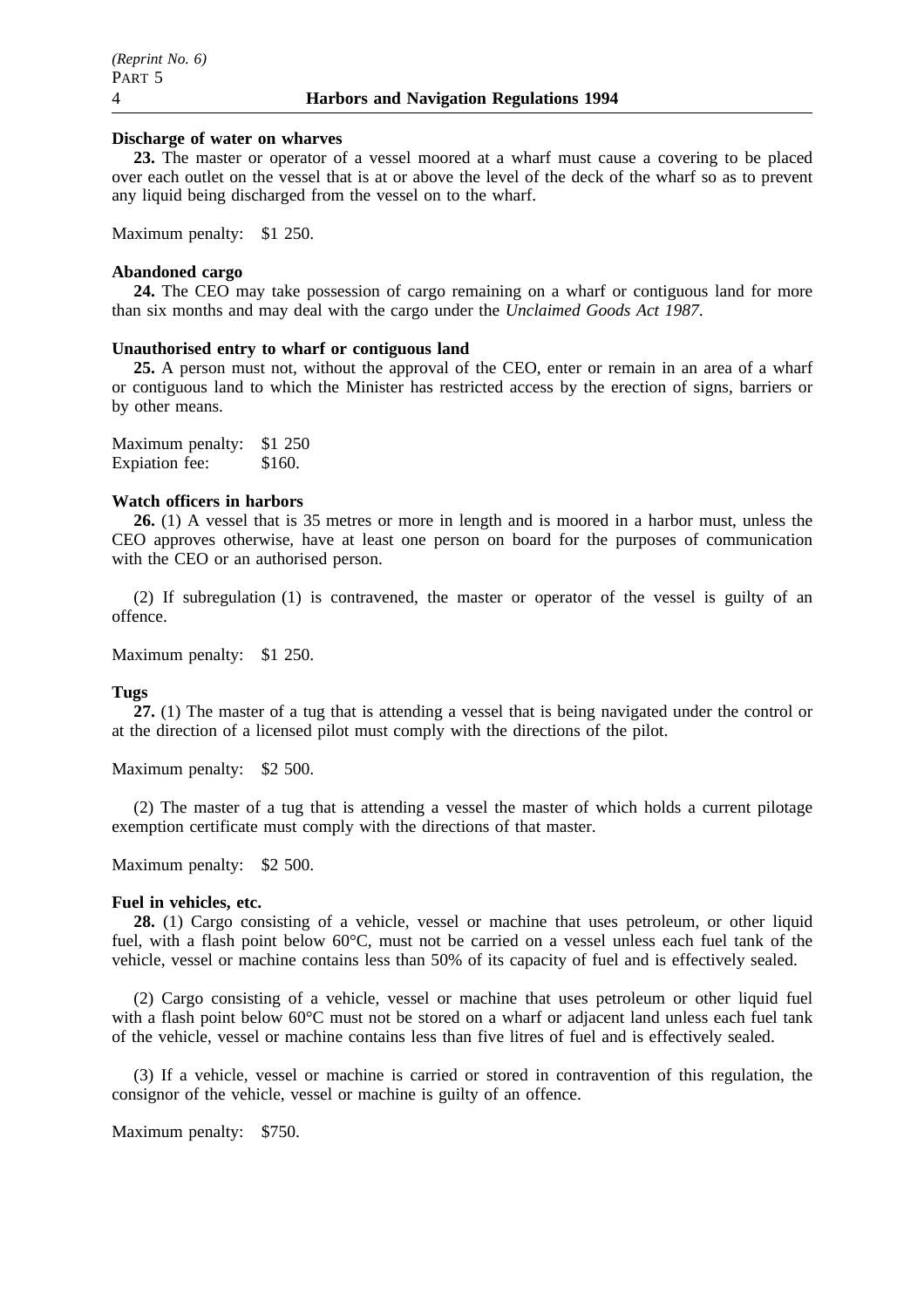(4) A person must not transfer petroleum or other liquid fuel into or out of the tank of a vehicle, vessel or machine—

- *(a)* on a wharf constructed of timber; or
- *(b)* inside a structure on adjacent land under the care, control and management of the Minister; or
- *(c)* within 15 metres of any such structure; or
- *(d)* within 15 metres of any cargo; or
- *(e)* on a vessel or within 15 metres of any vessel.

Maximum penalty: \$1 250.

### **Operation of motors in cargo spaces**

**29.** A person responsible for the loading or unloading of cargo on a vessel is guilty of an offence if, during the loading or unloading—

- *(a)* an internal combustion engine or electric motor is operated in a cargo space in the vessel in contravention of Appendix 8, Marine Order No. 12 of 1986, Part 32 (Cargo and Cargo Handling—Equipment and Safety Measures) under the Commonwealth Act; or
- *(b)* any internal combustion engine of a mechanical stowing appliance or other vehicle used is fuelled in a cargo space in the vessel in contravention of that Appendix.

Maximum penalty: \$2 500.

#### **Mooring lines in harbors**

**30.** (1) The master or operator of a vessel moored by lines to a wharf or other structure in a harbor must ensure that those lines are adequate and kept taut at all times.

Maximum penalty: \$1 250.

(2) A person must not, without lawful authority, interfere with a line attached to any vessel, buoy, anchor, mooring, wharf or other structure or device in a harbor.

Maximum penalty: \$1 250.

(3) The CEO may authorise a person to interfere with a line in a manner that would otherwise constitute a contravention of subregulation (2).

# **Restrictions in certain harbors**

**31.** (1) The engine of a vessel that is more than 35 metres in length and is moored at a wharf in a harbor to which this regulation applies must not, without the approval of the CEO—

- *(a)* be interfered with in such a manner that immobilises the vessel to the extent that the vessel cannot be made ready to be underway within two hours; or
- *(b)* be operated so as to turn a propeller or propellers.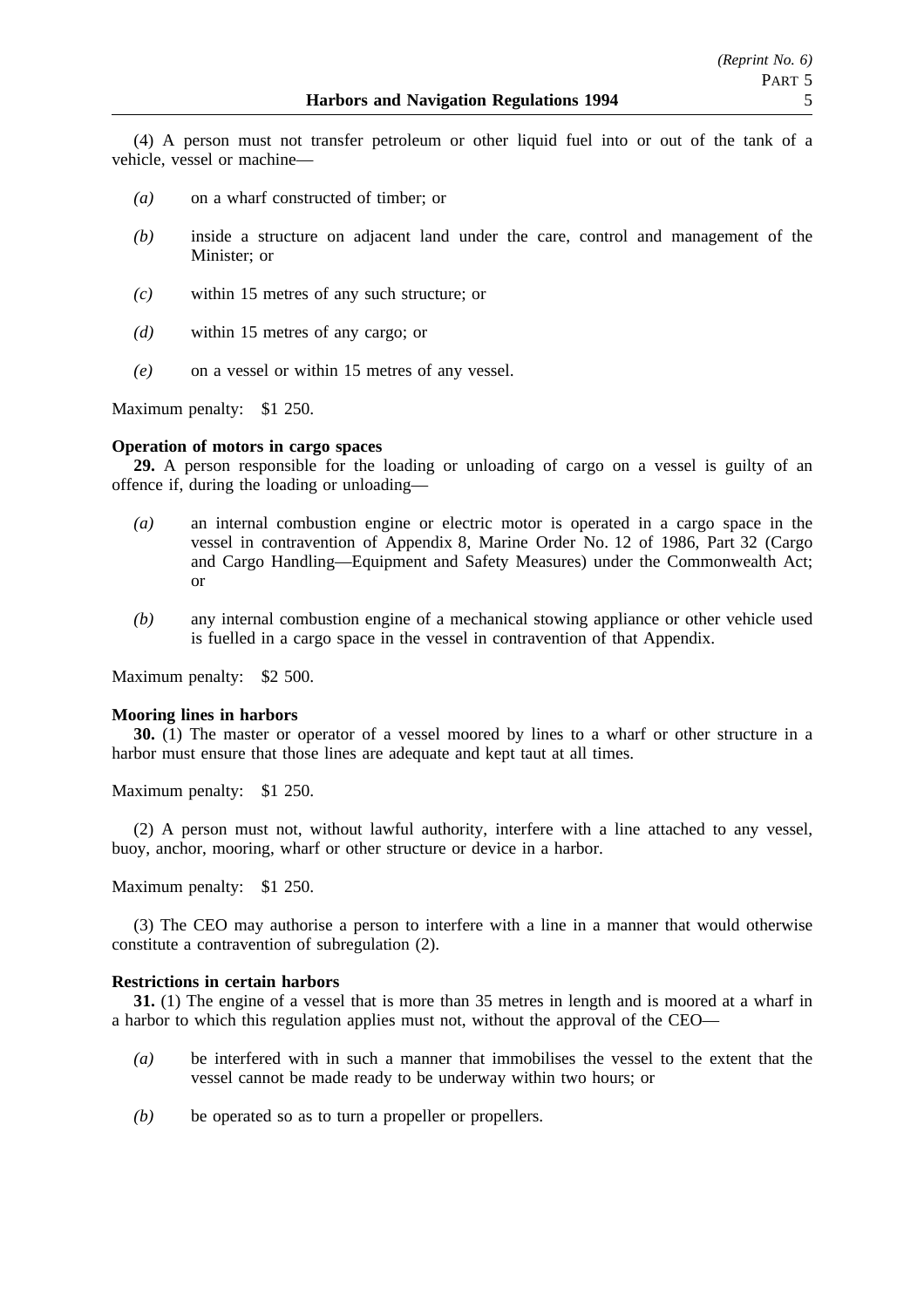(2) If the engine of a vessel is operated or interfered with in contravention of subregulation (1), the master or operator of the vessel is guilty of an offence.

Maximum penalty: \$1 250.

(3) A person must not do any work by means of a device that produces a flame or flash exposed to the air on a vessel in a harbor to which this regulation applies unless—

- *(a)* the CEO has been notified in writing of the intention to undertake the work; and
- *(b)* the work has been authorised in writing by the owner of the vessel or the owner's agent; and
- *(c)* the work is carried out in a safe and professional manner.

Maximum penalty: \$750.

(4) If subregulation (3) is contravened, the master or operator of the vessel is also guilty of an offence (but it is a defence if the defendant proves that he or she could not, by the exercise of reasonable diligence, have prevented the commission of the offence).

Maximum penalty: \$750.

(5) This regulation applies to the following harbors:

- Port Adelaide Port Augusta Port Bonython Port Lincoln Port Pirie Thevenard Wallaroo Whyalla.
- (6) This regulation ceases to apply to any part of a harbor vested in the Corporation.

# **Mooring and unmooring of vessels in certain harbors**

**32.** (1) A person must not, unless authorised for the purpose by the CEO, make fast or let go mooring lines of a vessel moored or to be moored to a wharf in a harbor to which this regulation applies.

Maximum penalty: \$1 250.

(2) This regulation does not apply in relation to—

- *(a)* a tug, barge or lighter ordinarily used within a harbor to which this regulation applies;
- *(b)* a vessel of less than 1 000 tons gross—
	- (i) ordinarily employed in trading or going between ports or places in the State; or
	- (ii) ordinarily used as a pleasure yacht in South Australian waters;
- *(c)* a vessel belonging to the Australian Navy.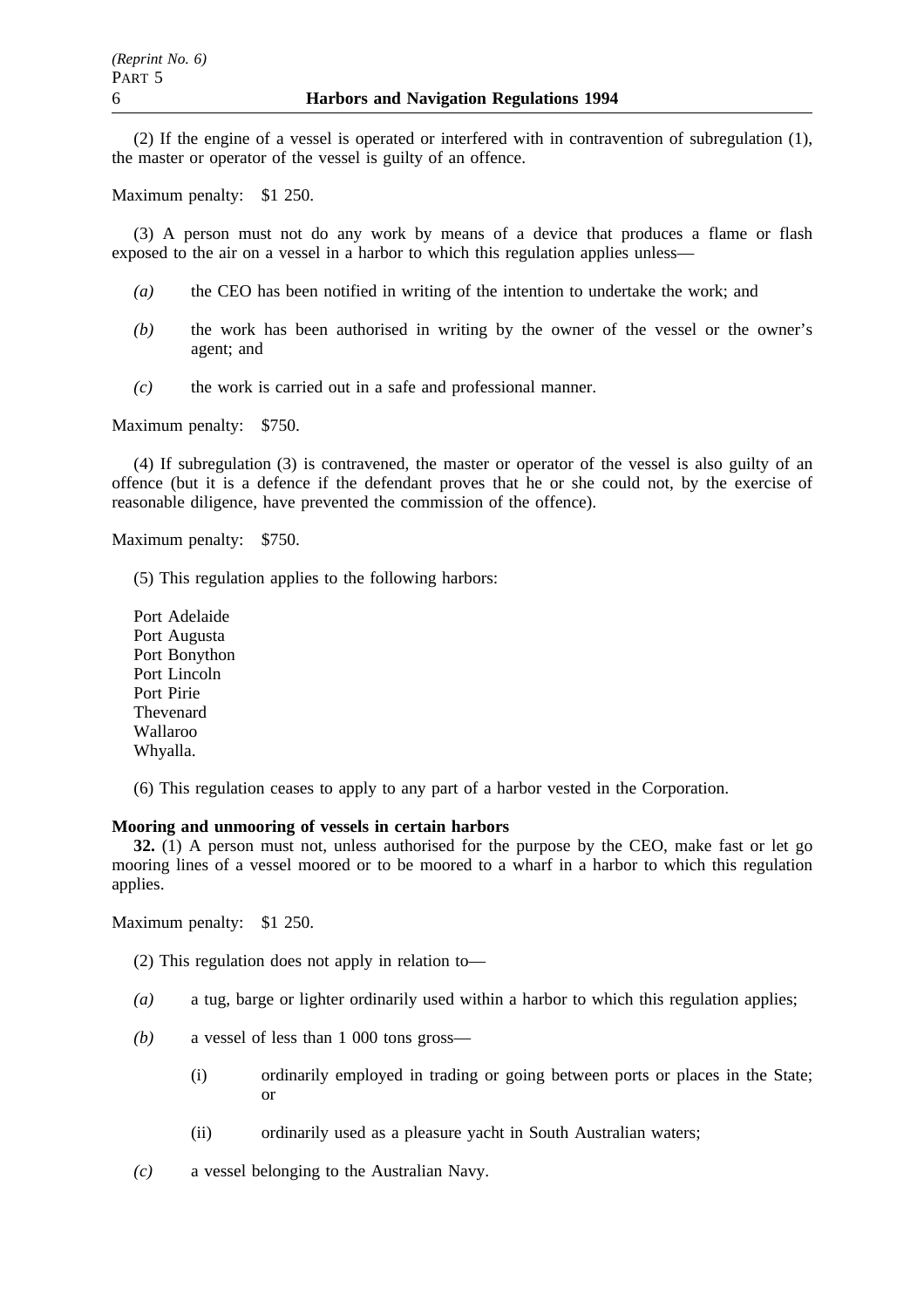(3) This regulation applies to the following harbors:

Kingscote Port Adelaide Port Bonython Port Lincoln Port Pirie Thevenard Wallaroo.

(4) This regulation ceases to apply to any part of a harbor vested in the Corporation.

(5) Nothing in this regulation prevents a fee being charged for services provided by a person authorised by the CEO under this regulation.

# **Swimming in harbors**

**33.** A person must not, without the approval of the CEO, swim or dive in any harbor—

- *(a)* within 200 metres of a vessel that is 15 metres or more in length and is arriving or departing from a wharf, mooring or anchorage or is navigating in a channel; or
- *(b)* within 45 metres of a vessel that is 15 metres or more in length and is moored at a wharf; or
- *(c)* from any portion of a wharf not specifically set aside for entrance of a person into the water.

Maximum penalty: \$750 Expiation fee: \$105.

# **DIVISION 3—VEHICLES AND PEDESTRIANS**

# **Application of Division**

**33A.** This Division applies in relation to the following places:

- *(a)* all adjacent land vested in the Minister;
- *(b)* all wharves, docks, jetties or other structures vested in the Minister.

# **Traffic signs**

**34.** (1) The CEO may erect signs on a place to which this Division applies giving directions for any one or more of the following purposes:

- *(a)* regulating the route to be followed by vehicles;
- *(b)* prohibiting or regulating the entry, exit or turning of vehicles (including vehicles over a certain mass);
- *(c)* requiring vehicles to be stopped;
- *(d)* requiring certain vehicles to give way to other vehicles;
- *(e)* prohibiting or regulating the parking of vehicles;
- *(f)* imposing speed limits for vehicles;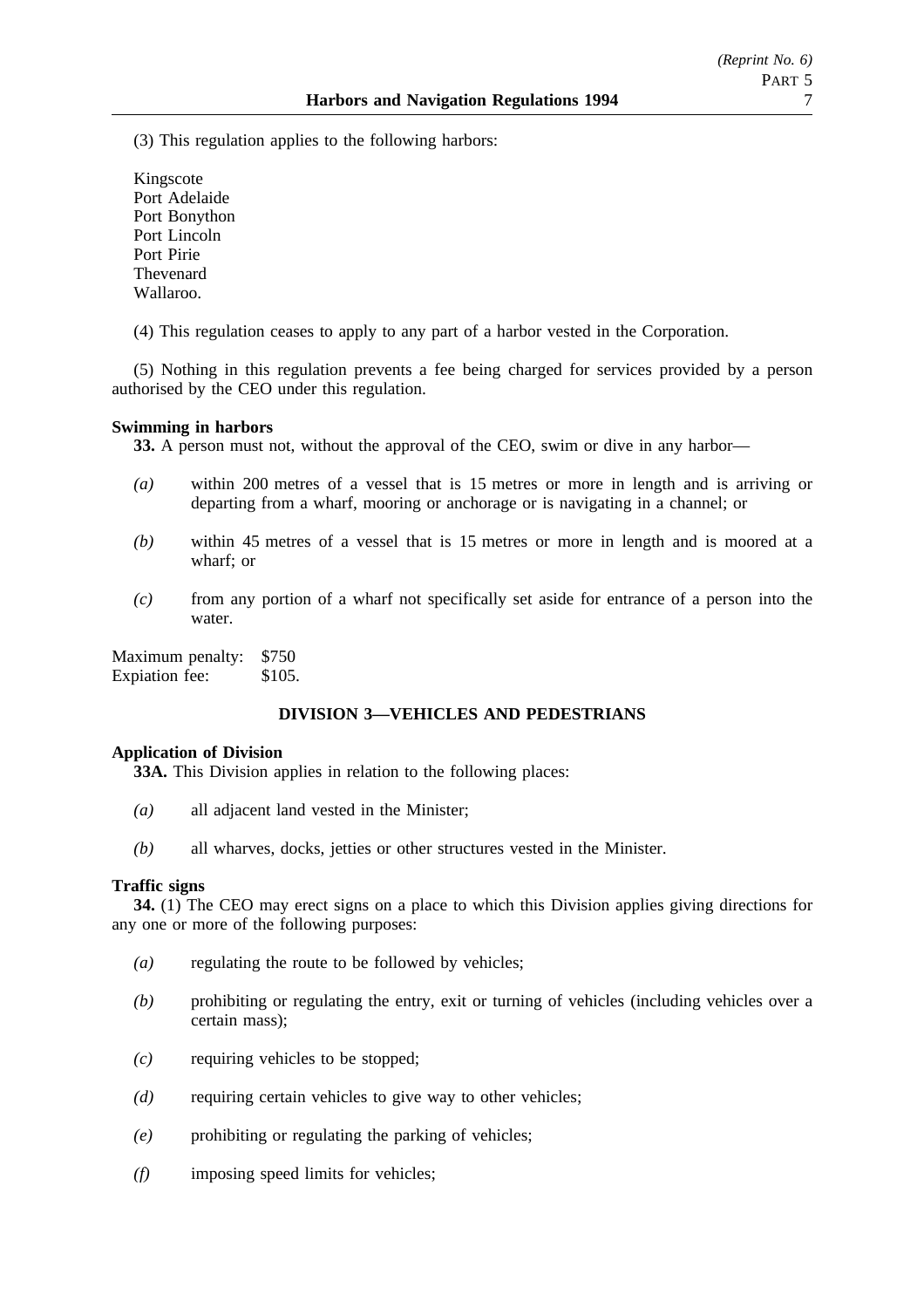- *(g)* otherwise regulating vehicular traffic;
- *(h)* prohibiting or regulating pedestrian traffic.

(2) A direction under this regulation may be of general or limited application according to the class of vehicles, drivers or pedestrians to which it applies, the area in which it applies, the circumstances of its application, or any other specified factor.

(2a) The CEO may issue a permit exempting the holder from directions specified in the permit.

(3) A person who contravenes or fails to comply with the directions displayed on a sign erected under this regulation is guilty of an offence unless the person holds a valid permit issued by the CEO exempting the person from the directions and the person complied with the terms of the permit.

Maximum penalty: \$1 250 Expiation fee: \$160.

# **Traffic and other directions**

**35.** (1) An authorised person may, orally or by hand signals, give to any person (whether a driver of a vehicle, a rider of an animal or a pedestrian) on or approaching a place to which this Division applies reasonable directions for the orderly functioning of the place and activities conducted at the place.

(2) An authorised person who suspects on reasonable grounds that a vehicle that exceeds a mass limit imposed in respect of an area is in, or is about to enter, that area may direct the person in charge of the vehicle—

- *(a)* to submit the vehicle forthwith for weighing by portable apparatus; or
- *(b)* to take the vehicle by the shortest practicable route to a specified weighbridge.

# **Parking signs and markings**

**36.** (1) The CEO may delineate, by signs or pavement markings or a combination of signs and markings, an area on a place to which this Division applies as an area in which vehicles or vehicles displaying a permit issued by the CEO may be parked.

- (2) A person must not park a vehicle on a place to which this Division applies unless—
- *(a)* the vehicle is within an area delineated under this regulation as an area in which vehicles may be parked; or
- *(b)* the vehicle is being loaded or unloaded; or
- *(c)* the vehicle is parked with the approval of the CEO.

Maximum penalty: \$1 250 Expiation fee: \$160.

(3) A person must not park a vehicle in an area delineated under this regulation as an area in which vehicles displaying a permit issued by the CEO may be parked unless a valid permit is displayed in the vehicle and the vehicle is parked in accordance with the terms of that permit.

Maximum penalty: \$1 250 Expiation fee: \$160.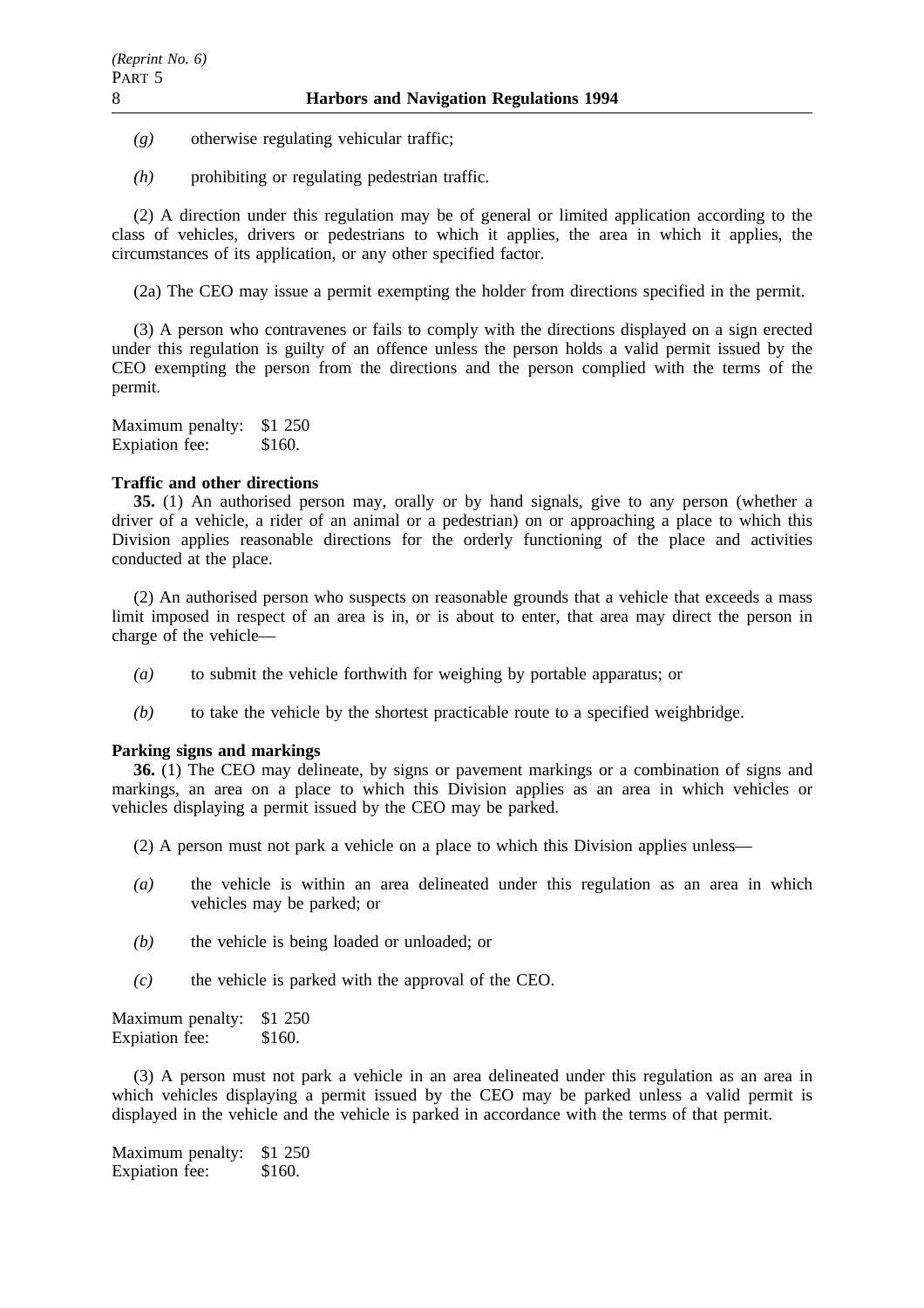\*\*\*\*\*\*\*\*\*\*\*\*\*\*\*

### **Removal of vehicles**

**37.** (1) If a vehicle is parked in contravention of this Division and an authorised person believes on reasonable grounds that the vehicle is obstructing the proper use of a place to which this Division applies, or that it constitutes a risk to the safety of persons or property, the authorised person may cause the vehicle to be removed to a convenient place (but this does not empower the authorised person to break into the vehicle).

(2) The CEO may recover the cost of removing the vehicle as a debt from the owner of the vehicle or the person who parked the vehicle in contravention of this Division.

#### **Signs**

**38.** (1) A sign erected on or in the vicinity of a place to which this Division applies that appears to have been erected for the purposes of this Division will, in the absence of proof to the contrary, be taken to have been erected in accordance with this Division.

(2) A sign erected by the CEO, the Minister or the department on or in the vicinity of a place to which this Division applies before the commencement of this Division will be regarded as having been erected in accordance with this Division.

(3) In determining the meaning of a direction displayed on a sign under this Division, regard must be given to the characteristics of the surrounding physical environment, including any pavement markings.

(4) In a direction displayed on a sign erected under this Division—

"**maximum axle load**", in relation to a vehicle, means the weight of the vehicle (including its load and the weight of the axle and wheels) borne by any axle of the vehicle;

"**maximum wheel load**", in relation to a vehicle, means the weight of the vehicle (including its load) borne by any wheel of the vehicle;

"**permit**" means a permit issued by the CEO (or a delegate of the CEO) under this Division.

# **Permits**

**38A.** (1) The CEO may issue permits for the purposes of this Division subject to such conditions as the CEO thinks fit (including a condition fixing a fee to be paid to the CEO).

(2) The CEO may cancel a permit issued under this Division by notice in writing to the holder of the permit.

(3) For the purposes of this Division, a permit is displayed in a vehicle only if the permit is displayed on the inside of the windscreen on the side opposite to the driver's position (or, if the vehicle does not have a windscreen, in some other prominent position) so that the permit is easily legible to a person standing beside the vehicle.

(4) An authorised person may require a person apparently acting in a manner for which a permit is required under this Division to produce the permit for inspection forthwith or at a specified place and within a specified period.

### **Evidence**

**39.** In any proceedings for an offence against this Division, an allegation in a complaint—

*(a)* that a sign or marking was erected or made in accordance with this Division; or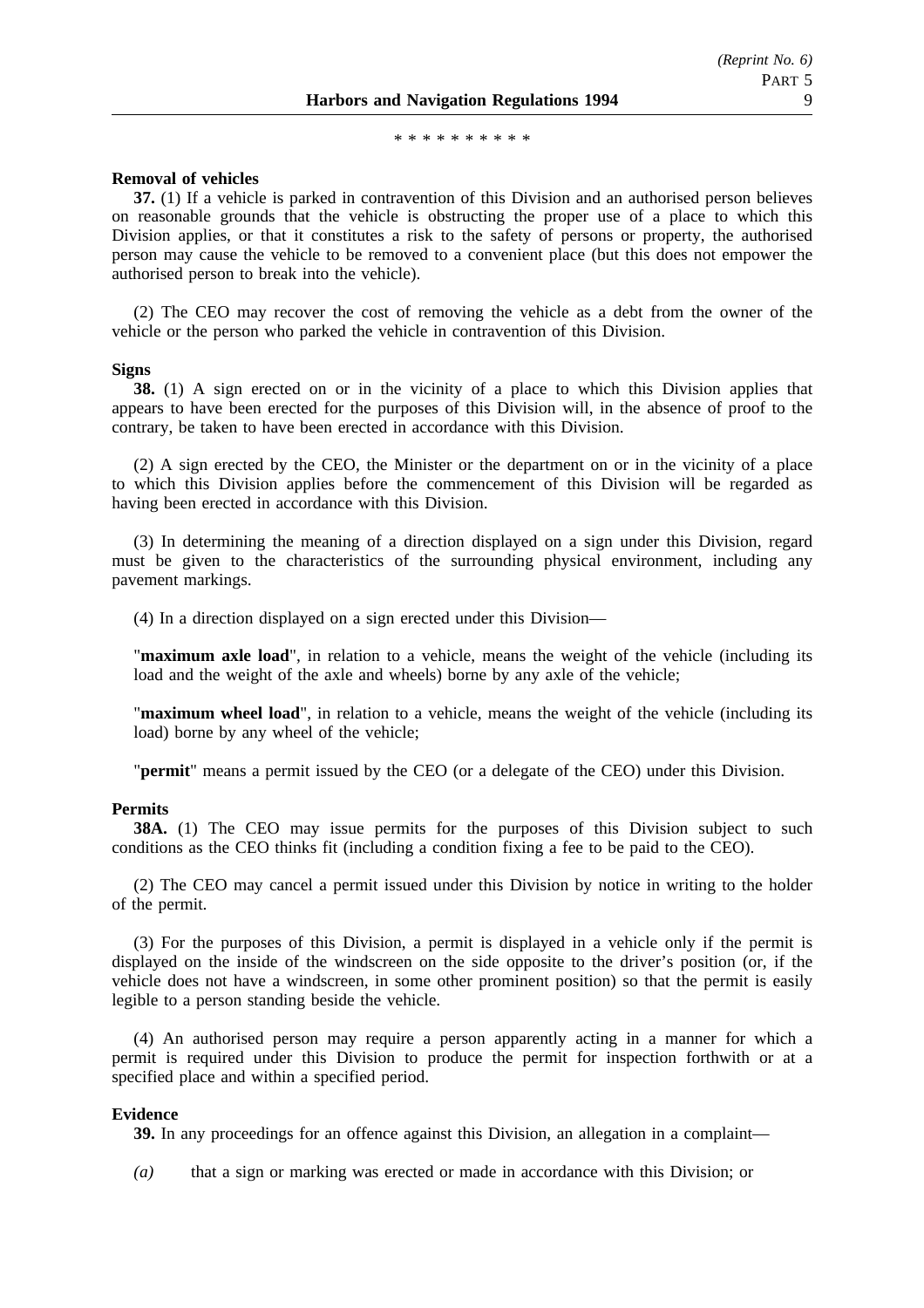- *(b)* that a specified person was the driver of a specified vehicle at the time of an alleged offence; or
- *(c)* that a specified vehicle was driven or parked in a specified manner or place at a specified time; or
- *(d)* that a specified person held or did not hold a permit under this Division; or
- *(e)* that a specified permit issued under this Division was subject to specified conditions,

will, in the absence of proof to the contrary, be proof of the matters so alleged.

# **DIVISION 4—RECORDS**

# **Notice of entry**

**40.** (1) The owner or master of a commercial vessel must, as soon as practicable after arrival of the vessel at a wharf, mooring or anchorage in a harbor, deliver a notice of entry to the nearest office of the department.

Maximum penalty: \$1 250.

- (2) A notice of entry—
- *(a)* must conform to the requirements of the CEO about its form, contents and the manner in which it is given; and
- *(b)* must be signed by the master of the vessel.

### **Certificate of registration**

**41.** (1) Subject to this regulation, the master of a commercial vessel must, at the request of an authorised person, produce the certificate of registration of the vessel at the nearest office of the department.

Maximum penalty: \$1 250.

(2) This regulation does not apply in relation to a vessel that trades only within the jurisdiction if the certificate of registration of the vessel has been produced at an office of the department in the previous six months.

### **Notice of leaving**

**42.** A person must not, without the approval of the CEO, remove a commercial vessel of more than 35 metres in length from a wharf, mooring or anchorage in a harbor.

Maximum penalty: \$1 250.

#### **Cargo manifests**

**43.** (1) A manifest relating to cargo unloaded from a commercial vessel in a harbor must be given to the CEO within three days after arrival of the vessel.

(2) A manifest relating to cargo loaded on to a commercial vessel in a harbor must be given to the CEO within seven days after departure of the vessel.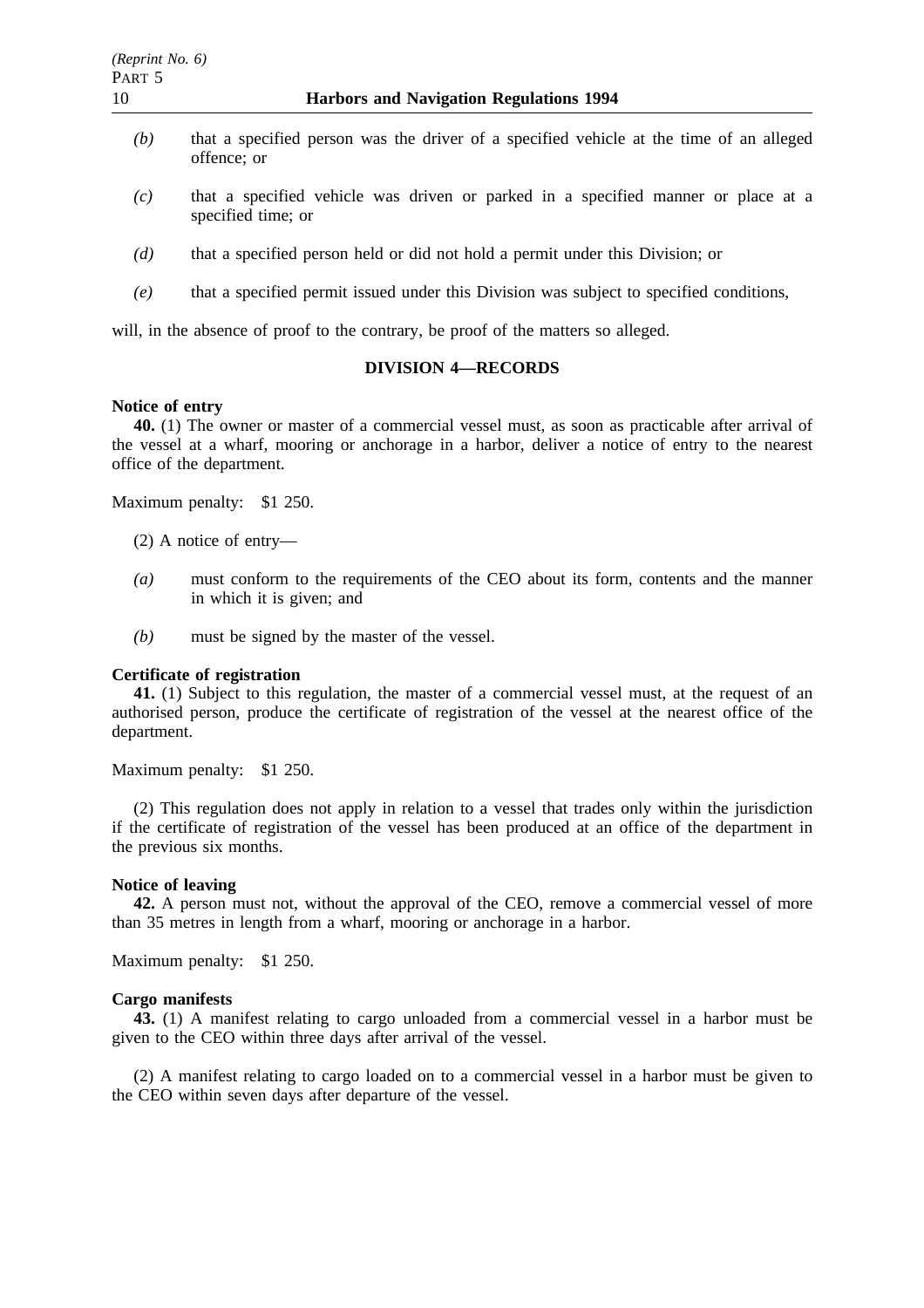(3) A manifest—

- *(a)* must conform to the requirements of the CEO about its form, contents and the manner in which it is made; and
- *(b)* if it is in writing, must be in English and must be legible; and
- *(c)* must include, at least, the following information (given, if the CEO so requires, by reference to codes or descriptions specified by the CEO):
	- (i) the name of the vessel and the number assigned to the vessel in Lloyd's Register of Shipping; and
	- (ii) a description of the voyage being undertaken by the vessel; and
	- (iii) a description of the cargo (including the mass and volume of the cargo) sufficient for the purposes of calculating the charges payable to the Minister in respect of the cargo; and
	- (iv) if the cargo includes a container—
		- (A) the number, type and dimensions of the container; and
		- (B) details of the kinds of goods carried in the container; and
		- (C) the gross weight of the goods carried in the container; and
	- (v) in the case of a container or other cargo unloaded from the vessel in the harbor—
		- (A) the port of loading of the container or other cargo; and
		- (B) the country of origin of the packed container or other cargo; and
		- (C) if the country of destination of the packed container or other cargo is Australia, the State or Territory of destination; and
		- (D) if the container or other cargo has been restowed on the vessel in the harbor (with the vessel continuing on the same voyage)—a statement to that effect; and
		- (E) if the container or other cargo has been or will be transhipped (ie reloaded on a vessel undertaking a different voyage) in the harbor—a statement to that effect;
	- (vi) in the case of a container or other cargo loaded on to the vessel in the harbor (other than a container or cargo that has been unloaded from that vessel and restowed, with the vessel continuing on the same voyage)—
		- (A) if the container or other cargo has been transhipped (ie unloaded from a vessel undertaking a different voyage and reloaded onto the vessel) in the harbor—a statement to that effect;
		- (B) if the country of origin of the packed container or other cargo is Australia—the State or Territory of origin; and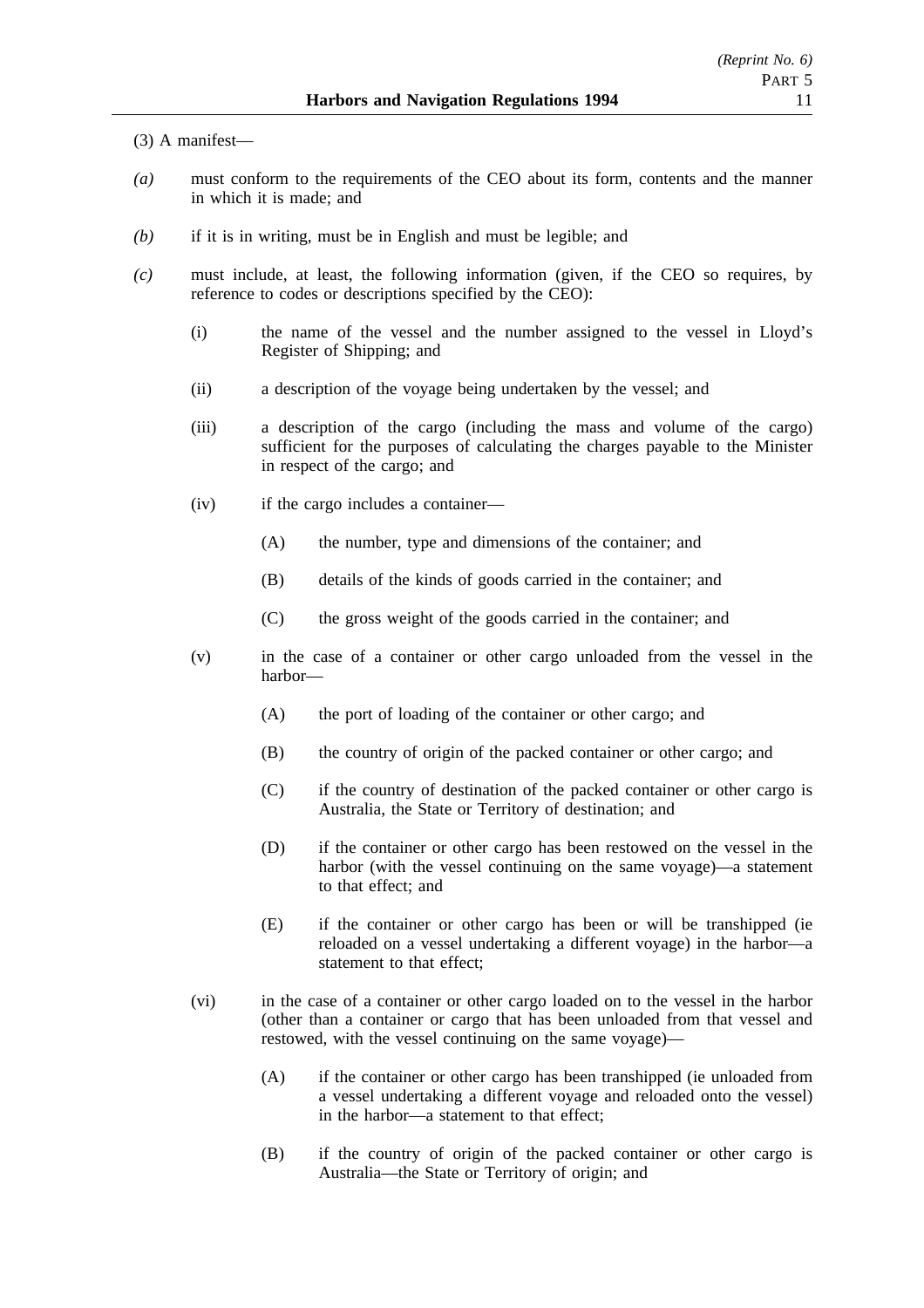- (C) the port at which it is intended that the container or other cargo will be unloaded; and
- (D) the country of destination of the packed container or other cargo; and

*(d)* must be certified as correct by the master or owner of the vessel.

(4) Any alteration or correction of a manifest must be notified to the CEO as soon as possible.

(5) If an alteration or correction of a manifest is notified to the CEO when it is not practicable by reason of the movement of the cargo for the alteration or correction to be verified by inspection of the cargo, the alteration need not be taken into account for the purposes of calculating the charges payable to the Minister in respect of the cargo.

(6) If a manifest is not received by the CEO in accordance with this regulation, the charges payable to the Minister in respect of the cargo may be calculated on an estimate by the Minister of the size and nature of the cargo plus 10%.

(7) If a manifest (or an alteration or correction of a manifest) is not given to the CEO in accordance with this regulation, the master and the owner of the vessel are each guilty of an offence (but it is a defence to a charge of an offence against this regulation if the defendant proves that the defendant could not, by the exercise of reasonable diligence, have prevented the commission of the offence).

Maximum penalty: \$1 250.

(8) A person who views a manifest in the course of official duties connected with the administration of the Act must not divulge the contents of that manifest to any person except in the course of those duties.

Maximum penalty: \$1 250.

# **Production of documents relating to cargo**

**44.** (1) The master or owner of a commercial vessel must, at the request of an authorised person—

- *(a)* produce for inspection and copying all records and documents (including cartnotes, shipping notes and weigh notes) relating to the cargo of that vessel; and
- *(b)* provide the reference number for the bill of lading relating to that cargo.

Maximum penalty: \$1 250.

(2) An authorised person who views a record or document in the course of official duties connected with the administration of the Act must not divulge the contents of that record or document to any person except in the course of those duties.

Maximum penalty: \$1 250.

# **DIVISION 5—PILOTAGE**

#### **Interpretation of Part 5 Division 5**

**45.** In this Division a reference to a vessel of a length appropriate to a category of pilotage exemption certificate is a reference—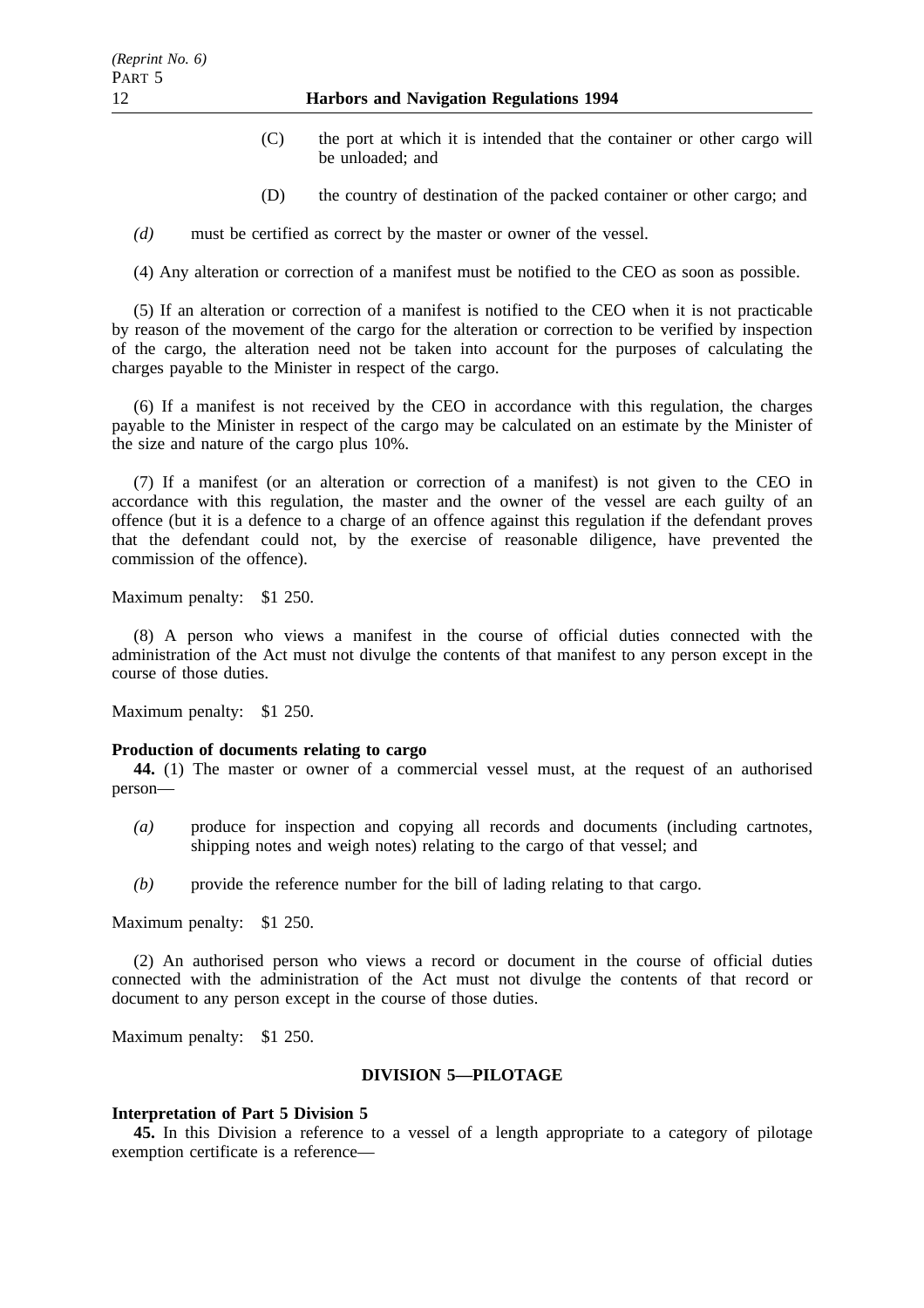- *(a)* in the case of a category 1 certificate—to a vessel that is more than 35 metres in length;
- *(b)* in the case of a category 2 certificate—to a vessel that is more than 65 metres in length;
- *(c)* in the case of a category 3 certificate—to a vessel that is more than 155 metres in length;
- *(d)* in the case of a category 4 certificate—to a vessel that is more than 185 metres in length.

# **Licensing of pilots: s. 33**

**46.** To be licensed as a pilot a person must—

- *(a)* hold a Master Class 1 certificate of competency issued by the marine authority of the Commonwealth or a qualification under the law of some other place recognised under the Commonwealth Act as equivalent to such a certificate of competency; and
- *(b)* have had extensive experience in operating vessels in the harbor in respect of which the application is made of a nature that demonstrates, in the opinion of the CEO, that the applicant has developed a sound practical knowledge of the harbor and traffic in the harbor; and
- *(c)* be a fit and proper person to hold a licence; and
- *(d)* satisfactorily pass an examination set by the CEO that examines whether the applicant—
	- (i) has a sound knowledge of the harbor in respect of which the application is made, and, in particular, of the soundings, minimum keel clearances, tides and currents, buoys, beacons, lights and signals of or within the harbor and the approaches to the harbor; and
	- (ii) has a sound knowledge of the law applying generally to harbors and of the law applying to the particular harbor in respect of which the application is made; and
	- (iii) has a sound knowledge of the traffic control practices, traffic patterns, and signals, rules and communications, applying in the harbor; and
- *(e)* comply with the following eyesight standards:
	- (i) in the case of an applicant who does not use corrective lenses—the applicant must be able to read without the aid of corrective lenses all letters on the fifth line of a letter card based on Snellen's principle; and
	- (ii) in the case of an applicant who uses corrective lenses—
		- (A) the applicant must be able to read with the aid of corrective lenses all letters on the sixth line of the letter card based on Snellen's principle and read without the aid of corrective lenses all letters on the fourth line of the card; and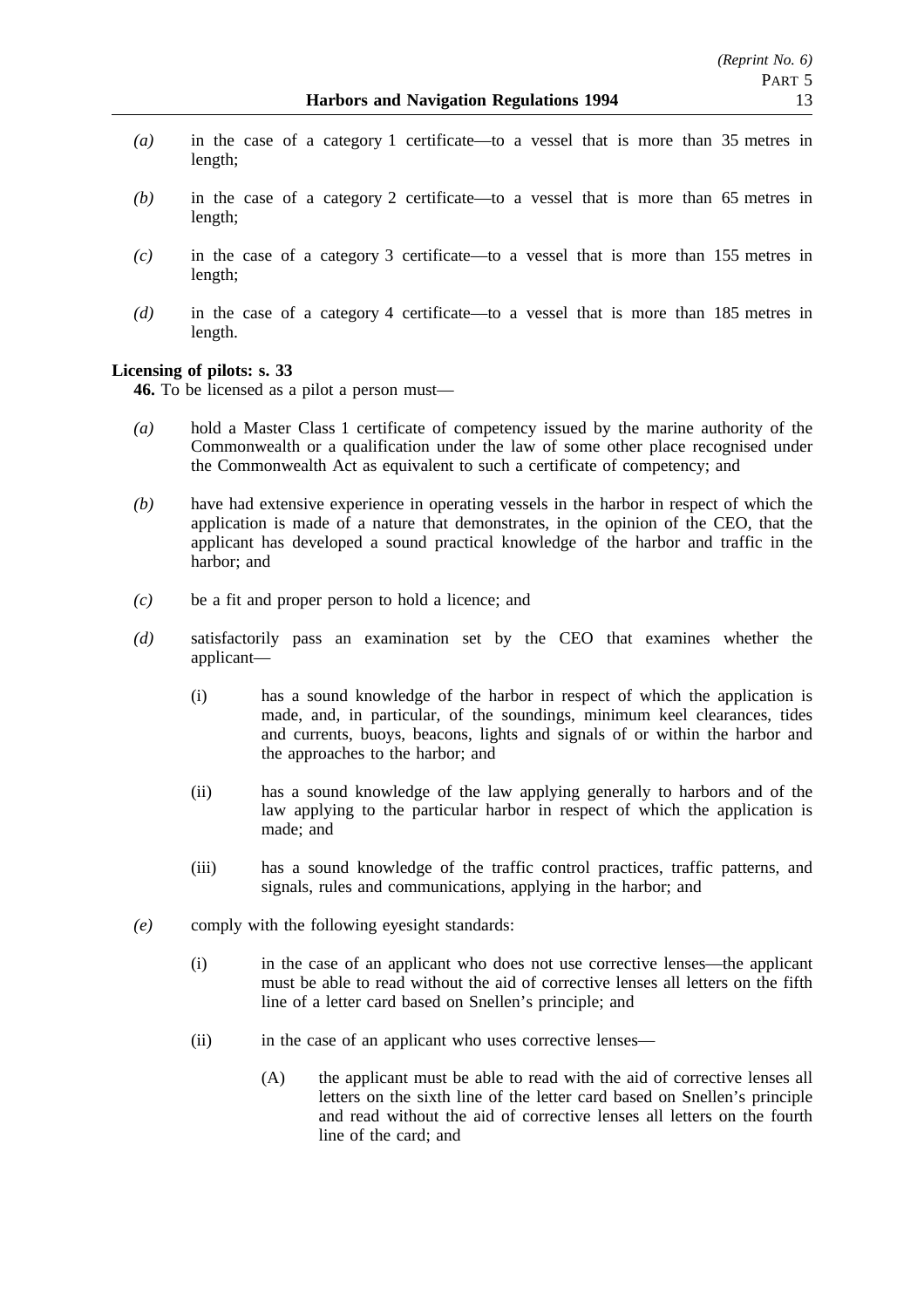# 14 **Harbors and Navigation Regulations 1994**

- (B) the sight in the applicant's better eye must not be worse than 6/6 on the basis of Snellen's principle; and
- (iii) in the case of all applicants—the applicant must not suffer from a progressive eye disorder; and
- *(f)* if the CEO so requires—satisfactorily pass an examination set by the CEO to examine whether the applicant can easily distinguish variously coloured lanterns; and
- *(g)* comply with the following medical standards: the applicant must not suffer any mental or physical impairment that may affect his or her ability to perform the duties of a pilot.

# **Pilotage exemption certificates: s. 34**

**47.** (1) Pilotage exemption certificates will be of the following classes:

- *(a)* category 1—for vessels up to 65 metres in length;
- *(b)* category 2—for vessels up to 155 metres in length;
- *(c)* category 3—for vessels up to 185 metres in length;
- *(d)* category 4—for vessels up to 215 metres in length.

(2) The CEO may specify in a category 3 or 4 certificate that the certificate is limited to vessels of a lesser length if the CEO considers that appropriate in relation to the harbor or section of harbor to which the application for the certificate relates.

(3) A pilotage exemption certificate operates only in respect of navigation during daylight hours unless it is endorsed for night navigation.

(4) A pilotage exemption certificate ceases to be in force if the holder does not navigate a vessel pursuant to the certificate (during daylight hours or the hours of darkness) for—

- *(a)* in the case of a category 1 certificate—12 months;
- *(b)* in any other case—six months.

(5) An endorsement for night navigation on a pilotage exemption certificate ceases to be in force if the holder does not navigate a vessel pursuant to the certificate during the hours of darkness for—

- *(a)* in the case of a category 1 certificate—12 months;
- *(b)* in any other case—six months,

but, subject to the Act and these regulations, the holder of the certificate may continue to navigate vessels pursuant to the certificate during daylight hours.

- (6) An applicant for a pilotage exemption certificate—
- *(a)* must hold a certificate of competency for a trading or fishing vessel of the length appropriate to the category of certificate applied for; and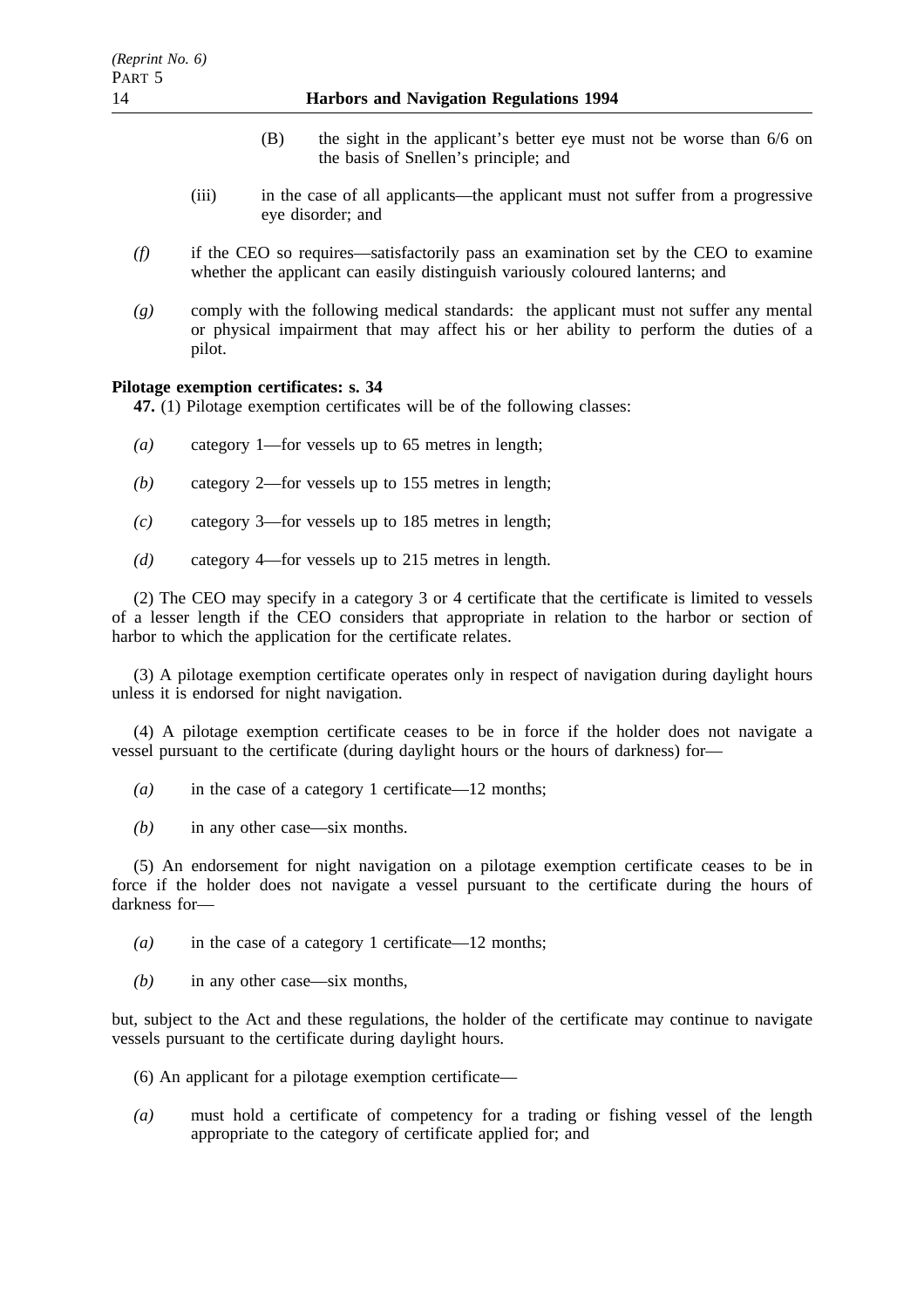- *(b)* in the case of an applicant for a category 1 certificate who does not hold a current pilotage exemption certificate of any category—must have undertaken, as master of a vessel over 35 metres in length—
	- (i) two qualifying entry voyages during daylight hours; and
	- (ii) two qualifying exit voyages during daylight hours; and
- *(c)* in the case of an applicant for a category 2, 3 or 4 certificate who does not hold a current pilotage exemption certificate of any category—
	- (i) must have undertaken, as master of a vessel of not less than the length appropriate to the category—
		- (A) three qualifying entry voyages during daylight hours; and
		- (B) three qualifying exit voyages during daylight hours; and
		- (C) one further qualifying entry voyage either during daylight hours or during the hours of darkness; and
		- (D) one further qualifying exit voyage either during daylight hours or during the hours of darkness; or
	- (ii) must have undertaken—
		- (A) as master of a vessel of not less than the length appropriate to the category—
			- $\ddot{\phantom{a}}$ two qualifying entry voyages during daylight hours; and
			- two qualifying exit voyages during daylight hours; and
		- (B) as first mate (actively on duty on the bridge of the vessel) of a vessel of not less than the length appropriate to the category—
			- $\ddot{\phantom{0}}$ three qualifying entry voyages during daylight hours; and
			- $\ddot{\phantom{0}}$ three qualifying exit voyages during daylight hours; and
- *(d)* in the case of an applicant who holds a current pilotage exemption certificate of another category—must have undertaken, as master of a vessel of at least the length appropriate to the new category sought—
	- (i) two qualifying entry voyages during daylight hours; and
	- (ii) two qualifying exit voyages during daylight hours; and
- *(e)* in the case of an applicant who applies for an endorsement for night navigation—
	- (i) if the application is for a category 1 certificate—must have undertaken—
		- (A) one further qualifying entry voyage of the kind required for the certificate but during the hours of darkness; and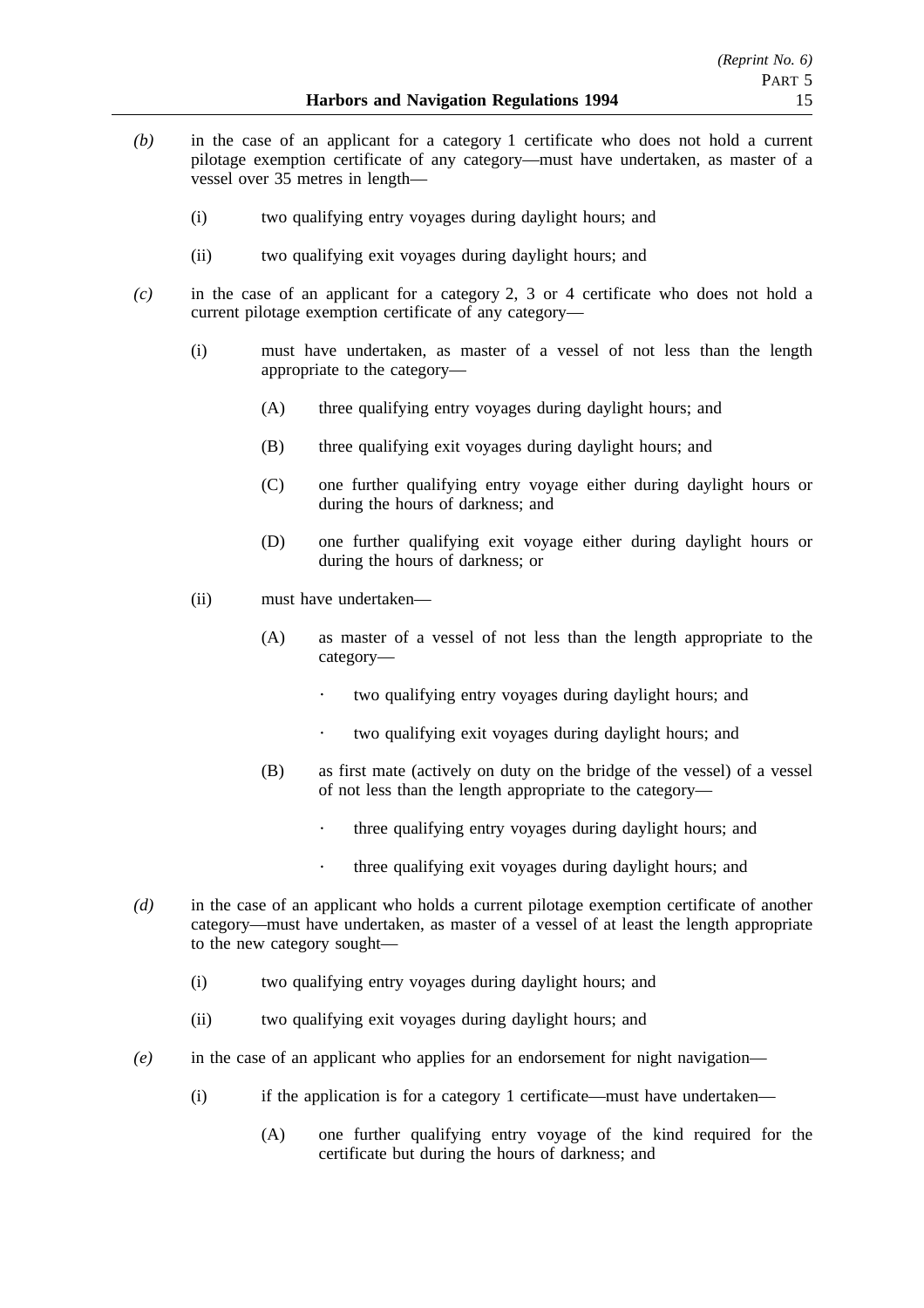# 16 **Harbors and Navigation Regulations 1994**

- (B) one further qualifying exit voyage of the kind required for the certificate but during the hours of darkness; and
- (ii) if the application is for a category 2, 3 or 4 certificate—must have undertaken—
	- (A) three further qualifying entry voyages of the kind required for the certificate but during the hours of darkness; and
	- (B) three further qualifying exit voyages of the kind required for the certificate but during the hours of darkness; and
- *(f)* must otherwise be eligible to be licensed as a pilot (apart from the certificate of competency and experience requirements); and
- *(g)* must be the master of a vessel that is—
	- (i) registered in Australia or New Zealand and which generally trades between ports in Australia or New Zealand; or
	- (ii) used for the purposes of dredging, hydrographic or oil exploration or fishing or used to support the activities of another vessel that is used for one of those purposes.

# **Re-examination**

**48.** (1) A pass in an examination for eligibility for a pilot's licence remains valid for the purposes of the issue of a pilot's licence or pilotage exemption certificate for a period of 12 months from the date of the examination, unless the CEO determines otherwise.

- (2) Where a person fails an examination for eligibility for a pilot's licence, the CEO—
- *(a)* may determine that no further attempt may be made by that person until after a specified interval of time; and
- *(b)* may require the person to complete a further period of experience during that interval.

# **Duration of pilot's licence**

**49.** A pilot's licence remains in force until—

- *(a)* the licensee dies; or
- *(b)* the licence is surrendered or cancelled.

# **Duration and renewal of pilotage exemption certificates**

**50.** (1) Subject to the Act and these regulations, a pilotage exemption certificate remains in force for two years and may be renewed for successive periods of two years.

(2) The CEO must, on application made in accordance with these regulations, renew a pilotage exemption certificate if satisfied—

- *(a)* that the applicant complies with the eyesight and medical standards required for issue of a certificate; and
- *(b)* that the applicant has used the certificate at least as often as required by these regulations.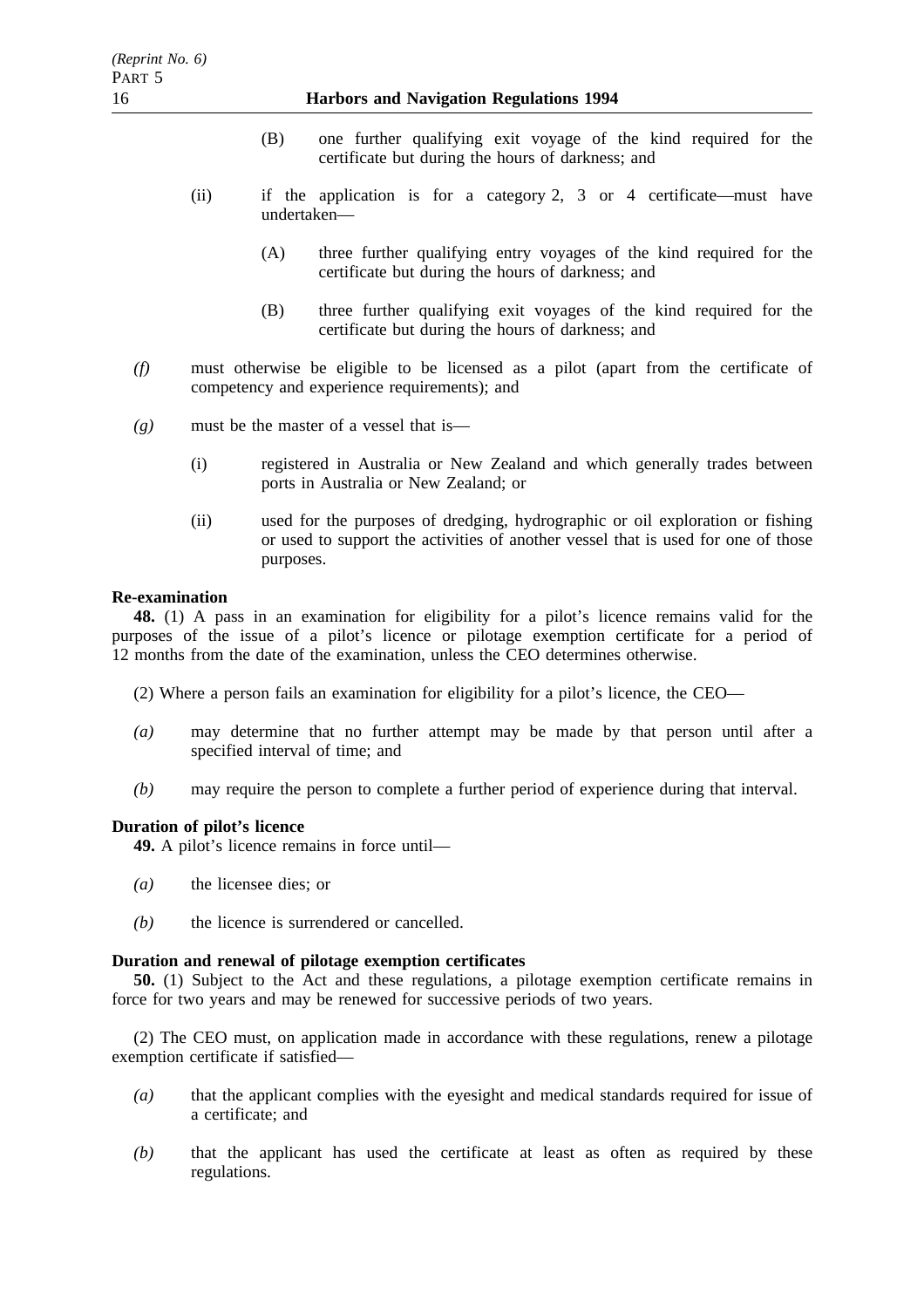(3) A pilotage exemption certificate that is not in force because it has not been used at least as often as required by these regulations or that has expired may nevertheless be renewed, on application in accordance with these regulations, if—

- *(a)* less than two years has elapsed since the certificate ceased to be in force or expired; and
- *(b)* the CEO is satisfied that the applicant has undertaken the following qualifying voyages in the period since the certificate ceased to be in force or expired:
	- (i) if the application is for a category 1 certificate—the applicant must have undertaken, as master of a vessel over 35 metres in length—
		- (A) one qualifying entry voyage during daylight hours; and
		- (B) one qualifying exit voyage during daylight hours; and
		- (C) if the application includes an application for an endorsement for night navigation
			- one further qualifying entry voyage during the hours of darkness; and
			- $\bullet$ one further qualifying exit voyage during the hours of darkness; and
	- (ii) in any other case—the applicant must have undertaken, as master of a vessel of not less than the length appropriate to the category of certificate—
		- (A) if the period since the applicant last navigated a vessel pursuant to the certificate is less than 12 months
			- one qualifying entry voyage during daylight hours; and
			- $\ddot{\phantom{a}}$ one qualifying exit voyage during daylight hours; and
			- if the application includes an application for an endorsement for  $\mathcal{L}^{\pm}$ night navigation, one further qualifying entry voyage during the hours of darkness, and one further qualifying exit voyage during the hours of darkness; and
		- (B) if the period since the applicant last navigated a vessel pursuant to the certificate is 12 months or more but less than 24 months—
			- $\ddot{\phantom{a}}$ two qualifying entry voyages during daylight hours; and
			- $\ddot{\phantom{a}}$ two qualifying exit voyages during daylight hours; and
			- if the application includes an application for an endorsement for  $\ddot{\phantom{0}}$ night navigation—two further qualifying entry voyages during the hours of darkness and two further qualifying exit voyages during the hours of darkness; and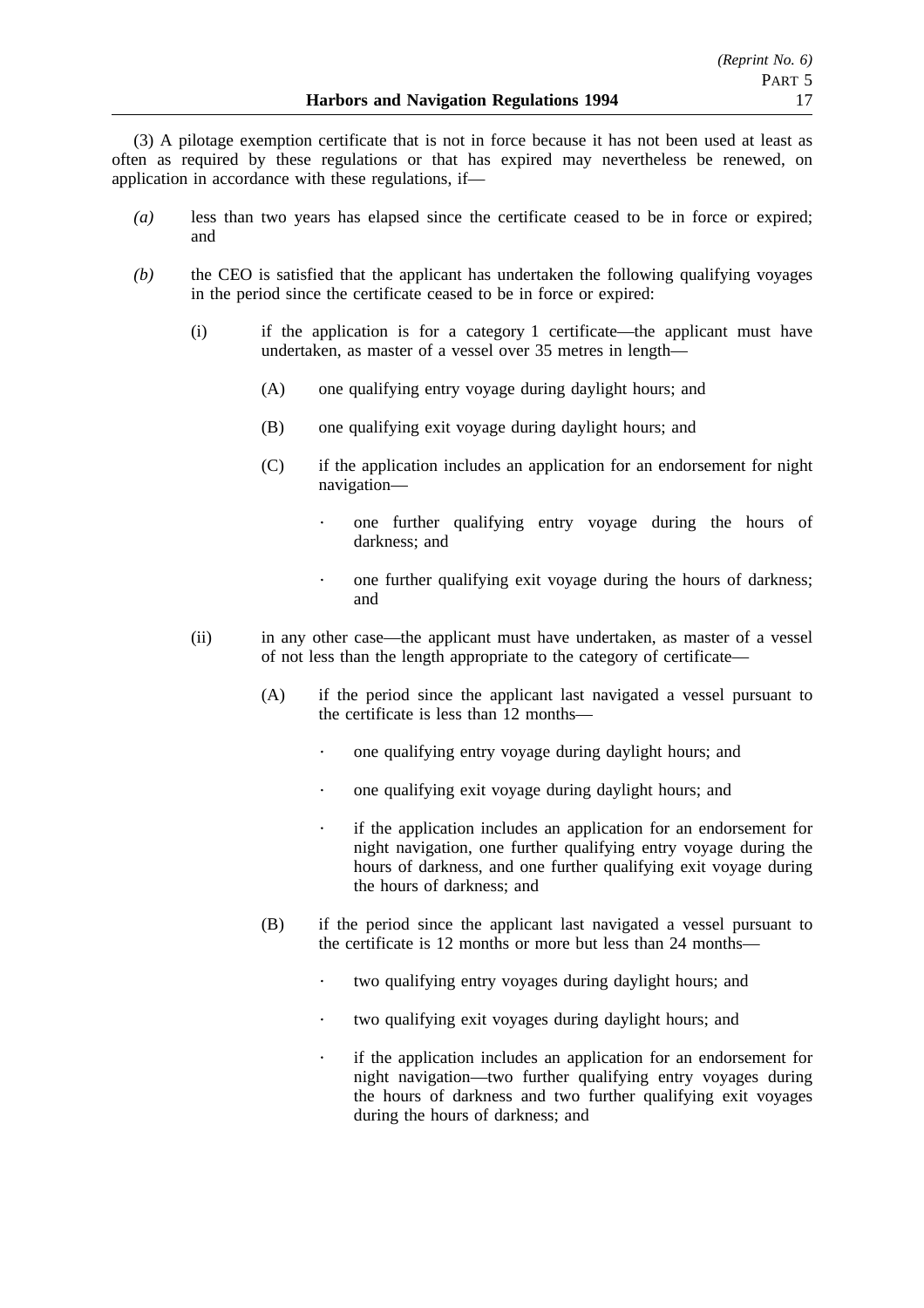# 18 **Harbors and Navigation Regulations 1994**

- (C) if the period since the applicant last navigated a vessel pursuant to the certificate is 24 months or more—
	- $\ddot{\phantom{0}}$ three qualifying entry voyages during daylight hours; and
	- three qualifying exit voyages during daylight hours; and
	- if the application includes an application for an endorsement for night navigation—three further qualifying entry voyages during the hours of darkness, and three further qualifying exit voyages during the hours of darkness; and
- *(c)* the CEO is satisfied that the applicant has visited the harbor, or the section of the harbor, in respect of which the application is made and satisfactorily updated his or her knowledge of the harbor and traffic in the harbor.

# **Equivalent qualifying voyages**

**51.** Where the CEO is satisfied that it is impracticable for an applicant for a pilotage exemption certificate, or for renewal of a pilotage exemption certificate, to complete a required qualifying entry or exit voyage either during the hours of darkness or during daylight hours, the CEO may exempt the person from that requirement subject to the condition that the person complete a further specified qualifying entry or exit voyage.

# **Application for pilot's licence or pilotage exemption certificate**

**52.** (1) An application for a pilot's licence, pilotage exemption certificate or renewal of a pilotage exemption certificate—

- *(a)* must be made to the CEO; and
- *(b)* must conform to the requirements of the CEO about its form, contents and the manner in which it is made; and
- *(c)* must specify the harbor or the section of the harbor in respect of which the licence or certificate is sought; and
- *(d)* must, in the case of a pilotage exemption certificate, specify whether or not the applicant requires endorsement for night navigation; and
- *(e)* must be accompanied by the fee (if any) fixed by schedule 14.

(2) An applicant for a pilot's licence or pilotage exemption certificate must provide to the satisfaction of the CEO—

- *(a)* a reference from a suitable person as to the character of the applicant; and
- *(b)* proof that the applicant meets the required eyesight standards, consisting of a report of a legally qualified medical practitioner or registered optician of the results of an optical examination of the applicant conducted within the previous 6 months; and
- *(c)* proof that the applicant meets the required medical standards, consisting of a report of a legally qualified medical practitioner of the results of a medical examination of the applicant conducted within the previous 6 months; and
- *(d)* any other information or records that the CEO reasonably requires.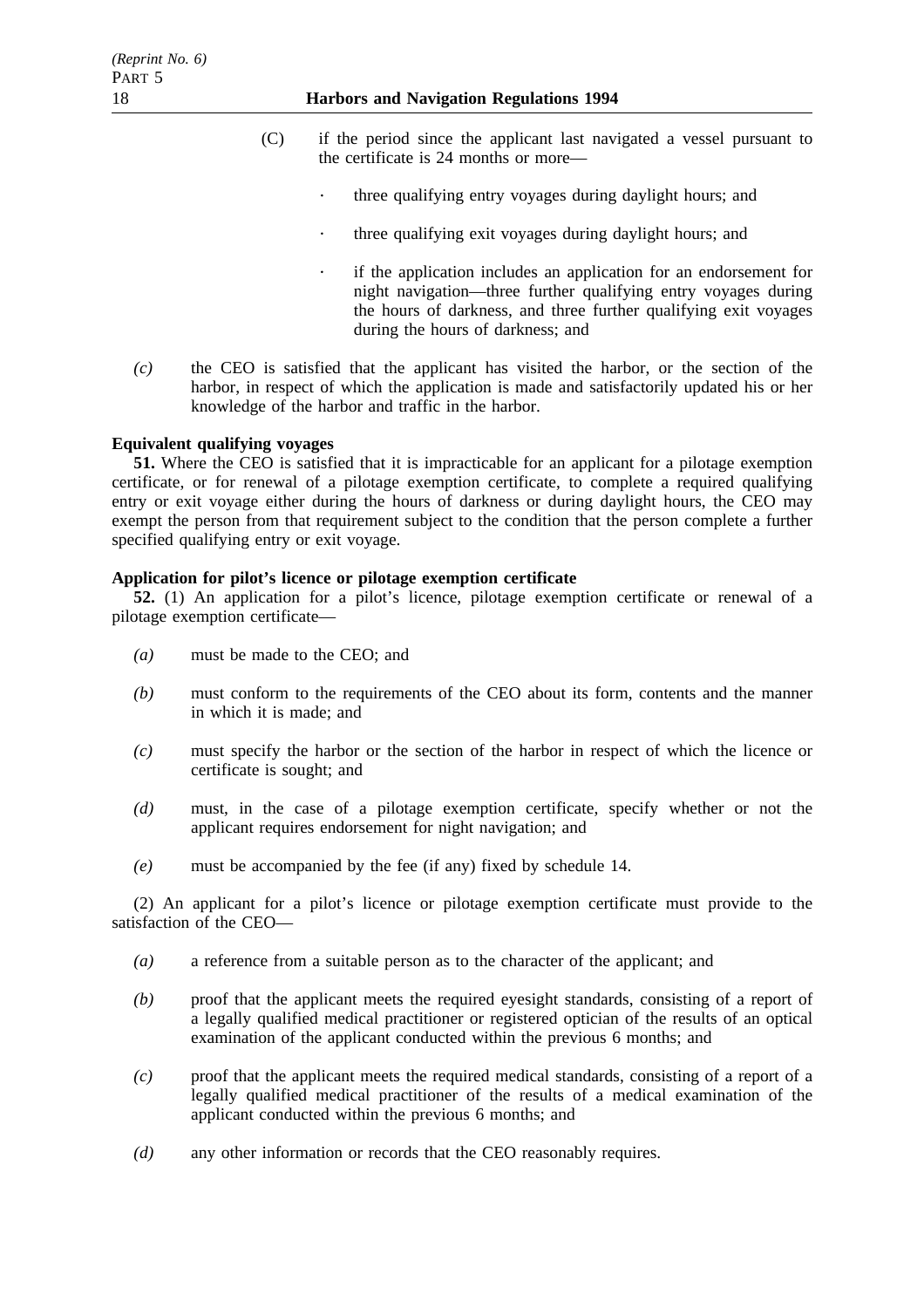(3) An applicant for renewal of a pilotage exemption certificate must provide to the satisfaction of the CEO—

- *(a)* proof that the applicant meets the required eyesight standards, consisting of a report of a legally qualified medical practitioner or registered optician of the results of an optical examination of the applicant conducted within the previous 6 months; and
- *(b)* proof that the applicant meets the required medical standards, consisting of a report of a legally qualified medical practitioner of the results of a medical examination of the applicant conducted within the previous 6 months; and
- *(c)* a statement setting out and certifying the date of the last use of the certificate and giving details of the voyage concerned and certifying that the certificate has been used at least as often as required by these regulations; and
- *(d)* any other information or records that the CEO reasonably requires.

# **Replacement licences and certificates**

**53.** (1) A replacement pilot's licence or pilotage exemption certificate must not be issued unless the original (or previous duplicate) licence or certificate is returned to the CEO or the CEO is satisfied that the licence or certificate has been lost, stolen or destroyed.

(2) A replacement pilotage exemption certificate will only be issued on payment of the fee fixed by schedule 14.

# **Obligations of pilot or master**

**54.** A person who holds a pilot's licence or pilotage exemption certificate must—

- *(a)* on receiving the licence or certificate, sign it; and
- *(b)* notify the CEO as soon as practicable of—
	- (i) any change of his or her name or address; or
	- (ii) any physical or mental impairment that may affect his or her ability to navigate a vessel.

Maximum penalty: \$750.

### **Records to be kept by holder of pilotage exemption certificate**

**55.** A person who holds a pilotage exemption certificate must keep a record of each occasion on which he or she navigates a vessel pursuant to the certificate (including the dates of the voyages concerned and the name of the vessel navigated).

Maximum penalty: \$750.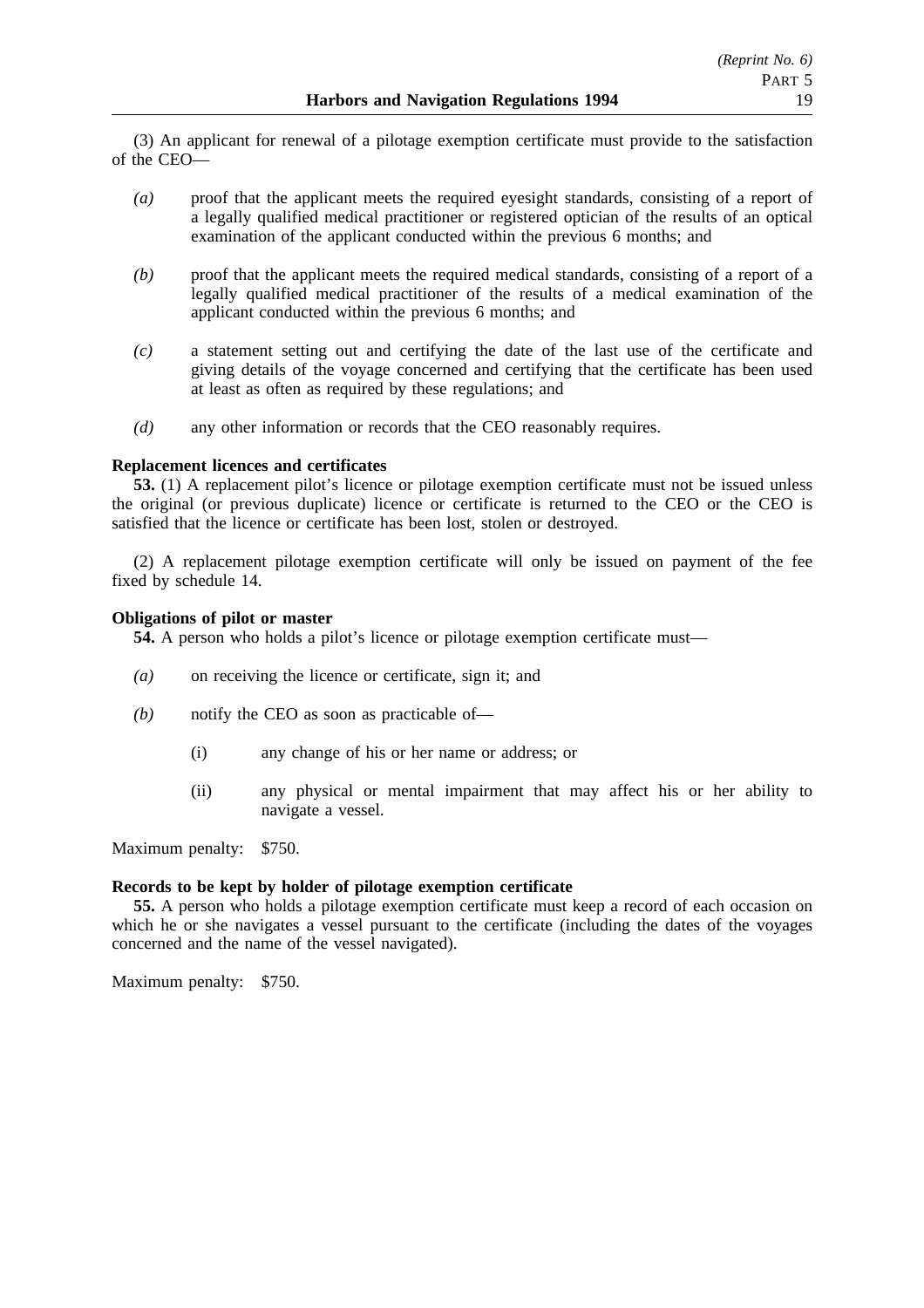## **Compulsory pilotage: s. 35**

**56.** Section 35 of the Act (requiring vessels 35 metres or more in length to be piloted) applies in the following harbors:

Port Adelaide (from the pilot station 2 nautical miles west of the channel entrance beacon)

- Port Augusta (from the pilot station 2 nautical miles west of the northern light beacon on Eastern Shoal)
- Port Bonython (from the entrance beacon Whyalla bearing 165 distance 5 miles, latitude 33°7′S, longitude 137°39′E)

Port Giles (from the pilot station 2½ nautical miles east of the seaward end of Port Giles jetty)

Port Lincoln (from the pilot station 1½ nautical miles east south east of Boston Point Light)

Port Pirie (from the pilot station 2 nautical miles west of the northern light beacon on Eastern Shoal)

Thevenard (from the pilot station 1 nautical mile south west of the entrance beacon) Wallaroo (from the pilot station  $1\frac{1}{2}$  nautical miles west of the channel entrance beacon) Whyalla (from the pilot station 1½ nautical miles south east of the entrance beacon).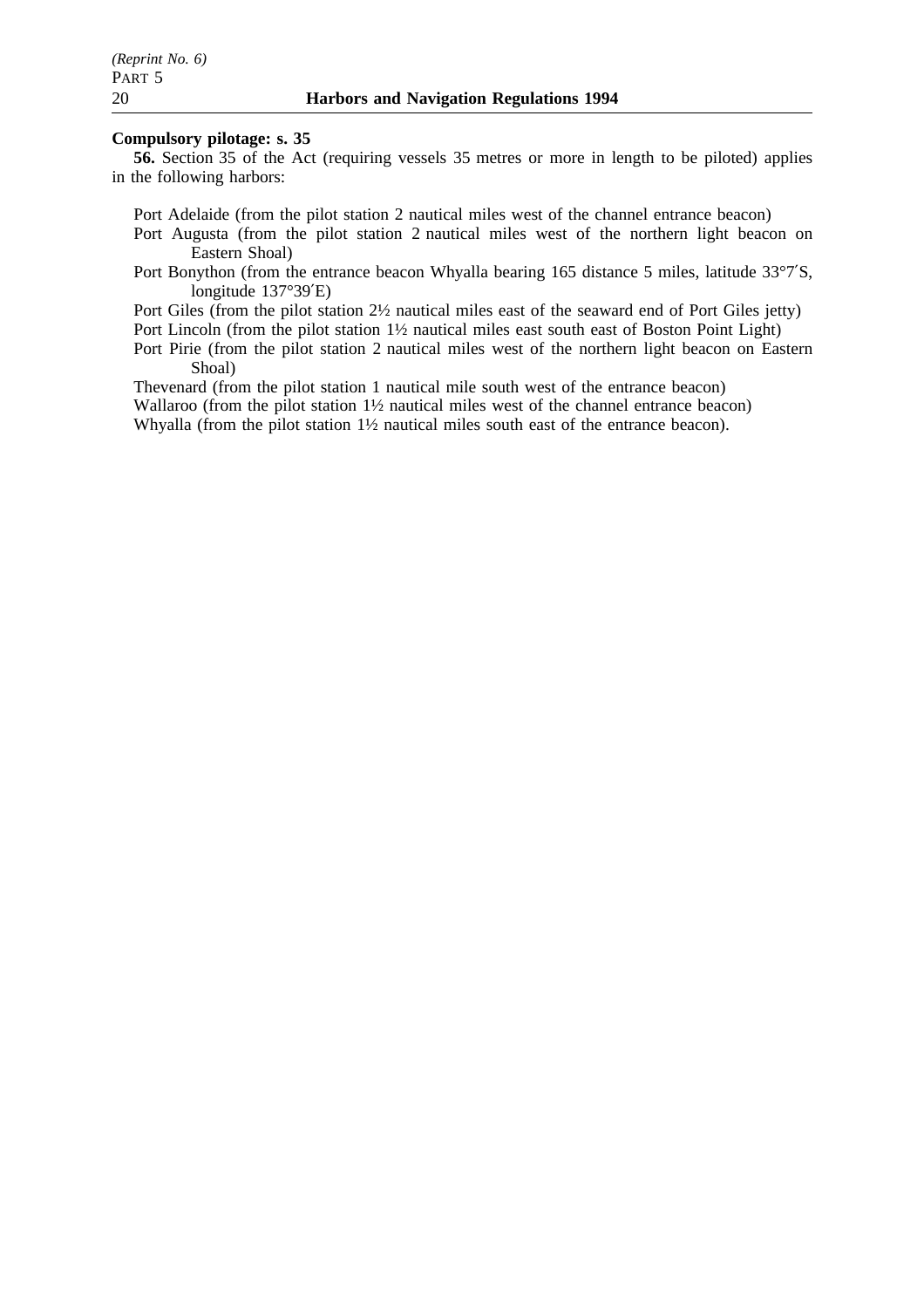## **PART 6 CREWING**

# **DIVISION 1—PRELIMINARY**

### **Interpretation of Part 6**

**57.** In this Part, a reference to a certificate of competency of a particular class (including a certificate of competency with a particular endorsement) extends to a qualification under the law of some other place declared under these regulations to be equivalent to a certificate of competency of that class.

# **Vessels to which crewing requirements apply: s. 37**

**58.** Part 6 of the Act applies to all commercial vessels (that is trading vessels and fishing vessels) except—

- *(a)* a ferry or punt that crosses a river or fairway by means of ropes or cables;
- *(b)* a vessel that is less than 7.5 metres in length and is used only in smooth water in connection with the operation of a fish farm.

### **Application for exemption from crewing requirements: s. 39**

**59.** (1) An application for an exemption from the obligation to comply with the requirements with regard to the crewing of a vessel—

- *(a)* must be made to the CEO; and
- *(b)* must conform to the requirements of the CEO about its form, contents and the manner in which it is made; and
- *(c)* must be accompanied by the fee fixed by schedule 14.

(2) An applicant under this regulation must provide the CEO with such information and records as the CEO reasonably requires.

# **DIVISION 2—FISHING VESSELS**

# **Minimum crewing for fishing vessels: s. 38(1)**

**60.** Subject to these regulations, the minimum requirements as to the number and respective qualifications of the crew that must be carried by a fishing vessel are as specified in schedule 6.

### **Breach by crew of minimum qualifications requirement**

**61.** (1) Where a certificate of competency of a particular class or with a particular endorsement is specified under this Division in relation to a fishing vessel as the minimum qualification to be held by a master or chief mate of a vessel, a person must not (except in an emergency at sea) take charge of a navigation watch on that vessel unless he or she has at least the minimum qualifications specified for one of those persons or is acting in accordance with an exemption under section 39 of the Act.

Maximum penalty: \$4 000.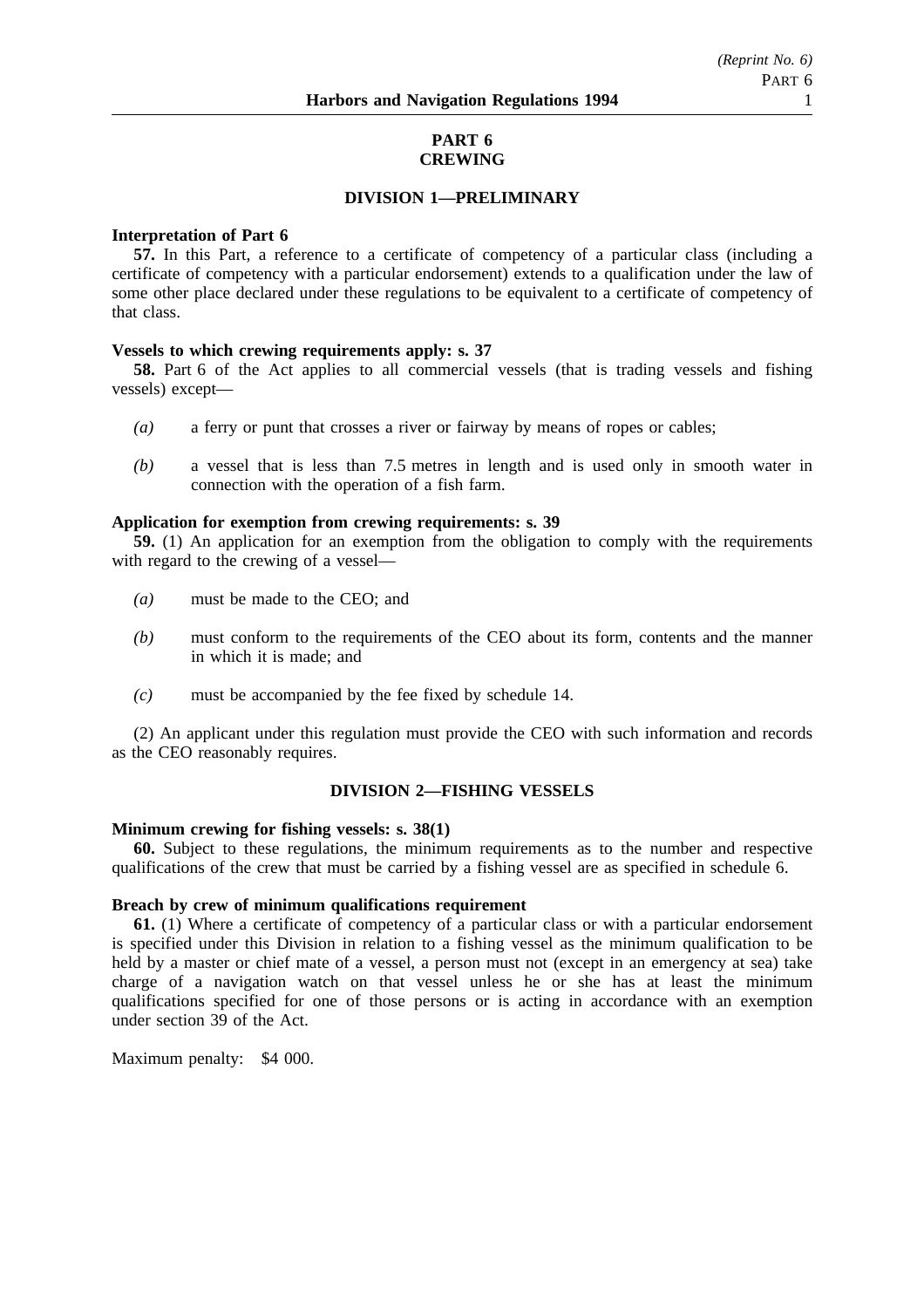(2) Where a certificate of competency of a particular class or with a particular endorsement is specified under this Division in relation to a fishing vessel as the minimum qualification to be held by a chief or second engineer of a vessel, a person must not (except in an emergency at sea) take charge of the operation of the main propulsion machinery of the vessel unless he or she has at least the minimum qualifications specified for one of those persons or is acting in accordance with an exemption under section 39 of the Act.

Maximum penalty: \$4 000.

# **DIVISION 3—TRADING VESSELS**

# **Breach by crew of minimum qualifications requirement**

**62.** (1) Where a certificate of competency of a particular class or with a particular endorsement is specified—

- *(a)* in a determination by the *State Crewing Committee* under the Act; or
- *(b)* in an exemption granted under section 39 of the Act,

as the minimum qualification to be held by a master, or chief or other mate of a trading vessel, a person must not (except in an emergency at sea) take charge of a navigation watch on that vessel unless he or she has at least the minimum qualifications specified for one of those persons.

Maximum penalty: \$4 000.

(2) Where a certificate of competency of a particular class or with a particular endorsement is specified—

- *(a)* in a determination by the *State Crewing Committee* under the Act; or
- *(b)* in an exemption granted under section 39 of the Act,

as the minimum qualification to be held by a chief or other engineer of a trading vessel, a person must not (except in an emergency at sea) take charge of the operation of the main propulsion machinery of the vessel unless he or she has at least the minimum qualifications specified for one of those persons.

Maximum penalty: \$4 000.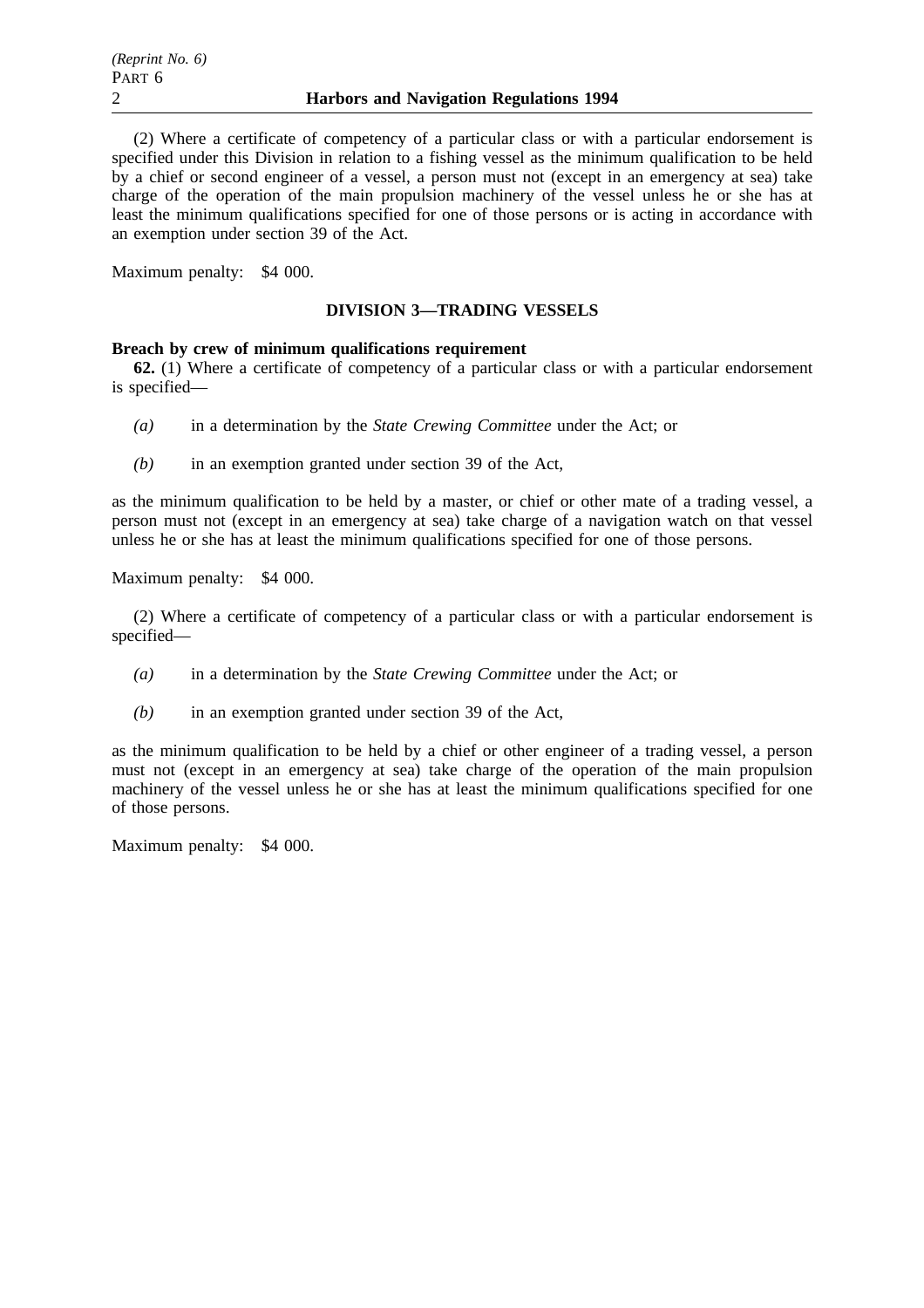# **PART 7 CERTIFICATES OF COMPETENCY**

# **Vessels in relation to which certificates of competency required: s. 46**

**63.** Part 7 of the Act applies to—

- *(a)* a recreational vessel fitted with an engine;
- *(b)* a commercial vessel (that is any trading vessel or fishing vessel) apart from a ferry or punt that crosses a river or fairway by means of ropes or cables.

# **Exemptions from s. 47(3)**

**64.** Section 47(3) of the Act does not apply in relation to—

- *(a)* the operation of a recreational vessel at a speed of 10 knots or less by a person who is at least 12 years of age under the direct supervision of a person who holds a Boat Operator's Licence; or
- *(b)* the operation of a recreational vessel by a person who—
	- (i) is usually resident in another State or a Territory of the Commonwealth; and
	- (ii) holds a licence, permit or other document issued under the law of that other State or Territory authorising him or her to operate a vessel of that class,

during a period of 90 days following the day on which the person first operates a vessel in the jurisdiction while visiting this State.

### **Classes of certificates of competency**

**65.** Certificates of competency will be of the following classes:

(a) for recreational vessels—

Boat Operator's Licence;

*(b)* for trading vessels operating solely on the River Murray or inland waters—

Master Class 4 River Murray and Inland Waters Master Class 5 River Murray and Inland Waters Master Class 5 River Murray and Inland Waters (Houseboats) Coxswain River Murray and Inland Waters;

- *(c)* for other trading vessels—
	- Master Class 3 Master Class 4 Mate Class 4 Master Class 5 Coxswain Marine Engineer Class 3 Marine Engine Driver Grade 1 Marine Engine Driver Grade 2 Marine Engine Driver Grade 3;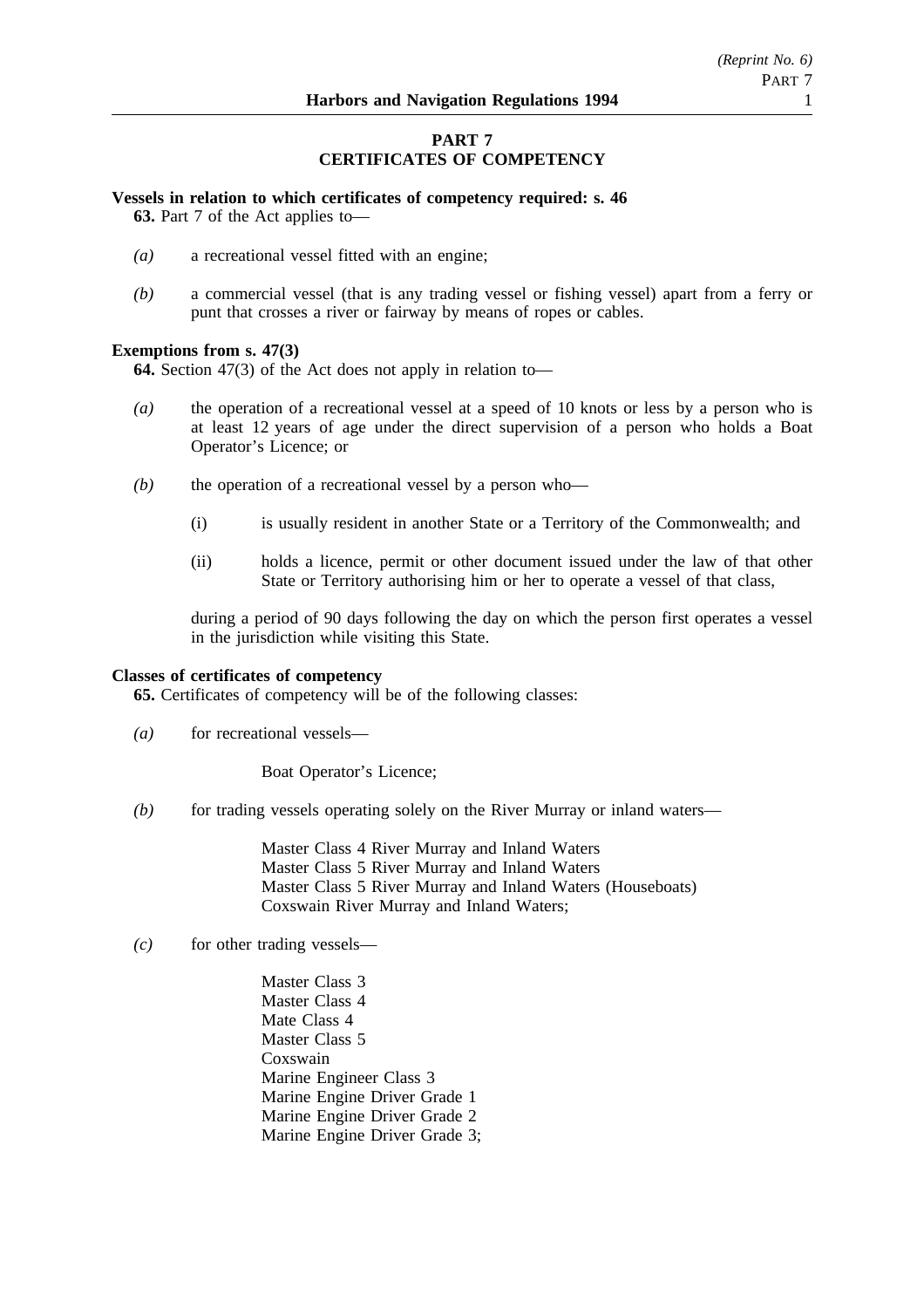*(d)* for fishing vessels—

Skipper Grade 1 Skipper Grade 2 Skipper Grade 3 Coxswain Marine Engineer Class 3 Marine Engine Driver Grade 1 Marine Engine Driver Grade 2 Marine Engine Driver Grade 3.

### **Requirements for certificate of competency: s. 48(2)**

**66.** (1) An applicant for a Boat Operator's Licence must—

- *(a)* be at least 16 years of age; and
- *(b)* meet the following eyesight standards: the sight in the applicant's better eye must not be worse than 6/18 on the basis of Snellen's principle; and
- *(c)* meet the following medical standards: the applicant must not suffer any mental or physical impairment that may affect his or her ability to operate or undertake duties on a vessel pursuant to a Boat Operator's Licence; and
- *(d)* satisfactorily pass any practical, written or oral examination set by the CEO for the purpose.

(2) An applicant will be taken to meet the required eyesight and medical standards if the applicant meets the standards required for obtaining a motor vehicle driver's licence.

(3) An applicant for a certificate of competency of a class appropriate to a trading vessel operating solely on the River Murray or inland waters must comply with the requirements (as to age, eyesight and other medical standards, experience and the passing of examinations) applicable to the particular class of certificate set out in schedule 7.

(4) An applicant for a certificate of competency of a class appropriate to any other trading vessel must comply with the requirements (as to age, eyesight and other medical standards, experience and the passing of examinations) applicable to the particular class of certificate set out in Part 3 of Section 2 of the Code modified as follows:

- *(a)* strike out clauses 14 and 15 of Part 3 of Section 2 of the Code;
- *(b)* insert at the end of clause 17.2 of Section 2 of the Code the following:

# **ENGINEERING KNOWLEDGE**

In addition to the above requirements, the applicant must pass a 1 hour written exam (pass mark 60%) on the syllabus specified in clause 27.2 of this Section for a Marine Engine Driver (Motor) Grade 3.

(5) An applicant for a certificate of competency of a class appropriate to a fishing vessel must comply with the requirements (as to age, eyesight and other medical standards, experience, and the passing of examinations) applicable to the particular class of certificate set out in Part 3 of Section 3 of the Code modified as follows:

*(a)* strike out clauses 11 and 12 of Part 3 of Section 3 of the Code;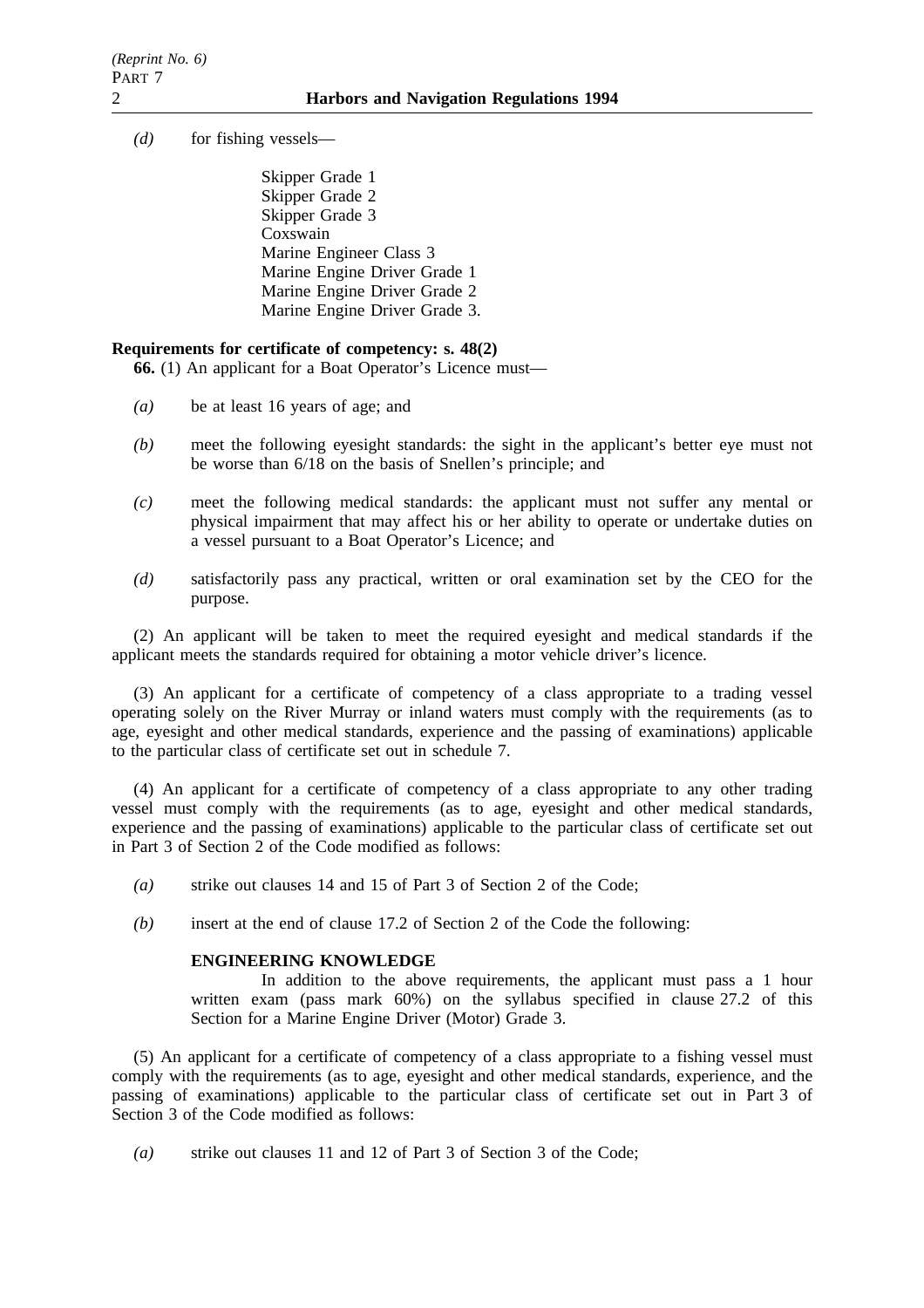*(b)* insert at the end of clause 14.2 of Section 3 of the Code the following:

# **ENGINEERING KNOWLEDGE**

In addition to the above requirements the applicant must pass a 1 hour written exam (pass mark 60%) on the syllabus specified in clause 17.2 of this Section for a Marine Engine Driver (Motor) Grade 3.

(6) An applicant for a certificate of competency of any class must be a fit and proper person to hold a certificate of the particular class.

## **Re-examination**

**67.** (1) A pass in an examination for applicants seeking certificates of competency remains valid for the purposes of the issue, endorsement, recognition or re-validation of a certificate of competency—

- *(a)* in the case of an oral or a practical examination—for a period of 12 months from the date of the examination; and
- *(b)* in the case of a written examination—for a period of five years from the date of the examination,

unless the CEO determines otherwise.

(2) Where a person fails an examination for applicants seeking certificates of competency, the CEO—

- *(a)* may determine that no further attempt may be made by that person until after a specified interval of time; and
- *(b)* may require the person to complete a further period of experience during that interval.

### **Equivalent experience and qualifications, etc.**

**68.** (1) Where the CEO is satisfied that a person who applies to be examined for the issue of a certificate of competency has experience, training or educational qualifications (including relevant experience, training or qualifications obtained in the armed services, an educational institution or other organisation) that substantially comply with the requirements of these regulations as to experience and the passing of examinations, the CEO may, to the extent that he or she thinks fit, accept that experience or training or those educational qualifications as a substitute for compliance with those requirements.

(2) The acceptance of experience, training or educational qualifications by the CEO under subregulation (1) may be unconditional or subject to such conditions or additional requirements as the CEO thinks fit.

(3) Where the CEO is satisfied that a person who fails to meet an eyesight or other medical standard required by these regulations for the issue, endorsement, recognition or re-validation of a certificate of competency, is, notwithstanding that failure, able to satisfactorily perform the duties required of a person with such a certificate, the CEO may, on such conditions as he or she thinks fit, issue, endorse, recognise or re-validate the certificate, as required.

# **Endorsement of certificates of competency**

**69.** (1) The CEO may, at any time, endorse a certificate of competency issued under the Act with—

*(a)* a limitation on or extension of the duties for which the certificate is valid; or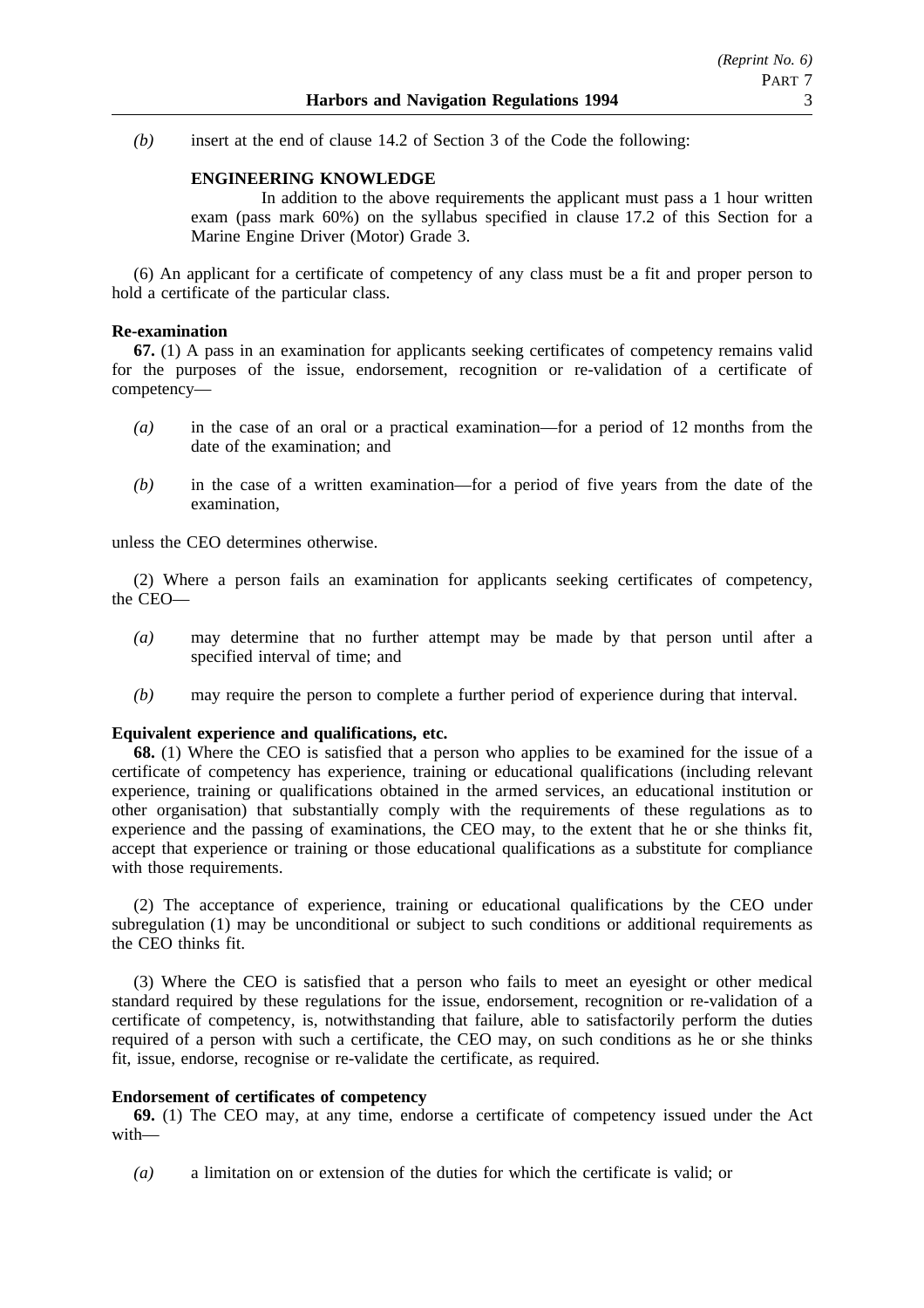- *(b)* an area, or the equipment, vessel, or type or class of equipment or vessel, for which the certificate is valid; or
- *(c)* a condition, based on an eyesight or medical standard required by these regulations, subject to which the holder may perform the duties normally authorised by a certificate of that class.

(2) The CEO may, for the purposes of the endorsement of a certificate of competency under subregulation (1), require the person applying for the endorsement to meet such requirements as to—

- *(a)* age; and
- *(b)* eyesight and other medical standards; and
- *(c)* experience; and
- *(d)* the satisfactory completion of courses or passing of examinations,

as the CEO thinks fit.

### **Recognition of certificates of competency**

**70.** (1) The CEO may, by notice in writing, declare a qualification under the law of some other place to be equivalent to a certificate of competency of a specified class.

- (2) A notice of recognition under subregulation (1)—
- *(a)* may relate to an individual certificate or to certificates of a specified class; and
- *(b)* may be subject to such conditions as the CEO thinks fit and specifies in the notice, including conditions—
	- (i) limiting the period of recognition; or
	- (ii) specifying a class of certificate to which the certificate is recognised as equivalent; or
	- (iii) specifying the extent (if any) to which an endorsement on the certificate is recognised; or
	- (iv) specifying the duties, area, equipment or vessel (or type or class of equipment or vessel) for which the certificate is recognised; or
	- (v) based on eyesight or other medical standards.

(3) The CEO may, for the purposes of a declaration under subregulation (1), require the holder of the qualification to meet such requirements as to—

- *(a)* age; and
- *(b)* eyesight and other medical standards; and
- *(c)* experience; and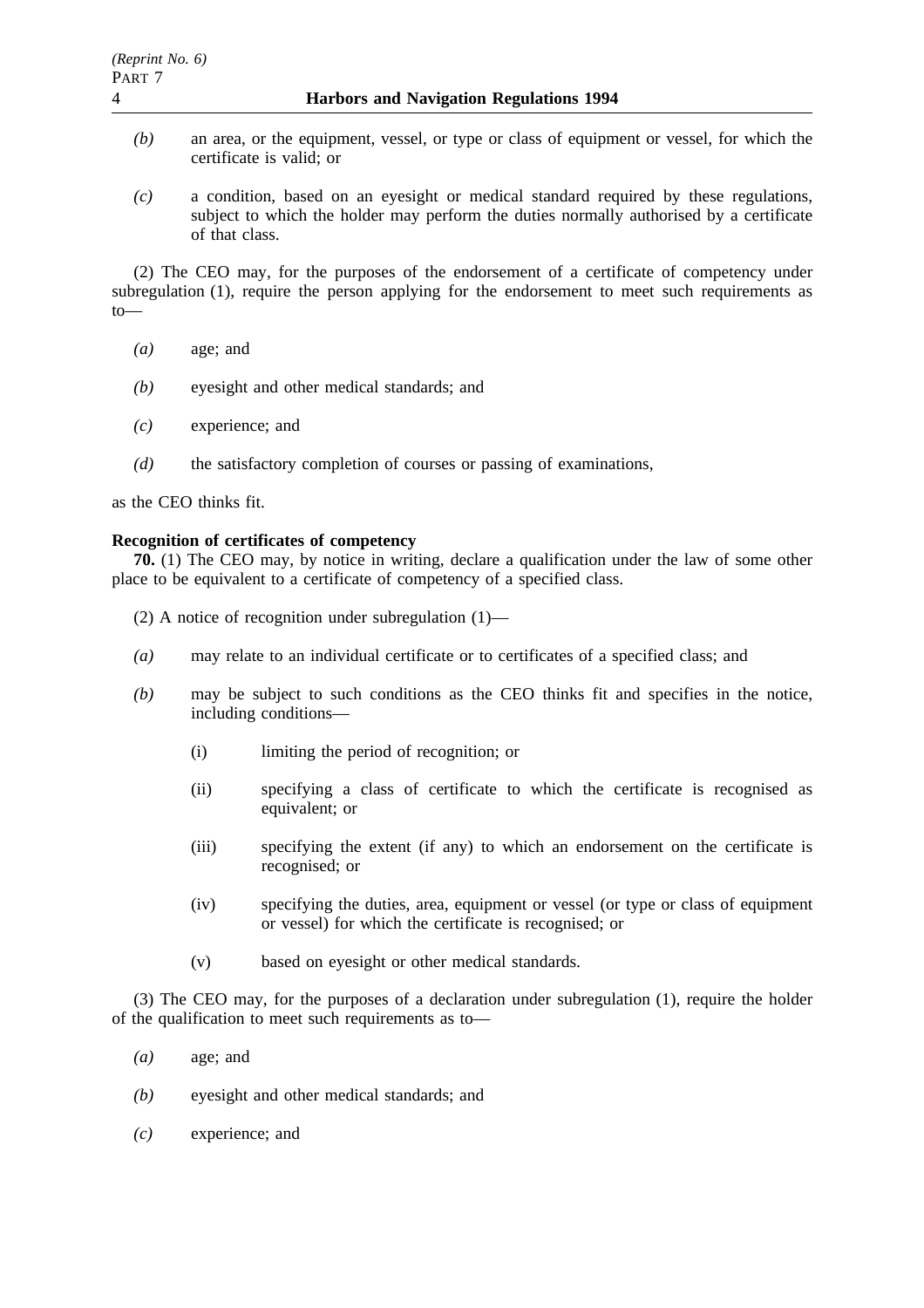*(d)* the satisfactory completion of courses or passing of examinations,

as the CEO thinks fit.

# **Re-validation of certificates of competency**

**71.** (1) Subject to this regulation, the CEO may re-validate a certificate of competency (other than a Boat Operator's Licence) issued under the Act or the repealed *Harbors Act 1936* on the application of the holder of that certificate.

(2) The CEO must not re-validate a certificate of competency unless the holder of the certificate—

- *(a)* meets the eyesight and other medical standards—
	- (i) required by these regulations for the issue of a certificate of that class; or
	- (ii) where the certificate is not one referred to in these regulations, required by the CEO; and
- *(b)* in the case of a master or deck officer—
	- (i) has completed a total of at least one year of experience (as a master or deck officer) approved by the CEO during the five years immediately preceding the application; or
	- (ii) where no experience approved by the CEO has been undertaken during the year preceding the application—has satisfactorily completed a course or an examination approved by the CEO; and
- *(c)* in the case of an engineer—
	- (i) has completed a total of at least one year of experience (as an engineer) approved by the CEO during the five years immediately preceding the application; or
	- (ii) has satisfactorily completed a course or passed an examination approved by the CEO; or
	- (iii) has undertaken at least three months of experience (as an engineer) approved by the CEO—
		- (A) in a supernumary capacity; or
		- (B) in a rank lower than that for which the certificate is valid,

immediately prior to the application; or

- (iv) has performed functions appropriate to the class of certificate to the satisfaction of the CEO immediately prior to the application; and
- *(d)* has, to the satisfaction of the CEO, complied with any special training requirements or other conditions for experience on a class of vessels for which the certificate is endorsed required by an international agreement to which Australia is a party or with which compliance is required under a law of this State or the Commonwealth or by the CEO.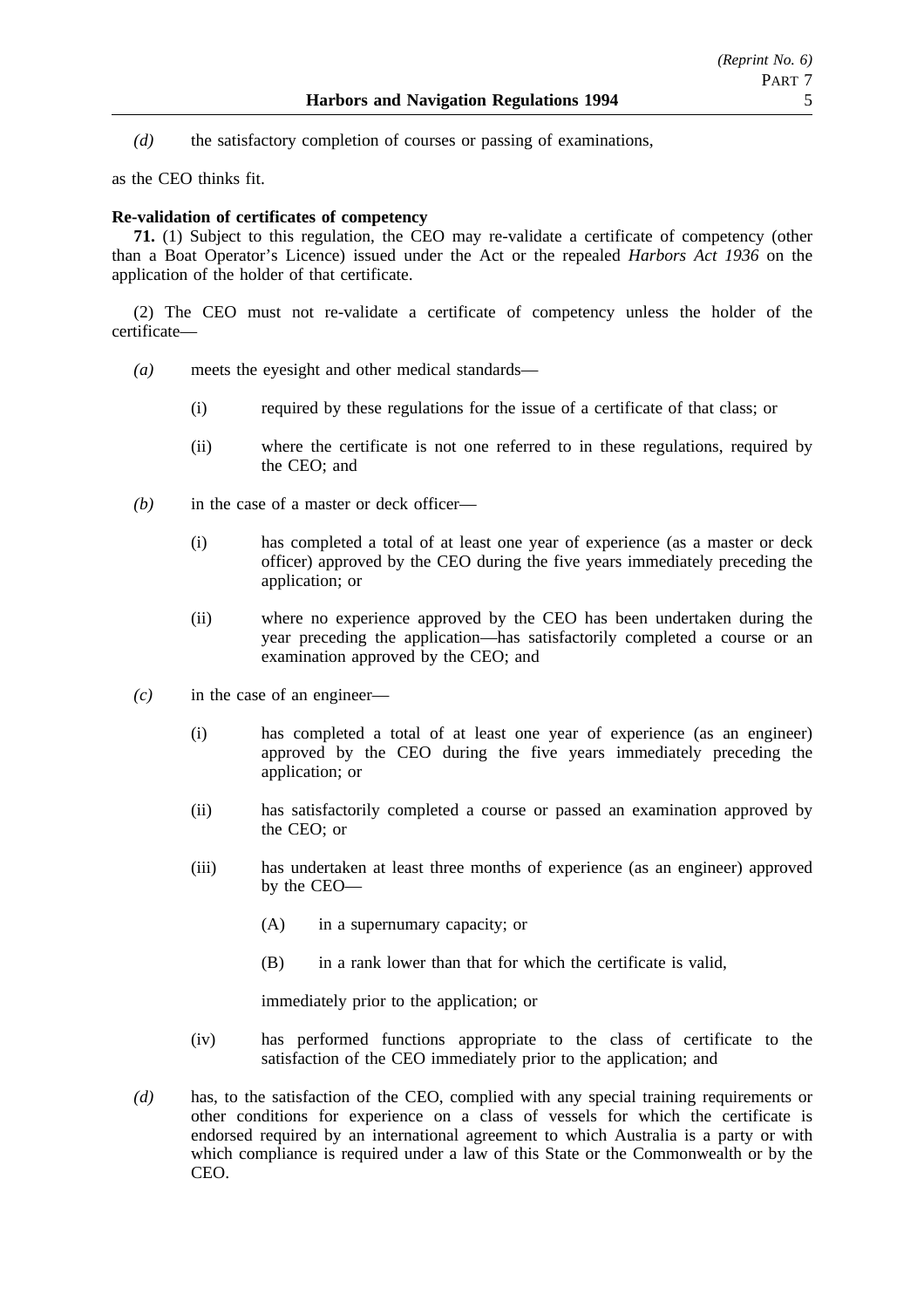(3) The CEO may, before re-validating a certificate of competency, require the holder to satisfactorily complete a course or examination referred to in subregulation  $(2)(b)(ii)$  or  $(2)(c)(ii)$ .

(4) The CEO must, on the re-validation of a certificate of competency under this regulation, make a note of the re-validation on the certificate concerned.

(5) A re-validation under this regulation will be for such period as the CEO thinks fit and specifies on the certificate.

(6) Nothing in this regulation—

- *(a)* affects the validity of a certificate of competency that has not been re-validated; or
- *(b)* requires the holder of a certificate of competency to re-validate that certificate.

### **Compliance with endorsements**

**72.** (1) Subject to subregulation (2), the holder of a certificate of competency must, in operating or undertaking duties on a vessel, comply with—

- *(a)* an endorsement on his or her certificate; or
- *(b)* a condition to which the recognition of his or her certificate is subject.

Maximum penalty: if the vessel is a recreational vessel—\$750;

if the vessel is a commercial vessel—\$4 000.

(2) This regulation does not apply to duties undertaken—

- *(a)* in accordance with an exemption granted under the Act; or
- *(b)* in an emergency at sea.

(3) In this regulation, a reference to a certificate of competency extends to a qualification under the law of some other place declared under these regulations to be equivalent to a certificate of competency.

### **Special permits for recreational vessels: s. 47(3) and (4)**

**73.** (1) The CEO may issue a special permit to operate a recreational vessel to a suitable person who has not attained 16 years of age.

(2) An applicant for a special permit must satisfactorily pass any practical, written or oral examination set by the CEO for the purpose.

(3) A special permit authorises the holder—

- *(a)* to operate a recreational vessel that is less than 4 metres in length and has a potential speed of 10 knots or less without supervision; and
- *(b)* to operate any other recreational vessel under the direct supervision of a person who holds a Boat Operator's Licence.
- (4) A special permit may be issued subject to such conditions as the CEO thinks fit.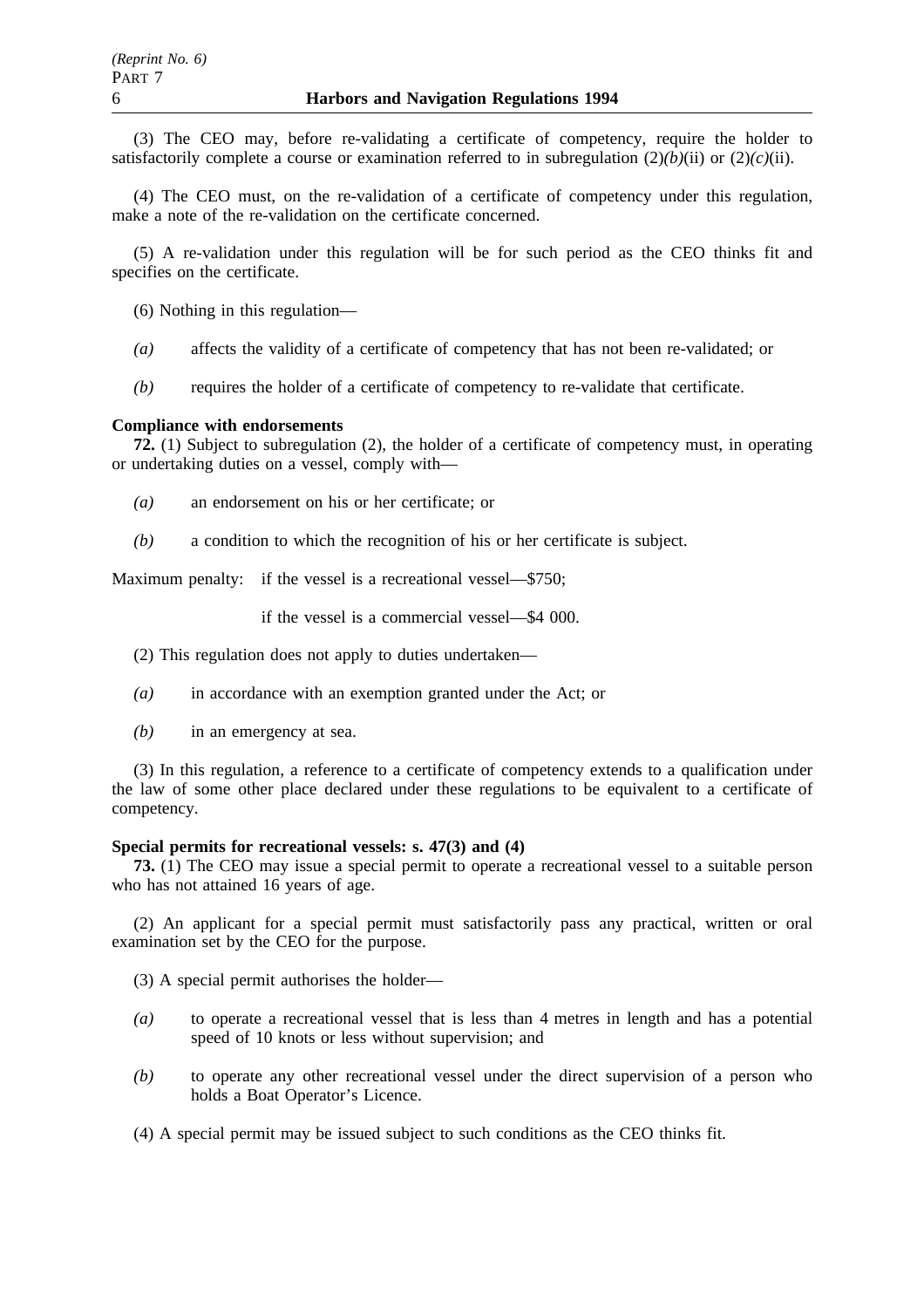(5) The holder of a special permit who contravenes or fails to comply with a condition of the permit is guilty of an offence.

Maximum penalty: \$750.

**Application for certificate of competency, etc.**

**74.** (1) This regulation applies to an application for—

- *(a)* a certificate of competency;
- *(b)* a special permit;
- *(c)* endorsement of a certificate of competency;
- *(d)* recognition of a certificate of competency;
- *(e)* re-validation of a certificate of competency;
- *(f)* an exemption from the requirement to hold a certificate of competency of the relevant class;
- *(g)* an exemption from the obligation to sit an examination for a certificate of competency.

(2) An application to which this regulation applies—

- *(a)* must be made to the CEO; and
- *(b)* must conform to the requirements of the CEO about its form, contents and the manner in which it is made; and
- *(c)* must be accompanied by the fee (if any) fixed by schedule 14.

(3) An applicant for a certificate of competency in relation to a commercial vessel must provide to the satisfaction of the CEO—

- *(a)* documentary proof of his or her age (consisting of a birth certificate, extract from a register of births, a passport or a naturalisation certificate); and
- *(b)* proof of the experience required by these regulations (consisting of a statutory declaration by the applicant or a testimonial by the master or owner of the vessel on which the experience took place); and
- *(c)* proof that the applicant meets the required eyesight standards (consisting of a report by a legally qualified medical practitioner or registered optician of the results of an examination conducted within the previous six months); and
- *(d)* proof that the applicant meets the required medical standards (consisting of a report by a legally qualified medical practitioner of the results of an examination of the applicant conducted within the previous six months); and
- *(e)* a reference from a suitable person as to the character of the applicant; and
- *(f)* such other information and records as the CEO reasonably requires.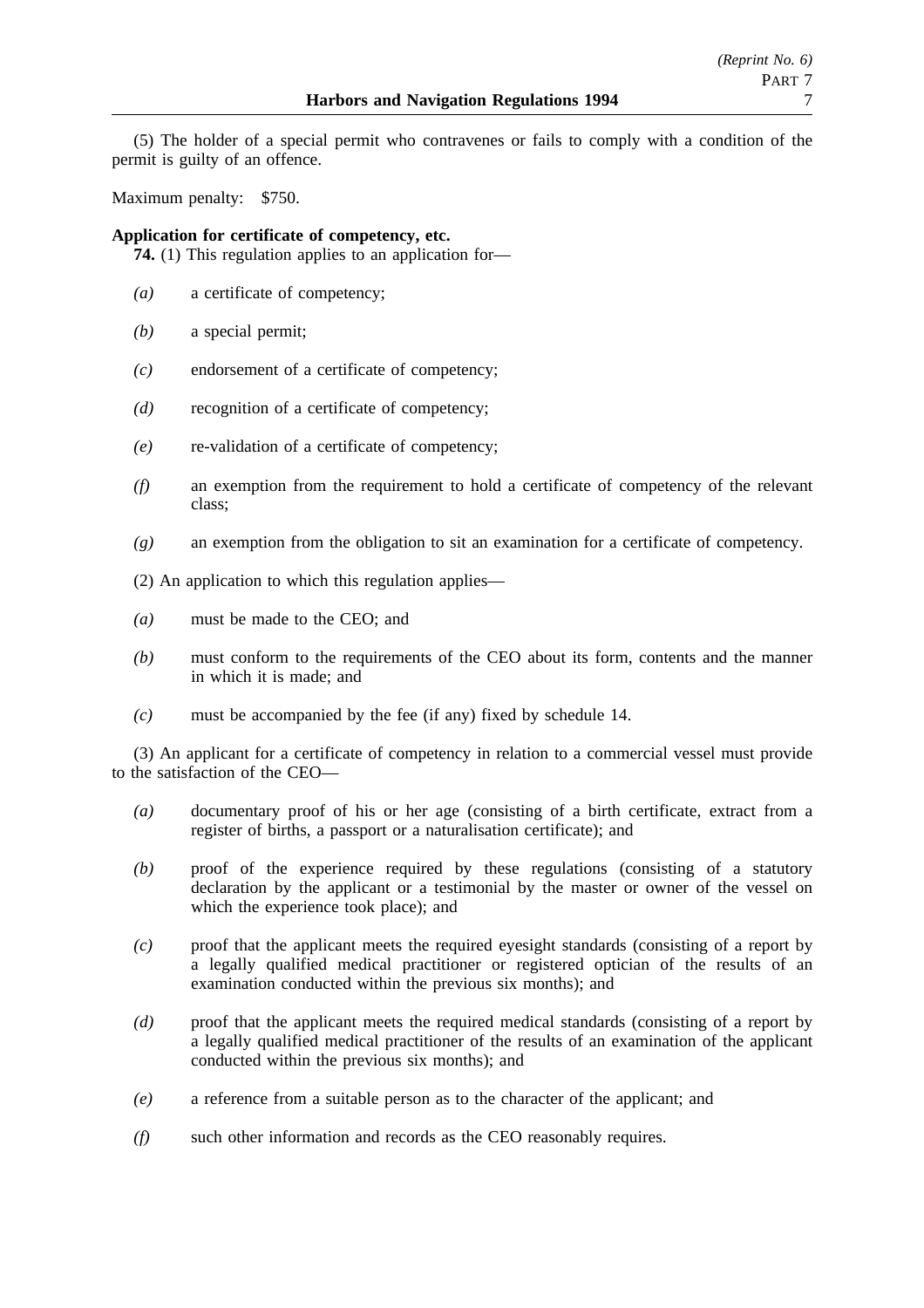(4) Any other applicant under this regulation must provide the CEO with such information and records as the CEO reasonably requires.

# **Replacement certificates of competency or special permits**

**75.** (1) A replacement certificate of competency or special permit must not be issued unless the original (or previous replacement) certificate or permit is returned to the CEO or the CEO is satisfied that the certificate or permit has been lost, stolen or destroyed.

(2) A replacement certificate of competency or special permit will only be issued on payment of the fee fixed by schedule 14.

# **Obligations of holder of certificate of competency or special permit**

**76.** A person who holds a certificate of competency or special permit must—

- *(a)* on receiving the certificate or permit, sign it; and
- *(b)* notify the CEO within 14 days of—
	- (i) any change in his or her name or address; or
	- (ii) any physical or mental impairment that may affect his or her capacity to operate or undertake duties on a vessel.

Maximum penalty: \$750 Expiation fee: \$105.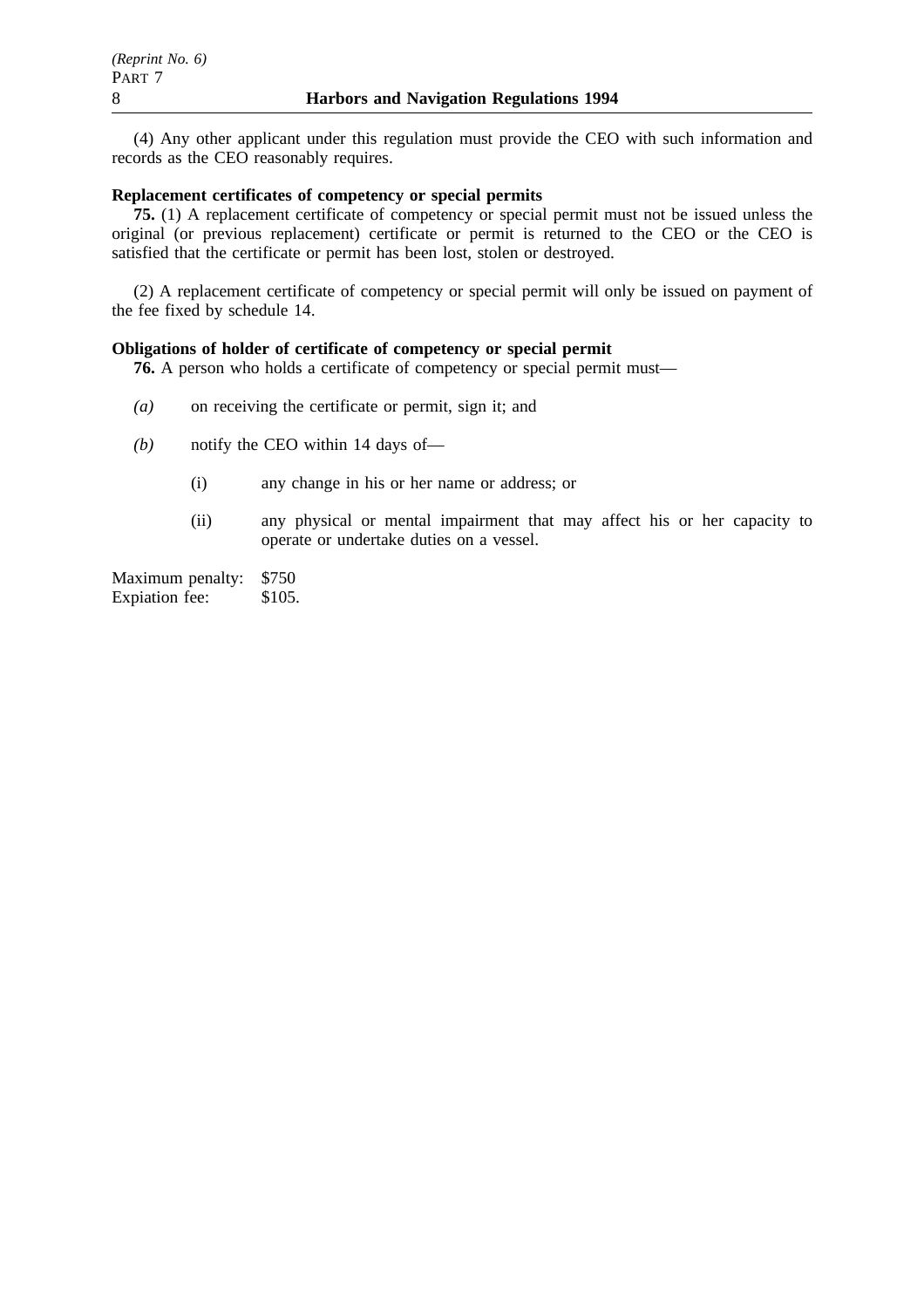# **PART 8 HIRE OF VESSELS**

# **DIVISION 1—PRELIMINARY**

### **Application of hiring requirements: s. 51**

**77.** Part 8 of the Act applies to hire and drive houseboats operated on the River Murray between the border of South Australia and a line joining the upstream sides of the landings used by the ferry at Wellington.

### **Interpretation of Part 8**

**78.** In this Part, unless the contrary intention appears—

"**certificate of inspection**", in relation to a hire and drive houseboat, means the certificate issued by the CEO certifying as to inspection and compliance with prescribed requirements;

"**hire and drive houseboat**" means a houseboat that is, or is to be, hired out and operated while hired out by a person other than the owner of the houseboat or an employee or agent of the owner;

"**hirer**" means a person who takes a hire and drive houseboat on hire;

"**owner**", in relation to a hire and drive houseboat, means the person hiring out the boat pursuant to a licence under Part 8 of the Act (and does not include a person who takes the boat on hire);

"**surveyor**" means a person licensed under the Act as a surveyor.

### **DIVISION 2—LICENCES**

### **Application for licence**

**79.** (1) An application for a licence under Part 8 of the Act—

- *(a)* must be made to the CEO; and
- *(b)* must conform to the requirements of the CEO about its form, contents and the manner in which it is made.

(2) An applicant under this regulation must provide the CEO with such information and records as the CEO reasonably requires.

(3) Before a licence is granted under Part 8 of the Act each of the vessels to be hired out pursuant to the licence must be inspected under Division 3.

#### **Granting of licence**

**80.** (1) Subject to subregulation (2), the CEO must not grant an application for a licence under Part 8 of the Act unless satisfied—

- *(a)* that the applicant is of or over 18 years of age and is a fit and proper person to hold a licence; and
- *(b)* that the vessels to be hired out pursuant to the licence are structurally sound and conform with the requirements set out in schedule 8; and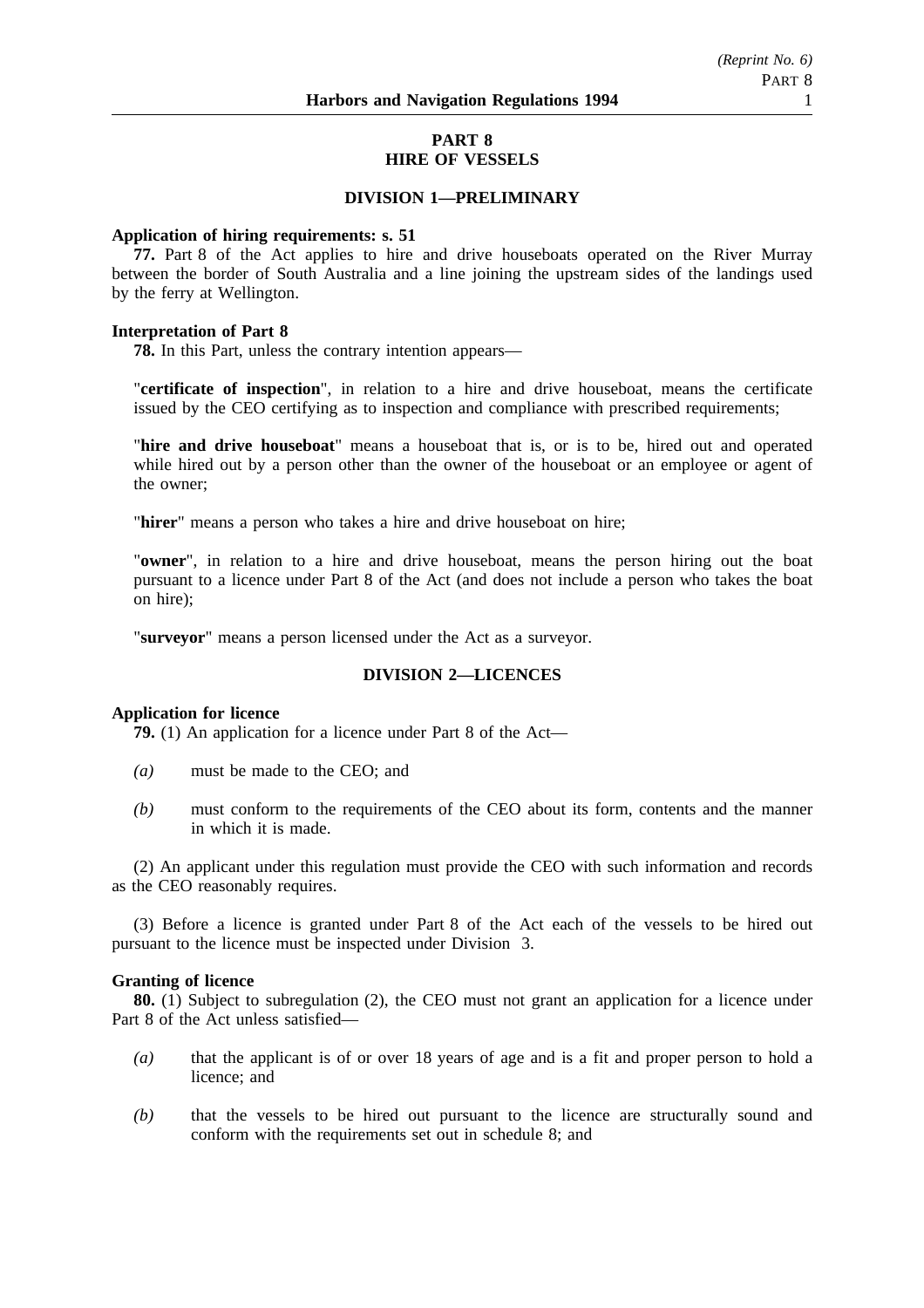*(c)* that the vessels to be hired out pursuant to the licence have the equipment required by schedule 8 and that the equipment is in working order.

(2) The CEO may grant a licence under Part 8 of the Act notwithstanding that a vessel to be hired out pursuant to the licence does not comply with the requirements set out in schedule 8 if—

- *(a)* operation of the vessel would not, in the opinion of the CEO, present a risk to the safety of any person; and
- *(b)* the licence is made subject to conditions designed to ensure compliance with the requirements within a period specified in the licence.

# **Duration of licence**

**81.** A licence under Part 8 of the Act remains in force until—

- *(a)* the licensee dies or, in the case of a licensed body corporate, is dissolved; or
- *(b)* the licensee ceases to carry on the business of hiring out the vessels to which the licence relates; or
- *(c)* the licence is surrendered or cancelled.

### **Transfer of licence**

**82.** A licence under Part 8 of the Act may, with the approval of the CEO, be transferred to a person who is of or over 18 years of age and is a fit and proper person to hold a licence.

### **Replacement licence**

**83.** A replacement licence under Part 8 of the Act must not be issued unless the original (or previous replacement) licence is returned to the CEO or the CEO is satisfied that the licence has been lost, stolen or destroyed.

### **DIVISION 3—INSPECTIONS**

#### **Periodic inspections**

**84.** (1) A hire and drive houseboat to be hired out pursuant to a licence must be inspected under this Division at least once in each two year period.

(2) A licence under Part 8 of the Act ceases to have effect in relation to a hire and drive houseboat for any period in respect of which there is no certificate of inspection in force under this Division in relation to the boat.

### **Application for fixing place and date of inspection**

**85.** (1) Where a hire and drive houseboat is to be inspected pursuant to these regulations, the owner of the boat must apply to the CEO for a place and date to be fixed for the inspection.

(2) An application under this regulation—

- *(a)* must be in writing; and
- *(b)* must nominate a day on which and a place at which the owner prefers to make the boat available for inspection, the nominated day being not less than seven days from the date of the application.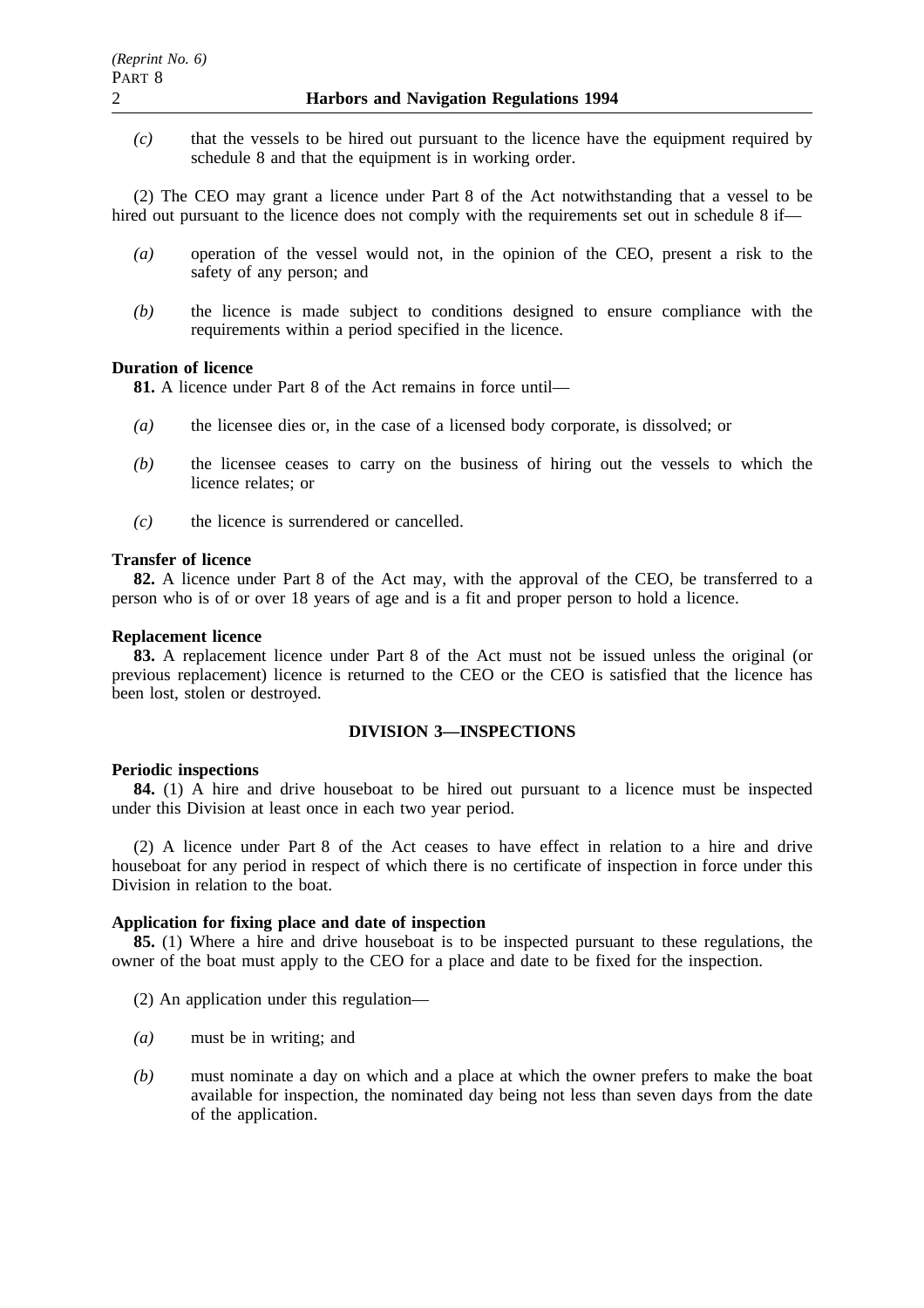# **Fees and other costs to be borne by owners**

**86.** (1) The fees specified in schedule 14 are payable by the owner of a hire and drive houseboat in relation to its inspection pursuant to these regulations.

- (2) The owner of a hire and drive houseboat is liable for—
- *(a)* the cost of tests carried out by a third party on any material, machinery or equipment pursuant to the direction of a surveyor given during the course of inspecting the boat; and
- *(b)* the cost of slipping the boat for the purposes of an inspection; and
- *(c)* the travel, accommodation and meal expenses (at the rates applicable in the Public Service) incurred by a surveyor—
	- (i) where the surveyor attended at the place and time fixed for the inspection of the boat but the boat was not made available and the owner did not give five or more days' notice to the surveyor that the boat would not be available; or
	- (ii) where the time or place nominated by the owner and fixed for the inspection of the boat falls outside the program fixed by the CEO for carrying out boat inspections.

(3) A certificate as to the inspection of a hire and drive houseboat and its compliance with these regulations will not be issued until all fees and costs for which the owner of the boat is liable have been paid to the CEO.

# **Certificate of inspection**

**87.** (1) A certificate of inspection issued by the CEO in relation to a hire and drive houseboat must—

- *(a)* state the maximum number of persons that the boat is permitted to carry while underway; and
- *(b)* define the geographical limits of the waters within which the boat is permitted to operate.
- (2) A certificate of inspection issued under this Division remains in force for two years.

# **DIVISION 4—OBLIGATIONS OF OWNER**

# **Licence and certificates of inspection to be displayed**

**88.** The owner of hire and drive houseboats must—

- *(a)* display his or her licence under Part 8 of the Act in a prominent place at the premises from which the boats are hired out; and
- *(b)* keep on those premises the certificates of inspection relating to all boats operated pursuant to the licence; and
- *(c)* display in a prominent position on each boat a copy of the certificate of inspection relating to the boat.

Maximum penalty: \$1 250.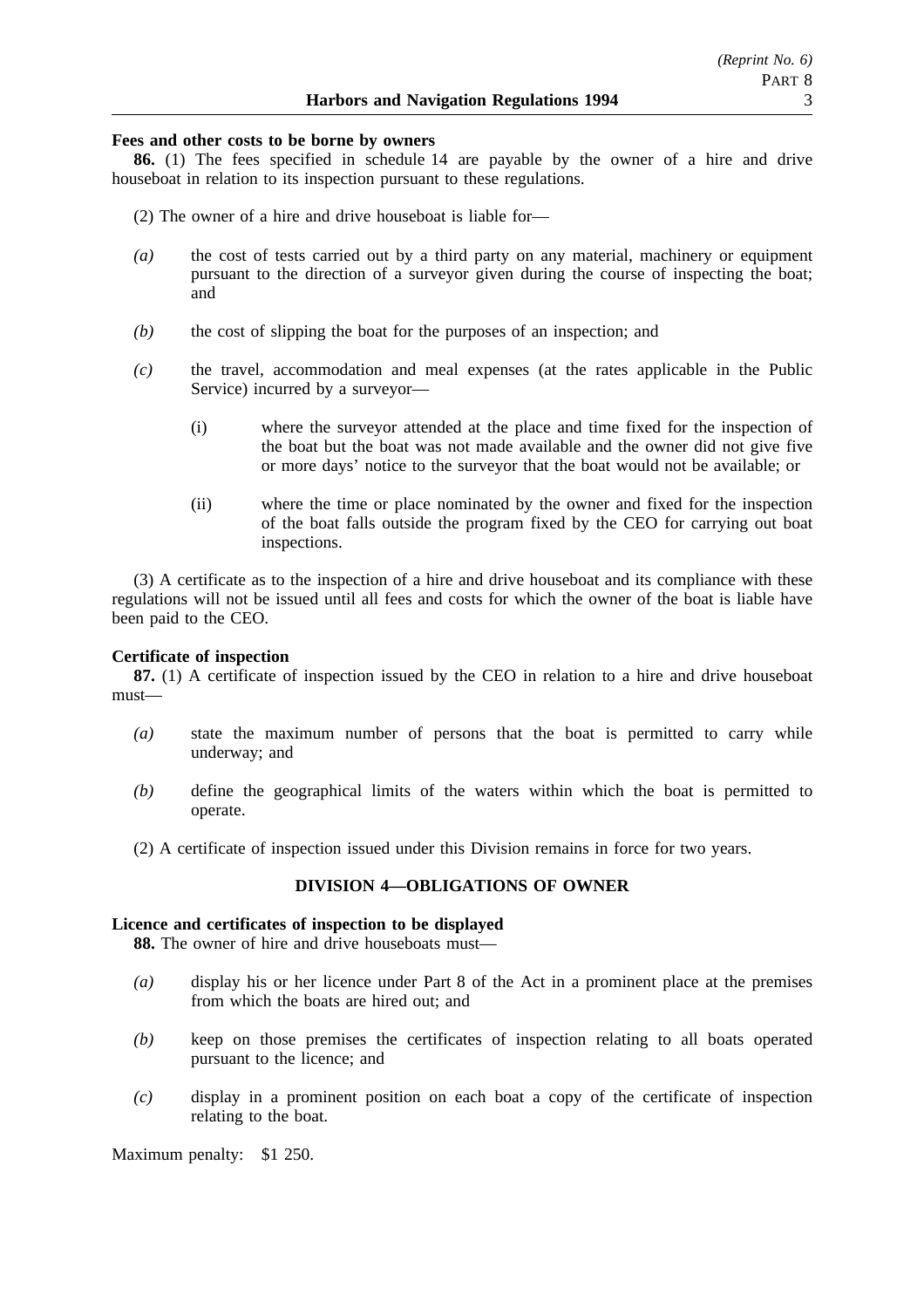### **Register books**

**89.** (1) The owner of a hire and drive houseboat must maintain a register book (in the manner and form required by the CEO) in respect of that boat in which are recorded the following particulars relating to each contract under which the boat is hired out on a hire and drive basis:

- *(a)* the name, address and specimen signature of the hirer;
- *(b)* the period of the hiring;
- *(c)* the day on which and the time at which the boat is taken by the hirer;
- *(d)* the day on which and the time at which the boat is returned by the hirer;
- *(e)* the maximum number of persons (including the hirer) stated by the hirer as the number that will be carried on the boat while it is underway;
- *(f)* the details of the hirer's licence to operate the boat or exemption allowing the hirer to operate the boat.

Maximum penalty: \$1 250.

(2) The owner of a hire and drive houseboat must not hire out the boat to a person until the person has supplied the particulars required by subregulation (1)*(a)*, *(e)* and *(f)* and given his or her specimen signature.

Maximum penalty: \$1 250.

(3) The owner of a hire and drive houseboat must, when requested to do so, produce the register book for inspection by an authorised person.

Maximum penalty: \$1 250.

#### **Boat not to be hired out nor possession to be handed over in certain circumstances**

**90.** (1) The owner of a hire and drive houseboat must not hire out the boat or hand over possession of the boat to a hirer unless—

- *(a)* the hirer has a licence to operate the boat or an exemption allowing the hirer to operate the boat; and
- *(b)* in any case where fuel with a flash point lower than 60°C is to be carried on the boat otherwise than in fuel tanks associated with the engine or a generator—a flammable liquids cabinet is placed on the boat in accordance with schedule 8.

Maximum penalty: \$1 250.

(2) The owner of a hire and drive houseboat must not hire out the boat or hand over possession of the boat to a hirer if—

- *(a)* more persons are to be carried on the boat than the maximum number that the boat is permitted to carry while underway; or
- *(b)* the boat is carrying, or the hirer has taken on board, anything that is prohibited by these regulations or any other law from being carried on board.

Maximum penalty: \$1 250.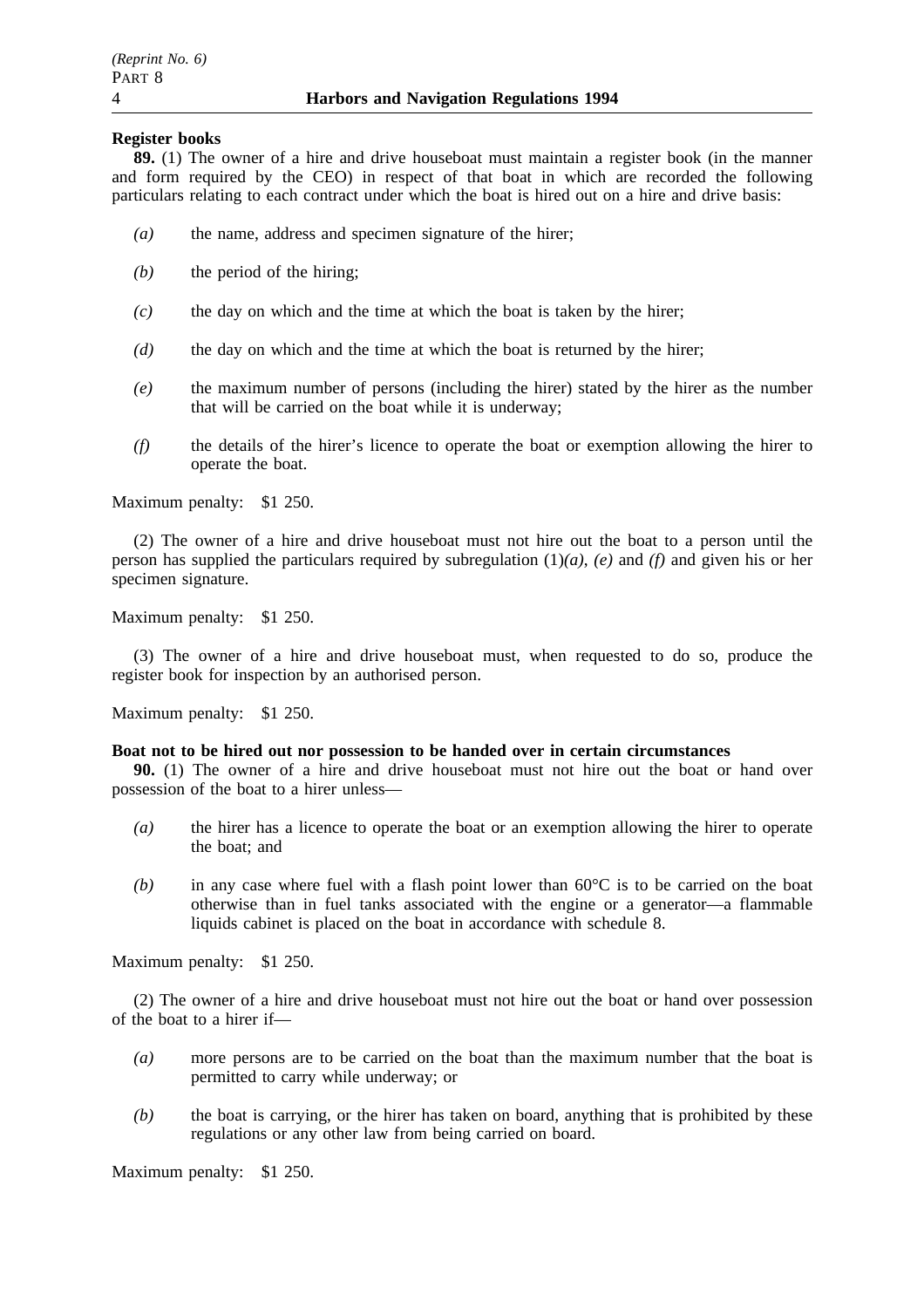### **Information and instructions to be given to hirers**

**91.** (1) The owner of a hire and drive houseboat must, before handing over possession of the boat to a hirer—

- *(a)* give practical instruction to the hirer in getting the boat underway and handling it while it is underway; and
- *(b)* give the hirer clear and concise instructions on—
	- (i) the geographical limits of the waters within which the boat is permitted to operate; and
	- (ii) the correct techniques of handling the boat and of navigation; and
	- (iii) the correct way of operating machinery and fuel, gas and pumping systems on the boat and any valves or other openings in the hull; and
	- (iv) the location and correct use of lifesaving and fire appliances on the boat; and
	- (v) the correct way of operating the radio equipment on the boat; and
	- (vi) the maximum number of persons that can safely be on the boat while it is moored.

Maximum penalty: \$1 250.

(2) The owner may require the hirer to sign a statement to the effect that the owner has complied with the requirements of subregulation (1) and, if such a requirement is made, the owner is entitled to refrain from handing over possession of the boat until the hirer has complied with the requirement.

# **DIVISION 5—OBLIGATIONS OF HIRER**

### **Use of hire and drive houseboat**

**92.** The hirer of a hire and drive houseboat must not cause or permit—

- *(a)* more persons to be carried on the boat while it is underway than the maximum number of persons that the boat is permitted to carry while underway (in accordance with its certificate of inspection); or
- *(b)* the boat to go outside the geographical limits within which the boat is permitted to be operated (in accordance with its certificate of inspection); or
- *(c)* the boat, or any equipment supplied with the boat, to be improperly handled or used; or
- *(d)* fuel with a flash point lower than 60°C to be carried on the boat otherwise than in the fuel tanks associated with the engine or a generator or in a flammable liquids cabinet in accordance with schedule 8; or
- *(e)* fuel to be decanted on the boat; or
- *(f)* flammable material to be stored or left within 1 metre of a liquefied petroleum gas cylinder on the boat.

Maximum penalty: \$1 250.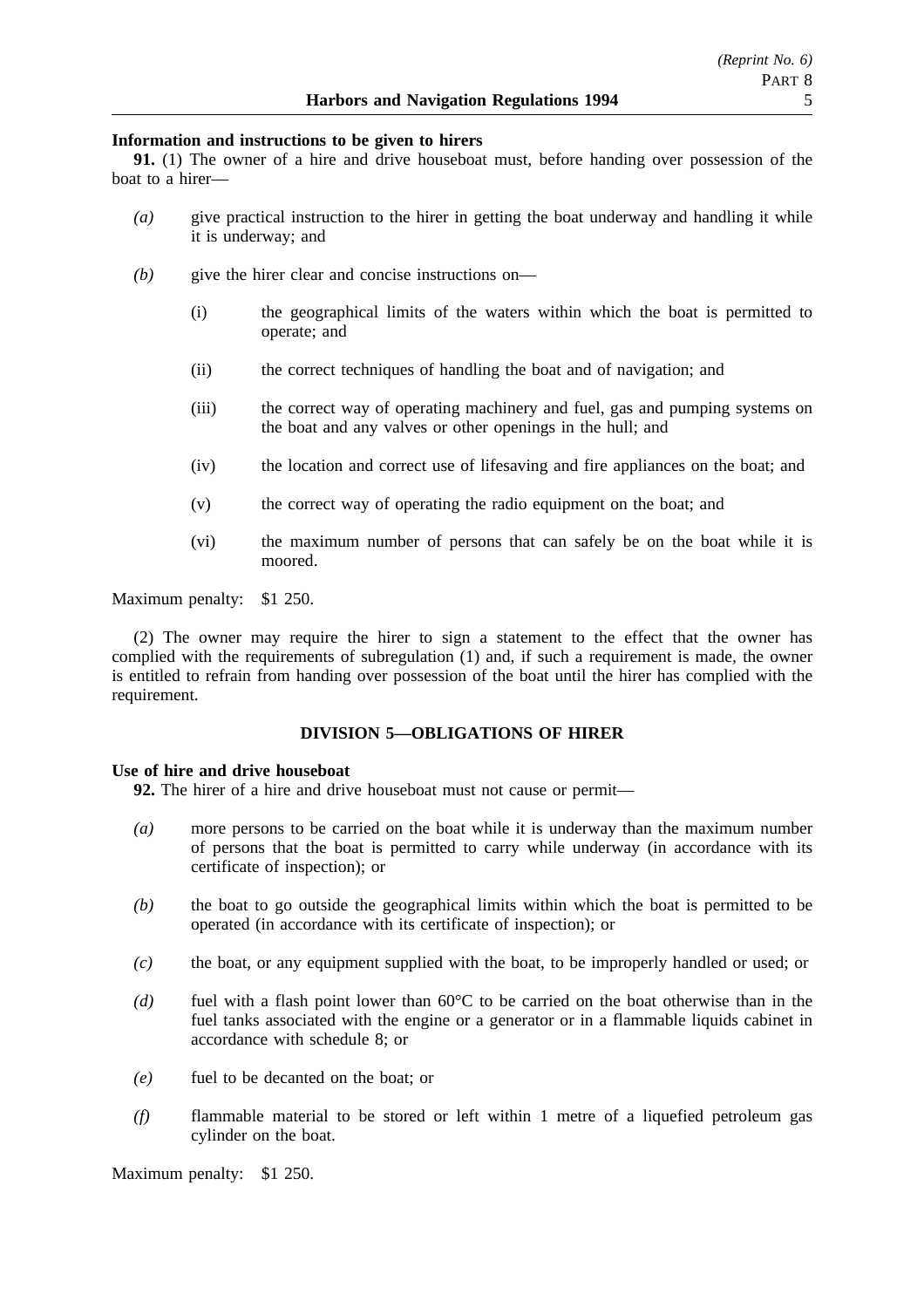# **DIVISION 6—MISCELLANEOUS**

# **Duties of licence holder**

**93.** The holder of a licence under Part 8 of the Act—

- *(a)* must, no later than seven days after the event, give written notice to the CEO of—
	- (i) any change in the licence holder's business address; or
	- (ii) the transfer of ownership of a boat operated pursuant to the licence and the name and address of the new owner; and
- *(b)* must give written notice to the CEO of the loss, theft, destruction or defacement of the licence or the certificate of inspection relating to any boat operated pursuant to the licence.

Maximum penalty: \$1 250.

### **Duty to report accidents, etc.**

**94.** The owner of a hire and drive houseboat must, no later than 24 hours after the event, give written particulars to the CEO of—

- *(a)* the loss, theft or abandonment of the boat; or
- *(b)* any structural or substantial damage to the boat, whether due to grounding or any other cause; or
- *(c)* the death of or serious injury to any person while on the boat apparently arising out of the use of the boat or any equipment supplied with the boat.

Maximum penalty: \$750.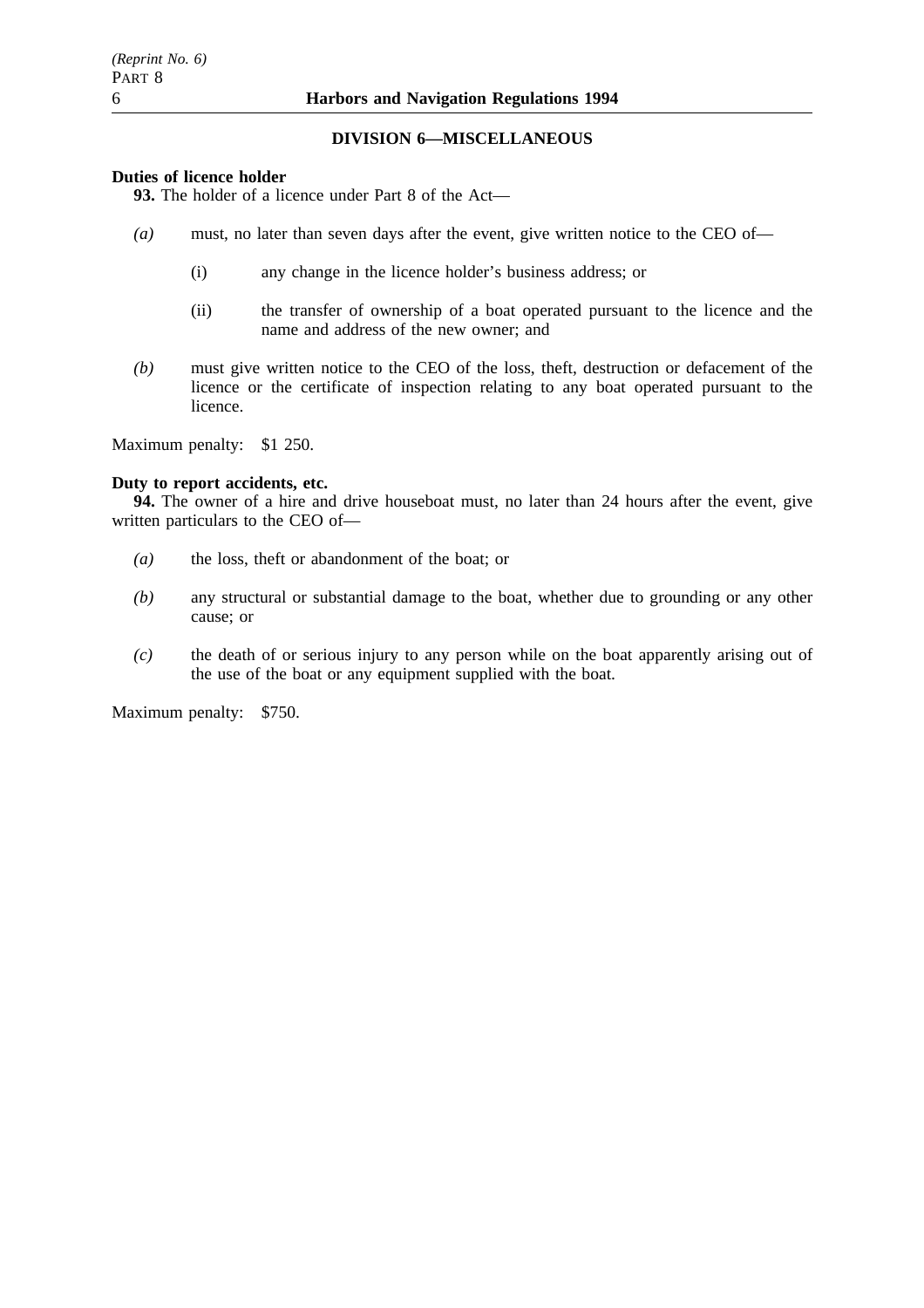### **PART 9 REGISTRATION AND CERTIFICATES OF SURVEYS**

### **DIVISION 1—REGISTRATION OF VESSELS**

### **Interpretation of Part 9 Division 1**

**95.** In this Division—

"**owner**" of a vessel does not include a person who takes the vessel on hire.

### **Vessels that must be registered: s. 54**

**96.** Part 9 Division 1 of the Act applies to—

- *(a)* a recreational vessel fitted with an engine; and
- *(b)* a fishing vessel that—
	- (i) is 7.5 metres or less; and
	- (ii) is only operated within smooth or partially smooth water; and
	- (iii) is only used for or in connection with the propagation or rearing of molluscs in marine waters; and
- *(c)* a restricted vessel that is 7.5 metres or less in length.

### **Exemptions from s. 55**

**97.** (1) A vessel is not required to be registered and marked in accordance with these regulations if—

- $(a)$ 
	- (i) the vessel is registered under the law of another State or a Territory of the Commonwealth and is marked in accordance with that law; and
	- (ii) not more than 90 days have passed since the day on which the vessel was first operated after being brought into the jurisdiction; or
- $(b)$ 
	- (i) the vessel is owned by a person to whom the CEO has issued trader's plates; and
	- (ii) all conditions on which the trader's plates have been issued by the CEO have been, and are being, complied with; and
	- (iii) a pair of trader's plates issued by the CEO are securely affixed to the vessel so that one plate is fixed to the forepart of each side of the vessel in such a manner that it is clearly visible and legible at a distance of not less than 50 metres in clear weather conditions while the vessel is underway.

(2) If the owner or operator of a vessel that is exempt under subregulation  $(1)(a)$  from the requirement to be registered is requested by an authorised person to produce satisfactory evidence of registration of the vessel under the law of another State or a Territory of the Commonwealth, the owner or operator must produce that evidence either—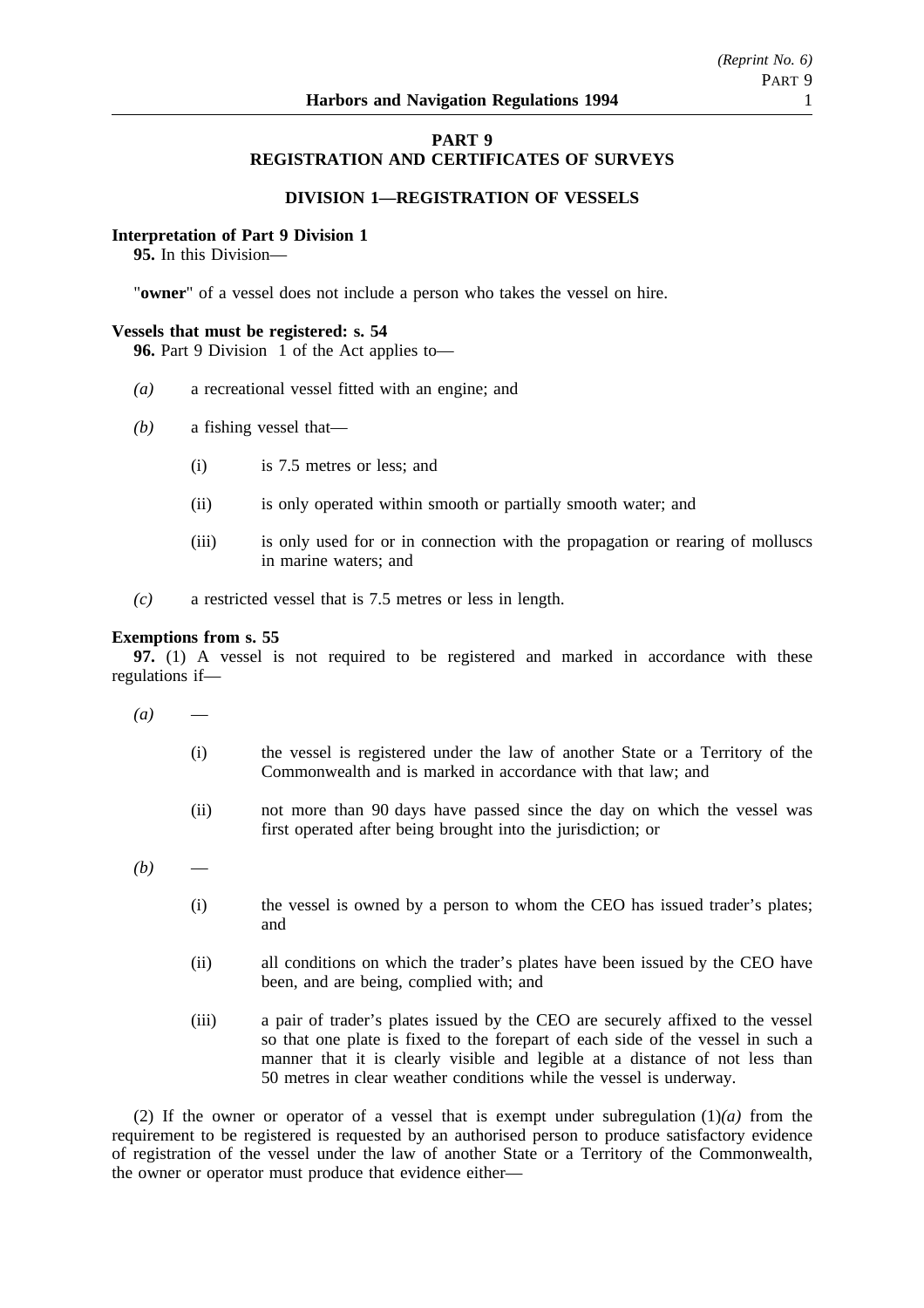- *(a)* forthwith to the person who made the request; or
- *(b)* within 48 hours after the making of the request, at a police station or office of the department conveniently located for the owner or operator, specified by the authorised person at the time of making the request.

Maximum penalty: \$750.

(3) In any legal proceedings, a document apparently signed by the Commissioner of Police and certifying that evidence has not been produced as required by this regulation is, in the absence of proof to the contrary, proof of the matter so certified.

### **Person in whose name vessel must be registered**

**98.** A vessel must be registered in the name of a person who is of or above 16 years of age.

### **Application for registration or exemption**

**99.** (1) An application for registration of a vessel or for an exemption from the requirement for a vessel to be registered—

- *(a)* must be made to the CEO; and
- *(b)* must conform to the requirements of the CEO about its form, contents and the manner in which it is made; and
- *(c)* must, in the case of an application for registration of a vessel, state correctly—
	- (i) the full name of the owner of the vessel; and
	- (ii) if the owner of the vessel is a natural person, the address at which the owner is ordinarily resident and, in the case of an application for registration in a business name, the address of the principal place of business at which the owner carries on business in that business name; and
	- (iii) if the owner of the vessel is a body corporate, the address of the principal place of business in this State of the body corporate; and
- *(d)* must in the case of an application for initial registration of a restricted vessel—nominate a day on which and a place at which the applicant prefers to make the vessel available for inspection, the nominated day being not less than seven days from the date of the application; and
- *(e)* must be accompanied by the fee fixed by schedule 14.

(2) An applicant under this regulation must provide the CEO with such information and records as he or she reasonably requires.

### **Grant of registration**

**100.** (1) Subject to this regulation, where a person applies for registration of a vessel in accordance with these regulations, the CEO must grant the application unless satisfied—

- *(a)* that the vessel is not structurally sound or does not conform with the requirements of these regulations; or
- *(b)* that the vessel does not have the equipment required by these regulations or that the equipment is not in working order; or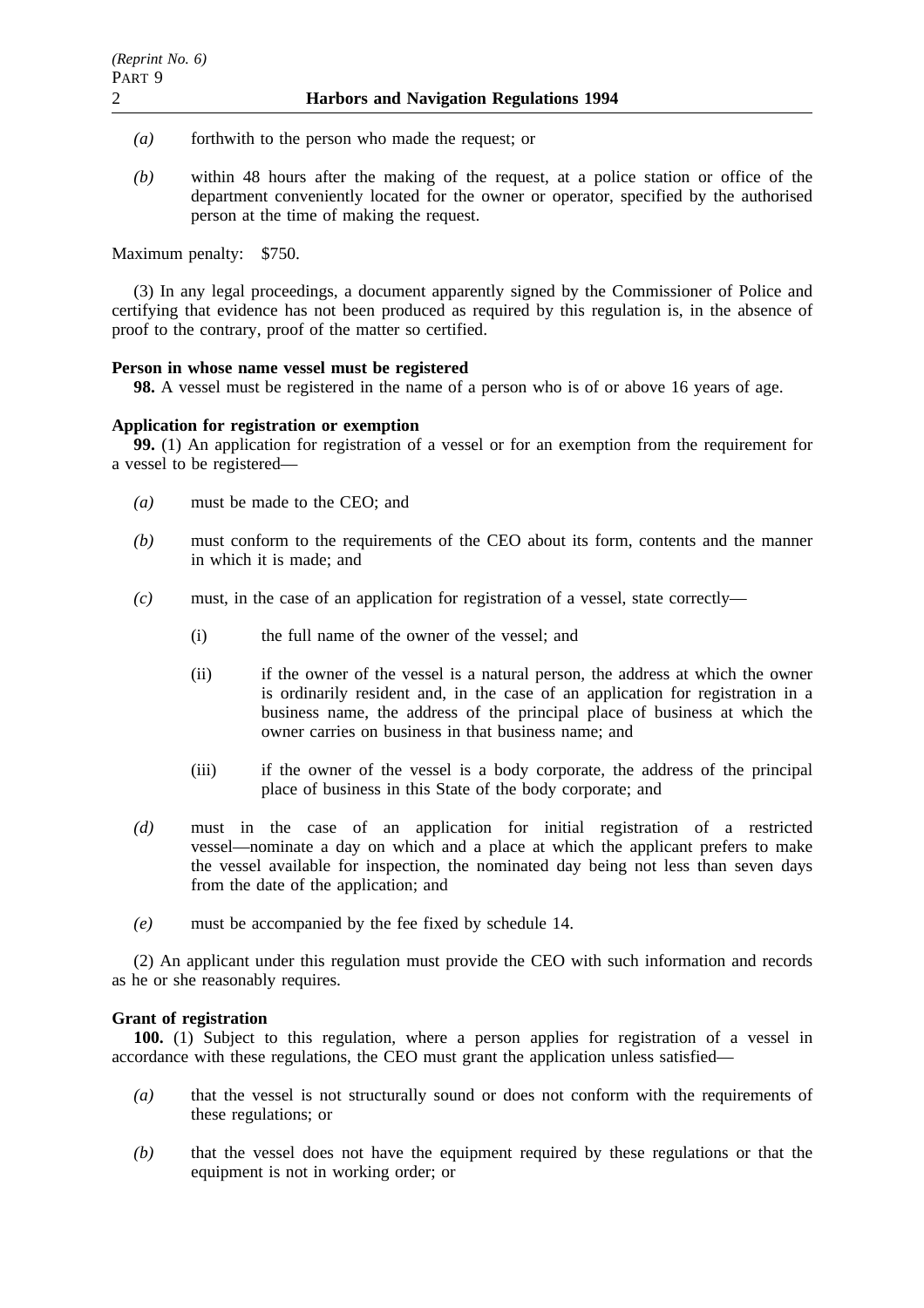*(c)* that the vessel is unsafe; or

*(d)* that the vessel has been stolen or unlawfully obtained.

(2) A restricted vessel will be inspected before initial registration.

(3) The CEO may refuse to register a vessel pending investigations (which may include inspection of the vessel) to verify any information disclosed in the application or any evidence provided by the applicant in response to a requirement of the CEO.

(4) If, on investigation under this regulation, the CEO finds that any information disclosed in the application or any evidence provided by the applicant in response to a requirement of the CEO is incorrect, the CEO may refuse to register the vessel.

### **Grant of temporary registration pending determination of application for registration**

**101.** (1) The CEO may, pending determination of an application for registration, grant temporary registration of a vessel under this regulation.

(2) Temporary registration of a vessel under this regulation—

- *(a)* authorises operation of the vessel until—
	- (i) the application for registration is determined; or
	- (ii) a period, not exceeding two weeks, specified in the certificate of temporary registration expires,

whichever first occurs; and

*(b)* may be granted on such conditions as the CEO thinks fit.

(3) If a vessel that is registered under this regulation is operated in the jurisdiction contrary to any condition of registration, the owner of the vessel, and the operator of the vessel, are each guilty of an offence (but it is a defence to a charge of such an offence brought against the owner for the owner to prove that the vessel was operated without the owner's consent).

Maximum penalty: \$750.

### **Duration**

**102.** (1) Subject to these regulations, full registration of a recreational vessel remains in force for one year and full registration of a restricted vessel remains in force for two years.

(2) The CEO may fix a common expiry date in respect of the registration of a number of vessels owned by the same person and may fix registration periods of such length, and adjust registration fees, as may be necessary for that purpose.

### **Certificate of registration and registration label**

**103.** (1) The CEO must, on full registration of a vessel, issue to the applicant for registration—

- *(a)* a certificate of registration; and
- *(b)* except in the case of a restricted vessel—a registration label.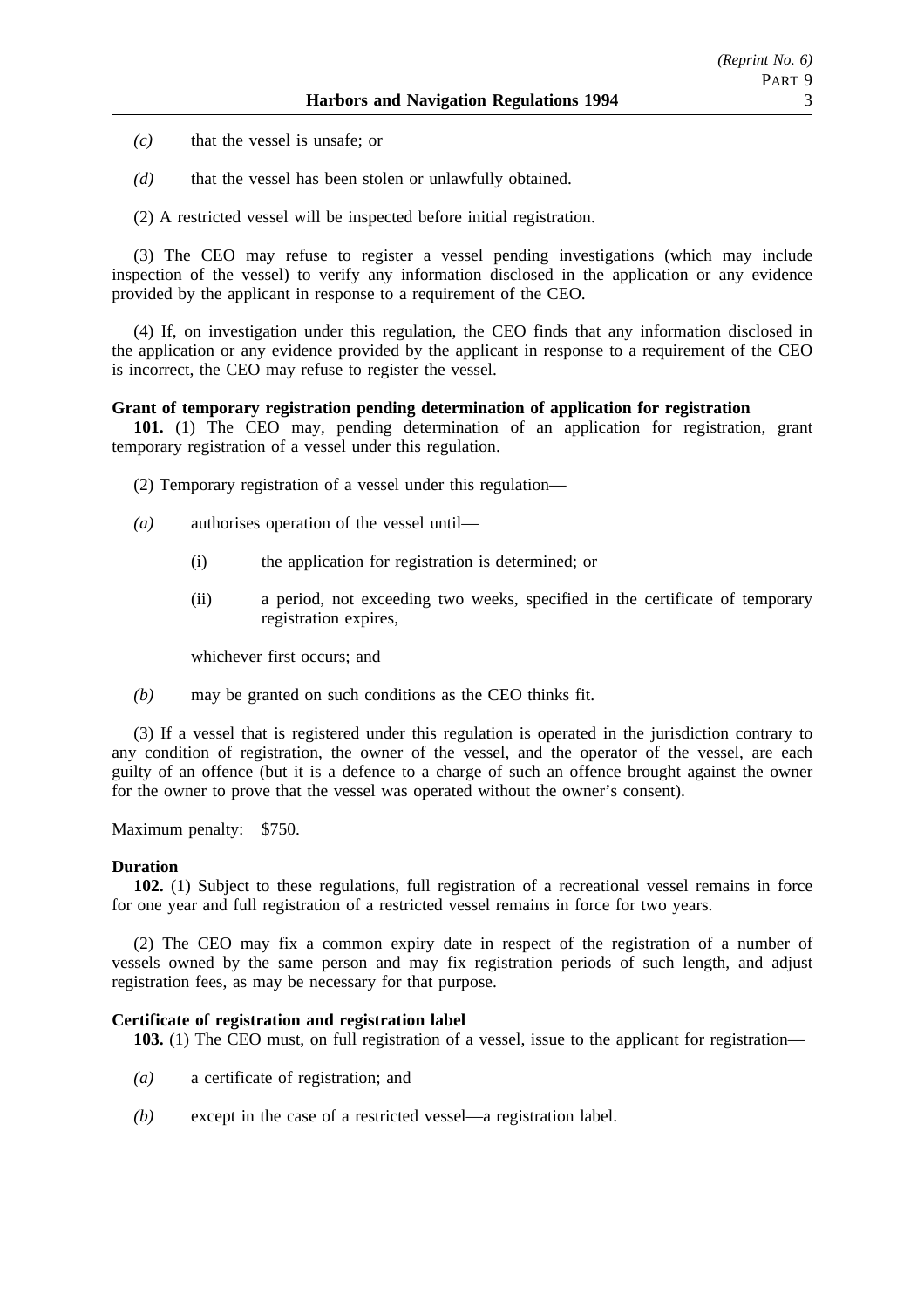(2) A replacement certificate of registration or replacement registration label must not be issued unless the original (or previous replacement) certificate or label is returned to the CEO or the CEO is satisfied that the certificate or label has been lost, stolen or destroyed.

(3) A replacement certificate of registration or replacement registration label will only be issued on payment of the fee fixed by schedule 14.

# **Marking of vessel: s. 55**

**104.** (1) On registering a vessel other than a restricted vessel, the CEO will assign an identification mark to the vessel (if a mark has not already been assigned).

(2) The CEO may, at any time on his or her own initiative or on application by the registered owner of a vessel, assign a new identification mark in substitution for a mark previously assigned and, on doing so, must issue a new certificate of registration.

- (3) An application for assignment of a new identification mark—
- *(a)* must conform to the requirements of the CEO about its form, contents and the manner in which it is made; and
- *(b)* must be accompanied by the certificate of registration of the vessel and by the fee fixed by schedule 14.

(4) A vessel (other than a restricted vessel) with full registration under these regulations must, as soon as practicable and in any event within 14 days of registration, have its identification mark painted or otherwise displayed as high as practicable on the outside of each bow, or in such other positions as are approved by the CEO, as follows:

- *(a)* the identification mark must be in a colour that contrasts with the surface on which it is painted or displayed; and
- *(b)* in the case of numbers included in the identification mark—the numbers must be in figures; and
- $(c)$ 
	- (i) if the vessel is less than 3 metres in length—all characters in the identification mark must be at least 100 millimetres in height;
	- (ii) if the vessel is 3 metres or more in length—all characters in the identification mark must be at least 150 millimetres in height; and
- *(d)* the identification mark must be clearly legible at a distance of not less than 50 metres in clear weather conditions while the vessel is underway.

(5) Where the identification mark of a vessel is substituted, the new mark must be displayed on the vessel in accordance with this regulation—

- *(a)* if the reason for the substitution is a proposed transfer of ownership of the vessel—as soon as practicable but in any event before ownership of the vessel is transferred;
- *(b)* in any other case—as soon as practicable.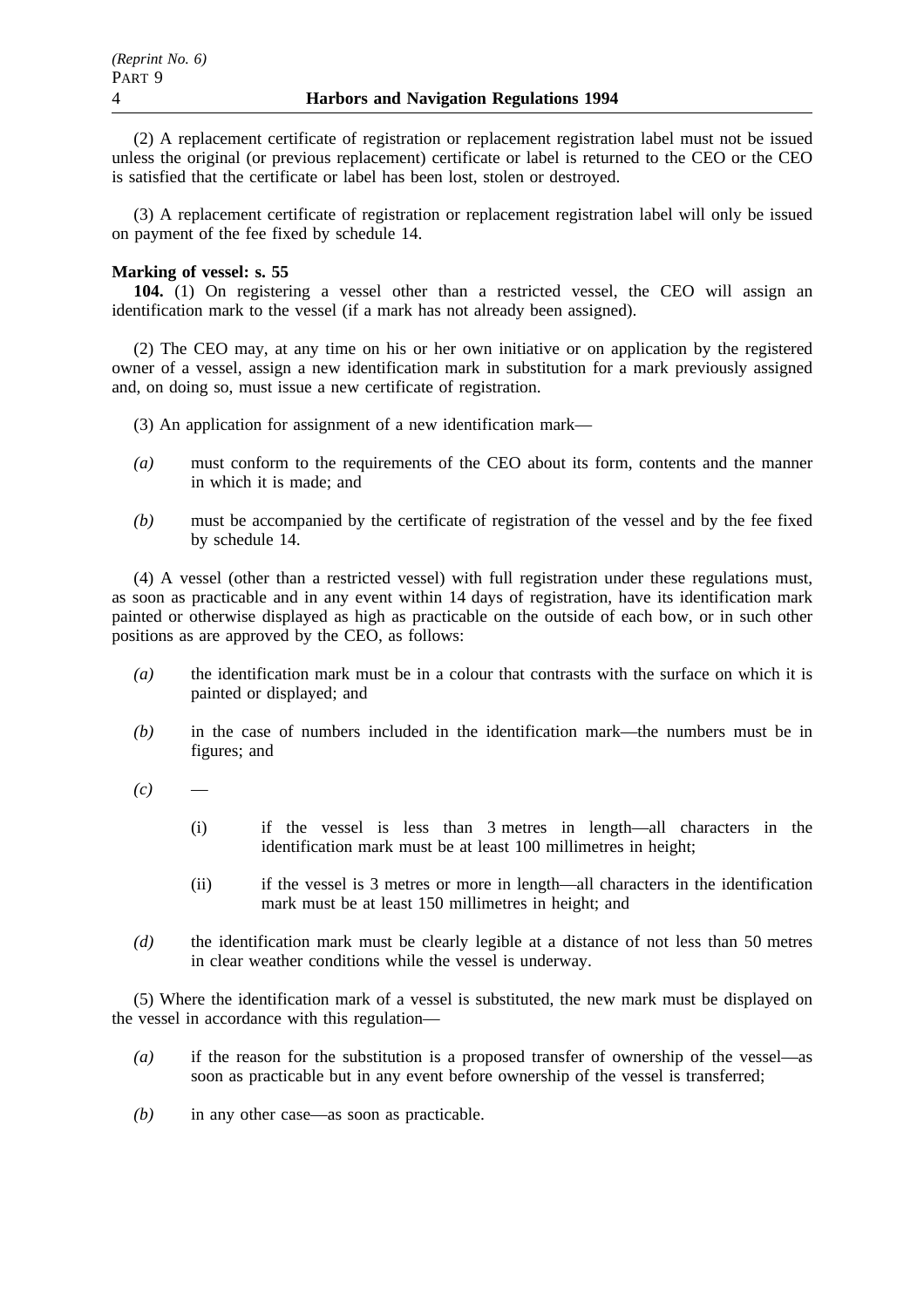- (6) A vessel must not be marked with—
- *(a)* the identification mark of another vessel; or
- *(b)* a mark that could be mistaken for an identification mark of a vessel.

(7) If a vessel is marked in contravention of subregulation (6), the owner of the vessel is guilty of an offence.

Maximum penalty: \$750 Expiation fee: \$105.

(8) If a vessel that is marked in contravention of subregulation (6) is operated in the jurisdiction, the operator of the vessel is guilty of an offence.

Maximum penalty: \$750 Expiation fee: \$105.

#### **Registration label**

**105.** (1) The registration label of a vessel must be affixed adjacent to the vessel's steering position so as to be clearly visible and legible in daylight.

(2) A vessel must not have affixed or displayed on it—

- *(a)* a registration label issued in respect of another vessel; or
- *(b)* a label that could be mistaken for a registration label issued under these regulations.

(3) If a vessel does not have a label affixed to it as required by this regulation or has a label affixed to, or displayed on, it contrary to this regulation, the owner of the vessel is guilty of an offence.

Maximum penalty: \$750 Expiation fee: \$105.

(4) If a vessel is operated in the jurisdiction without a label affixed to it as required by this regulation or with a label affixed to, or displayed on, it contrary to this regulation, the operator of the vessel is guilty of an offence.

Maximum penalty: \$750 Expiation fee: \$105.

## **Transfer of registration**

**106.** (1) Where ownership of a registered vessel is transferred, the transferee must within 14 days of the transfer, or within such longer period as the CEO may allow, apply for registration of the vessel in his or her name.

Maximum penalty: \$750 Expiation fee: \$105.

(2) An application for transfer of registration—

*(a)* must be made to the CEO; and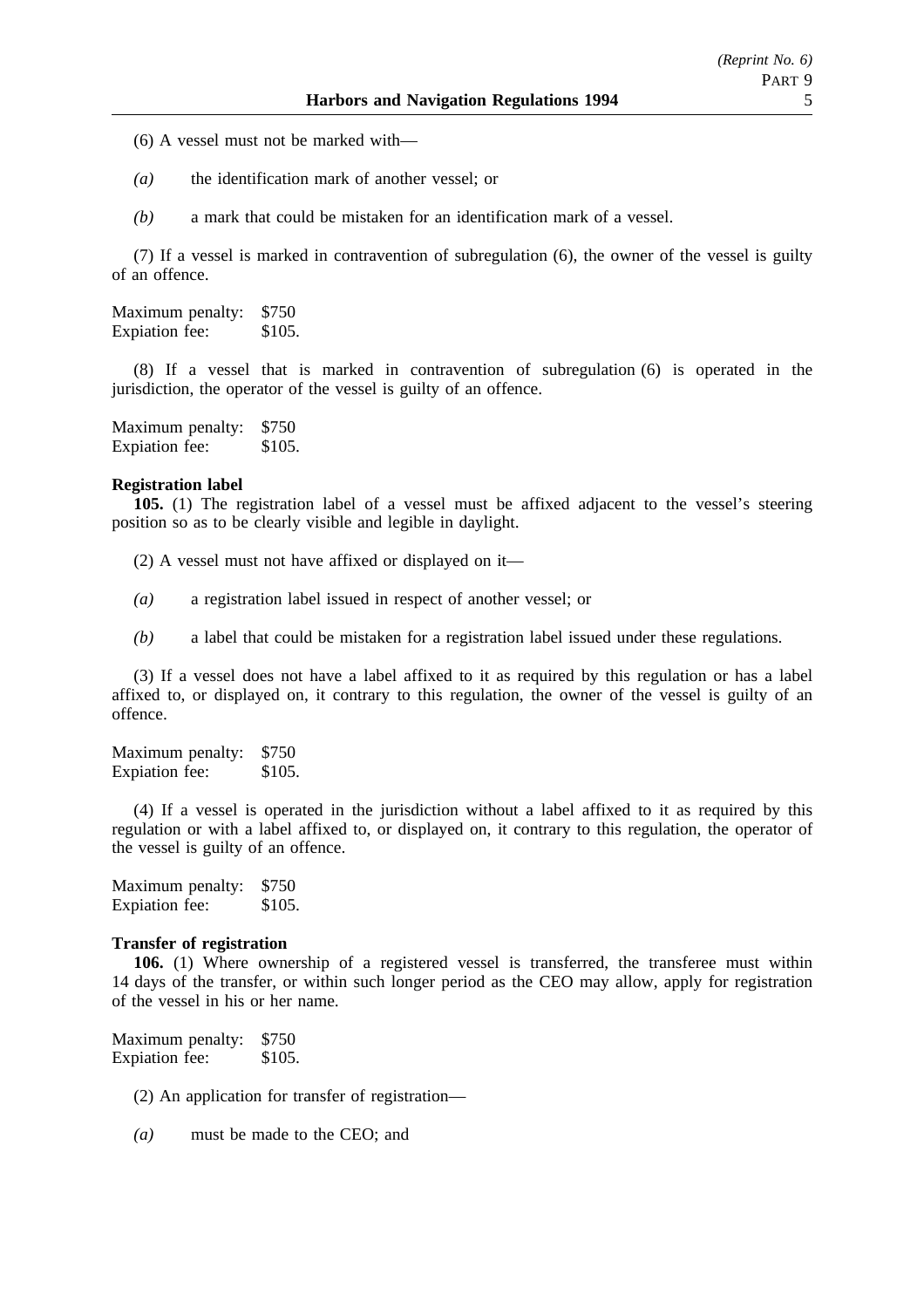- *(b)* must conform to the requirements of the CEO about its form, contents and the manner in which it is made; and
- *(c)* must be accompanied by the fee fixed by schedule 14.

(3) An applicant under this regulation must provide the CEO with such information and records as he or she reasonably requires.

(4) On due application for transfer being made, the CEO must register the vessel in the name of the applicant.

### **Cancellation of registration**

**107.** (1) The CEO may cancel the full or temporary registration of a vessel under these regulations—

- *(a)* if satisfied—
	- (i) that the registration was obtained improperly; or
	- (ii) that the vessel was, at the time that it was registered, stolen or unlawfully obtained; or
	- (iii) that the vessel has been destroyed or is no longer operational; or
	- (iv) that the vessel is no longer of a class that must be registered under these regulations; or
- *(b)* on application by the registered owner of the vessel.

(2) The CEO must not cancel the registration of a vessel under subregulation (1)*(b)* unless the registration label for the vessel has been returned to the CEO or the CEO is satisfied that the label has been lost, stolen or destroyed.

#### **Return of certificate of registration or registration label**

**108.** (1) The CEO may require the registered owner of a vessel to return the certificate of registration or registration label of the vessel by a specified date—

- *(a)* if the registration of the vessel is cancelled; or
- *(b)* if the CEO wishes to issue a replacement certificate or label (including a replacement issued for the purposes of substituting the identification mark of the vessel).

(2) A person who refuses or fails to comply with a requirement of the CEO under this regulation is guilty of an offence.

Maximum penalty: \$750.

### **Refunds of registration fees**

**109.** (1) If full registration of a vessel under these regulations is refused, the registration fee paid on application for registration will be refunded to the applicant less any amount accountable to a period of temporary registration (rounded to the nearest dollar).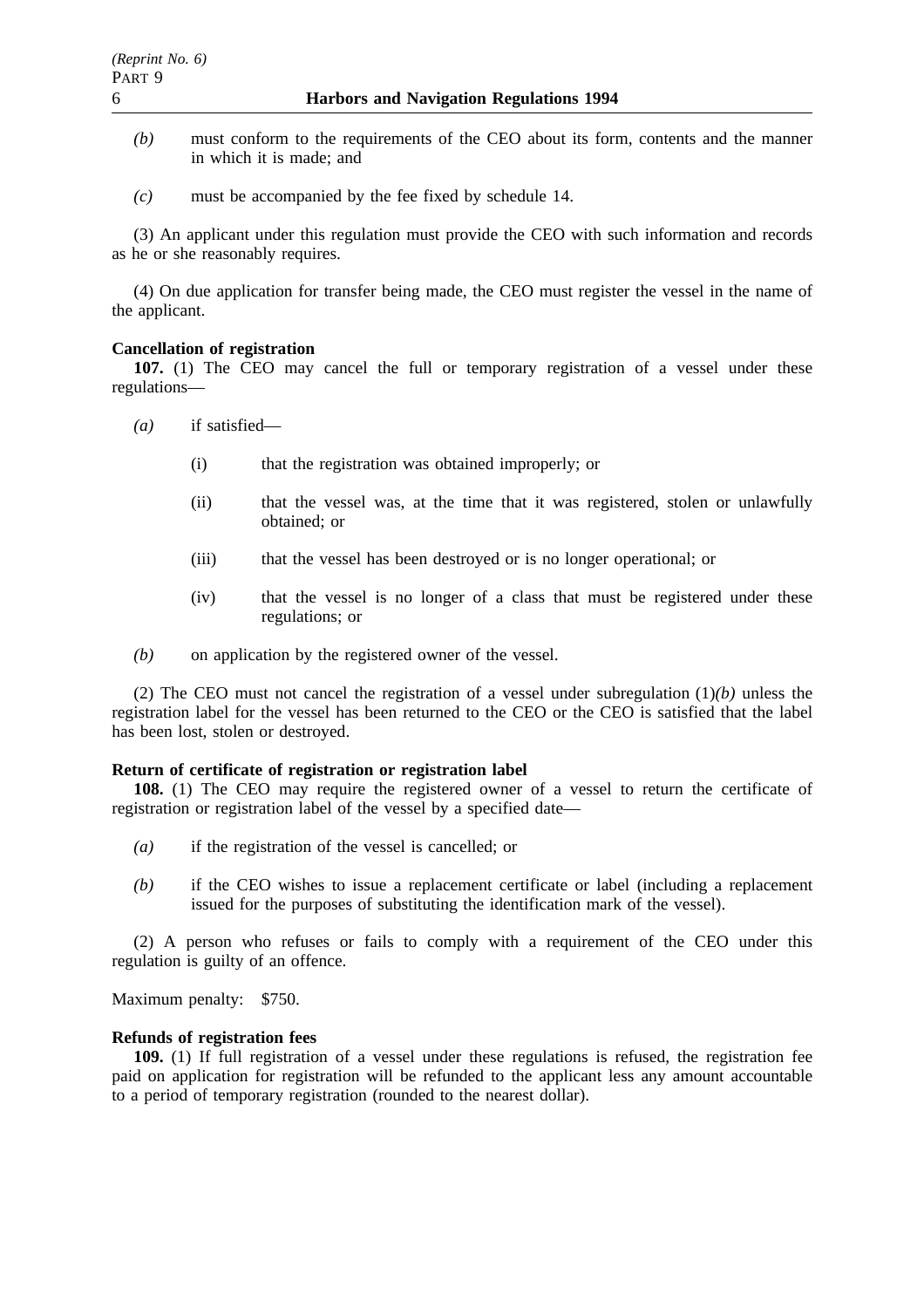(2) If registration of a vessel is cancelled on application by the registered owner of the vessel, the proportion of the registration fee corresponding to the unexpired period of registration less the cancellation fee fixed by schedule 14 (rounded to the nearest dollar) will be refunded to the applicant.

## **Notification of change of address**

**110.** The registered owner of a vessel must give written notice to the CEO within 14 days of any change in his or her name or address.

Maximum penalty: \$750 Expiation fee: \$105.

# **DIVISION 2—CERTIFICATES OF SURVEY**

### **Vessels requiring certificate of survey: s. 56**

**111.** (1) Subject to these regulations, a certificate of survey is required in respect of—

*(a)* the following classes of commercial vessels:

| Class 1A | Class 2A | Class 3A     |
|----------|----------|--------------|
| Class 1B | Class 2B | Class 3B     |
| Class 1C | Class 2C | Class 3C     |
| Class 1D | Class 2D | Class 3D     |
| Class 1E | Class 2E | Class $3E$ : |

*(b)* an observation vessel.

(2) A certificate of survey is not required in respect of—

- *(a)* a ferry or punt that crosses a river or fairway by means of ropes or cables; or
- *(b)* a fishing vessel that is 7.5 metres or less and operates only in inland waters; or
- *(c)* a vessel that is required to be registered under these regulations.

### **Application for certificate of survey, etc.: ss. 58-60**

**112.** (1) This regulation applies to an application for—

- *(a)* a certificate of survey;
- *(b)* consent of the CEO to a structural alteration to the hull of a vessel, or a material alteration to the equipment of a vessel, in respect of which a certificate of survey is in force;
- *(c)* an exemption from the requirement for a vessel to be surveyed.

(2) An application to which this regulation applies—

- *(a)* must be made to the CEO; and
- *(b)* must conform to the requirements of the CEO about its form, contents and the manner in which it is made; and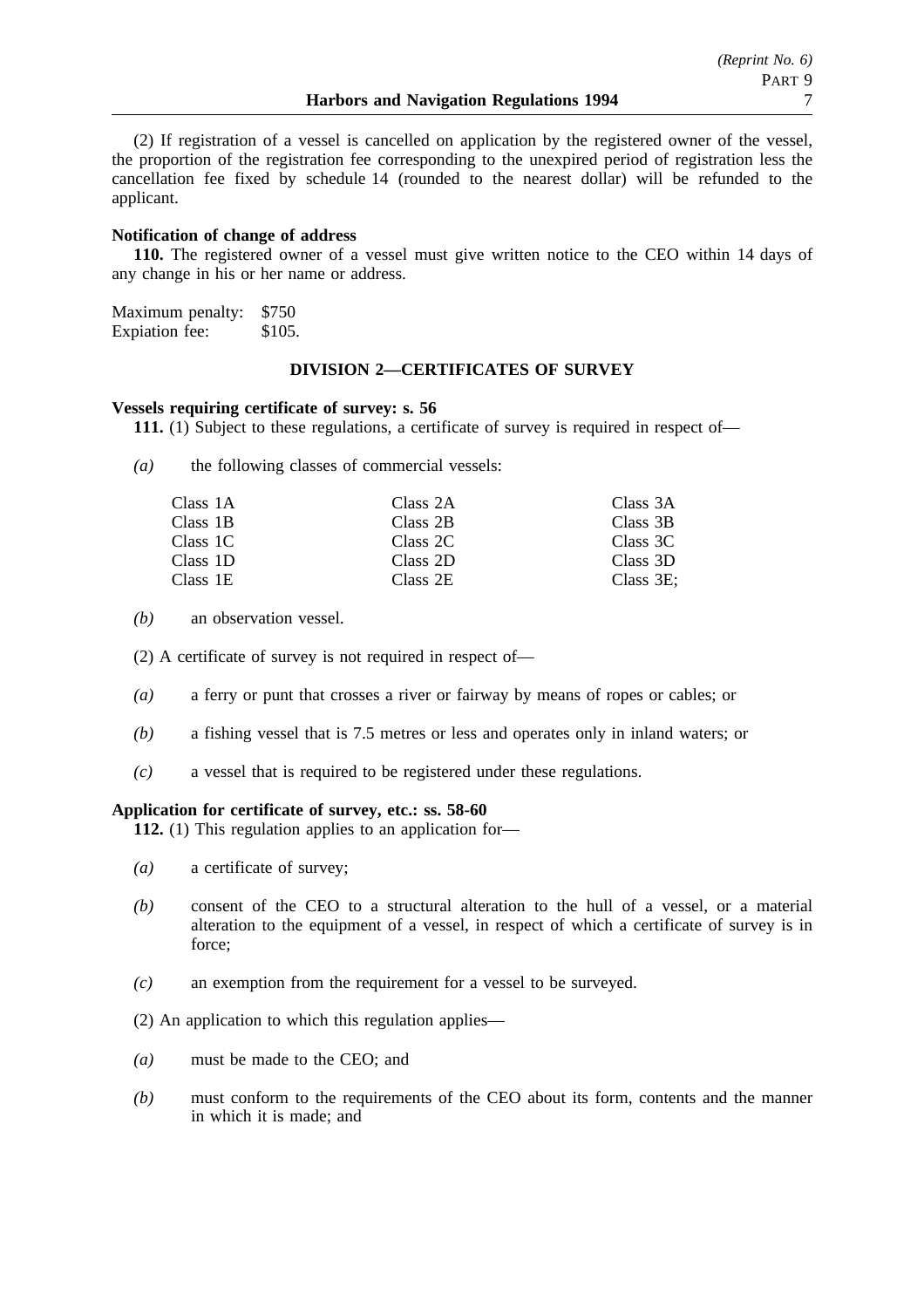- *(c)* must (except in the case of an application for an exemption) nominate a day on which and a place at which the applicant prefers to make the vessel available for survey, the nominated day being not less than seven days from the date of the application; and
- *(d)* must be accompanied by the fee (if any) fixed by schedule 14.

# **Obligations of applicant for certificate of survey, etc.**

**113.** (1) An applicant for a certificate of survey or consent to an alteration to a vessel or its equipment must, if requested to do so by a surveyor—

- *(a)* provide—
	- (i) any certificate issued in respect of the vessel; and
	- (ii) any other relevant papers; and
	- (iii) any particulars of that vessel; and
- *(b)* provide a certificate relating to the radio equipment of the vessel from a person of a class specified by the surveyor who has examined and tested the equipment as required by the surveyor (although such a certificate may not be required from an applicant for a certificate of survey more frequently than at two year intervals); and
- *(c)* withdraw the vessel from the water and position the vessel to enable the surveyor to make an external examination; and
- *(d)* open up and have available for inspection all machinery necessary for the safe working of the vessel; and
- *(e)* in the case of a commercial vessel—
	- (i) clear all holds and place all hull ladders in position; and
	- (ii) clear all bilges and strum boxes; and
	- (iii) remove all access doors from tanks and fore and aft peaks; and
	- (iv) clear and open up all chain lockers; and
	- (v) clean, clear and have available for inspection all decks and accommodation; and
	- (vi) clear, open up and have available for inspection all boilers and pressure vessels; and
	- (vii) otherwise have the vessel cleaned, cleared and available for inspection; and
- *(f)* in the case of an observation vessel—
	- (i) have the flotation chambers opened for inspection; and
	- (ii) have the mooring chains and anchors ranged for inspection; and
	- (iii) otherwise have the vessel cleaned, cleared and available for inspection; and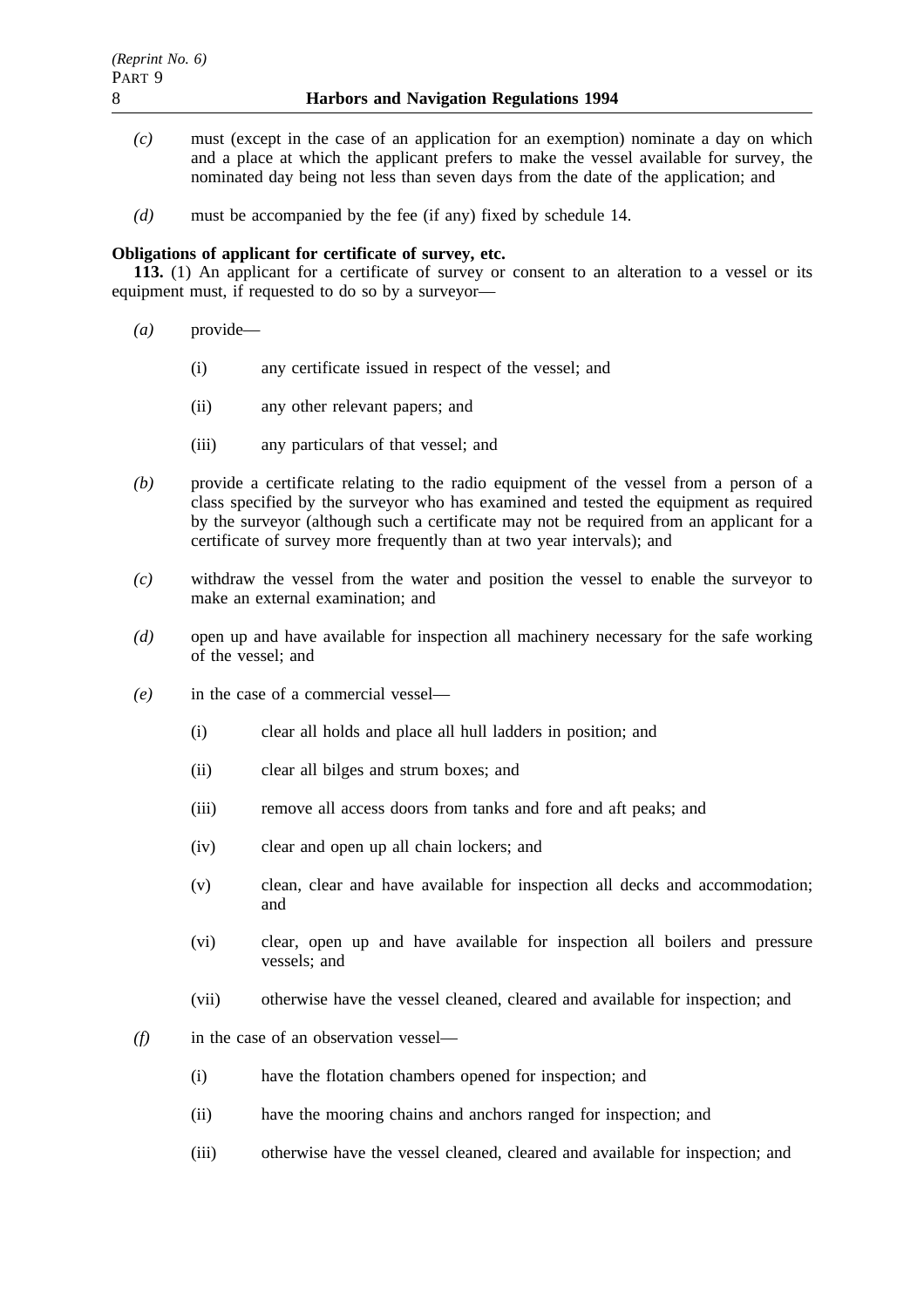*(g)* provide the surveyor with such other information and records, or take such other specified action, as the surveyor reasonably requires.

(2) An applicant for consent to the alteration of a vessel or its equipment must provide the CEO—

- *(a)* in the case of a commercial vessel—with such information, plans and specifications as are set out in Section 1, Part 5 of the Code; and
- *(b)* in any case—with such information, plans and specifications as the CEO reasonably requires.

(3) An applicant for a certificate of survey or for consent to an alteration of a vessel or its equipment is liable for—

- *(a)* the fees fixed by schedule 14; and
- *(b)* the cost of tests carried out by a third party on any material, machinery or equipment pursuant to the direction of a surveyor given during the course of surveying the vessel; and
- *(c)* the cost of slipping the vessel for the purposes of the survey; and
- *(d)* the travel, accommodation and meal expenses (at the rates applicable in the Public Service) incurred by a surveyor—
	- (i) where the surveyor attended at the place and time fixed for the survey of the vessel but the vessel was not made available and the owner did not give five or more days' notice to the surveyor that the vessel would not be available; or
	- (ii) where the time or place nominated by the owner and fixed for the inspection of the vessel falls outside the program fixed by the CEO for carrying out surveys.

(4) A certificate of survey will not be issued or a consent to an alteration given until all fees and costs for which the applicant is liable have been paid to the CEO.

# **Certificate of survey**

**114.** A certificate of survey must state—

- *(a)* the period for which it remains in force;
- *(b)* in relation to a commercial vessel—
	- (i) the vessel's class; and
	- (ii) the vessel's main engine power; and
	- (iii) the vessel's length; and
	- (iv) the geographical limits of the waters within which the vessel is permitted to operate; and
	- (v) the number of passengers and crew that the vessel may carry; and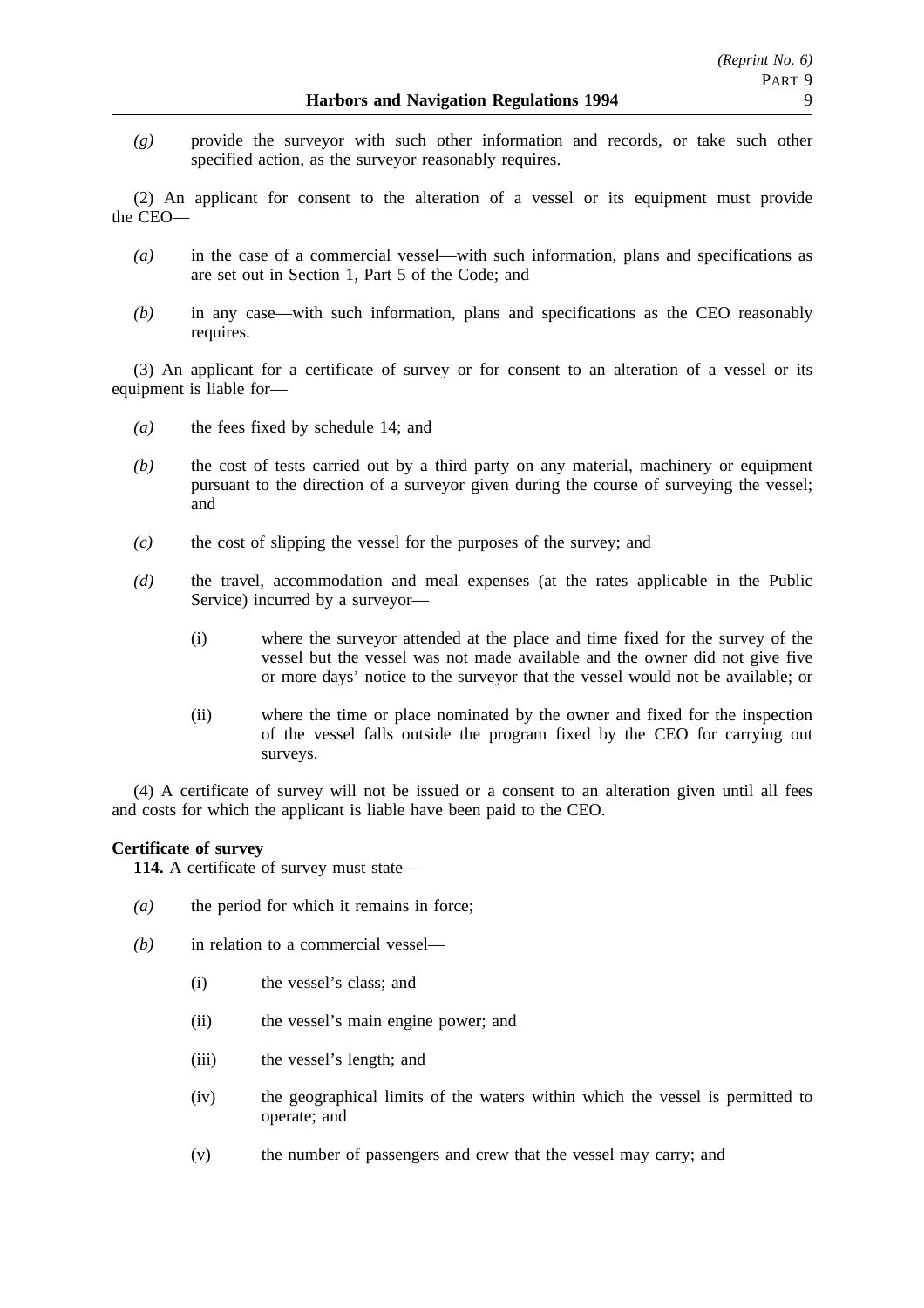- *(c)* in relation to an observation vessel—
	- (i) the vessel's length, or if length is not appropriate in relation to the vessel, a measurement that will be taken to be its length for the purposes of these regulations; and
	- (ii) the place at which the vessel is to be anchored or moored; and
	- (iii) the number of visitors and staff the vessel may carry; and
- *(d)* any conditions to which it is subject.

### **Certificate of survey to be displayed**

**115.** (1) The certificate of survey of a vessel must be displayed—

- *(a)* in the case of a Class 1 vessel—in a prominent position that is visible to passengers;
- *(b)* in the case of an observation vessel—in a prominent position visible to persons entering the vessel;
- *(c)* in any other case—in a prominent position adjacent to the steering position or in such other prominent position as is approved by the CEO in a particular case.

(2) If a vessel that is required to have a certificate of survey is operated in the jurisdiction without a current certificate of survey displayed as required by this regulation, the owner and the master of the vessel are each guilty of an offence (but it is a defence to a charge of such an offence brought against the owner for the owner to prove that the vessel was operated without the owner's consent).

Maximum penalty: \$4 000.

(3) In this regulation, a reference to a certificate of survey extends to a certificate or document issued under some other law but recognised under these regulations as equivalent to a certificate of survey.

### **Replacement certificates of survey**

**116.** (1) A replacement certificate of survey must not be issued unless the original (or previous replacement) certificate is returned to the CEO or the CEO is satisfied that the certificate has been lost, stolen or destroyed.

(2) A replacement certificate of survey will only be issued on payment of the fee fixed by schedule 14.

### **Notification of change of address, etc.**

**117.** (1) If ownership of a vessel in respect of which a certificate of survey is in force is transferred, the transferee must, within 14 days of the transfer, notify the CEO of his or her name and address.

Maximum penalty: \$750.

(2) The owner of a vessel in respect of which a certificate of survey is in force must notify the CEO as soon as practicable of—

*(a)* a change of his or her name or address;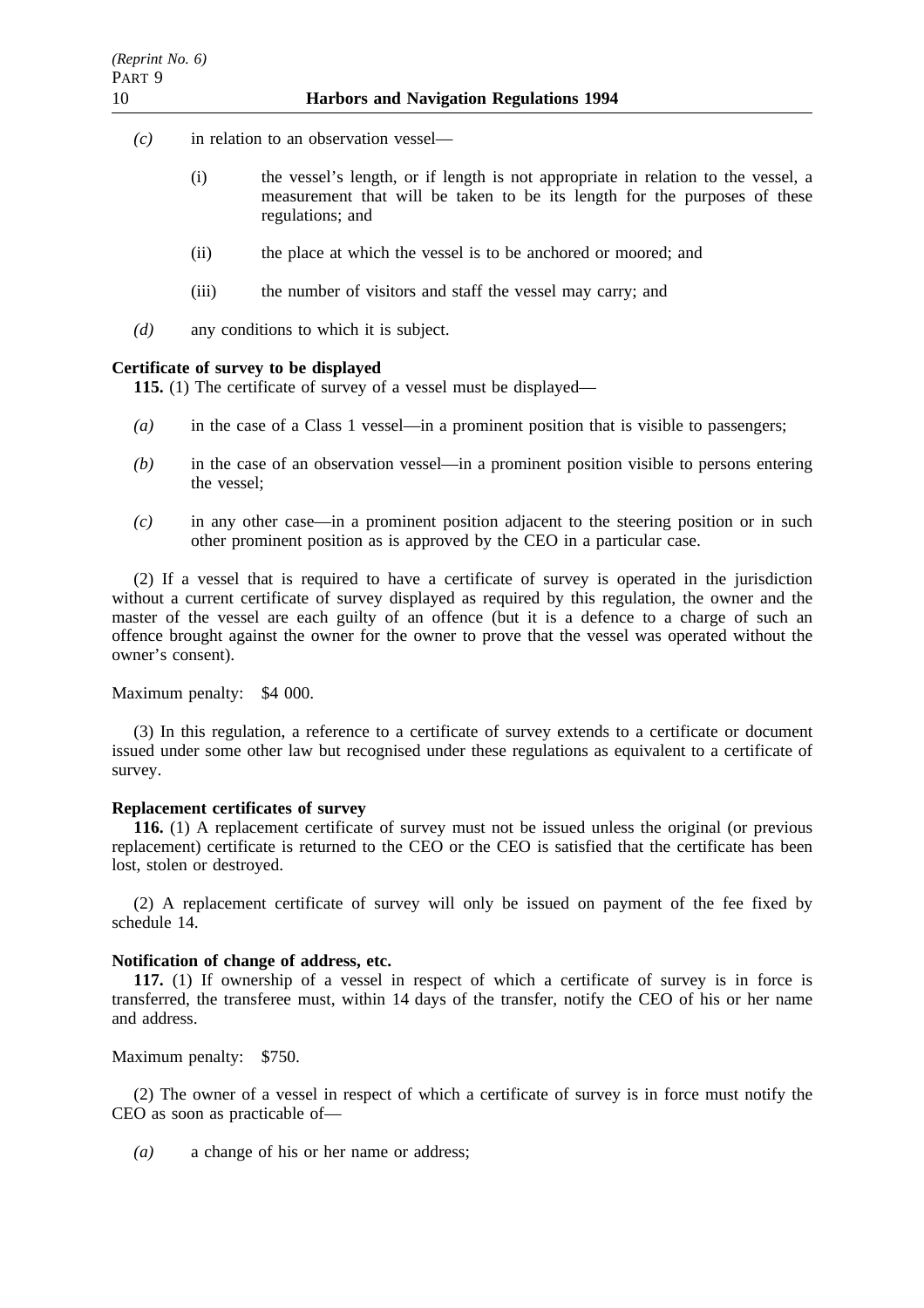- *(b)* any proposed withdrawal of the vessel from industrial, commercial or scientific operations;
- *(c)* any proposed transfer of the vessel's operations into the jurisdiction of another marine authority for an extended period or permanently;
- *(d)* any proposed changes in the manner or area of operation of the vessel;
- *(e)* any proposed alterations to the structure or equipment of the vessel (including alterations to the wiring of radiotelephony equipment);
- *(f)* the loss, theft, destruction or defacement of the certificate of survey.

Maximum penalty: \$750.

# **DIVISION 3—LOADLINE CERTIFICATES**

## **Vessels requiring a loadline certificate: s. 61**

**118.** (1) Subject to these regulations, a loadline certificate is required in respect of the following classes of commercial vessels:

| Class 1A | Class 2A  |
|----------|-----------|
| Class 1B | Class 2B  |
| Class 1C | Class 2C. |

(2) A loadline certificate is not required in respect of—

- *(a)* a commercial vessel—
	- (i) that is less than 24 metres in length; or
	- (ii) that operates solely within any port or on any lake or river within the State; or
- *(b)* a restricted vessel.

# **Application for loadline certificate or exemption**

**119.** (1) An application for a loadline certificate or for an exemption from the requirement to have a loadline certificate issued in respect of a vessel—

- *(a)* must be made to the CEO; and
- *(b)* must conform to the requirements of the CEO about its form, contents and the manner in which it is made; and
- *(c)* must be accompanied by the fee fixed by schedule 14.

(2) An applicant under this regulation must provide the CEO with such information and records as the CEO reasonably requires.

## **Loadline certificate to be on board**

**120.** (1) The loadline certificate of a vessel must be kept in a readily accessible place on board the vessel.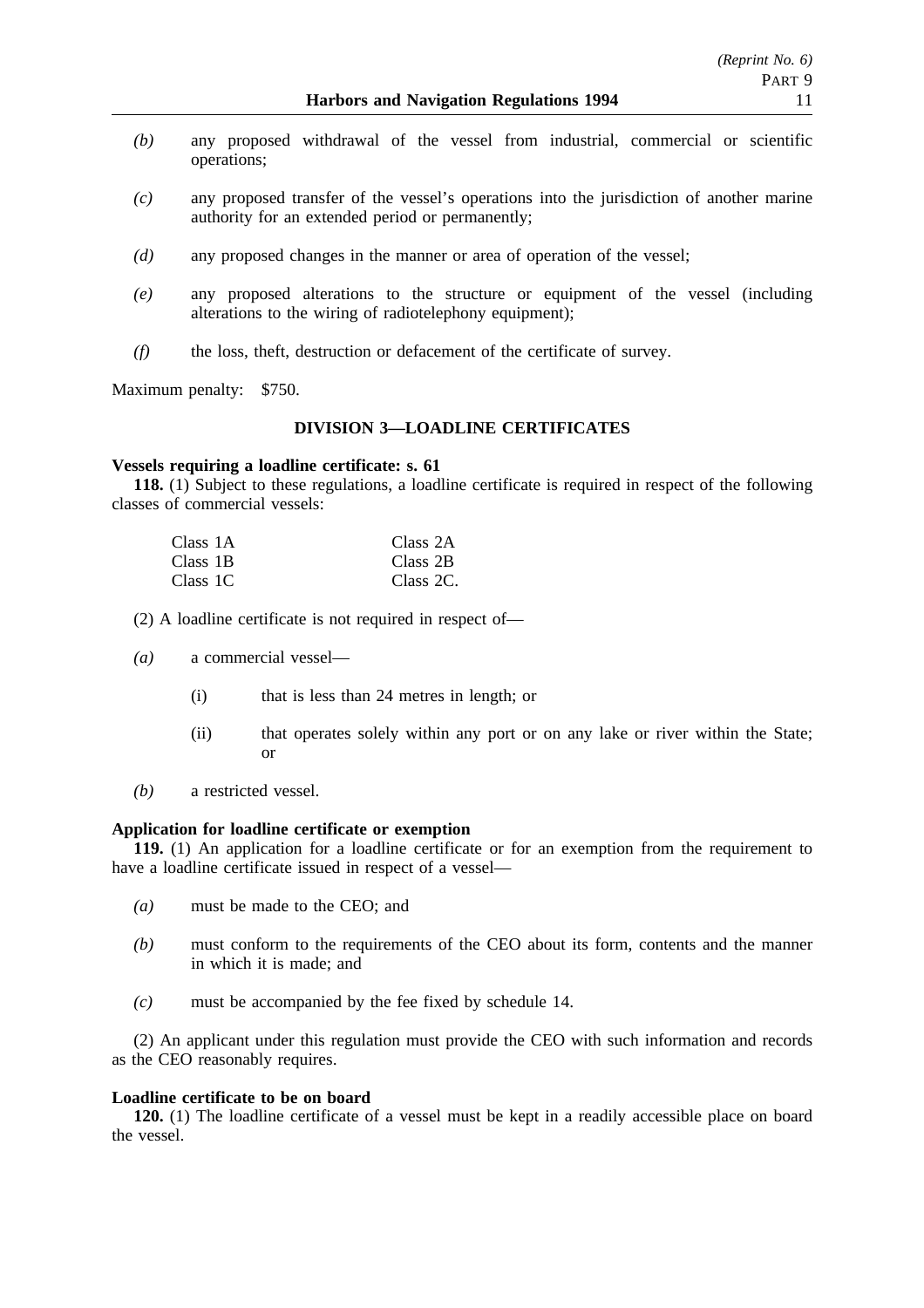(2) If a vessel that is required to have a loadline certificate is operated in the jurisdiction without a current loadline certificate on board the vessel as required by this regulation, the owner and the master of the vessel are each guilty of an offence (but it is a defence to a charge of such an offence brought against the owner for the owner to prove that the vessel was operated without the owner's consent).

Maximum penalty: \$4 000.

(3) The master of a vessel that is required to have a loadline certificate must, at the request of any person on board the vessel, produce the current loadline certificate of the vessel for inspection by that person.

Maximum penalty: \$750.

(4) In this regulation, a reference to a loadline certificate extends to a certificate or document issued under some other law but recognised under these regulations as equivalent to a loadline certificate.

# **Replacement loadline certificates**

**121.** (1) A replacement loadline certificate must not be issued unless the original (or previous replacement) certificate is returned to the CEO or the CEO is satisfied that the certificate has been lost, stolen or destroyed.

(2) A replacement loadline certificate will only be issued on payment of the fee fixed by schedule 14.

# **Marking requirements: s. 63**

**122.** (1) Subject to these regulations, a vessel that is required to have a loadline certificate must comply with Section 7 of the Code.

(2) The application of Section 7 of the Code is subject to the following modifications:

- *(a)* strike out clause 3.15 of Part 1;
- *(b)* strike out clauses 74.4, 74.5, 74.7 and 74.8 of Part 14.

# **DIVISION 4—STRUCTURAL AND EQUIPMENT REQUIREMENTS FOR VESSELS**

### **Structural and equipment requirements for vessels**

**123.** A vessel must comply with the applicable requirements set out in schedule 9 as to the structure of the vessel and the equipment required to be carried on the vessel.

# **DIVISION 5—MISCELLANEOUS**

### **Equivalent requirements**

**124.** (1) If the CEO is satisfied—

- *(a)* that a requirement of this Part has been substantially complied with; or
- *(b)* that compliance with the requirement is, in the circumstances of the case, impracticable or unnecessary; or
- *(c)* that the action taken or provision made regarding the subject matter of that requirement is sufficiently effective, or is as effective as, or more effective than, actual compliance with the requirement,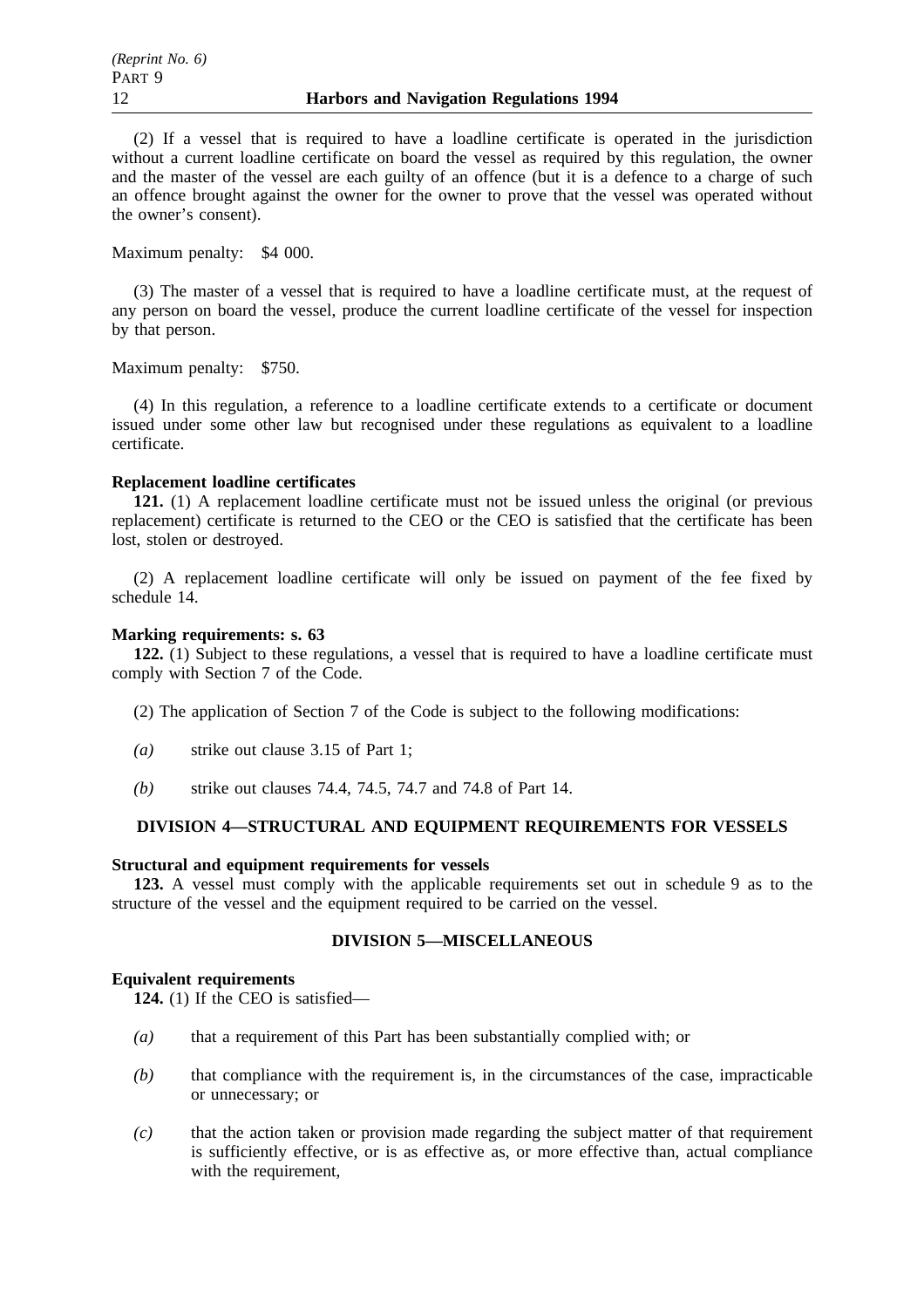the CEO may direct that compliance with the requirement be dispensed with under such conditions and for such period as the CEO thinks fit.

# **Recognition of other certificates of survey and loadline certificates**

**125.** (1) The CEO may, by notice in writing, recognise a certificate or document issued under some other law as equivalent to a certificate of survey or a loadline certificate.

- (2) A notice of recognition under subregulation (1)—
- *(a)* may relate to an individual certificate or document or to certificates or documents of a specified class;
- *(b)* may be subject to such conditions as the CEO thinks fit and specifies in the notice, including conditions—
	- (i) limiting the period of recognition; or
	- (ii) specifying the extent (if any) to which a condition or endorsement on the certificate or document is recognised; or
	- (iii) specifying the type or class of vessel for which the certificate is recognised.

(3) A condition imposed under subregulation (2) is to be taken to be a condition of a certificate of survey or loadline certificate (as the case may require).

(4) The CEO may, for the purposes of the recognition of an individual certificate or document under subregulation (1), require the holder of that certificate to produce such information and records as the CEO reasonably requires.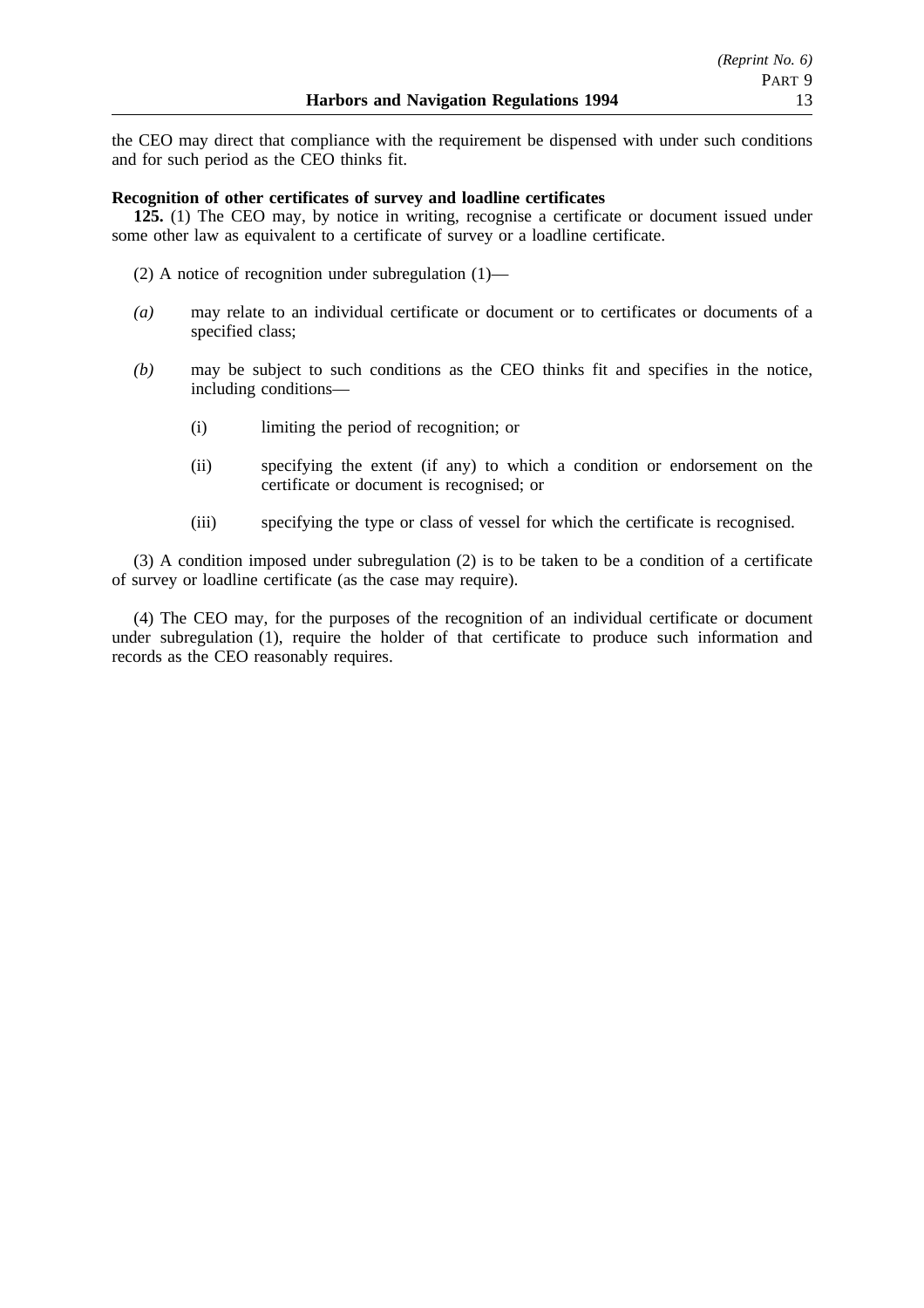# *(Reprint No. 6)* PART 10

## **PART 10 SAFETY**

## **DIVISION 1—GENERAL RULES OF NAVIGATION**

### **Navigation at sea**

**126.** (1) The *Prevention of Collisions at Sea Regulations* are incorporated in these regulations and apply to all vessels in any part of the jurisdiction except inland waters.

(2) If a vessel is operated in the jurisdiction contrary to the *Prevention of Collisions at Sea Regulations*, the owner of the vessel, and the master or operator of the vessel, are each guilty of an offence (but it is a defence to a charge of such an offence brought against the owner for the owner to prove that the vessel was operated without the owner's consent).

Maximum penalty: \$4 000.

#### **Navigation in inland waters**

**127.** (1) Section 17 of the Code (*River Murray Traffic Regulations*) is incorporated in these regulations and applies to all vessels in inland waters.

(2) If a vessel is operated in the jurisdiction contrary to Section 17 of the Code (*River Murray Traffic Regulations*), the owner of the vessel, and the master or operator of the vessel, are each guilty of an offence (but it is a defence to a charge of such an offence brought against the owner for the owner to prove that the vessel was operated without the owner's consent).

Maximum penalty: \$4 000.

### **Navigation in rivers and channels**

**128.** (1) The master or operator of a vessel proceeding along the course of a river or channel must keep the vessel as near to the outer limit of the river or channel which lies on its starboard side as is safe and practicable.

Maximum penalty: \$4 000 Expiation fee: \$300.

(2) The master or operator of a vessel which can safely navigate outside a channel must not allow the vessel to hamper the safe passage of a vessel which can safely navigate only inside the channel.

Maximum penalty: \$4 000.

(3) The master or operator of a vessel engaged in fishing must not allow the vessel to impede the passage of any other vessel navigating within a channel.

Maximum penalty: \$4 000.

(4) The master or operator of a vessel must not, except in an emergency, anchor the vessel in a channel.

Maximum penalty: \$4 000.

(5) If a vessel is anchored in a channel in an emergency, the master or operator of the vessel must, as soon as practicable, move the vessel to the side of the channel.

Maximum penalty: \$4 000.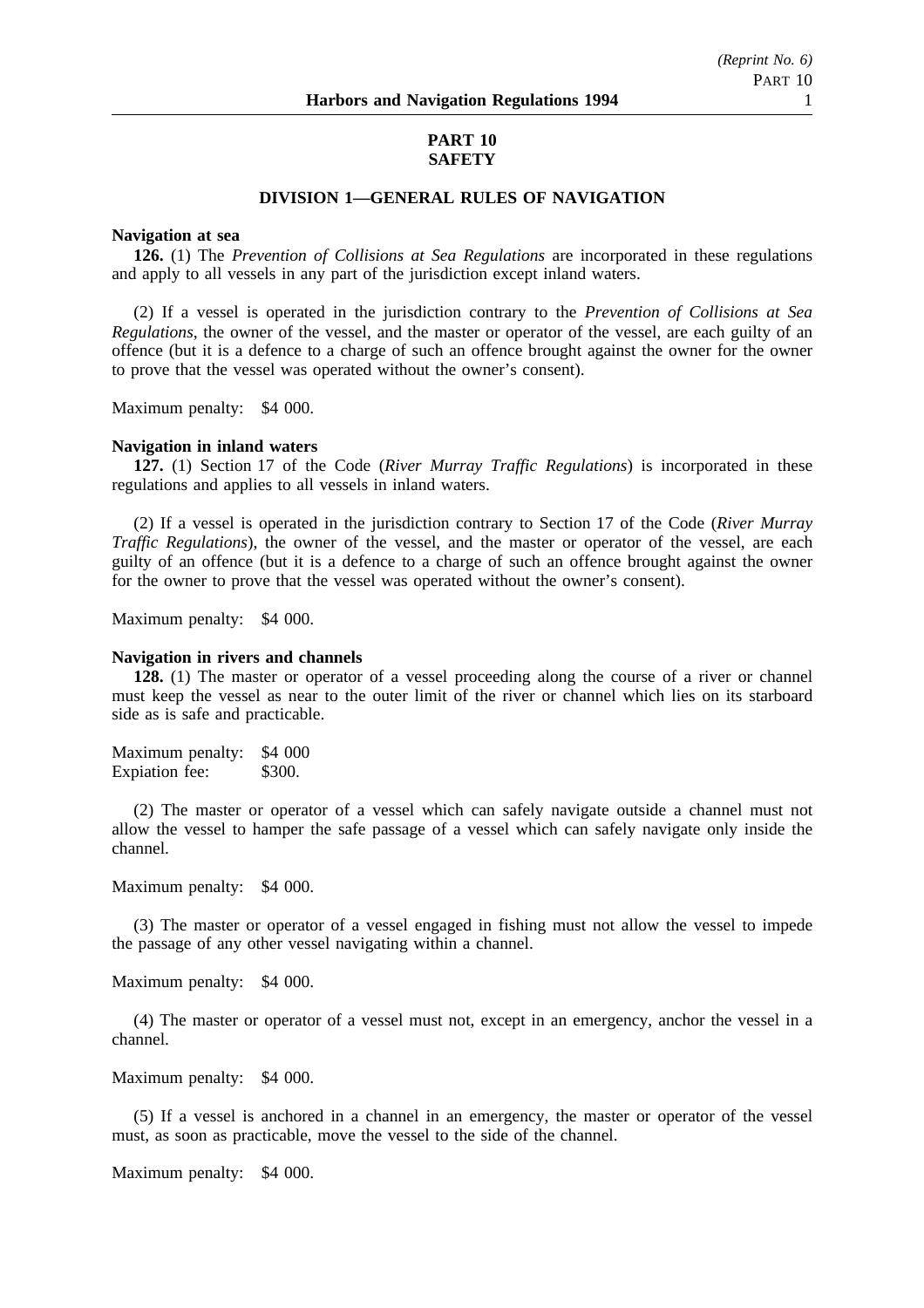(6) The master or operator of a vessel navigating in a channel must only overtake another vessel if this can be done safely.

Maximum penalty: \$4 000.

(7) A person must not, except with the approval of the CEO, cause or permit a cable, chain, hawser or rope to be placed across a channel.

Maximum penalty: \$4 000.

### **DIVISION 2—SPEED RESTRICTIONS**

#### **Speed restrictions**

**129.** (1) A person who operates a vessel at a speed in excess of 4 knots—

- *(a)* in or through a mooring area or boat haven; or
- *(b)* within 30 metres of a jetty, wharf or other place at which a vessel is being removed from the water or placed into the water; or
- *(c)* within 30 metres of any person in the water; or
- *(d)* within 30 metres of any vessel or buoy on which is displayed a flag indicating that there is a diver below (International Code Flag A); or
- *(e)* within 30 metres of any vessel that may be adversely affected by the wash of the vessel; or
- *(f)* within 100 metres of a ferry crossing,

is guilty of an offence.

Maximum penalty: \$1 250 Expiation fee: \$160.

(2) A person who operates a vessel within the waters specified in schedule 10 at a speed in excess of that applicable to those waters in accordance with that schedule is guilty of an offence.

Maximum penalty: \$1 250 Expiation fee: \$160.

(3) Subregulation (2) ceases to apply in relation to any part of a harbor vested in the Corporation.

## **DIVISION 3—DANGEROUS SUBSTANCES GUIDELINES**

### **Incorporation of** *Dangerous Substances Guidelines*

**130.** (1) The *Dangerous Substances Guidelines* are incorporated in these regulations subject to the modifications expressed in this regulation.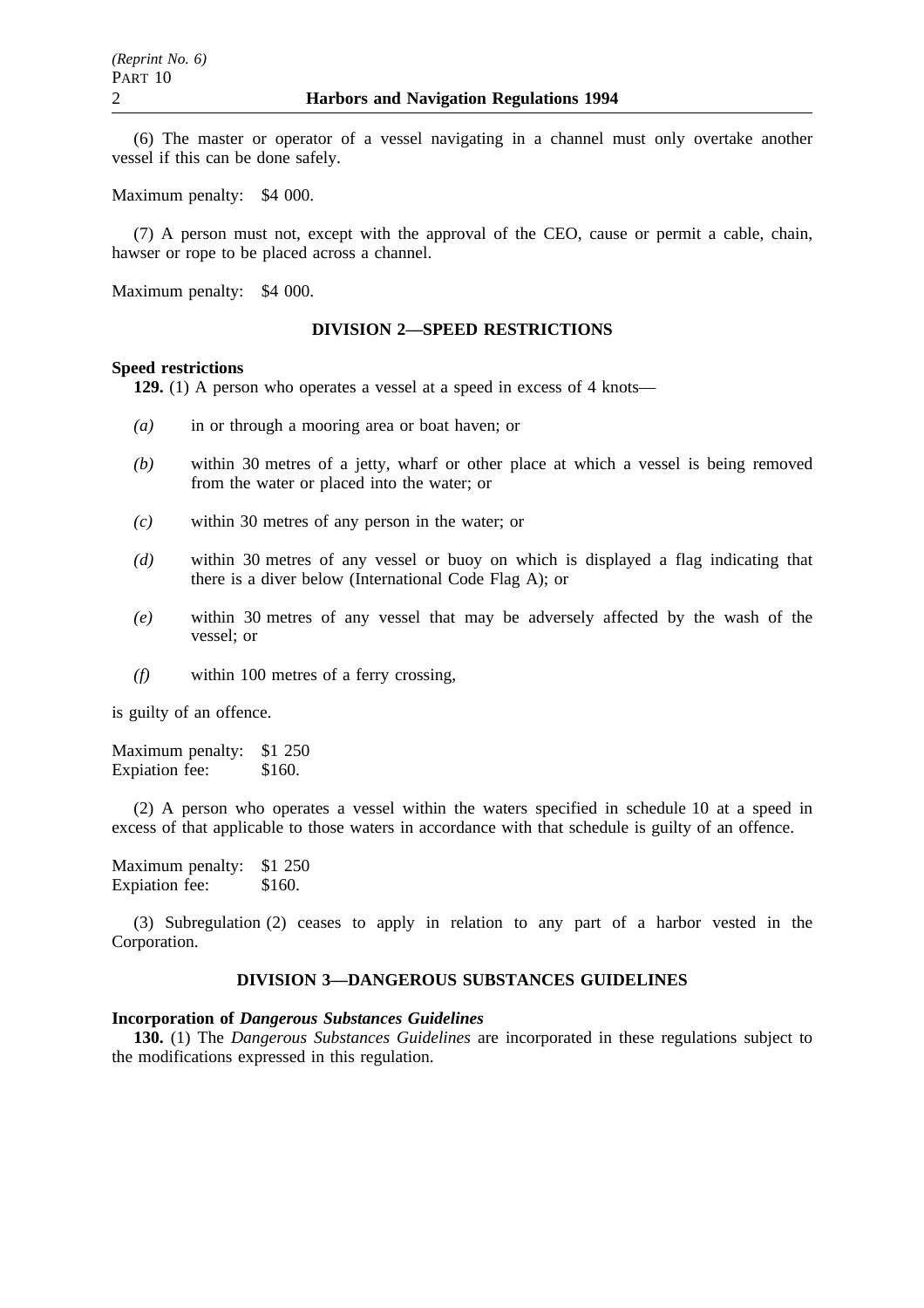(2) The *Dangerous Substances Guidelines* are modified by striking out the definition of MARINE AUTHORITY from rule 2.3 and substituting the following definition:

MARINE AUTHORITY—means the Chief Executive Officer of the department or administrative unit of the Public Service that has, subject to the relevant Minister, responsibility for administering the *Harbors and Navigation Act 1993* of South Australia.

## **Offences against** *Guidelines*

**131.** A person who contravenes or fails to comply with the *Dangerous Substances Guidelines* is guilty of an offence.

Maximum penalty: \$4 000.

## **DIVISION 4—RULES OF SPECIAL APPLICATION TO RECREATIONAL VESSELS**

### **Life-jackets on certain recreational vessels**

**132.** The operator of—

- *(a)* a canoe, kayak, sailboard or similar small unpowered recreational vessel; or
- *(b)* a motorised jet ski or other similar vessel,

must ensure that each occupant of the vessel is wearing a properly adjusted life-jacket or personal flotation device at all times while the vessel is underway.

Maximum penalty: \$1 250 Expiation fee: \$160.

#### **Means of escape from recreational vessel**

**133.** The operator of a recreational vessel must ensure that all hatches and doors on the vessel are kept unlocked and are clear of obstruction at all times while the vessel is underway.

Maximum penalty: \$1 250.

### **Excess persons on recreational vessel**

**134.** (1) The operator of a recreational vessel—

- *(a)* must not cause or permit more persons to be carried on the vessel while it is underway, or at anchor, than can safely be carried in all the circumstances; and
- *(b)* in any event must not cause or permit more persons to be carried on the vessel while it is underway, or at anchor, in smooth water than—
	- (i) in the case of a vessel fitted by the manufacturer with a compliance plate stating the maximum number of passengers that may be safely carried as determined in accordance with AS 1799.1—the number stated on that plate; or
	- (ii) in any other case—the maximum number of persons specified in schedule 11 in relation to a vessel of the relevant class.

Maximum penalty: \$1 250.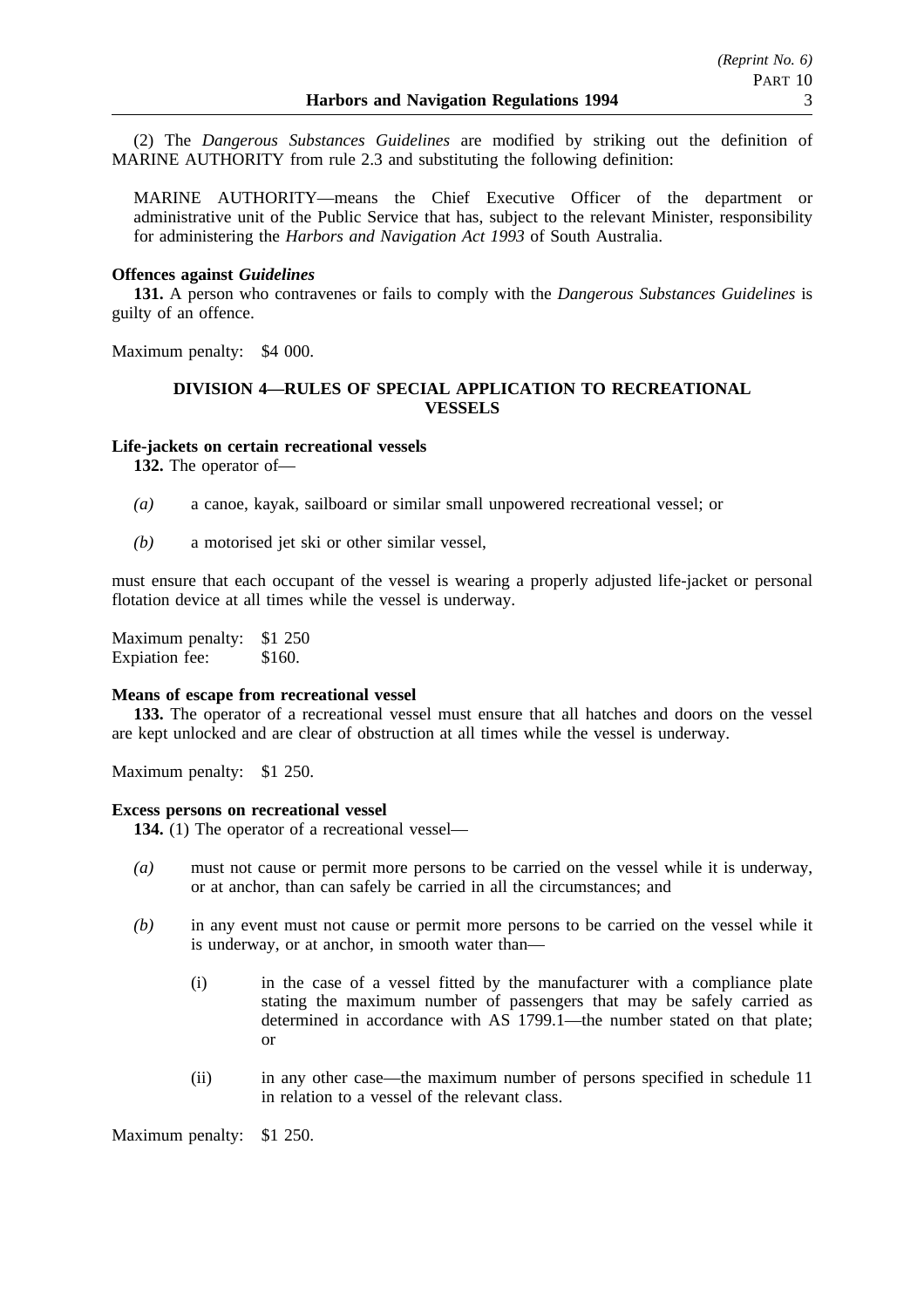(2) The operator of a recreational vessel must not cause or permit a load to be carried on the vessel while it is underway or at anchor greater than can safely be carried in all the circumstances.

Maximum penalty: \$1 250.

## **DIVISION 5—RADIO RULES FOR COMMERCIAL VESSELS**

*(See clause 22 of schedule 9 for details as to the radio equipment required to be carried on commercial vessels.)*

## **Radio communication with coast station**

**135.** The master of a commercial vessel that is required to have a certificate of survey must ensure, unless the CEO approves otherwise, that contact is made with a coast station by use of the radiotelephony equipment of the vessel—

- *(a)* as soon as practicable after leaving port on a voyage; and
- *(b)* as soon as practicable on entering port at the conclusion of a voyage; and
- *(c)* at least once during each day that the vessel is at sea.

Maximum penalty: \$1 250.

## **Radio watch**

**136.** (1) Subject to this regulation, a radio watch must be maintained on a commercial vessel that is required to have a certificate of survey at all times while the vessel is at sea.

(2) The radio watch must be maintained by continuous listening on the radiotelephony equipment of the vessel on the frequency determined as follows:

- *(a)* in the case of MF/HF radiotelephony equipment—
	- (i) while the vessel is west of longitude 132° but within 200 nautical miles seaward of the low water mark of the coast—12290 kHz;
	- (ii) while the vessel is 200 nautical miles or more seaward of the low water mark of the coast—16420 kHz;
	- (iii) while the vessel is in any other area—one of the following frequencies: 2182 kHz 4125 kHz 6215 kHz 8291 kHz;
- *(b)* in the case of VHF FM radiotelephony equipment—on VHF Channel 16 (156.8 MHz).
- (3) A radio watch is not required—
- *(a)* if the vessel is at anchor; or
- *(b)* if the vessel is exchanging communications with a coast station or another vessel; or
- *(c)* if the master believes on reasonable grounds that conditions are such that a radio watch would interfere with the safe navigation or safe working of the vessel; or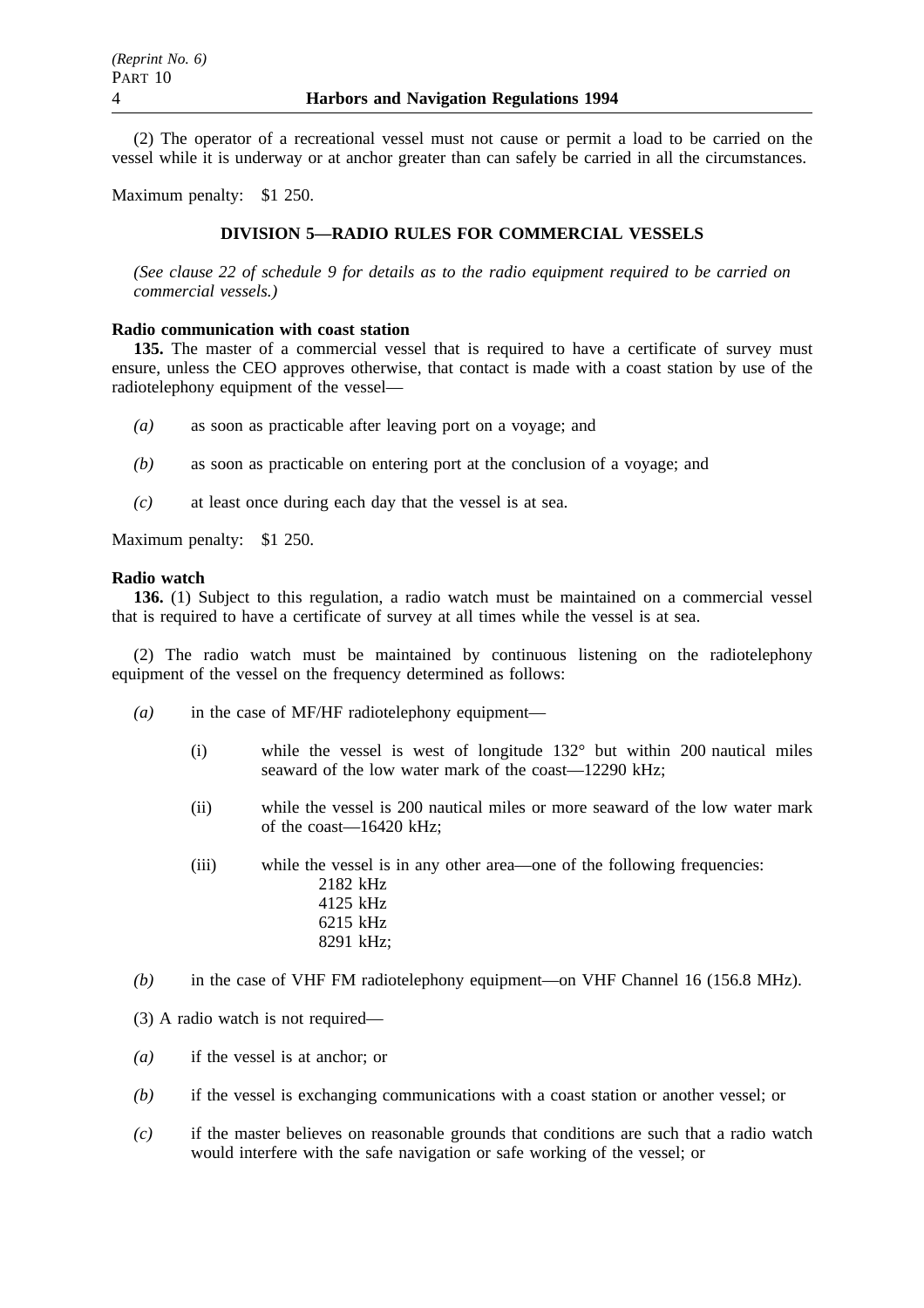*(d)* in any other circumstances approved by the CEO in relation to the particular vessel.

(4) If a radio watch is not maintained as required by this regulation, the master of the vessel is guilty of an offence.

Maximum penalty: \$1 250.

## **Prohibition of transmission during silence period**

**137.** The master of a commercial vessel that is required to have a certificate of survey must ensure that the radiotelephony equipment of the vessel is not used to transmit signals during the period of three minutes following each hour and half hour except during an emergency.

Maximum penalty: \$1 250.

## **Log-book of distress calls received**

**138.** The master of a commercial vessel that is required to have a certificate of survey must ensure that a log-book is kept recording the details of each distress call received on the radiotelephony equipment of the vessel including—

- *(a)* the date and time at which the call was received; and
- *(b)* the frequency on which it was received; and
- *(c)* any call sign used; and
- *(d)* the name and position of the vessel in distress; and
- *(e)* the nature of the distress; and
- *(f)* any action taken in respect of the call.

Maximum penalty: \$1 250.

## **DIVISION 6—WATER SKIING, AQUAPLANING AND LIKE ACTIVITY**

## **Obligations of operator, participator and observer where person towed by vessel**

**139.** (1) No more than three persons, or one device designed, constructed or adapted for use by persons being towed by a vessel, may be towed by a vessel at any one time.

(2) A person who is being towed by a vessel must wear a personal flotation device that complies with AS 1499 or 2260.

(3) A person must not be towed by a vessel between sunset and sunrise.

(4) A person must not be towed by a vessel unless another person (the observer) on the vessel is continuously observing the person being towed and giving such directions to the operator of the vessel as may be necessary to prevent injury or risk of injury to the person being towed or to other persons.

- (5) The observer must not be the operator of the vessel.
- (6) Either—
- *(a)* both the operator of the vessel and the observer must have attained 16 years of age; or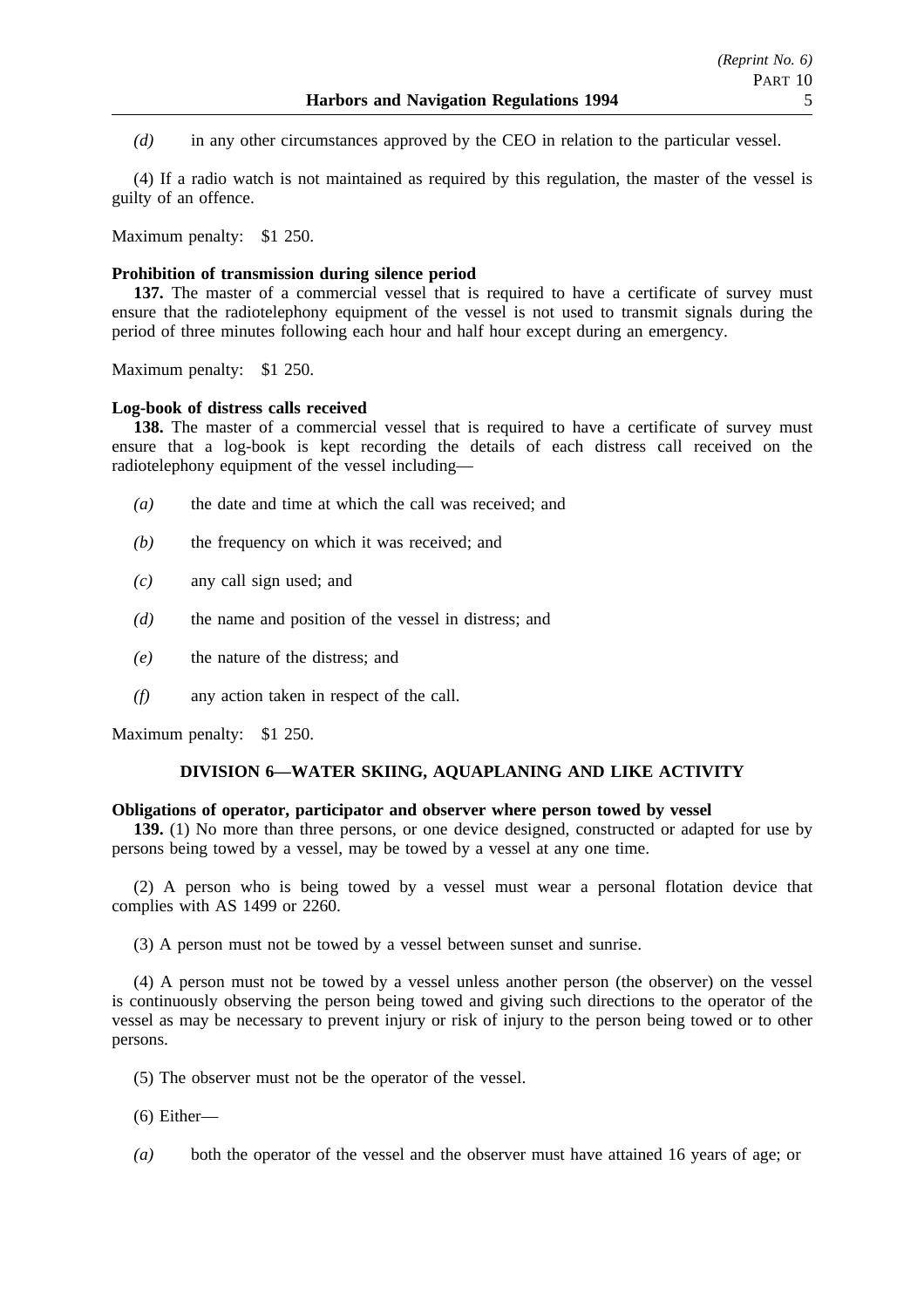*(b)* the observer must hold a special permit to operate a recreational vessel issued under the Act (see regulation 73) and the operator of the vessel must have attained 18 years of age.

(7) If this regulation is contravened without the approval of the CEO, the operator of the vessel, each person being towed by the vessel (whether or not on a device), and the observer (if any) are each guilty of an offence.

Maximum penalty: \$1 250 Expiation fee: \$160.

### **Obligation of person being towed**

**140.** If a person being towed by a vessel falls into the water, the person must, where practicable, hold an arm, ski or other device vertically in the air to signal his or her presence.

### **Obligation of operator of vessel towing a person**

**141.** The operator of a vessel that is towing a person must—

- *(a)* turn the vessel in an anti-clockwise direction when leaving or returning to any area being used by more than one vessel for the purpose of commencing or finishing towing of a person; and
- *(b)* on leaving such an area keep the vessel out of the way of any vessel returning to the area; and
- *(c)* before returning to such an area ensure that all apparatus used in connection with towing the person is back on board the vessel and is not trailing in the water or outside the vessel.

Maximum penalty: \$1 250 Expiation fee: \$160.

### **Operating another vessel too close to person being towed**

**142.** A person who operates a vessel within 50 metres directly behind a person who is being towed by another vessel is guilty of an offence.

Maximum penalty: \$1 250 Expiation fee: \$160.

### **DIVISION 7—DIVING SIGNALS**

### **Signal when divers working**

**143.** (1) The master or operator of a vessel that is over 10 metres in length must, at all times while a diver is operating from the vessel, display in a conspicuous position on the vessel the International Code Flag A.

Maximum penalty: \$1 250.

(2) The master or operator of a vessel that is 10 metres or less in length must, at all times while a diver is operating from the vessel, display in a conspicuous position on the vessel a rigid replica of International Code Flag A, at least 750 millimetres by 600 millimetres in size.

Maximum penalty: \$1 250.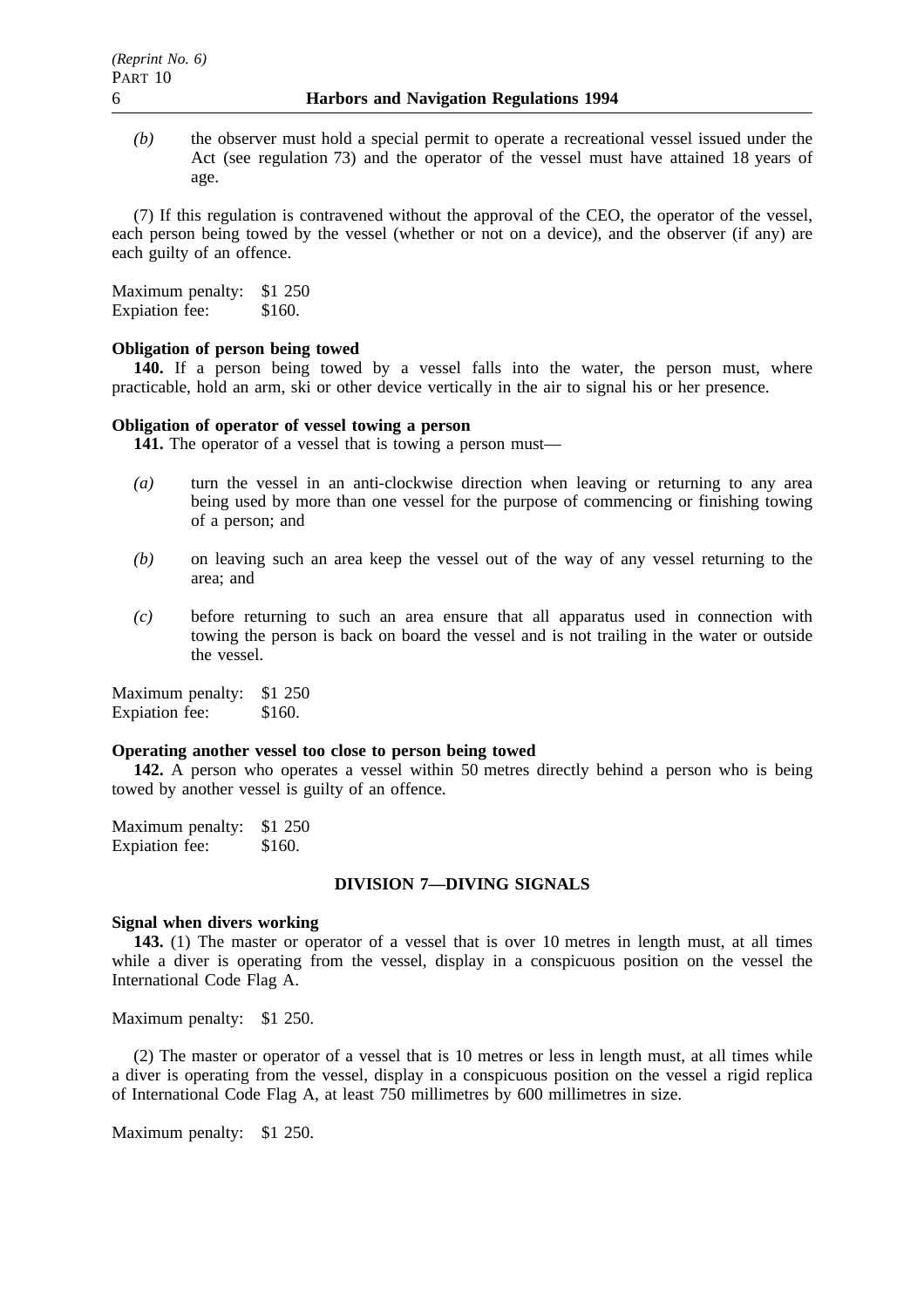(3) A diver who is operating in a harbor independently of a vessel must ensure that a rigid replica of International Code Flag A, at least 300 millimetres by 200 millimetres in size, is displayed, at all times, from a buoy or float which is moored within 30 metres of the diver or is attached to a line and towed by the diver.

Maximum penalty: \$1 250.

(4) A diver must not operate in a harbor, independently of a vessel, in a dredged channel used by vessels.

Maximum penalty: \$1 250

(5) The master or operator of a vessel navigating in the vicinity of a vessel, float or buoy displaying an International Code Flag A or a replica of that flag, must navigate so as to avoid injury to the diver or interference with the vessel, float or buoy.

Maximum penalty: \$1 250.

(6) Where this regulation requires an International Code Flag A or a replica to be displayed, the person who is required to display the flag or replica must ensure that it is illuminated during the hours of darkness.

Maximum penalty: \$1 250.

## **DIVISION 8—FISHING NETS, YABBIE POTS AND SET LINES**

## **Interpretation of Part 10 Division 8**

**144.** In this Division—

"**drop net**", "**drum net**", "**hoop net**", "**mesh net**", "**set line**", "**shrimp trap**" and "**yabbie pot**" have the meanings respectively ascribed to those terms under the *Fisheries Act 1982*.

## **Mesh nets and set lines**

**145.** (1) The following provisions apply in relation to a mesh net or set line that is being used in the waters of Lake Alexandrina, Lake Albert, the Coorong, or in any contiguous waterway downstream of Wellington:

- *(a)* one extremity must be marked by two black buoys;
- *(b)* the other extremity must be marked by a yellow buoy;
- *(c)* if the mesh net or set line exceeds 50 metres in length—it must be marked by red buoys placed at intervals not exceeding 50 metres.

(2) The following provisions apply in relation to a mesh net or set line that is being used in the River Murray upstream of Wellington or in any contiguous waterway where the mesh net or set line is placed at a depth beneath the water of less than 1.7 metres:

- *(a)* the extremity that is closest to the shore must be marked by a yellow buoy;
- *(b)* the extremity that is furthest from the shore must be marked by a white buoy;
- *(c)* if the mesh net or set line exceeds 50 metres in length—it must be marked by red buoys placed at intervals not exceeding 50 metres.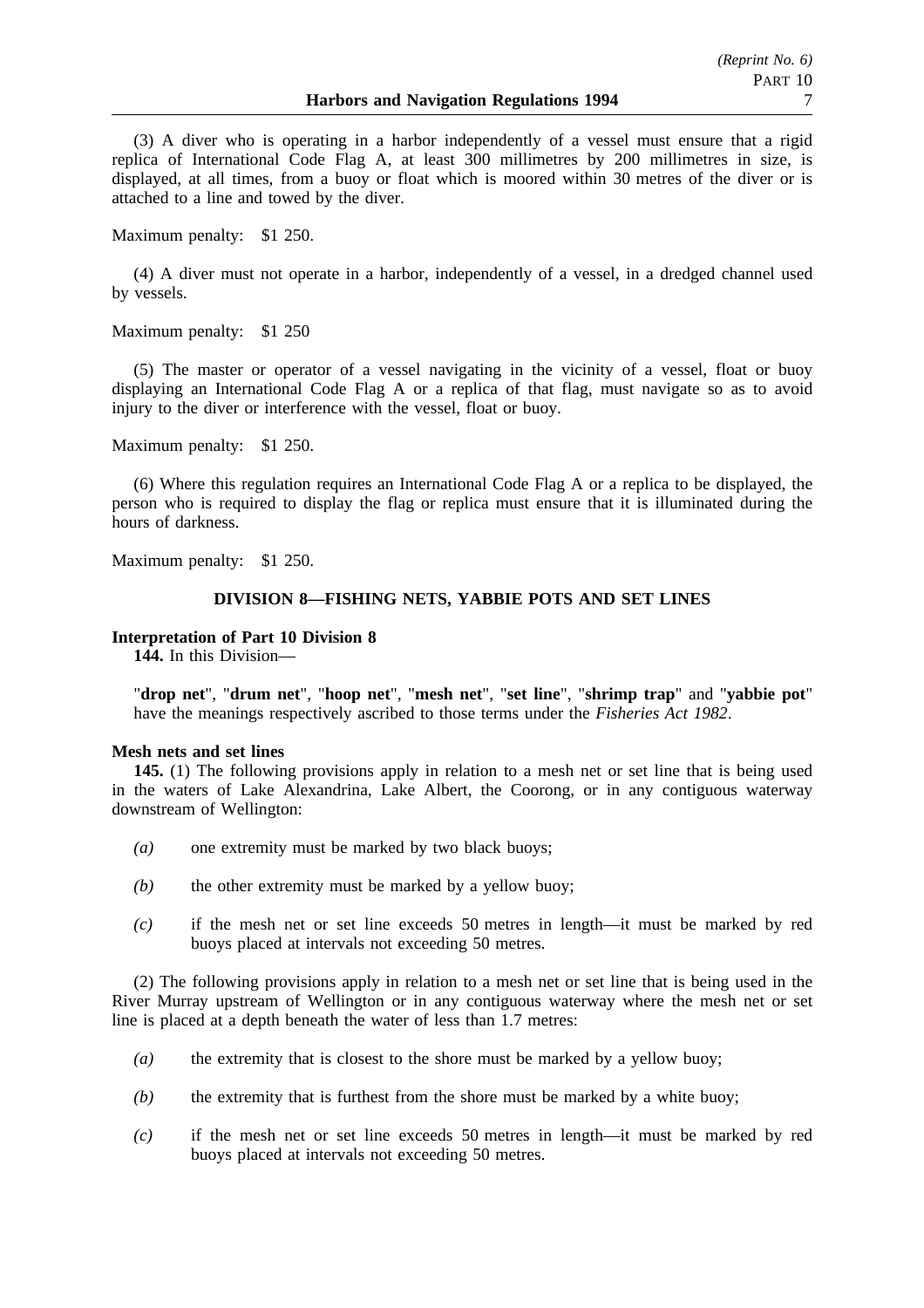(3) The following provisions apply in relation to a mesh net or set line that is being used in the River Murray upstream of Wellington or in any contiguous waterway where the mesh net or set line is placed at a depth beneath the water of not less than 1.7 metres:

- *(a)* the extremity that is closest to the shore must be marked by a yellow buoy;
- *(b)* a white buoy must be placed at a distance of at least three metres from the yellow buoy, indicating the direction in which the net or set line is placed.
- (4) A buoy referred to in this regulation—
- *(a)* must be approximately spherical in shape; and
- *(b)* must be of a volume of not less than four litres; and
- *(c)* must be made of plastic, polystyrene foam, rubber or other material approved by the CEO.

## **Drop nets, drum nets, hoop nets, shrimp traps and yabbie pots**

**146.** A drop net, drum net, hoop net, shrimp trap or yabbie pot that is set away from the shore in inland waters must be marked by a buoy that is—

- *(a)* white; and
- *(b)* approximately spherical in shape; and
- *(c)* of a volume of not less than two litres; and
- *(d)* made of plastic, polystyrene foam, rubber or other material approved by the CEO.

### **Positioning of fishing apparatus**

**147.** (1) In inland waters (other than the main stream of the River Murray upstream of Wellington) fishing apparatus must not be placed in a manner that prevents navigation of vessels in those waters or, if there is in those waters a recognised navigable channel, in that channel.

(2) In the River Murray upstream of Wellington, fishing apparatus must not extend on the surface for more than half the width of the river.

## **Offence of using fishing apparatus contrary to this Division**

**148.** A person using fishing apparatus in inland waters must ensure that this Division is complied with in relation to the apparatus.

Maximum penalty: \$1 250.

## **DIVISION 9—RULES FOR CERTAIN BRIDGES**

## **Birkenhead Bridge**

**149.** (1) The master or operator of a vessel approaching the Birkenhead Bridge during its operating hours (determined by the CEO) and requiring the bridge to be opened must sound one long blast followed by three short blasts.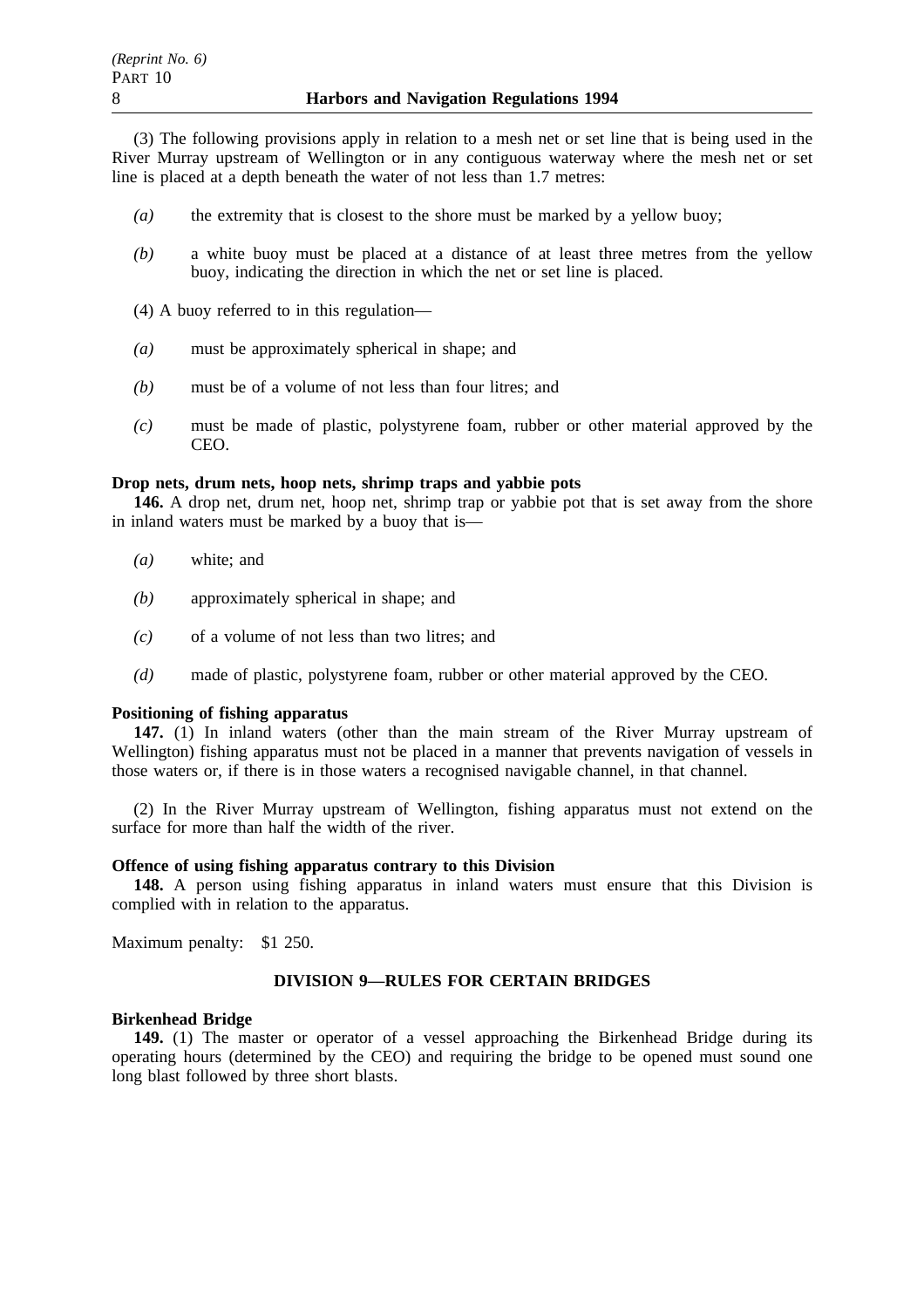(2) The master or operator of a vessel who does not intend to pass through the bridge after having sounded the signal requiring the bridge to be opened must sound two long blasts followed by one short blast.

Maximum penalty: \$750.

(3) The person operating the bridge will indicate—

- *(a)* his or her intention to open the bridge by sounding one short blast followed by two short blasts;
- *(b)* his or her intention to cancel opening the bridge by sounding three short blasts.

(4) The master or operator of the vessel must not allow the vessel to approach within 150 metres of the bridge with the intention of passing through the bridge until the bridge is fully opened.

Maximum penalty: \$750.

## **Kingston Bridge**

**150.** (1) This regulation applies to a vessel that is more than 10 metres in length and the master or operator of which intends to navigate under Kingston Bridge.

Maximum penalty: \$750.

(2) The master or operator of a vessel must only cause or allow the vessel to enter the navigation pass when it is open.

Maximum penalty: \$750.

(3) The navigation pass is open if it is marked as follows:

- *(a)* by day—on the starboard or right hand side facing upstream with a green triangular shape and on the port or left hand side facing upstream with a red square shape;
- *(b)* by night—on the starboard or right hand side facing upstream with a green light and on the port or left hand side facing upstream with a red light.

(4) The navigation pass is closed if the lock through which vessels must pass when the navigation pass is closed is marked as follows:

- *(a)* by day—on the starboard or right hand side with a beacon with a green triangular topmark and on the port or left hand side with a beacon with a red square topmark;
- *(b)* by night—on the four ends with vertical red strip lights.

(5) The master or operator of a vessel must proceed with caution in the navigation pass and maintain a mid-channel course through the navigation pass.

Maximum penalty: \$750.

(6) The master or operator of a vessel must ensure that the vessel does not come into contact with a support pier of the bridge.

Maximum penalty: \$750.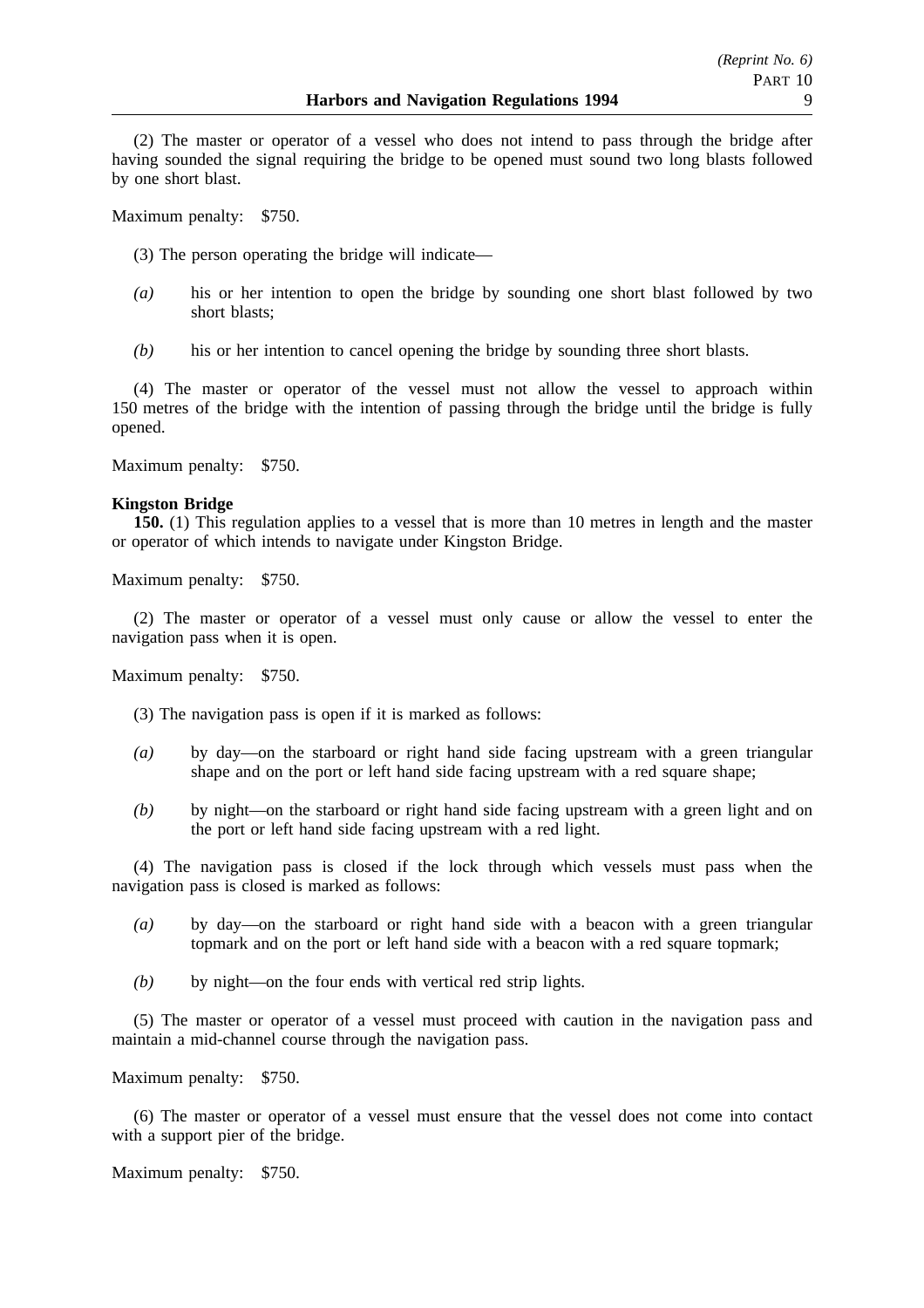(7) The master or operator of a vessel must not cause or allow the vessel to approach the bridge or attempt to negotiate the navigation pass unless the vessel can be maintained under safe control throughout the manoeuvre.

Maximum penalty: \$750.

(8) The master or operator of a vessel must sound one long blast when the vessel is within 0.5 nautical miles of the bridge.

Maximum penalty: \$750.

(9) The master or operator of a vessel approaching the bridge must, if a long blast is heard apparently from an approaching vessel, respond with one long blast.

Maximum penalty: \$750.

(10) The master or operator a vessel must not cause or allow the vessel to pass another vessel within 0.25 nautical miles of the bridge.

Maximum penalty: \$750.

(11) If two vessels are approaching the bridge simultaneously, the master or operator of the vessel proceeding upstream must give the vessel proceeding downstream priority of passage through the navigation pass.

Maximum penalty: \$750.

(12) The master or operator of a vessel proceeding upstream that has had to wait for a vessel proceeding downstream to pass under the bridge must wait until the vessel is clear of the structure and then again sound one long blast before proceeding under the bridge.

Maximum penalty: \$750.

(13) In this regulation—

"**navigation pass**" means the specially marked dredged channel under the Kingston Bridge.

#### **Paringa Bridge**

**151.** (1) The master or operator of a vessel approaching the Paringa Bridge and requiring the bridge to be raised to pass through it must, when no more than 600 metres and no less than 400 metres from the bridge, sound three long blasts or wave a flag.

Maximum penalty: \$750.

(2) If a person is available to operate the bridge,<sup>1</sup> the person will indicate—

- *(a)* that he or she hears or observes a signal referred to in subregulation (1) by showing a flashing red light or waving a red flag;
- *(b)* that a vessel should proceed through the bridge by showing a flashing green light or waving a green flag.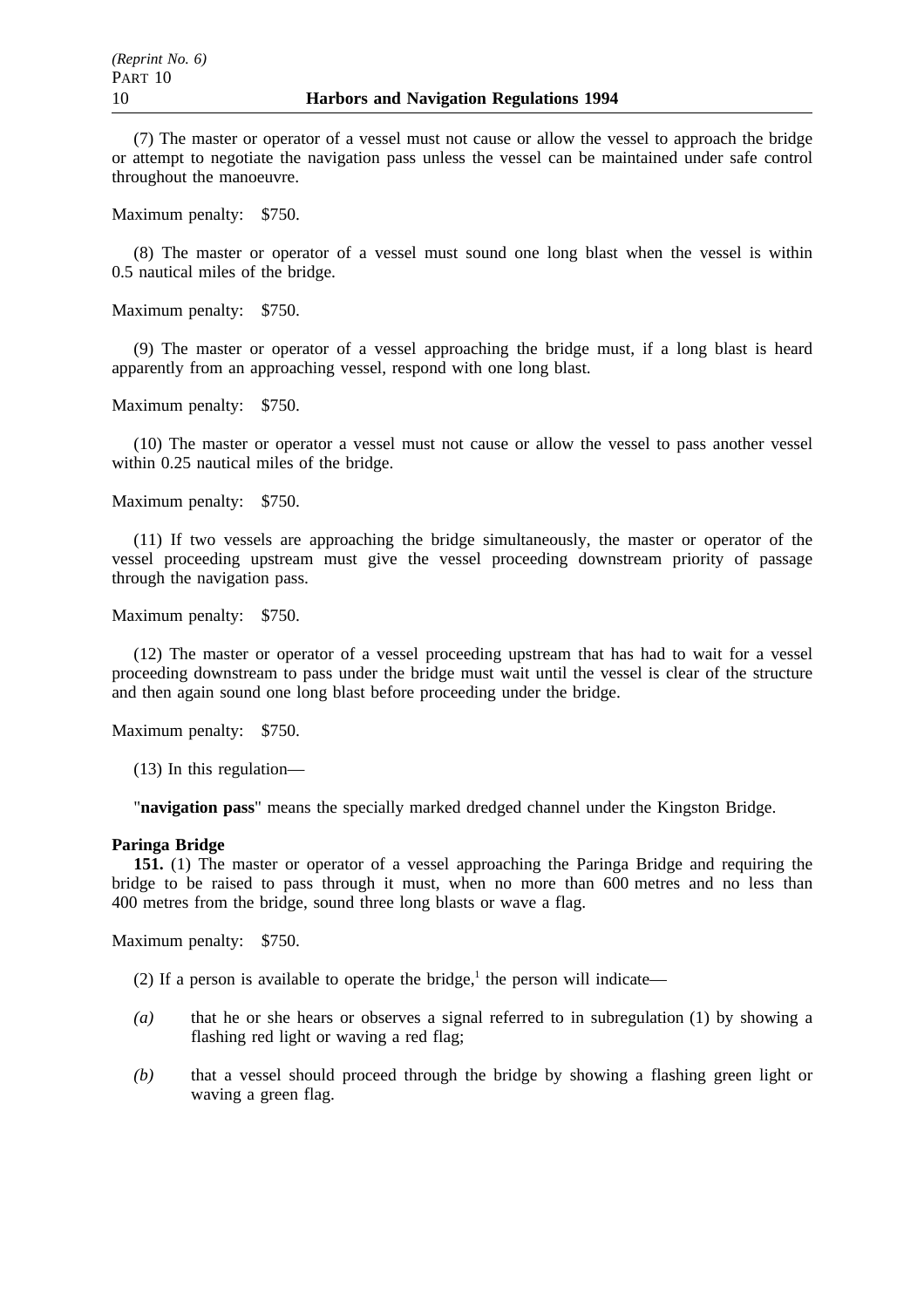(3) The master or operator of a vessel must not cause or allow the vessel to approach within 150 metres of the bridge with the intention of passing through the bridge until the signal to indicate that the vessel should proceed through the bridge is displayed by the person operating the bridge.

Maximum penalty: \$750.

(4) Before proceeding through the bridge, the master or operator of a vessel must sound a long blast followed by a short blast or wave a flag.

Maximum penalty: \$750.

<sup>1.</sup> A person is only available to operate Paringa Bridge during hours determined by the CEO.

## **DIVISION 10—MISCELLANEOUS**

## **Vessels excluded from vicinity of oil rigs**

**151A.** (1) Vessels are prohibited from entering or remaining in waters within 500 metres of a vessel or structure engaged in petroleum exploration consisting of—

- *(a)* drilling, or operations associated with drilling, subjacent land; or
- *(b)* tests carried out subsequently for the purposes of discovering petroleum or ascertaining the quality and quantity of petroleum discovered (including tests involving the recovery of petroleum).

(2) The distance referred to in subregulation (1) is to be measured from each point of the outer edge of the vessel or structure or any anchor, buoy or other equipment deployed from the vessel or structure.

(3) If a vessel enters or remains in waters in contravention of this regulation, the owner and the master or operator of the vessel are each guilty of an offence (but it is a defence to a charge of such an offence brought against the owner for the owner to prove that the vessel was operated in the manner constituting the offence without the owner's consent).

Maximum penalty: \$4 000.

(4) This regulation does not apply to vessels used in connection with the operations of the vessel or structure engaged in petroleum exploration.

(5) In this regulation—

"**drilling**" and "**petroleum**" have the same meaning as in the *Petroleum Act 1940*.

## **Nuisance**

**152.** A person who operates a vessel in the vicinity of any person in or near the water or on a vessel in a manner that is likely to cause nuisance or annoyance to the person is guilty of an offence.

Maximum penalty: \$2 500.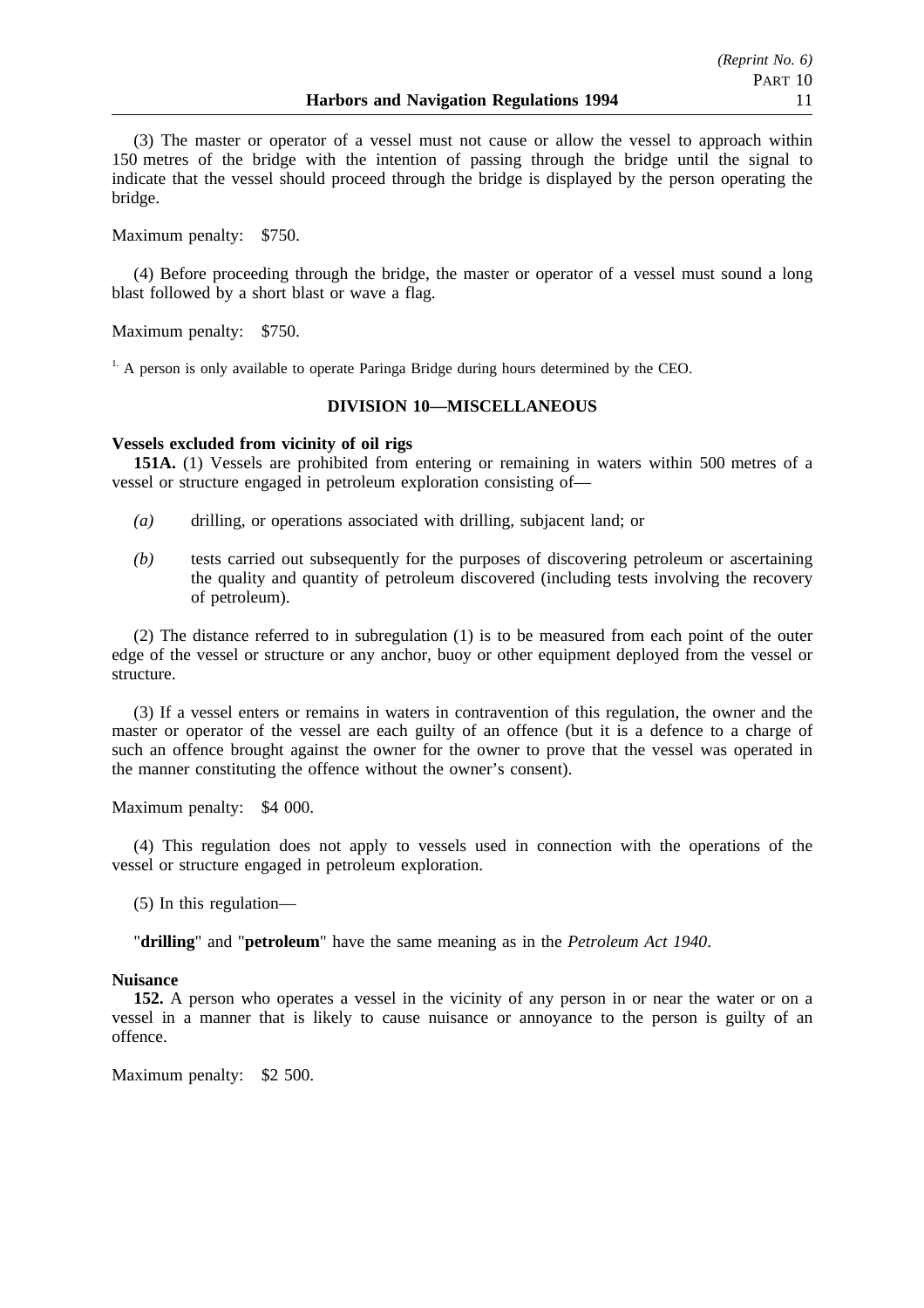### **Use of spot lights**

**153.** (1) A person must not, without reasonable excuse, direct a beam of light from a vessel on to another vessel.

Maximum penalty: \$1 250.

(2) If subregulation (1) is contravened, the master or operator of the vessel from which the light is directed is also guilty of an offence (but it is a defence if the defendant proves that he or she could not, by the exercise of reasonable diligence, have prevented the commission of the offence).

Maximum penalty: \$1 250.

## **Emissions and discharges**

**154.** (1) If a vessel emits smoke or vapour to the extent that it causes danger to any other person, the owner of the vessel and the master or operator of the vessel are each guilty of an offence.

Maximum penalty: \$1 250.

(2) If any offensive material is discharged from a vessel directly or indirectly into waters in the jurisdiction or on adjacent land under the care, control and management of the Minister, the owner of the vessel and the master or operator of the vessel are each guilty of an offence.

'Maximum penalty: \$4 000.

(3) It is a defence to a charge brought against the owner of a vessel of an offence against this regulation committed while the vessel was being operated in the jurisdiction for the owner to prove that the vessel was operated without the owner's consent.

(4) In this regulation—

"**offensive material**" includes oil, tar, spirit, other inflammable material, refuse, wire, rope, plastic, the carcass of any animal, sludge from ballast tanks and any matter that may cause pollution, a nuisance or offence.

## **Misuse of signals**

**155.** (1) A person who uses or displays, or causes another to use or display, a signal required by these regulations in circumstances not contemplated by these regulations is guilty of an offence.

Maximum penalty: \$750.

(2) A person who responds to a signal used or displayed in contravention of this regulation may recover the costs of that response, as a debt, from the person who contravened the regulation.

## **Smoking and use of combustion equipment in hold**

**156.** (1) A person must not—

- *(a)* smoke, strike a match or use a cigarette lighter; or
- *(b)* without the approval of the CEO, use any other device that produces a flame or a flash exposed to the air,

in the hold of a commercial vessel or within six metres of any open hatch of a commercial vessel.

Maximum penalty: \$2 500.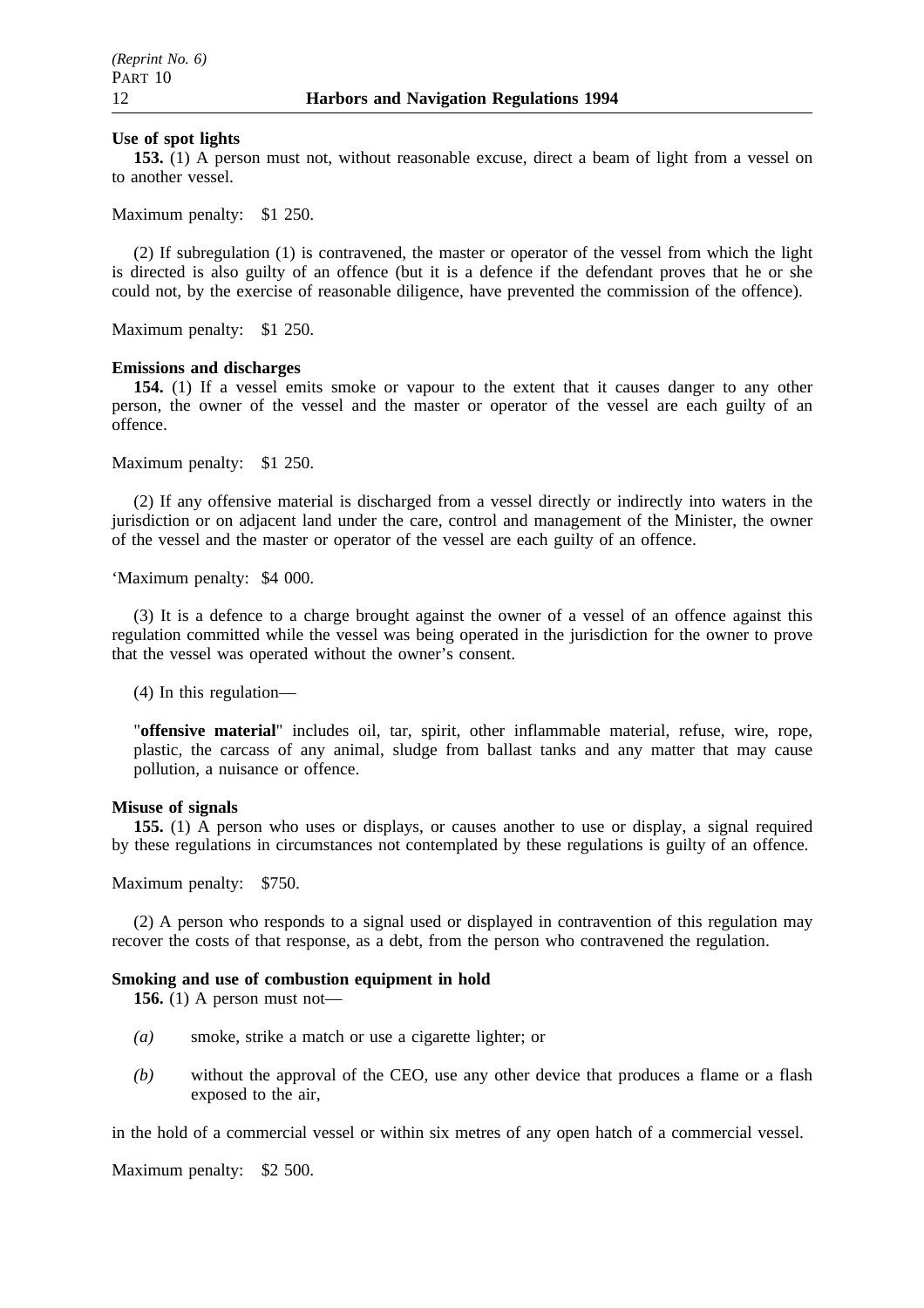(2) If subregulation (1) is contravened, the master of the vessel is also guilty of an offence (but it is a defence for the master to prove that the master could not, by the exercise of reasonable diligence, have prevented the commission of the offence).

Maximum penalty: \$2 500.

## **Gangways**

**157.** (1) The master of a vessel engaged in trade or plying for hire when lying alongside a wharf, riverbank or another vessel must ensure that there is a gangway in place between the vessel and the wharf, riverbank or other vessel, and a safety net rigged over the gap between the vessel and the wharf, riverbank or other vessel, in accordance with this regulation.

Maximum penalty: \$1 250.

- (2) A gangway must comply with the following requirements:
- *(a)* the gangway must be provided with a closely boarded walkway at least 550 millimetres in clear width and fitted with transverse treads at suitable and equally spaced intervals;
- *(b)* the gangway must be fenced on each side of its entire length with upper and intermediate side rails supported by stanchions that are not more than two metres apart and fitted with a locking device to prevent accidental dislodgment;
- *(c)* the side rails must not be more than 0.61 metres apart and the upper rail must be at a height of not less than 1.07 metres (measured from the surface of the treads, perpendicular to the longitudinal axis of the gangway);
- *(d)* the side rails may be fixed rails or taut ropes or chains and any covering material used on ropes or chains must be capable of removal to allow inspection of the condition of the ropes or chains;
- *(e)* the sides of the gangway must be fitted with screens or netting;
- *(f)* the upper end of the gangway must be fitted with suitable means to effectively secure it to the vessel;
- *(g)* if the gangway requires the use of a derrick or crane to position or stow it, the gangway must be provided with suitable lifting attachments so located as to balance it whilst it is freely suspended.

(3) A safety net must comply with Appendix 7 of Marine Order No. 15 of 1983, Part 23 (Equipment—Miscellaneous and Safety Measures), under the Commonwealth Act.

(4) This regulation does not apply to a hire and drive houseboat (within the meaning of Part 8) hired out pursuant to a licence under Part 8 of the Act.

## **Anchors not to be used in certain areas**

**158.** (1) The master or operator of a vessel must not cause or allow the vessel to be anchored or an anchor to be used in any of the following areas:

*(a)* the area comprising the full width of the Port Adelaide River which lies within 70 metres of a line from a point on the western bank of the river distance 490 metres and bearing 314° from No. 11 front inward leading beacon to a point on the eastern bank of the river distance 215 metres and bearing 22° from No. 11 front inward leading beacon;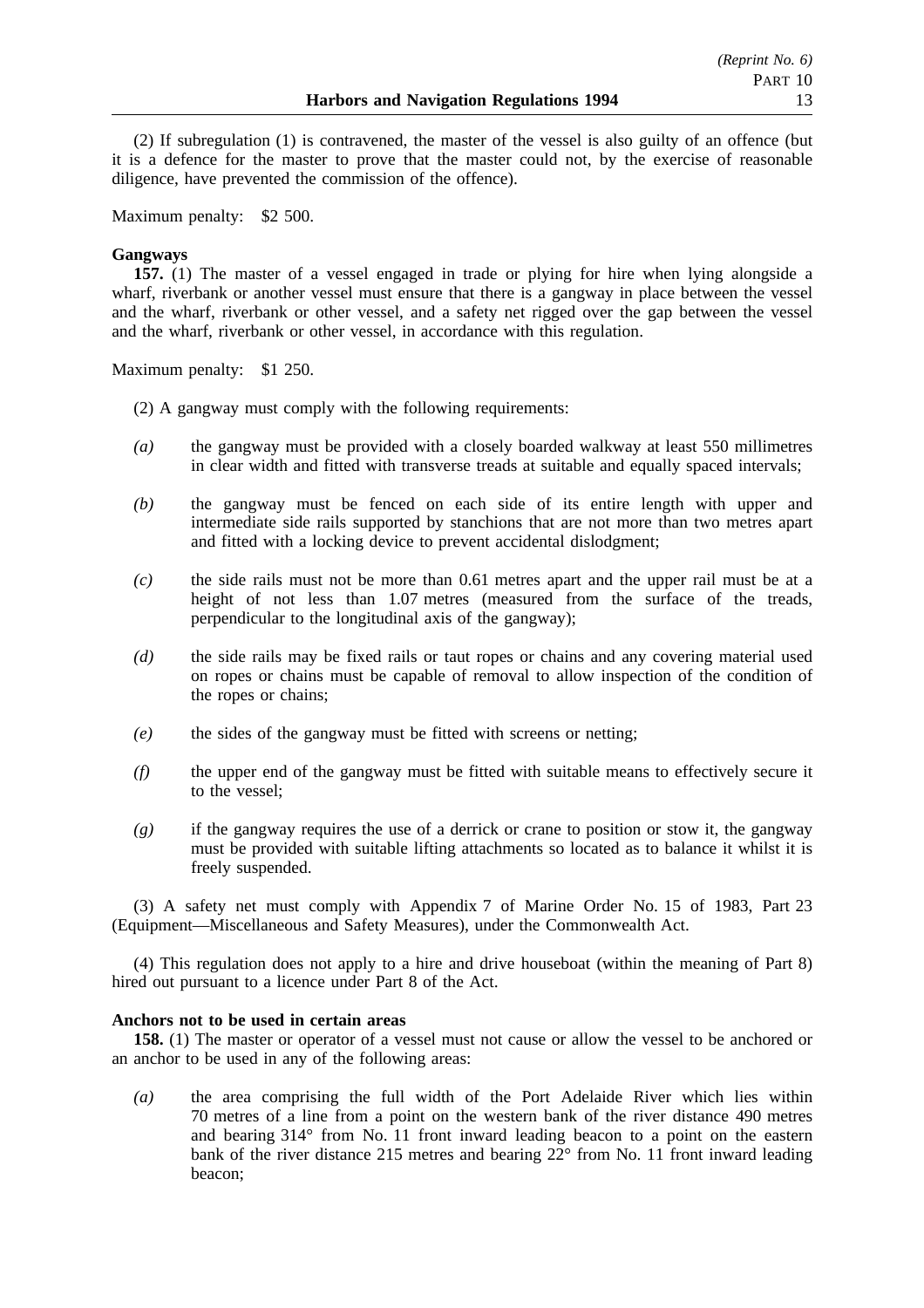- *(b)* the area comprising the full width of the Port Adelaide River which lies within 60 metres of a line from a point on the western bank of the river distance 460 metres and bearing 269° from No. 12 rear inward leading beacon to a point on the eastern bank of the river distance 270 metres and bearing 204° from No. 12 rear inward leading beacon;
- *(c)* the area comprising the area of the Port Adelaide River situated within a radius of 70 metres from the control towers of the Birkenhead Bridge;
- *(d)* the area of Spencer Gulf within 1.5 miles either side of a line joining a point latitude 33°39.6′S and longitude 137°12.8′E (adjacent to Shoalwater Point) and a point latitude 33°52.4′S and longitude 137°36.4′E (adjacent to Point Riley);
- *(e)* the area of Backstairs Passage within 1.5 miles either side of a line joining a point latitude 35°38.0′S and longitude 138°6.9′E (Fishery Bay, Kangaroo Island) and a point latitude 35°44.3′S and longitude 138°1.4′E (Cuttlefish Bay, Kangaroo Island).

Maximum penalty: \$2 500.

(2) This regulation ceases to apply in relation to any part of a harbor vested in the Corporation.

## **General defence**

**159.** It is a defence to a charge of an offence against this Part if it is proved that the contravention or non-compliance with the Part was justified in the circumstances in order to avoid immediate danger having regard to all the dangers of navigation and collision and to any special circumstances, including the limitations of the vessels involved.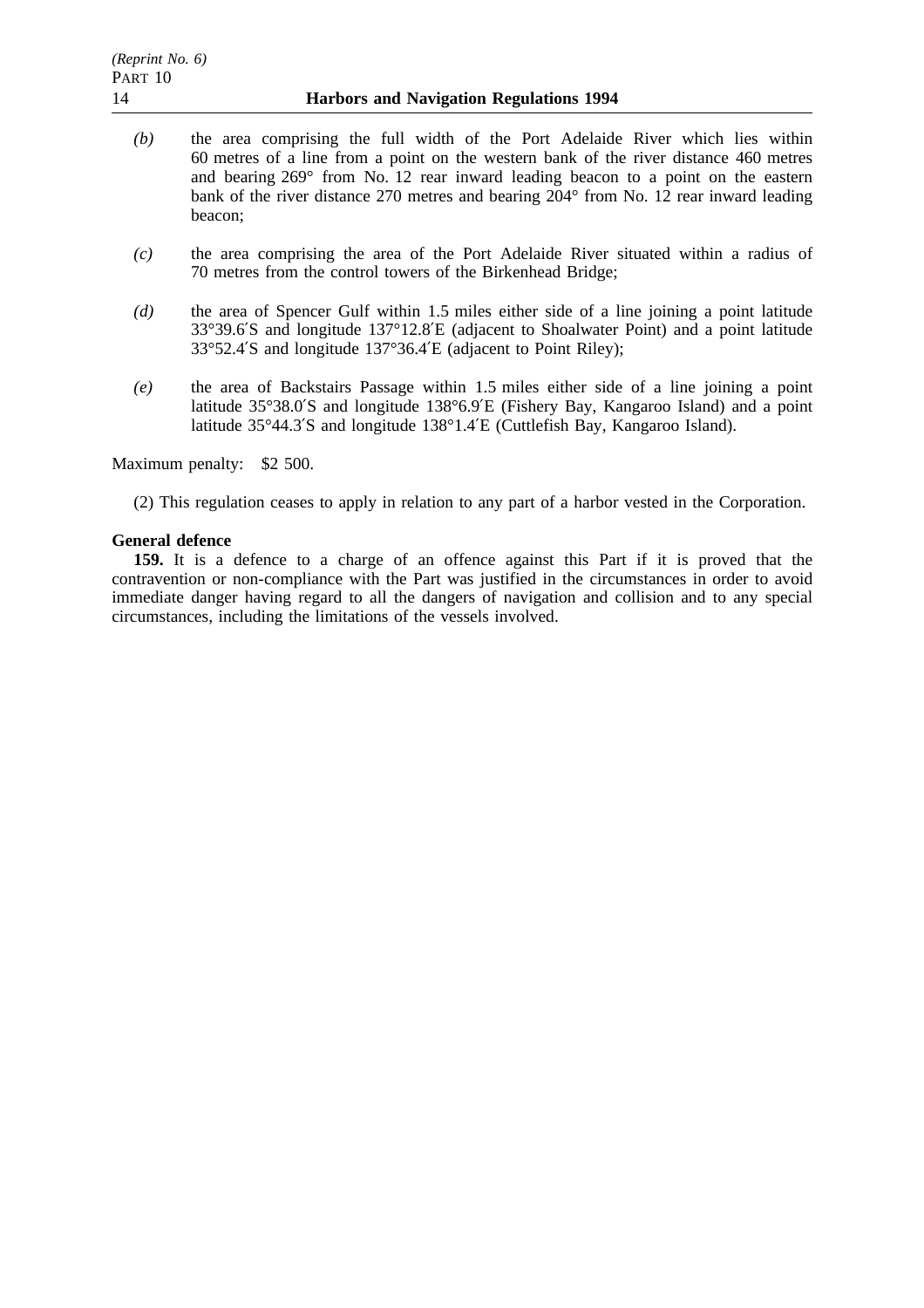## **PART 11 ACCIDENTS**

## **Minor injury or damage need not be reported: s. 75(1)**

**160.** Section 75 of the Act does not apply in relation to personal injury not requiring medical attention or, if the vessel involved is a recreational vessel, to damage to property not exceeding \$300.

### **Particulars to be reported: s. 75(2)**

**161.** A report of an accident made to the CEO under section 75 of the Act must include the following particulars:

- *(a)* particulars of the vessels involved; and
- *(b)* in the case of a recreational vessel—the name and address of the owner and the operator of the vessel involved; and
- *(c)* in the case of a commercial vessel—the name and address of the owner and any agent of the owner of the vessel and the name, address and qualifications of the master of the vessel and of any other member of the crew of the vessel whose action may have been a factor contributing to the accident; and
- *(d)* the time and place of the accident; and
- *(e)* the circumstances of the accident; and
- *(f)* the name and address (if known) of each person killed or injured in the accident; and
- *(g)* the name and address (if known) of each witness to the accident.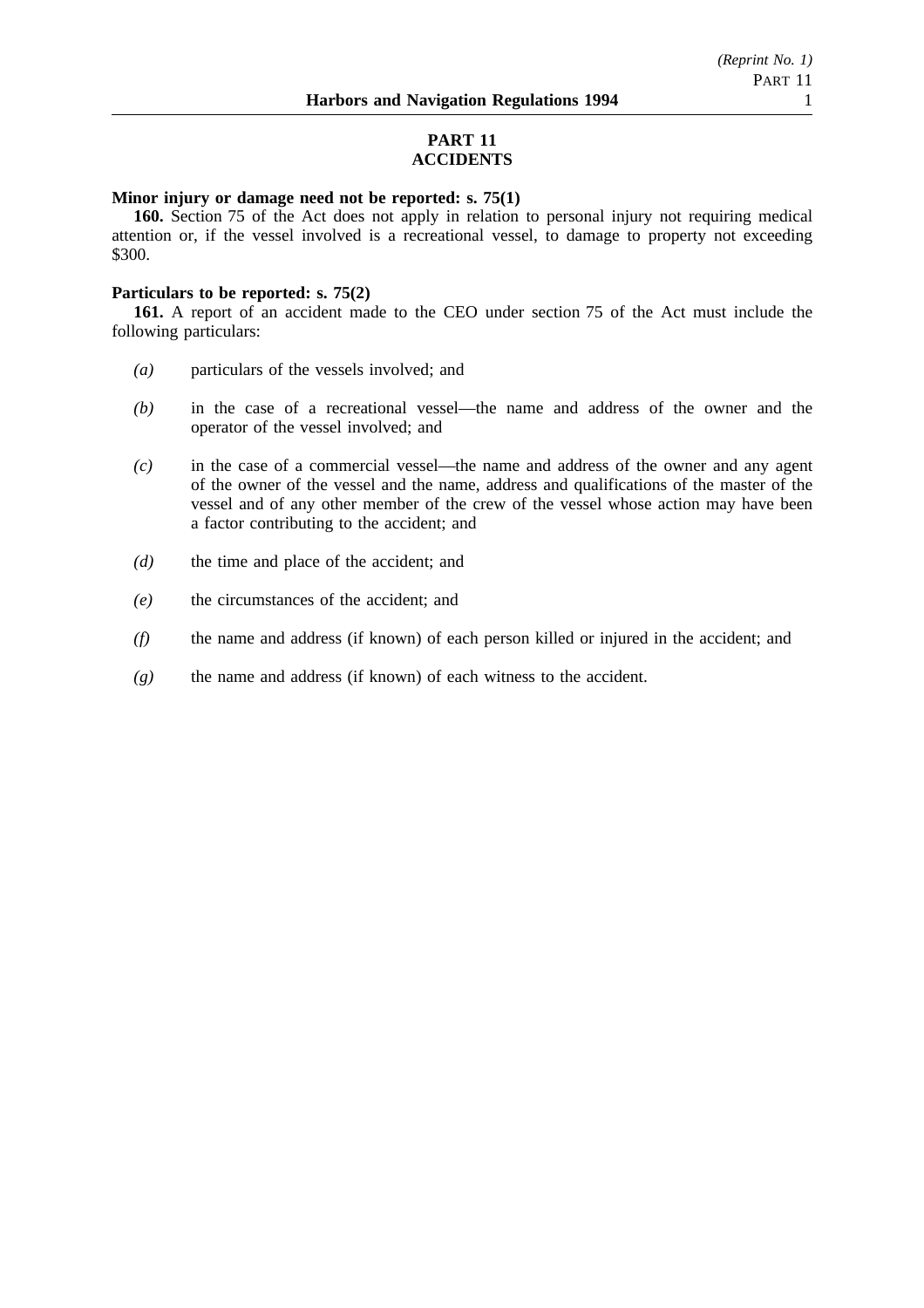## **PART 12 COURT OF MARINE ENQUIRY**

## **Assessors: s. 77(4)**

**162.** The Court of Marine Enquiry must choose two assessors from the panel of expert assessors established by the Minister to sit with the Court in relation to a matter before it as follows:

- *(a)* the assessors must have knowledge or experience relevant to the kind of matter before the Court; and
- *(b)* the assessors must not have a personal interest or a direct or indirect pecuniary interest in the matter before the Court.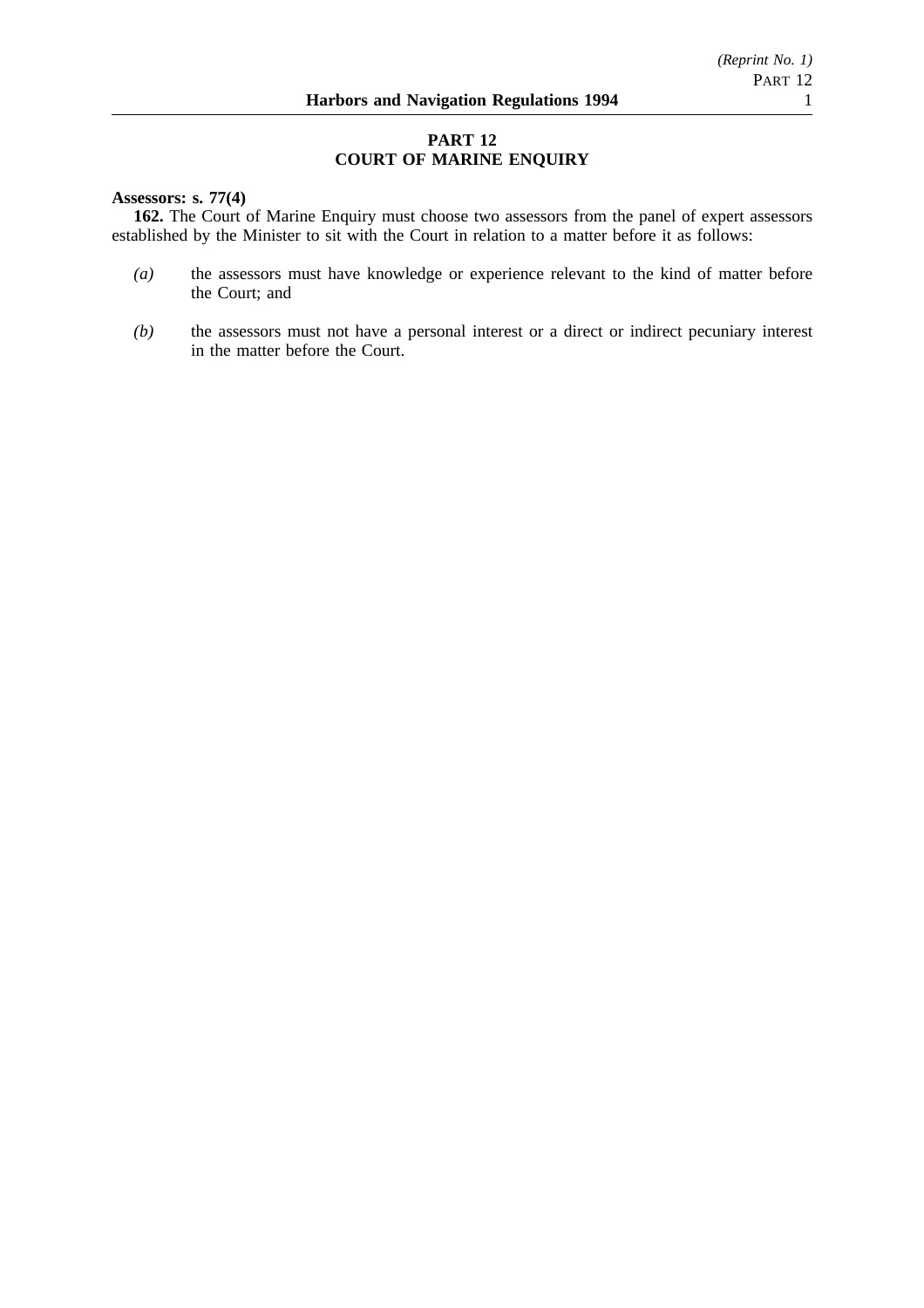## **PART 13 APPLICATION OF COMMONWEALTH ACT**

### **Application of Commonwealth Act: s. 81**

**163.** Part 2 of the Commonwealth Act (except Divisions 1, 2A, 3, 15 and 19) and any regulations made under that Part apply in relation to the owners and crews of vessels that are required to have certificates of survey (except observation vessels and vessels that are less than 7.5 metres in length) and that are in the jurisdiction as if—

- *(a)* a reference to a ship were a reference to a vessel; and
- *(b)* a reference to the Authority were a reference to the CEO; and
- *(c)* a reference to the Commonwealth were a reference to the State.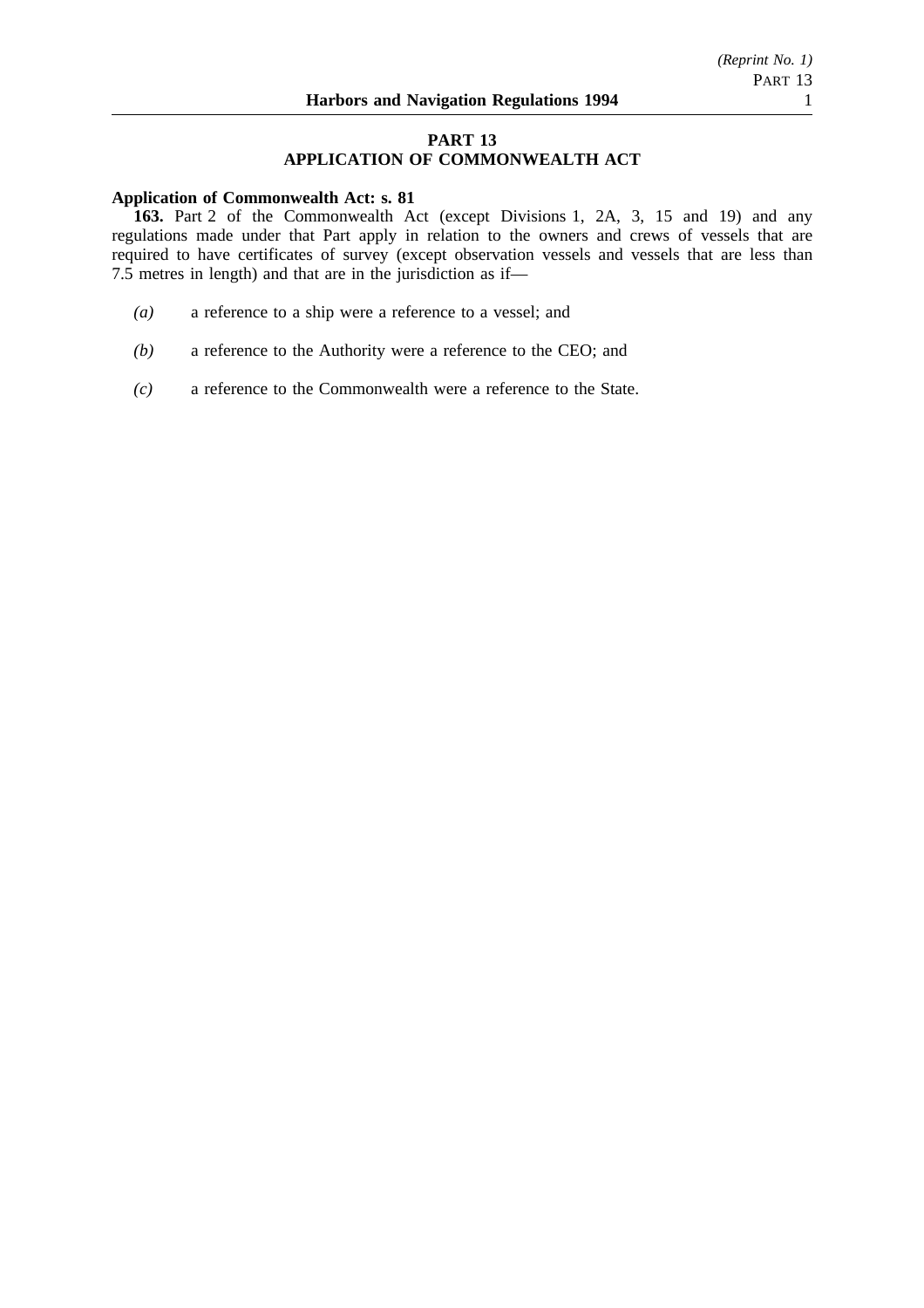## **PART 14 MISCELLANEOUS**

## **DIVISION 1—BOAT HAVENS**

### **Application of Part 14 Division 1**

**164.** This Division applies in relation to the waters specified in schedule 12.

### **Moorings not to be laid without approval**

**165.** (1) A person must not lay down a mooring in a boat haven except in accordance with the approval of the CEO.

Maximum penalty: \$1 250.

(2) The owner of a mooring in a boat haven must, at the request of the CEO, relocate or remove the mooring as required by the CEO.

Maximum penalty: \$1 250.

#### **Obligation to have permit to moor in boat haven**

**166.** (1) A person must not moor a vessel in a boat haven except in accordance with a permit issued under this Division.

Maximum penalty: \$1 250.

(2) A person must not cause or permit a vessel to be moored in a boat haven except in accordance with a permit issued under this Division.

Maximum penalty: \$1 250.

#### **Permit to moor in boat haven**

**167.** A permit to moor a vessel in a boat haven—

- *(a)* must specify the vessel to which it relates and the mooring site to which it relates; and
- *(b)* remains in force for the period specified in the permit; and
- *(c)* is not transferable.

## **Application for permit**

**168.** (1) An application for a permit to moor a vessel in a boat haven—

- *(a)* must be made to the CEO; and
- *(b)* must conform to the requirements of the CEO about its form, contents and the manner in which it is made; and
- *(c)* must be accompanied by the fee fixed by schedule 14.

(2) An applicant for a permit must produce to the CEO any information and records that the CEO reasonably requires.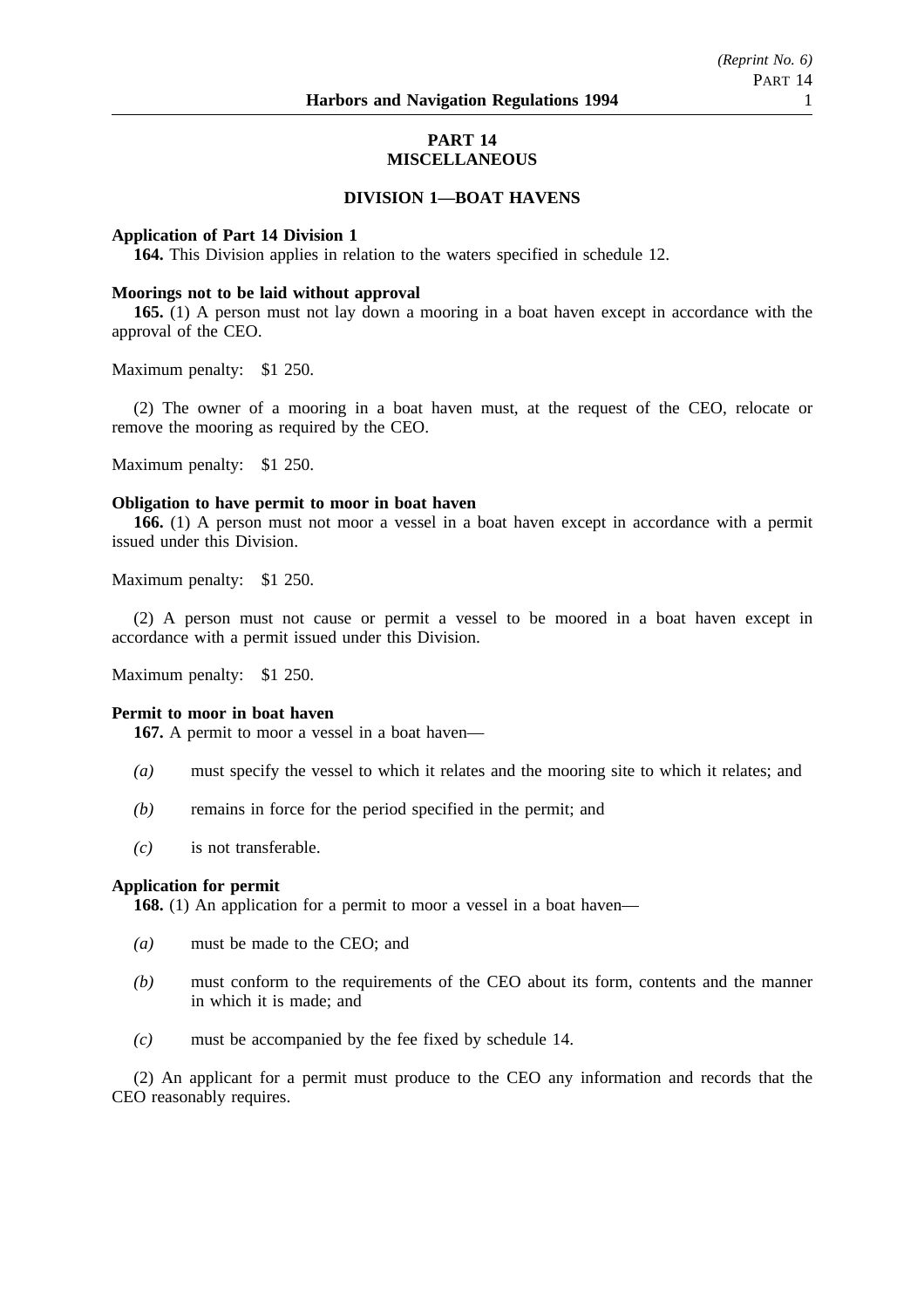### **Issue of permit**

**169.** (1) On application under this Division, the CEO must issue a permit to moor a vessel in a boat haven unless—

- *(a)* there is no suitable mooring site available; or
- *(b)* in the opinion of the CEO, all mooring sites are required for fishing vessels or for vessels used in connection with fishing vessels.

(2) In determining which mooring site in a boat haven to allocate to an applicant for a permit under this Division, the CEO must give special consideration to the convenience of applicants and permit holders who moor or will moor a fishing vessel, or a vessel used in connection with a fishing vessel, in the boat haven.

### **Obligations of permit holders**

**170.** A person who holds a permit under this Division—

- *(a)* must produce it at the request of an authorised person;
- *(b)* must notify the CEO as soon as practicable of—
	- (i) a change of name or address of the owner of the vessel to which the permit relates;
	- (ii) the transfer of ownership of the vessel and the name and address of the new owner;
	- (iii) any intention to no longer moor the vessel at the mooring site;
	- (iv) the loss, theft, destruction or defacement of the permit.

Maximum penalty: \$1 250.

#### **Cancellation of permits**

**171.** (1) If the holder of a permit issued under this Division has contravened or failed to comply with this Division, the CEO may, by notice in writing to the permit holder, cancel the permit.

(2) The CEO may, on the application of the holder of a permit issued under this Division, cancel the permit.

(3) If a permit is cancelled on the application of the holder of the permit, the proportion of the fee for the permit corresponding to the unexpired period of the permit will be refunded to the applicant.

(4) If a permit to moor a vessel in a boat haven is cancelled, the permit holder must cause the vessel to which the permit relates to be removed from the boat haven.

Maximum penalty: \$1 250.

### **DIVISION 2—BALLAST WATER**

## **Prohibition of releasing ballast water in specified waters**

**172.** (1) The Minister may, by notice in the *Gazette*, prohibit the discharge, without the approval of an authorised person, of ballast water, or ballast water of a specified class, from any vessel in the whole or a specified part of the jurisdiction.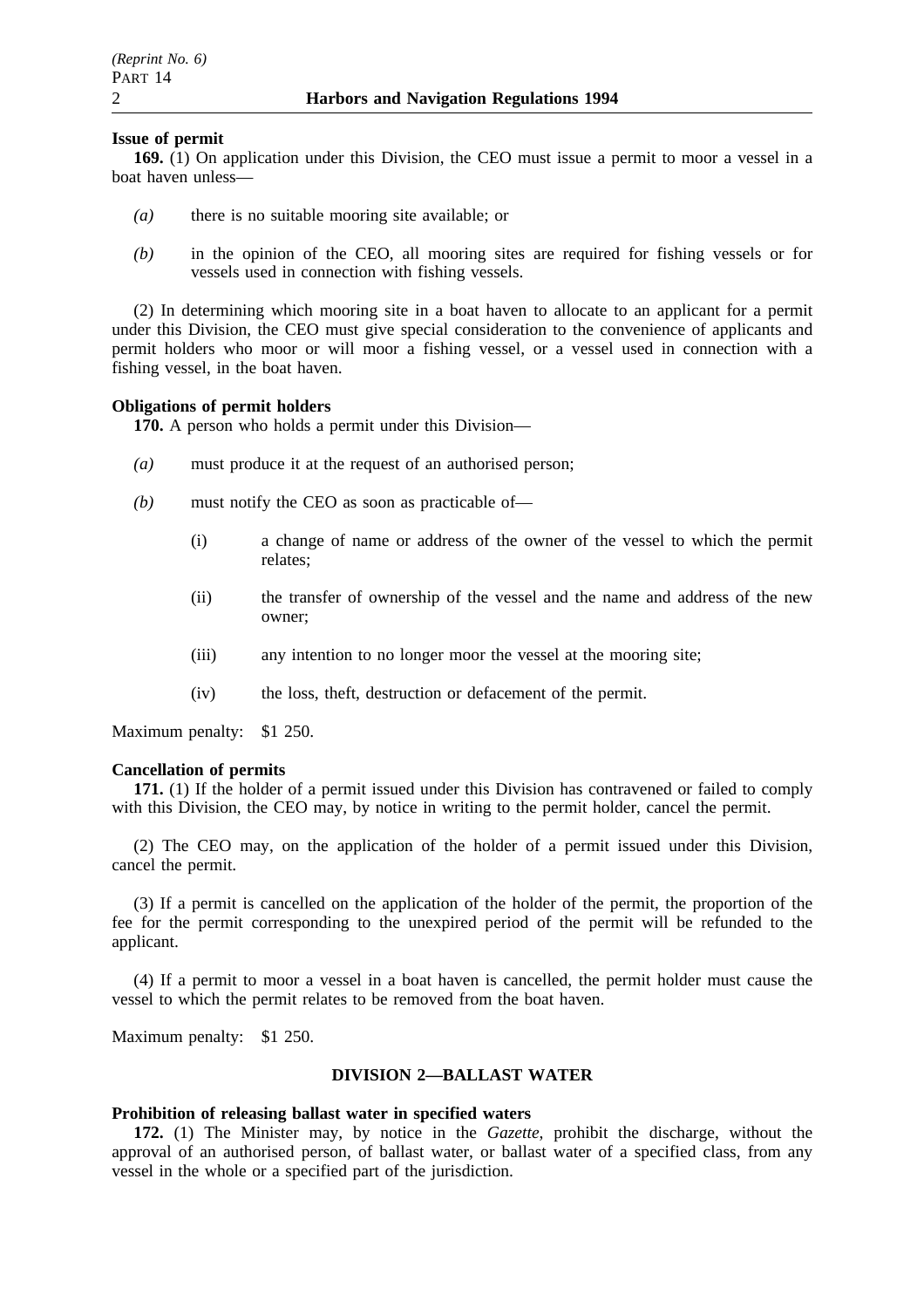(2) If ballast water is discharged from a vessel in contravention of subregulation (1), the master or operator of the vessel is guilty of an offence.

Maximum penalty: \$4 000.

## **Directions relating to ballast water**

**173.** (1) An authorised person may give the master or operator of a vessel in the jurisdiction directions relating to any ballast water carried on the vessel including directions—

- *(a)* prohibiting the discharge of ballast water in specified waters; or
- *(b)* requiring ballast water to be discharged in specified waters or in a specified manner (including that it be treated in a specified manner prior to discharge);
- *(c)* requiring ballast water to be exchanged in specified waters;
- *(d)* as to the loading of ballast water.

(2) A master or operator of a vessel who, without reasonable excuse, fails to obey a direction of an authorised person under this regulation is guilty of an offence.

Maximum penalty: \$4 000.

## **DIVISION 3—FACILITIES LEVY**

## **Facilities levies**

**174.** (1) The levy fixed by schedule 14 in relation to recreational vessels must be paid on the registration of a recreational vessel and the vessel will not be registered until the levy is paid.

(2) The levy fixed by schedule 14 in relation to commercial fishing vessels must be paid—

- *(a)* in the case of a vessel that is registered—on the registration of the vessel (and the vessel will not be registered until the levy is paid);
- *(b)* in the case of a vessel that is required to have a certificate of survey—on issue of the vessel's certificate of survey (and the certificate will not be issued until the levy is paid);
- *(c)* in any other case—on or before 30 June in each year.

(3) A levy payable under this regulation is in addition to any other fee or charge relating to the vessel that is payable under these regulations.

## **Recreational Boating Facilities Fund**

**175.** (1) All levies recovered under these regulations in relation to recreational vessels must be paid into a separate fund.

(2) That fund is to be applied by the Minister (after consultation with the *Boating Facility Advisory Committee*) for the purpose of establishing, maintaining and improving recreational boating facilities and may only be applied for that purpose.

## **Commercial Fishing Vessels Facilities Fund**

**176.** (1) All levies recovered under these regulations in relation to commercial fishing vessels must be paid into a separate fund.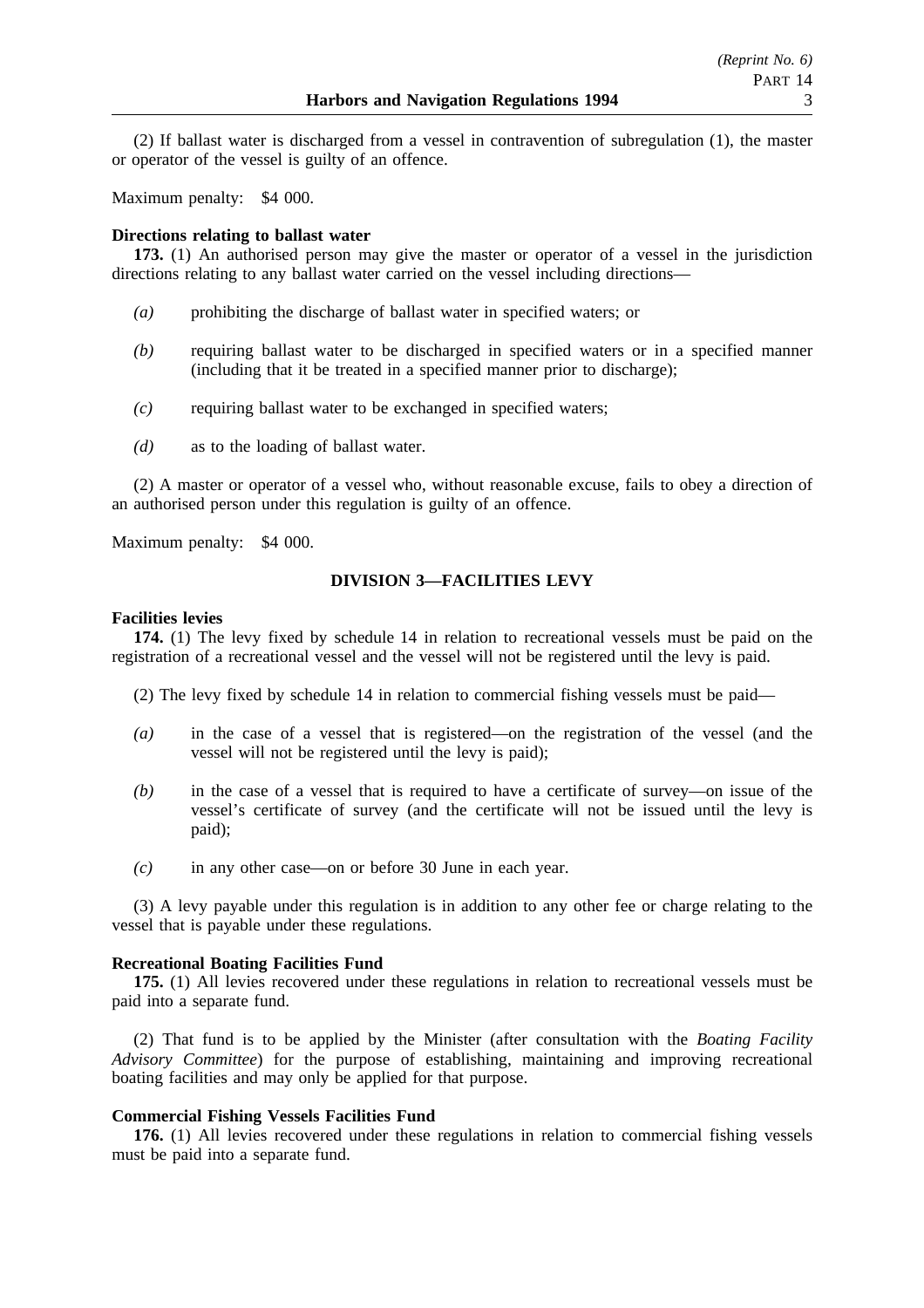(2) That fund is to be applied by the Minister (after consultation with the *Boating Facility Advisory Committee*) for the purpose of establishing, maintaining and improving facilities for commercial fishing vessels and may only be applied for that purpose.

### **Boating Facility Advisory Committee**

**177.** (1) The *Boating Facility Advisory Committee* is established.

(2) The Committee is to consist of six or seven members appointed by the Minister.

(3) The majority of members must be nominated by relevant interest groups.

(4) The members hold office on such conditions and for such terms as the Minister determines.

(5) Subject to the directions of the Minister, the Committee may conduct its business in such manner as it thinks fit.

(6) The functions of the Committee are to advise the Minister on the amounts of the levies imposed by this Part and the application of the funds established under this Part.

#### \*\*\*\*\*\*\*\*\*\*

## **DIVISION 5—MISCELLANEOUS**

### **False statements**

**179.** A person must not, in providing any information required under these regulations, make a statement that is false or misleading in a material particular.

Maximum penalty: \$2 500.

#### **Notices**

**180.** A request made by the CEO under these regulations may be made by notice in writing served on the person of whom the request is made personally or by post.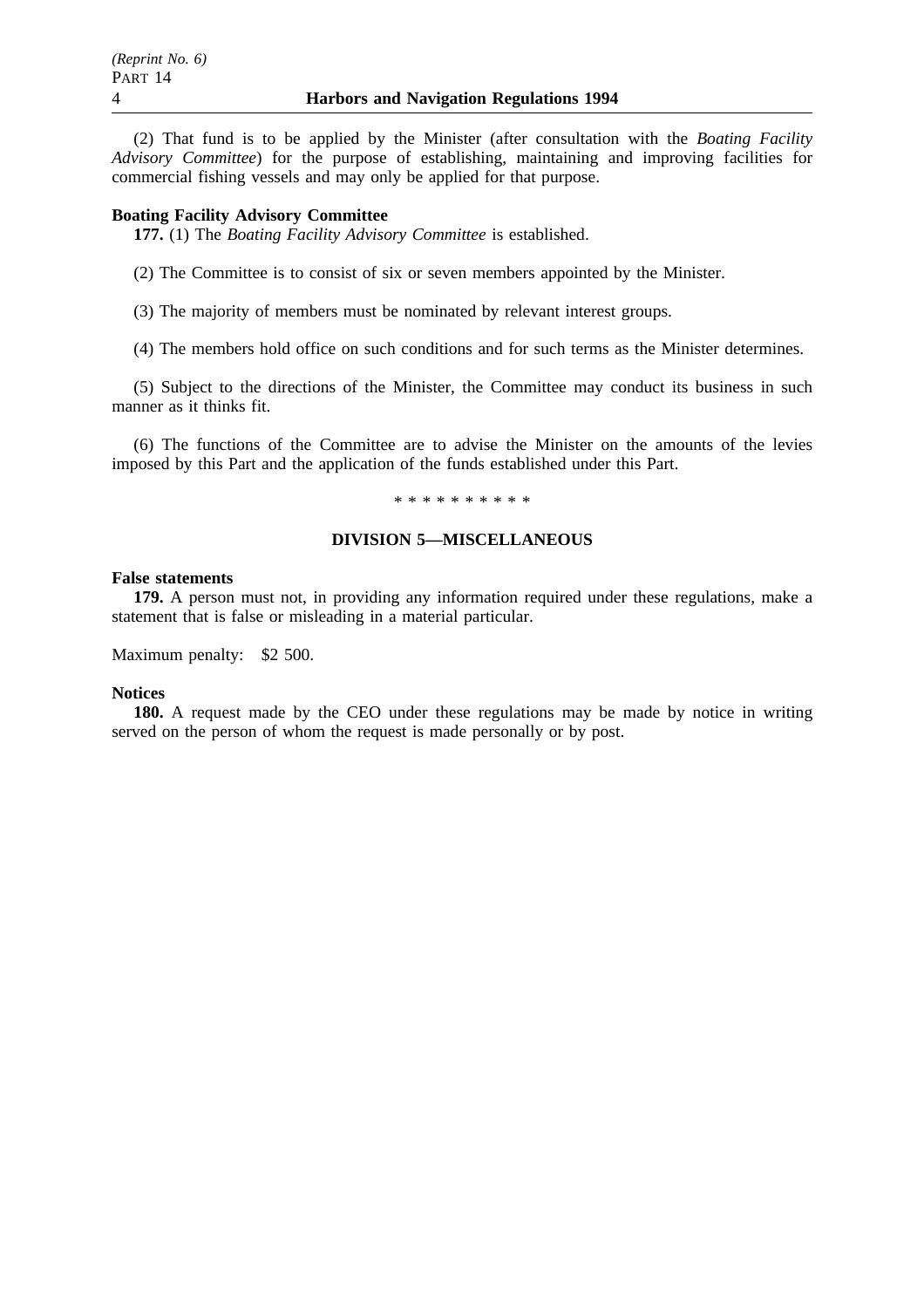| <b>Partially Smooth and Smooth Waters</b><br>(Part 2) |                                                                                                                                                                                                                                                                                                           |  |
|-------------------------------------------------------|-----------------------------------------------------------------------------------------------------------------------------------------------------------------------------------------------------------------------------------------------------------------------------------------------------------|--|
| Area                                                  | <b>Smooth Water Limits</b>                                                                                                                                                                                                                                                                                |  |
| Eyre Peninsula                                        | Baird Bay, Lake Newland, Round Lake, Lake Hamilton, Lake<br>Greenly and Sleaford Mere.                                                                                                                                                                                                                    |  |
| Port Lincoln                                          | Boston Bay and Port Lincoln south of a line joining Hayden<br>Point to Cape Donnington and west of a line joining Maria Point<br>to Point Boston.                                                                                                                                                         |  |
| Cowell                                                | Franklin Harbor north of a line joining Germein Point to Victoria<br>Point.                                                                                                                                                                                                                               |  |
| Port Augusta                                          | North of a line joining Curlew Point to the ETSA Power Station.                                                                                                                                                                                                                                           |  |
| Port Pirie                                            | Port Pirie Harbor and approaches south of a line joining<br>Mangrove Point to Mount Ferguson.                                                                                                                                                                                                             |  |
| Port Adelaide                                         | Port Adelaide river north of a line drawn 270° from Outer<br>Harbor Signal Station and Barker Inlet not north of a line drawn<br>050°T <--- > 230°T through Point Grey Light Beacon.                                                                                                                      |  |
| River Murray                                          | The River Murray north of Wellington, Lake Bonney, the<br>Goolwa channel and the Coorong.                                                                                                                                                                                                                 |  |
| Lakes in the South East of South Australia            | Lake Leake, Lake Bonney, Lake George, Lake St. Claire, Lake<br>Eliza, Lake Robe, Lake Fellmongery, Lake Batte, Valley Lake.                                                                                                                                                                               |  |
| Lakes and rivers in the North of<br>South Australia   | Coopers Creek, Lake Eyre, Lakes Frome, Lake Gairdner, Lake<br>Torrens                                                                                                                                                                                                                                     |  |
| Other inland areas                                    | All other inland waters except waters designated by this schedule<br>as partially smooth.                                                                                                                                                                                                                 |  |
| Area                                                  | Partially Smooth Water Limits                                                                                                                                                                                                                                                                             |  |
| Thevenard                                             | Tourville Bay, Murat Bay, D'Ecres Bay and Smoky Bay<br>bounded by a line drawn from the southern extremity of Peter<br>Point to the Yatala Channel Fairway Beacon then to the north<br>west extremity of St. Peter Island then from the north eastern<br>extremity of St. Peter Island to Cape Missiessy. |  |
| Streaky Bay                                           | Streaky Bay south of a line drawn from the northern extremity<br>of Cape Bauer through the South Channel Beacon to the shore at<br>Perlubie.                                                                                                                                                              |  |
| Venus Bay                                             | Venus Bay east of a line drawn northerly from the north eastern<br>extremity of South Head to the shore line east of Point Weyland.                                                                                                                                                                       |  |
| Coffin Bay                                            | Coffin Bay south of a line drawn from Sir Isaac Point easterly to<br>Mount Dutton.                                                                                                                                                                                                                        |  |
| Port Lincoln                                          | Louth Bay and adjacent waters which lie west of a line from<br>Pt. Bolingbroke to Cape Donnington.                                                                                                                                                                                                        |  |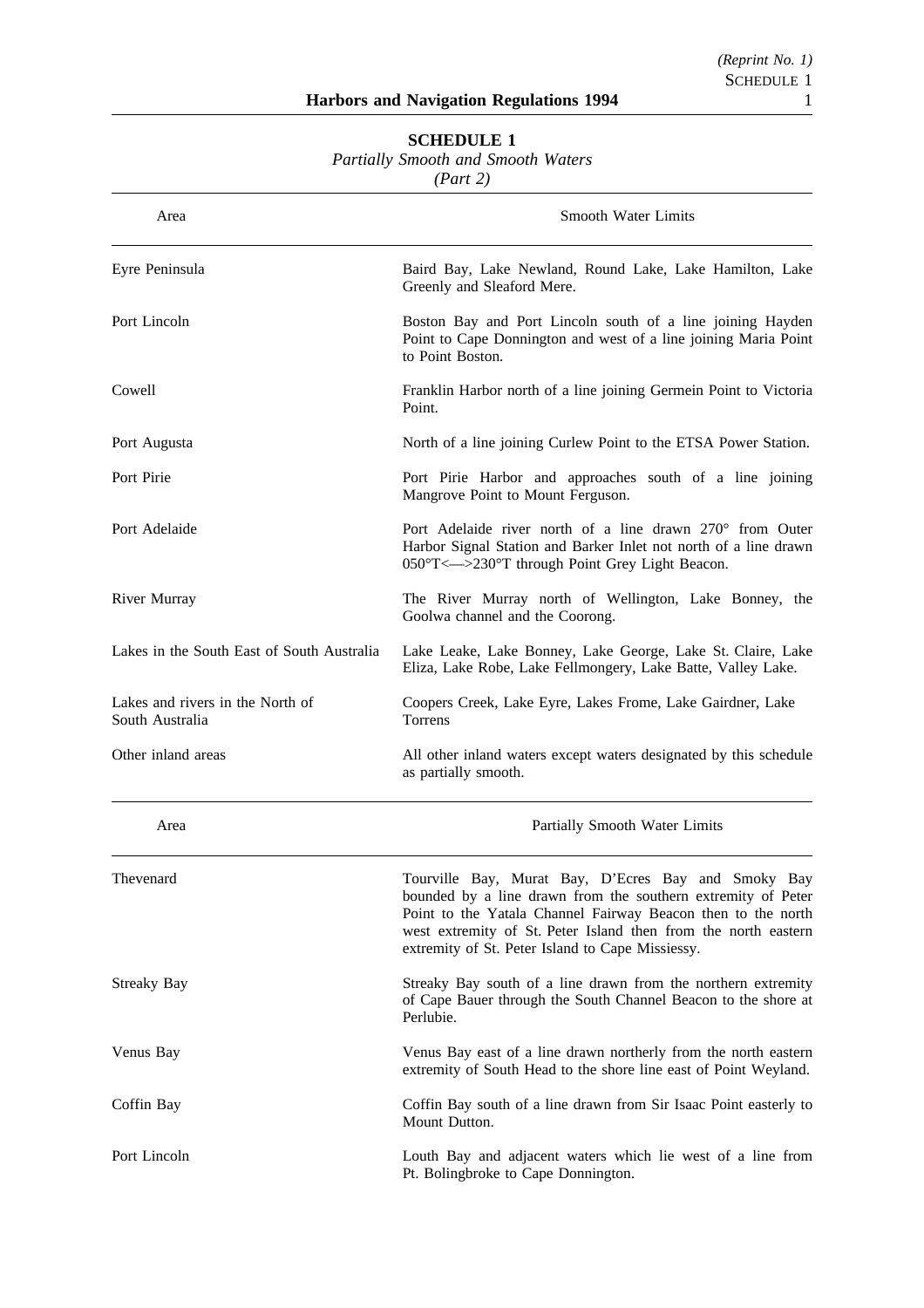| <b>Harbors and Navigation Regulations 1994</b><br>$\overline{c}$               |                                                                                                                                                                                                                                                                                                                                                                                                         |  |
|--------------------------------------------------------------------------------|---------------------------------------------------------------------------------------------------------------------------------------------------------------------------------------------------------------------------------------------------------------------------------------------------------------------------------------------------------------------------------------------------------|--|
| Tumby Bay                                                                      | Adjacent to Tumby Bay west of a line drawn from the southern<br>extremity of Massena Bay to the eastern extremity of Tumby<br>Island then 020°T to the shore.                                                                                                                                                                                                                                           |  |
| Port Neill                                                                     | Dutton Bay west of a line drawn from Cape Burr 020°T to the<br>shore.                                                                                                                                                                                                                                                                                                                                   |  |
| Arno Bay                                                                       | Arno Bay west of a line drawn from Cape Driver 040°T to the<br>shore.                                                                                                                                                                                                                                                                                                                                   |  |
| Port Gibbon                                                                    | North of a line drawn from Point Gibbon to the Knob.                                                                                                                                                                                                                                                                                                                                                    |  |
| Port Augusta                                                                   | The approaches to Port Augusta north of a line drawn from<br>Lowly Point Light House to Ward Spit Beacon.                                                                                                                                                                                                                                                                                               |  |
| Port Pirie                                                                     | Germein Bay east of a line drawn from Ward Spit Beacon to<br>Point Jarrold.                                                                                                                                                                                                                                                                                                                             |  |
| Port Broughton                                                                 | The approaches to Port Broughton including Tickera Bay east of<br>a line drawn from Point Jarrold to the Mundoora Channel (Point<br>Broughton) Entrance Beacon then to Point Riley.                                                                                                                                                                                                                     |  |
| Wallaroo                                                                       | Wallaroo Bay east of a line drawn from Point Riley to Warburto<br>Point.                                                                                                                                                                                                                                                                                                                                |  |
| Moonta Bay and Point Hughes                                                    | Tipara Bay east of a line drawn from Warburto Point to Cape<br>Elizabeth.                                                                                                                                                                                                                                                                                                                               |  |
| Port Victoria                                                                  | The approaches to Port Victoria bounded by a line drawn from<br>Reef Point to Goose Island then to Cliff Point on Wardang<br>Island then to Gawler Point.                                                                                                                                                                                                                                               |  |
| Port Turton                                                                    | South of a line drawn from Corny Point Light House to Port<br>Minlacowie Jetty.                                                                                                                                                                                                                                                                                                                         |  |
| From Edithburgh coastwise to Port<br>Noarlunga including Adelaide and Environs | St. Vincent Gulf which lie towards the shore from a line<br>commencing at Troubridge Point then to Troubridge Shoal Light<br>House then through Middle Spit Beacon at Port Vincent to join a<br>line drawn eastwards from the silo at Ardrossan which joins a<br>line drawn northerly from Long Spit Beacon then from Long<br>Spit Beacon to Port Adelaide Fairway Beacon then to<br>Onkaparinga Point. |  |
| Kangaroo Island                                                                | The waters of Nepean Bay but not seaward of a line from<br>Marsden Point to latitude 35°43.1' South and longitude 137°58'<br>East.                                                                                                                                                                                                                                                                      |  |
| River Murray                                                                   | The lower reaches of the River Murray south of Wellington<br>including Lake Alexandrina and Lake Albert.                                                                                                                                                                                                                                                                                                |  |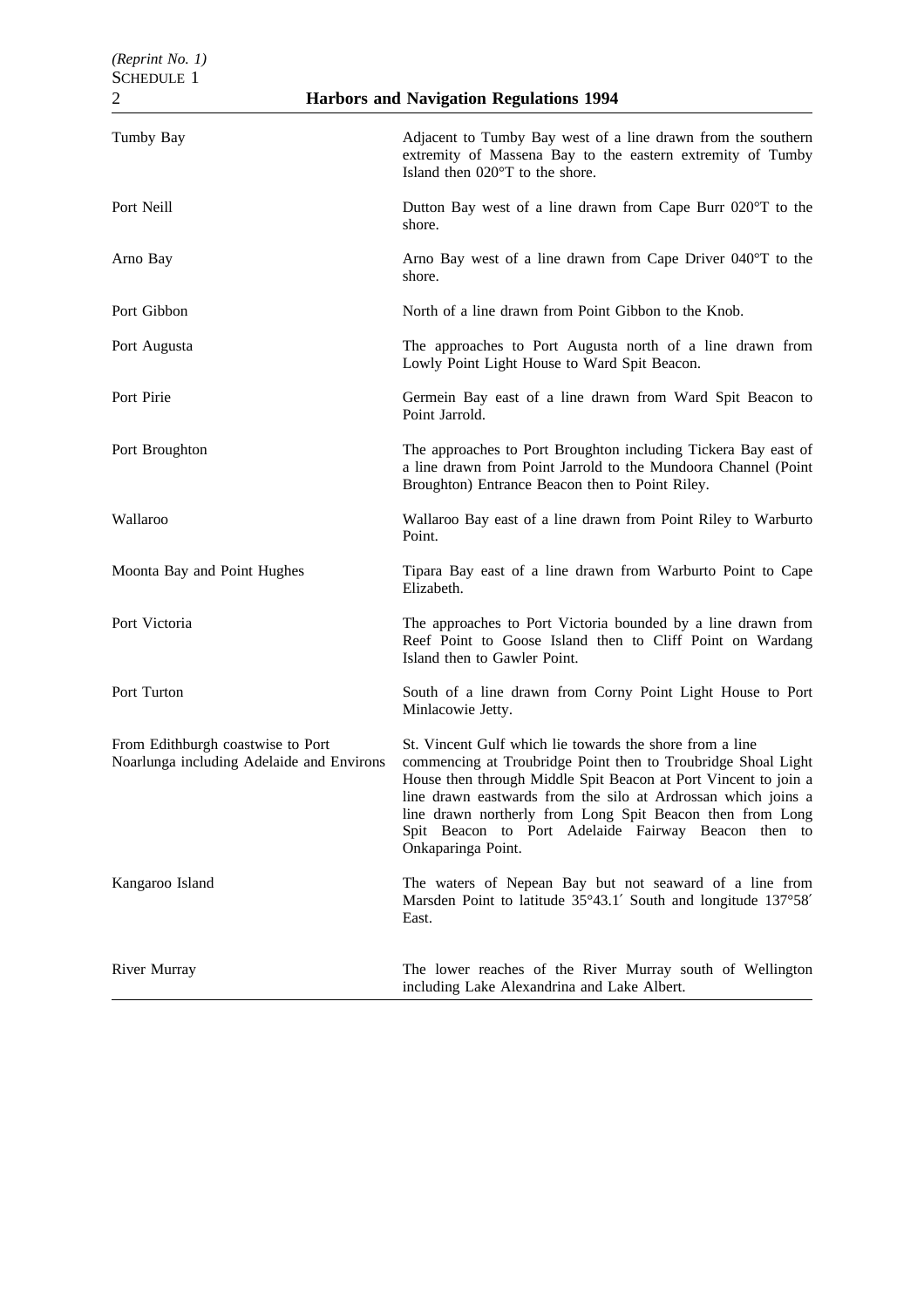*Definition of Restricted Vessel—Operational Areas (Part 2)*

**West Coast Eyre Peninsular Area**: All that area of the coastal waters of the west coast of the Eyre Peninsula lying eastwards of a line from James Point to the south-western extremity of Goat Island, then to the most southerly point of Franklin Island, then to a position three nautical miles south-west of Brown Point, then to a position three nautical miles south-west of Westall Point, then to a position three nautical miles south-west of Cape Blanche, then to a position three nautical miles south-west of Cape Labatt, then following the coast in a general south-easterly direction at a distance of three nautical miles from the shore to a position three nautical miles south of Cape Catastrophe.

**Spencer Gulf and Gulf St. Vincent Area**: All that area lying to the north and west of a line from a position three nautical miles south of Cape Catastrophe then to Waterhouse Point on the south-easternmost point of Thistle Island then to the light on Dangerous Reef then to the easternmost point of Spilsby Island then to Winceby Island light; and the waters of north Spencers Gulf north of a line from Winceby Island light to a position three nautical miles west of Wardang Island; and the coastal waters east and north of a line from a position three nautical miles west of Wardang Island to a position three nautical miles west of Corny Point then following the coast line at a distance of three nautical miles from the shore of southern Yorke Peninsula terminating at Marion Reef light; and the waters of Gulf St. Vincent north of a line from Marion Reef light to a position three nautical miles west of Port Stanvac jetty, and east of a line from three nautical miles west of Port Stanvac jetty following the coast at a distance of three nautical miles from the shore to a position three nautical miles north of Rapid Head.

**Kangaroo Island and Backstairs Passage Area**: All that area of Investigator Strait and Backstairs Passage lying east and south of a line from Cape Borda light to a point three nautical miles to the north then to a point three nautical miles to the north of Cape Cassini, then to a point three nautical miles north-east of Marsden Point light, then to a point three nautical miles north of Rapid Head; and north of a line from Cape Willoughby light to the southernmost islet of the Pages Group then to the Murray Mouth.

**South East Area**: All that area lying to the east of a line commencing at a point on the coast 25 nautical miles north of Kingston projecting seaward for three nautical miles, then southward following the coastline at a distance of three nautical miles from the shore terminating at the border of South Australia with Victoria.

*The following map is provided for convenience of reference only.*

[Map appears in *Gaz*. 20 October 1994, p. 987]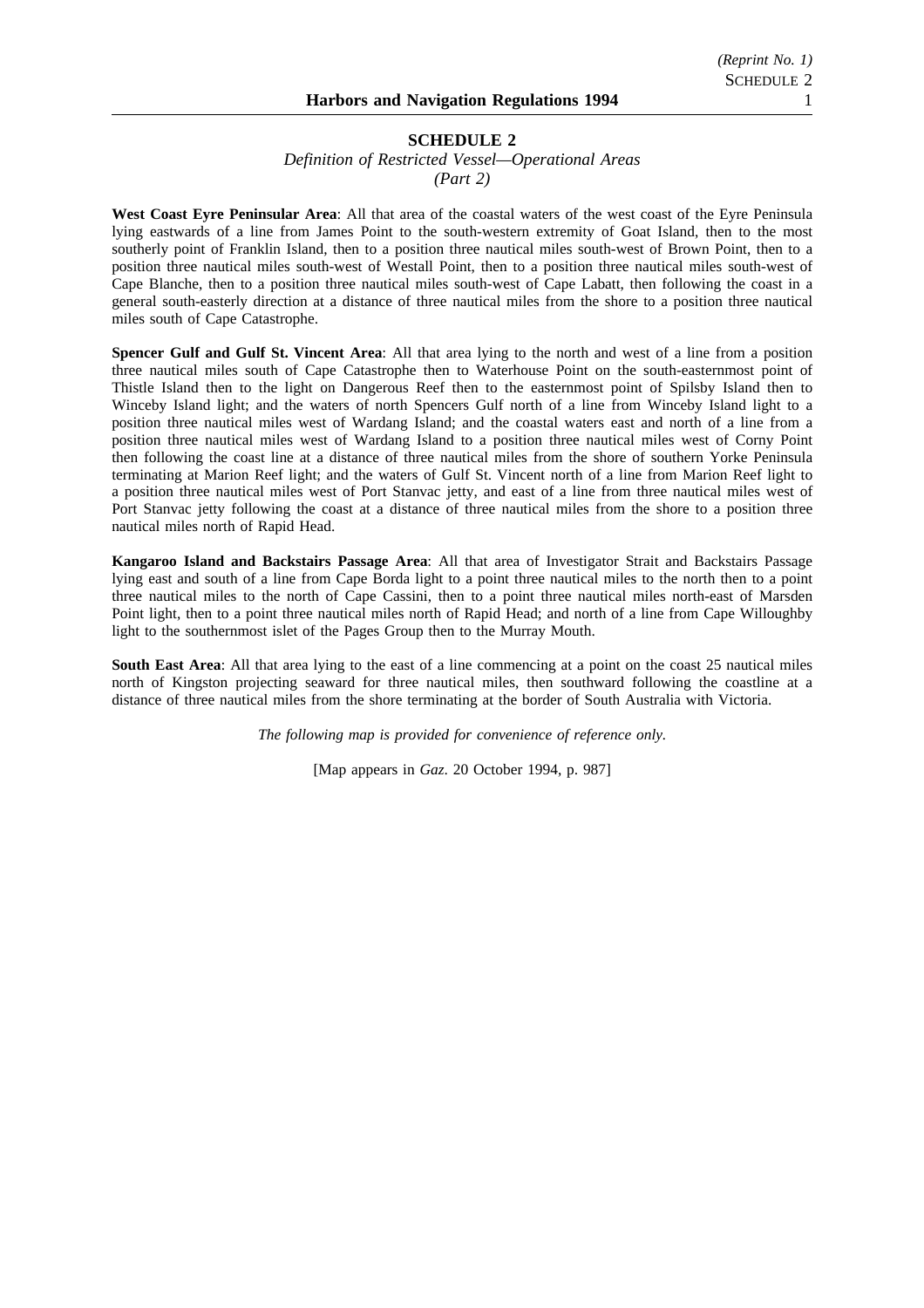## *Definition of Harbors (Part 2)*

**American River**—the subjacent land underlying, and the adjacent land extending from, the waters, rivers, creeks, and inlets to high water mark of American River and Eastern Cove bounded as follows: on the north by a line running north-west from the American River Entrance Beacon to intersect with high water mark on the western side of Eastern Cove then generally south-west along high water mark to its intersection with a straight line drawn from the south-west corner of Section 8, Hundred of Haines to the most northerly point of Section 178, Hundred of Dudley; then south-easterly along the line to its intersection with high water mark; then generally easterly and northerly along high water mark on the eastern side of American River to Strawbridge Point, then easterly along high water mark to its intersection with a line running south-west from the Entrance Beacon, then along this line to the point of commencement.

**Ardrossan**—the subjacent land underlying, and the adjacent land extending from, the waters, rivers, creeks, and inlets to high water mark within one nautical mile seaward of any part of the Town Jetty.

**Beachport and Southend**—the subjacent land underlying, and the adjacent land extending from, the waters, rivers, creeks and inlets to high water mark on the coast within three nautical miles from any point on a straight line between Cape Martin and Cape Buffon.

**Cape Jaffa**—the subjacent land underlying, and the adjacent land extending from, the waters, rivers, creeks and inlets to high water mark within 100 metres seaward of any part of the Cape Jaffa Jetty.

#### **Cape Jervis**—

- *(a)* the subjacent land underlying, and the adjacent land extending from, the waters, rivers, creeks and inlets to high water mark within a distance of 200 metres from the western tip of the south-eastern breakwater at Cape Jervis;
- *(b)* Allotments 2, 3 and 4 of Deposited Plan No. 40711.

**Coffin Bay**—the subjacent land underlying, and the adjacent land extending from, the waters, rivers, creeks and inlets to high water mark of Coffin Bay, Port Douglas, Mount Dutton Bay and Kellidie Bay, contained within a line drawn from Point Sir Isaac to a hill known as "Frenchman Lookout" in the Hundred of Warrow.

**Cowell (Franklin Harbor)**—the subjacent land underlying, and the adjacent land extending from, the waters, rivers, creeks and inlets to high water mark of Franklin Harbor and within a straight line from Germein Point to Victoria Point, and 100 metres to seaward of any point on that line.

#### **Kingscote**—

- *(a)* the subjacent land underlying, and the adjacent land extending from, waters, rivers, creeks and inlets to high water mark in Nepean Bay, Kangaroo Island and west of a straight line from Point Marsden to Point Morrison;
- *(b)* the whole of the land comprised in Certificates of Title Register Book—

Volume 1586 Folio 8 Volume 2057 Folio 75 Volume 2255 Folio 161 Volume 2397 Folio 33 Volume 2402 Folio 191 Volume 1658 Folio 19 Volume 2624 Folio 26 Volume 2470 Folio 138 Volume 3129 Folio 196;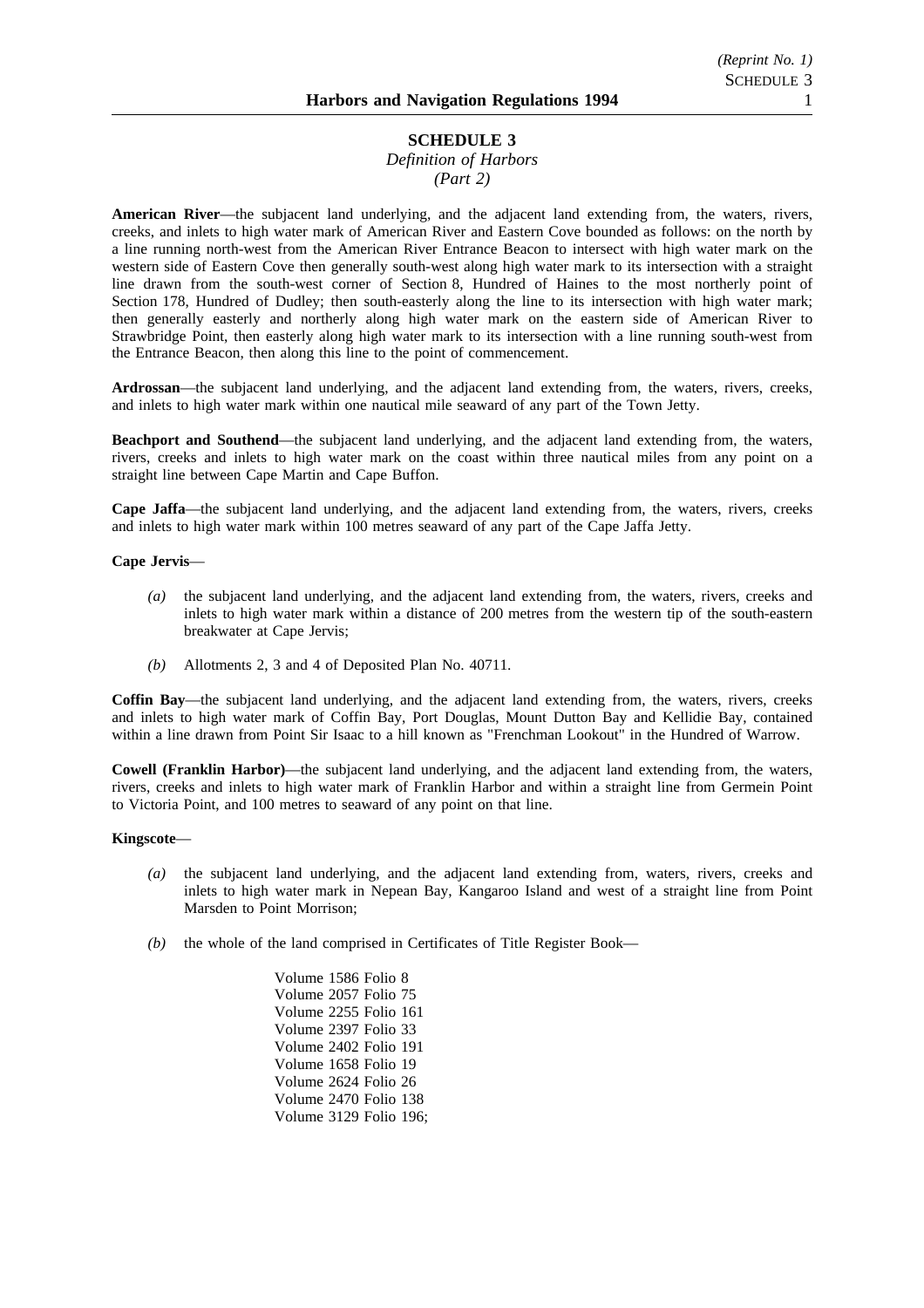*(c)* that portion of the land described as Section 346, Hundred of Menzies that was contained in Land Grant Register Book Volume 3180 Folio 86 immediately before it was cancelled and that is also, and more particularly, described as Portion of Allotment 2 of Deposited Plan No. 39677, being the area hatched on the plan below.

[Plan appears in *Gaz*. 23 May 1996, p. 2576]

**Kingston (SE)**—the subjacent land underlying, and the adjacent land extending from, the waters, rivers, creeks and inlets to high water mark within 100 metres seaward of any part of the Kingston Jetty.

**Klein Point**—the subjacent land underlying, and the adjacent land extending from, the waters, rivers, creeks and inlets to high water mark within one nautical mile seaward of any part of the Klein Point Jetty.

**Penneshaw**—the subjacent land underlying, and the adjacent land extending from, the waters, rivers, creeks and inlets to high water mark on the northern coast of Dudley Peninsula, Kangaroo Island, and within a straight line from Hog Point to Ironstone Hill, and one nautical mile to seaward from any point on that line.

Point Turton—the subjacent land underlying, and the adjacent land extending from, the waters, rivers, creeks and inlets to high water mark on the southern shore of Hardwicke Bay, within the following boundaries: commencing at Point Souttar; then true east to high water mark on the sea coast; then south-westerly and north-westerly following high water mark to the point of commencement.

### **Port Adelaide**—

- *(a)* the subjacent land underlying, and the adjacent land extending from, the waters, rivers, creeks and inlets to high water mark bounded as follows:
	- $\ddot{\phantom{0}}$ on the north by a line extending due west for three nautical miles from a point on low water mark being the north-western corner of the Hundred of Port Adelaide (approximate Latitude  $34^\circ$  40.42'S);
	- on the south by a line extending due west for three nautical miles from a point on low water mark being the south-west corner of the Hundred of Port Adelaide (approximate Latitude 34° 51.30′S);
	- on the west by a line extending north-north-westerly and connecting the western extremities of the southern and northern boundaries;

but excluding—

- the area bounded on the south by a line being the production west of the southern side of Section 1048, Hundred of Port Adelaide, and on the north by a line running east and west one nautical mile north of the Largs Bay Jetty, except for—
- a strip of land 10 metres wide on each side of the centreline of the Semaphore Jetty and extending easterly from low water mark to the eastern end of the approach to that jetty; and
- a strip of land 10 metres wide on each side of the centreline of the Largs Bay Jetty and extending easterly from low water mark to the eastern end of the approach to that jetty;
- the area bounded on the south by a line running east and west one nautical mile north of the Largs Bay Jetty and on the north-west by a line extending south-westerly from the northern most corner of Section 389, Hundred of Port Adelaide, and at right angles to the north-eastern boundary of Section 389;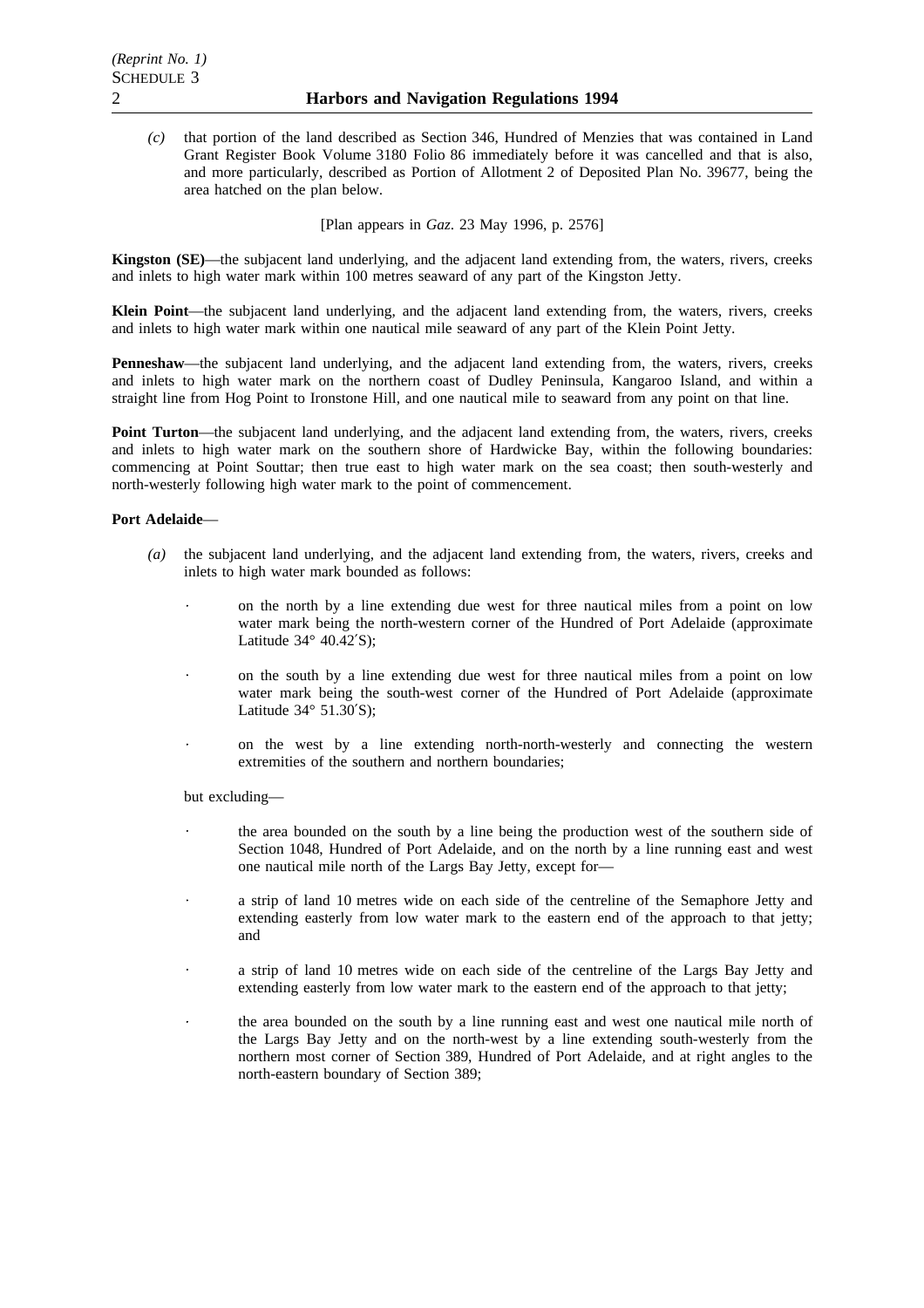- the area bounded as follows: commencing at a point on the northern boundary of the Hundred of Port Adelaide, being its intersection with the western edge of the mangroves along the eastern shore of Gulf St. Vincent, then southerly and generally south-easterly along portion of that western edge to intersect the production south-westerly of the north-western boundary of the road north-west of Section B, Hundred of Port Adelaide, then north-easterly along that production and portion of boundary to high water mark, then generally north-westerly along that high water mark to that northern Hundred boundary, then generally westerly along portion of the latter boundary to the point of commencement;
- that portion of the subjacent land underlying, and the adjacent land extending from, Old Port Reach (including Port Adelaide Canal), Port Adelaide River, Out of Hundreds (Adelaide) to high water mark bounded as follows:
- on the north by a straight line between the bend on the eastern boundary of Section 661, Hundred of Port Adelaide, at corner 162°12′ and the bend on the western boundary of Section 7640, Hundred of Port Adelaide at corner 173°45′;
- on the south by the southern boundary of the Hundred of Port Adelaide;
- *(b)* the whole of the land comprised in Certificates of Title Register Book—

Volume 1962 Folio 149 Volume 1974 Folio 153 Volume 1974 Folio 154 Volume 2436 Folio 64 Volume 2772 Folio 12 Volume 3009 Folio 131 Volume 4383 Folio 154 Volume 5086 Folio 57 Volume 5123 Folio 453 Volume 5128 Folio 416 Volume 5143 Folio 963 Volume 5179 Folio 216 Volume 5179 Folio 219 Volume 5179 Folio 223 Volume 5191 Folio 911 Volume 5202 Folio 446 Volume 5202 Folio 448 Volume 5202 Folio 451 Volume 5202 Folio 452 Volume 5211 Folio 177;

*(c)* the following parcels of land:

Allotments 1, 2, 7, 9, 10 and 12 of Deposited Plan No. 40901 Allotments 52, 55, 57 and 58 of Deposited Plan No. 41580 Allotments 1, 2, 4, 5 and 6 of Deposited Plan No. 41006 Allotments 1, 3, 4 and 7 of Deposited Plan No. 41578 Allotments 101 and 102 of Deposited Plan No. 39922 Allotment 2 of Deposited Plan No. 31181 Allotments 54 and 55 of Deposited Plan No. 41577.

**Port Augusta—the subjacent land underlying, and the adjacent land extending from, the waters, rivers, creeks** and inlets to high water mark of all that portion of Spencer Gulf, north of a line drawn across the Gulf from Point Patterson to Commissariat Point, and including all navigable waters to the extreme northern extent of the Gulf.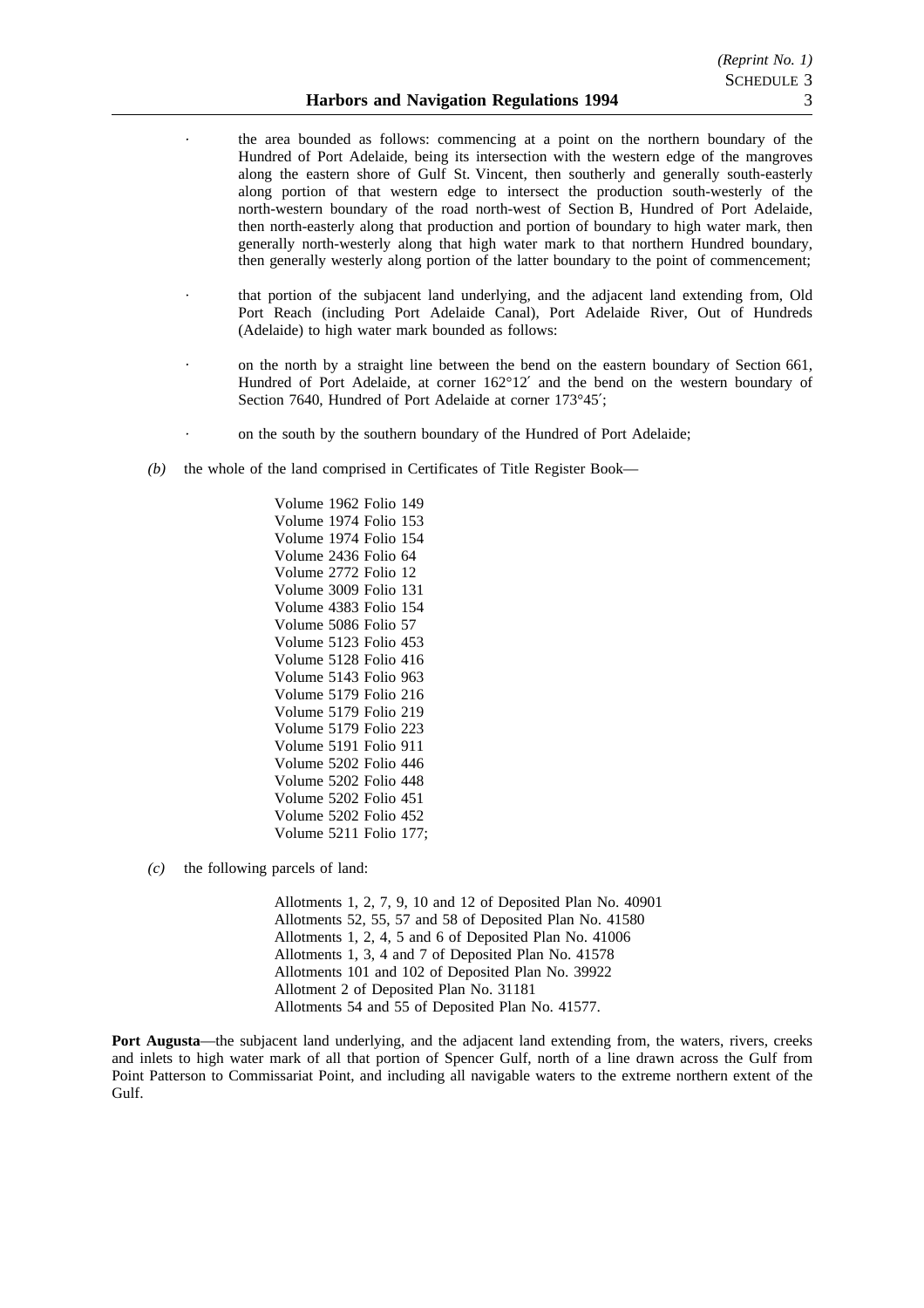**Port Bonython**—the subjacent land underlying, and the adjacent land extending from, the waters, rivers, creeks and inlets to high water mark of that portion of the western coast of Spencer Gulf bounded as follows: commencing at the eastern extremity of the harbor of Whyalla, Latitude 33°03.75′S, Longitude 137°40.5′E, then along the north-east boundary of that harbor bearing 319°T to high water mark, then generally easterly along high water mark to its intersection with a straight line bearing 143.5°T from Lowly Point Light, then along the latter line for a distance of approximately 3.4 nautical miles to the north boundary of the harbor of Port Pirie, then along the latter line bearing 251°T for a distance of approximately 2.5 nautical miles to the west extremity of that harbor, then along the south-west boundary of that harbor bearing 126°T for a distance of approximately 1.6 nautical miles to its intersection with a straight line bearing 97°T from the point of commencement, then along the latter line to the point of commencement.

**Port Broughton—the subjacent land underlying, and the adjacent land extending from, the waters, rivers,** creeks and inlets to high water mark on the eastern coast of Spencer Gulf, and within a straight line drawn from Woods Point to Webling Point, and over three nautical miles to seaward measured from any point on the line.

Port Giles—the subjacent land underlying, and the adjacent land extending from, the waters, rivers, creeks and inlets to high water mark of that portion of the western coast of Gulf St. Vincent bounded as follows: commencing at a point on high water mark one nautical mile due north of the intersection of the centre line of the Port Giles Jetty with high water mark; then by a line bearing due east from high water mark for seven nautical miles; then on a line bearing due south for two nautical miles; then on a line bearing due west to high water mark; then generally northerly along high water mark to the point of commencement.

### **Port Lincoln**—

- *(a)* the subjacent land underlying, and the adjacent land extending from, the waters, rivers, creeks and inlets to high water mark of Port Lincoln, as embraced within a straight line drawn between Cape Donnington and Point Boston, and over three nautical miles to seaward, measured from any point on the line;
- *(b)* the whole of the land comprised in Certificates of Title Register Book—

Volume 1586 Folio 7 Volume 3254 Folio 161 Volume 4147 Folio 471 Volume 4342 Folio 87.

**Port MacDonnell—the subjacent land underlying, and the adjacent land extending from, the waters, rivers,** creeks and inlets to high water mark of that portion of MacDonnell Bay bounded as follows: commencing at the intersection of high water mark and a line 100 metres westerly and parallel to the centre line of the breakwater, then generally south and east along the line to a point south-west of the eastern tip of the breakwater, then north-easterly along a line towards the south-east corner of Section 114, Hundred of MacDonnell to its intersection with high water mark, then generally westerly along high water mark to the point of commencement.

#### **Port Pirie**—

*(a)* the subjacent land underlying, and the adjacent land extending from, the waters, rivers, creeks and inlets to high water mark in Germein Bay, Spencer Gulf, bounded as follows: commencing at a point on a line bearing 282°T and distant 13 nautical miles from Mount Ferguson (Latitude 33°06.34′S, Longitude 138°01.78′E) situate in Section 1, Hundreds of Telowie and Pirie, then by a line bearing 126°T to high water mark on the shore, generally easterly, generally southerly and generally northerly following that high water mark to a point being its intersection with a line bearing 71°T from the point of commencement, then west-south-westerly along the latter line to the point of commencement;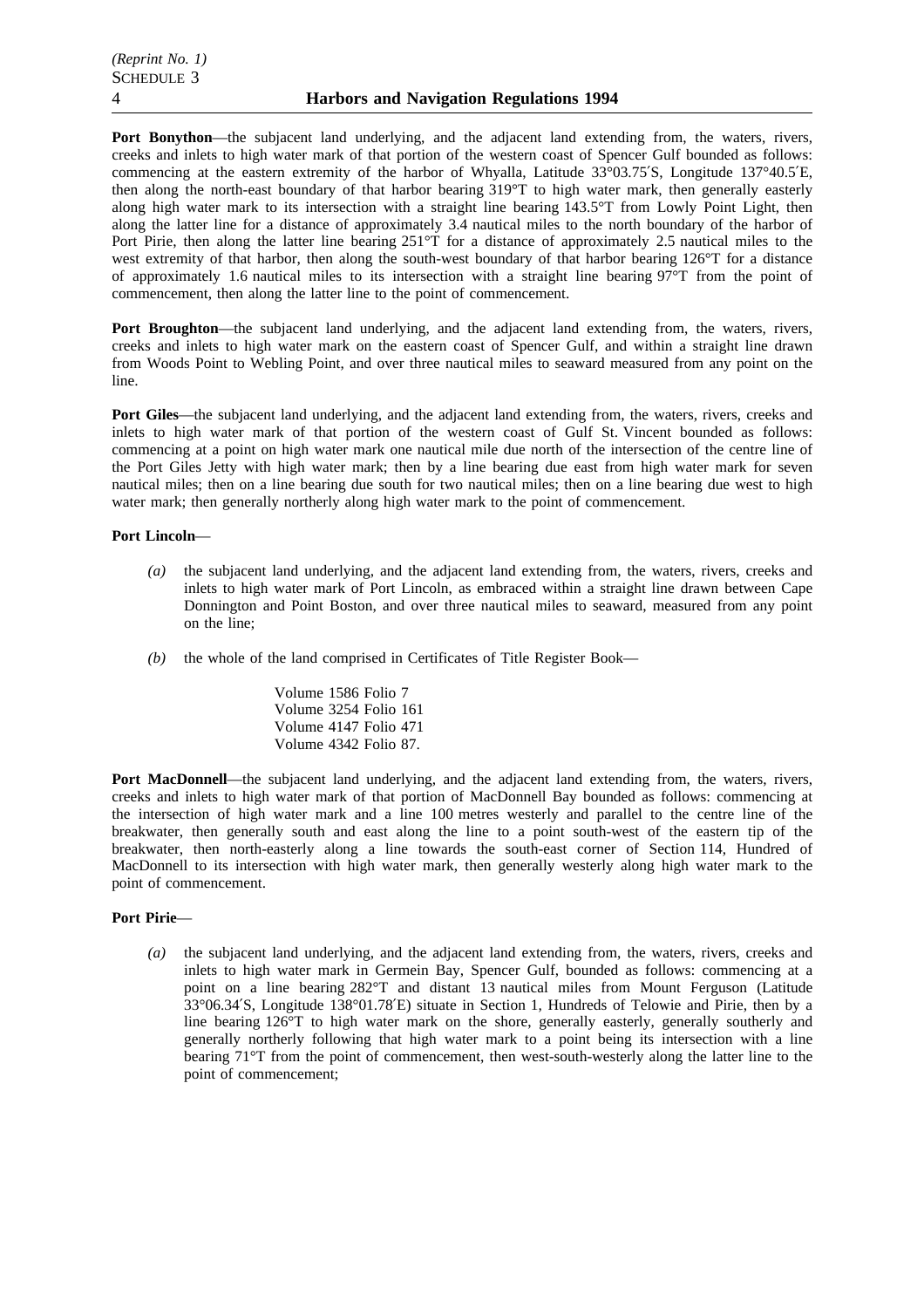*(b)* the whole of the land comprised in Certificates of Title Register Book—

Volume 1058 Folio 19 Volume 1066 Folio 122 Volume 1637 Folio 122 Volume 4358 Folio 898 Volume 4358 Folio 899 Volume 4358 Folio 900.

**Port Stanvac**—the subjacent land underlying, and the adjacent land extending from, the waters, rivers, creeks and inlets to high water mark on the eastern side of Gulf St. Vincent bounded as follows:

 $\cdot$  on the north-east by a line bearing 315 $\degree$  for three nautical miles from the intersection of the production westerly of the northern boundary of Section 572, Hundred of Noarlunga with high water mark (Latitude 35°05.50′S, Longitude 138°29.25′E approx.);

 $\cdot$  on the south by a line bearing 270 $\degree$ T for three nautical miles from the intersection of the production westerly of the southern boundary of Section 618, Hundred of Noarlunga with high water mark (Latitude 35°07.50′S, Longitude 138°28.25′E approx.);

on the north-west by a straight line connecting the extremities of those boundaries.

**Port Wakefield**—the subjacent land underlying, and the adjacent land extending from, the waters, rivers, creeks and inlets to high water mark of that portion of Gulf St. Vincent situated to the north of a line drawn from Sandy Point on the eastern shore to Mangrove Point on the western shore, but excluding an area commencing at a point being the intersection of the production easterly of the northern boundary of Wandilta Terrace, Town of Clinton, Hundred of Clinton, with the eastern edge of the mangroves along the western shore of Gulf St. Vincent, then westerly along that production and portion of boundary to high water mark, then generally northerly along high water mark to its intersection with the production south-easterly of the north-eastern boundary of Section 93 in the Hundred of Clinton; then generally southerly following that edge of the mangroves to the point of commencement.

**Rapid Bay**—the subjacent land underlying, and the adjacent land extending from, the waters, rivers, creeks and inlets to high water mark within half of one nautical mile seaward of any part of the Rapid Bay Jetty.

**Robe**—the subjacent land underlying, and the adjacent land extending from, the waters, rivers, creeks and inlets to high water mark of Guichen Bay, Lake Butler, including the entrance channel, as embraced within straight lines drawn from Cape Dombey to the outward point of Godfrey Island, and from there to Cape Thomas, and over three nautical miles to seaward, measured from any point on these lines.

**Streaky Bay—the subjacent land underlying, and the adjacent land extending from, the waters, rivers, creeks** and inlets to high water mark to the north and east of a line joining Point Brown to Point Westall.

## **Thevenard**—

- *(a)* the subjacent land underlying, and the adjacent land extending from, the waters, rivers, creeks and inlets to high water mark of portions of Denial Bay, Murat Bay, Bosanquet Bay, and D'Ecres Bay bounded as follows: commencing at low water mark, Cape Beaufort, Hundred of Moule, then true south for two nautical miles, then 150°T for 3.2 nautical miles, then 71°T on a straight line to low water mark at Wittelbee Point, Hundred of Bonython, then along low water mark in a westerly, northerly, westerly, and southerly direction to the point of commencement, and including
	- that portion of the foreshore 30.48 metres wide being 15.24 metres on each side of the centreline of the Denial Bay Jetty, situated opposite Main Street, Denial Bay, Hundred of Moule, extending from high water mark to low water mark;
	- that portion of the foreshore 30.48 metres wide being 15.24 metres on each side of the centreline of the Murat Bay Jetty, situated opposite McKenzie Street, Ceduna, Hundred of Bonython, extending from high water mark to low water mark;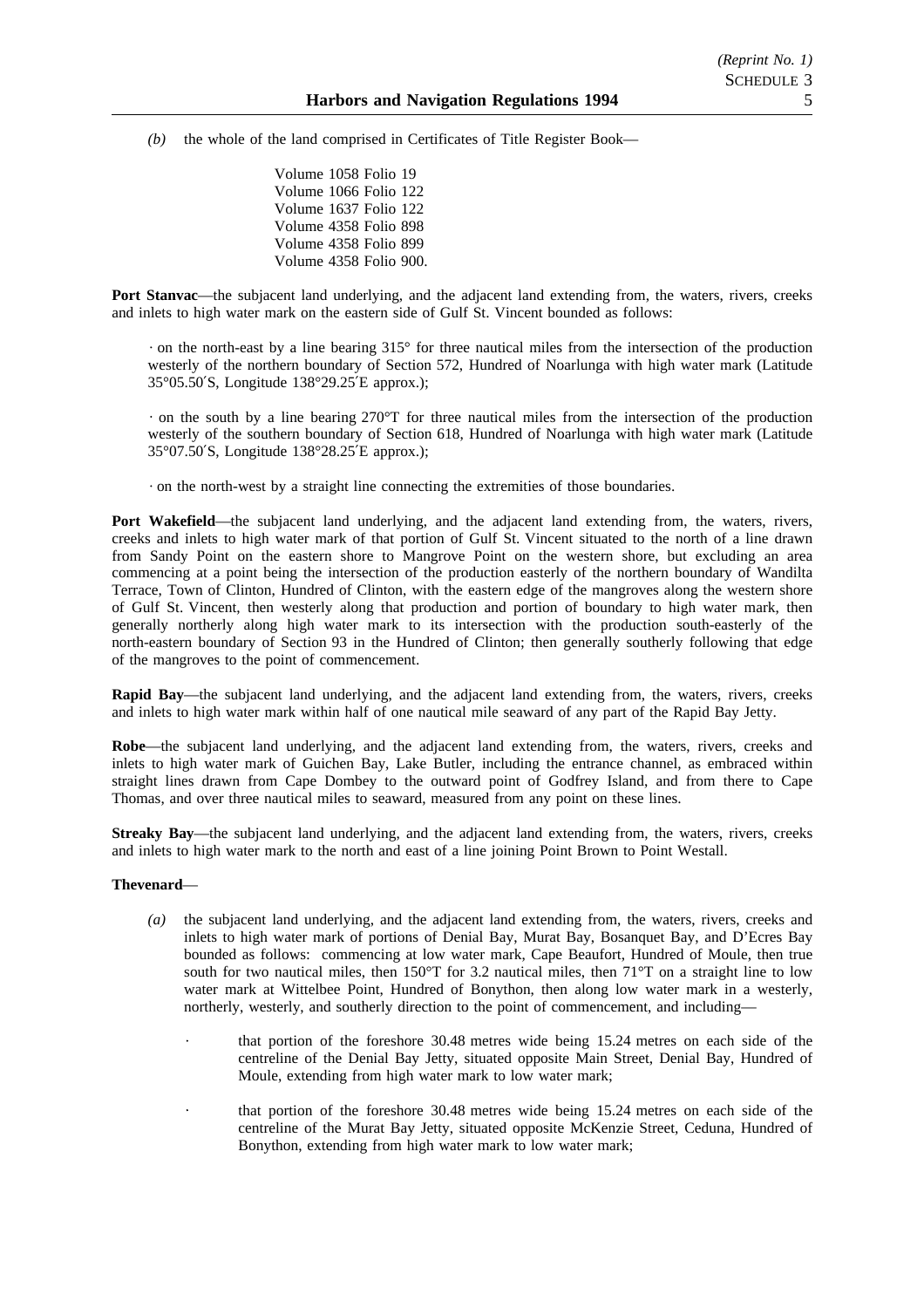- that portion of the foreshore adjoining Block 1, Hundred of Bonython, bounded on the north by the production westerly of the northern boundary of that Block to low water mark, then southerly, south-westerly, and south-easterly along that low water mark to a point being the intersection of a line being the production southerly of the eastern boundary of that Block, then northerly along that line to high water mark, then generally north-westerly, westerly, and north-easterly along that high water mark to the point of commencement;
- *(b)* the whole of the land comprised in Certificates of Title Register Book—
	- Volume 3067 Folio 186 Volume 3475 Folio 138.

**Venus Bay**—the subjacent land underlying, and the adjacent land extending from, the waters, rivers, creeks and inlets to high water mark of Venus Bay, including the islands of the bay and the subjacent land underlying, and the adjacent land extending from, waters to the north of a straight line between Point Weyland and South Head.

**Victor Harbor**—the subjacent land underlying, and the adjacent land extending from, the waters, rivers, creeks and inlets to high water mark bounded as follows: commencing at the intersection of high water mark and a line running 141° true from Rosetta Head, Hundred of Waitpinga; then south-westerly along that line for 0.5 nautical miles; then along a line 51° true to high water mark about 1.5 nautical miles eastward from Middleton, Hundred of Goolwa; then westerly and south-westerly along high water mark to the point of commencement.

**Vivonne Bay**—the subjacent land underlying, and the adjacent land extending from, the waters, rivers creeks and inlets to high water mark to the north of a line joining Point Ellen to Mount Bloomfield.

#### **Wallaroo**—

- *(a)* the subjacent land underlying, and the adjacent land extending from, the waters, rivers, creeks and inlets to high water mark of that part of Wallaroo Bay bounded as follows:
	- $\ddot{\phantom{0}}$ on the north by a line extending due west for three nautical miles from a point on high water mark at the south-west extremity on Point Riley;
	- on the south by a line extending due west for three nautical miles from a point on high water mark at the northern extremity of Point Hughes;
	- on the west by a line joining the seaward extremities of those north and south boundaries,

and including—

an area commencing at the northern most corner of Block 15, Hundred of Wallaroo, then north-easterly at the south-eastern angle of 89°57′20″ for 30.81 metres, easterly at a southern angle of 157°26′30″ to a northern corner of Allotment 322, Town of Wallaroo, along north-western boundaries and north-eastern boundary of Allotment 322 generally south-westerly and north-westerly to the north-eastern boundary of Block 15, then along the latter boundary north-westerly to the point of commencement,

#### but excluding—

- the portion of the foreshore between the north-east boundary of Section 500, Hundred of Wallaroo, comprised in Certificate of Title Volume 1451, Folio 101, and a line being the production westerly of the south boundary of Section 929, Hundred of Wallaroo; and
- the portion of the foreshore between high water mark and low water mark and adjacent to Sections 924, 925, 928 and 929, Hundred of Wallaroo;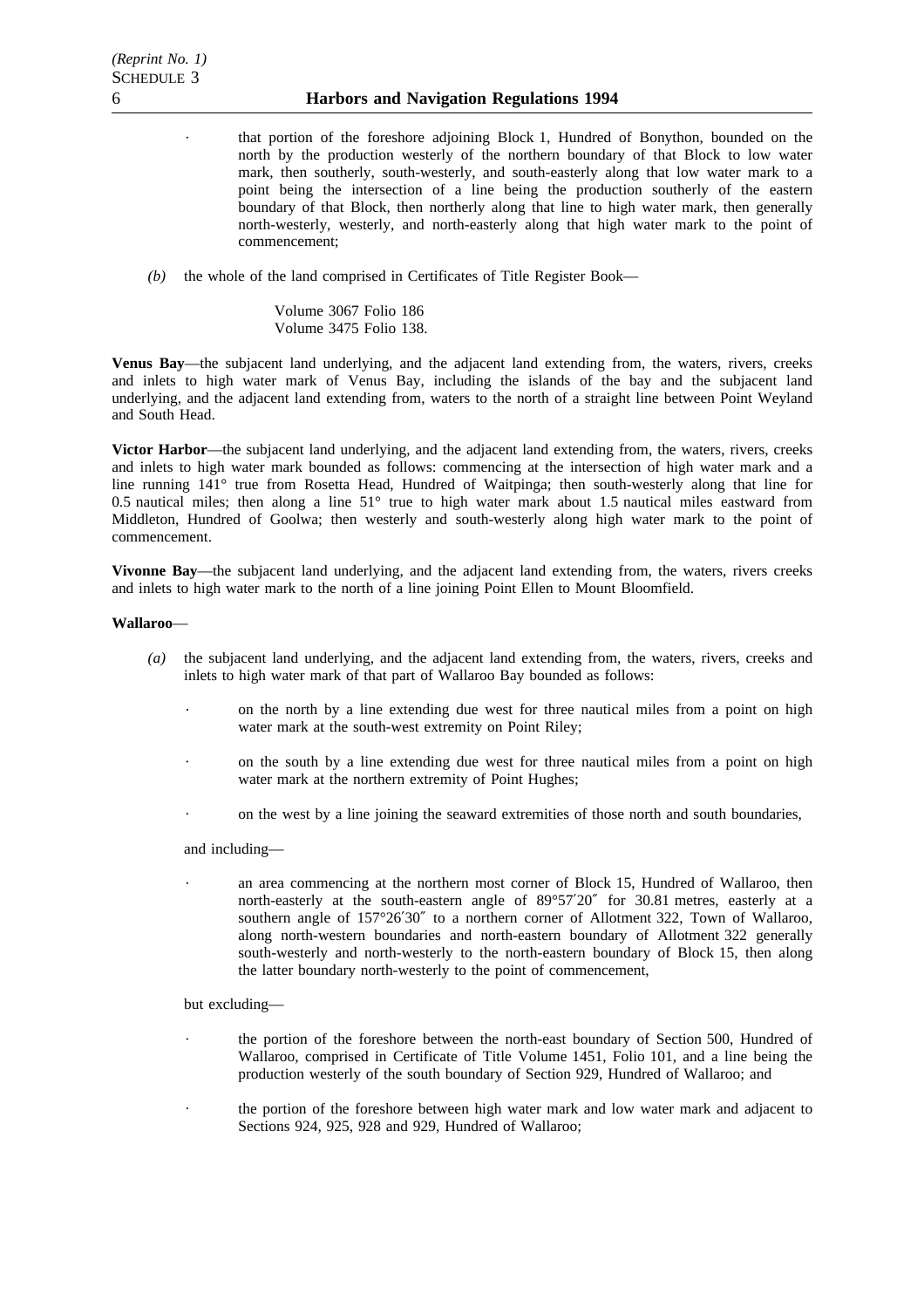*(b)* the whole of the land comprised in Certificates of Title Register Book—

Volume 59 Folio 37 Volume 69 Folio 97 Volume 1736 Folio 149 Volume 5206 Folio 675.

**Whyalla**—the subjacent land underlying, and the adjacent land extending from, the waters, rivers, creeks and inlets to high water mark of that portion of the western coast of Spencer Gulf bounded as follows: commencing at point Latitude 33°03.75′S, Longitude 137°40.50′E, then by a straight line to Latitude 33°06.25′S, Longitude 137°37.00′E, then on a line bearing 319°T to high water mark, then generally north-easterly following high water mark to its intersection with a line bearing 319°T from the point of commencement, then from the latter line to the point of commencement but excluding that portion comprising land reclaimed as follows:

- that portion of Allotment 6 in DP 26386, Hundred of Randell, situated between Old Medium High Water Mark and the Toe of Bank of Reclaimed Area delineated on that Plan;
- that portion shown on DP 26386 as situated between the southern boundary of Allotment 7 and Medium High Water Mark;
- Allotment 3 in DP 26088, Hundred of Randell and Out of Hundreds (Whyalla).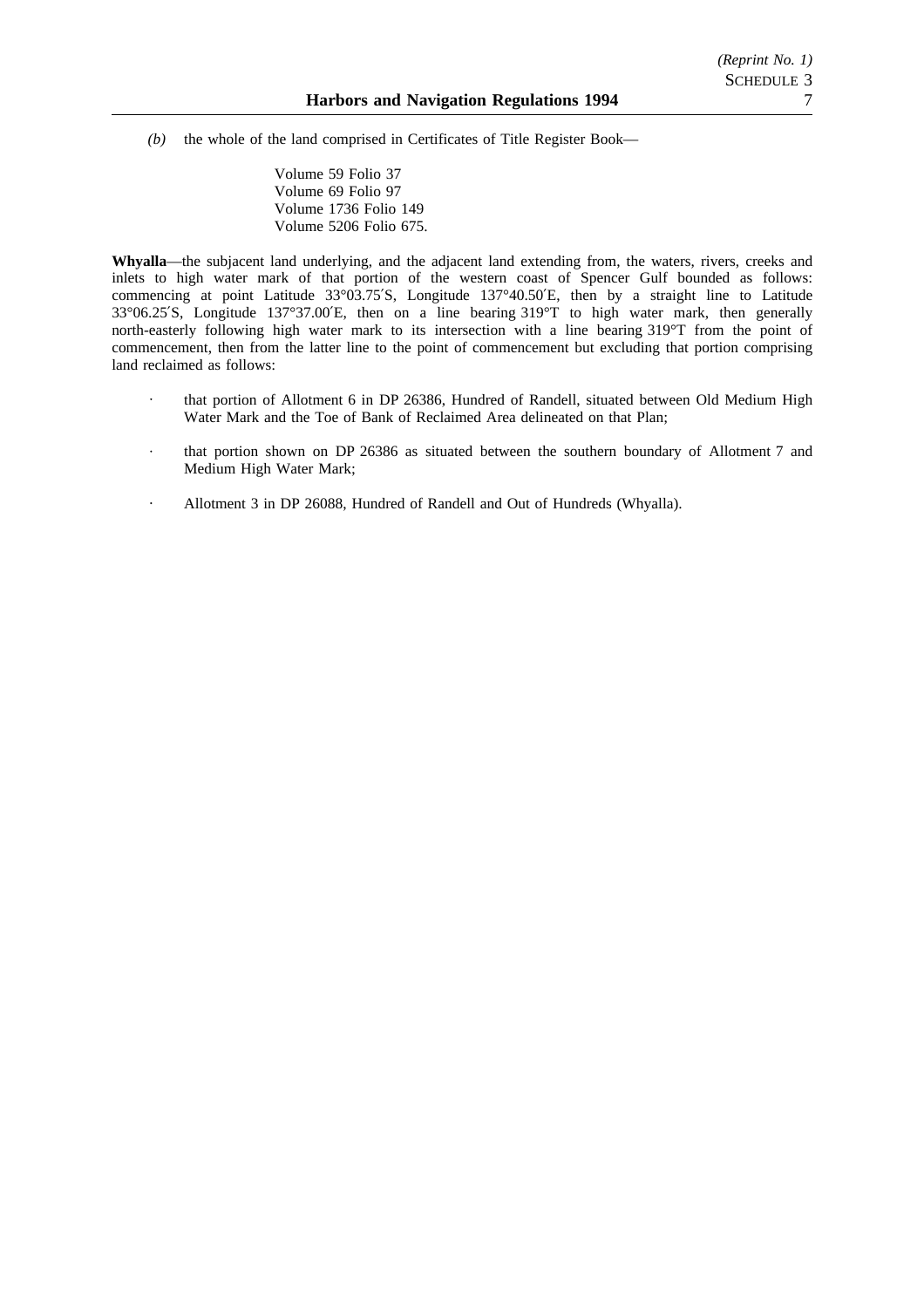*Restricted Areas—Controls (Part 4)*

**Interpretation of schedule 4**

**1.** (1) In this schedule—

"**planing attitude**" means the attitude of a vessel when buoyancy has ceased to be its sole support and a proportion of its weight is supported by the dynamic lift resulting from the speed of the vessel through the water.

(2) In this schedule, a reference to a control of a particular number is a reference to the regulation, restriction or prohibition of the relevant number listed below:

- 1. A person must not take a vessel into the specified waters or cause or permit a vessel to enter the specified waters.
- 2. A person must not operate a vessel fitted with an engine in the specified waters at a speed in excess of 4 knots or in a planing attitude.
- 3. A person must not operate a vessel in the specified waters at a speed in excess of 4 knots or in a planing attitude.
- 4. A person must not ski, aquaplane or be towed in any other manner by a vessel in the specified waters.
- 5. A person must not ski, aquaplane or be towed in any other manner by a vessel in specified waters at a speed in excess of 4 knots.
- 6. A person must not swim, bathe or dive (including scuba dive) in the specified waters.
- 7. A person must not swim, bathe or dive (including scuba dive) in the specified waters except for purposes connected with water skiing, aquaplaning or like activity.
- 8. A person must not operate a vessel fitted with an engine in the specified waters.
- 9. A person must not operate a vessel in the specified waters except for the purposes of water skiing, aquaplaning or like activity.
- 10. A person must not moor a vessel, fish or trawl in the specified waters.
- 11. A person must not—
- *(a)* operate a vessel other than a motorised jet ski; or
- *(b)* swim, bathe or dive (including scuba dive) except for purposes connected with operating a motorised jet ski,

in the specified waters.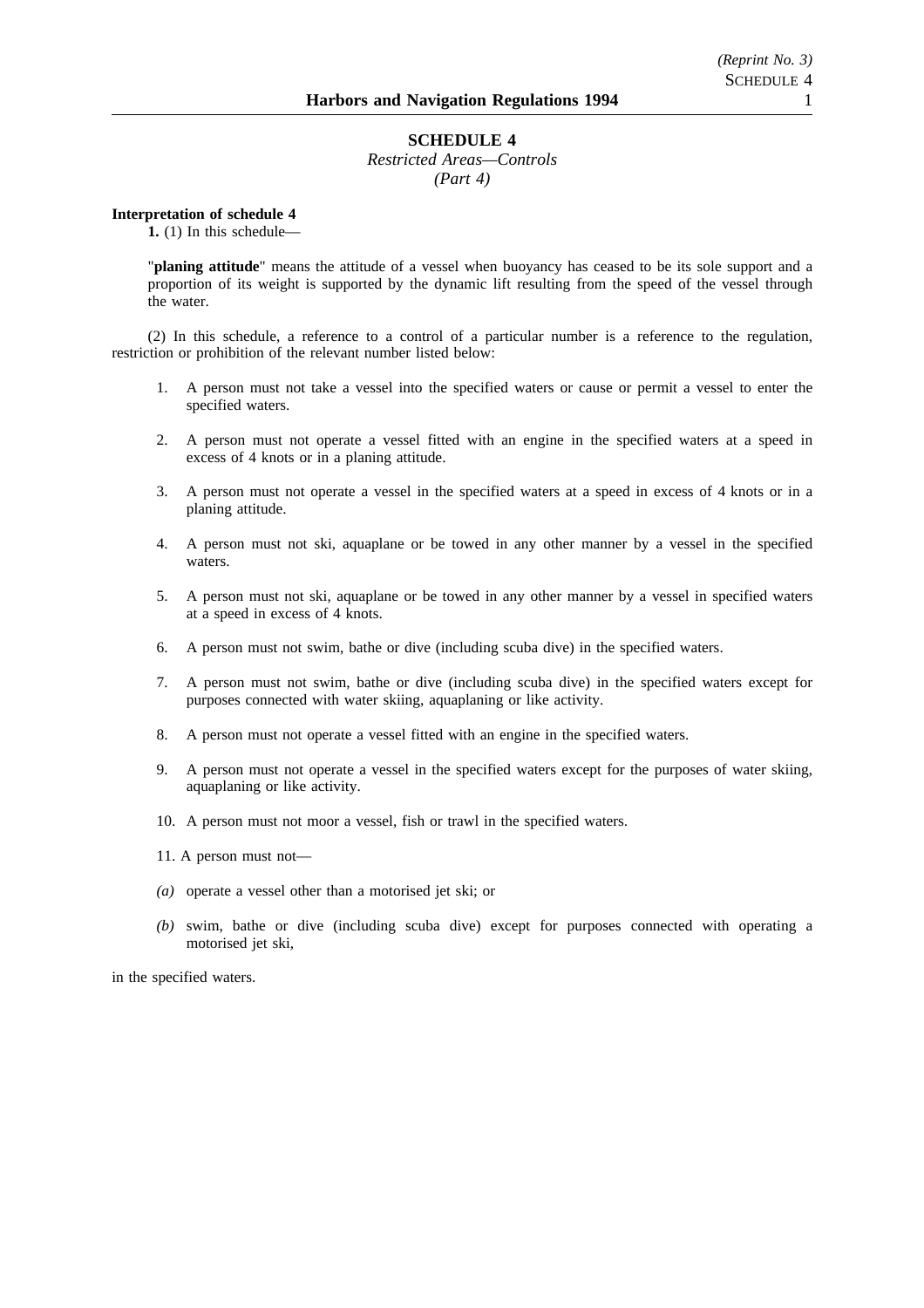## **Table of controls**

**2.** The following table sets out the controls applicable in restricted areas:

| Restricted areas (defined in<br>schedule 5) | Controls applying in those areas                                                                                                                                                                    | Additional controls applying in<br>those areas                                                |
|---------------------------------------------|-----------------------------------------------------------------------------------------------------------------------------------------------------------------------------------------------------|-----------------------------------------------------------------------------------------------|
| Angas Inlet                                 | Controls 1 and 4 (but this does not<br>apply in relation to a vessel in the<br>specified waters for a purpose<br>connected with the operation or<br>maintenance of Torrens Island<br>Power Station) |                                                                                               |
| Ardrossan Area 1                            | Controls 1 and 4                                                                                                                                                                                    |                                                                                               |
| Ardrossan Area 2                            | Control 2                                                                                                                                                                                           |                                                                                               |
| Balgowan Areas 1 and 2                      | Controls 3 and 5                                                                                                                                                                                    |                                                                                               |
| <b>Black Point</b>                          | Controls 3 and 5                                                                                                                                                                                    |                                                                                               |
| Blackfellow's Caves Area 1                  | Controls 3 and 5                                                                                                                                                                                    |                                                                                               |
| Blackfellow's Caves Area 2                  | Controls 1 and 4                                                                                                                                                                                    |                                                                                               |
| Blanchetown                                 | Controls 3 and 5                                                                                                                                                                                    |                                                                                               |
| Blanchetown Area 2                          | Controls 2 and 5                                                                                                                                                                                    |                                                                                               |
| Brighton Areas 1 to 5                       | Controls 1 and 4                                                                                                                                                                                    |                                                                                               |
| <b>Bucks Bay</b>                            | Controls 1 and 4                                                                                                                                                                                    |                                                                                               |
| Caloote Landing Area 1                      | Controls 1 and 4                                                                                                                                                                                    |                                                                                               |
| Caloote Landing Area 2                      | Controls 3 and 5                                                                                                                                                                                    |                                                                                               |
| Clayton Bay                                 | Controls 1 and 4                                                                                                                                                                                    |                                                                                               |
| <b>Currency Creek</b>                       | Control 2                                                                                                                                                                                           |                                                                                               |
| East Wellington                             | Controls 2 and 5                                                                                                                                                                                    |                                                                                               |
| Forbys Island                               | Controls 1 and 4                                                                                                                                                                                    |                                                                                               |
| Glenelg                                     | Controls 3 and 5                                                                                                                                                                                    |                                                                                               |
| Glenelg River                               | Controls 3 and 5                                                                                                                                                                                    |                                                                                               |
| Goolwa Areas 1, 3 and 5                     | Controls 3 and 5                                                                                                                                                                                    |                                                                                               |
| Goolwa Areas 2, 4 and 6                     | Controls 2 and 5                                                                                                                                                                                    |                                                                                               |
| Goolwa Area 7                               | Control 11                                                                                                                                                                                          |                                                                                               |
| Hog Bay                                     | Controls 1 and 4                                                                                                                                                                                    |                                                                                               |
| Kellidie Bay                                | Controls 3 and 5                                                                                                                                                                                    |                                                                                               |
| Lake Bonney (Barmera)                       | Controls 1 and 4                                                                                                                                                                                    |                                                                                               |
| Lake Bonney (South East)                    | Controls 1 and 4                                                                                                                                                                                    |                                                                                               |
| Lake Fellmongery Area 1                     | Control 8                                                                                                                                                                                           | A person must not operate a vessel<br>$\mathcal{L}$ $\mathcal{L}$ $\mathcal{L}$ $\mathcal{L}$ |

Lake Fellmongery Area 2 Controls 1 and 4

that is not fitted with an engine at a speed in excess of 4 knots or in a planing attitude.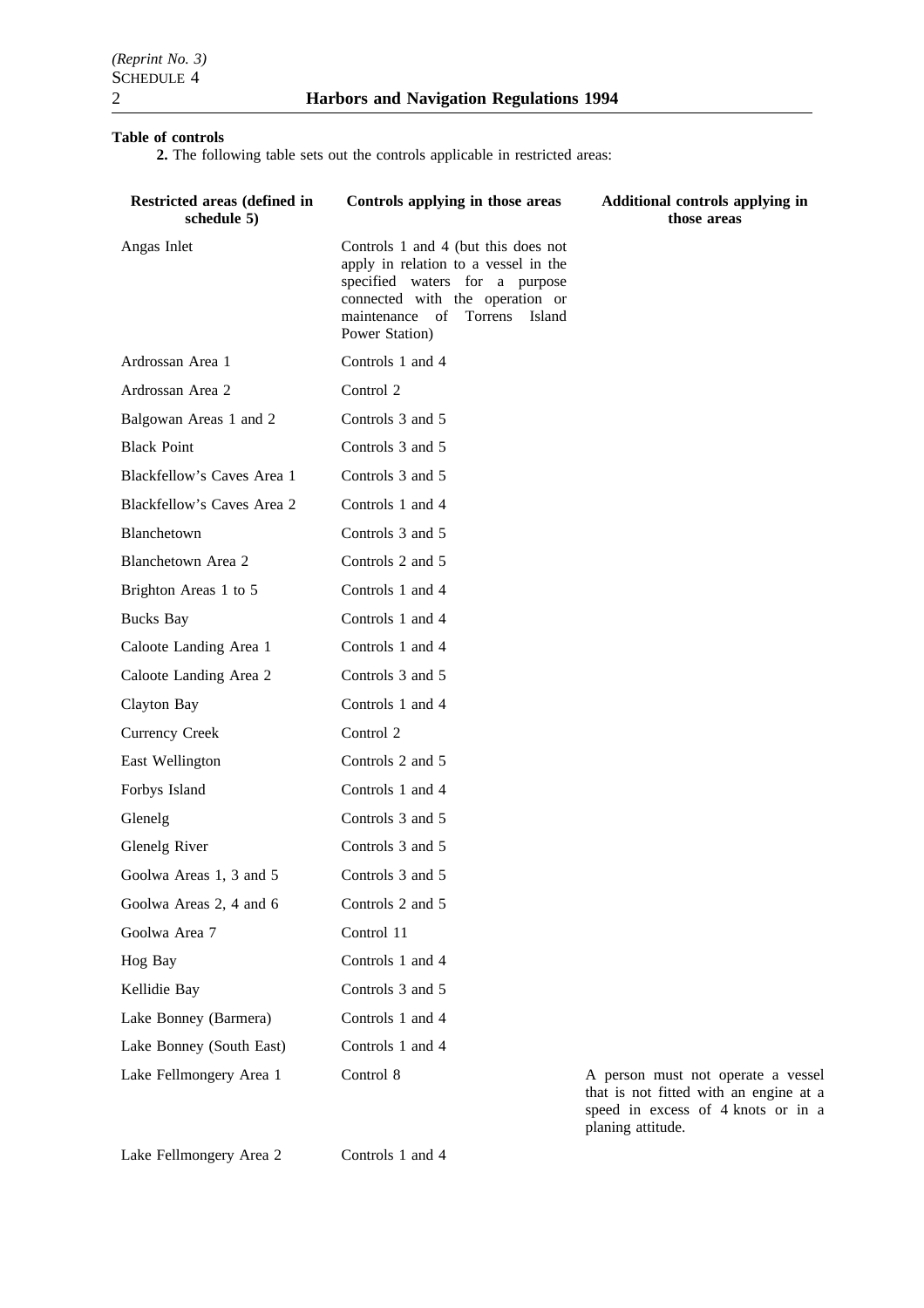Lake Fellmongery Area 3 Controls 7 and 9 A person must not—

- *(a)* operate a vessel at a speed in excess of 35 knots; or
- *(b)* operate a vessel or engage in water skiing, aquaplaning or like activity before 8.00 am or after sunset or 8.00 pm (whichever is the earlier) on any day; or
- *(c)* operate a vessel or engage in water skiing, aquaplaning or like activity if there are already eight vessels within the area.

If there are eight vessels within the area and others waiting to use the area—

- *(a)* a vessel must not remain in the area for more than 30 minutes at any one time; and
- *(b)* unless otherwise agreed by the operators of all the vessels, vessels must enter the area in the order of their arrival at the area and then rotate turns in the same order.

If the above control is contravened or not complied with, the operator of the vessel concerned is guilty of an offence against Part 4.

| Lake Leake                                                      | Controls 1 and 4 |
|-----------------------------------------------------------------|------------------|
| Mannum Areas 1 and 2                                            | Controls 1 and 4 |
| Mannum Area 3                                                   | Controls 3 and 5 |
| Meningie                                                        | Controls 1 and 4 |
| Milang                                                          | Controls 1 and 4 |
| Moana                                                           | Controls 1 and 4 |
| Morgan and Cadell Areas 1 and Controls 1 and 4<br>$\mathcal{L}$ |                  |
| North Shields                                                   | Controls 3 and 5 |
| Murray Bridge Area 1                                            | Controls 3 and 5 |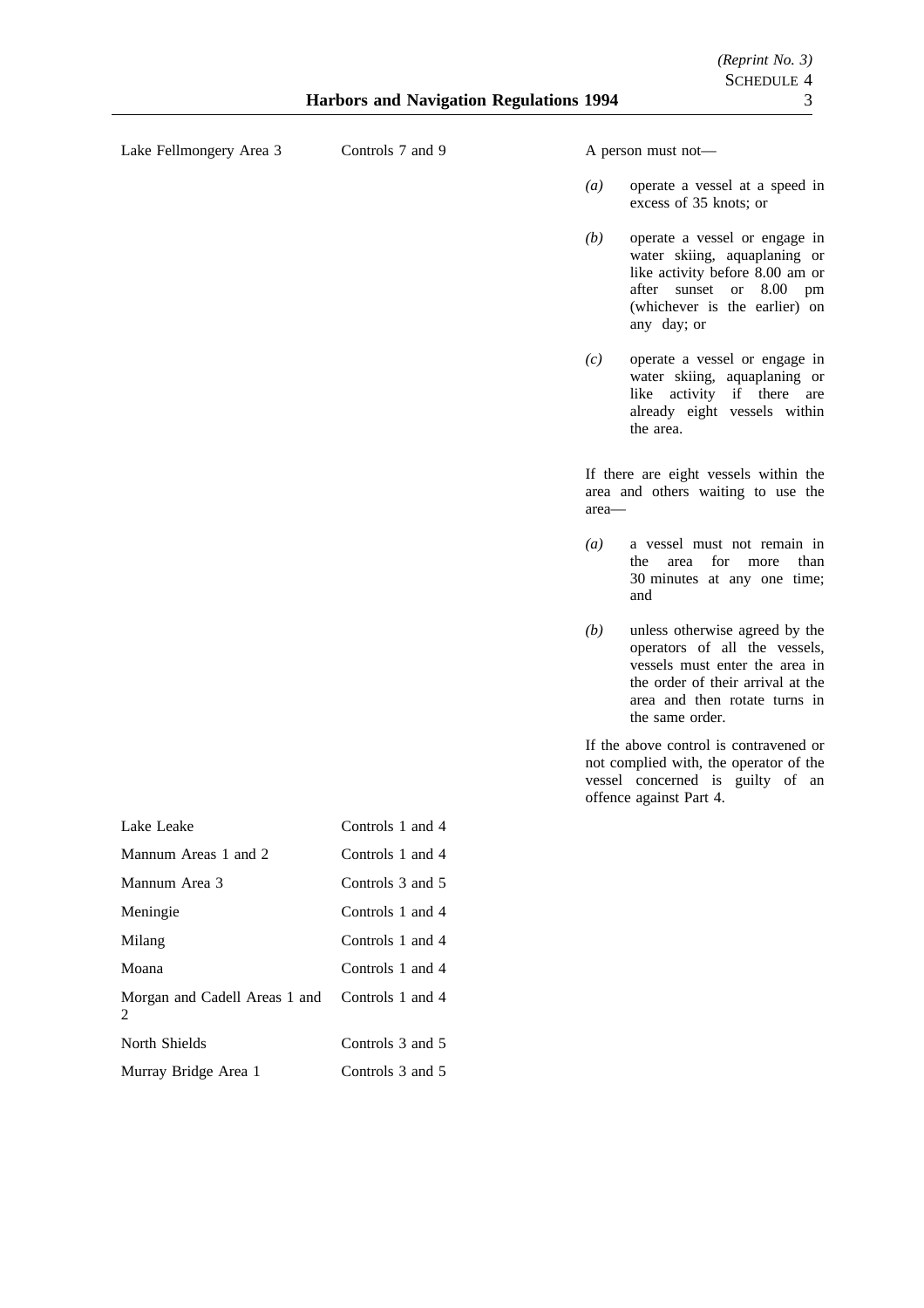| Murray Bridge Area 2                    | Control 8 (but this does not apply<br>in relation to a vessel fitted with an<br>engine that is in the area because<br>of its official association with a<br>rowing, sailing or similar race or<br>practice)                                                                                                                                | In this area the river is divided into<br>two channels and the usual rules of<br>navigation apply in respect of each of<br>those channels. |
|-----------------------------------------|--------------------------------------------------------------------------------------------------------------------------------------------------------------------------------------------------------------------------------------------------------------------------------------------------------------------------------------------|--------------------------------------------------------------------------------------------------------------------------------------------|
| Murray Bridge (bathing)<br>Areas 1 to 7 | Controls 1 and 4                                                                                                                                                                                                                                                                                                                           |                                                                                                                                            |
| O'Sullivan Beach                        | Controls 2 and 6                                                                                                                                                                                                                                                                                                                           |                                                                                                                                            |
| Point Turton                            | Controls 1 and 4                                                                                                                                                                                                                                                                                                                           |                                                                                                                                            |
| Port Bonython Zone 1                    | Controls 1 and 4                                                                                                                                                                                                                                                                                                                           |                                                                                                                                            |
| Port Bonython Zone 2                    | Controls 1 and 4 but only while the<br>berth operations signal at the<br>seaward end of the jetty is<br>signalling a single red light flashing<br>at an approximate rate of one flash<br>per second.                                                                                                                                       |                                                                                                                                            |
| Port Bonython Zone 3                    | Controls 1 and 4 but only while the<br>berth operations signal at the<br>seaward end of the jetty is<br>signalling two red lights (in a<br>vertical line<br>3 metres<br>apart)<br>flashing each at an approximate<br>rate of one flash per second (so<br>that together they flash at an<br>approximate rate of two flashes per<br>second). |                                                                                                                                            |
| Port Elliot                             | Control 2                                                                                                                                                                                                                                                                                                                                  |                                                                                                                                            |
| Porter Bay                              | Controls 2 and 5                                                                                                                                                                                                                                                                                                                           |                                                                                                                                            |
| Port Neill                              | Controls 2 and 5                                                                                                                                                                                                                                                                                                                           |                                                                                                                                            |
| Port Stanyac Areas 1 and 2              | Controls 1 and 4                                                                                                                                                                                                                                                                                                                           |                                                                                                                                            |
| Semaphore                               | Control 6                                                                                                                                                                                                                                                                                                                                  |                                                                                                                                            |
| Stansbury Areas 1 and 2                 | Controls 3 and 5                                                                                                                                                                                                                                                                                                                           |                                                                                                                                            |
| Swan Reach                              | Controls 1 and 4                                                                                                                                                                                                                                                                                                                           |                                                                                                                                            |
| Thevenard                               | Control 6                                                                                                                                                                                                                                                                                                                                  |                                                                                                                                            |
| Thistle Island Areas 1 and 2            | Control 10                                                                                                                                                                                                                                                                                                                                 |                                                                                                                                            |
| Tumby Bay Areas 1 and 4                 | Controls 2 and 5                                                                                                                                                                                                                                                                                                                           |                                                                                                                                            |
| Tumby Bay Areas 2 and 3                 | Control 7                                                                                                                                                                                                                                                                                                                                  |                                                                                                                                            |
| Valley Lake Areas 1, 2 and 3            | Controls 1 and 4                                                                                                                                                                                                                                                                                                                           |                                                                                                                                            |
| West Beach                              | Controls 1, 4 and 6                                                                                                                                                                                                                                                                                                                        | A person must not wade in the<br>specified waters.                                                                                         |
| Whyalla Areas 1 and 3                   | Control 8                                                                                                                                                                                                                                                                                                                                  |                                                                                                                                            |

Whyalla Area 2 Controls 3 and 5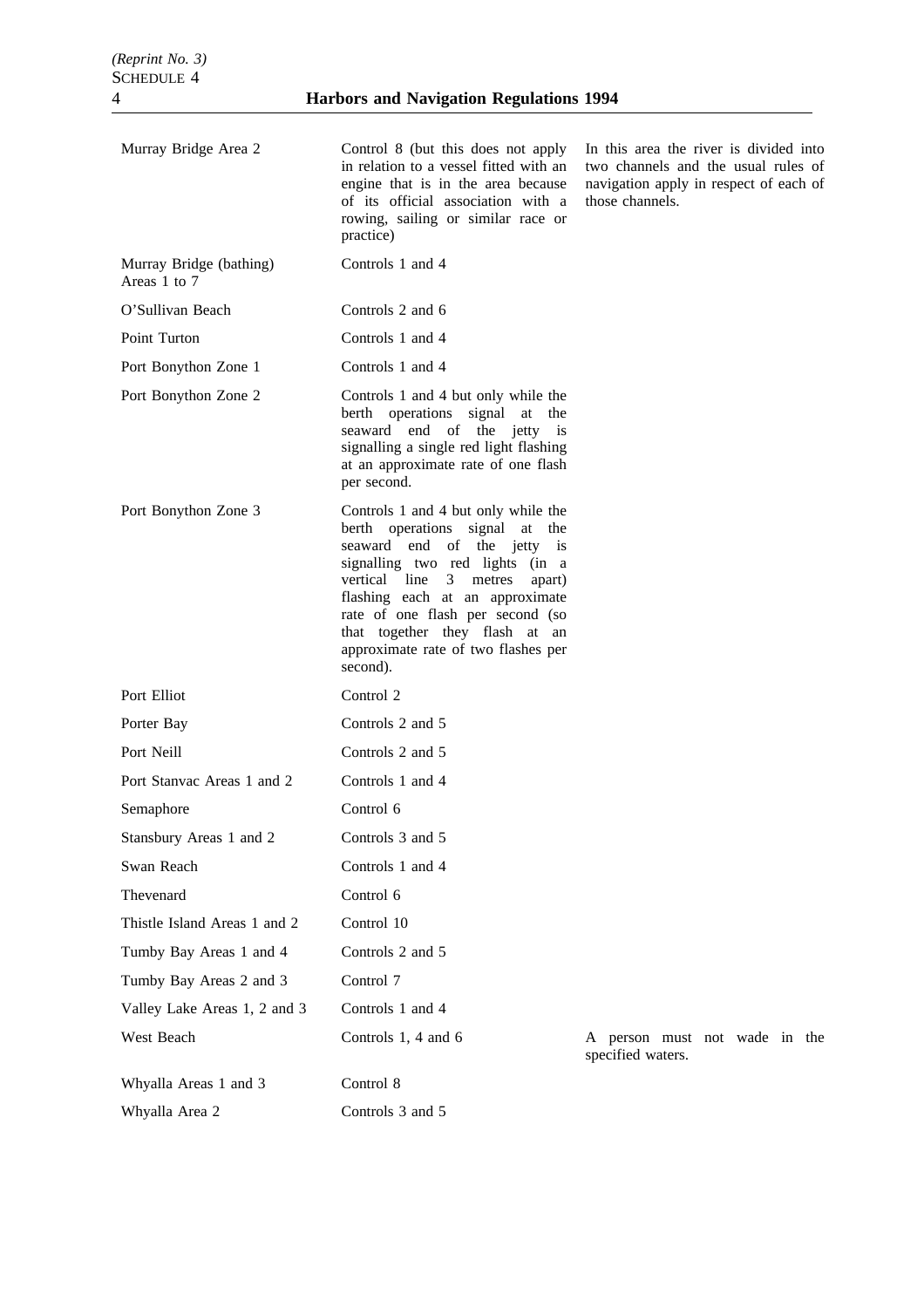#### **Non-application of controls to certain vessels at Port Bonython and Port Stanvac**

**3.** The controls set out in the table in clause 2 in relation to Port Bonython Zone 1, 2 and 3 and to Port Stanvac Areas 1 and 2 do not apply in relation to vessels of the following classes:

- *(a)* vessels entering or remaining in the relevant area for the purposes of loading or unloading at the port facilities;
- *(b)* vessels entering or remaining in the relevant area for purposes connected with the operation of the port facilities or the harbor.

### **Application of controls to certain vessels at West Beach**

**4.** (1) The controls set out in the table in clause 2 in relation to West Beach do not apply to vessels entering or remaining in the relevant area for the purposes of the construction of a boating facility, breakwater or other structure within, or adjacent to, the relevant area, or for purposes connected with sand management.

(2) The controls set out in the table in clause 2 in relation to West Beach will cease to apply on a day on which the Minister, by notice in the *Gazette*, declares that the Minister is satisfied that control of access to the relevant area under these regulations is no longer required due to the completion (or substantial completion) of work associated with the construction of a boating facility and breakwater in the relevant area.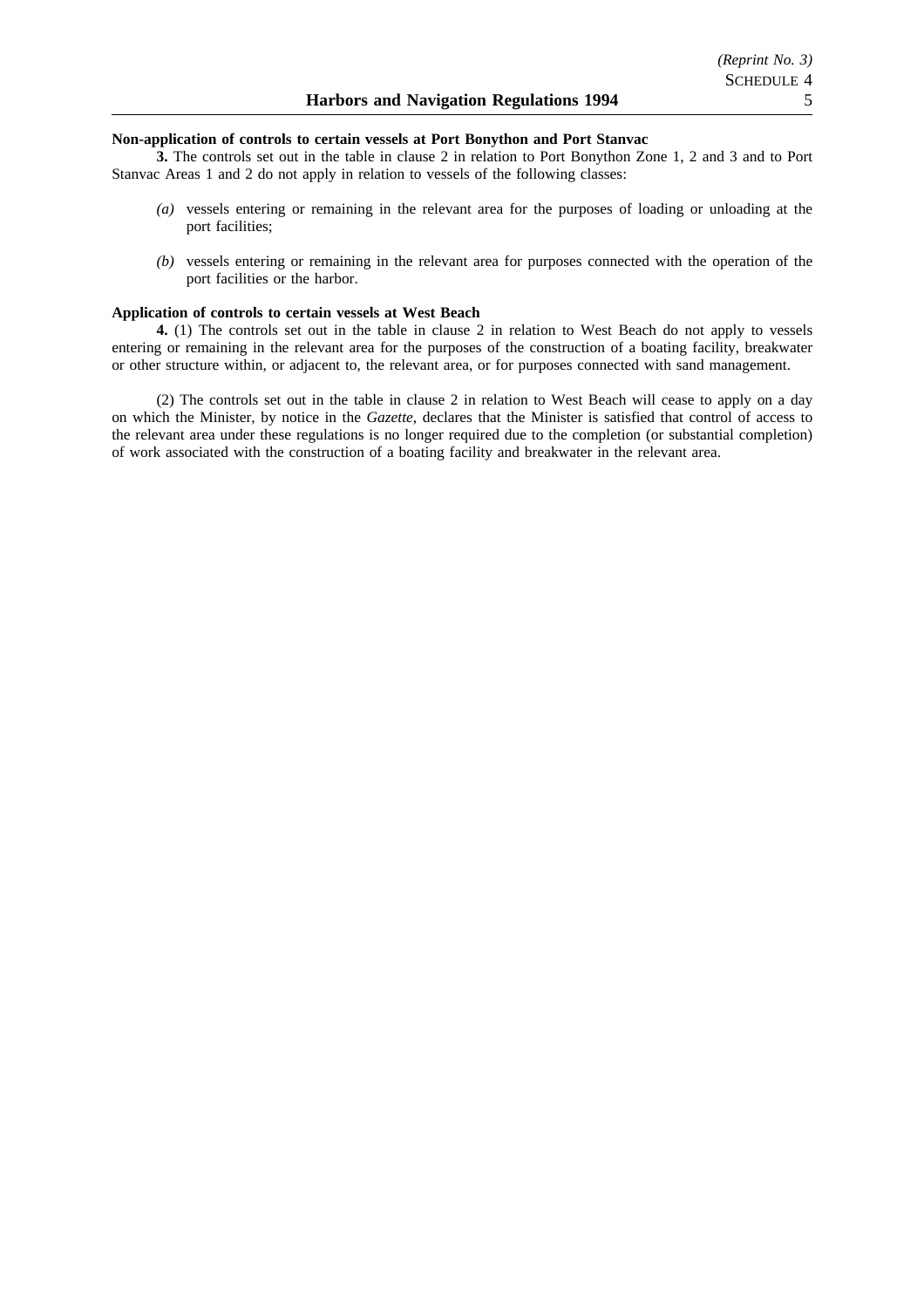# **SCHEDULE 5**

*Restricted Areas—Delineation (Part 4)*

*Unless the contrary intention appears, the maps in this schedule are provided for convenience of reference only.*

#### **Angas Inlet**

The portion of Angas Inlet that is bounded as follows: commencing at a point where median high water mark on Torrens Island intersects the line of buoys, then south-east along the line of buoys to a point where median high water on Garden Island intersects the line of buoys, then south-west along median high water mark to the Causeway, then north-west along median high water mark to Torrens Island, then north-east along median high water mark to the point of commencement.

[Map appears in *Gaz*. 20 October 1994, p. 987]

#### **Ardrossan**

**Area 1**: the area of the sea at Ardrossan extending for 30 metres north and south of the B.H.P. loading jetty centre line and its production westerly, 30 metres east and west of the B.H.P. loading jetty crosshead centre line, and 30 metres from the intersections of that centre line with the north and south ends of the B.H.P. loading jetty crosshead.

**Area 2**: the area of the sea at Ardrossan bounded as follows:

on the east by a straight line commencing at the intersection of the south-west side of the town jetty and high water mark and drawn in a south-easterly direction toward the north-east corner of the B.H.P. loading jetty crosshead: to a point where it intersects with a straight line 30 metres west of and parallel to the B.H.P. loading jetty crosshead centre line and its production northerly;

on the south by a straight line 30 metres north and parallel to the B.H.P. loading jetty centre line and its production westerly;

on the west and north-west by high water mark.

[Map appears in *Gaz*. 20 October 1994, p. 987]

# **Balgowan**

**Area 1**: the portion of the sea at Balgowan bounded as follows:

on the north-west by a straight line joining Point Warrenne with a point being the intersection of the high water mark and the prolongation seaward of the northern boundary of Section 286, Hundred of Kilkerran;

on the south and east by the high water mark.

[Map appears in *Gaz*. 20 October 1994, p. 987]

#### **Balgowan**

**Area 2**: the portion of the sea at Balgowan bounded as follows:

on the west by a straight line joining Point Warrenne with a point being 100 metres west of the high water mark on the prolongation seaward of the southern boundary of Welfare Road, Township of Balgowan, Hundred of Kilkerran;

on the south by a straight line commencing at high water mark and extending seaward for 100 metres along the prolongation of the southern boundary of Welfare Road, Township of Balgowan, Hundred of Kilkerran;

on the east by the high water mark.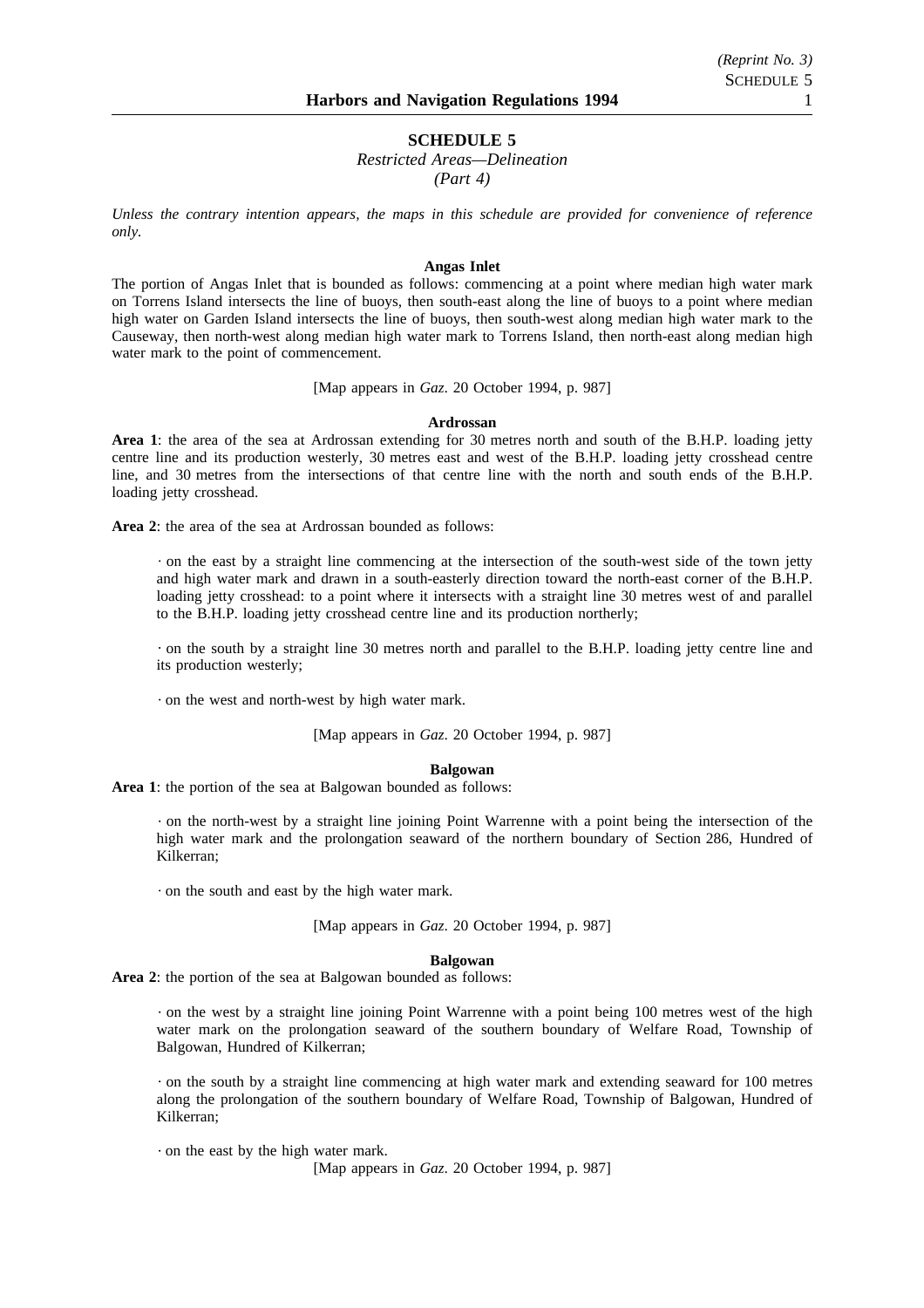#### **Black Point**

The portion of the sea at Black Point bounded as follows:

on the north-west by a straight line commencing 50 metres north-west of the boat ramp and extending seaward (north-easterly) for 100 metres from the high water mark;

on the south-east by a straight line parallel to the north-east boundary and extending 100 metres seaward from the high water mark at Black Point;

on the north-east by a straight line 100 metres from, and parallel to, the high water mark, and joining the seaward extremities of the north-west and south-east boundaries;

on the south-west by the high water mark.

[Map appears in *Gaz*. 20 October 1994, p. 987]

#### **Blackfellows' Caves**

**Area 1**: the portion of the sea at Blackfellows' Caves bounded as follows:

on the south-east by the north-west boundary of section 621, Hundred of Kongorong;

on the north-east by a straight line being the prolongation north-westerly of the north-east edge of the boat ramp for a distance of 10 metres seawards from the aforesaid south-east boundary;

on the south-west by a straight line extending south-easterly from the south extremity of the centre line of the reef to intersect the aforesaid south-east boundary at right angles;

on the north-west by a straight line joining the north-west extremities of the aforesaid south-west and north-east boundaries.

**Area 2**: the portion of the sea at Blackfellows' Caves bounded as follows:

on the south-west, west and north-west by the centre line of the reef;

on the north-east by ordinary high water mark;

on the south-east by the north-west and north-east boundaries of Area 1 and the north-west boundary of Section 621, Hundred of Kongorong.

[Map appears in *Gaz*. 20 October 1994, p. 987]

#### **Blanchetown**

The portion of the River Murray at Blanchetown delineated in bold on the plan below:

[Plan appears in *Gaz*. 20 October 1994, p. 987]

#### **Blanchetown Area 2**

**Area 2**: the portion of the River Murray at Blanchetown bounded as follows:

- on the north by the northern alignment of the Sturt Highway road bridge;
	- on the south by the northern alignment of Lock No. 1;
	- on the east and west by the river edge.

[Map appears in *Gaz*. 27 March 1997, p. 1374]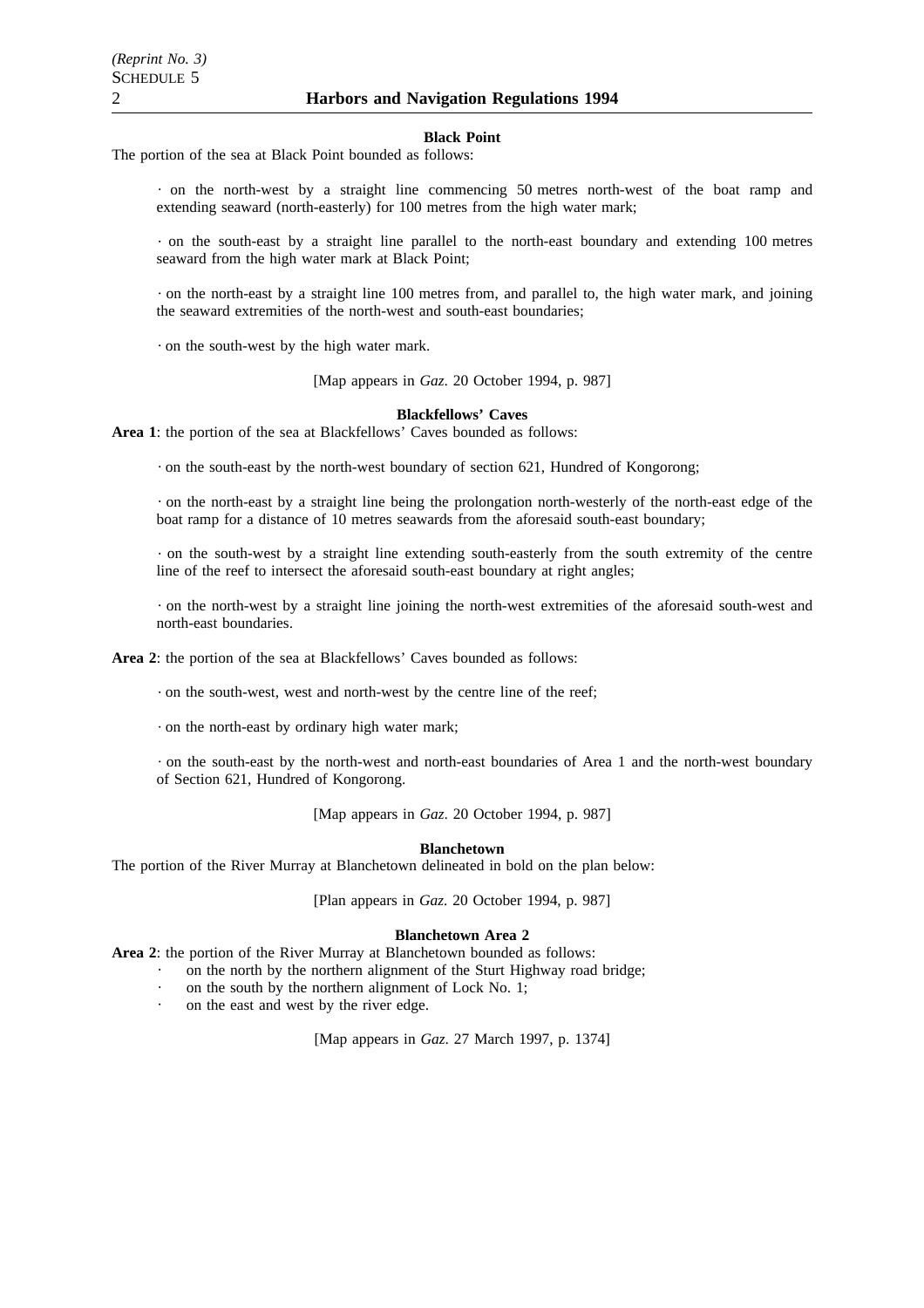#### **Brighton**

**Area 1**: the portion of the waters of Gulf St. Vincent bounded as follows:

on the north by a straight line being the north boundary of the City of Brighton adjoining the sea coast and its production seaward;

on the south by a straight line being the production seaward of the north alignment of Whyte Street;

on the east by high water mark;

on the west by a line approximately 100 metres seaward of and parallel to low water mark.

**Area 2**: the portion of the waters of Gulf St. Vincent bounded as follows:

on the north by a straight line being the production seaward of the south alignment of Harrow Road;

on the south by a straight line extending seaward of high water mark and being 200 metres north of and parallel to the north alignment of Gladstone Road;

on the east by high water mark;

on the west by a line approximately 100 metres seaward of and parallel to low water mark.

**Area 3**: the portion of the waters of Gulf St. Vincent bounded as follows:

on the north by a straight line being the production seaward of the south alignment of Downing Street;

on the south by a straight line being the production seaward of the south alignment of Cambridge Terrace;

on the east by high water mark;

on the west by a line approximately 100 metres seaward of and parallel to low water mark.

**Area 4**: the portion of the waters of Gulf St. Vincent bounded as follows:

on the north by a straight line being the production seaward of the north alignment of Oleander Street;

on the south by a straight line extending seaward of high water mark and being 200 metres north of the centre of the boat ramp at Maitland Terrace and parallel to the north alignment of Maitland Terrace;

on the east by high water mark;

on the west by a line approximately 100 metres seaward of and parallel to low water mark.

**Area 5**: the portion of the waters of Gulf St. Vincent bounded as follows:

on the north by a straight line extending seaward form the south extremity of the Seacliff Surf Life Saving Club building;

on the south by a straight line, being the south boundary of the City of Brighton adjoining the sea coast, and its production seaward;

on the east by high water mark;

on the west by a line approximately 100 metres seaward of and parallel to low water mark.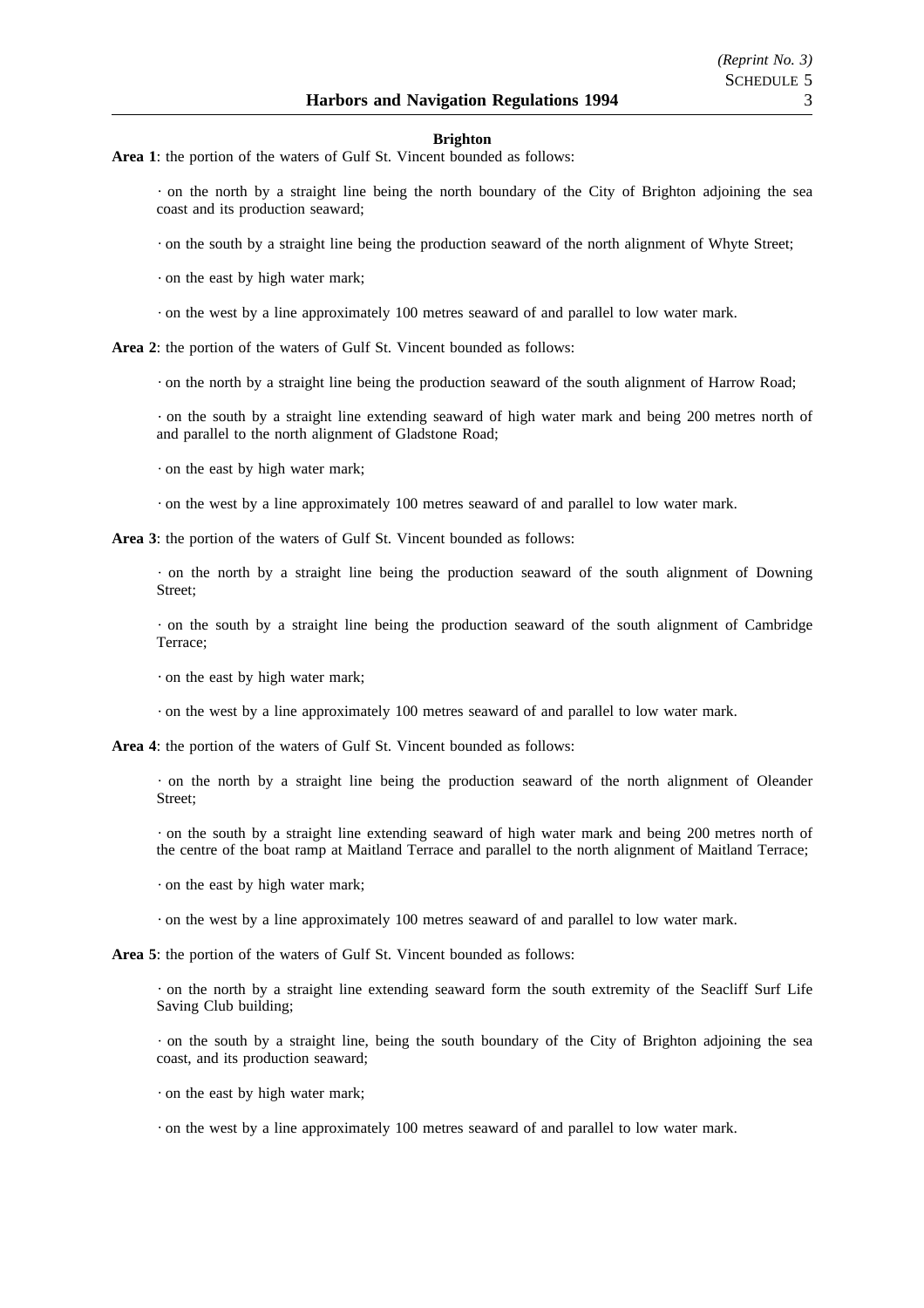#### **Brighton**

[Map appears in *Gaz*. 20 October 1994, p. 987]

#### **Bucks Bay**

The portion of the sea at Bucks Bay bounded as follows:

on the north-west by a straight line joining the south-east corner of the toilet block adjacent to the southern access road to the beach and the north-west extremity of the promontory forming the southern limit of the bay, the line being further defined by two yellow marker posts, the first post on the northern side of the junction of the access road with the beach, the second post being on the north-west extremity of the promontory;

on the south and east by High Water Mark.

[Map appears in *Gaz*. 20 October 1994, p. 987]

#### **Caloote Landing**

**Area 1**: the portion of the River Murray near Caloote Landing bounded as follows:

on the west by the river edge;

on the north, east and south by lines of spherical marker buoys being flame orange in colour, the south boundary being a distance of 15 metres north of the boat ramp.

**Area 2**: the portion of the River Murray near Caloote Landing bounded as follows:

on the south by a straight line being the prolongation easterly of the most southerly boundary of Section 799, Hundred of Finniss for a distance of 30 metres easterly from the river edge;

on the east by a straight line at right angles to the aforesaid south boundary commencing at its east extremity and extending to intersect the river edge;

on the west by the river edge.

[Map appears in *Gaz*. 20 October 1994, p. 987]

#### **Clayton Bay**

The portion of the lower River Murray at Clayton bounded as follows:

on the north by a straight line, marked by flame orange spherical buoys, being the prolongation westerly of the north boundary of Lot 94 in D.P. 9225 Section 447, Hundred of Alexandrina for a distance of 30 metres westerly from the edge of the water;

on the south by a straight line, marked by flame orange spherical buoys, being the prolongation westerly of the north boundary of Lot 97 in D.P. 9225 Section 447, Hundred of Alexandrina for a distance of 30 metres westerly from the edge of the water;

on the south-west by a straight line joining the west extremities of the aforesaid north and south boundaries;

on the north-east by the edge of the water.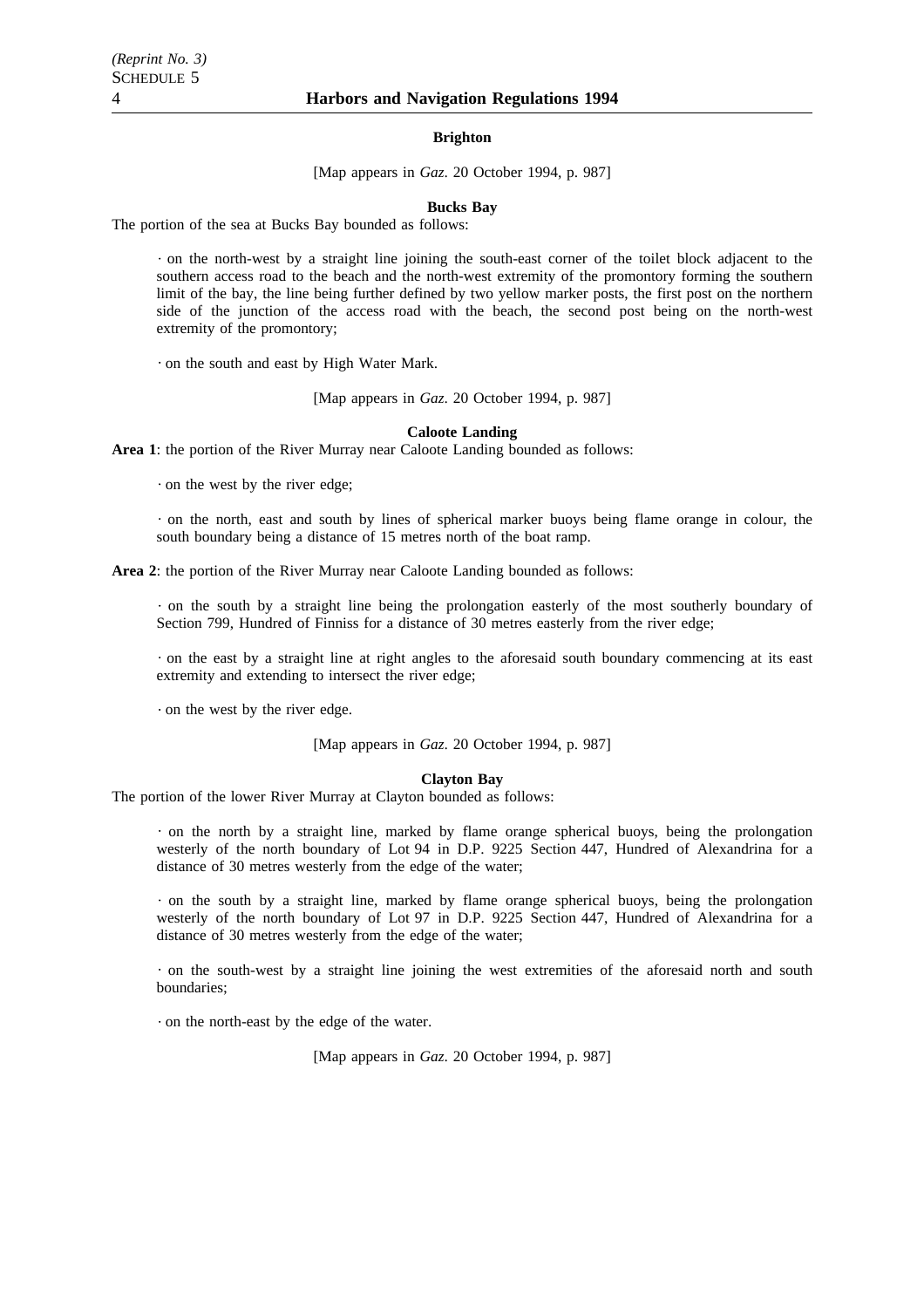#### **Currency Creek**

All the waters of Currency Creek bounded as follows:

on the west by the causeway on the Goolwa to Strathalbyn Road;

on the south-east by a line joining the south-west corner of Section 330, Hundred of Goolwa to the south-east corner of Section 2338, Hundred of Nangkita.

[Map appears in *Gaz*. 13 June 1996, p. 2946]

#### **East Wellington**

The portion of the East Wellington Recreation Lake delineated in bold on the plan below:

[Map appears in *Gaz*. 21 December 1995, p. 1800]

#### **Forbys Island**

The portion of the River Murray (near Loxton) between Forbys Island and the south-west edge of the river, marked by flame orange spherical buoys.

[Map appears in *Gaz*. 20 October 1994, p. 987]

#### **Glenelg**

The portion of the sea at Glenelg delineated in bold on the plan below:

[Plan appears in *Gaz*. 24 November 1994, p. 1619]

#### **Glenelg River**

All the waters of the Glenelg River within the State.

[Map appears in *Gaz*. 20 October 1994, p. 987]

#### **Goolwa**

**Area 1**: The portion of the River Murray at Goolwa bounded as follows:

on the west by a straight line being the prolongation northerly of the western boundary of Section 476, Hundred of Nangkita, Hindmarsh Island;

on the north-west by a line 30 metres from, and parallel to the edge of the water;

on the north-east by a straight line being the prolongation north-westerly of the north-eastern boundary of FP11193;

on the south by the edge of the water on the north side of Hindmarsh Island.

**Area 2**: the portion of the River Murray at Goolwa bounded as follows:

on the east by the prolongation southerly of the eastern boundary of New Orleans Street;

on the south by a line 60 metres from and parallel to the edge of the water;

on the west by a straight line 100 metres upstream from and parallel to the ferry crossing;

on the north by the edge of the water.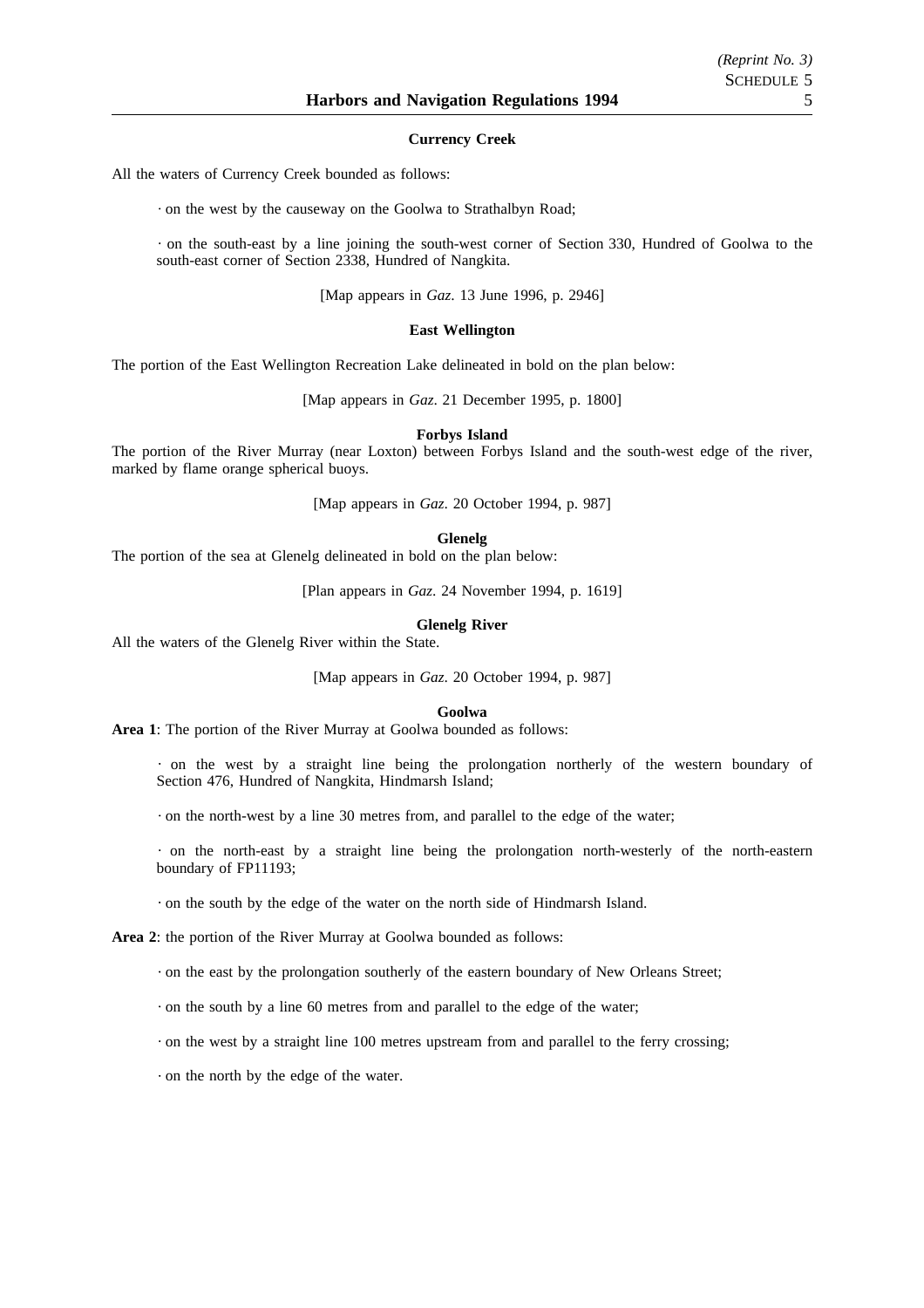**Area 3**: the portion of the River Murray at Goolwa bounded as follows:

 $\cdot$  on the north-east by a straight line 100 metres downstream from and parallel to the ferry crossing;

on the south-west by a straight line 100 metres downstream from the south-east corner of the Goolwa wharf, and at right angles to the production of the face of the wharf;

on the north-west by the face of the wharf and then the edge of the water;

on the south-east by a line 30 metres from and parallel to the wharf and the said edge of the water.

**Area 4**: those portions of the River Murray and the Coorong in the vicinity of the Murray Mouth bounded as follows:

 $\cdot$  on the east and west by lines bearing 025 $\degree$  (true) and 300 metres distant from the centre (for the time being) of the Murray Mouth;

on the north by the edge of the water on the southern side of Hindmarsh Island;

on the south-west by the edge of the water on the River Murray side of Sir Richard Peninsula;

on the south-east by the edge of the water on the Coorong side of Younghusband Peninsula;

on the south by a straight line across the Murray Mouth joining the westerly extremity of Younghusband Peninsula to the easterly extremity of Sir Richard Peninsula.

**Area 5**: the portion of the Mundoo Channel to the edge of the water bounded as follows:

on the north-east by a straight line 150 metres downstream and parallel to the south-west side of the Mundoo Barrage;

on the south by a straight line bearing  $315^{\circ}$  (true) from the A.G.A. light on Mundoo Island.

**Area 6**: those portions of the River Murray and the Coorong in the vicinity of the Murray Mouth bounded as follows:

on the north by the edge of the water on the southern side of Hindmarsh Island;

 $\cdot$  on the west by a line bearing 030 $\degree$  (true) from No. 4 beacon;

 $\cdot$  on the east by a line bearing 315 $\circ$  (true) from the A.G.A. light on Mundoo Island;

on the south by a line 30 metres from and parallel to the edge of the water.

**Area 7:** the portion of the River Murray at Goolwa bounded as follows:

 $\cdot$  on the east by a straight line extending 300 metres northwards from a point 20 metres from the southern waters edge, parallel to and 600 metres upstream from the Goolwa Barrage;

 $\cdot$  on the west by a straight line extending 300 metres northwards from a point 20 metres from the southern waters edge, parallel to and 750 metres upstream from the Goolwa Barrage;

on the north by a straight line joining the northern extremities of the eastern and western boundaries;

on the south by a line parallel to and 20 metres from the edge of the water.

[Map appears in *Gaz*. 13 June 1996, p. 2946] [Map appears in *Gaz*. 13 June 1996, p. 2946] [Maps appear in *Gaz*. 29 January 1998, p. 383]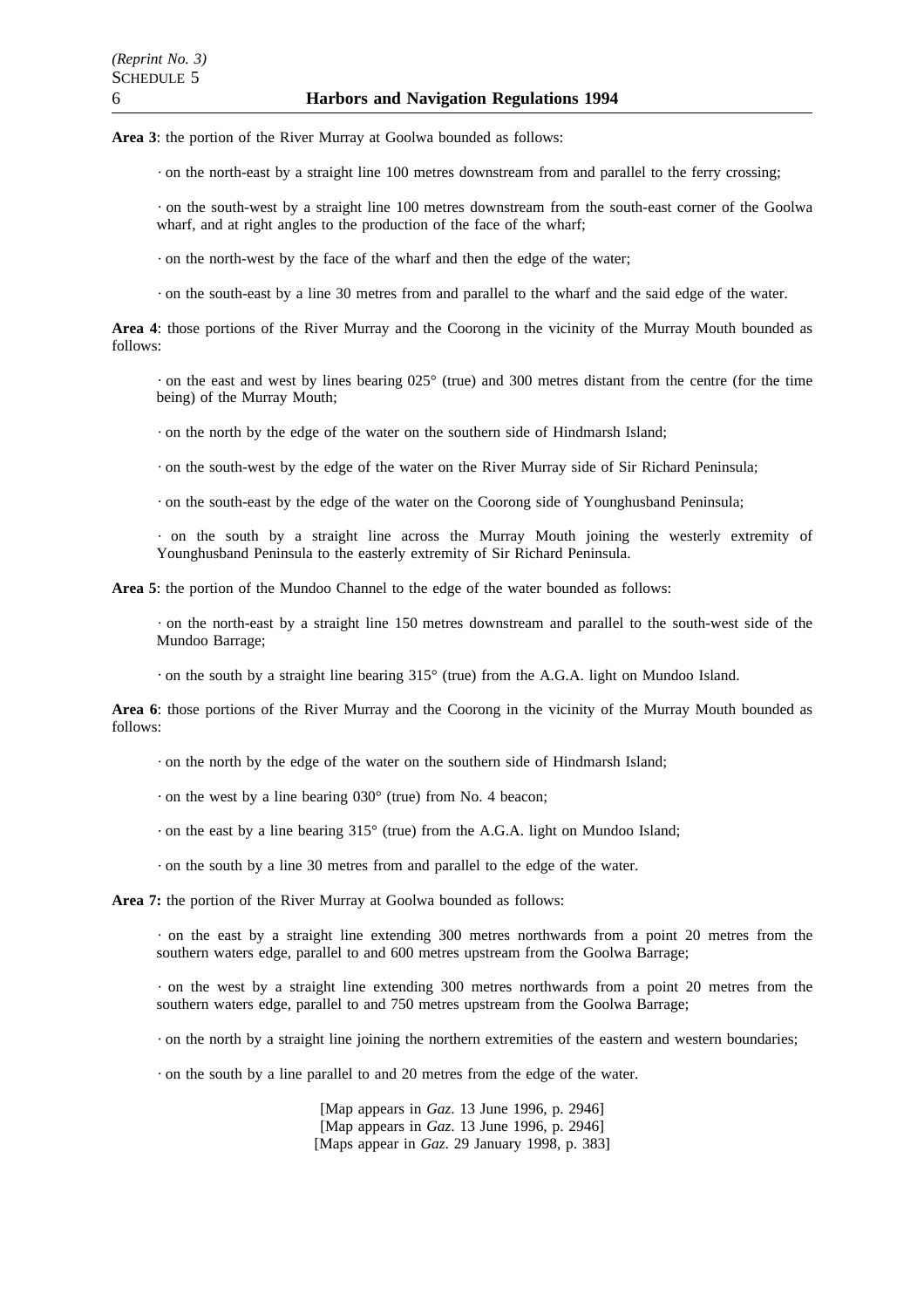#### **Hog Bay**

The portion of the sea at Hog Bay on Kangaroo Island bounded as follows:

on the north by a straight line being the prolongation of the south boundary of Middle Terrace for a distance of 150 metres seawards from high water mark;

on the east by a straight line parallel to the west boundary of Cheopis Street and commencing at a point 200 metres westerly along high water mark from the prolongation of the west boundary at Cheopis Street, and extending 150 metres seaward from high water mark;

on the north-east by a straight line joining the seaward extremities of the north and east boundaries;

on the south-west by the high water mark.

[Map appears in *Gaz*. 20 October 1994, p. 987]

# **Kellidie Bay**

The portion of the sea at Kellidie Bay bounded as follows: commencing at a point being the southern corner of section 2147 North Out of Hundreds, then north-west along high water mark to its intersection with the north-eastern corner of section 278 Hundred of Lake Wangary, then north along a straight line to its intersection with high water mark at section 631 Hundred of Lake Wangary, then south-west along high water mark to its intersection with the south-western corner of Section 2146 North Out of Hundreds, then south-east along the south-western boundary of Section 2146 North Out of Hundreds to its southern corner, then east along its southern boundary to its south-eastern corner and then north along its eastern boundary to its north-eastern corner, then south-east along a straight line to its intersection with high water mark at a point being the prolongation of the north boundary of Seaview Road, then south along high water mark to its intersection with the eastern corner of section 2147 North Out of Hundreds, then north-west along the north-eastern boundary to its northern corner, then south-west along the north-western boundary to its western corner, then south-east along its south-eastern boundary to the point of commencement, but excluding Goat Island (Section 913 Hundred of Lake Wangary).

[Map appears in *Gaz*. 20 October 1994, p. 987]

**Lake Bonney (Barmera)**

The portion of Lake Bonney, marked out by flame orange spherical buoys and yellow marker posts.

[Map appears in *Gaz*. 20 October 1994, p. 987]

# **Lake Bonney (South East)**

All the waters of Lake Bonney.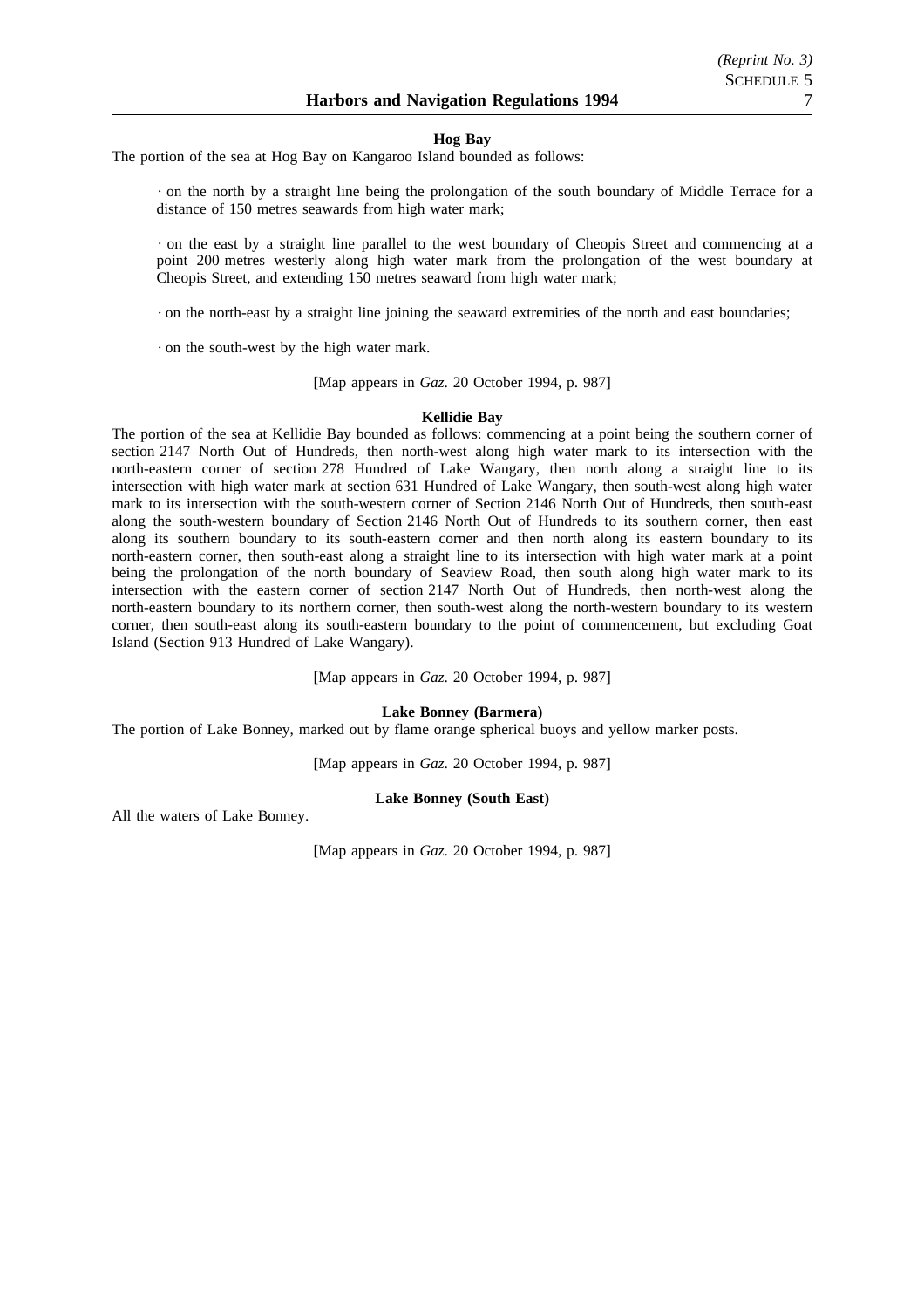#### **Lake Fellmongery**

**Area 1**: the portion of Lake Fellmongery at Robe bounded as follows:

on the south-east by a straight line joining the southerly extremity of the most easterly boundary of Section 512, Hundred of Waterhouse, to the intersection of the north alignment of Tobruk Avenue and the west alignment of Lakeside Avenue, the line being marked by a yellow marker post at each of its two intersections with the edge of the water, and by a line of marker buoys on the lake;

on the west and north-west by the edge of the water.

**Area 2**: the portion of Lake Fellmongery at Robe bounded as follows:

on the east by a straight line joining the north-east corner of Section 540, Hundred of Waterhouse, to the south-east corner of allotment 1 in Lands Titles Office Deposited Plan 5689; the line being marked by a yellow marker post at each of its two intersections with the edge of the water, and by a line of marker buoys on the lake;

on the south-west and north-west by the edge of the water.

**Area 3**: the portion of Lake Fellmongery not included in Areas 1 and 2.

[Map appears in *Gaz*. 20 October 1994, p. 987]

# **Lake Leake**

The area of Lake Leake bounded as follows:

on the north by a straight line commencing at a point, being the intersection of the east boundary of Section 525 Hundred of Hindmarsh and the north-westerly production of the north-east boundary of Section 372 Hundred of Hindmarsh, and extending westerly at right angles to the water's edge for a distance of 30 metres;

on the east by a line extending southerly along the east boundary of Section 525 Hundred of Hindmarsh from the north boundary for a distance of 100 metres;

on the south by a straight line commencing at the south extremity of the east boundary and extending westerly at right angles to the water's edge for a distance of 30 metres;

on the west by a straight line joining the west extremities of the north and south boundaries.

[Map appears in *Gaz*. 20 October 1994, p. 987]

#### **Mannum**

**Area 1**: the portion of the River Murray at Mannum bounded as follows:

on the south-west, by a straight line from the edge of the water for a distance of 16 metres in a south-easterly direction parallel to and at a perpendicular distance of 52 metres north-east of the prolongation of the south-western boundary of Section 906, Hundred of Finniss;

 $\cdot$  on the north-east, by a straight line from the edge of the water for a distance of 12 metres in a south-easterly direction parallel to and at a perpendicular distance of 77 metres north-east of the prolongation of the south-western boundary of Section 906, Hundred of Finniss;

on the south-east, by a straight line joining the southern extremities of the south-western and north-eastern boundaries;

on the north-west, by the edge of the water.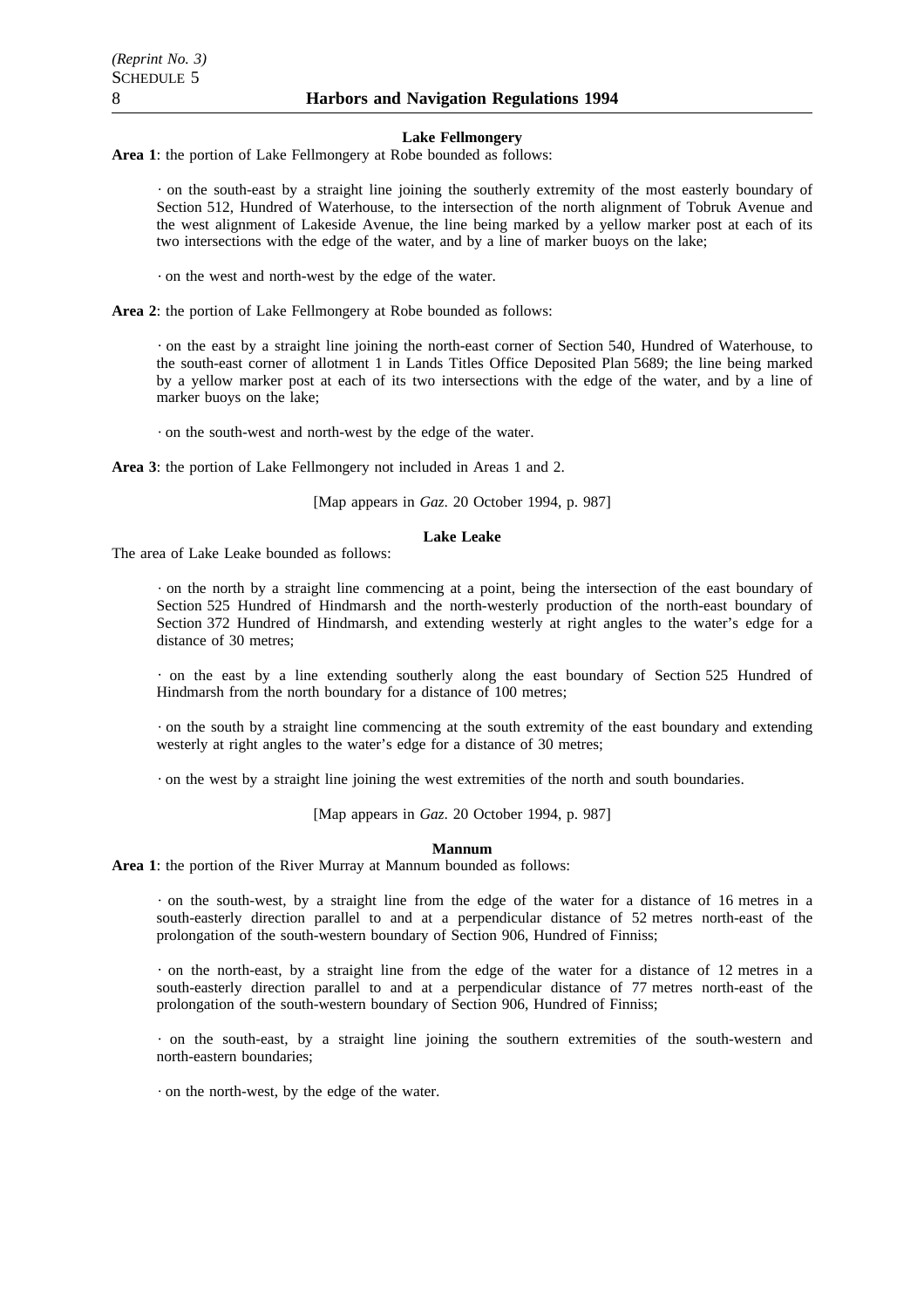**Area 2**: the portion of the River Murray at Mannum bounded as follows:

on the south-west, by a straight line in a south-easterly direction from the prescribed base line parallel to and at a perpendicular distance of 85 metres south-west of the prolongation of the south-western boundary of Allotment 10 in Filed Plan 21817, Hundred of Finniss for a distance of seven metres perpendicular to the prescribed base line;

on the north-east, by a straight line in a south-easterly direction from the prescribed base line parallel to and at a perpendicular distance of 45 metres south-west of the prolongation of the south-western boundary of Allotment 10 in Filed Plan 21817, Hundred of Finniss for a distance of seven metres perpendicular to the prescribed base line;

on the south-east, by a straight line joining the southern extremities of the south-western and north-eastern boundaries;

on the north-west, by the edge of the water.

**Area 3**: the portion of the waters of the River Murray at Mannum delineated in bold on the plan below as Area 3.

#### **Mannum**

# [Plan appears in *Gaz*. 20 October 1994, p. 987]

# **Meningie**

The portion of Lake Albert at Meningie bounded as follows:

on the south, by a straight line being the prolongation of the north boundary of Allotment 75 in Development Plan 16240, Hundred of Bonney commencing from the water's edge and extending in a westerly direction for a distance of 75 metres;

on the west, by a straight line perpendicular to the south boundary commencing at its western extremity and extending in a north-easterly direction for a distance of 100 metres;

on the north-east, by the southern side of the Meningie boat ramp commencing at the water's edge and extending in a north-westerly direction for a distance of 18 metres;

on the north-west, by a straight line joining the northern extremity of the west boundary with the western extremity of the north-east boundary;

on the east, by the water's edge.

[Map appears in *Gaz*. 20 October 1994, p. 987]

# **Milang**

The portion of Lake Alexandrina at Milang bounded as follows:

on the north-east by a straight line parallel to and 50 metres from a straight line joining piles A and B;

on the north-west by a straight line commencing at pile A then heading north-east to intersect the north-eastern boundary at right angles;

on the south-east by a straight line commencing at pile B then heading north-east to intersect the north-eastern boundary at right angles;

on the south-west by the north-eastern face of the jetty between piles A and B.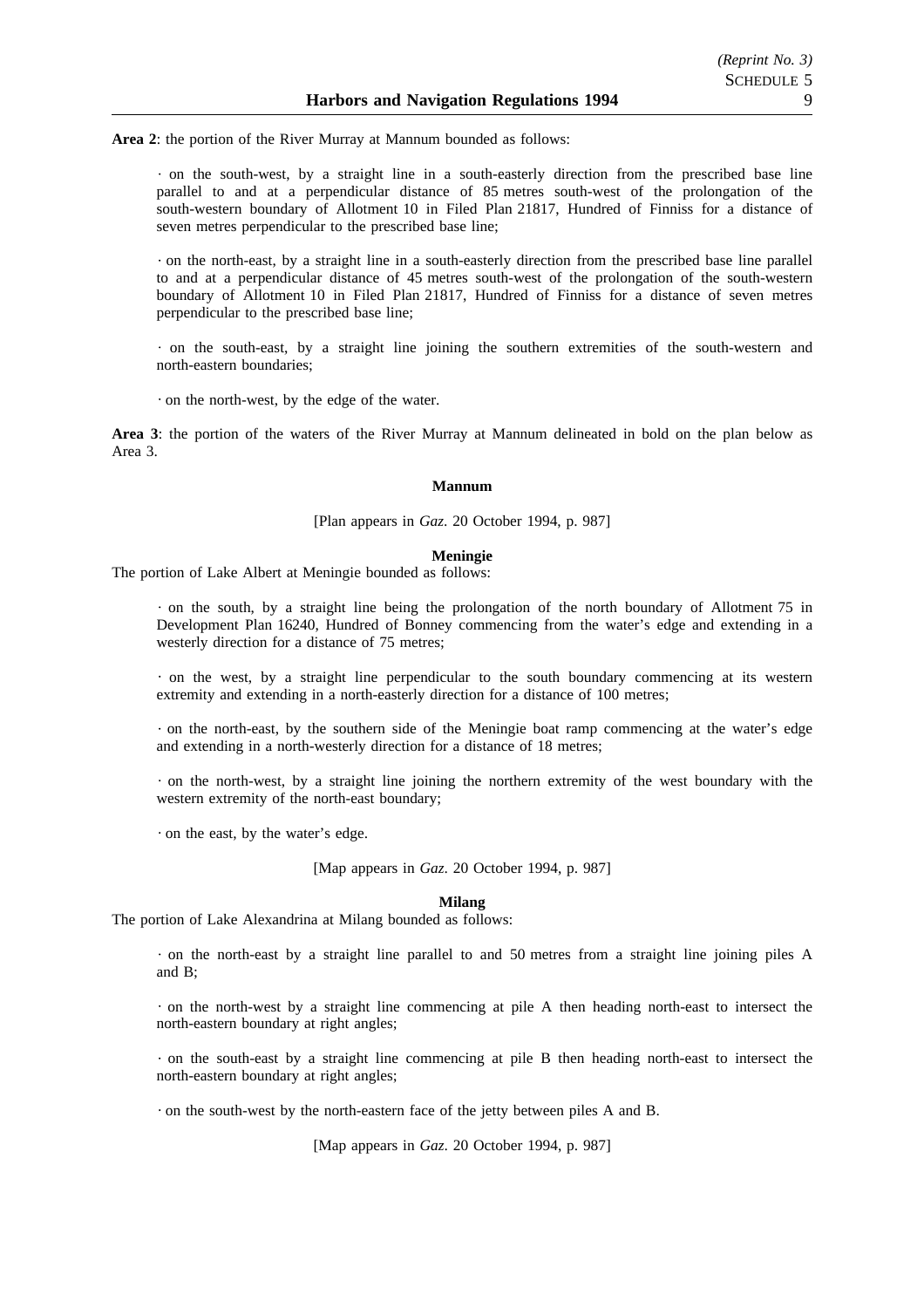#### **Moana**

The portion of the sea at Moana bounded as follows:

on the north by a straight line west of and parallel to the north side of Third Avenue, that line passing through the south extremity of the pedestrian ramp to the beach and extending for 255 metres west of the east alignment of the Esplanade;

on the south by a straight line west of and parallel to the south side of the west end of Nashwauk Crescent, that line passing through the north extremity of the vehicle ramp to the beach and extending for 270 metres west of the east alignment of the Esplanade;

 $\cdot$  on the west by a straight line joining the west extremities of the north and south boundaries;

on the east by High Water Mark.

[Map appears in *Gaz*. 20 October 1994, p. 987]

# **Morgan and Cadell**

**Area 1**: the portion of the River Murray at Morgan bounded as follows:

on the north by a straight line extending easterly from the yellow marker post situated on the west bank of the River Murray at the north-east corner of Section 451, Hundred of Eba, for 5 metres beyond and at right angles to the edge of the water;

on the south by a straight line extending easterly from the yellow marker post situated on the west bank of the River Murray at the south-east corner of Section 451, Hundred of Eba, for 5 metres beyond and at right angles to the edge of the water;

on the east by a straight line joining the easterly extremities of the north and south boundaries;

on the west by the edge of the water between those two yellow marker posts.

**Area 2**: the portion of the River Murray at Cadell bounded as follows:

on the south-east by the edge of the water between the two yellow marker posts situated on the south-east bank of the River Murray, the upstream post being approximately 160 metres west of the north-west corner of the Government Road immediately south of the Cadell ferry crossing, and the downstream post being approximately 90 metres south-west of the upstream post;

on the north-east by a straight line extending north-westerly from the upstream yellow marker post of the two posts previously defined, for 5 metres beyond and at right angles to the edge of the water;

on the south-west by a straight line extending north-westerly from the downstream yellow marker post of the two posts previously defined, for 5 metres beyond and at right angles to the edge of the water;

on the north-west by a straight line joining the north-westerly extremities of the north-east and south-west boundaries.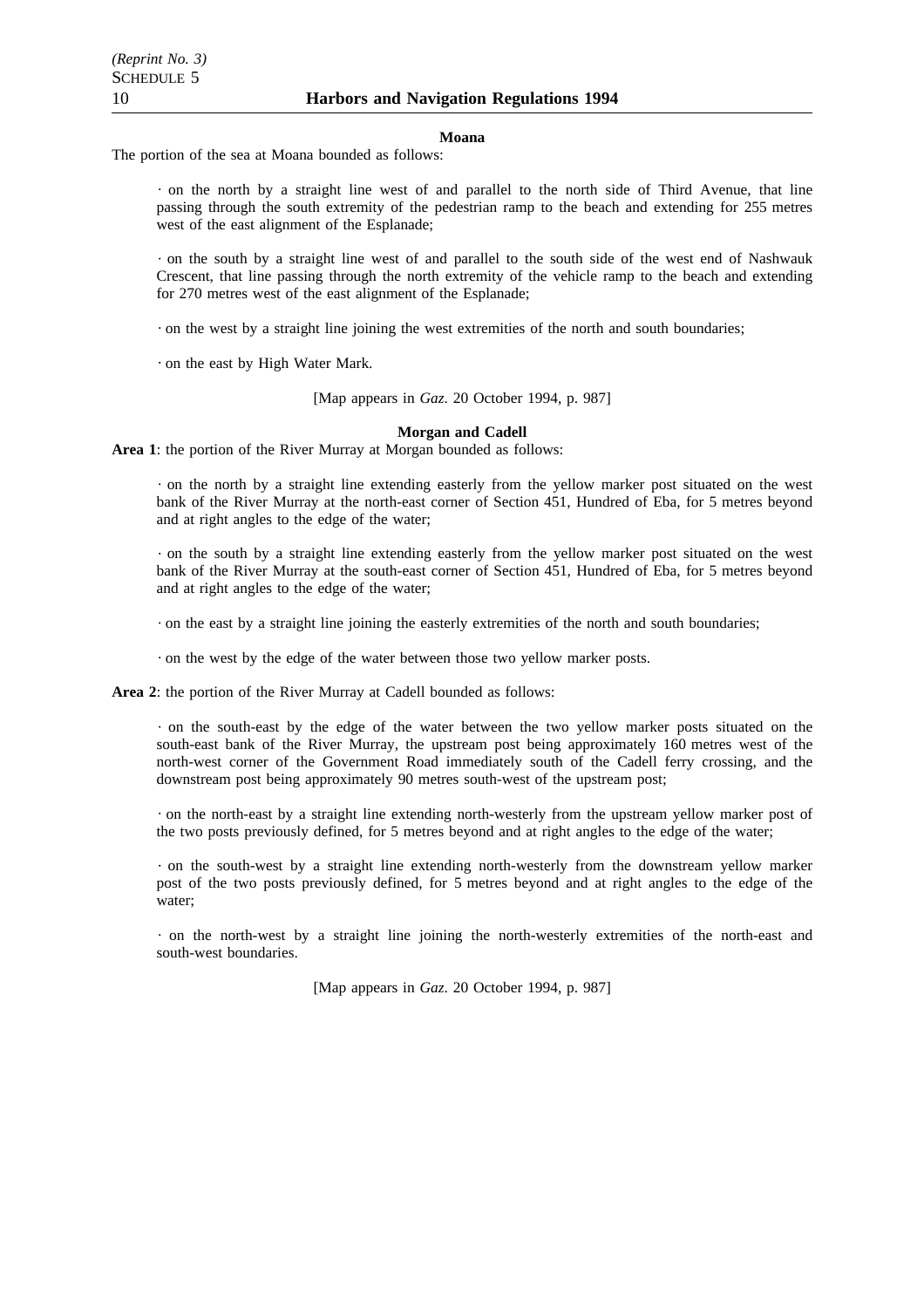#### **Murray Bridge**

**Area 1**: the portion of the River Murray at Murray Bridge bounded as follows:

on the north-east by the centre line of the river;

 $\cdot$  on the south-east by a straight line extending south-west from the middle ground buoy to the south-west from the middle ground buoy to the south-west bank of the river;

 $\cdot$  on the north-west by a line extending from the red mark C on the upstream side of the road traffic bridge, south-west along the line of the north-west (upstream) side of the road traffic bridge to the south-west bank of the river, and on the south-west by the south-west bank of the river, except for an accessway between the south-west bank of the river and the centre line of the river extending north-west for a distance of 100 metres from a line being the north-west boundary of allotment 30 in Lands Titles Registration Office Plan No. 1443.

[Map appears in *Gaz*. 20 October 1994, p. 987]

#### **Murray Bridge**

**Area 2**: the portion of the River Murray at Murray Bridge on the north-east side of Long Island bounded as follows:

on the north-east by the north-east bank of the river;

on the south-east by a straight line from the south-east (downstream) extremity of Long Island north-east to the north-east bank of the river;

on the north-west by a straight line from the notice board north-east to the north-east bank of the river;

on the south-west by a straight line from the notice board to the north-west (upstream) end of Long Island, then generally south-east along the north-east side of Long Island to its south-east (downstream) extremity.

[Map appears in *Gaz*. 20 October 1994, p. 987]

#### **Murray Bridge (bathing)**

**Area 1**: the portion of the River Murray at Murray Bridge (Wellington Reserve) bounded as follows:

on the south by a line being the prolongation of the southern boundary of Lot 613, Town of Wellington, easterly for a distance of 5 metres from the waters edge;

on the north by a line running easterly from the waters edge for a distance of 5 metres and at a distance of 20 metres in a northerly direction from the southern boundary of Lot 613, Town of Wellington;

on the east by a line joining the eastern extremities of the north and south boundaries and parallel to the waters edge;

on the west by the waters edge.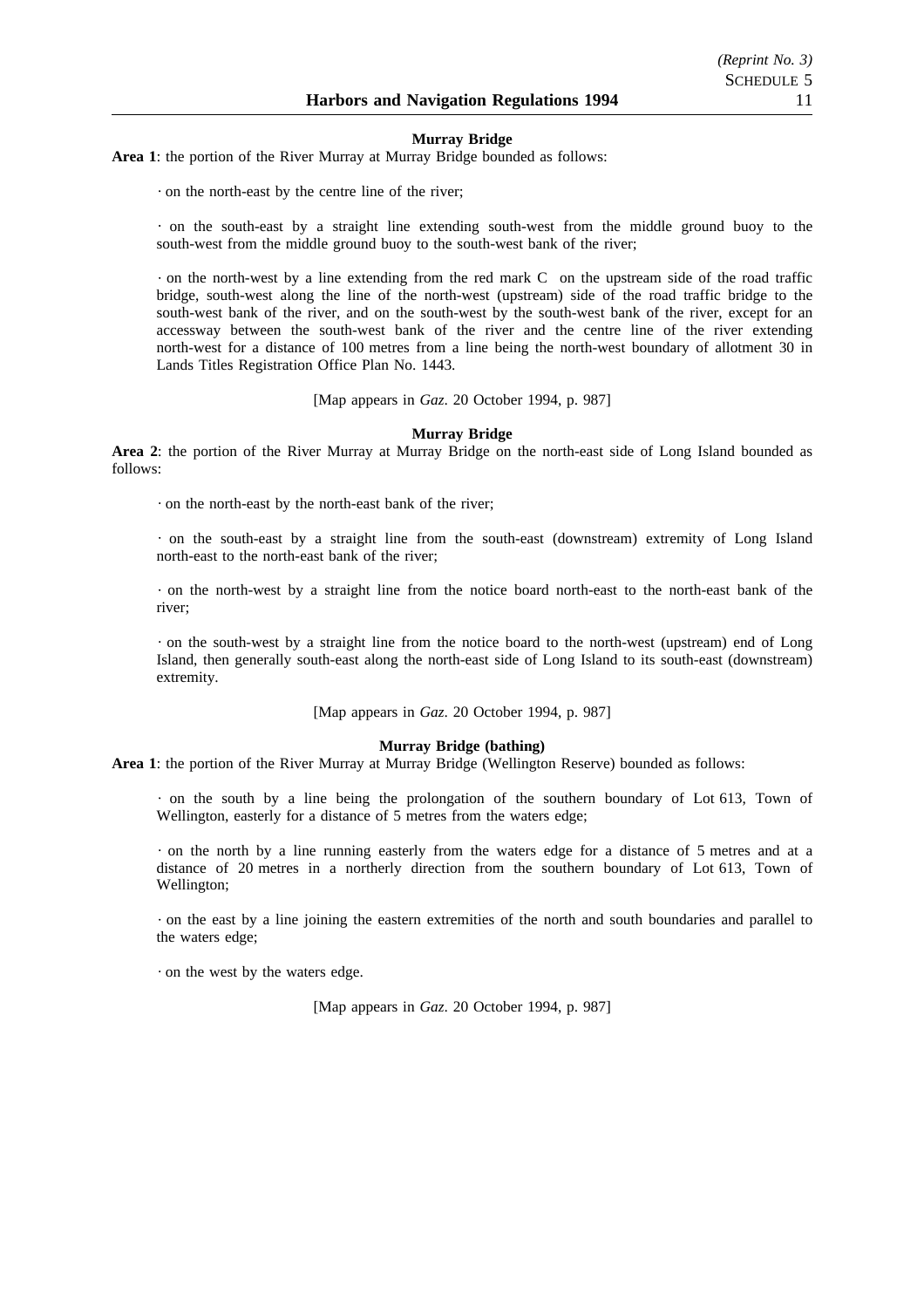#### **Murray Bridge (bathing)**

Area 2: the portion of the River Murray at Murray Bridge (Bells Landing—Monteith) bounded as follows:

 $\cdot$  on the north-east by a line being the prolongation of a boundary of Section 695 on line with the south-western end of Kellett Street, Hundred of Burdett, westerly for a distance of 5 metres from the waters edge;

on the south-west by a straight line running north-westerly from the waters edge for a distance of 5 metres parallel to and at a distance of 30 metres from the north-east boundary;

on the north-west by a line joining the western extremities of the north-east and south-west boundaries and parallel to the waters edge;

on the south east by the waters edge.

[Map appears in *Gaz*. 20 October 1994, p. 987]

# **Murray Bridge (bathing)**

**Area 3**: the portion of the River Murray at Murray Bridge (Swanport Reserve) bounded as follows:

on the south-east by a straight line running north-easterly from the waters edge for a distance of 6 metres at a distance of 44 metres in a north-westerly direction along the waters edge from the north-eastern corner of Section 1065, Hundred of Mobilong;

on the north-west by a straight line running north-easterly from the waters edge for a distance of 6 metres parallel to and at a distance of 92 metres in a north-westerly direction along the waters edge from the north-eastern boundary of Section 1065, Hundred of Mobilong;

on the north-east by a line joining the eastern extremities of the south-east and north-west boundaries and parallel to the waters edge;

on the south-west by the waters edge.

[Map appears in *Gaz*. 20 October 1994, p. 987]

#### **Murray Bridge (bathing)**

**Area 4**: the portion of the River Murray at Murray Bridge (Long Island Reserve) bounded as follows:

 $\cdot$  on the north-west by a line being the prolongation of the north-western boundary of Lot 12, DP 20027, north-easterly for a distance of 5 metres from the waters edge;

on the south-east by a straight line running north-easterly from the waters edge for a distance of 5 metres at a distance of 26 metres in a south-easterly direction from the north-western corner of Lot 12, DP 20027;

on the north-east by a line joining the north-eastern extremities of the north-west and south-east boundaries and parallel to the waters edge;

on the south-east by the waters edge.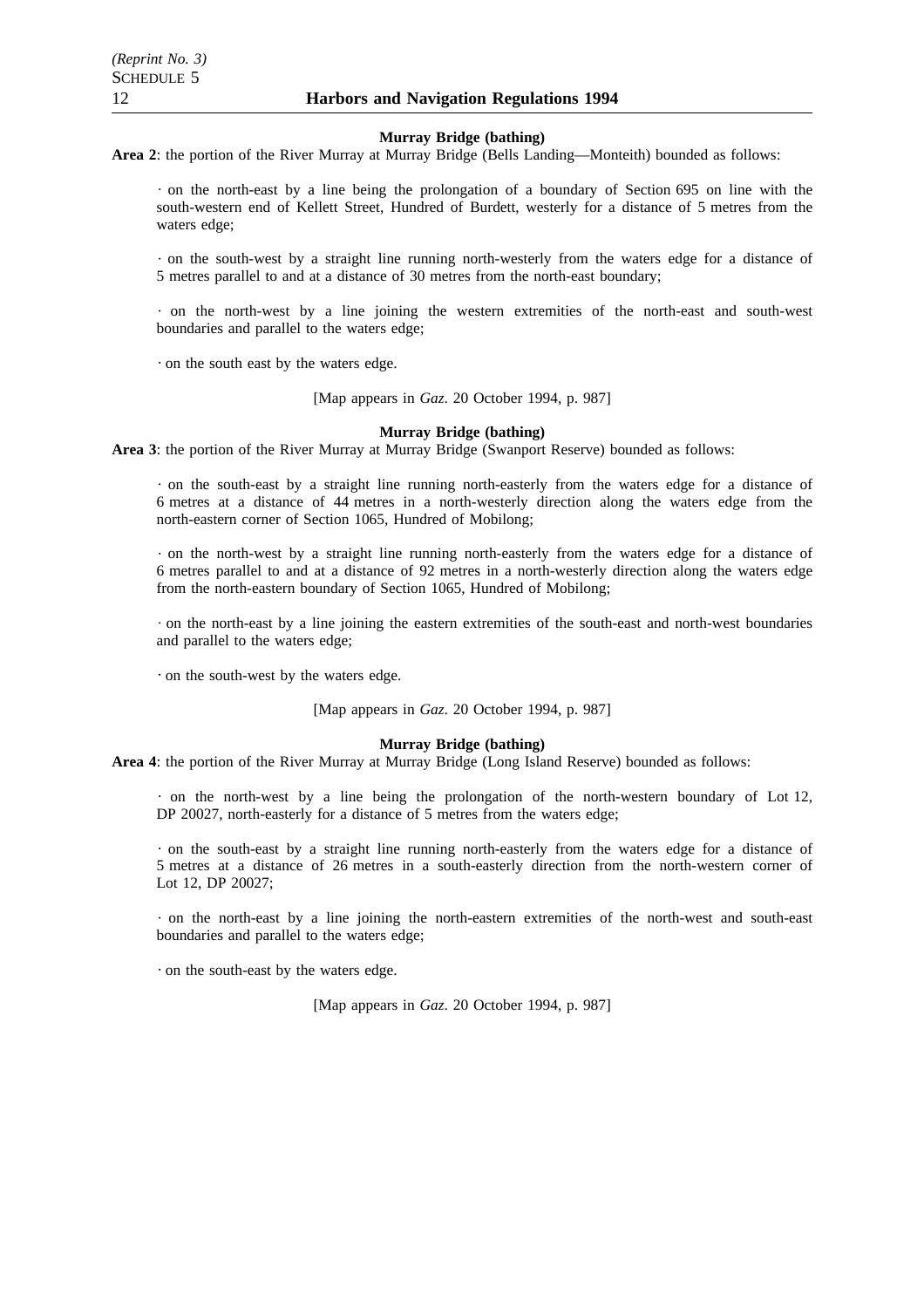#### **Murray Bridge (bathing)**

**Area 5**: the portion of the River Murray at Murray Bridge (Sturt Reserve) bounded as follows:

on the north-west by a line being the prolongation of the north-western boundary of Lot 32, DP 1443, north-easterly for a distance of 5 metres from the waters edge;

on the south-east by a straight line running north-easterly from the waters edge for a distance of 5 metres at a distance of 55 metres in a south-easterly direction along the waters edge from the northern corner of Lot 32, DP 1443;

on the north-east by a line joining the north-eastern extremities of the north-west and south-east boundaries and parallel to the waters edge;

on the south-east by the waters edge.

[Map appears in *Gaz*. 20 October 1994, p. 987]

#### **Murray Bridge (bathing)**

**Area 6**: the portion of the River Murray at Murray Bridge (Thiele Reserve) bounded as follows:

on the north-east by a line being the prolongation of the south-western boundary of Section 575, Hundred of Burdett, north-westerly for a distance of 7 metres from the waters edge;

on the south-west by a straight line running north-westerly from the waters edge for a distance of 11 metres on the prolongation of a line joining the south-eastern corner of Lincoln Street with the south-western wall of the stone building on the south-eastern corner of the intersection of Siesta Drive and Thiele Road, Hundred of Burdett;

on the north-west by a line joining the north-western extremities of the north-east and south-west boundaries (being part of a straight line joining the north-western extremity of the north-eastern boundary with the north-eastern tip of the Timber Wharf in Section, 458, Hundred of Burdett);

on the south-east by the waters edge.

[Map appears in *Gaz*. 20 October 1994, p. 987]

#### **Murray Bridge (bathing)**

**Area 7**: the portion of the River Murray at Murray Bridge (Woodlane Reserve) bounded as follows:

on the south-east by a line being the prolongation of the south-eastern boundary of Section 988, Hundred of Mobilong, north-easterly for a distance of 11 metres from the waters edge;

on the north-west by the south-eastern face of the Timber Jetty approximately 20 metres north-west along the waters edge from the south-eastern boundary of Section 988, Hundred of Mobilong;

on the north-east by a line joining the north-eastern extremities of the north-west and south-east boundaries and parallel to the waters edge;

on the south-east by the waters edge.

[Map appears in *Gaz*. 20 October 1994, p. 987]

**North Shields**

The portion of the waters of the sea at North Shields delineated in bold on the plan below: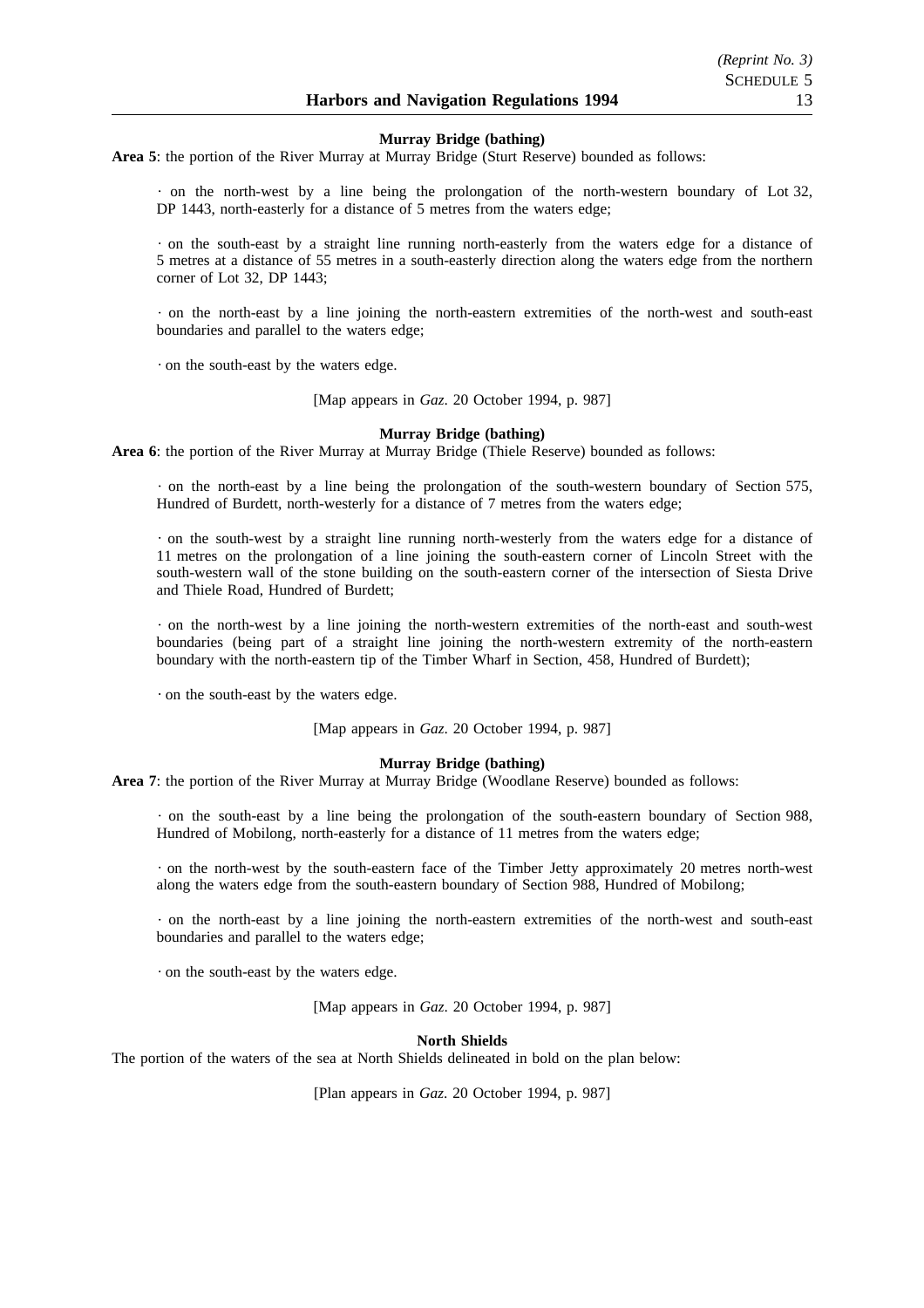#### **O'Sullivan Beach**

The area of the sea at O'Sullivan Beach bounded as follows: commencing at a point being the intersection with high water mark of a line 10 metres north of and parallel to high water mark on the north side of the inner breakwater, then west along the said line to its intersection with the circumference of a circle of 75 metres radius centred on the light at the seaward end of the outer breakwater, then anti-clockwise around the said circumference to its intersection with a line 10 metres south-west of and parallel to high water mark on the south-west side of the outer breakwater, then south-east along that line to its intersection with high water mark, then along high water mark to the point of commencement.

[Map appears in *Gaz*. 20 October 1994, p. 987]

#### **Point Turton**

The portion of the sea at Hardwicke Bay near Point Turton bounded as follows:

on the west by a straight line being the prolongation northerly of the west boundary of Section 383, Hundred of Para Wurlie for a distance of 150 metres seawards from mean high water mark, the line being marked at the waters edge by a yellow marker post;

on the east by a straight line 200 metres east from and parallel to the aforesaid west boundary, extending to a point 150 metres seaward from mean high water mark, the line being marked at the waters edge by a yellow marker post;

on the north by a straight line joining the northerly extremities of the east and west boundaries;

on the south by mean high water mark.

[Map appears in *Gaz*. 20 October 1994, p. 987]

#### **Port Bonython**

- **Zone 1**: waters within 400 metres of Port Bonython jetty.
- **Zone 2**: waters within 1 170 metres of Port Bonython jetty.
- **Zone 3**: waters within 2 nautical miles of the berth operations signal at the seaward end of Port Bonython jetty.

[Map appears in *Gaz*. 13 November 1997, p. 1304]

#### **Port Elliot**

All the waters of Horseshoe Bay north-west of a line joining the eastern extremity of the breakwater at Freeman Nob with Commodore Point.

[Map appears in *Gaz*. 13 June 1996, p. 2946]

#### **Porter Bay**

The portion of the waters at Porter Bay to the west of an imaginary straight line commencing from the seaward boundary of Adelphi Terrace where an obtuse bend occurs, then to the outer entrance beacon of Lincoln Cove Marina and prolongated until it meets the southern foreshore of Porter Bay.

[Map appears in *Gaz*. 27 March 1997, p. 1374]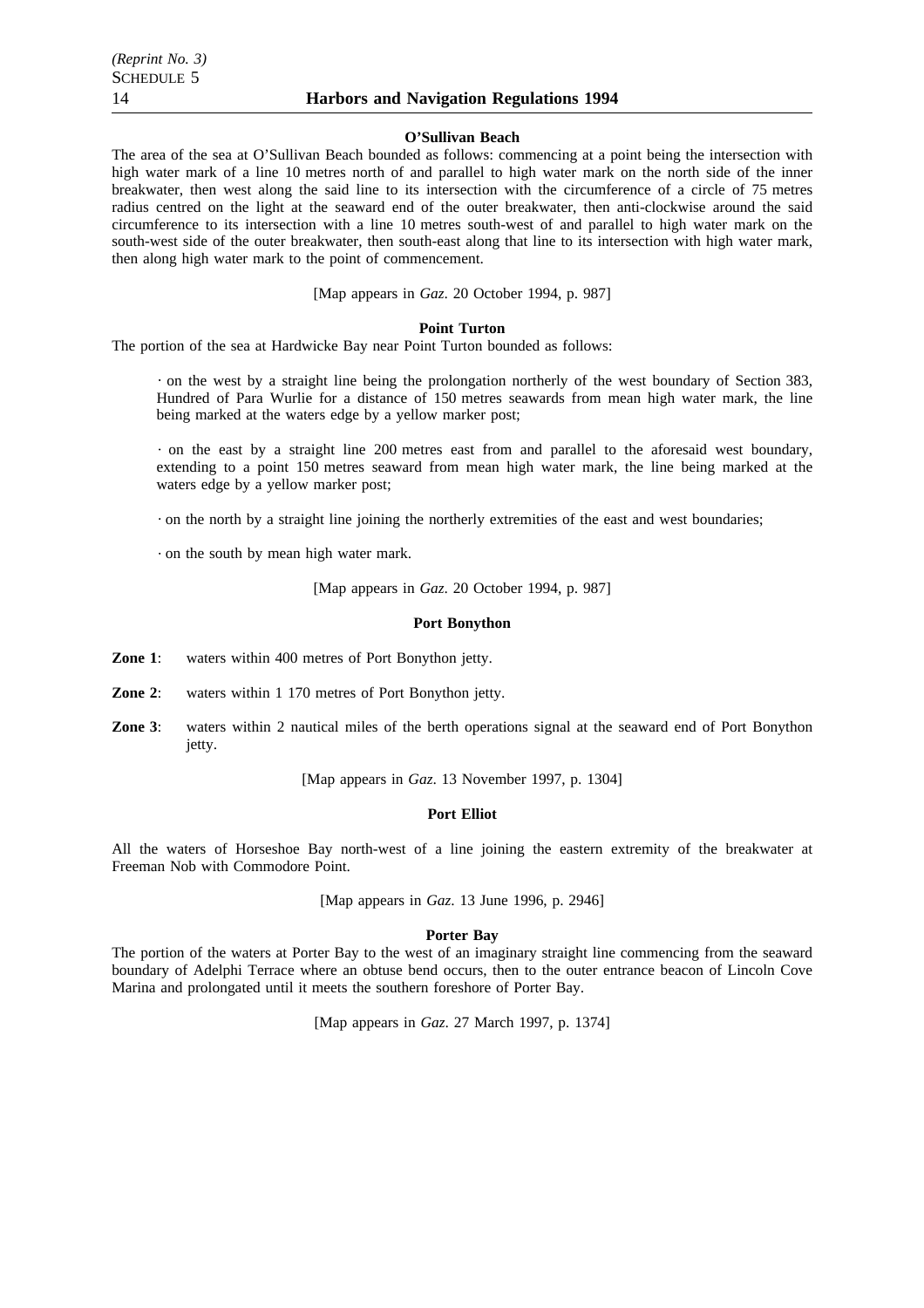#### **Port Neill**

The portion of the sea at Port Neill bounded as follows:

on the north-west by a straight line being the prolongation seawards of the north-west boundary of Gill Street and Coneybeer Terrace for a distance of 350 metres from the high water mark;

on the south-west and south-east by the high water mark;

on the north-east by a straight line joining the seaward extremities of the north-western boundary and the south-east high water mark.

[Map appears in *Gaz*. 21 December 1995, p. 1800]

#### **Port Stanvac**

**Area 1**: the portion of western Gulf St. Vincent bounded as follows:

on the north-east by a straight line 400 metres north-east of the north extremity of the Product Berth structure and parallel to the Approach Jetty;

on the south-east by a straight line 400 metres south-west of the south-west side of the Approach Jetty at Port Stanvac and parallel to the jetty;

on the north-west by a straight line at right angles to the north-east and south-west boundaries and distant 400 metres seaward (along the production of the Approach Jetty) from the outermost extremity of the jetty;

on the east by high water mark.

**Area 2**: the portion of the waters of western Gulf St. Vincent at Port Stanvac within a 500 metre radius of the Single Buoy Mooring Facility in approximate position Latitude 35°05.9′S, Longitude 138°26.3′E.

[Map appears in *Gaz*. 20 October 1994, p. 987]

#### **Semaphore**

The portion of the sea at Semaphore bounded as follows:

on the north by a straight line 100 metres south of and parallel to the south side of the Semaphore Jetty;

on the south by a straight line 170 metres south of and parallel to the south side of the Semaphore Jetty;

on the west by a straight line 400 metres east of the seaward end of the Semaphore Jetty and at right angles to the southern side of the jetty;

on the east by High Water Mark.

[Map appears in *Gaz*. 20 October 1994, p. 987]

#### **Stansbury**

**Area 1**: the portion of the waters of the sea at Stansbury delineated on the plan below as Area 1;

**Area 2**: the portion of the waters of the sea at Stansbury delineated on the plan below as Area 2.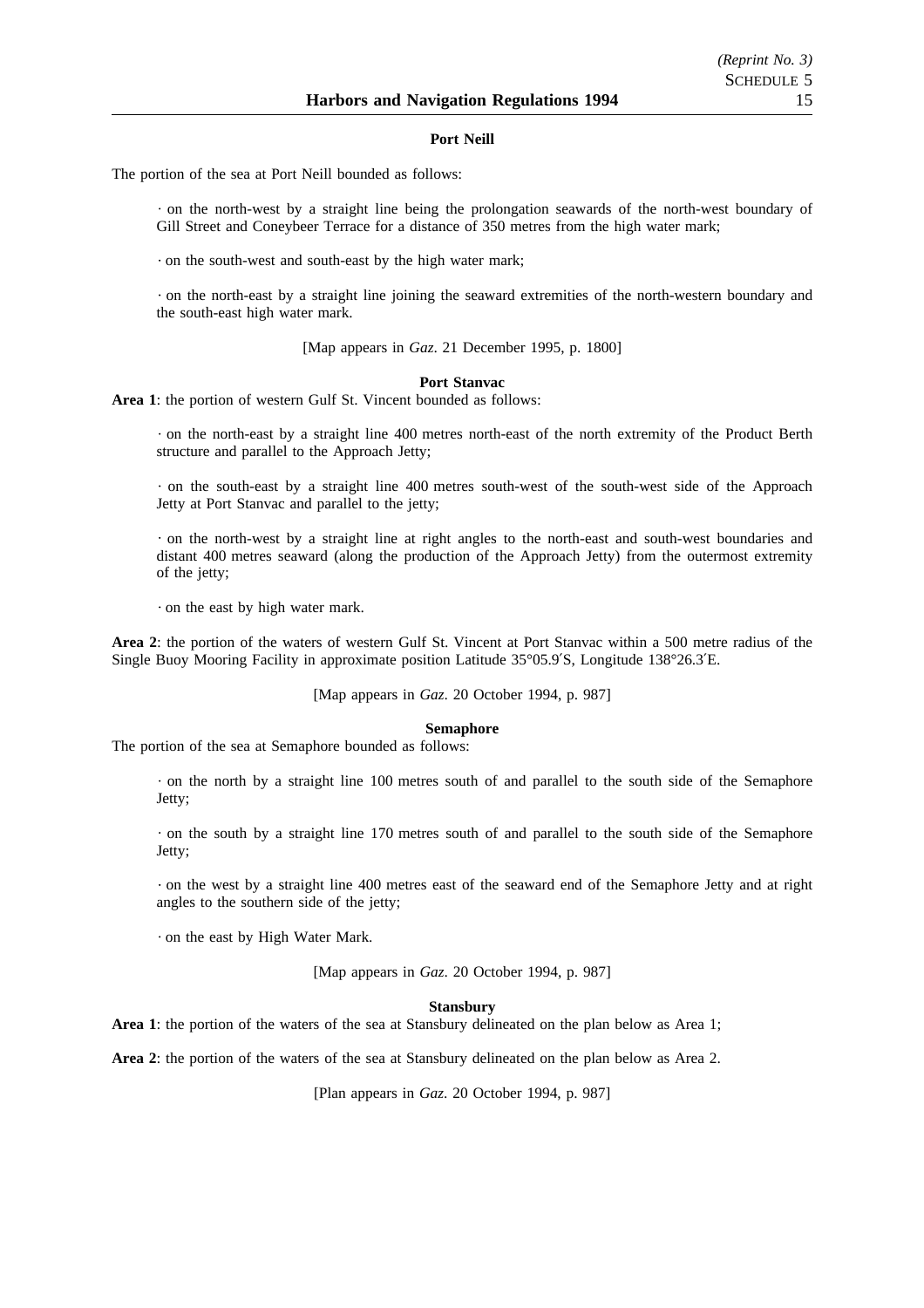#### **Swan Reach**

The portion of the River Murray at Swan Reach bounded as follows:

- on the north-east by a straight line, marked by yellow spherical buoys, being the prolongation north-westerly of the north-east boundary of Section 352, Hundred of Nildottie, extending 10 metres north-westerly from the river edge;
- on the south-west by a straight line, 20 metres from and parallel to the north-eastern boundary, extending 10 metres north-westerly from the river edge;
- on the north-west by a straight line, marked by yellow spherical buoys, joining the north-west extremities of the south-west and north-east boundaries;
- on the south-east by the river edge.

[Map appears in *Gaz*. 20 February 1997, p. 1000]

#### **Thevenard**

The portion of the sea at Bosanquet Bay delineated in bold on the plan below:

[Map appears in *Gaz*. 26 October 1995, p. 1208]

# **Thistle Island**

**Area 1**: the portion of the waters of Spencer Gulf bounded by a circle of radius 1 nautical mile centred on a point at latitude 34°55.9′ south, longitude 136°14.05′ east.

**Area 2**: the portion of the waters of Spencer Gulf 300 metres either side of a straight line commencing at a point at latitude 35°00.7′ south, longitude 136°11.3′ east and extending to a point at latitude 34°59.7′ south, longitude 136°13.2′ east.

[Map appears in *Gaz*. 14 March 1996, p. 1655]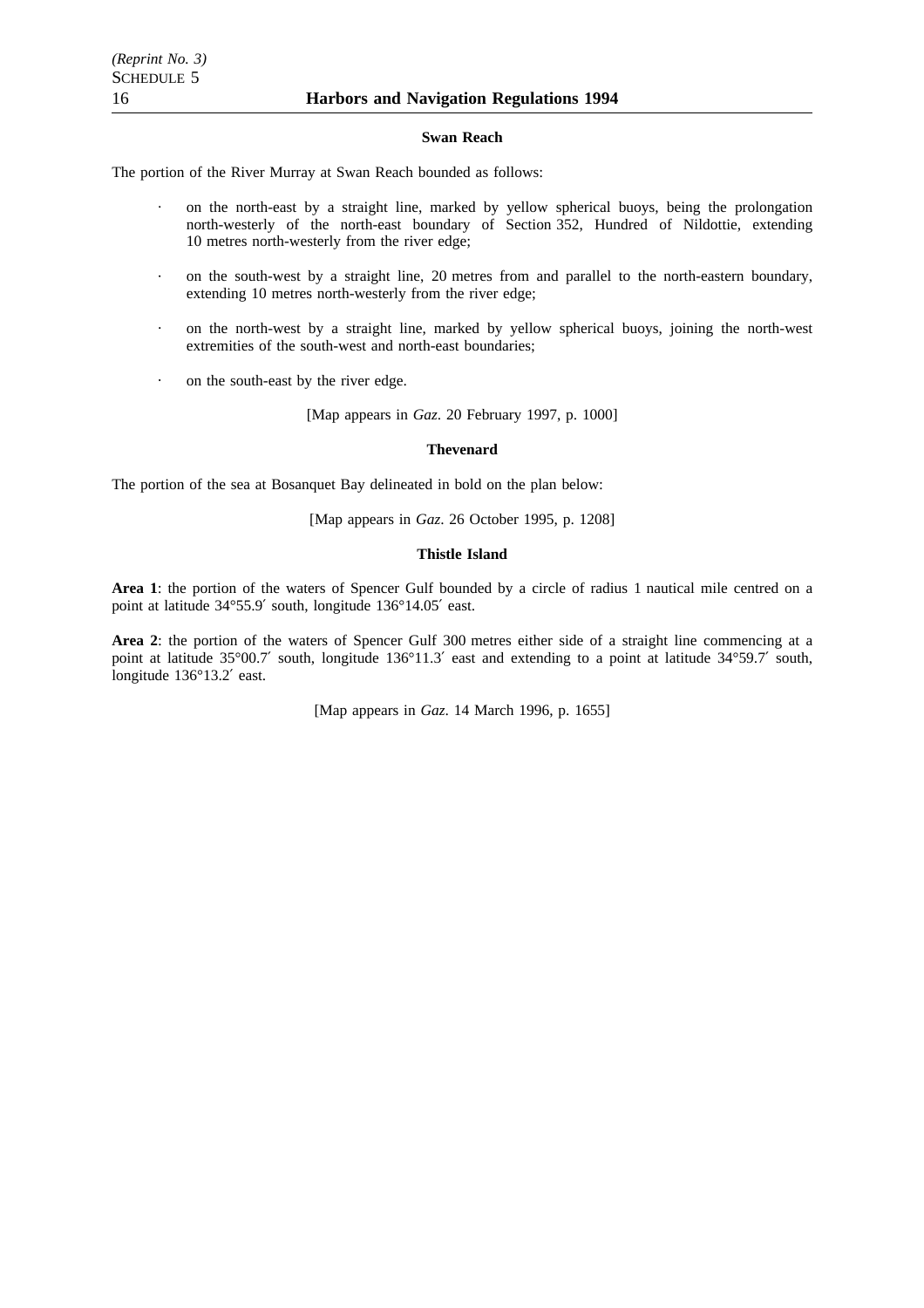#### **Tumby Bay**

**Area 1**: the portion of the sea at Tumby Bay bounded as follows:

on the north by a straight line being the prolongation seawards of the south boundary of Elanora Avenue for a distance of 100 metres from high water mark;

on the east by a straight line joining the seaward extremity of the north boundary and the north-east corner of the old jetty;

on the north-east by a straight line joining the north-east corner of the old jetty and the north-east corner of the new jetty;

on the east by the seaward end of the new jetty;

· on the south by the south side of the new jetty;

on the west by high water mark.

**Area 2**: the area of the sea at Tumby Bay bounded as follows:

 $\cdot$  on the south-west by a line parallel to and 100 metres seaward from high water mark;

 $\cdot$  on the east by a straight line commencing at a point 50 metres west of the east extremity of Section 354, Hundred of Hutchison, and extending due north for 450 metres from the south-west boundary;

on the north by a straight line commencing at a point 2 kilometres generally north-westerly along the south-west boundary from the east boundary, and extending due east for 450 metres from the south-west boundary;

on the north-east by a straight line joining the seaward extremities of the south-west and east boundaries.

**Area 3**: the area of the sea at Tumby Bay bounded as follows:

 $\cdot$  on the south by a straight line extending due east from a point 1.2 kilometres along high water mark and generally north-west from the east extremity of Section 354, Hundred of Hutchison;

 $\cdot$  on the west by a straight line extending due north from a point 100 metres along high water mark and generally north-west from the west extremity of the south boundary;

on the north-east by the south-west boundary of Area 2.

**Area 4**: the area of the sea at Tumby Bay bounded as follows:

on the west and south by the high water mark;

on the north by a straight line being the prolongation seawards of the northern boundary of Goode Avenue for a distance of 350 metres from the high water mark;

on the east by a straight line being the prolongation seawards of the eastern boundary of Harvey Drive in a northerly direction joining the seaward extremity of the north boundary.

#### **Tumby Bay**

[Map appears in *Gaz*. 20 October 1994, p. 987] [Map appears in *Gaz*. 21 December 1995, p. 1800]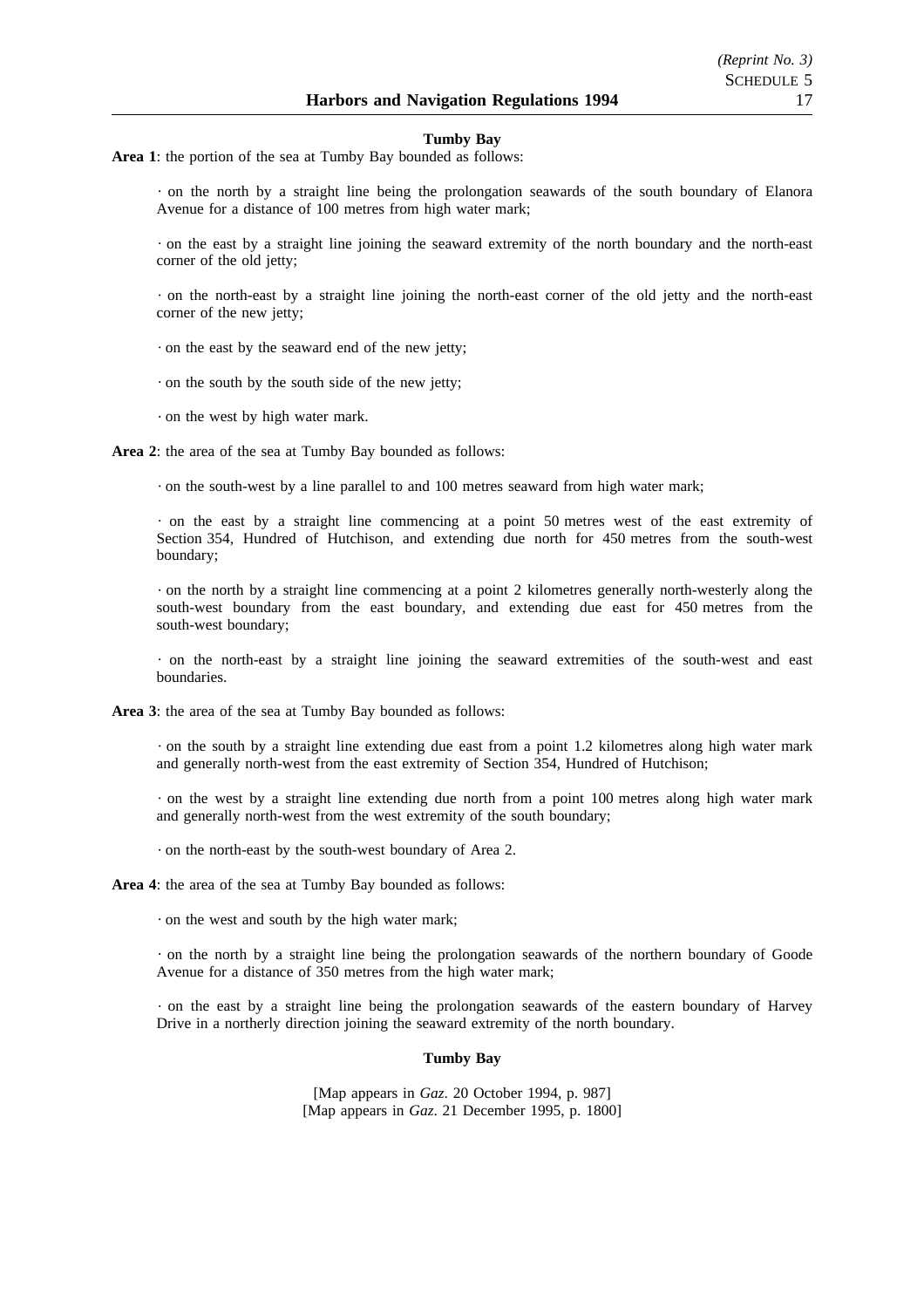#### **Valley Lake**

**Area 1**: the portion of Valley Lake bounded on the south-east by a straight line extending south-west from the white marker post situated approximately midway along the north shore of Valley Lake to the white marker post situated on the west shore of Valley Lake.

**Area 2**: the portion of Valley Lake bounded on the west by a straight line from the white marker post situated near the east end of the north shore of Valley Lake to the white marker post on the east shore of Valley Lake.

**Area 3**: the portion of Valley Lake not included in Area 1 or 2 bounded on the south-west by a straight line extending south-east from the yellow marker post situated on the north shore of Valley Lake to the yellow marker post situated on the shore at the approximate north-east corner of Valley Lake.

[Map appears in *Gaz*. 20 October 1994, p. 987]

# **West Beach**

The portion of the waters of Gulf St. Vincent designated by the letter "B" in the plan below:

[Map appears in *Gaz*. 31 March 1998, p. 1598]

# **Whyalla**

**Area 1**: the portion of Spencer Gulf at Whyalla bounded as follows:

on the south-west by a line being the prolongation of the western side of Agett Street, Town of Whyalla, seawards from high water mark for a distance of 100 metres;

on the north-east commencing at the south-eastern corner of Section 108, Hundred of Randell, then south-westerly along high water mark for 100 metres;

on the south-east by a line joining the south-eastern extremities of the south-west and north-east boundaries and parallel to high water mark;

on the north-west by high water mark.

**Area 2**: the portion of Spencer Gulf at Whyalla bounded as follows: commencing at the most westerly point on the north-eastern tip of the southern breakwater (being portion of Lot 3 in DP 26088); then west-north-westerly along a line of bearing 290°14'10" for a distance of 74.17 metres to intersect with high water mark on the northern breakwater; then following high water mark along the inside of the boat haven to the point of commencement.

**Area 3**: the portion of Spencer Gulf at Whyalla bounded as follows: commencing at the intersection of high water mark and the south-western side of the jetty adjacent to Section 420, Hundred of Randell; then south-easterly along the southern side of the jetty for 100 metres; then generally south-westerly along a line parallel to and 100 metres seawards of high water mark to its intersection with the northern breakwater (part of Lot 3, DP 26088); then generally north-westerly and northerly along high water mark to the point of commencement.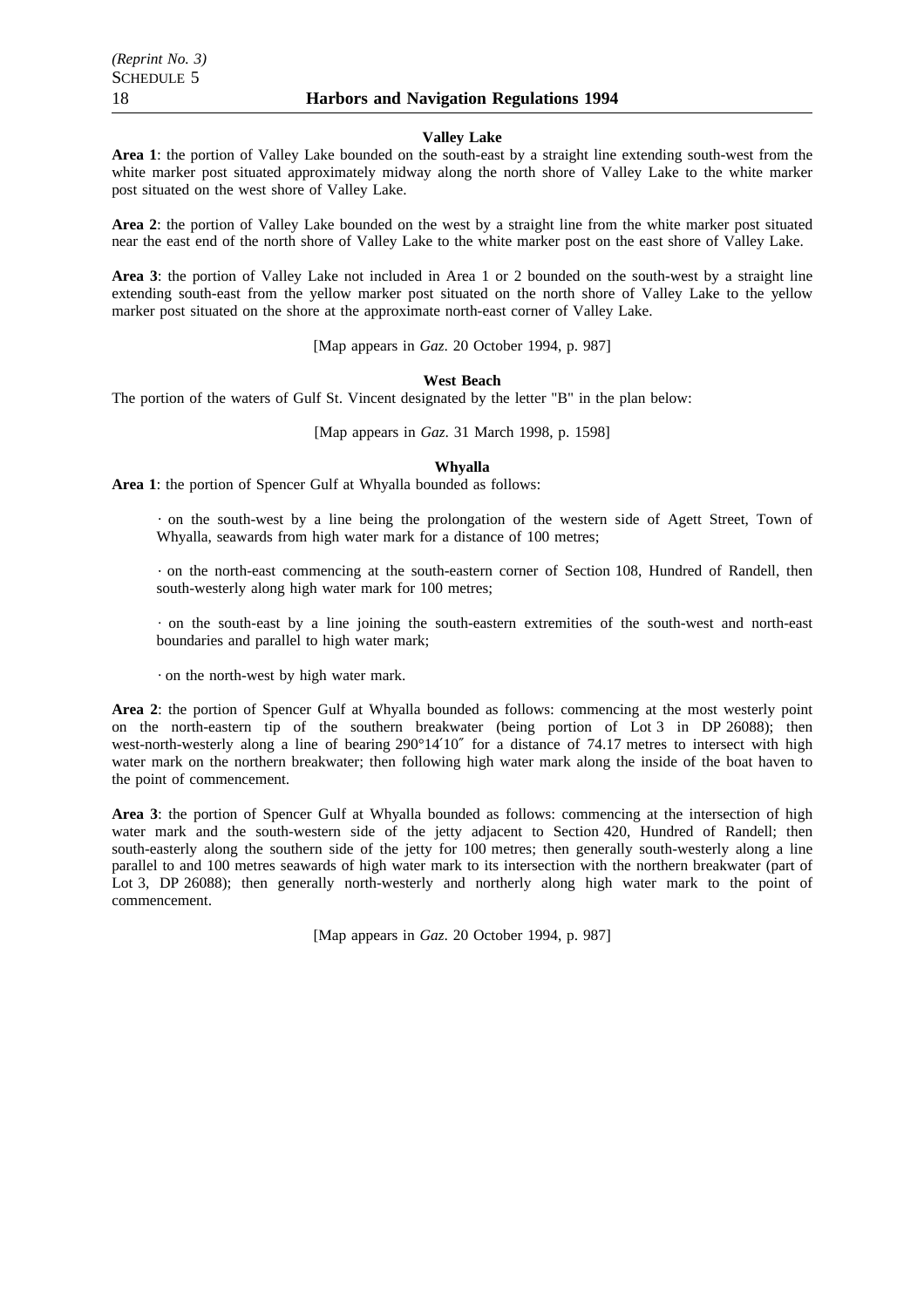# **SCHEDULE 6**

*Fishing Vessels—Crewing Requirements (Part 6 Division 2)*

**Interpretation of schedule 6**

**1.** In this schedule—

"**Australian Coastal and Middle-water**", in relation to the operational area of a vessel, means operations within a range determined by the CEO laterally along the coast and within 600 nautical miles (or such lesser distance determined by the CEO) to seaward;

"**CLASS 3**" means a Marine Engineer Class 3;

"**Inshore**", in relation to the operational area of a vessel, means operations within a range determined by the CEO laterally along the coast from a specified base or regular port of departure and within 15 nautical miles (or such lesser distance determined by the CEO) to seaward of the coast or of the seaward limit of waters designated by the CEO as smooth or partially smooth;

"**MED 1**", "**MED 2**" or "**MED 3**" means a Marine Engine Driver Grade 1, 2 or 3;

"**Offshore**", in relation to the operational area of a vessel, means operations within a range determined by the CEO laterally along the coast and within 200 nautical miles (or such lesser distance determined by the CEO) to seaward;

"**propulsion power**" means—

- *(a)* in relation to a multi-screw vessel of less than 35 metres in length and an operational area other than Unlimited or Australian Coastal and Middle-water operations—the maximum continuous rated power in kilowatts of the largest engine provided for the propulsion of the vessel by one screw;
- *(b)* in relation to any other vessel—the total maximum continuous rated power in kilowatts of all of the machinery provided for the propulsion of the vessel;

"**Restricted Offshore**", in relation to the operational area of a vessel, means operations within 30 nautical miles (or such lesser distance determined by the CEO) from the seaward limit of a safe haven or of waters designated by the CEO as smooth or partially smooth;

"**S1**", "**S2**" or "**S3**" means a Skipper Grade 1, 2 or 3;

"**Unlimited**", in relation to the operational area of a vessel, means all overseas, ocean-going and Australian coastal operations without limitation as to geographical range.

# **Minimum crewing of fishing vessels**

**2.** A fishing vessel referred to in columns 1 and 2 of tables 1 and 2 of this schedule must carry at least the number of crew members with at least the respective qualifications specified in those tables, in the positions set out in those tables.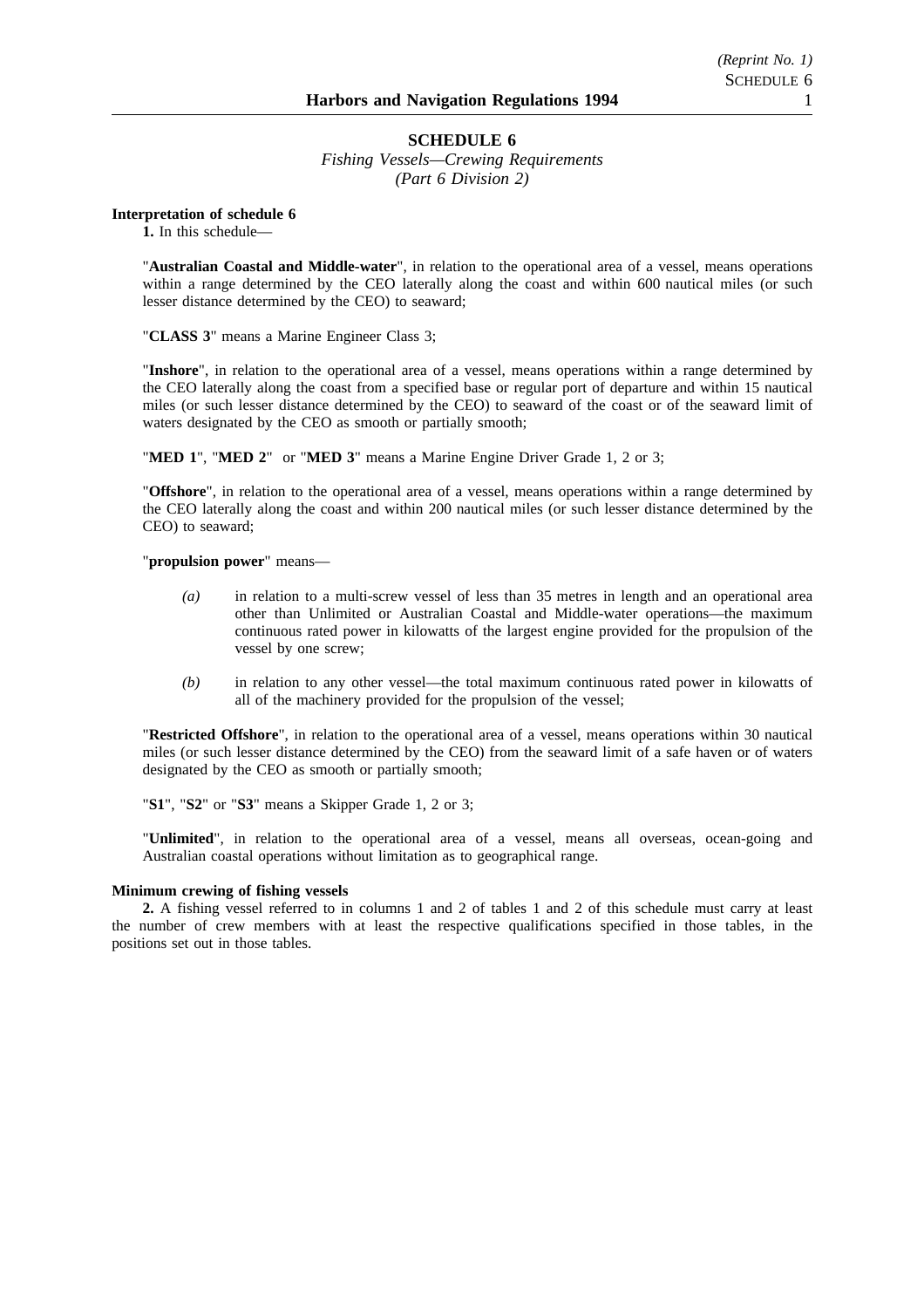| $1$ able $1 -$ Minimum Crewing   |                                                                |                                   |                             |                             |                |
|----------------------------------|----------------------------------------------------------------|-----------------------------------|-----------------------------|-----------------------------|----------------|
| <b>VESSEL SIZE</b><br>(LENGTH)   | <b>OPERATIONAL</b><br><b>AREA</b>                              | <b>TOTAL</b><br><b>COMPLEMENT</b> | <b>MASTER</b>               | <b>CHIEF</b><br><b>MATE</b> | <b>OTHER</b>   |
| 80 metres and                    | Unlimited                                                      | $\ast$                            | $\ast$                      | $\ast$                      | $\ast$         |
| over                             | Australian Coastal<br>& Middle-water                           | $\ast$                            | $\ast$                      | $\ast$                      | $\ast$         |
|                                  | Offshore                                                       | $\ast$                            | $\ast$                      | $\ast$                      | $\ast$         |
| 35 metres and                    | Unlimited                                                      | $\ast$                            | $\ast$                      | $\ast$                      | $\ast$         |
| over, but less<br>than 80 metres | <b>Australian Coastal</b><br>& Middle-water                    | 6                                 | S <sub>1</sub>              | S <sub>2</sub>              | $\overline{4}$ |
|                                  | Offshore                                                       | 5                                 | S <sub>2</sub>              | S <sub>3</sub>              | 3              |
|                                  | Offshore (to 100nm)                                            | 5                                 | S <sub>2</sub>              | S <sub>3</sub>              | 3              |
|                                  | Inshore                                                        | 4                                 | S <sub>2</sub>              |                             | 3              |
| 24 metres and                    | Unlimited                                                      | $\ast$                            | $\ast$                      | $\ast$                      | $\ast$         |
| over, but less<br>than 35 metres | <b>Australian Coastal</b><br>& Middle-water                    | 5                                 | S <sub>2</sub>              | S <sub>3</sub>              | 3              |
|                                  | Offshore                                                       | 5                                 | S <sub>2</sub>              | S <sub>3</sub>              | $\mathfrak{Z}$ |
|                                  | Offshore (to 100nm)                                            | 4                                 | S <sub>2</sub>              |                             | $\mathfrak{Z}$ |
|                                  | <b>Restricted Offshore</b>                                     | 3                                 | S <sub>2</sub>              |                             | $\overline{2}$ |
| 12 metres and                    | Unlimited                                                      | $\ast$                            | $\ast$                      | $\ast$                      | $\ast$         |
| over, but less<br>than 24 metres | <b>Australian Coastal</b><br>& Middle-water<br>(see note $2$ ) | 3 or 4                            | S <sub>2</sub>              | S <sub>3</sub>              | 1 or 2         |
|                                  | Offshore<br>(see note 2)                                       | 3 or 4                            | S3 endorsed<br>(see note 3) | S <sub>3</sub>              | 1 or 2         |
|                                  | Offshore (to 100nm)<br>(see note $2$ )                         | 2 or 3                            | S <sub>3</sub>              |                             | 1 or 2         |
|                                  | <b>Restricted Offshore</b>                                     | 2                                 | S <sub>3</sub>              |                             | 1              |
| Less than                        | Unlimited                                                      | $\ast$                            | $\ast$                      | $\ast$                      | $\ast$         |
| 12 metres                        | Australian Coastal<br>& Middle-water                           | $\ast$                            | $\ast$                      | $\ast$                      | $\ast$         |
|                                  | Offshore<br>(see note 2)                                       | 2 or 3                            | S3 endorsed<br>(note 3)     | S <sub>3</sub>              | $0$ or $1$     |
|                                  | Offshore (to 100nm)<br>(see note $1$ )                         | 1 or 2                            | S <sub>3</sub>              |                             | $0$ or $1$     |
|                                  | Inshore                                                        | $\mathbf{1}$                      | Coxswain                    |                             |                |

# **Table 1 — Minimum Crewing**

\* As determined by the CEO

Note 1: An additional person is required when the length of voyage exceeds 12 hours.<br>Note 2: The engineer table indicates the number of engineers and the minimum e The engineer table indicates the number of engineers and the minimum engineer qualifications required, according to the propulsion power of a vessel and its operational area. These engineers are included in this table in the minimum total complement (Column 3) and in Column 6.

Note 3: Endorsement to 200nm is issued on completion of the examination in Navigation and Position Determination required for the issue of the Skipper Grade 2 certificate.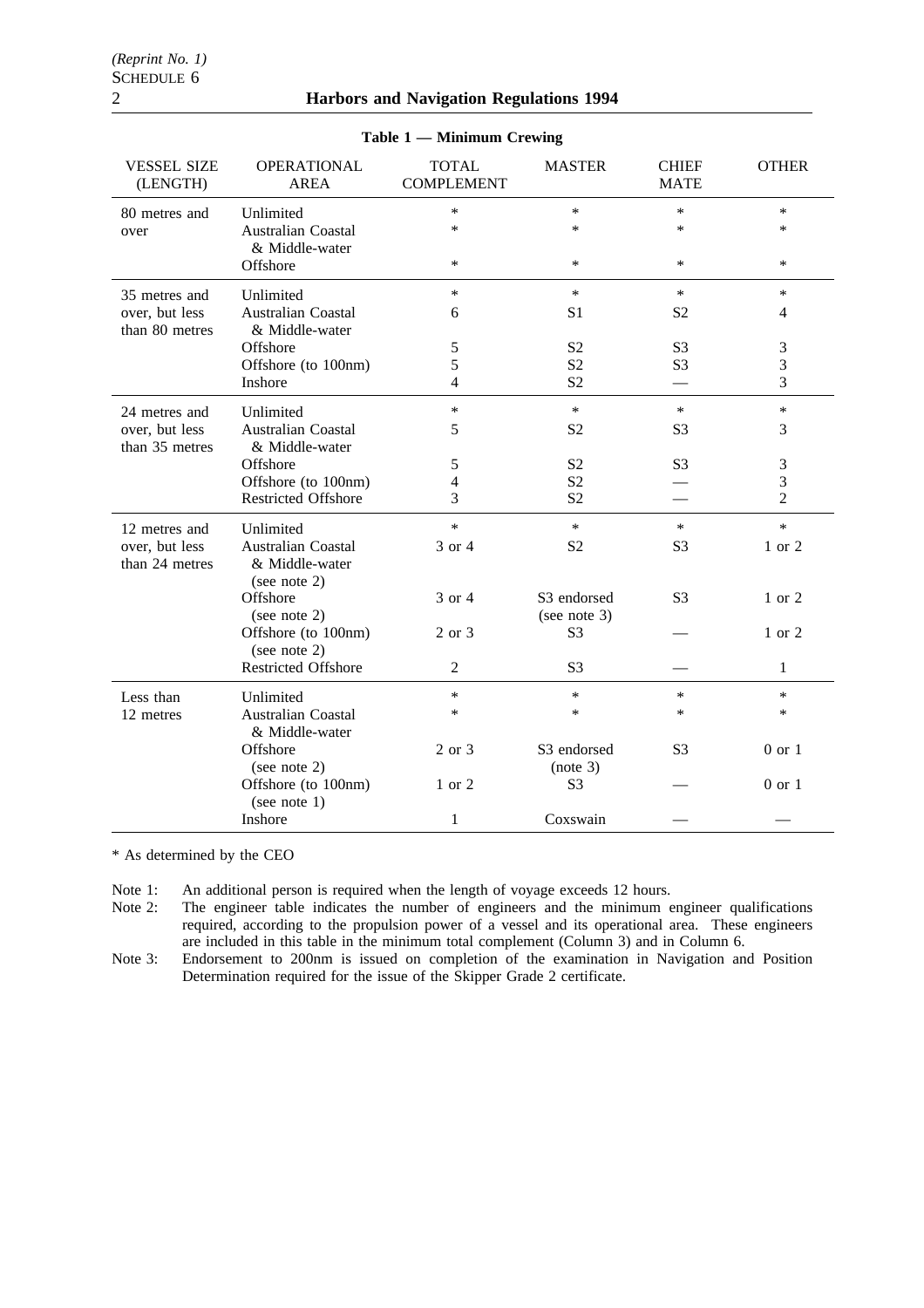*(Reprint No. 1)*

# **Harbors and Navigation Regulations 1994** 3

| PROPULSION POWER           | <b>OPERATIONAL AREA</b>           | <b>CHIEF</b><br><b>ENGINEER</b> | <b>SECOND</b><br><b>ENGINEER</b> |
|----------------------------|-----------------------------------|---------------------------------|----------------------------------|
| Vessels of 1500kw and over | Unlimited                         | *                               | $\ast$                           |
|                            | Australian Coastal & Middle-water | *                               | ∗                                |
|                            | Offshore                          | *                               | ∗                                |
|                            | <b>Inshore</b>                    | *                               | ∗                                |
| Vessels of 750kw and over  | Unlimited                         | *                               | $\ast$                           |
| but less than 1500 kw      | Australian Coastal & Middle-water | CLASS <sub>3</sub>              | MED 1                            |
|                            | Offshore                          | CLASS 3                         | MED <sub>2</sub>                 |
|                            | <b>Restricted Offshore</b>        | MED 1                           |                                  |
| Vessels of 500 kw and over | Unlimited                         | *                               | *                                |
| but less than 750 kw       | Australian Coastal & Middle-water | MED <sub>1</sub>                | MED <sub>2</sub>                 |
|                            | Offshore                          | MED <sub>1</sub>                |                                  |
|                            | <b>Inshore</b>                    | MED <sub>2</sub>                |                                  |
| Vessels of 250 kw and over | <b>Unlimited</b>                  | *                               | *                                |
| but less than 500 kw       | Australian Coastal & Middle-water | MED <sub>1</sub>                |                                  |
|                            | Offshore                          | MED <sub>2</sub>                |                                  |
|                            | Inshore                           | MED <sub>3</sub>                |                                  |
| Vessels less than 250kw    | Unlimited                         | $\ast$                          | $\ast$                           |
|                            | Australian Coastal & Middle-water | MED <sub>2</sub>                |                                  |
|                            | Offshore (to 100nm)               | MED <sub>3</sub>                |                                  |
|                            | <b>Inshore</b>                    | <b>COXSWAIN</b>                 |                                  |

**Table 2 — Minimum Crewing (Engineers)**

\* As determined by the CEO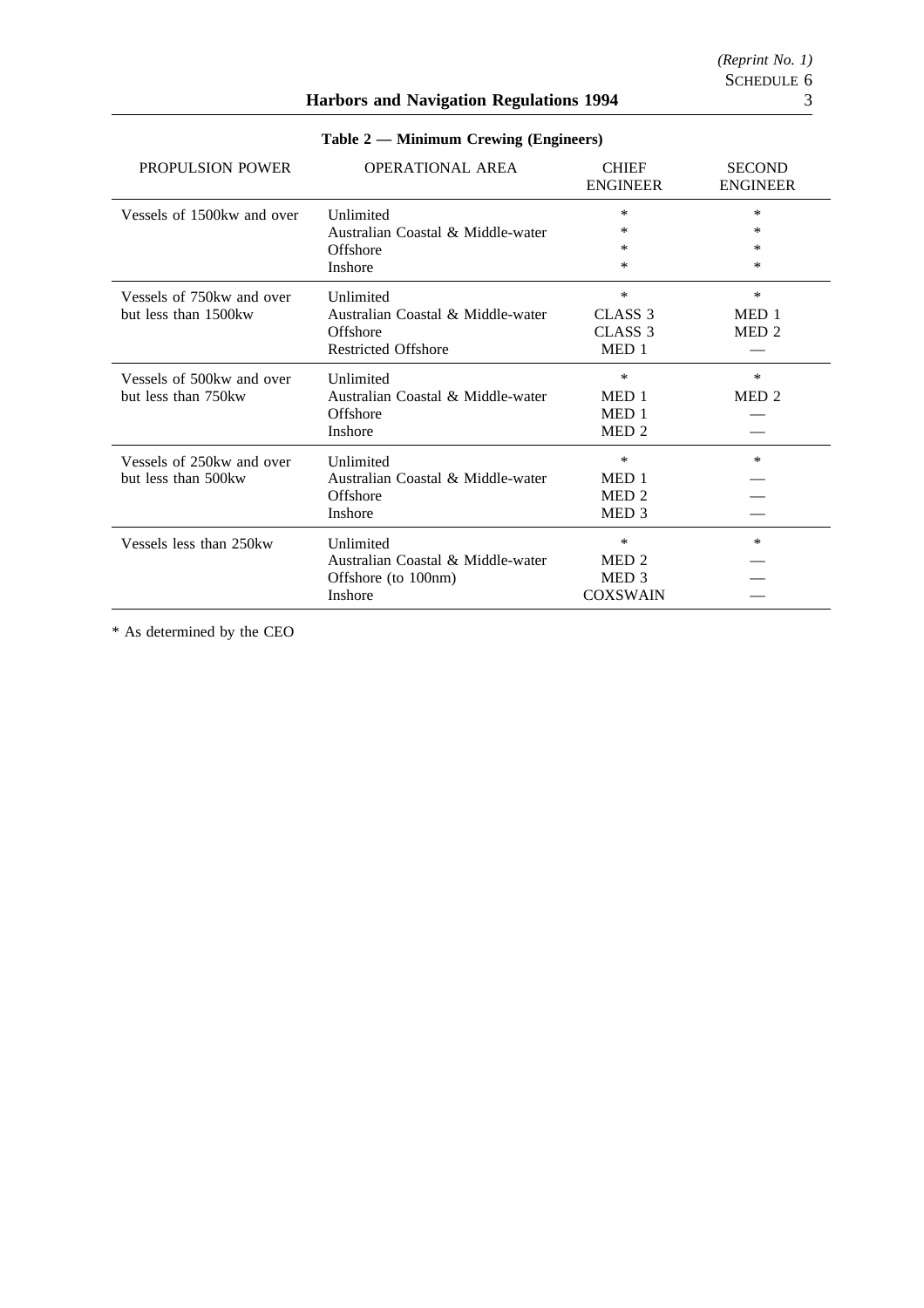# **SCHEDULE 7**

*Certificates of Competency—River Murray and Inland Waters (Part 7)*

# **Certificate of competency as Coxswain River Murray and Inland Waters**

**1.** To be eligible for the issue of a certificate of competency as Coxswain River Murray and Inland Waters, an applicant must—

- *(a)* have attained the age of 18 years; and
- *(b)* meet the eyesight and medical standards for a coxswain required by clause 16.1 of Section 2 of the Code as modified by these regulations; and
- *(c)* have not less than 6 months of experience approved by the CEO on vessels not less than 4 metres in length; and
- *(d)* satisfy the CEO (by oral, practical or written examination, as determined by the CEO) as to his or her competency in the following syllabus:

# **Syllabus—Coxswain River Murray and Inland Waters**

#### **Section 1 Vessel Handling**

Demonstrate that the candidate can handle the proposed type or types of vessels for which a certificate is sought in all conditions that may be expected within the proposed operational area.

#### **Section 2 Emergency and Safety**

Knowledge of—

- *(a)* action to be taken in an emergency;
- *(b)* steps to be taken if capsized or holed;
- *(c)* rendering assistance to others in distress including person overboard procedures and procedures for recovery;
- *(d)* seating, entering or leaving the boat by passengers;
- *(e)* distribution of persons and equipment on board to ensure satisfactory stability and buoyancy;
- *(f)* fuelling precautions and use of fuels including fuel with a flashpoint below 60°C (petrol);
- *(g)* artificial respiration and a working knowledge of first aid.

# **Section 3 Safety Equipment**

Working knowledge of the following:

- *(a)* use of safety equipment;
- *(b)* use of fire extinguishers;
- *(c)* statutory requirements for equipment;
- *(d)* care and maintenance of equipment;
- *(e)* use of distress signals.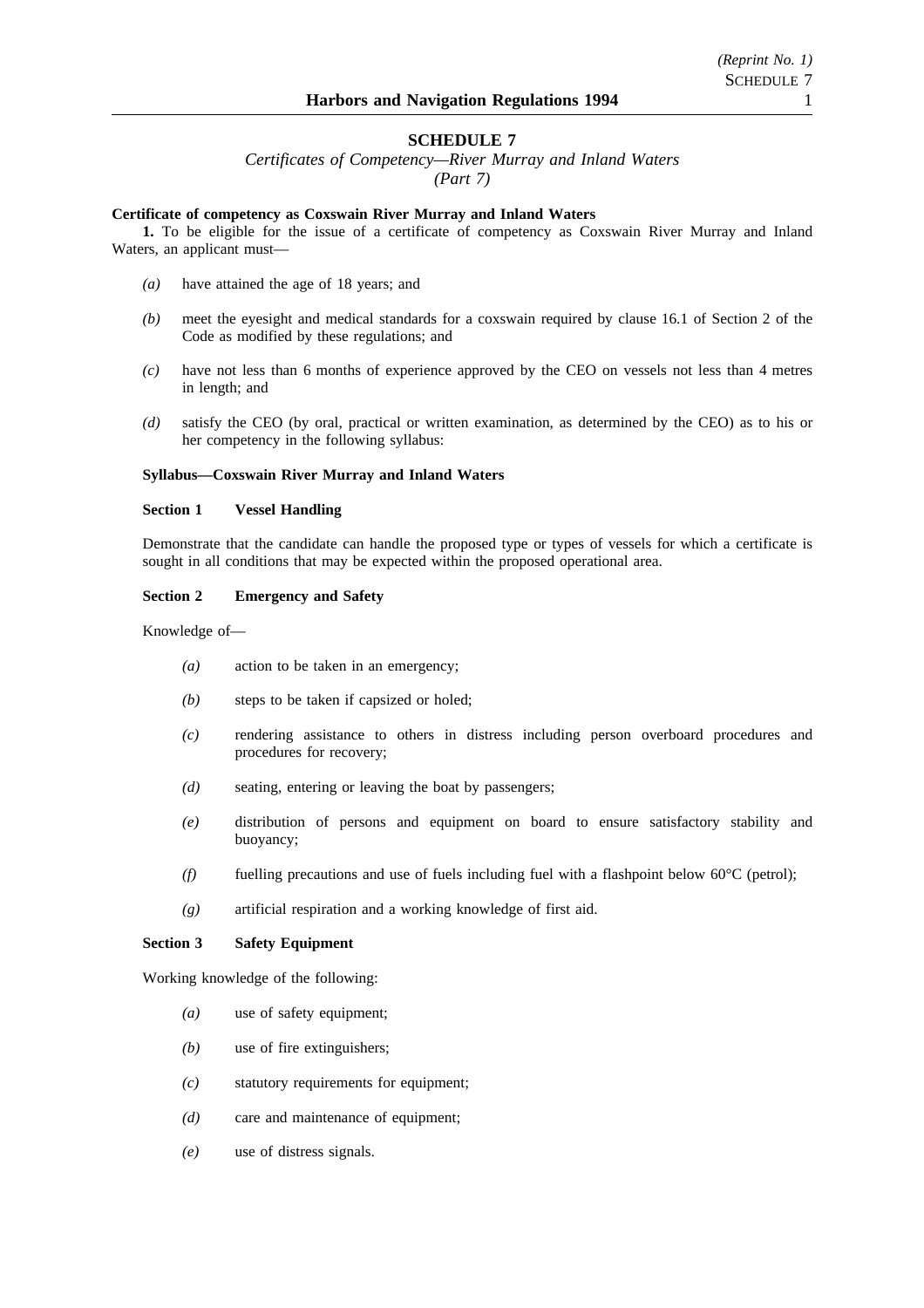#### **Section 4 Meteorology**

Understanding of local weather conditions and seasonal changes in local weather including stable and unstable weather patterns. Understanding of weather information including strong wind and flood warnings.

# **Section 5 Engineering Knowledge**

- *(a)* Working knowledge of propelling machinery;
- *(b)* Working knowledge of the care and maintenance of engines and batteries;
- *(c)* Basic knowledge of fuel filter systems;
- *(d)* Basic knowledge of pumping and venting systems;
- *(e)* Working knowledge of precautions against fire or explosion associated with the use of petrol, liquefied petroleum gas, distillate or other fuel and with the charging of batteries.

# **Section 6 Navigation and Local Knowledge**

- *(a)* Knowledge of Section 17 of the Code;
- *(b)* Knowledge of lights or local signals;
- *(c)* Knowledge of lock or local signals;
- *(d)* Knowledge of statutory requirements regarding registration of vessels and licensing of operators and carriage of equipment and a clear understanding of limitations of certificates;
- *(e)* Knowledge of regulations for recreational boating including obligatory assistance and reporting of accidents, etc.;
- *(f)* Knowledge of requirements for survey and maintenance of vessels and equipment;
- *(g)* Understanding of Marine Notices issued by the Minister.

# **Certificate of competency as Master Class 5 River Murray and Inland Waters**

**2.** To be eligible for the issue of a certificate of competency as Master Class 5 River Murray and Inland Waters, an applicant must—

- *(a)* have attained the age of 18 years; and
- *(b)* meet the eyesight and medical standards for a Master Class 5 required by clause 17.1 of Section 2 of the Code as modified by these regulations; and
- $(c)$ 
	- (i) where the applicant does not hold a certificate of competency, have 12 months of experience approved by the CEO within the previous 5 years of which at least 6 months must have been served on commercial vessels of less than 80 metres in length on the River Murray or inland waters; or
	- (ii) where the applicant holds other qualifications acceptable to the CEO, have a period appropriate to those qualifications of experience approved by the CEO on the River Murray or inland waters on vessels of less than 80 metres in length; and
- *(d)* satisfy the CEO (by oral, practical or written examination, as determined by the CEO) as to his or her competence in the following syllabus: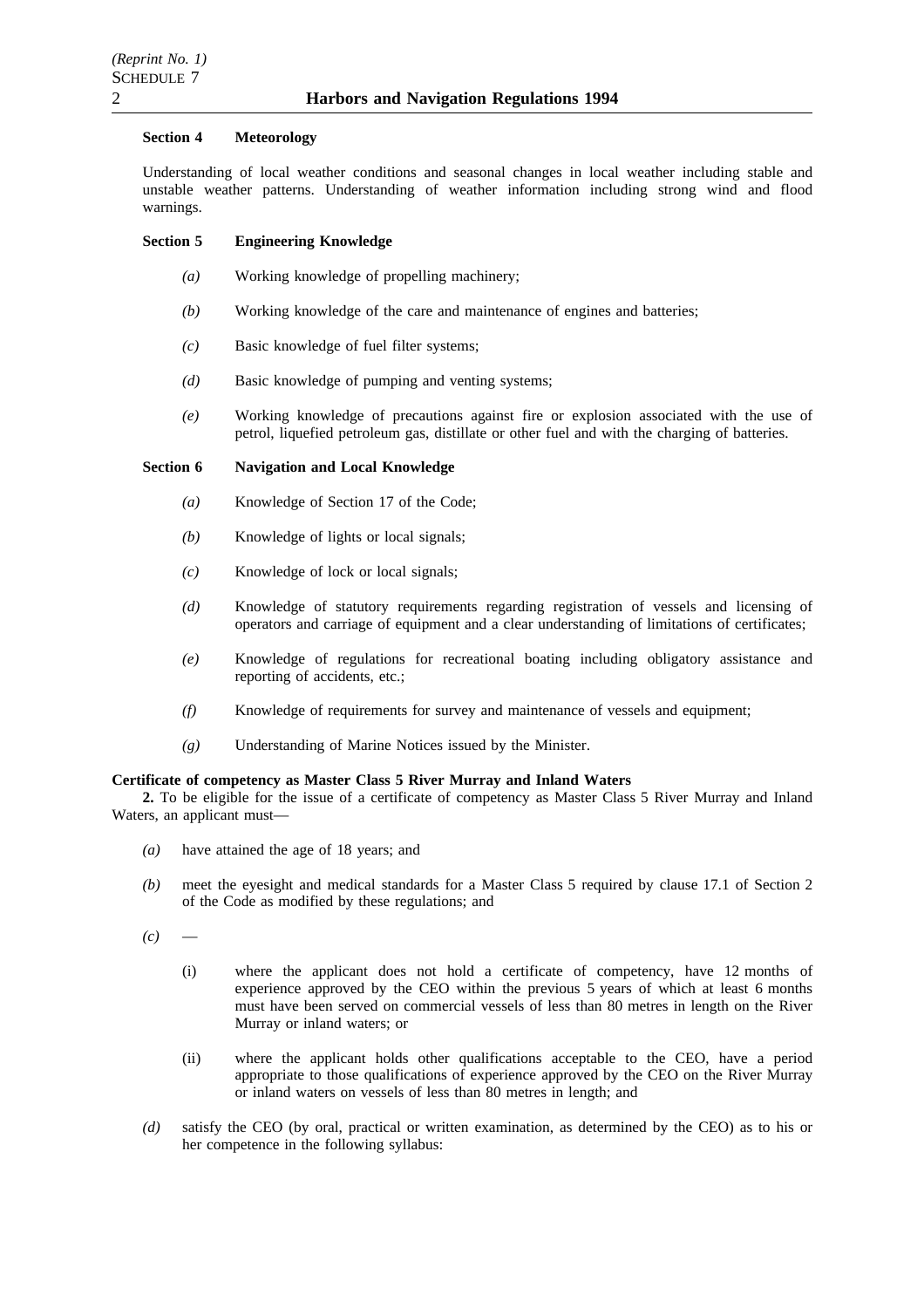#### **Syllabus—Master Class 5 River Murray and Inland Waters**

#### **SHIP KNOWLEDGE**

#### **Section 1 Design and Construction**

- *(a)* Knowledge of the principal parts of a vessel and their various functions;
- *(b)* Practical appreciation of how the watertight integrity of a vessel is maintained;
- *(c)* Practical knowledge of fuel, fresh water and ballast water arrangements, including pumping, cross flooding, sounding and venting facilities;
- *(d)* Practical knowledge of bilge pumping arrangements;
- *(e)* Practical knowledge of the steering arrangements of a vessel.

# **Section 2 Stability**

A general understanding of the effect on the stability of a vessel of—

- *(a)* adding and removing weights;
- *(b)* the disposition of passengers;
- *(c)* ballast and fuel;
- *(d)* slack tanks;
- *(e)* free surface.

# **Section 3 Maintenance and Repairs**

Knowledge of—

- *(a)* methods of docking or slipping vessels;
- *(b)* maintenance of vessels.

# **NAUTICAL KNOWLEDGE**

# **Section 1 Marine Legislation**

- *(a)* Knowledge of the certificates required to be carried by vessels;
- *(b)* A working knowledge of the law relating to the following:
	- (i) lifesaving appliances;
	- (ii) distress signals;
	- (iii) rendering assistance;
	- (iv) overloading;
	- (v) fire appliances;
	- (vi) musters and drills.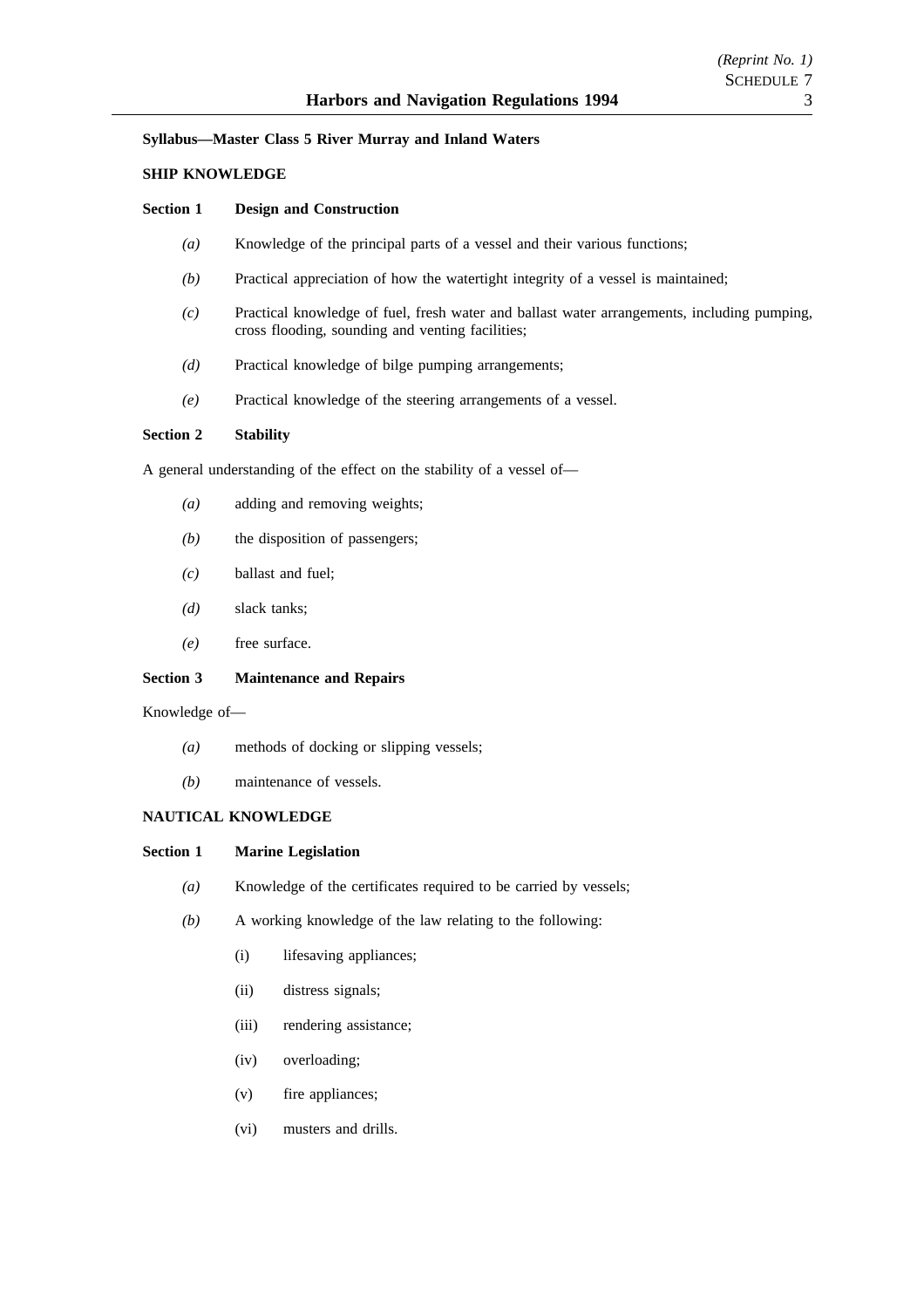# **Section 2 Meteorology**

- *(a)* A knowledge of basic meteorological terms so that a candidate can interpret information provided by radio broadcasts and weather maps including a general understanding of stable and unstable systems;
- *(b)* An understanding of the effect of fetch on wave height.

#### **Section 3 Protection of the Environment**

- *(a)* A working knowledge of the law relating to the protection of the environment, including the pollution of the waters by oil and other materials;
- *(b)* Knowledge of the management of sewage holding tanks.

# **Section 4 Navigational Safety**

- *(a)* A sound knowledge of the content and application of—
	- (i) Section 17 of the Code;
	- (ii) channel and lock marking systems;
- *(b)* A knowledge of the content of publications and Marine Notices issued by the Minister with respect to navigational warnings, precautions concerning submarine cables and pipelines and other information relating to the safe navigation of vessels on the River Murray and inland waters.

# **Section 5 Practical Seamanship**

A working knowledge of the following:

- *(a)* knots, hitches and bends in common use;
- *(b)* care of rope, wire and chains;
- *(c)* the safe handling of moorings.

#### **Section 6 Vessel Handling**

A practical knowledge of the following:

- *(a)* berthing and unberthing;
- *(b)* conning the vessel, the effect of propellers on the steering of a vessel, turning a vessel short round and negotiating locks;
- *(c)* the effect of current, wind and shallows on manoeuvring;
- *(d)* manoeuvring a vessel, including a vessel with independent or fixed paddles;
- *(e)* the dangers of manoeuvring and passing too close to vessels in a narrow channel or river;
- *(f)* emergency manoeuvres—emergency stop and person overboard procedures;
- *(g)* towing and being towed;
- *(h)* duties when underway and alongside;
- *(i)* approaching a ferry crossing.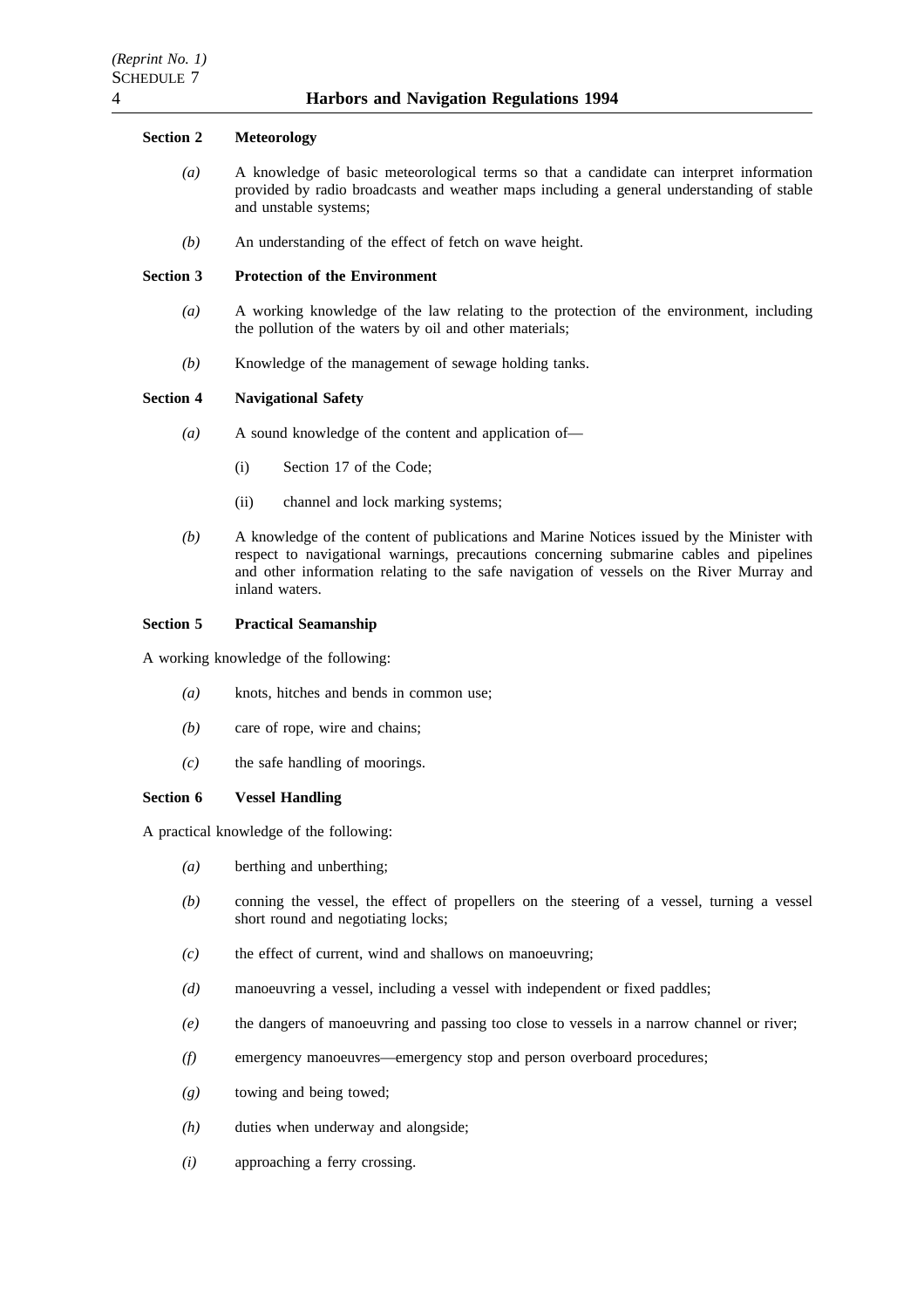# *(Reprint No. 1)* SCHEDULE 7

# **Section 7 Safety Equipment and Emergency Procedures**

A general knowledge of safe practices in the following:

- *(a)* the use and care of lifesaving appliances;
- *(b)* the use and care of fire fighting appliances;
- *(c)* the prevention of fire and fire fighting;
- *(d)* the action to be taken in the event of fire, collision, grounding or damage to the vessel;
- *(e)* precautions for the protection and safety of passengers and crew in emergency situations.

# **Section 8 Engineering**

A practical knowledge of the operation of the mechanical equipment in the engine room of a vessel, with particular reference to:

- *(a)* marine internal combustion engines and their fittings, shafting and propellers and preparation for the use of engines and fittings;
- *(b)* the precautions necessary for the prevention of fire or explosion associated with the use of petrol, liquefied petroleum gas, distillate or other fuel and with the charging of batteries;
- *(c)* the action that should be taken in the event of fire or explosion, including the use of fire fighting appliances;
- *(d)* cooling water and fuel systems and bilge pumping arrangements, including precautions against back-flooding;
- *(e)* care of electrical systems (including batteries), safety procedures when working on low and medium voltage a.c. and d.c. systems and procedures relating to fuses and circuit breakers;
- *(f)* steering gear and deck machinery;
- *(g)* fuel consumption including estimation and calculation.

# **Certificate of competency as Master Class 5 River Murray and Inland Waters (Houseboats)**

**3.** To be eligible for the issue of a certificate of competency as Master Class 5 River Murray and Inland Waters (Houseboats), an applicant must—

- *(a)* have attained the age of 18 years; and
- *(b)* meet the eyesight and medical standards for a Master Class 5 required by clause 17.1 of Section 2 of the Code as modified by these regulations; and

 $(c)$ 

- (i) where the applicant does not hold a certificate of competency, have 12 months of experience approved by the CEO within the previous 5 years of which at least 6 months must have been served on houseboats of less than 80 metres in length on the River Murray or inland waters; or
- (ii) where the applicant holds other qualifications acceptable to the CEO, have a period appropriate to those qualifications of experience approved by the CEO on the River Murray or inland waters on vessels of less than 80 metres in length; and
- *(d)* satisfy the CEO (by oral, practical or written examination, as determined by the CEO) as to his or her competence in the following syllabus: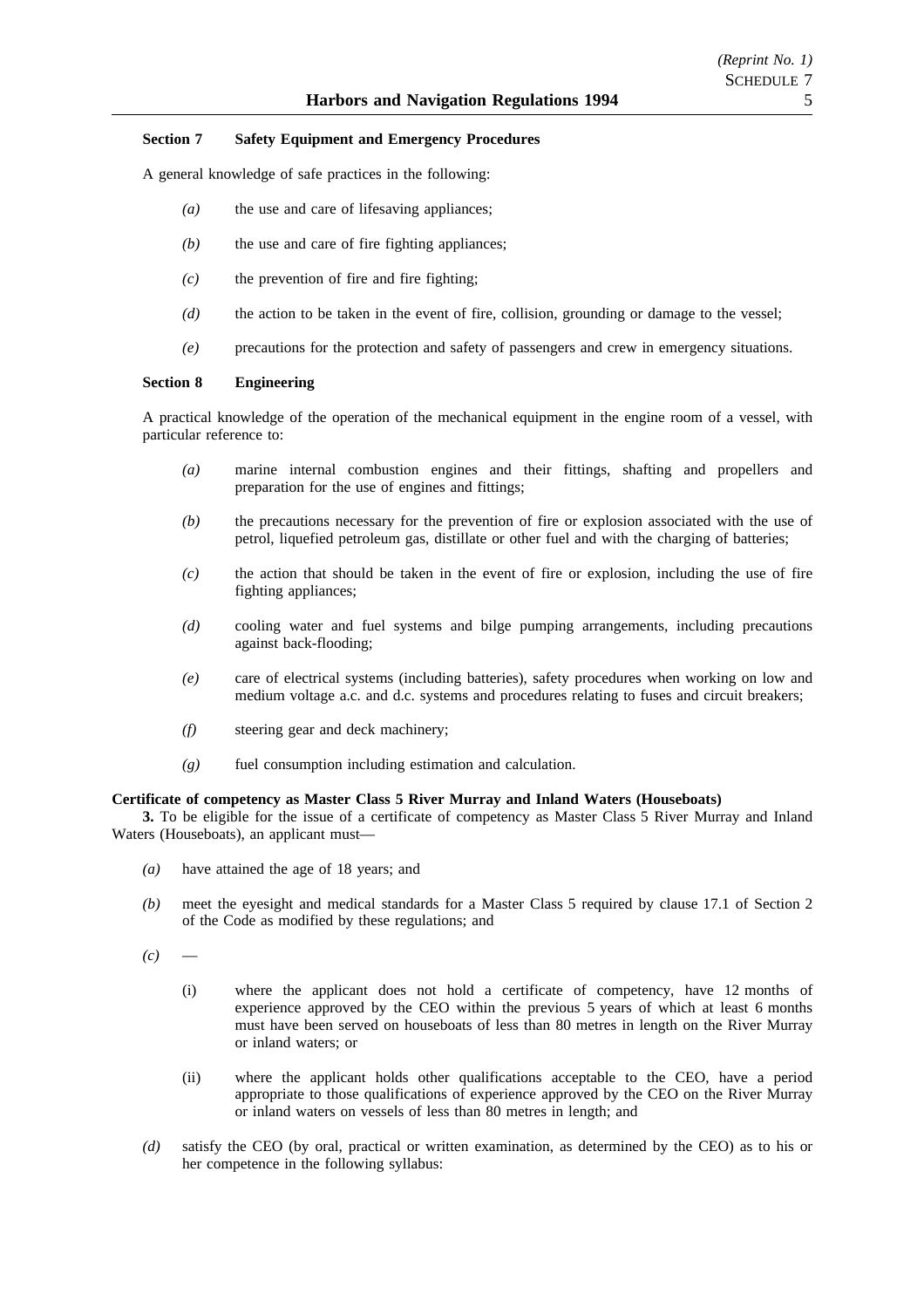# **Syllabus—Master Class 5 River Murray and Inland Waters (Houseboats)**

# **SHIP KNOWLEDGE**

# **Section 1 Design and Construction**

- *(a)* Knowledge of the principal parts of a vessel and their various functions;
- *(b)* Practical appreciation of how the watertight integrity of a vessel is maintained;
- *(c)* Practical knowledge of fuel, fresh water and ballast water arrangements, including pumping, cross flooding, sounding and venting facilities;
- *(d)* Practical knowledge of bilge pumping arrangements;
- *(e)* Practical knowledge of the steering arrangements of a vessel.

# **Section 2 Stability**

A general understanding of the effect on the stability of a vessel of—

- *(a)* adding and removing weights;
- *(b)* the disposition of passengers;
- *(c)* ballast and fuel;
- *(d)* slack tanks;
- *(e)* free surface.

# **Section 3 Maintenance and Repairs**

Knowledge of—

- *(a)* methods of docking or slipping vessels;
- *(b)* maintenance of vessels.

# **NAUTICAL KNOWLEDGE**

#### **Section 1 Marine Legislation**

- *(a)* Knowledge of the certificates required to be carried by vessels;
- *(b)* A working knowledge of the law relating to the following:
	- (i) lifesaving appliances;
	- (ii) distress signals;
	- (iii) rendering assistance;
	- (iv) overloading;
	- (v) fire appliances;
	- (vi) musters and drills.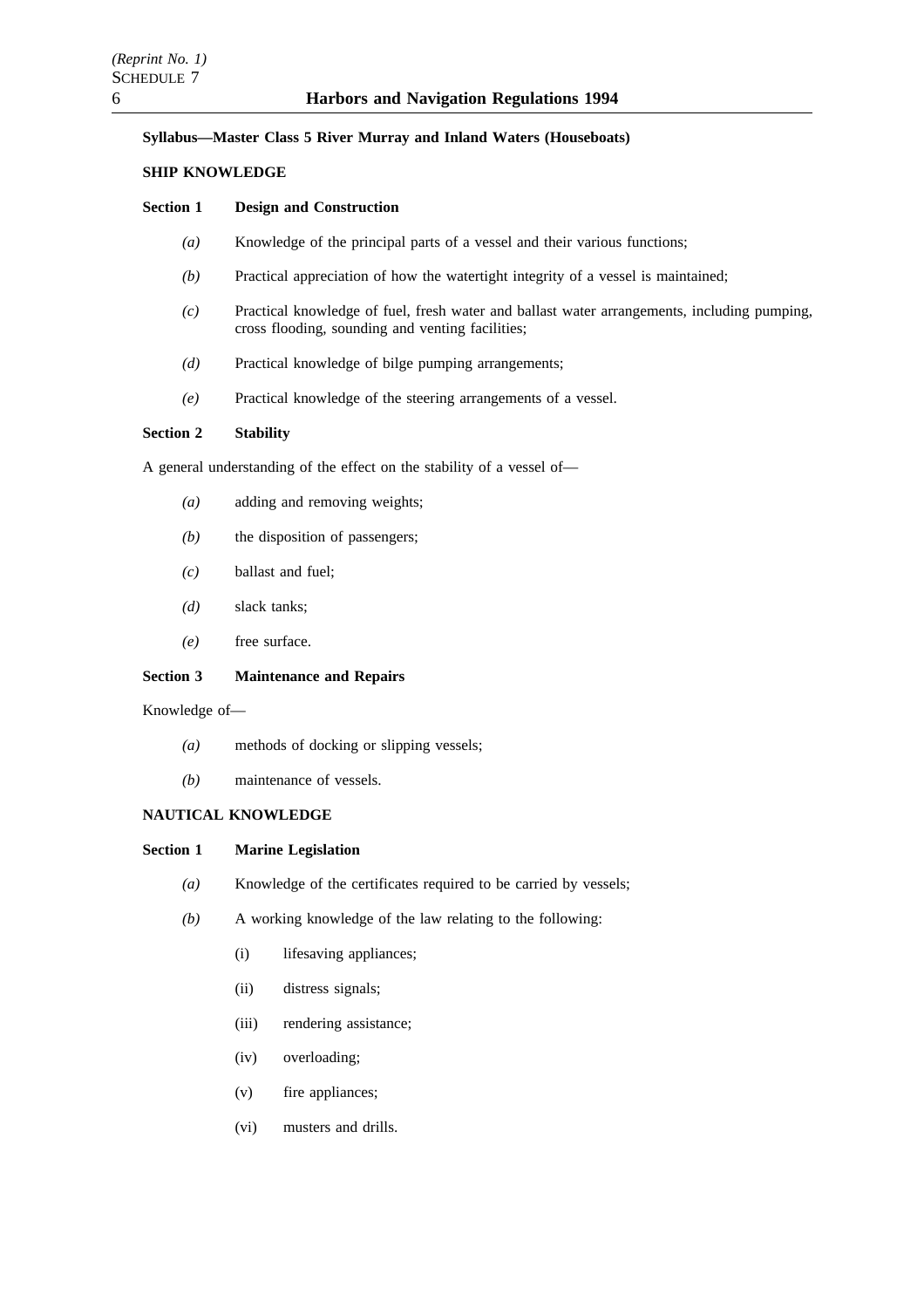# **Section 2 Meteorology**

- *(a)* A knowledge of basic meteorological terms so that a candidate can interpret information provided by radio broadcasts and weather maps including a general understanding of stable and unstable systems;
- *(b)* An understanding of the effect of fetch on wave height.

# **Section 3 Protection of the Environment**

- *(a)* A working knowledge of the law relating to the protection of the environment, including the pollution of the waters by oil and other materials;
- *(b)* Knowledge of the management of sewage holding tanks.

# **Section 4 Navigational Safety**

- *(a)* A sound knowledge of the content and application of—
	- (i) Section 17 of the Code;
	- (ii) channel and lock marking systems;
- *(b)* A knowledge of the content of publications and Marine Notices issued by the Minister with respect to navigational warnings, precautions concerning submarine cables and pipelines and other information relating to the safe navigation of vessels on the River Murray and inland waters.

# **Section 5 Practical Seamanship**

A working knowledge of the following:

- *(a)* knots, hitches and bends in common use;
- *(b)* care of rope, wire and chains;
- *(c)* the safe handling of moorings.

# **Section 6 Vessel Handling**

A practical knowledge of the following:

- *(a)* berthing and unberthing;
- *(b)* conning the vessel, the effect of propellers on the steering of a vessel, turning a vessel short round and negotiating locks;
- *(c)* the effect of current, wind and shallows on manoeuvring;
- *(d)* manoeuvring a vessel, including a vessel with independent or fixed paddles;
- *(e)* the dangers of manoeuvring and passing too close to vessels in a narrow channel or river;
- *(f)* emergency manoeuvres—emergency stop and person overboard procedures;
- *(g)* towing and being towed;
- *(h)* duties when underway and alongside;
- *(i)* approaching a ferry crossing.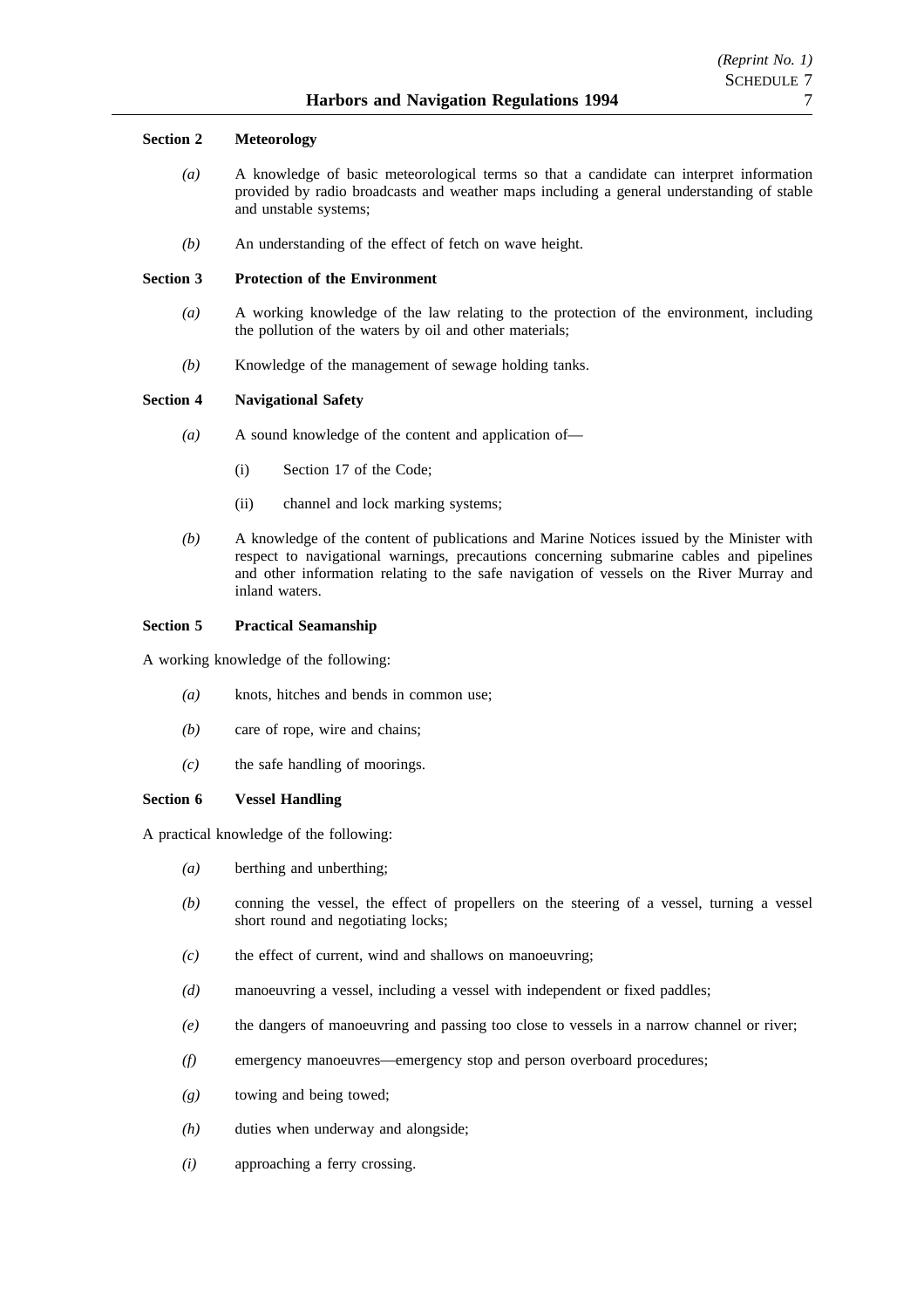# **Section 7 Safety Equipment and Emergency Procedures**

A general knowledge of safe practices in the following:

- *(a)* the use and care of lifesaving appliances;
- *(b)* the use and care of fire fighting appliances;
- *(c)* the prevention of fire and fire fighting;
- *(d)* the action to be taken in the event of fire, collision, grounding or damage to the vessel;
- *(e)* precautions for the protection and safety of passengers and crew in emergency situations.

# **Section 8 Engineering**

A practical knowledge of the operation of the mechanical equipment in the engine room of a vessel, with particular reference to:

- *(a)* marine internal combustion engines and their fittings, shafting and propellers and preparation for the use of engines and fittings;
- *(b)* the precautions necessary for the prevention of fire or explosion associated with the use of petrol, liquefied petroleum gas, distillate or other fuel and with the charging of batteries;
- *(c)* the action that should be taken in the event of fire or explosion, including the use of fire fighting appliances;
- *(d)* cooling water and fuel systems and bilge pumping arrangements, including precautions against back-flooding;
- *(e)* care of electrical systems (including batteries), safety procedures when working on low and medium voltage a.c. and d.c. systems and procedures relating to fuses and circuit breakers;
- *(f)* steering gear and deck machinery;
- *(g)* fuel consumption including estimation and calculation.

#### **Certificate of competency as Master Class 4 River Murray and Inland Waters**

**4.** To be eligible for the issue of certificate of competency as Master Class 4 River Murray and Inland Waters, an applicant must—

- *(a)* have attained the age of 20 years; and
- *(b)* meet the eyesight and medical standards for a Master Class 4 required by clause 19.1 of Section 2 of the Code as modified by these regulations; and

 $(c)$ 

- (i) where the applicant does not hold a certificate of competency, have 30 months of experience approved by the CEO, at least 12 months of which must have been served during the previous 5 years and at least 18 months of which must have been served on the River Murray or inland waters on commercial vessels of not less than 12 metres in length; or
- (ii) where the applicant holds a certificate of competency as Master Class 5 River Murray and Inland Waters, have 12 months of experience approved by the CEO during the previous 5 years, at least 6 months of which must have been served as mate on the River Murray or inland waters on vessels of not less than 12 metres in length; or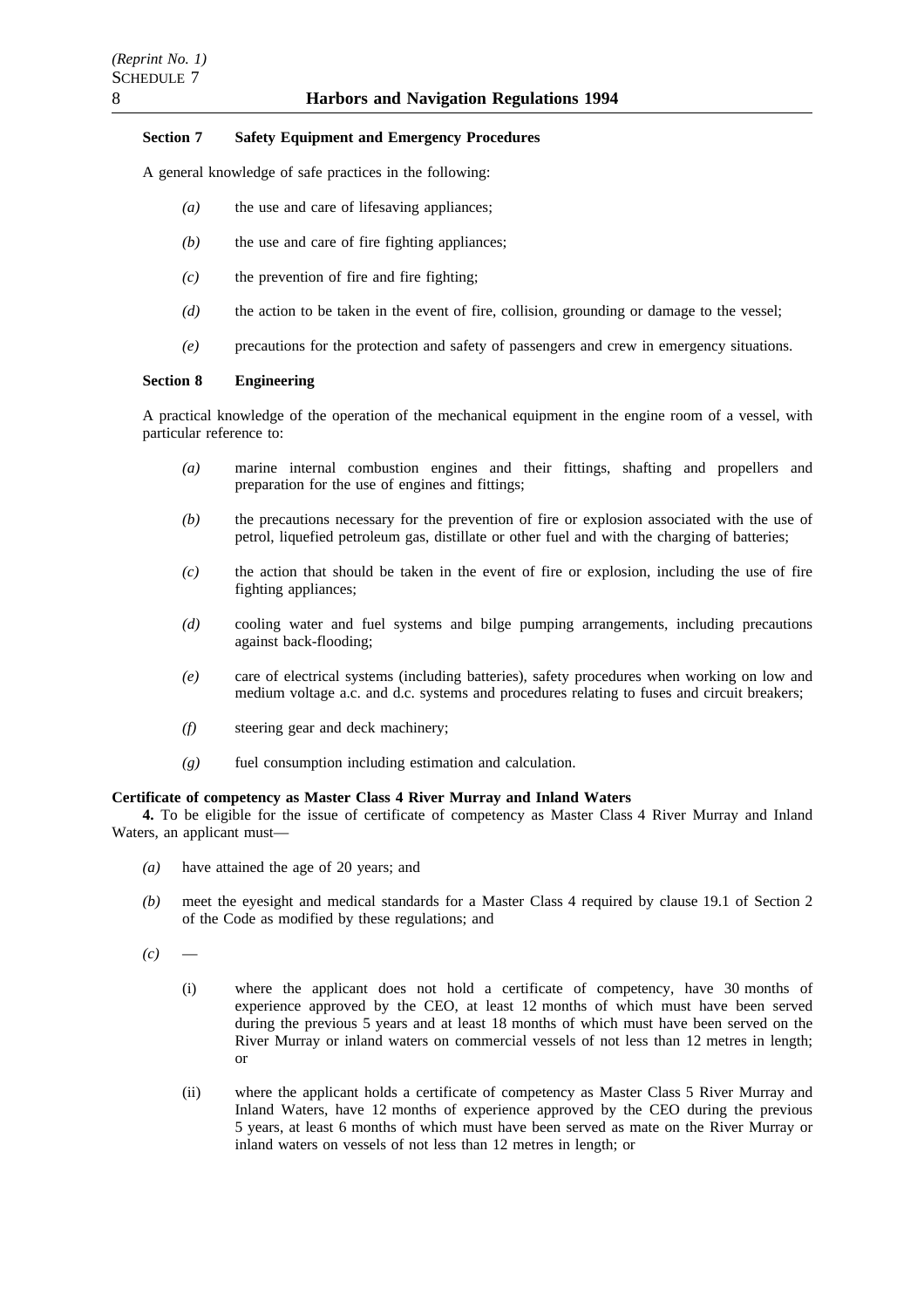- (iii) where the applicant holds other qualifications acceptable to the CEO, have a period appropriate to those qualifications of experience approved by the CEO on the River Murray or inland waters on vessels of not less than 12 metres in length; and
- *(d)* satisfy the CEO (by oral, practical or written examination, as determined by the CEO) as to his or her competence in the following syllabus:

# **Syllabus—Master Class 4 River Murray and Inland Waters**

# **SHIP KNOWLEDGE**

# **Section 1 Design and Construction**

- *(a)* Knowledge of the principal parts of a vessel and their various functions;
- *(b)* Practical appreciation of how the watertight integrity of a vessel is maintained;
- *(c)* Practical knowledge of fuel, fresh water and ballast water arrangements, including pumping, cross flooding, sounding and venting facilities;
- *(d)* Practical knowledge of bilge pumping arrangements;
- *(e)* Practical knowledge of the steering arrangements of a vessel.

# **Section 2 Stability**

A general understanding of the effect on the stability of a vessel of—

- *(a)* adding and removing weights;
- *(b)* the disposition of passengers;
- *(c)* ballast and fuel;
- *(d)* slack tanks;
- *(e)* free surface.

# **Section 3 Maintenance and Repairs**

Knowledge of—

- *(a)* methods of docking or slipping vessels;
- *(b)* the maintenance of vessels.

# **NAUTICAL KNOWLEDGE**

# **Section 1 Marine Legislation**

- *(a)* Knowledge of the certificates required to be carried by vessels;
- *(b)* A working knowledge of the law relating to the following:
	- (i) lifesaving appliances;
	- (ii) distress signals;
	- (iii) rendering assistance;
	- (iv) overloading;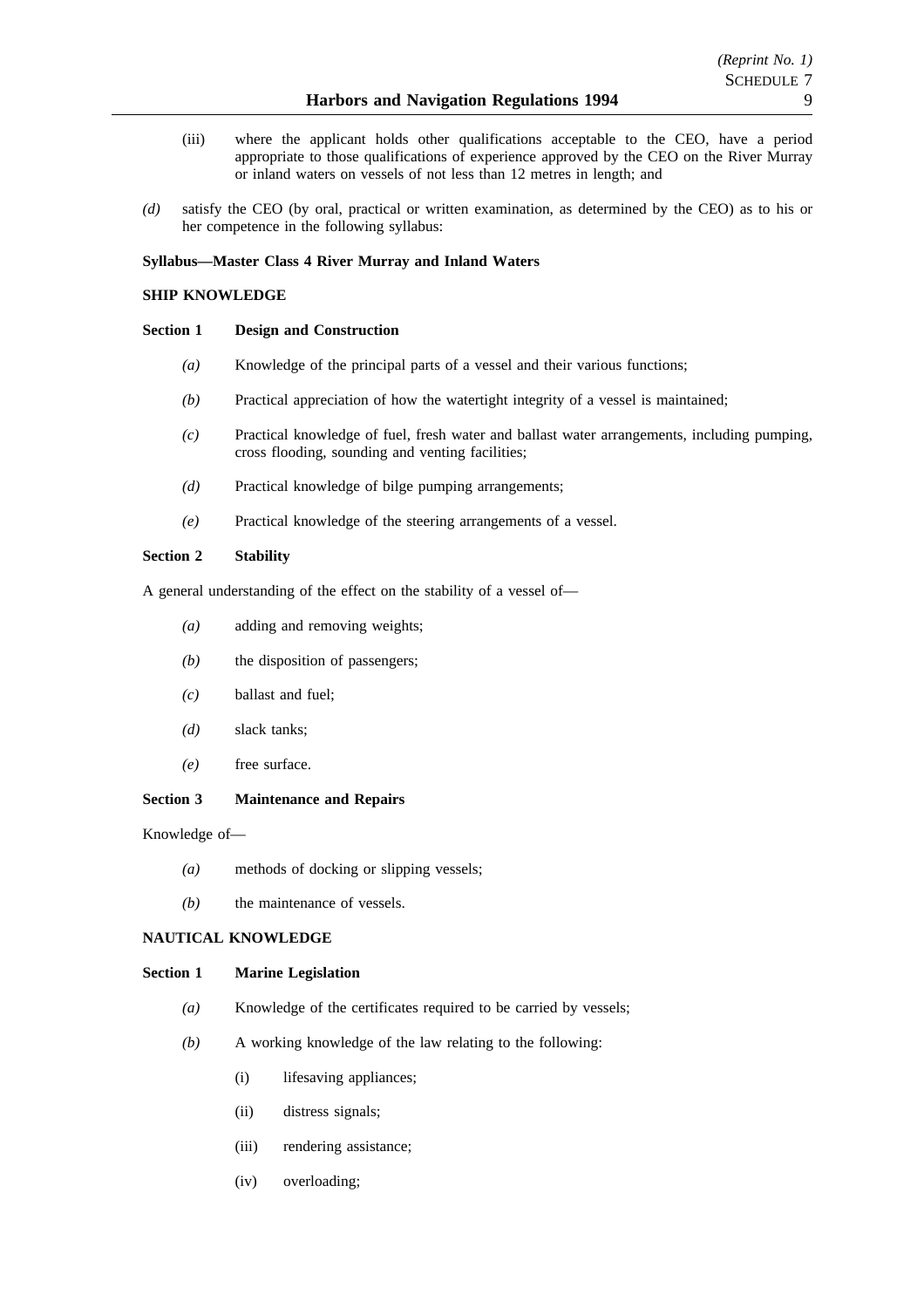- (v) fire appliances;
- (vi) musters and drills.

# **Section 2 Meteorology**

- *(a)* A knowledge of basic meteorological terms so that a candidate can interpret information provided by radio broadcasts and by weather maps including a general understanding of stable and unstable systems;
- *(b)* An understanding of the effect of fetch on wave height.

# **Section 3 Protection of the Environment**

- *(a)* A working knowledge of the law relating to the protection of the environment, including the pollution of the waters by oil and other materials;
- *(b)* Knowledge of the management of sewage holding tanks.

# **Section 4 Navigational Safety**

- *(a)* A sound knowledge of the content and application of—
	- (i) Section 17 of the Code;
	- (ii) channel and lock marking systems;
- *(b)* A knowledge of the content of publications and Marine Notices issued by the Minister with respect to navigational warnings, precautions concerning submarine cables and pipelines and other information relating to the safe navigation of vessels on the River Murray and inland waters.

# **Section 5 Practical Navigation**

A working knowledge of the following:

- *(a)* knots, hitches and bends in common use;
- *(b)* care of rope, wire and chains;
- *(c)* the safe handling of moorings.

# **Section 6 Vessel Handling**

A practical knowledge of the following:

- *(a)* berthing and unberthing;
- *(b)* conning the vessel, the effect of propellers on the steering of a vessel, turning a vessel short round and negotiating locks;
- *(c)* the effect of current, wind and shallows on manoeuvring;
- *(d)* manoeuvring a vessel, including a vessel with independent or fixed paddles;
- *(e)* the dangers of manoeuvring and passing too close to vessels in a narrow channel or river;
- *(f)* emergency manoeuvres—emergency stop and person overboard procedures;
- *(g)* towing and being towed;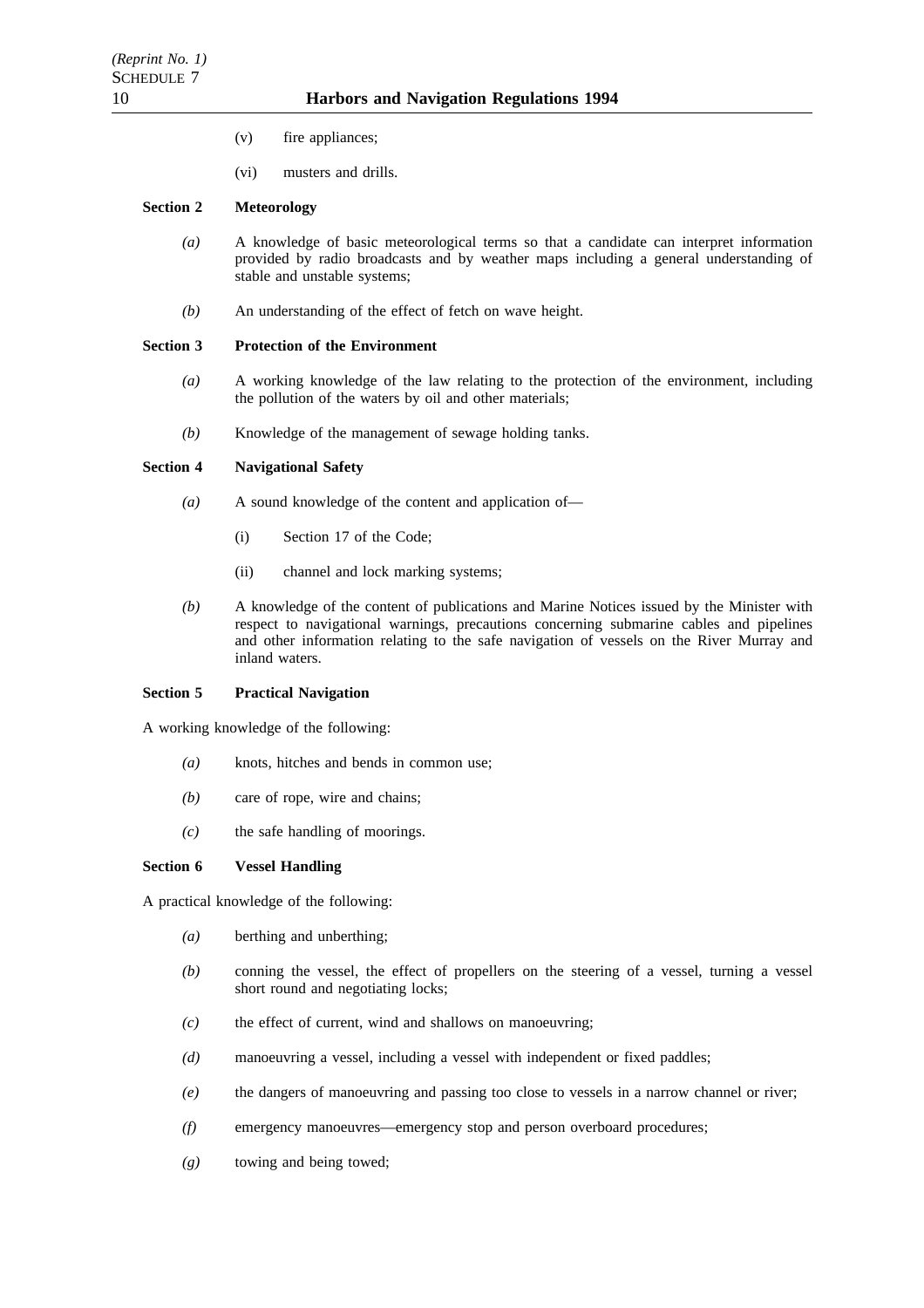- *(h)* duties when underway and alongside;
- *(i)* approaching a ferry crossing.

# **Section 7 Safety Equipment and Emergency Procedures**

A general knowledge of safe practices in the following:

- *(a)* the use and care of lifesaving appliances;
- *(b)* the use and care of fire fighting appliances;
- *(c)* the prevention of fire and fire fighting;
- *(d)* the action to be taken in the event of fire, collision, grounding or damage to the vessel;
- *(e)* precautions for the protection and safety of passengers and crew in emergency situations.

# **Section 8 Engineering**

A practical knowledge of the operation of the mechanical equipment in the engine room of a vessel, with particular reference to:

- *(a)* marine internal combustion engines and their fittings, shafting and propellers and preparation for the use of engines and fittings;
- *(b)* the precautions necessary for the prevention of fire or explosion associated with the use of petrol, liquefied petroleum gas, distillate or other fuel and with the charging of batteries;
- *(c)* the action that should be taken in the event of fire or explosion, including the use of fire fighting appliances;
- *(d)* cooling water and fuel systems and bilge pumping arrangements, including precautions against back-flooding;
- *(e)* care of electrical systems (including batteries), safety procedures when working on low and medium voltage a.c. and d.c. systems and procedures relating to fuses and circuit breakers;
- *(f)* steering gear and deck machinery;
- *(g)* fuel consumption including estimation and calculation.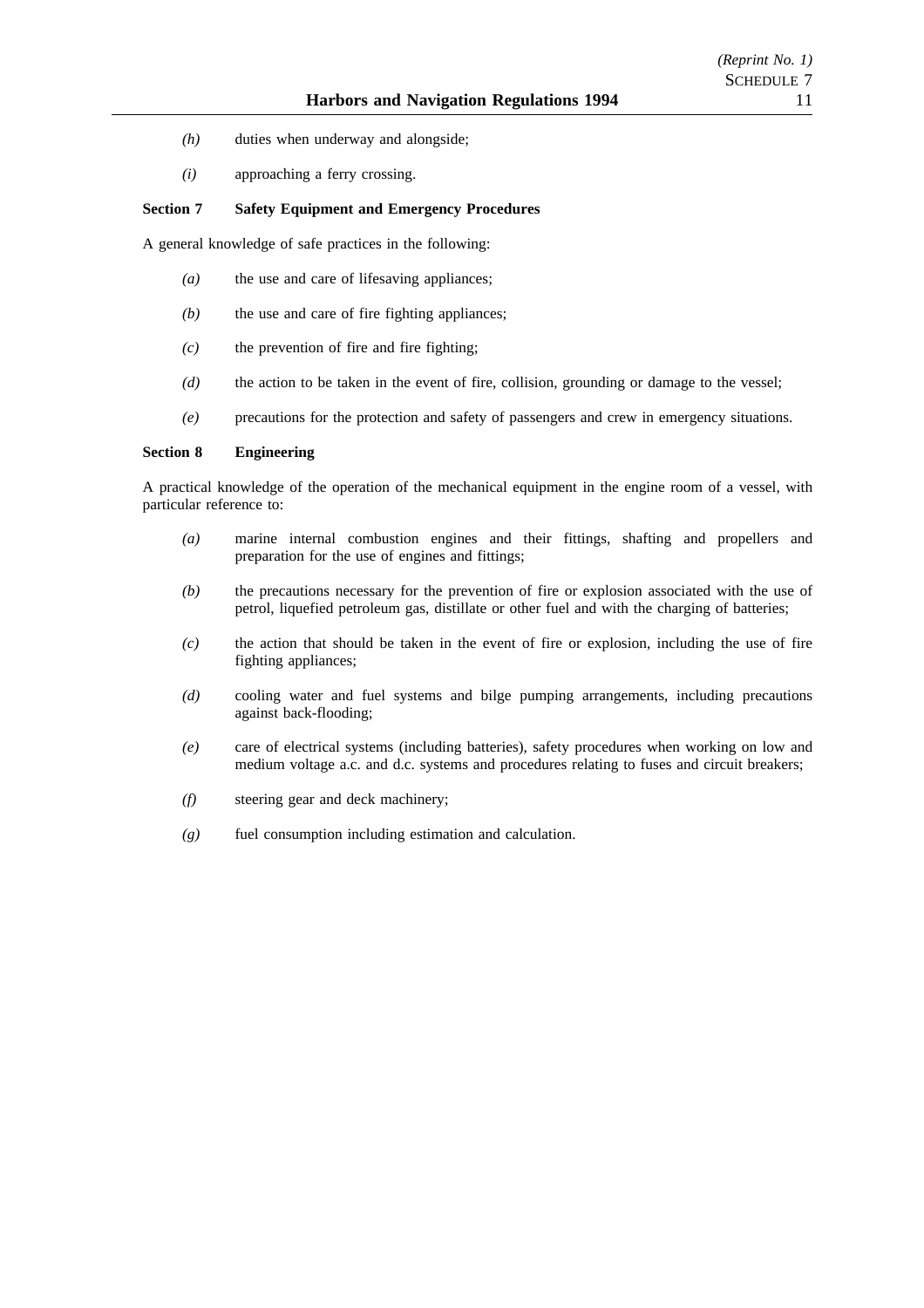# **SCHEDULE 8**

*Structural and Equipment Requirements for Hire and Drive Houseboats (Part 8)*

**Length, size and speed**

**1.** (1) Subject to subclause (2), a hire and drive houseboat—

- *(a)* must not exceed 20 metres in length; and
- *(b)* must not exceed 8.5 metres beam; and
- *(c)* must not be a boat that is permitted (under its certificate of inspection) to carry more than 12 persons while underway; and
- *(d)* must not have a potential speed of more than 10 knots.
- (2) A hire and drive houseboat—
- *(a)* in respect of which a certificate of inspection issued under the Act was purportedly in force immediately before the commencement of these regulations; and
- *(b)* that was, immediately before that commencement, available for hiring out by its owner in the course of carrying on a business of hiring out boats for operation by hirers,

may exceed 20 metres in length.

#### **Pontoons**

**2.** (1) A pontoon must be constructed of steel, marine grade aluminium alloy, or fibreglass or other suitable material approved by the CEO.

(2) If the material of which a pontoon is constructed is less than 3 mm thick, it must be approved by the CEO as having adequate structural strength.

(3) A pontoon must be of adequate strength to support the fixed house that it is designed for and must be suitably stiffened in both the transverse and longitudinal directions.

(4) A pontoon must be subdivided into transverse bulkheads of watertight construction spaced not more than 1.2 metres apart.

(5) A transverse bulkhead must be suitably stiffened.

(6) Each pontoon must be provided with brackets or other effective arrangement for attaching the deck structure supporting the fixed house.

(7) All compartments in a pontoon are to be air tested to a pressure of 3.5 kPa to ensure that all external joints and bulkheads are watertight, and the test must be evidenced by a test record sheet that gives full details of the test, signed by the person carrying out the tests on behalf of the pontoon manufacturer.

(8) A metal plate bearing the manufacturer's name, the date of manufacture and an identification number must be permanently affixed near the aft end of each pontoon so as to be clearly visible and protected from accidental damage.

#### **Decks**

**3.** (1) The deck of a hire and drive houseboat that has a mono-hull must be of sufficient strength to permit the fixed house to be adequately fitted to it.

(2) The deck of a hire and drive houseboat that is constructed of pontoons must be constructed of timber or metal beams of sufficient strength to take the static and wind loads of the fixed house.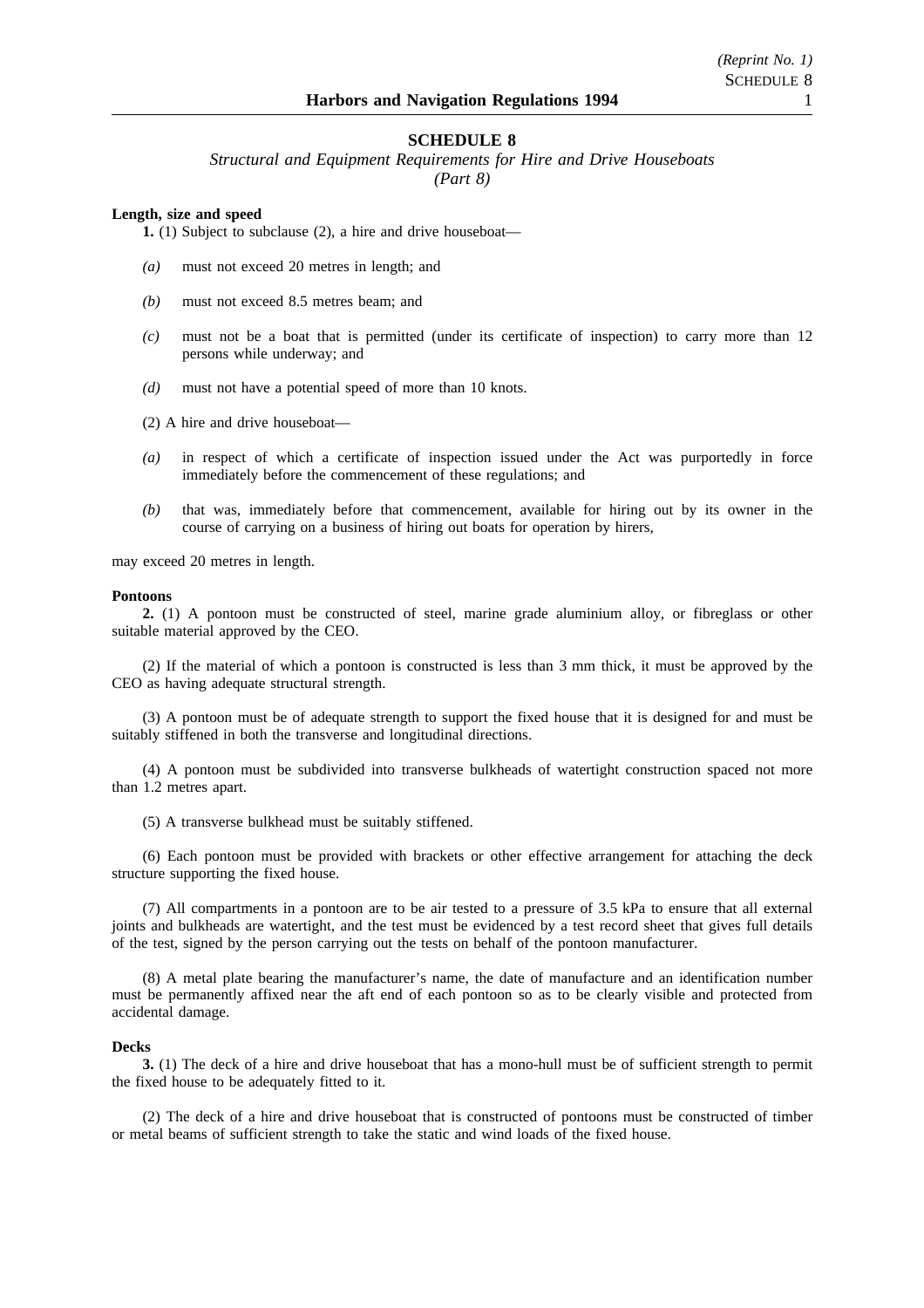(3) Where the spacing of transverse beams exceeds 600 mm between centres, the size of the beam must be correspondingly increased.

(4) Cross bracing for the deck beams must be provided.

(5) Any area of open deck must be capable of supporting the maximum number of persons that the houseboat is permitted to carry while underway.

(6) The perimeter of all decks must be fitted with horizontal rails—

- *(a)* extending at least 850 mm above the deck and spaced not more than 250 mm apart; and
- *(b)* capable of withstanding a horizontal thrust equivalent to 300 kgs,

or an alternative barrier that provides, in the opinion of the CEO, adequate protection against the risk of a person falling from the deck.

(7) Any access gate in the rails or other barrier must be designed and constructed so as to only open inwards and must be fitted with a device designed and constructed to prevent a child from opening the gate.

(8) All decks must have a non-slip surface suitable for wet conditions.

#### **Steps and ladders**

**4.** Any steps or ladders—

- *(a)* must have an angle to the vertical of not less than 15°; and
- *(b)* must have a width of at least 600 mm; and
- *(c)* must have steps that—
	- (i) have a depth of at least 200 mm; and
	- (ii) are not more than 250 mm apart; and
	- (iii) have a non-slip surface.

#### **Fixed house**

**5.** (1) The side frames, internal frames and house top beams must be constructed of timber or metal and of a size to meet standard house specifications.

(2) The floor of the house must be constructed of water resistant particle board or marine grade plywood effectively fastened to the deck beams.

(3) The internal house framing must be welded or bolted to the deck beams and be weather-tight.

(4) Weather-tight external cladding must be fitted on the sides and ends of the house and the internal linings and ceilings must be of fire resistant materials.

(5) Floors of toilet and wash places must be covered with ceramic tiles or equivalent waterproof materials.

(6) Windows, glass doors and wooden doors must meet house construction standards.

#### **Visibility**

**6.** A hire and drive houseboat must be constructed so as to allow the greatest possible visibility for the person operating the boat.

#### **Freeboard**

**7.** (1) When a hire and drive houseboat is fully loaded (including all fuel that may be carried on the boat) the height of the top of the deck above water level at the lowest point must be—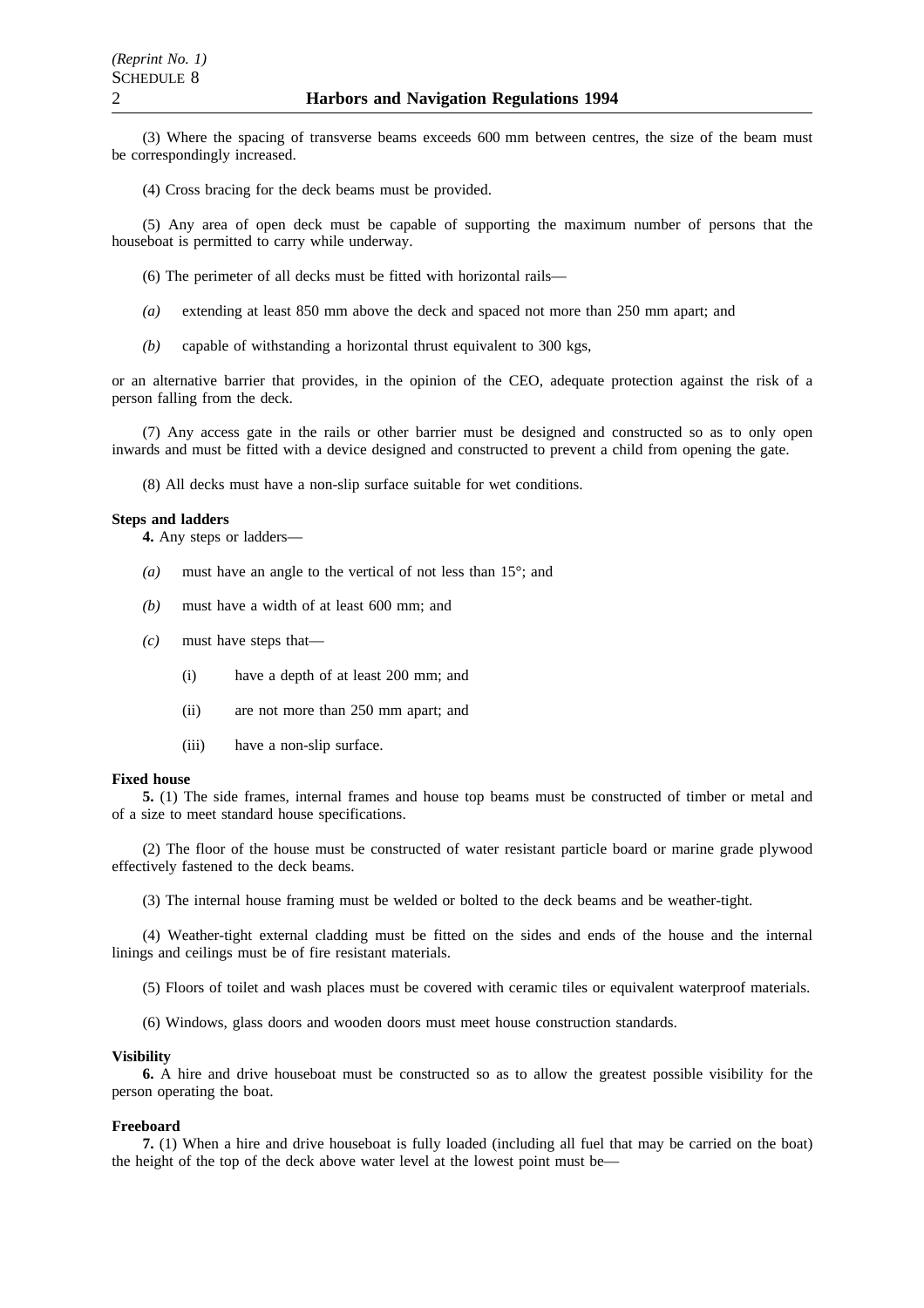- *(a)* for a boat that is 6 metres or less in length—not less than 400 mm;
- *(b)* for a boat that is 20 metres or more in length—not less than 600 mm;
- *(c)* for a boat that is more than 6 metres but less than 20 metres in length—not less than a distance determined by interpolation.

(2) Where a hire and drive houseboat is constructed of pontoons, the freeboard required by subclause (1) must be such that allows the pontoons to have a reserve buoyancy of at least 25% of the total volume of the pontoons.

#### **Stability**

**8.** A hire and drive houseboat must comply with the following elementary stability test:

When a number of persons equal to the maximum number that the boat is permitted to carry while underway are on one side of the uppermost deck at its extreme breadth from the centreline of the hull—

- *(a)* the angle of heel must not exceed 7° from the upright; and
- *(b)* the freeboard of the hull on the heeled or immersed side, measured from the inclined waterline to the intersection of the edge of the main deck line and sheerline of the main hull at its lowest point, must not be less than 25% of the freeboard in the upright condition when fully loaded.

#### **Structural fire protection**

**9.** A hire and drive houseboat must be constructed so as to minimise fire hazards and in particular—

- *(a)* the engine compartment must be lined with non-combustible material; and
- *(b)* if the sides of the engine compartment adjoin any other compartment and are not made of steel, the sides must be constructed (in accordance with Section 5F of the Code) of a material that, after exposure of one side of the material to fire for 30 minutes, the average temperature of the side not exposed to fire does not rise more than 139°C above the original temperature; and
- *(c)* the cooking area must be protected by non-combustible material or fire resistant material; and
- *(d)* there must be no combustible material within 750 mm above the stove; and
- *(e)* if the stove is located within 300 mm of combustible material, it must be protected as required by Section 5F of the Code; and
- *(f)* all exposed surfaces of the lining of accommodation areas must be of low flame spread material and the lining must be constructed as required by Section 5F of the Code;
- *(g)* two smoke detectors must be installed in appropriate positions in accommodation areas.

#### **Engines**

**10.** (1) If a hire and drive houseboat is propelled by an inboard engine, the engine must operate on fuel that has a flash point of not less than 60°C.

(2) The engine must be provided with such instrumentation as is necessary to ensure its satisfactory operation.

#### **Exhaust systems**

**11.** (1) Exhaust pipes and silencers must be constructed of steel, copper or other suitable material approved by the CEO.

- (2) Exhaust pipes and silencers must either be water cooled or effectively insulated.
- (3) Exhaust pipes must be constructed so that any back flow of water cannot enter the engine manifold.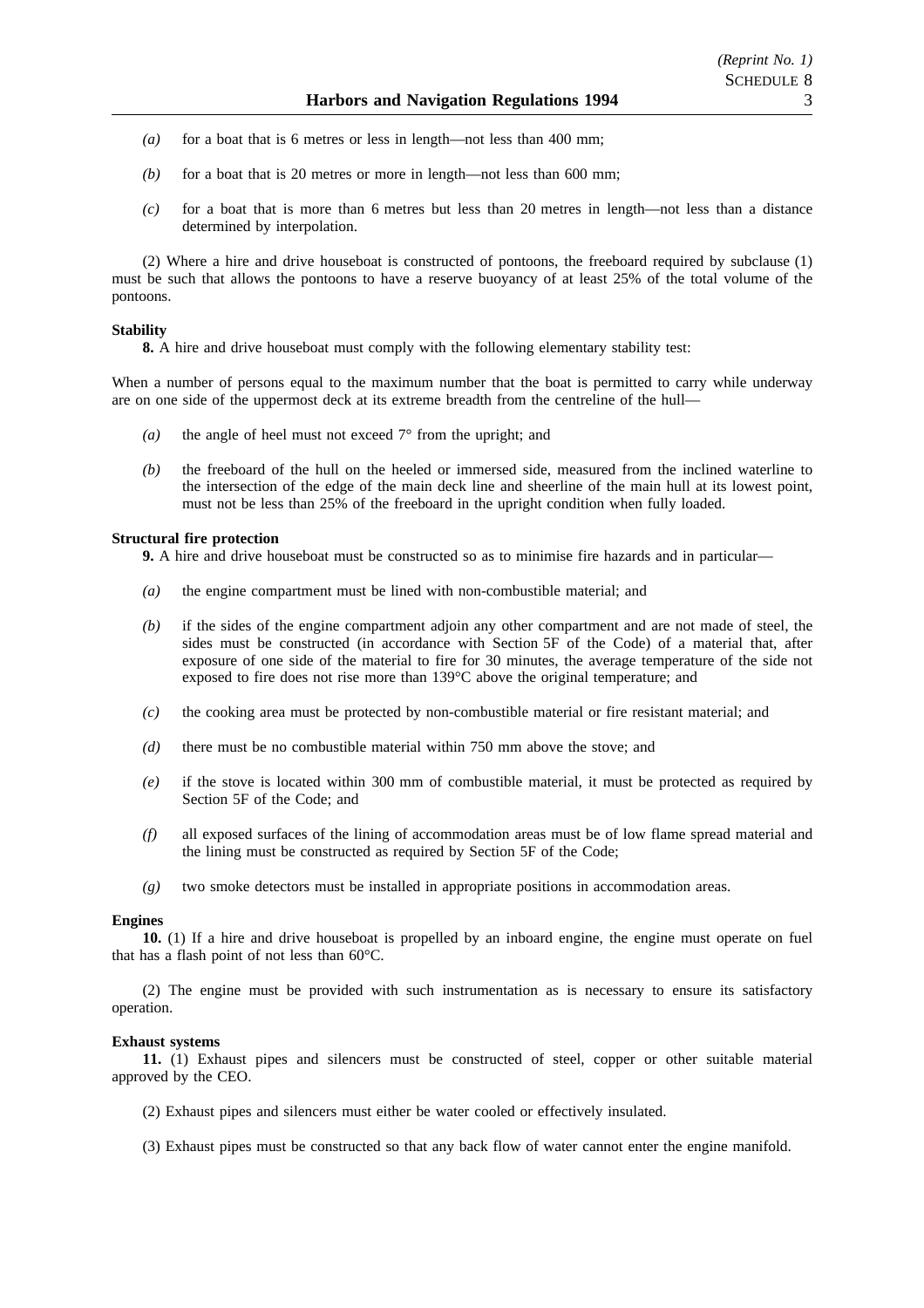(4) Any part of an exhaust pipe that passes through an accommodation area must be enclosed in a gas tight casing.

#### **Ventilation of machinery spaces**

**12.** The engine compartment and any other area housing machinery must be adequately ventilated and, in particular, the volume of air flow must be sufficient to provide air for aspiration of the machinery when running at full power and additional air to provide adequate cooling (see AS 2387).

#### **Fuel tanks and fuel systems for engines and generators**

**13.** (1) The following requirements apply to fuel tanks and fuel systems used in connection with an engine or a generator.

- (2) A fuel tank must be—
- *(a)* soundly constructed from carbon steel, stainless steel, copper, marine grade aluminium alloy, or, if the fuel to be contained in the tank has a flash point above 60°C, glass reinforced plastic; and
- *(b)* designed and constructed for a working pressure of not less than 20 kPa; and
- *(c)* tested—
	- (i) in the presence of a surveyor; and
	- (ii) with the tank full of water to the maximum head or 2.5 metres above the top of the tank, whichever is the greater,

to ensure paragraph *(b)* is complied with.

(3) If a fuel tank is installed independently of the hull, the tank and fuel system must, in addition, comply with the following requirements:

- *(a)* the tank must be securely installed in such a position that it is clear of the engine and the exhaust pipes and that ensures that any fuel spilled during filling of the tank will not come into contact with hot machinery; and
- *(b)* the tank supports and fastenings must be insulated from the tank by non-abrasive and non-absorbent material; and
- *(c)* a shut-off valve or cock must be fitted at each tank outlet line and only metal pipes and fittings may be used between the tank and the shut-off valve or cock; and
- (d) if the fuel has a flash point of less than  $60^{\circ}$ C—
	- (i) all elements of the fuel system must be electrically bonded; and
	- (ii) if the tank has a capacity of more than 30 litres—the fill pipe must extend to within 50 mm of the bottom of the tank; and
	- (iii) if the tank has a capacity of more than 10 litres—fuel outlet must be by means of a siphon tube extending to within 12 mm of the bottom of the tank; and
- *(e)* if the fuel has a flash point of 60°C or more—the fill pipe need only be taken to the top of the tank and the outlet may be fitted on the side or end of the tank; and
- *(f)* the tank must be vented with a pipe that is fitted with a corrosion resistant anti-flash gauze (usually formed into a cone and inserted inside the vent pipe ensuring that there is good metal to metal contact with the pipe) that does not reduce the open area of the pipe; and
- *(g)* if the tank is a portable fuel tank fitted in connection with an outboard engine—the fuel lines must be of heavy duty synthetic rubber suitable for carrying fuel and fitted with bayonet type fittings which, when disconnected, automatically shut off the fuel from the tank; and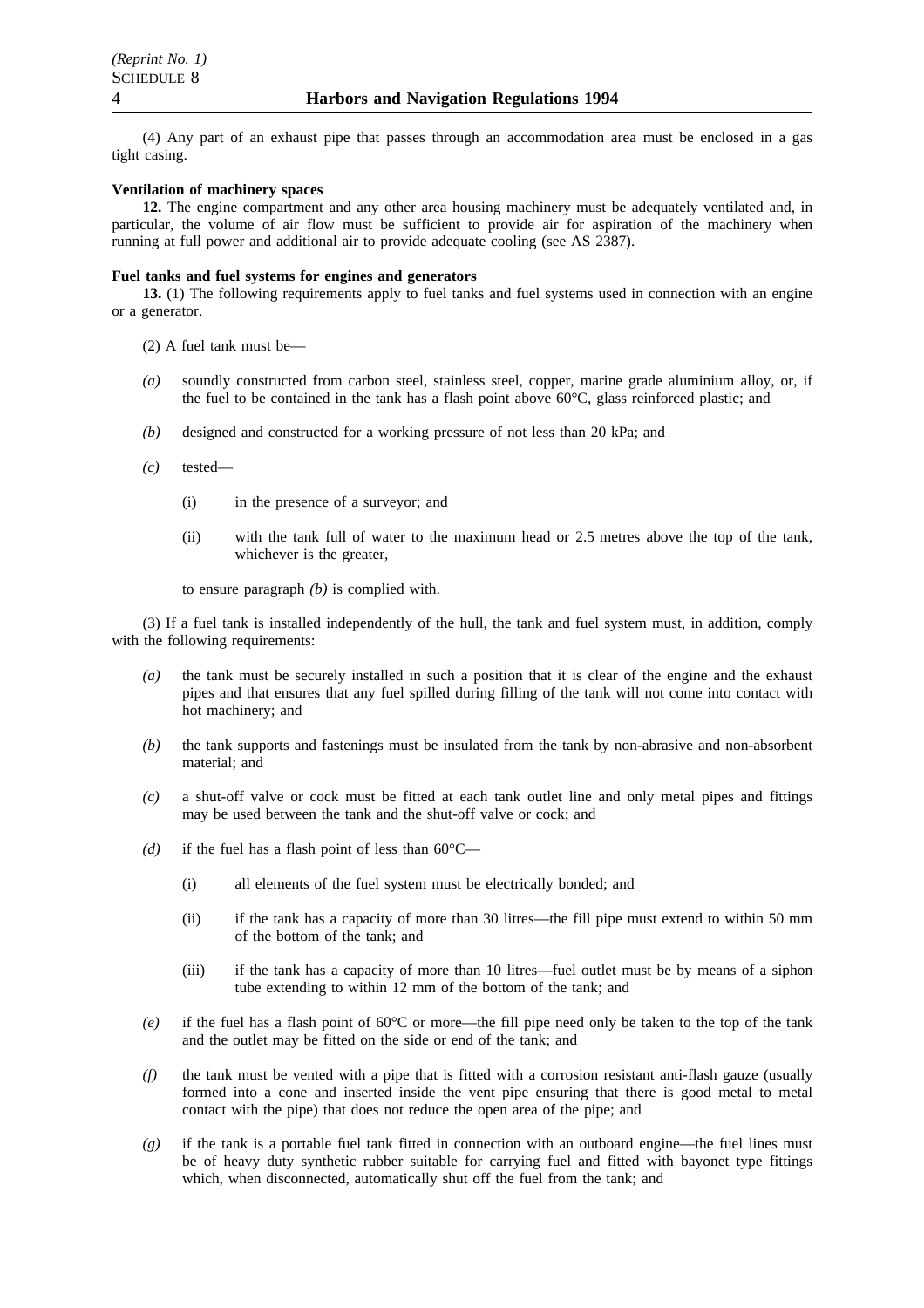- *(h)* fuel pipes that are flexible must—
	- (i) be as short as possible; and
	- (ii) be constructed of metal braided reinforced material with a synthetic rubber inner tube suitable for carrying fuel (although if the fuel pipe is not in the engine room or area and it is impracticable for the pipe to be constructed as required by this paragraph, the pipe may be constructed of fuel resistant material in accordance with AS 1799.3); and
	- (iii) be capable of withstanding 2.5 minutes of exposure to free burning kerosene while containing fuel; and
- *(i)* fuel pipes that are not flexible must be constructed of seamless metal; and
- *(j)* if the tank contains fuel for use in a generator—
	- (i) the tank must be installed in such a manner that it is not possible to overfill the supply tank of the generator; and
	- (ii) if the tank may not be of sufficient capacity for a period of hire of the boat—a fuel transfer pumping and piping system or gravity feed system must be installed to ensure that fuel does not have to be decanted by the hirer into the tank.

### **Additional fuel**

**14.** If fuel is carried on a hire and drive houseboat otherwise than in fuel tanks associated with the engine or a generator, the following requirements apply:

- *(a)* the fuel (which must have a flash point under 60°C) must be stored in a flammable liquids cabinet designed and constructed in accordance with AS 1940; and
- *(b)* the cabinet must be located so that there is no ignition source within 3 metres; and
- *(c)* the cabinet must be vented and gauze flash arresters fitted to the vents; and
- *(d)* if the cabinet is on an open deck—it must be shaded by a structure to protect it from excessive temperature; and
- *(e)* the quantity of additional fuel must not exceed 120 litres; and
- *(f)* the fuel must be stored in containers of a type approved by the CEO.

#### **Shipside valves and pipes**

**15.** (1) All water inlets or points of discharge below the waterline must be fitted with metal valves or cocks secured directly to the hull.

(2) The valves or cocks must be readily accessible and provided with permanently attached handles or handwheels as a means of opening and closing them.

(3) Any flexible pipes over 25 mm bore below the waterline must be fitted with two corrosion resistant pipe clips at each end.

#### **Electrical installations**

**16.** (1) The following requirements apply in addition to other laws applying to electrical work and fittings.

(2) Switchboards, distribution boards and fuse boxes must not be located within 2 metres (or such lesser distance as is approved by the CEO in a particular case) of equipment which may give off flammable vapours such as fuel tanks, gas cylinders and batteries.

(3) All electrical circuits supplying power outlets with alternating power voltage above 32 volts must be fitted with earth leakage circuit breakers that comply with AS 3190.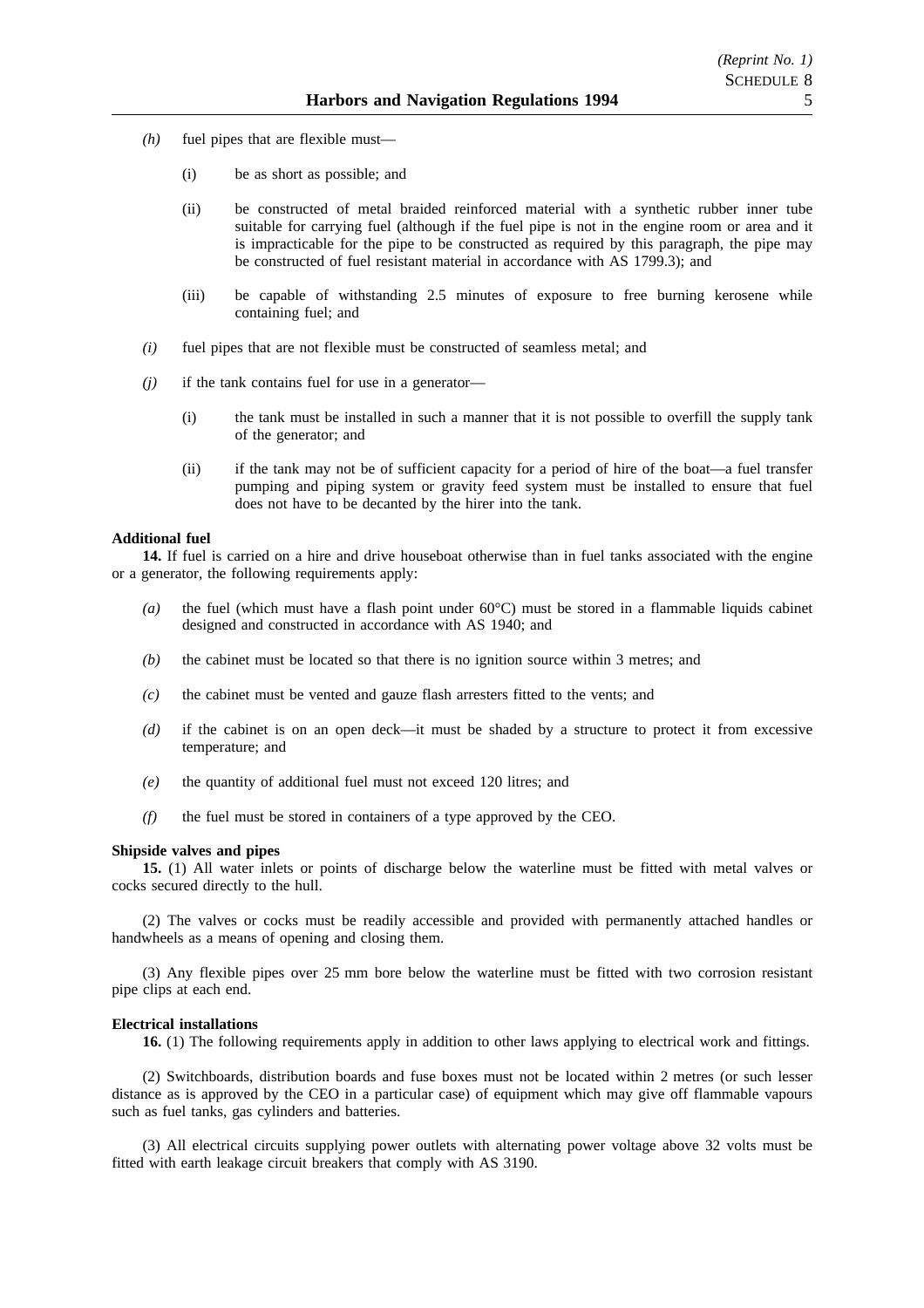(4) All circuit breakers, switches, fuses, and alarms, designed, constructed or adapted for use in an emergency must be labelled as such.

(5) Navigation lights must be on a separate electrical circuit with each light individually fused or fitted with an overload circuit breaker.

(6) Batteries must be of sufficient capacity for their intended service and must be contained in a tray that is not less than 100 mm deep and lined with lead, fibreglass or other acid resistant material.

- (7) If a battery is located on an open deck, it must be fully protected from the weather.
- (8) Starter leads for an inboard engine must be—
- *(a)* as short as is compatible with the safe storage of the batteries; and
- *(b)* taken directly to the starter through the starting relay contacts with the relay mounted directly on or adjacent to the starter motor.

(9) The insulation resistance between conductors installed on a hire and drive houseboat and the conductors and earth, with all fuses in place, all circuit breakers closed and all consuming devices disconnected, must be tested (with a 500 volt insulation tester arranged to indicate resistance in Ohms or, if there is any risk of damage to the installation, a low voltage tester) to ensure that the resistance is not less than 1 000 000 Ohms.

(10) The electrical system must be tested to ensure that all earth continuity conductors and earthing leads are connected to the frame of the boat and to the pontoon structure or hull.

### **Liquefied petroleum gas installations**

**17.** (1) The following requirements apply in addition to other laws applying in relation to liquefied petroleum gas.

- (2) An appliance with a continuous burning pilot light or other continuous flame device—
- *(a)* must not be installed below the main deck; and
- *(b)* must be fitted with a device that automatically shuts off the gas in the main supply line to the appliance if the pilot light or continuous flame is extinguished.

(3) A gas heater without a flue must not be fitted unless additional permanent vents are fitted in the area in which the heater is located in accordance with the approval of the CEO.

- (4) An enclosed area containing a gas appliance must be ventilated as follows:
- *(a)* if the area provides accommodation other than for sleeping or cooking—
	- (i) there must be two vents (in addition to any opening windows or other required vents) fitted on opposite sides of the area; and
	- (ii) the lower edge of one vent must not be more than 150 mm above the floor; and
	- (iii) the upper edge of the other vent must not be more than 300 mm below the ceiling; and
	- (iv) if the lower vent is in the floor, it must be located where it is unlikely to be covered; and
	- (v) the vents must be of the following sizes:
		- (A) if the area contains a refrigerator
			- if the refrigerator has a capacity of less than 100 litres—325 square centimetres;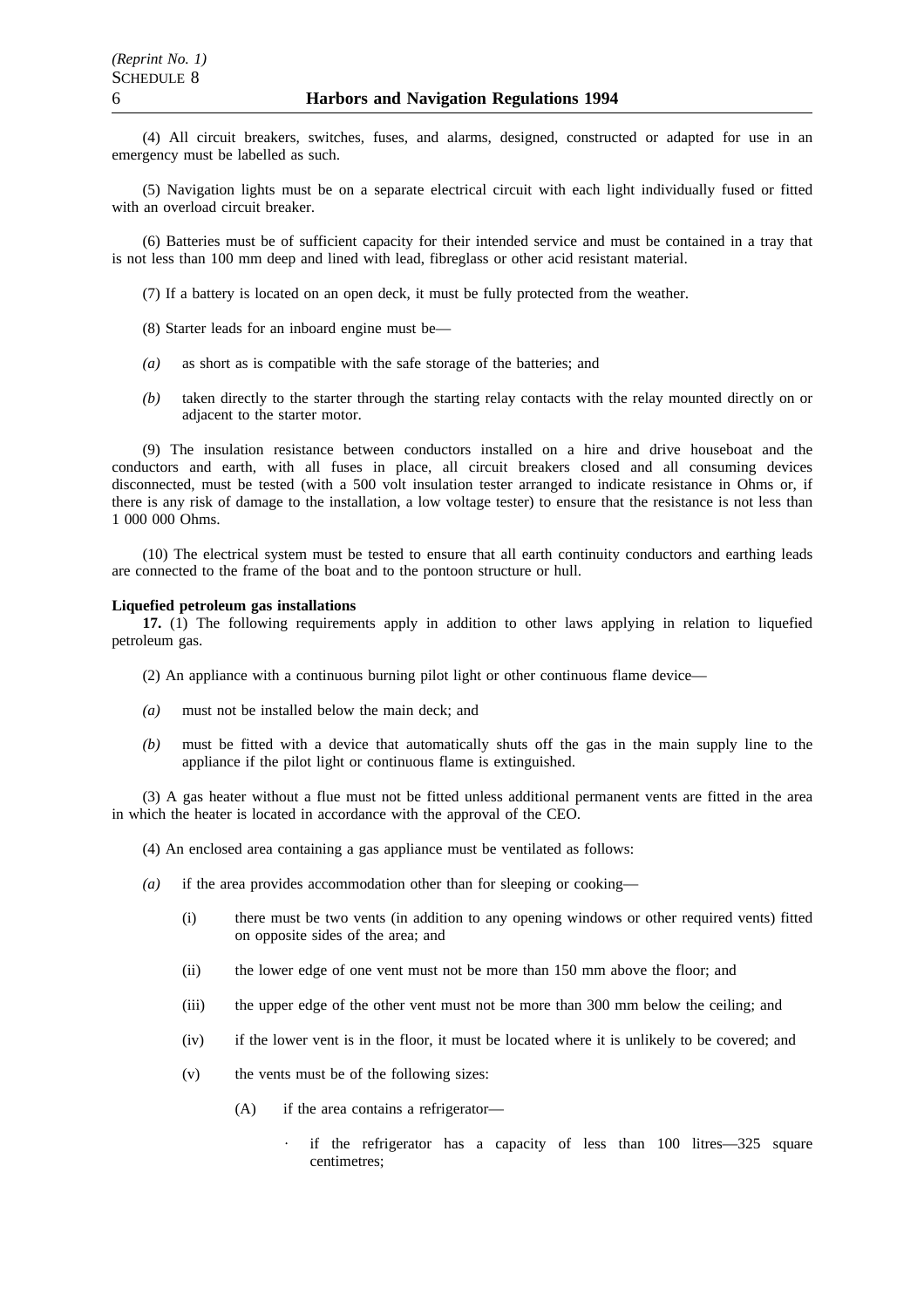- if the refrigerator has a capacity of 100 litres or more but less than 200 litres—450 square centimetres;
- if the refrigerator has a capacity of 200 litres or more—650 square centimetres;
- (B) if the area does not contain a refrigerator
	- if the area is less than 4 metres in length—240 square centimetres;
	- if the area is 4 or more metres, but less than 5 metres, in length—300 square centimetres;
	- if the area is 5 metres or more in length—360 square centimetres;
- *(b)* in any other case—
	- (i) the door to the area must be suitably louvred; or
	- (ii) there must be two vents in the area as follows:
		- (A) the vents must have a clear area of at least 325 square mm per megajoule per hour of gas input to all appliances within the area;
		- (B) the vents must be at least 50 mm high and 100 mm wide;
		- (C) the lower edge of one vent must not be less than 75 mm above the top of the highest draught diverter relief opening of the gas appliances in the area;
		- (D) the lower edge of the other vent must not be more than 100 mm above the floor of the area.

(5) The area within one metre of a liquefied petroleum gas cylinder must be clear of flammable material (including paper and oily rags).

- (6) A liquefied petroleum gas cylinder—
- *(a)* must be secured vertically in position with valves uppermost by fastenings designed and constructed to withstand a load, in any direction, equal to four times the weight of the cylinder when full; and
- *(b)* must be stored so that there is no source of ignition within an arc of 1 metre above the cylinder and within an arc of 2 metres horizontally from the cylinder; and
- *(c)* must be positioned so that the valves are more than 1 metre horizontally from any window or opening into a structure and more than 150 mm below any window or opening into a structure or, if positioned closer, must be fitted with a non-combustible baffle; and
- *(d)* must be stored in an area—
	- (i) that is constructed of fire resistant material or is lined with fire resistant material; and
	- (ii) that is vapour proof to accommodation areas; and
	- (iii) in which no electrical equipment or appliances are installed.

(7) If copper pipes are used for liquefied petroleum gas—

- *(a)* the pipes must be secured with clips fitted at least each 1 metre if the pipe is vertical and at least each 400 mm if the pipe is not vertical; and
- *(b)* the material of which the clips are constructed must be compatible with copper pipe so that corrosion is not caused; and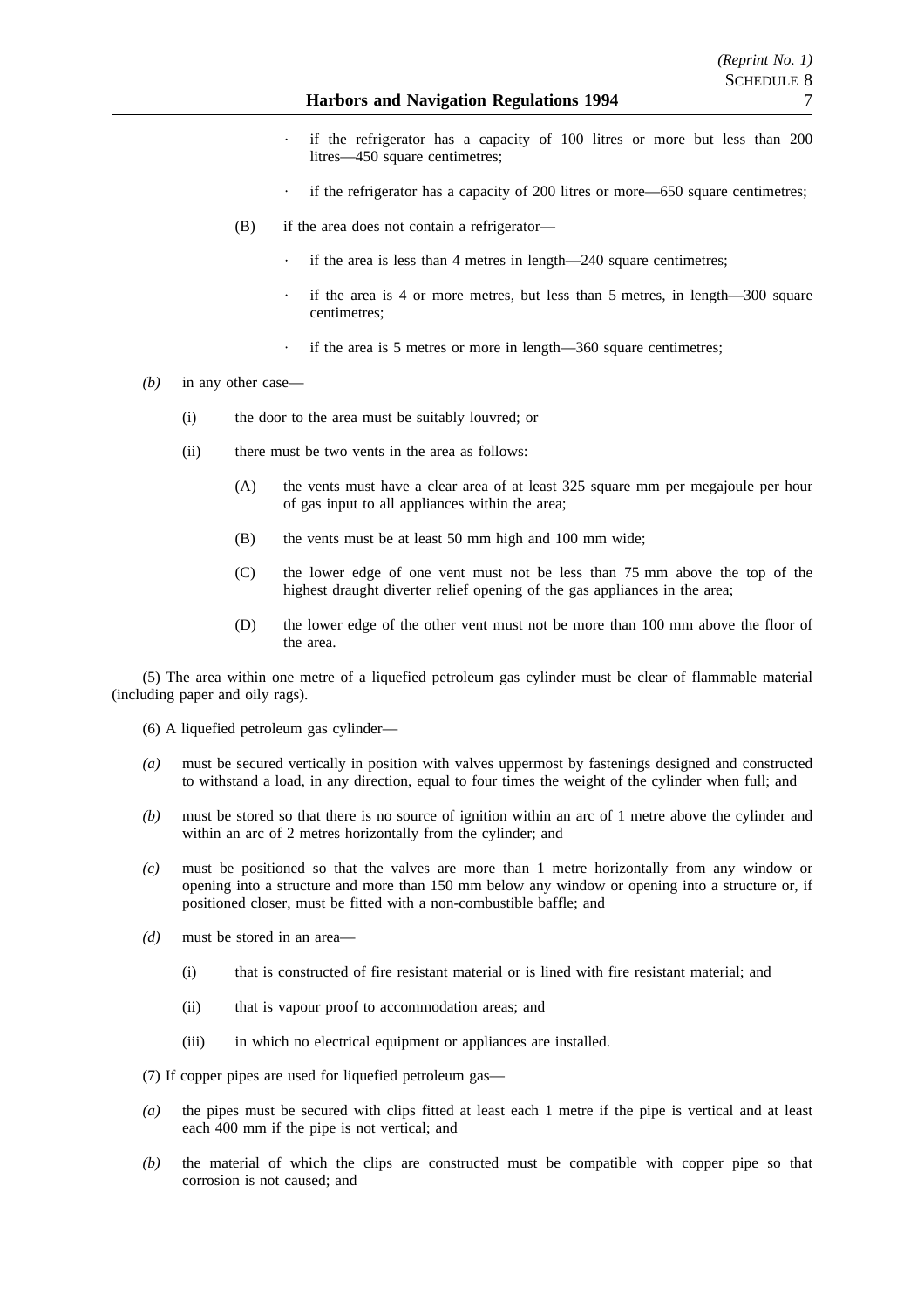*(c)* suitable grommets must be fitted to protect the pipe where it passes through a structure.

#### **Accommodation and associated facilities**

**18.** (1) Headroom in accommodation areas must be at least 1.9 metres.

- (2) Passageways that are less than 4.5 metres in length must be at least 600 mm wide.
- (3) Passageways that are 4.5 metres or more in length must be at least 800 mm wide.

(4) There must be at least two avenues of escape (one of which may be a readily accessible opening window with a clear opening of at least 460 mm vertically and 410 mm horizontally) from all accommodation areas.

(5) Doors to enclosed areas must be capable of being opened from inside the area without the use of a key.

(6) Each sleeping area must be provided with a vent with an open area of not less than 80 square centimetres per bunk located in the area, in addition to any opening windows.

- (7) Bunks must be—
- *(a)* at least 1.9 metres long; and
- *(b)* at least 600 mm wide; and
- *(c)* at least 600 mm apart.
- (8) If bunks are placed on top of each other—
- *(a)* there must not be more than two bunks on top of each other; and
- *(b)* there must be at least 600 mm separating the bottom bunk from the top bunk.
- (9) A toilet compartment must not be less than 700 mm square.

#### **Sewerage system**

**19.** A hire and drive houseboat must be fitted with a sewerage system that complies with the following requirements:

- *(a)* the sewerage holding tank must have a capacity of at least 180 litres; and
- *(b)* the pipe connecting the toilet pan to the tank must be at least 75 mm in diameter and the outlet pipe, the flushing pipe and the air pipe must each be at least 40 mm in diameter; and
- *(c)* if the sewerage tank is suspended between the pontoons—the tank must be protected against damage by floating debris; and
- *(d)* any other laws applying in relation to a sewerage system.

#### **Lifesaving appliances**

**20.** (1) A hire and drive houseboat must carry on it the following lifesaving appliances:

- *(a)* one 750 mm lifebuoy painted in a highly visible colour with not less than 30 metres of 12 mm buoyant line attached; and
- *(b)* a number of coastal type lifejackets or personal flotation devices equal to the maximum number of persons that the boat is permitted to carry while underway.

(2) A lifebouy required to be carried on a hire and drive houseboat must comply with Section 10 of the Code.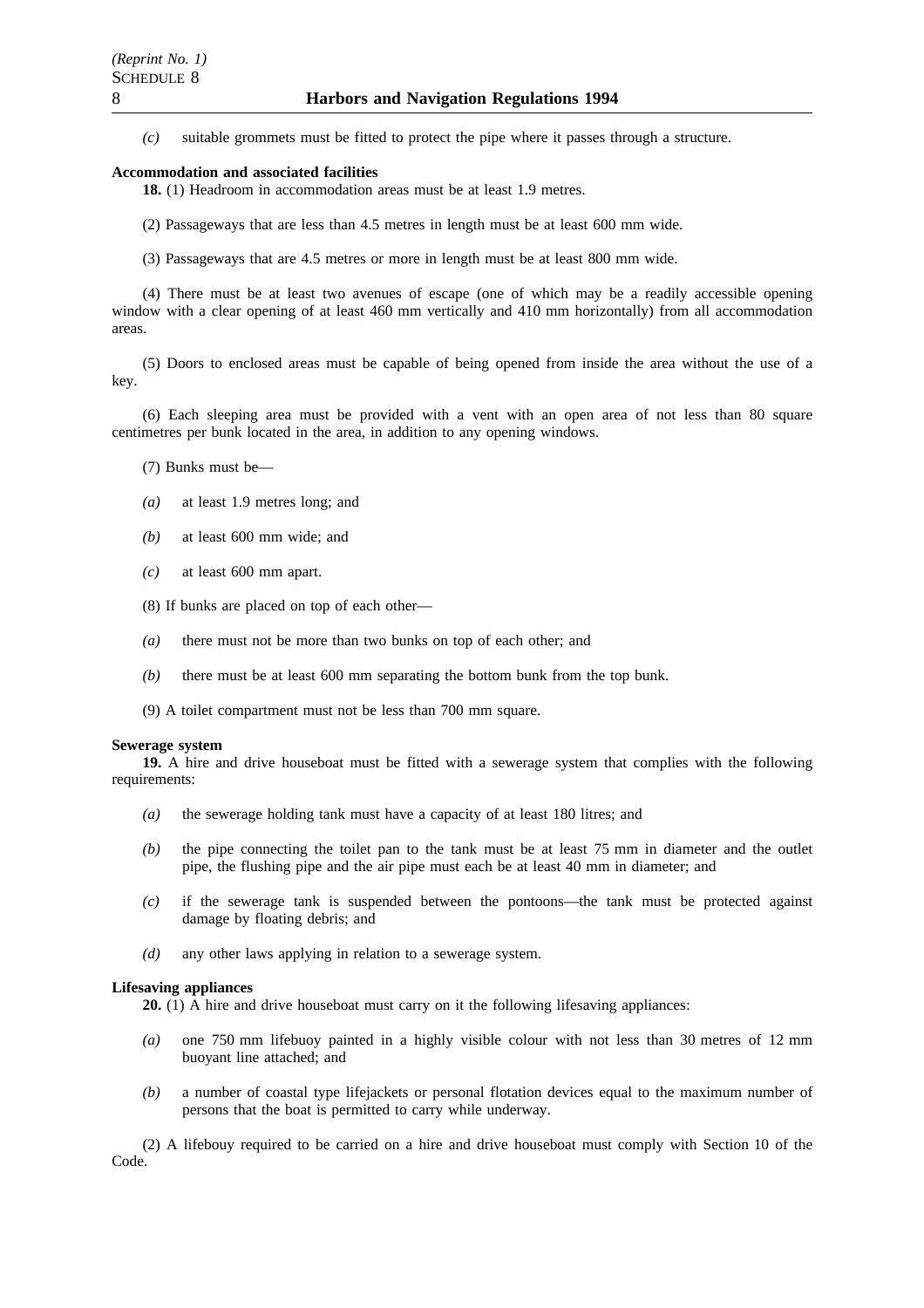(3) A personal flotation device required to be carried on a hire and drive houseboat must comply with AS 1499, 1512 or 2260.

### **Fire appliances**

**21.** A hire and drive houseboat must carry on it the following fire appliances:

- *(a)*
	- (i) two 4.5 kg dry chemical powder fire extinguishers; or
	- (ii) one 4.5 kg dry chemical powder fire extinguisher and one 3 kg carbon dioxide fire extinguisher; or
	- (iii) one 4.5 kilogram dry chemical powder fire extinguisher and one 9 litre foam fire extinguisher; and
- *(b)* two buckets each of not less than 9 litre capacity and fitted with a lanyard of not less than 2 metres.

#### **Radio equipment**

**22.** A hire and drive houseboat must be fitted with radio equipment that is capable of communication with a person onshore.

#### **Navigation lights**

**23.** A hire and drive houseboat must be fitted with lights so as to enable compliance with Section 17 of the Code.

#### **Miscellaneous equipment**

**24.** A hire and drive houseboat must be fitted with the following equipment:

- *(a)* a sound signalling device, being a power-operated (by electricity or otherwise) horn, whistle, siren or klaxon; and
- *(b)* an electric signalling torch; and
- *(c)* a first aid kit of a common proprietary brand including at least the following items:
	- (i) Adhesive Plaster;
	- (ii) Antiseptic Cream;
	- (iii) Antiseptic Solution;
	- (iv) Aspirin;
	- (v) Bandages;
	- (vi) Cotton Wool;
	- (vii) Crepe Pressure Bandage;
	- (viii) Dressings;
	- (ix) Finger Stall;
	- (x) First Aid Pamphlet;
	- (xi) Gauze;
	- (xii) Safety Pins;
	- (xiii) Scissors;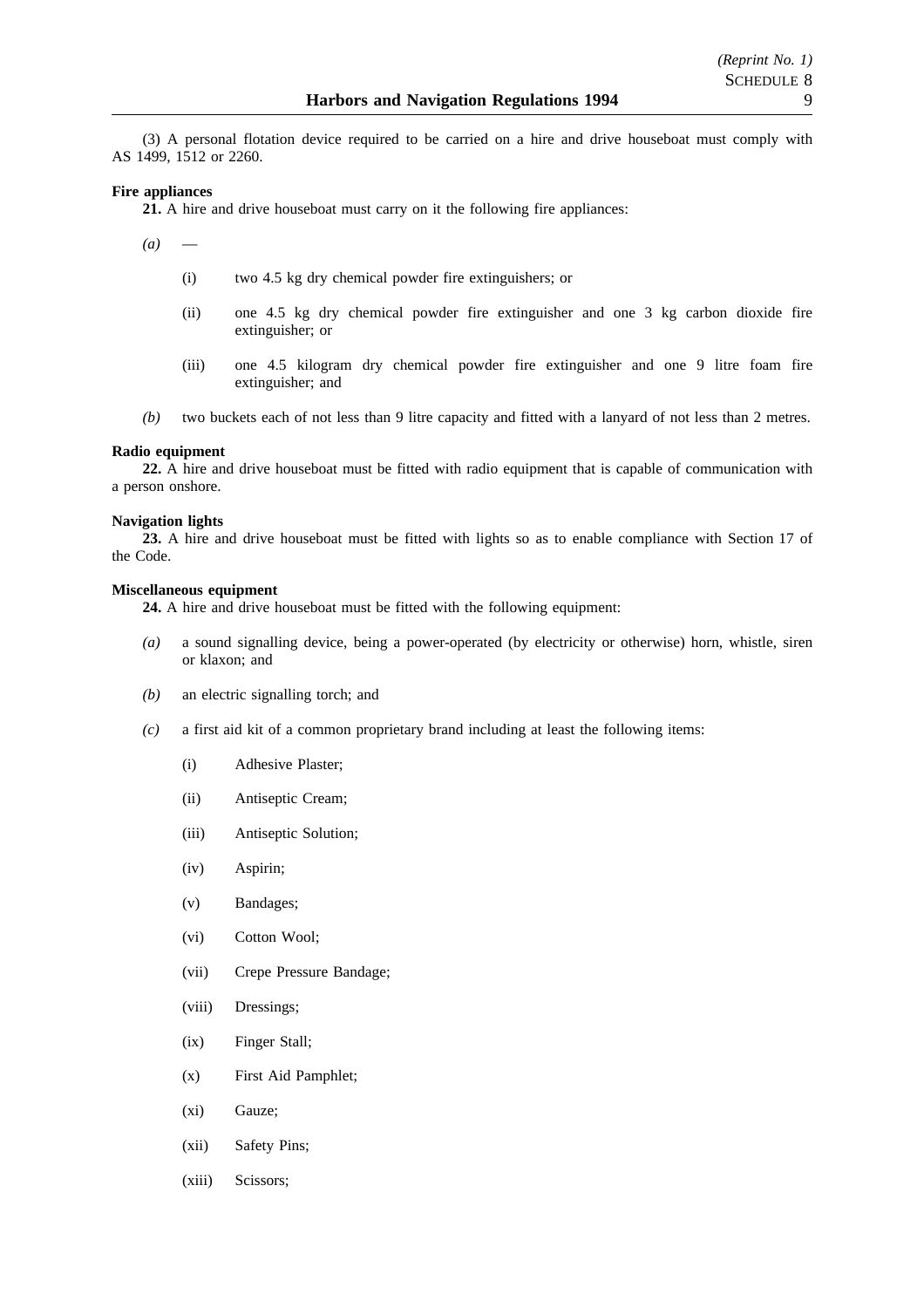- (xiv) Splinter Forceps;
- (xv) Splinter Probe.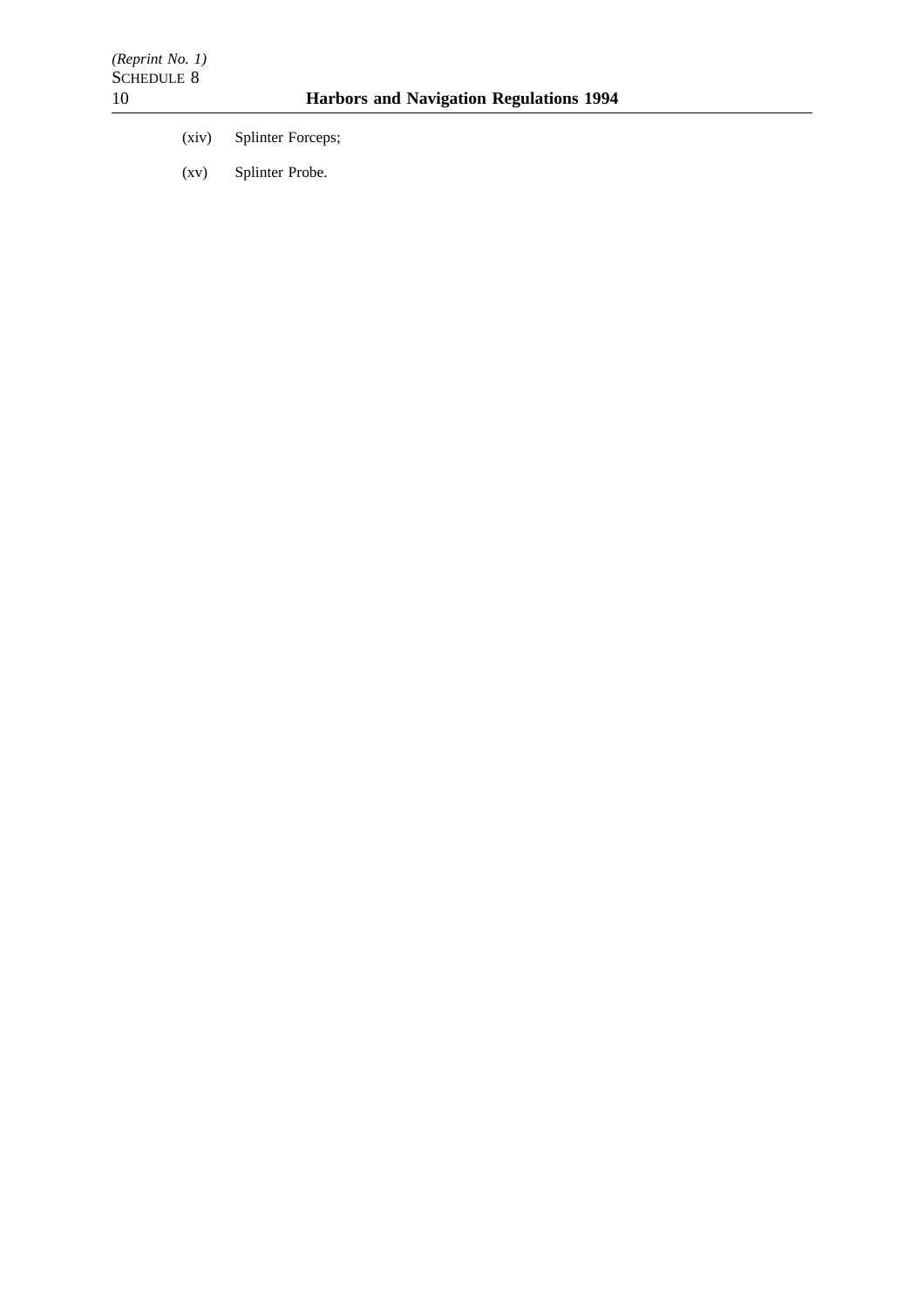### **SCHEDULE 9**

*Structural and Equipment Requirements for Vessels (Part 9 Division 4)*

### **PART 1**

### **STRUCTURAL AND EQUIPMENT REQUIREMENTS FOR REGISTERED VESSELS OTHER THAN RESTRICTED VESSELS**

### **Application of schedule 9 Part 1**

**1.** This schedule applies in relation to all vessels that must be registered under these regulations except restricted vessels.

#### **Hatches and exterior doors**

**2.** All hatches and doors on a vessel constructed after 1 January 1996 must be able to be opened from both inside and outside.

#### **No open exhausts**

**3.** A vessel must not be equipped with any device capable of producing an open exhaust from the engine of the vessel.

#### **Compliance plate re maximum load**

**4.** A vessel constructed after 1 January 1996 must have affixed in a prominent position a compliance plate stating the maximum number of persons that the vessel may carry in accordance with AS 1799.1.

#### **Additional fuel**

**5.** If fuel with a flash point below 60°C is carried on a houseboat (a vessel that has facilities for overnight accommodation and all the living facilities are on or above the deck of the vessel) otherwise than in fuel tanks associated with the engine or a generator, the following requirements apply:

- *(a)* the fuel must be stored in a flammable liquids cabinet designed and constructed in accordance with AS 1940; and
- *(b)* the cabinet must be located so that there is no ignition source within 3 metres; and
- *(c)* the cabinet must be vented and gauze flash arresters fitted to the vents; and
- *(d)* if the cabinet is on an open deck—it must be shaded by a structure to protect it from excessive temperature; and
- *(e)* the quantity of additional fuel must not exceed 120 litres; and
- *(f)* the fuel must be stored in containers of a type approved by the CEO.

#### **Life saving appliances, fire appliances and miscellaneous equipment**

**6.** (1) Subject to these regulations, a vessel that is less than 8 metres in length must be equipped with the following:

- *(a)* while the vessel is operated in protected waters—
	- (i) one life-jacket or personal flotation device for each person who may be carried on the vessel;
	- (ii) one pair of paddles or oars or one suitable anchor with cable;
	- (iii) one bailing bucket with line attached or a bilge pump;
	- (iv) if the vessel has an engine—one fire extinguisher;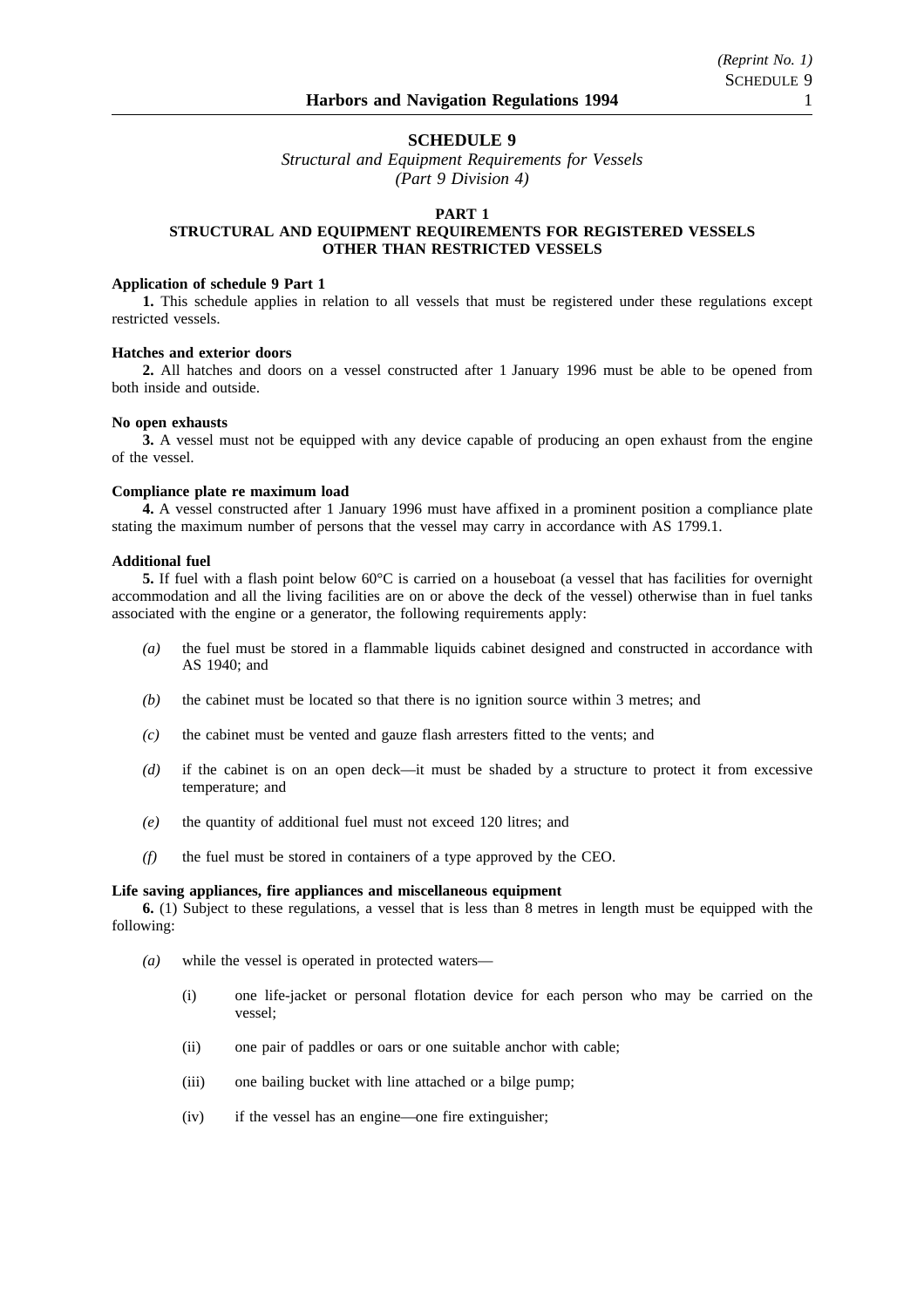- *(b)* while the vessel is operated in semi-protected waters—
	- (i) one life-jacket or personal flotation device for each person who may be carried on the vessel;
	- (ii) one pair of paddles or oars or other means of auxiliary propulsion;
	- (iii) one bailing bucket with line attached or a bilge pump;
	- (iv) one waterproof torch or lantern;
	- (v) one suitable anchor with cable;
	- (vi) if the vessel has an engine—one fire extinguisher;
- *(c)* while the vessel is operated in unprotected waters—
	- (i) one personal flotation device that complies with AS 1512 for each person who may be carried on the vessel;
	- (ii) one two-way marine radio;
	- (iii) one bailing bucket with line attached or a bilge pump;
	- (iv) one waterproof torch or lantern;
	- (v) one suitable anchor with cable;
	- (vi) one fire extinguisher (unless the vessel does not have an engine);
	- (vii) two flares;
	- (viii) two smoke signals;
	- (ix) one compass (fitted in a suitable position adjacent to the steering position and as far removed as practicable from articles of steel or iron or electrical equipment);
	- (x) four litres of fresh water;
	- (xi) while the vessel is operated more than five nautical miles seaward of low water mark in the waters of Spencer Gulf or Gulf St. Vincent (as defined in subclause (4)), or more than three nautical miles seaward of low water mark in the waters of any other area except Lakes Alexandrina and Albert (in addition to the equipment referred to in subparagraphs (i) to  $(x)$ )—
		- (A) one emergency position-indicating radio beacon;
		- (B) one V distress sheet;
	- (xii) while the vessel is operated more than 10 nautical miles seaward of low water mark (in addition to the equipment referred to in subparagraphs (i) to (xi))—
		- (A) two distress rockets with parachutes;
		- (B) one map or chart of the operational area.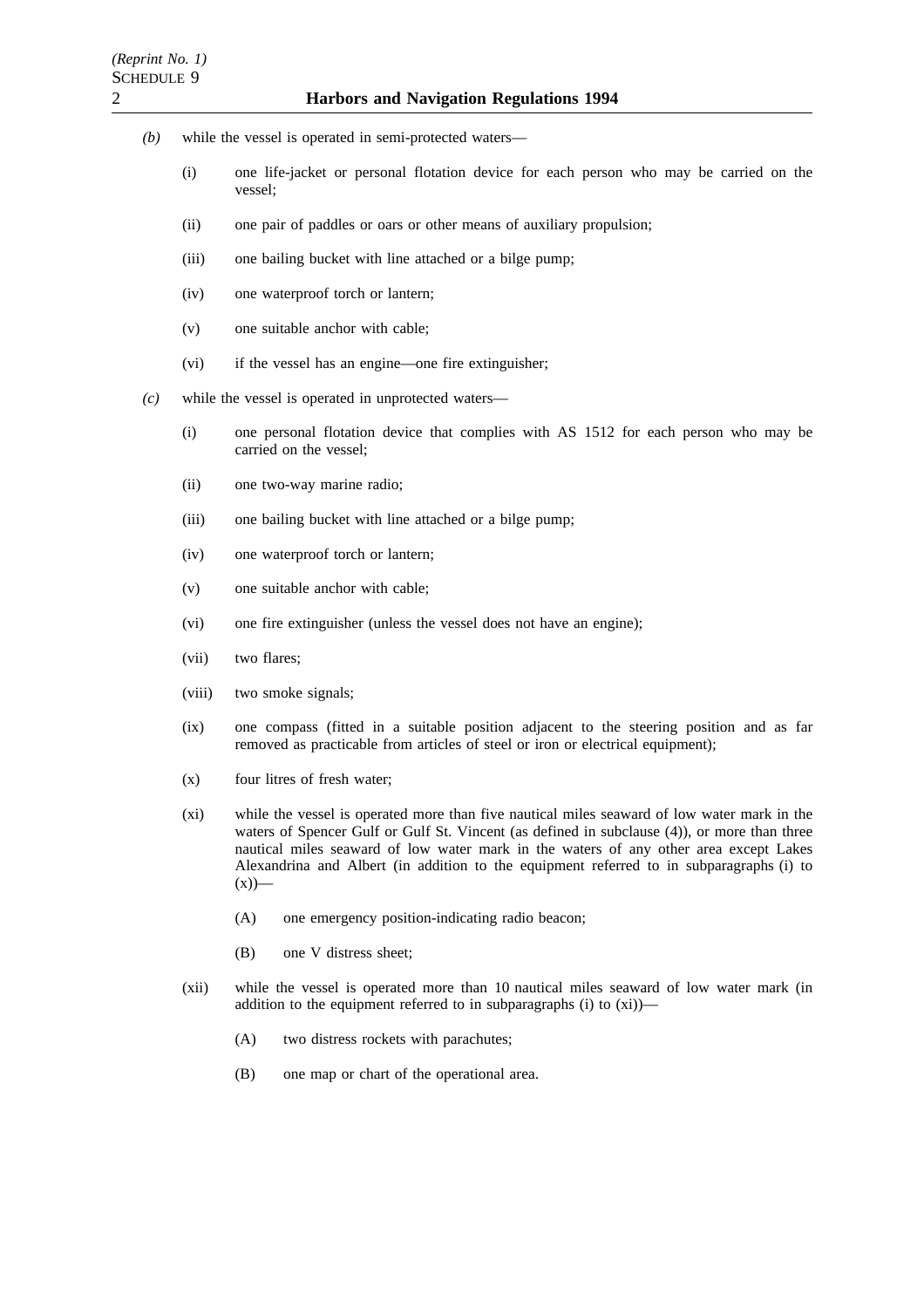(2) Subject to these regulations, a vessel that is 8 metres or more in length must be equipped with the following:

- *(a)* while the vessel is operated in protected waters—
	- (i) one life-jacket or personal flotation device for each person who may be carried on the vessel;
	- (ii) one bailing bucket with line attached;
	- (iii) one bilge pump;
	- (iv) one suitable anchor with cable;
	- (v) two fire extinguishers;
	- (vi) one life-buoy with line;
- *(b)* while the vessel is operated in semi-protected waters—
	- (i) one life-jacket or personal flotation device for each person who may be carried on the vessel;
	- (ii) two bailing buckets with lines attached;
	- (iii) one bilge pump;
	- (iv) one waterproof torch or lantern;
	- (v) two suitable anchors (but if the vessel is less than 12 metres in length, one anchor may be carried as a spare);
	- (vi) two fire extinguishers;
	- (vii) one life-buoy with line;
- *(c)* while the vessel is operated in unprotected waters—
	- (i) one personal flotation device that complies with AS 1512 for each person who may be carried on the vessel;
	- (ii) one two-way marine radio capable of communication with onshore stations;
	- (iii) two bailing buckets with lines attached;
	- (iv) one bilge pump (unless the vessel is constructed of permanently enclosed pontoon hulls);
	- (v) one waterproof torch or lantern;
	- (vi) two suitable anchors with cable;
	- (vii) two fire extinguishers (unless the vessel does not have an engine);
	- (viii) two flares;
	- (ix) two smoke signals;
	- (x) one compass (fitted in a prominent position adjacent to the steering position and as far removed as practicable from articles of steel or iron or electrical equipment);
	- (xi) four litres of fresh water;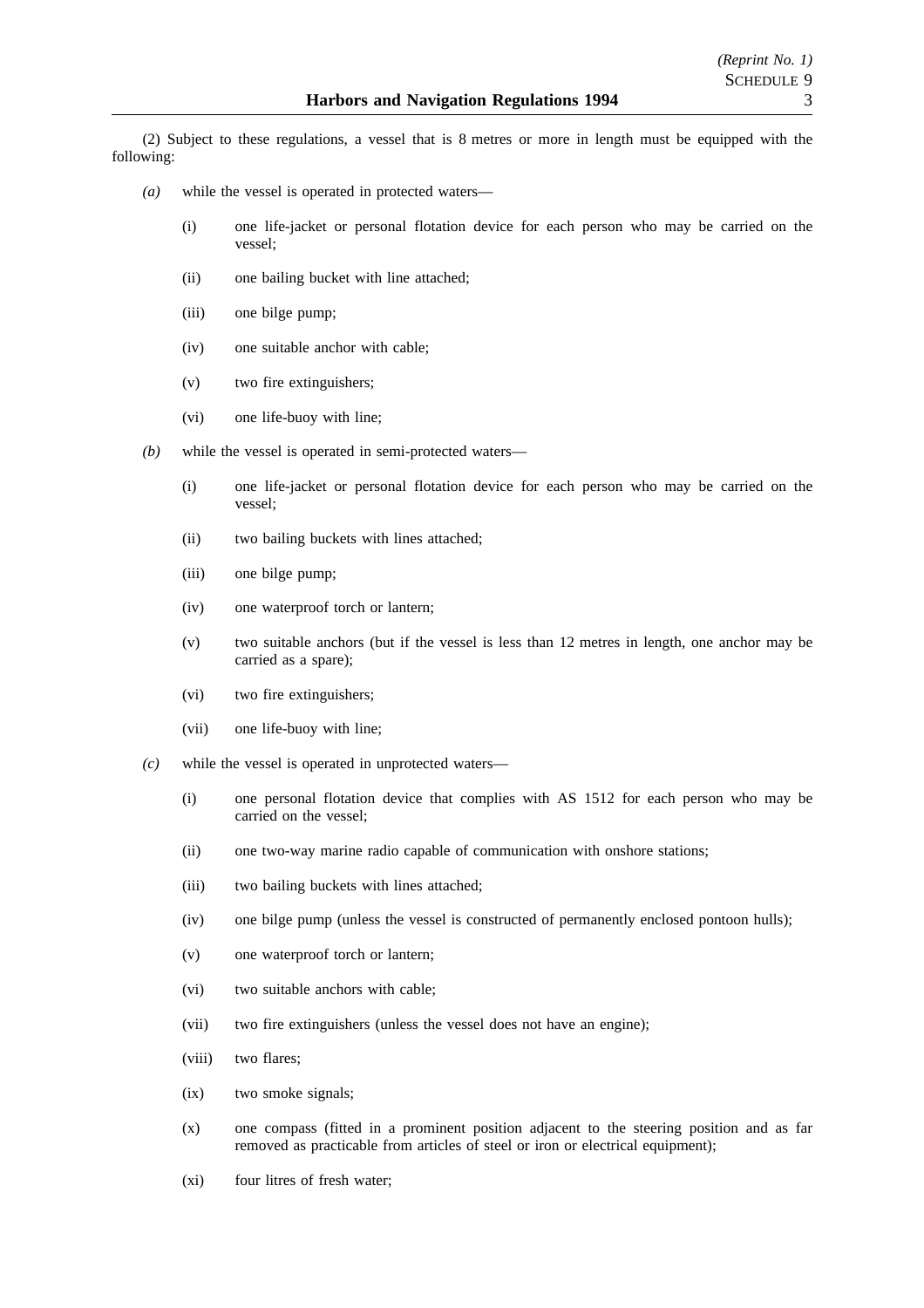- (xii) while the vessel is operated more than five nautical miles seaward of low water mark in the waters of Spencer Gulf or Gulf St. Vincent (as defined in subclause (4)), or more than three nautical miles seaward of low water mark in the waters of any other area except Lakes Alexandrina and Albert (in addition to the equipment referred to in subparagraphs (i) to  $(xi)$ 
	- (A) one emergency position-indicating radio beacon;
	- (B) one V distress sheet;
- (xiii) while the vessel is operated more than 10 nautical miles seaward of low water mark (in addition to the equipment referred to in subparagraphs (i) to (xii))—
	- (A) two distress rockets with parachutes;
	- (B) one map or chart of the operational area;
- (xiv) one life buoy with line.

(3) Subject to these regulations, a vessel that is more than 15 metres in length must also be equipped with the following:

- *(a)* an additional life buoy with line;
- *(b)* a life-raft.
- (4) In this clause "the waters of Spencer Gulf or Gulf St. Vincent" means—
- *(a)* for Spencer Gulf—the waters in that gulf north of a line drawn from Cape Catastrophe on Eyre Peninsula to Waterhouse Point on Thistle Island and then to Corny Point on Yorke Peninsula (*see following map*);
- *(b)* for Gulf St. Vincent—the waters in that gulf north of a line drawn from Troubridge Point on Yorke Peninsula to Rapid Head on Fleurieu Peninsula (*see following map*).

*The following map is provided for convenience of reference only.*

### **Waters of Spencer Gulf and Gulf St. Vincent**

[Map appears in *Gaz*. 1 February 1996, p. 1020]

#### **Exemptions from requirement for appliances and equipment**

**7.** (1) A surfboard, surf ski or racing shell is exempt from the requirement to be equipped as set out in the previous clause.

(2) A vessel that can only carry the operator and no other person may instead of being equipped as required by the previous clause be equipped with a life-jacket or personal flotation device.

(3) A canoe, kayak, sailboard or other similar small unpowered recreational vessel may, instead of being equipped as required by the previous clause, be equipped with the following:

- *(a)* a life-jacket or personal flotation device for each person who may be carried on the vessel;
- *(b)* unless the vessel is constructed of permanently enclosed pontoon hulls, a bailer or other suitable device for removing water;
- *(c)* if the vessel is operated at night—a waterproof torch or lantern.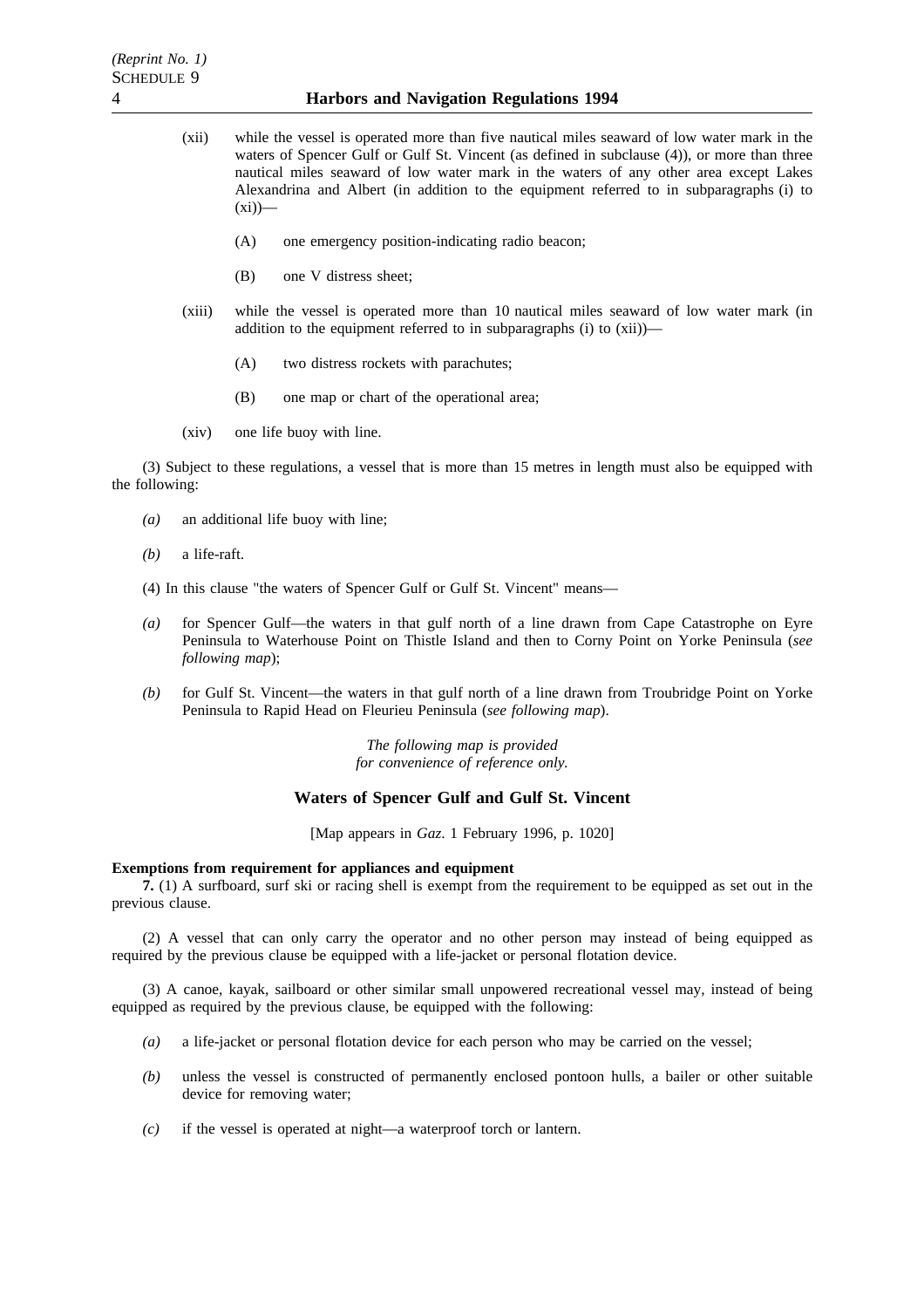(4) A motorised jet ski or other similar craft may, instead of being equipped as required by the previous clause, be equipped with a life-jacket or personal flotation device for each person who may be carried on the vessel.

(5) A vessel that is used only in conjunction with another vessel may, instead of being equipped as required by the previous clause, be equipped with the following:

- *(a)* one pair of paddles or oars or other means of auxiliary propulsion;
- *(b)* one bailing bucket with line attached or a bilge pump.

(6) A surf rescue boat propelled by paddles or oars may, instead of being equipped as required by the previous clause, be equipped with a suitable bailer.

(7) An inflatable surf rescue boat involved in rescue work within 1 500 metres of the shoreline or patrol work within 1 000 metres of the shoreline may, instead of being equipped as required by the previous clause, be equipped with a personal flotation device for each person who may be carried on the vessel and a pair of paddles or oars or other means of auxiliary propulsion.

#### **Standard of equipment**

**8.** (1) A personal flotation device required to be carried on a vessel must comply with AS 1499, 1512 or 2260.

(2) A distress signal comprised of a pyrotechnic required to be carried on a vessel must comply with AS 2092 and be stamped indelibly by the manufacturer with its date of expiry and that date must not have passed.

(3) A fire extinguisher required to be carried on a vessel must comply with the applicable part of AS 1841.

#### **Placement of equipment**

**9.** The equipment required to be carried on a vessel must be suitably located and secured on the vessel having regard to the need for access to the equipment and the need to protect the equipment from accidental damage or loss.

### **PART 2 STRUCTURAL AND EQUIPMENT REQUIREMENTS FOR RESTRICTED VESSELS**

#### **Life saving appliances**

**10.** A restricted vessel must be equipped with the following:

- *(a)* if the vessel is over 7.5 metres in length and is not required by these regulations to carry more than two crew—two lifebuoys, one with light and one with line;
- *(b)* if the vessel is over 7.5 metres in length and is required by these regulations to carry more than two crew—
	- (i) internal buoyancy as required by Section 10 Appendix N of the Code and one lifebuoy with light; or
	- (ii) one coastal life-raft capable of carrying the maximum number of persons that the vessel is certified to carry and one lifebuoy with light;
- *(c)* if the vessel is 7.5 metres or less in length—
	- (i) one lifebuoy for each member of the crew; or
	- (ii) internal buoyancy as required by Section 10 Appendix N of the Code or other such internal buoyancy as is approved by the CEO;
- *(d)* a coastal life-jacket with whistle for each person that the vessel carries;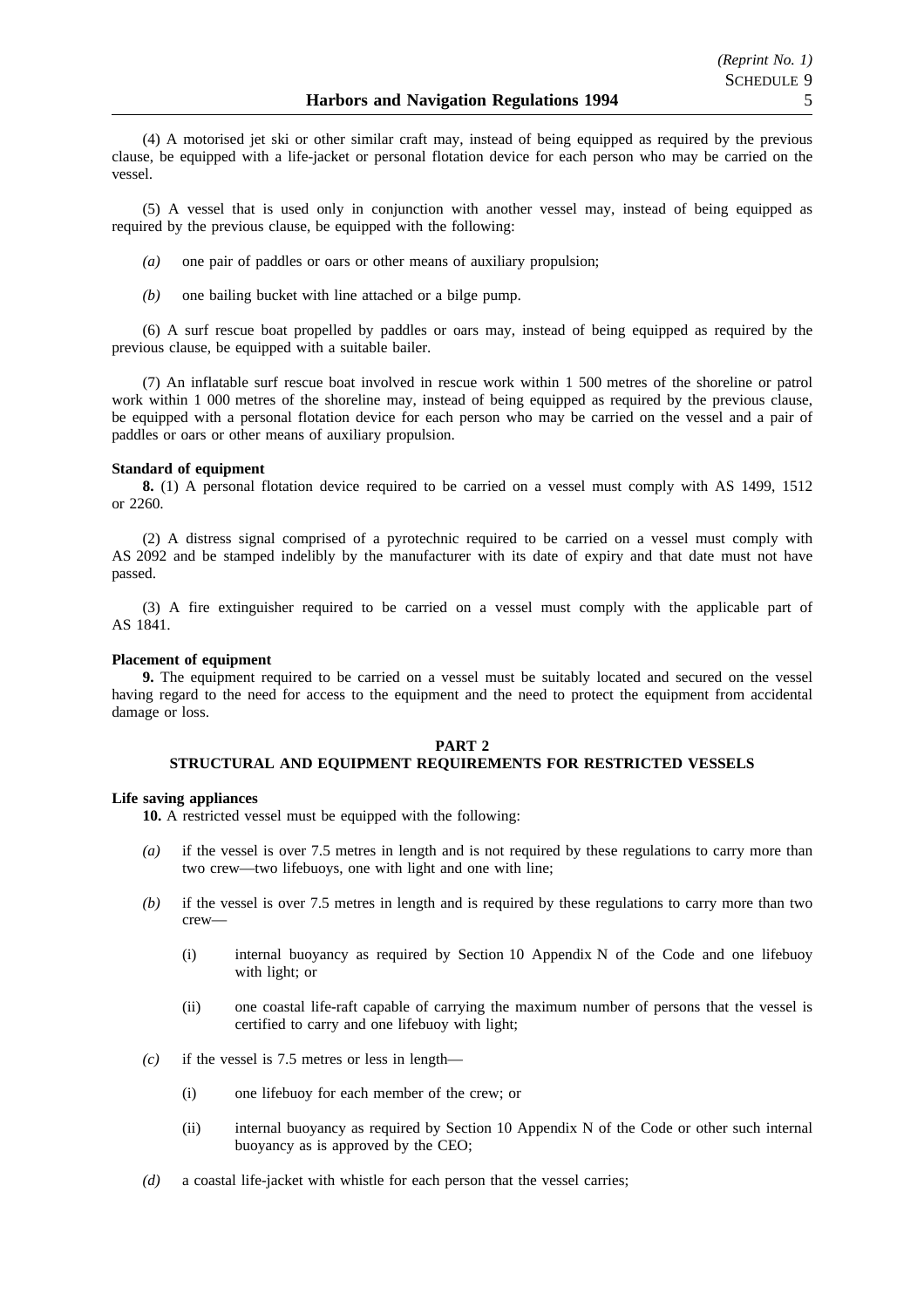- *(e)* the following distress signals:
	- (i) two red hand flares;
	- (ii) two hand held orange smoke signals;
- *(f)* waterproof torches or lamps as approved by the CEO.

#### **Fire fighting appliances**

**11.** A restricted vessel must be equipped with fire fighting equipment as required by Section 11, Part 2 of the Code for a Class 3C vessel.

### **Radio equipment**

**12.** A restricted vessel must be equipped with VHF FM radiotelephony equipment, UHF radiotelephony equipment or radiotelephony equipment capable of receiving and transmitting on 27 MHz.

#### **Miscellaneous equipment**

**13.** A restricted vessel must be equipped with the following miscellaneous equipment:

- *(a)* a signalling light;
- *(b)* International Code Flags NC or a V distress sheet;
- *(c)* a safe means of access approved by the CEO;
- *(d)* anchor and cables—sufficient in number, weight and strength for the vessel and approved by the CEO;
- *(e)* navigation lights, shapes and sound signals to comply with Section 17 of the Code;
- *(f)* medicines and medical stores in accordance with Section 13, Scale G of the Code;
- *(g)* while the vessel is operated more than three nautical miles seaward of low water mark—a magnetic compass.

#### **PART 3**

### **STRUCTURAL AND EQUIPMENT REQUIREMENTS FOR OBSERVATION VESSELS**

#### **Structural and equipment requirements for observation vessels**

**14.** (1) An observation vessel must comply with Sections 5, 8, 10, 11, 12 and 13 of the Code.

- (2) For the purposes of the application of the Code to an observation vessel—
- *(a)* an observation vessel that is anchored or moored in smooth water will be taken to be a Class 1E vessel;
- *(b)* an observation vessel that is anchored or moored in partially smooth water will be taken to be a Class 1D vessel;
- *(c)* an observation vessel that is anchored or moored elsewhere will be taken to be a Class 1C vessel.

#### **PART 4**

### **STRUCTURAL AND EQUIPMENT REQUIREMENTS FOR OTHER SURVEYED VESSELS**

#### **Application of Schedule 9 Part 4**

**15.** This Part applies in relation to a commercial vessel (other than an observation vessel) in respect of which a certificate of survey is required.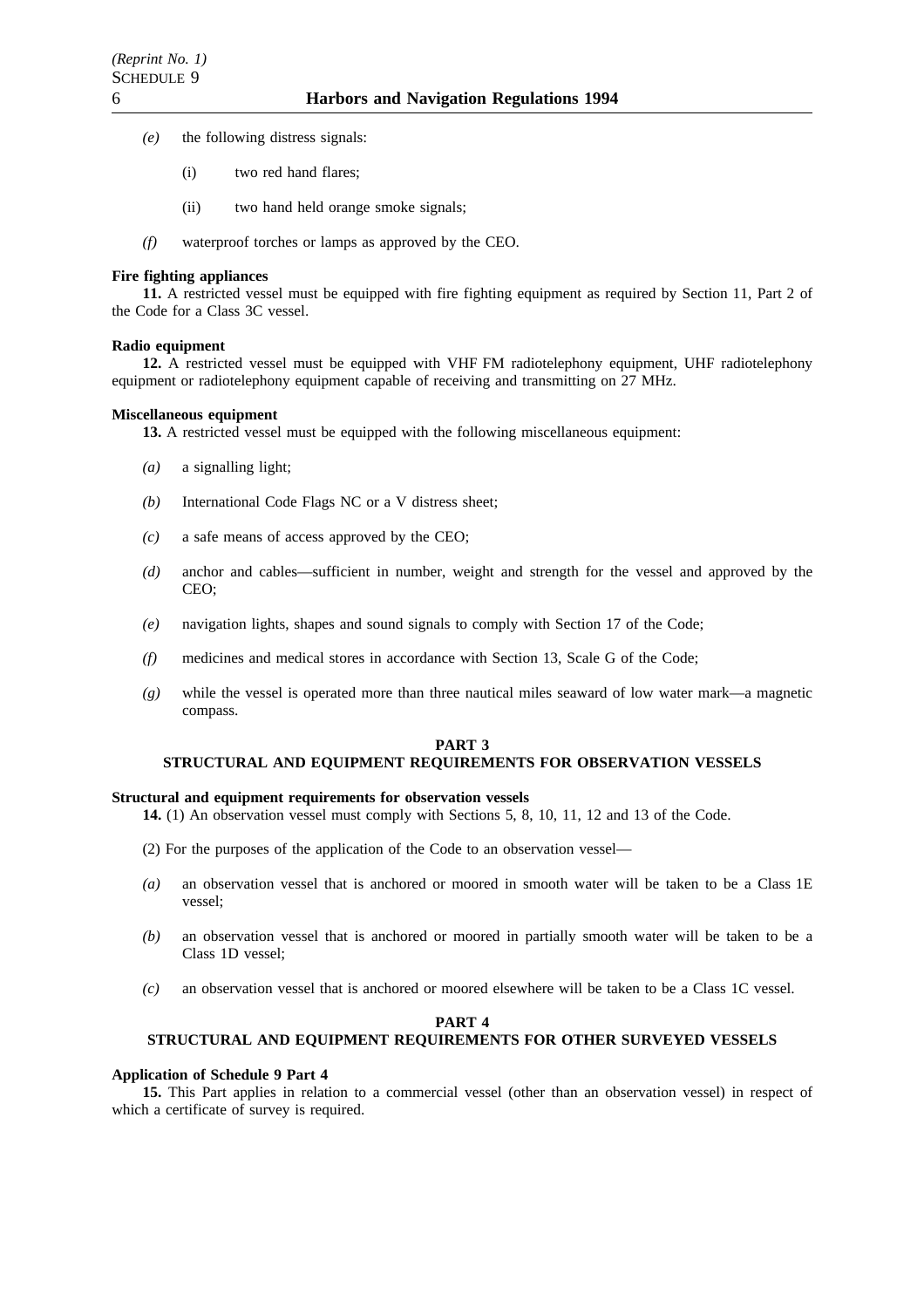### **Construction**

**16.** (1) A commercial vessel must comply with—

- *(a)* Section 5 of the Code; or
- *(b)* the rules of a classification society approved by the CEO in relation to vessels of the relevant class.
- (2) The application of subsection A of Section 5 of the Code is modified by striking out clause A.2.

### **Engineering**

**17.** A commercial vessel must comply with—

- *(a)* Section 9 of the Code; or
- *(b)* the rules of a classification society for the machinery of a vessel that are approved by the CEO in relation to vessels of the relevant class.

#### **Crew accommodation**

**18.** A commercial vessel that is 25 metres or more in length must comply with Section 6 of the Code.

#### **Stability**

**19.** (1) A commercial vessel must comply with Section 8 of the Code.

(2) An open vessel may be required by the surveyor surveying the vessel to satisfactorily undertake a swamp test.

#### **Life saving appliances**

**20.** (1) A commercial vessel must comply with Section 10 of the Code.

- (2) The application of Section 10, Part 3 of the Code is subject to the following modifications:
- *(a)* Classes 1B and 1C—strike out "Less than 10 metres 1 lifebuoy with light", twice occurring;
- *(b)* Classes 1D and 2D—under the heading "Lifebuoys", strike out "Additional to any lifebuoys";
- *(c)* Classes 1C, 2C and 3C—under the heading "Distress Signals"—
	- (i) strike out "15 metres and over but";
	- (ii) strike out "less than 15 metres 3 parachute distress rockets";
- *(d)* Class 3C—under the heading "Lifeboats, Life-rafts and Internal Buoyancy" strike out "(2) Dinghy for 100 per cent complement, or" and substitute "(2) Vessels less than 15 metres in length operating within 15 nautical miles from the coast with 2 crew or less may carry 2 lifebuoys or buoyant appliances in lieu of either (1) or (3)";
- *(e)* Class 2D and 3D—under the heading "Distress Signals" strike out—

3 parachute distress rockets 2 red hand flares 1 hand held orange smoke signal

NOTE: Consistent with the area of operations allocated to the vessel, a reduction in distress signals may be permitted by the Authority.

and substitute—

2 red hand flares 2 hand held orange smoke signals;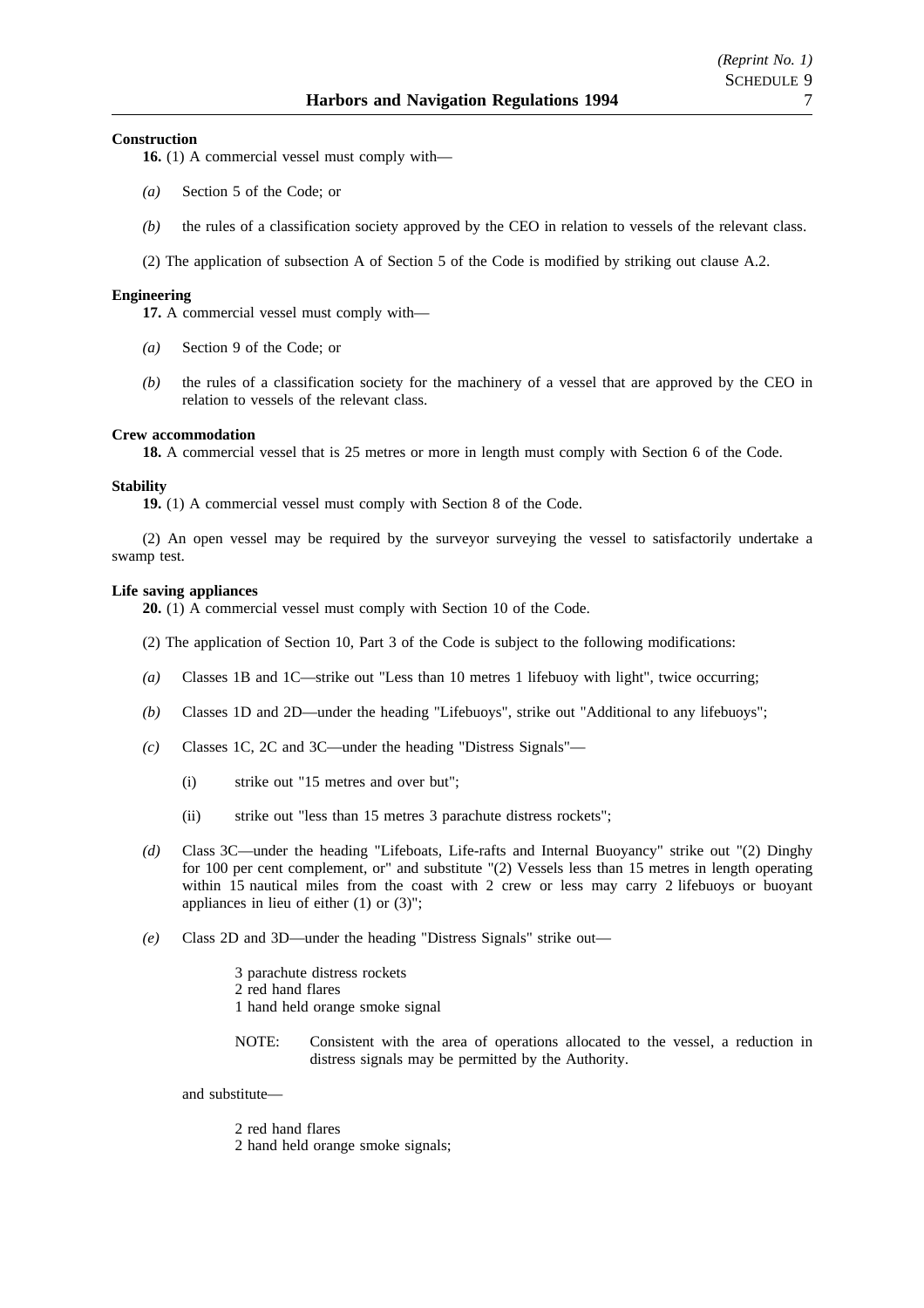*(f)* Class 1E—under the heading "Buoyant Appliances" insert "NOTE: 25% of the Buoyant appliances must consist of Coastal life-jackets" after "the above appliances".

(3) Vessels of Classes 1B, 1C, 2B, 2C, 3B and 3C operating more than three nautical miles from the coast must carry an emergency position-indicating radio beacon.

#### **Fire appliances**

**21.** (1) A commercial vessel must comply with Section 11 of the Code.

- (2) The application of Section 11 of the Code is subject to the following modifications:
- *(a)* Part 1, Clauses 5 and 7—strike out "15 metres" twice occurring and substitute, in each case, "12.5 metres";
- *(b)* Part 2, Class 2C—under the heading "Portable Fire Extinguishers" strike out—

Less than 25 metres Two, suitable for extinguishing oil fires, for use in each space containing propelling machinery

and substitute-

| 10 metres and over<br>but less than<br>25 metres | Two, suitable for extinguishing oil<br>fires, for use in each space containing<br>propelling machinery |
|--------------------------------------------------|--------------------------------------------------------------------------------------------------------|
| less than 10 metres                              | One, suitable for extinguishing oil fires, for use in-                                                 |
|                                                  | $(a)$ each space containing propelling machinery; or                                                   |
|                                                  | $(b)$ vessels propelled by an outboard engine or engines;                                              |
|                                                  |                                                                                                        |

*(c)* Part 2, Classes 2D, 2E, 3C, 3D and 3E—under the heading "Portable Fire Extinguishers" strike out—

> less than 10 metres One, suitable for extinguishing oil fires, for use in each space containing propelling machinery

and substitute—

| less than 10 metres |  | One, suitable for extinguishing oil fires, for use in- |  |  |  |
|---------------------|--|--------------------------------------------------------|--|--|--|
|---------------------|--|--------------------------------------------------------|--|--|--|

*(a)* each space containing propelling machinery; or

- *(b)* vessels propelled by an outboard engine or engines;
- *(d)* Part 2, Class 3D—under the heading "Emergency Fire Pumps" insert "pump" after "manually operated emergency fire";
- *(e)* Appendix K, Clause 1—insert "a capacity of not less than 9 litres" before "metal painted".

(3) The requirement of Section 11, Part 2 of the Code that all Class 3 vessels over 12.5 metres in length be fitted with fixed fire extinguishing installations does not apply in relation to a vessel with a current certificate of survey issued in this State.

#### **Radio equipment**

**22.** (1) A Class 1A, 2A or 3A commercial vessel must comply with the requirements of Marine Order No. 2 of 1992, Part 26 (Equipment Communications) of under the Commonwealth Act.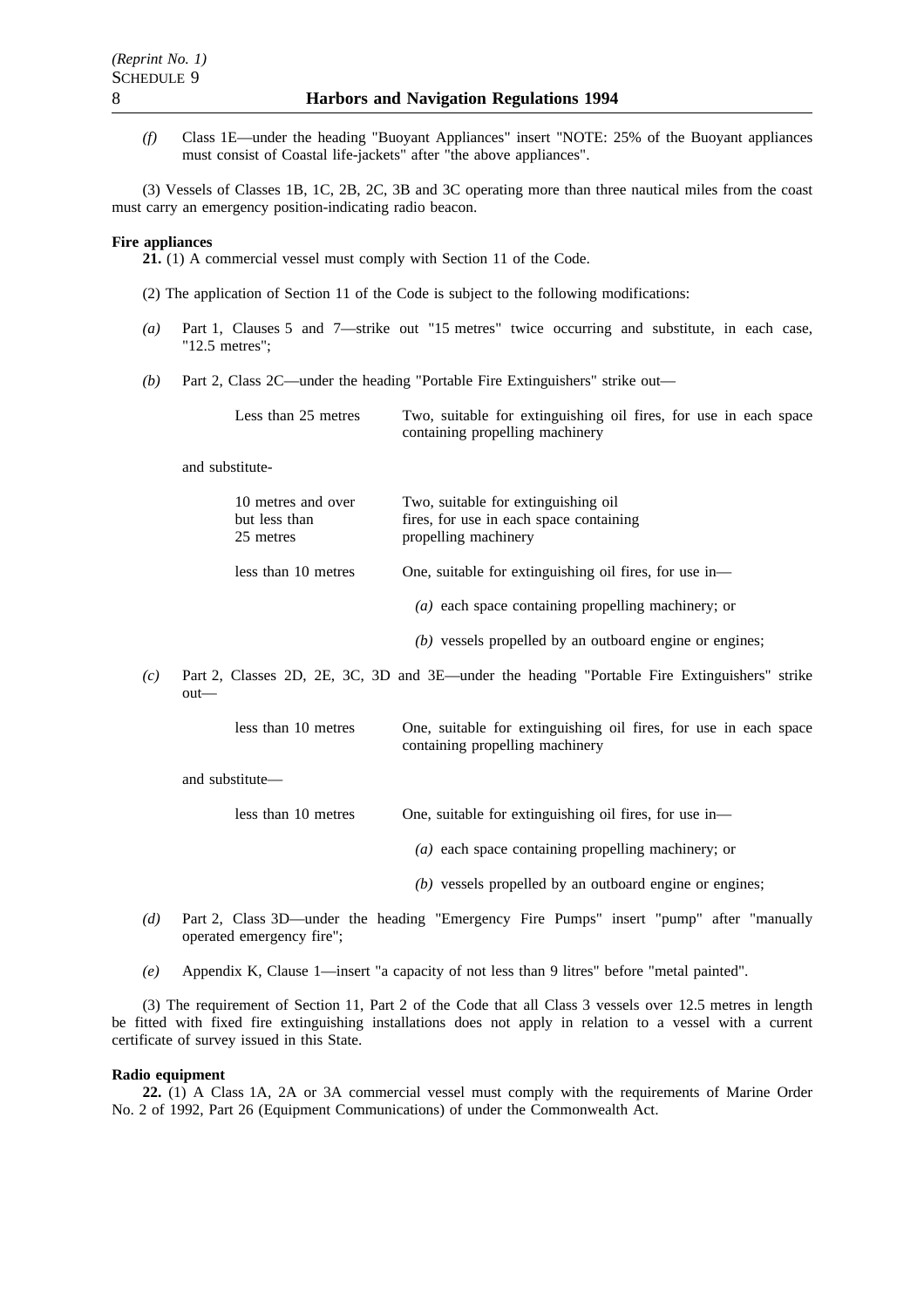- (2) A commercial vessel of any other class must be equipped with radiotelephony equipment and—
- *(a)* the equipment must comply with *Specification DOC211B for MF/HF radiotelephone equipment*, published by Spectrum Management Agency, Adelaide, except that—
	- (i) if the vessel is operated only within 20 nautical miles of a coast station that maintains a continuous radio watch for transmissions from vessels on VHF FM radiotelephony equipment—the equipment may instead comply with *Specification DOC274 for VHF FM radiotelephone equipment* published by Spectrum Management Agency, Adelaide; or
	- (ii) if vessel is operated only within range of an OTC seaphone installation—the equipment may instead comply with *Specification DOC274 for VHF FM radiotelephone equipment* and have seaphone capability; and
- *(b)* the equipment's transmitter must be capable of effectively transmitting and receiving as follows:
	- (i) in the case of MF/HF radiotelephony equipment—on the following frequencies using the following emissions:
		- (A) on 2182 kHz using H3E emissions (single sideband, amplitude modulated radiotelephony having a carrier emitted at a power level not more than six decibels below the peak envelope power); and
		- (B) on 4125 kHz using J3E emissions (single banded, amplitude modulated, suppressed carrier radiotelephony having a carrier restricted to a power level of 40 decibels or more below the peak envelope power); and
		- (C) on 6215 kHz using J3E emissions; and
		- (D) on 8291 kHz using J3E emissions; and
		- (E) if the vessel operates west of latitude 132° but within 200 nautical miles seaward of the low water mark of the coast—on 12290 kHz using J3E emissions; and
		- (F) if the vessel operates 200 nautical miles or more seaward of the low water mark of the coast—on 16420 kHz using J3E emissions; and
	- (ii) in the case of VHF FM radiotelephony equipment—on the following VHF FM maritime mobile band frequencies:
		- (A) the international distress and calling frequency—Channel 16 (156.8 MHz); and
		- (B) the supplementary safety frequency—Channel 67 (156.375 MHz); and
	- (iii) in any case—on any other frequency that is appropriate to the service in which the vessel is engaged; and
- *(c)* the main source of electrical energy for the vessel must be capable of effectively operating the equipment; and
- *(d)* the vessel must be equipped with a reserve source of electrical energy that is readily available to be used to operate the equipment and that has the capacity to supply continuously for a period of six hours a current equal to the sum of—
	- (i) 50% of the current required to operate the equipment's transmitter for the transmission of speech; and
	- (ii) the current required to operate the equipment's receiver; and
	- (iii) the current required to operate the required emergency light (see paragraph *(n)*); and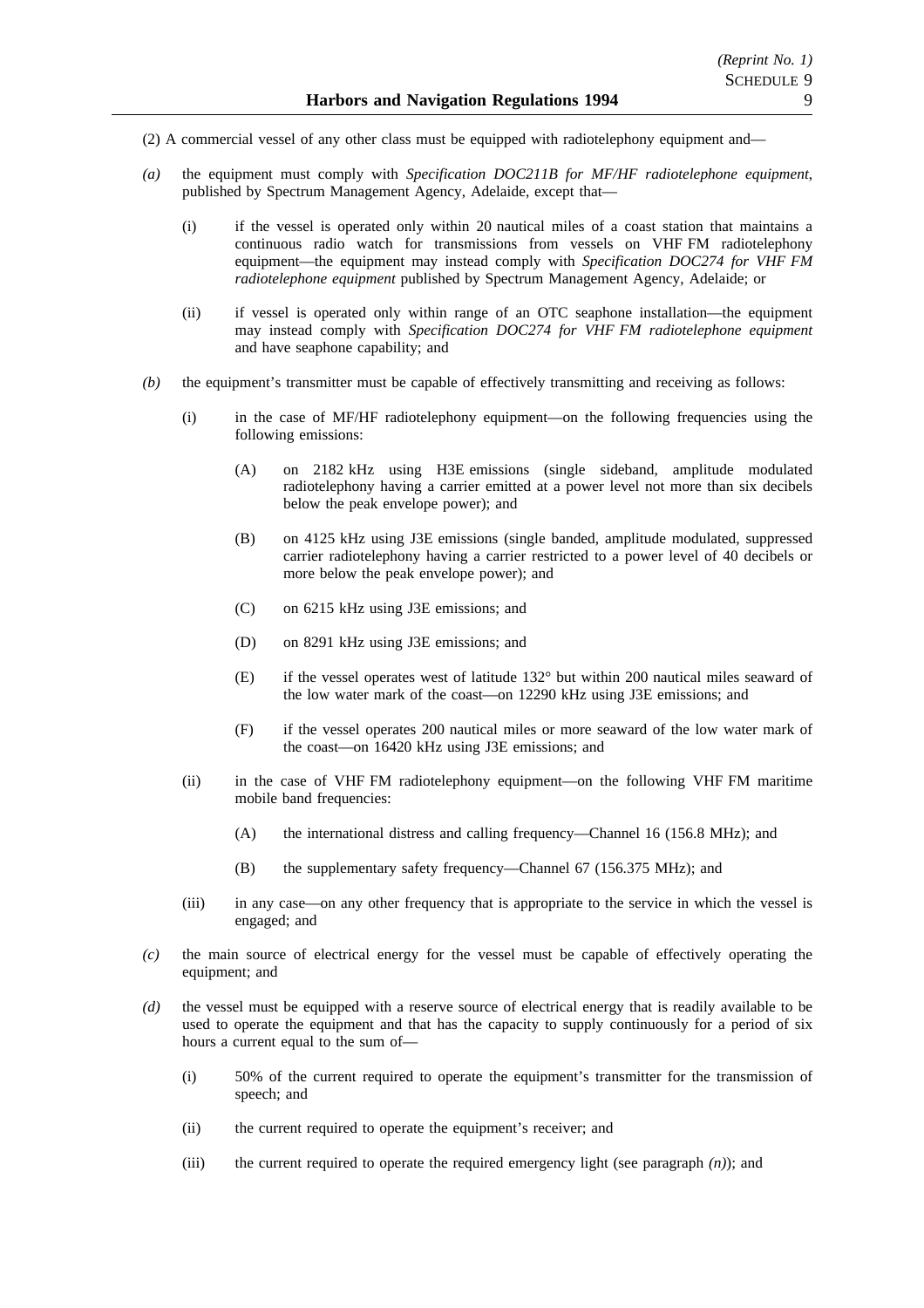- (iv) any other load to which the source is connected or in relation to which it is contemplated that the source may be used; and
- *(e)* if a battery provides a source of electrical energy for the operation of the equipment under ordinary or emergency conditions—
	- (i) the battery—
		- (A) must be rechargeable; and
		- (B) must be solely dedicated to the operation of the equipment and the required emergency light (see paragraph  $(n)$ ) or able to be readily isolated for sole use in connection with the equipment and light; and
		- (C) must be located close to the equipment in as high a position as is practicable; and
		- (D) must be satisfactorily housed; and
	- (ii) the following further equipment must be carried on the vessel:
		- (A) a device capable of fully charging the battery from a discharged condition within 16 hours; and
		- (B) a device capable of testing the charge condition of the battery; and
- *(f)* a device must be provided for the purpose of protecting the equipment against voltage fluctuations in the electrical energy supply; and
- *(g)* the antenna of the equipment's radiating system must be designed, constructed and installed—
	- (i) so as to secure efficient radiation;
	- (ii) so as to be protected from mechanical damage and the adverse effects of water; and
	- (iii) so as not to pose a danger to any person through risk of accidental contact; and
	- (iv) so as not to interfere with the safe navigation or safe working of the vessel; and
- *(h)* in the case of VHF FM radiotelephony equipment—
	- (i) the antenna of the equipment's radiating system must be vertically polarised; and
	- (ii) the product of any antenna gain, with reference to an isotropic radiator, and the power of the equipment's transmitter (measured at the point of connection to the antenna terminal) must not exceed 41 watts of Effective Isotropic Radiated Power; and
- *(i)* in the case of MH/HF radiotelephony equipment—the equipment must be fitted with an efficient radio frequency earth and a suitable connection between the equipment and the earth; and
- *(j)* the equipment must be designed, constructed and installed so that effective reception of radio signals is not hindered by interference while the vessel is at sea (taking into account that equipment that causes interference may be fitted with a device to prevent interference); and
- $(k)$  the equipment must be installed—
	- (i) subject to paragraph *(l)*, in the place from which the vessel is usually navigated; and
	- (ii) in as high a position as is practicable; and
	- (iii) so that it does not affect the operation of any compass or other navigational equipment on the vessel; and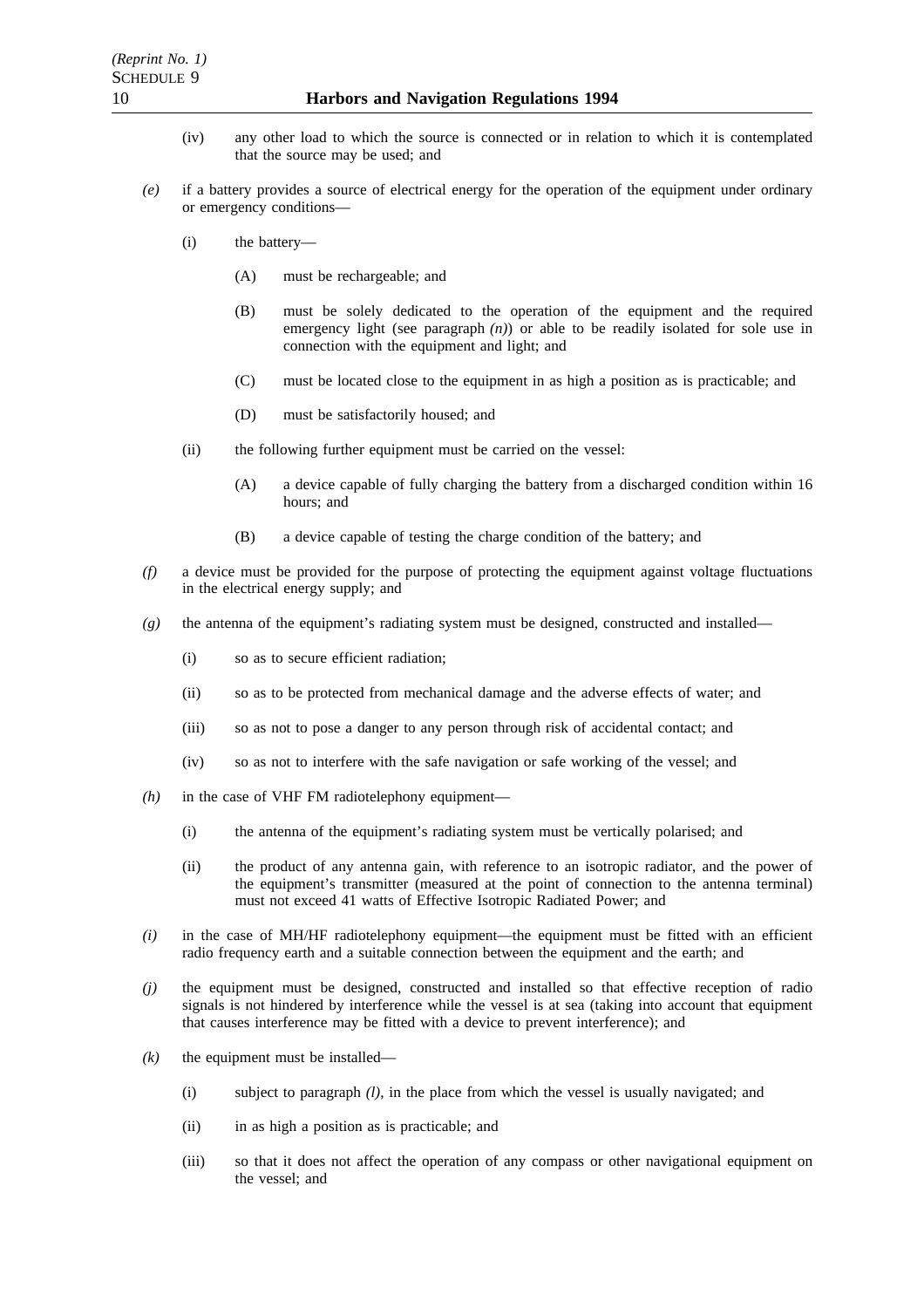- (iv) so that it is protected against the effects of moisture and extremes of temperature; and
- *(l)* the equipment need not be installed in the place from which the vessel is usually navigated if the equipment is fitted with a loud speaker enabling signals received on the equipment to be heard and understood from the place from which the vessel is usually navigated (and so enabling the required radio watch to be maintained); and
- *(m)* the following spare components for the equipment must be carried on the vessel:
	- (i) four of each type of fuse used in the equipment; and
	- (ii) one globe for the required emergency light (see paragraph *(n)*); and
	- (iii) if a lamp is the only indicator of power output on the equipment—one spare lamp; and
- *(n)* the following further equipment must be carried on the vessel—
	- (i) a reliable time piece that is positioned so as to be visible to a person operating the radiotelephony equipment; and
	- (ii) a notice explaining the use of the radiotelephony equipment in an emergency by an unskilled person positioned so as to be easily visible to a person operating that equipment; and
	- (iii) an emergency light which is capable of illuminating the controls of the radiotelephony equipment and the time piece and notice referred to above and which can be operated both from the equipment and from the entry to that part of the vessel in which the equipment is located; and
- *(o)* a copy of the latest edition of the *Handbook for Radiotelephone Ship Station Operators* published by Spectrum Management Agency, Adelaide must be kept readily available for use by a person operating the equipment; and
- *(p)* a log-book for entries relating to distress signals must be kept readily available for use by a person operating the equipment.

### **Miscellaneous equipment**

- **23.** (1) Subject to these regulations, a commercial vessel must comply with Section 13 of the Code.
- (2) The application of Section 13, Part 3 of the Code is subject to the following modifications:
- *(a)* Classes 1B and 2B—strike out—

All lengths Mechanical depth sounding device

- All lengths Hand lead line
- All lengths daylight signalling lamp
- All lengths One set of international code flags
- All lengths One copy of 'International Code of Signals'

and substitute—

|                     | All lengths Mechanical depth sounding device and Hand lead line |
|---------------------|-----------------------------------------------------------------|
| 35 metres and over  | Daylight signalling lamp                                        |
|                     | One set of International Code Flags                             |
|                     | One copy of 'International Code of Signals'                     |
| Less than 35 metres | Signalling light                                                |
|                     | International Code Flags NC;                                    |

*(b)* Classes 1D and 2D—insert "or Mechanical depth sounding device" after "All lengths ........ Hand lead line";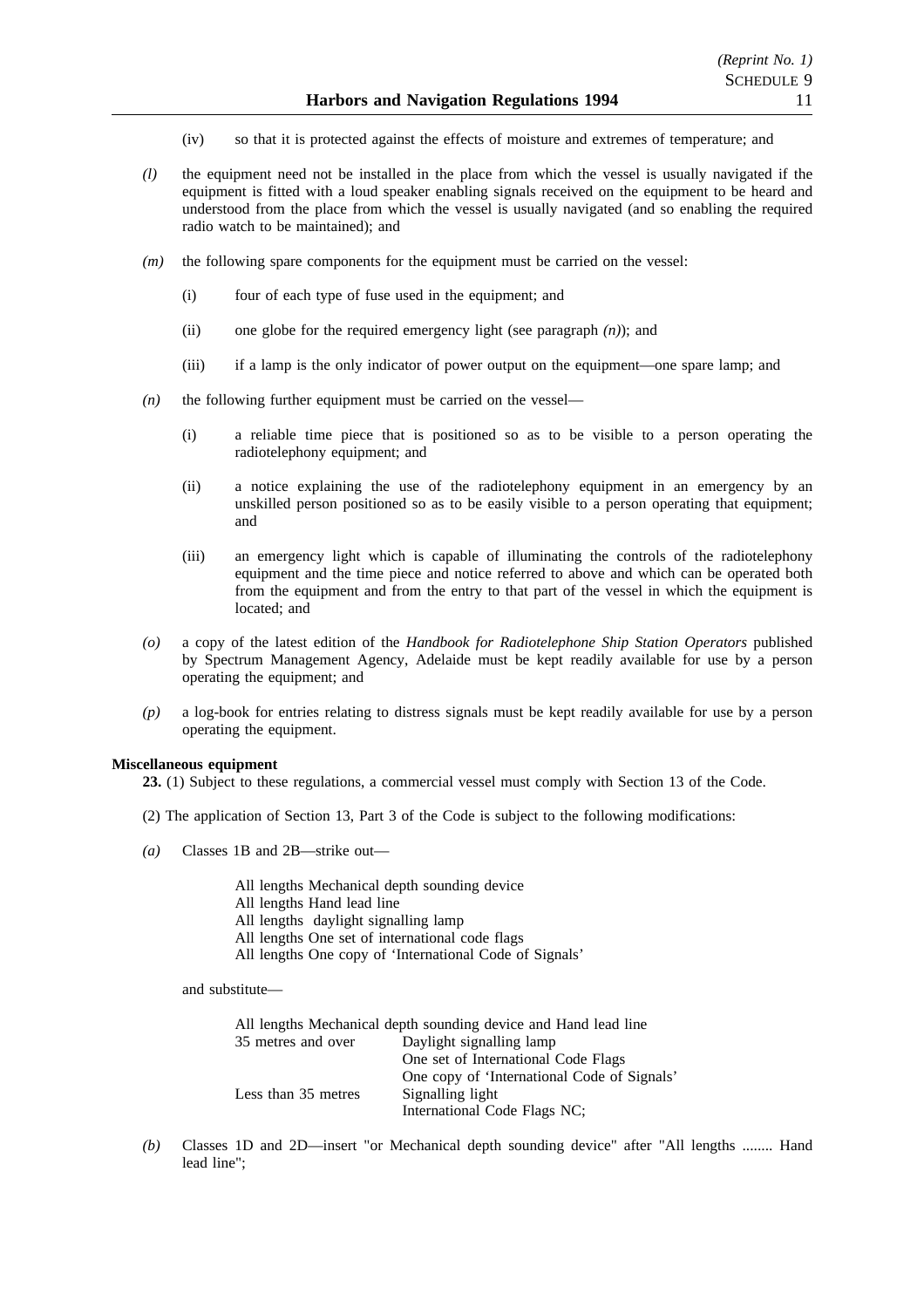- *(c)* Classes 2B and 2C—strike out "Less than 10 metres .... Sea anchor";
- *(d)* Class 3D—strike out—

| 10 metres and over | <b>Clock</b>      |
|--------------------|-------------------|
| 10 metres and over | <b>Barometer</b>  |
| All lengths        | Magnetic Compass; |

- *(e)* Class 3B—insert "vessels less than 15 metres may carry one V distress sheet in lieu of these flags" after "Less than 35 metres ........ Flags NC";
- *(f)* Class 3C—insert "vessels less than 15 metres may carry one V distress sheet in lieu of these flags" after "All lengths ................ Flags NC".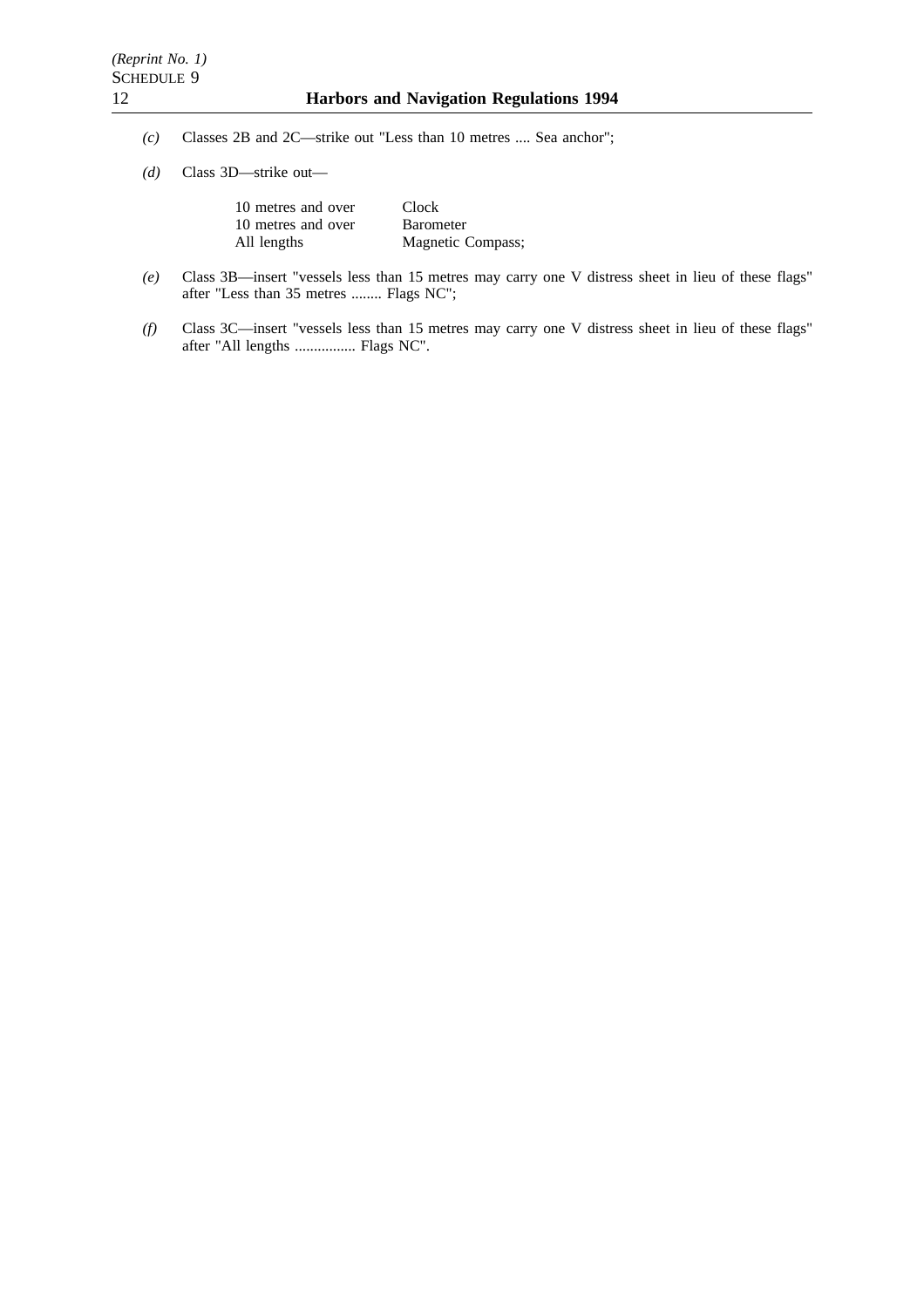### **SCHEDULE 10**

*Speed restrictions in certain waters (Part 10 Division 2)*

### **7 knot limit**

**1.** The speed limit in the following waters is seven knots:

*(a) Port Adelaide*—

#### \*\*\*\*\*\*\*\*\*\*

- (iii) that portion of the marked channel in Barker Inlet, Port Adelaide between the middle ground beacon and Angas Inlet, Port Adelaide entrance beacon;
- (iv) Angas Inlet, Port Adelaide;
- *(b) Port Augusta*—The area bounded as follows: Commencing at the intersection of the south-eastern end of Great Western Bridge and approaches with High Water Mark, then south-westerly along High Water Mark to its intersection with the production shorewards of the north-eastern end of Port Augusta wharf, then seawards along that production and the northern end of Port Augusta wharf to the north-eastern corner of the wharf, then along the face of that wharf and its production south-westerly to its intersection with High Water Mark on the north-western side of Port Augusta channel, then generally north-east along High Water Mark to its intersection with the north-western end of the Great Western Bridge and approaches, then south-easterly along the Great Western Bridge to the point of commencement;
- *(c) Port Broughton*—The area bounded as follows: Commencing at the stick beacon without a top-mark situated approximately 655 metres north-north-west of the centre of sea-end of the Port Broughton jetty and between stick beacons Nos. 34 and 35 which are both surmounted by black triangles (the three beacons are on the western side of the Port Broughton channel) then due east to High Water Mark on the eastern side of Mundoora Arm, then generally southerly along the High Water Mark to its intersection with the production westerly of the southern side of Edmund Street, then west-north-westerly on a line parallel to the jetty to intersect High Water Mark on the western side of the Mundoora Arm, then generally north-easterly, easterly, south-easterly, north-easterly, and north-westerly along High Water Mark to a point due west of the point of commencement then due east to the point of commencement;

\*\*\*\*\*\*\*\*\*\*

*(i) Whyalla*—The area bounded as follows: Commencing at the intersection of High Water Mark and the production westerly of the face of the wharf on the north side of the Inner Harbor, then along the face of that wharf to its seaward end, then approximately south-easterly to the entrance beacon, then approximately southerly to a light beacon being the central of three beacons marking the northern side of the No. 2 Ore Channel, then approximately south-easterly to the light beacon marking the northern side of the seaward end of that channel, then at an angle of  $90^{\circ}$  bearing approximately south-westerly for 140 metres then bearing approximately north-westerly to the light beacon marking the inner end of the southern side of the channel, then approximately south-westerly to a point on the production of the line of dolphins at No. 1 Ore Jetty and 120 metres distant from the south-westerly face of the most south-westerly dolphin, then approximately north-westerly and parallel to the centre line of the latter jetty, to High Water Mark, then along High Water Mark to the point of commencement.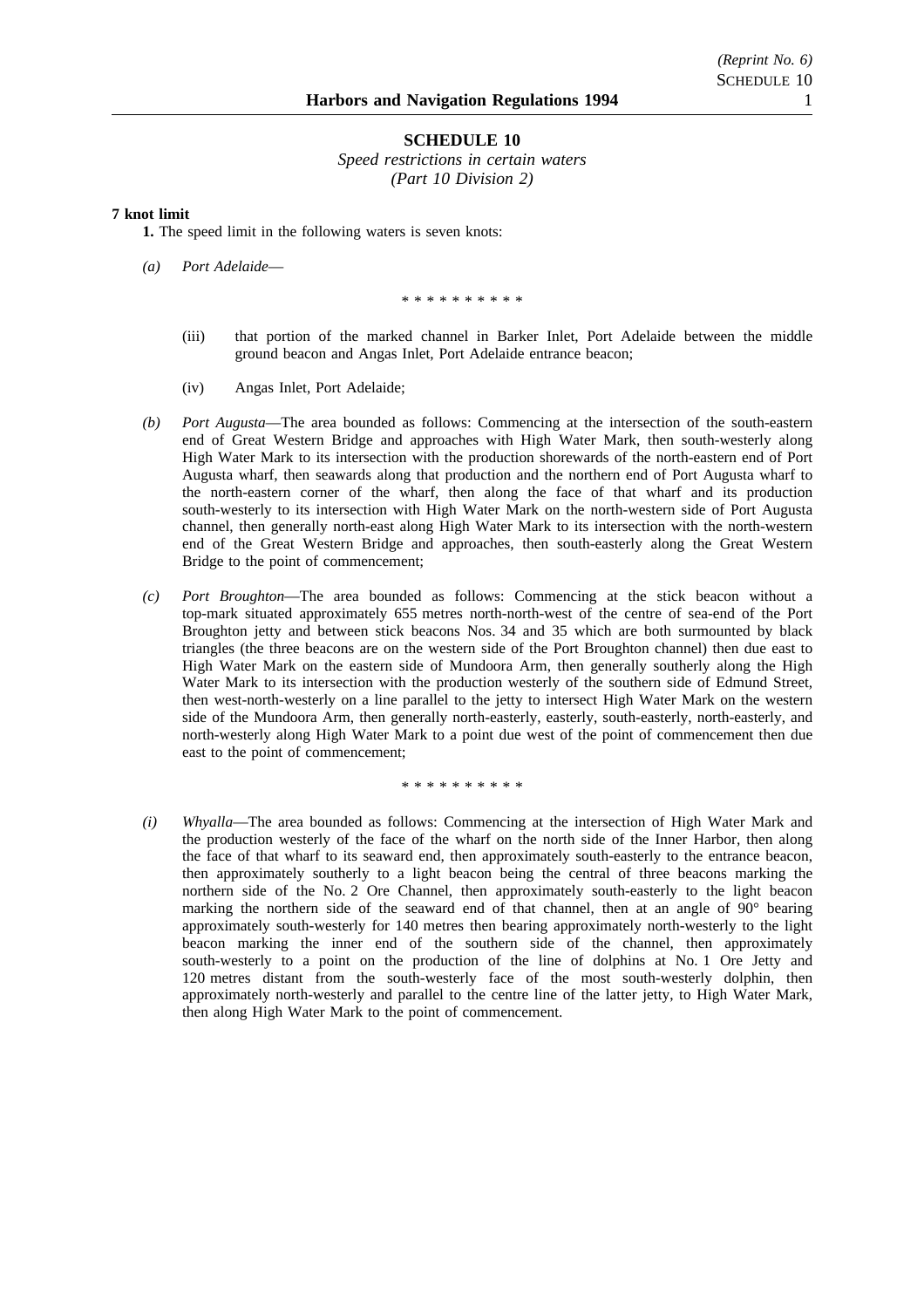### **4 knot limit**

- **2.** The speed limit in the following waters is 4 knots:
- *(a)* that portion of the North arm bounded by a line extending generally north and south along the western face of the Wave Screen at the western end and the Grand Trunkway Bridge at the eastern end;
- *(b)* that portion of the waters of Cowell (Franklin Harbor) bounded by and to the west of a line commencing at the seaward end of the jetty and extending in a south-westerly direction to the seaward end of the southern breakwater;
- *(c)* that portion of the waters within Lincoln Cove Marina bounded by a line commencing at the eastern extremity of the northern breakwater and extending to the starboard land entrance beacon (Fl.G), then to the port land entrance beacon (Fl.R), and then to the eastern extremity of the southern breakwater;
- *(d)* for a motorised jet ski or other similar vessel (except where the vessel is being used in a rescue operation or otherwise in an emergency, or taking part (in the waters referred to in subparagraph (i)) in a surf life saving activity conducted by a surf life saving club)—
	- (i) that portion of the sea along the metropolitan foreshore from the landward end of the southern breakwater of the Outer Harbor to the southern end of Sellicks Beach and 200 metres seaward of the high water mark; and
	- (ii) all creeks, tributaries, lakes, lagoons and other bodies of water connected to the River Murray between the border of South Australia and a line joining the upstream sides of the landings used by the ferry at Wellington, except a body of water that has been exempted by the CEO by notice published in the *Gazette*.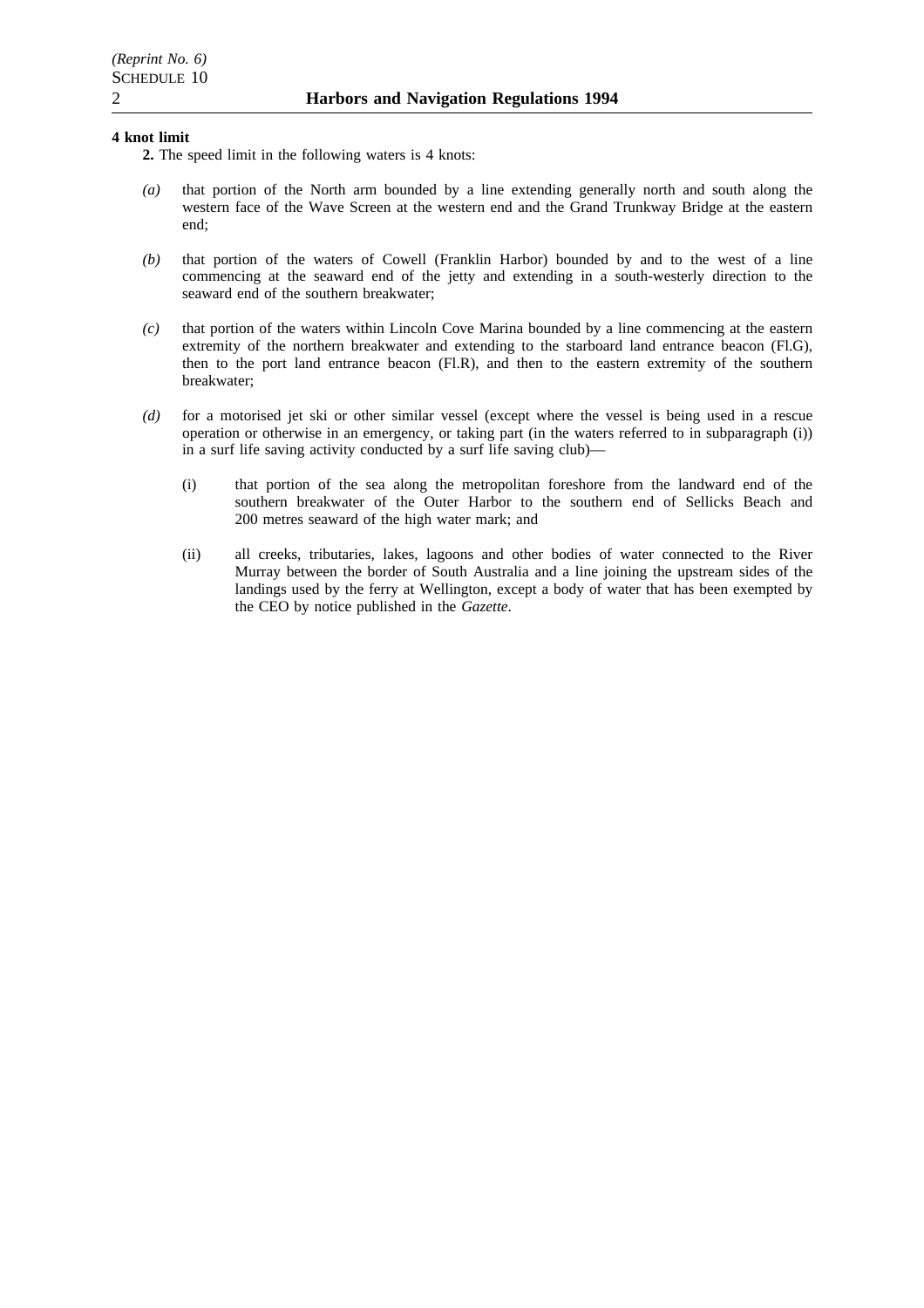# **SCHEDULE 11**

*Recreational Vessels Without Compliance Plate: Maximum Number of Persons Carried in Smooth Water (Part 10 Division 4)*

The maximum number of persons who may be carried in smooth water on a recreational vessel that does not have a compliance plate stating the maximum capacity of the vessel must be determined in accordance with the following tables:

# TABLE 1 - MAXIMUM SAFE CAPACITY (ADULTS) FOR CONVENTIONAL VESSELS WITHOUT FLYBRIDGES

| Length (m)                     | 3 | 3.5 | $\overline{4}$ | 4.5            | 5 | 5.5 | 6       | 7      | 8  | 9  | $10\,$ |
|--------------------------------|---|-----|----------------|----------------|---|-----|---------|--------|----|----|--------|
| Breadth (m)                    |   |     |                |                |   |     |         |        |    |    |        |
| $\vert$ 1                      | 2 | 3   | 3              |                |   |     |         |        |    |    |        |
| $\vert$ 1.5                    | 3 | 3   | $\overline{4}$ | $\overline{4}$ | 5 | 5   | 6       |        |    |    |        |
| $\overline{2}$<br>$\mathbf{I}$ |   |     | $\overline{4}$ | 5              | 5 | 6   | 6       | $\tau$ | 8  | 10 | 12     |
| 2.5                            |   |     |                |                | 6 | 7   | 7       | 8      | 9  | 11 | 12     |
| $\mathfrak{Z}$                 |   |     |                |                |   |     | $\,8\,$ | 9      | 10 | 12 | 13     |
| 3.5                            |   |     |                |                |   |     |         |        | 11 | 13 | 14     |
| $\overline{4}$                 |   |     |                |                |   |     |         |        | 12 | 14 | 15     |
| 4.5                            |   |     |                |                |   |     |         |        |    |    | 16     |

*Example: A vessel with a length of 5.5 metres and a breadth of 2 metres has a capacity of 6 adults.*

# TABLE 2 - MAXIMUM SAFE CAPACITY (ADULTS) FOR CONVENTIONAL VESSELS WITH FLYBRIDGES

| Length $(m)$    | $\overline{4}$ | 4.5            | 5              | 5.5            | 6              | $\overline{7}$  | 8              | 9  | 10 |
|-----------------|----------------|----------------|----------------|----------------|----------------|-----------------|----------------|----|----|
| Breadth (m)     |                |                |                |                |                |                 |                |    |    |
| $\parallel$ 1.5 | 3              | 3              | $\overline{4}$ | $\overline{4}$ | $\overline{4}$ |                 |                |    |    |
| $\overline{c}$  | 3              | $\overline{4}$ | $\overline{4}$ | 5              | 5              | 6               | $\overline{7}$ | 8  | 8  |
| 2.5<br>L        |                |                | 5              | $\overline{5}$ | 6              | $7\phantom{.0}$ | 8              | 9  | 9  |
| 3               |                |                |                |                | 6              | $\overline{7}$  | 8              | 9  | 10 |
| 3.5             |                |                |                |                |                |                 | 9              | 10 | 11 |
| $\overline{4}$  |                |                |                |                |                |                 |                | 11 | 12 |
| 4.5             |                |                |                |                |                |                 |                |    | 13 |

*Example: A flybridge vessel with a length of 8 metres and a breadth of 2.5 metres has a capacity of 8 adults.*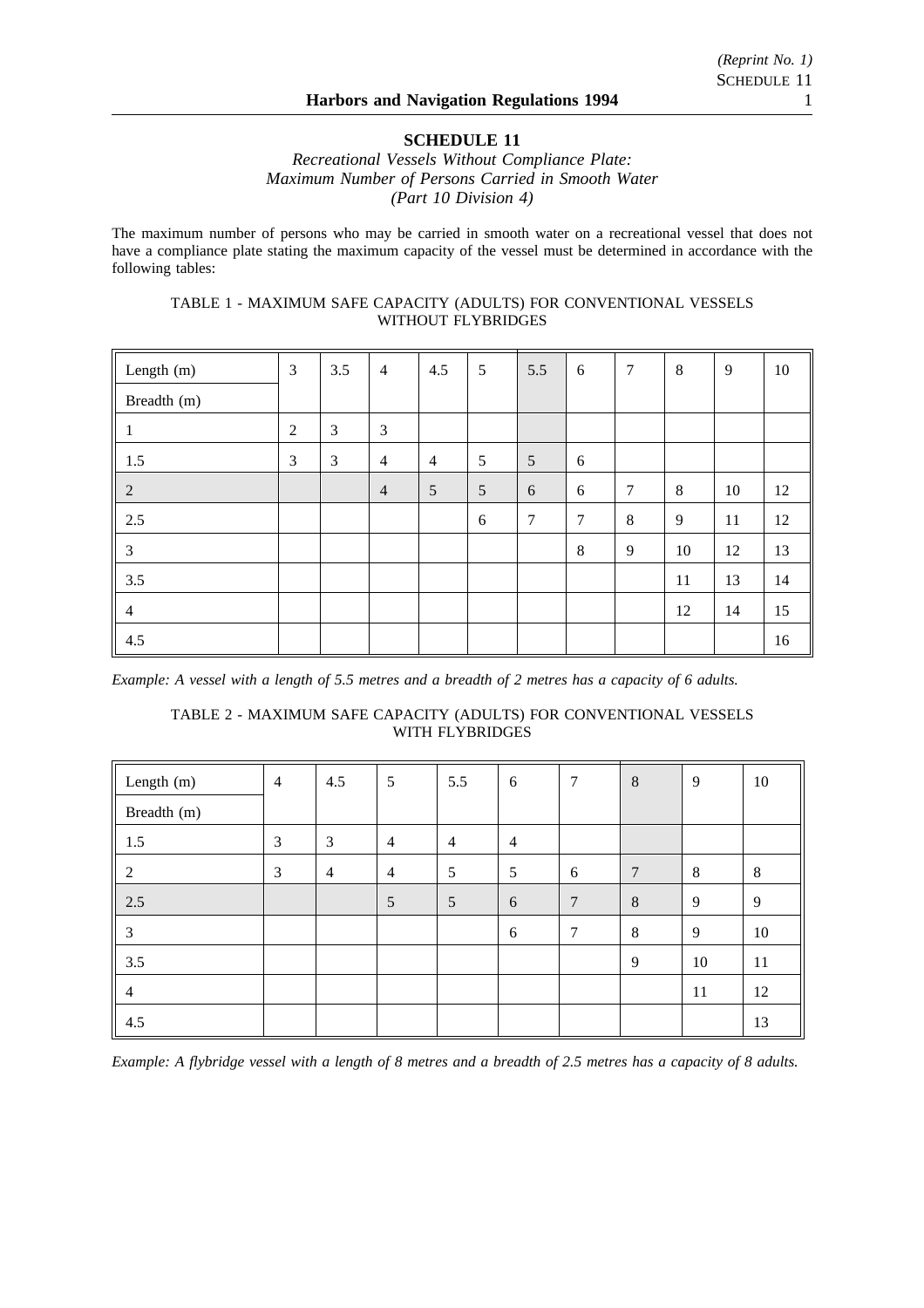# *(Reprint No. 1)* SCHEDULE 12

# **SCHEDULE 12** *Boat Havens*

# *(Part 14 Division 1)*

*The maps in this schedule are provided for convenience of reference only.*

### **Port MacDonnell Boat Haven**

The waters of Port MacDonnell harbor excluding the waters within the area bounded as follows:

on the south-east by a line joining the centre of the second turning bay on the breakwater to the seaward end of the jetty;

on the south-west by the centre line of the breakwater;

 $\cdot$  on the north by high water mark:

on the north-east by the production seaward of the north-eastern boundary of Jefferies Street.

[Map appears in *Gaz*. 20 October 1994, p. 987

### **Port Pirie Boat Haven**

That portion of Port Pirie River bounded as follows:

on the north-west by a straight line, parallel to the south-east section of the marina structure, extending from the bend in the wharf face at the south corner of No. 1 Berth to high water mark on the north side of the river;

on the south-east by a straight line, parallel to and 13 metres south-east of that marina structure, extending from the wharf face to high water mark on the north side of the river;

on the west and south-west by the wharf face;

on the north by high water mark.

[Map appears in *Gaz*. 20 October 1994, p. 987]

#### **Robe Boat Haven**

The waters of Lake Butler to high water mark bounded by a line commencing at a point 60.89 metres southerly from the south corner of lot 18 D.P. 6132 along the boundary of Section 391, Hundred of Waterhouse, then through a north-west angle of 129°32′ from that boundary for 30 metres south-westerly, then through a south-east angle of 117°59′30″ for 48.78 metres southerly, then through a south-west angle of 152°04′30″ for 5.53 metres south-westerly, then through a north-west angle of 94°33′30″ westerly to high water mark, then along high water mark generally southerly, south-easterly, north-easterly, north-westerly and northerly to the west corner of Section 392, Hundred of Waterhouse, then along a straight line to the south-east corner of Section 391, Hundred of Waterhouse, then generally westerly and north-westerly along high water mark to the point of commencement.

[Map appears in *Gaz*. 20 October 1994, p. 987]

\*\*\*\*\*\*\*\*\*\*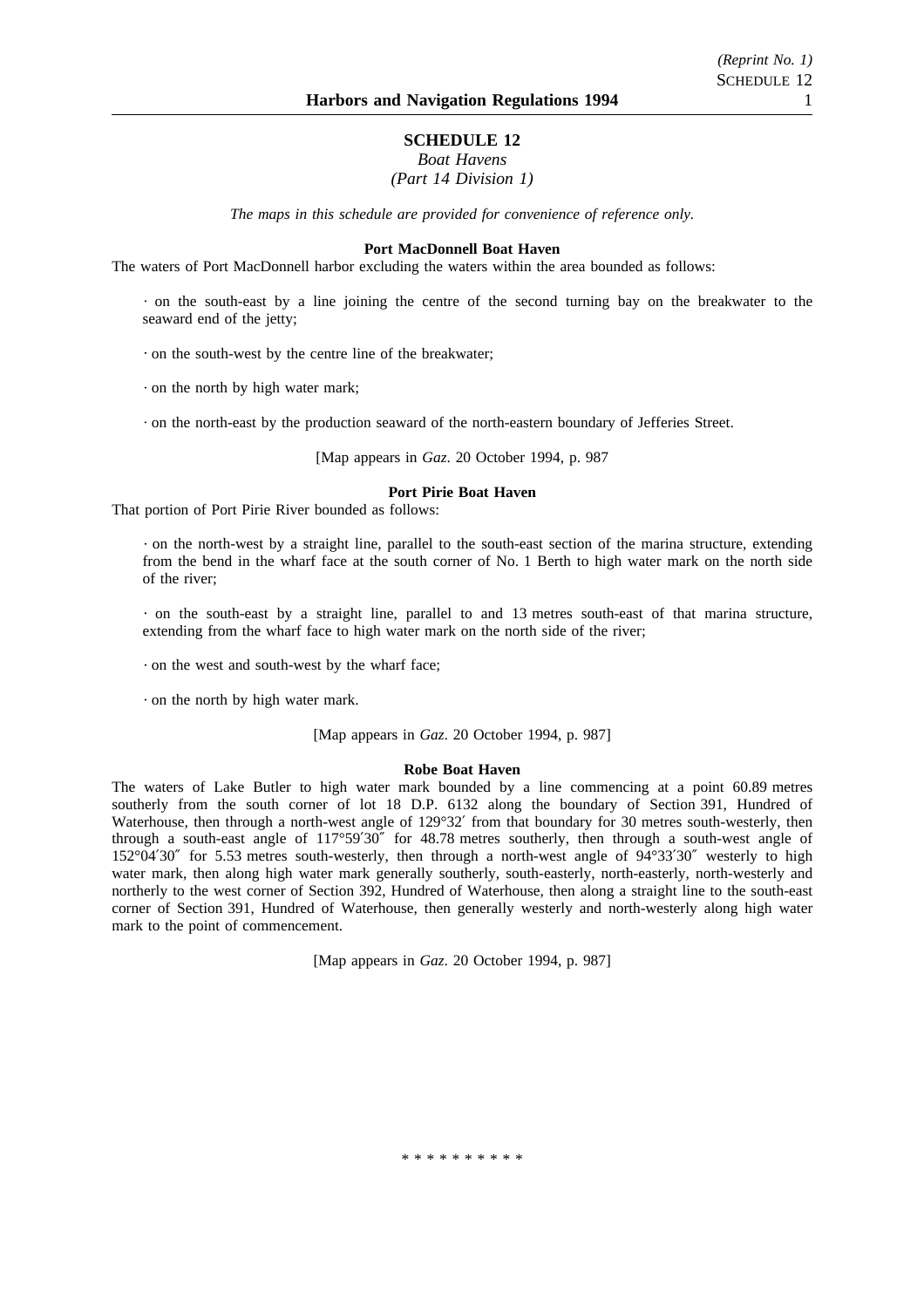# **SCHEDULE 14**

*Fees*

### **Waiver of fees and payment in instalments**

**1.** (1) The CEO may waive the fee payable under these regulations if he or she considers the circumstances of the particular case justify the waiver or reduction.

(2) The CEO may allow a person to pay a fee in instalments.

### **Interpretation of table of fees**

**2.** (1) In the table below, where a fee is expressed as an amount per metre, the fee is to be calculated for each metre or part of a metre in the length of the vessel.

(2) For the purposes of this schedule, an observation vessel is to be regarded as a Class 3 vessel.

### **Fees payable**

**3.** The following fees are payable to the CEO for the purposes of the Act and these regulations:

| <i>Item</i><br>Fee                                                                                                                                                                                                                            |                      |
|-----------------------------------------------------------------------------------------------------------------------------------------------------------------------------------------------------------------------------------------------|----------------------|
| Fees relating to Part 5                                                                                                                                                                                                                       |                      |
|                                                                                                                                                                                                                                               | \$343.00             |
| 2. Renewal of pilotage exemption certificate                                                                                                                                                                                                  | \$171.00             |
|                                                                                                                                                                                                                                               |                      |
| Fees relating to Part 6                                                                                                                                                                                                                       |                      |
|                                                                                                                                                                                                                                               |                      |
| Fees relating to Part 7                                                                                                                                                                                                                       |                      |
| 5. Certificate of competency-                                                                                                                                                                                                                 |                      |
| (a) for recreational vessels—<br>$\cdot$ plus for a written examination (whether a first or subsequent attempt)  \$21.00                                                                                                                      |                      |
| (b) for trading vessels operating solely on the River Murray or inland waters—                                                                                                                                                                |                      |
| Master Class 4 River Murray and Inland Waters<br>(i)<br>$\cdot$ plus for a second or subsequent attempt at a written examination  \$26.00<br>· plus for a second or subsequent attempt at an oral examination                                 | \$459.00<br>\$171.00 |
| Master Class 5 River Murray and Inland Waters (including Houseboat)<br>(ii)<br>· plus for a second or subsequent attempt at a written examination  \$26.00<br>$\cdot$ plus for a second or subsequent attempt at an oral examination  \$93.00 | \$380.00             |
| (iii)<br>$\cdot$ plus for a second or subsequent attempt at a written examination  \$26.00<br>· plus for a second or subsequent attempt at an oral examination  \$78.00                                                                       |                      |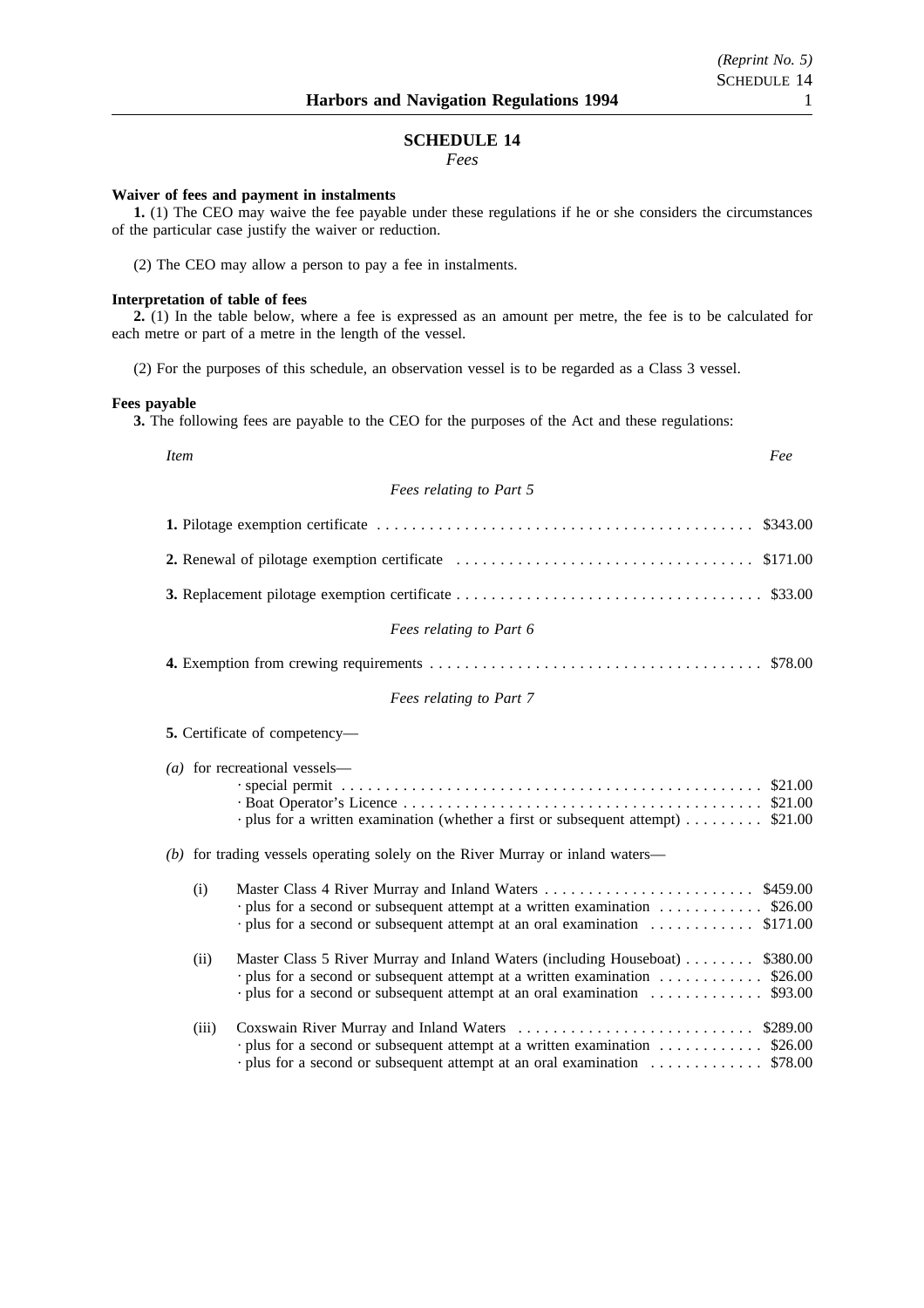*(c)* for other trading vessels and fishing vessels—

| (i)    | plus for a second or subsequent attempt at a written examination  \$52.00<br>· plus for a second or subsequent attempt at an oral examination  \$183.00         |         |
|--------|-----------------------------------------------------------------------------------------------------------------------------------------------------------------|---------|
| (ii)   | plus for a second or subsequent attempt at a written examination  \$40.00                                                                                       |         |
| (iii)  | $\cdot$ plus for a second or subsequent attempt at a written examination  \$26.00<br>· plus for a second or subsequent attempt at an oral examination  \$131.00 |         |
| (iv)   | $\cdot$ plus for a second or subsequent attempt at a written examination  \$26.00<br>plus for a second or subsequent attempt at an oral examination  \$78.00    |         |
| (v)    | $\cdot$ plus for a second or subsequent attempt at a written examination  \$67.00<br>· plus for a second or subsequent attempt at an oral examination  \$171.00 |         |
| (vi)   | · plus for a second or subsequent attempt at a written examination \$60.00                                                                                      |         |
| (vii)  | · plus for a second or subsequent attempt at a written examination \$40.00<br>· plus for a second or subsequent attempt at an oral examination                  | \$67.00 |
| (viii) | · plus for a second or subsequent attempt at a written examination  \$26.00                                                                                     |         |
|        | <b>6.</b> Exemption from requirement to hold certificate of competency                                                                                          | \$78.00 |
|        |                                                                                                                                                                 |         |
|        | 8. Recognition of certificate of competency-                                                                                                                    |         |
|        | (a) if applicant not required to sit examination $\ldots \ldots \ldots \ldots \ldots \ldots \ldots \ldots \ldots$ \$78.00                                       |         |
|        | (b) if applicant required to sit examination $\ldots \ldots \ldots \ldots \ldots \ldots \ldots \ldots \ldots$ \$250.00                                          |         |
|        | <b>9.</b> Re-validation of certificate of competency $\dots \dots \dots \dots \dots \dots \dots \dots \dots \dots \dots \dots$                                  | \$78.00 |
|        | 10. Replacement certificate of competency-                                                                                                                      |         |
|        | (a) Boat Operator's Licence or special permit                                                                                                                   | \$10.00 |
|        |                                                                                                                                                                 |         |

### *Fees relating to Part 8 Hire and Drive Houseboats*

**11.** For inspection of a hire and drive houseboat in relation to initial grant of licence under Part 8 of the Act or in relation to adding a houseboat to the fleet operated pursuant to such a licence .................................. \$34.00 per metre

**12.** For inspection of a hire and drive houseboat pursuant to a condition of a licence under Part 8 of the Act—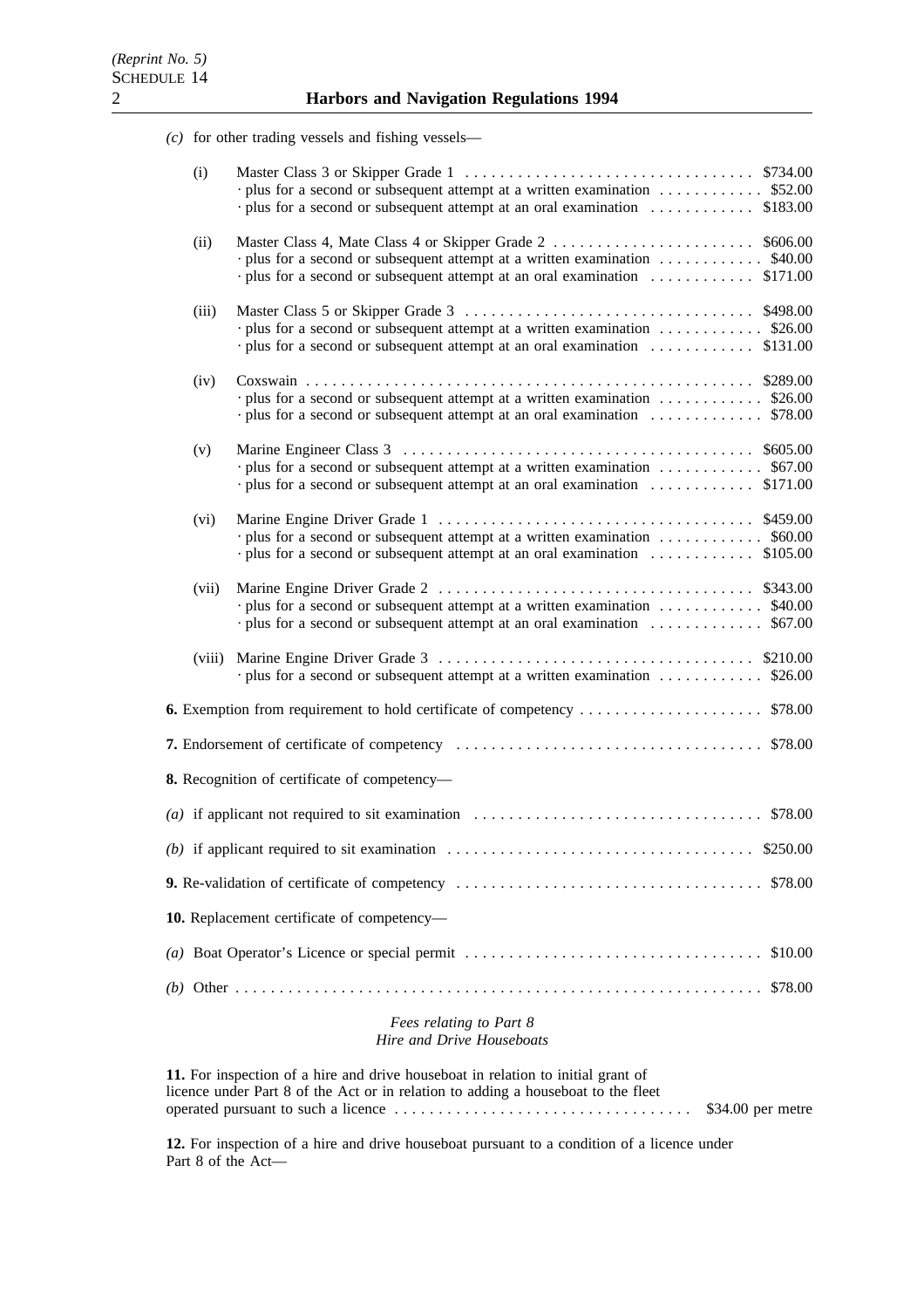# **Harbors and Navigation Regulations 1994** 3

| (a) where the inspection is required as a result of damage or                                                                 |  |
|-------------------------------------------------------------------------------------------------------------------------------|--|
| (b) in any other case $\dots \dots \dots \dots \dots \dots \dots \dots \dots \dots \dots \dots \dots \dots$ \$22.30 per metre |  |
| <b>13.</b> For examination of houseboat building plans—                                                                       |  |
|                                                                                                                               |  |
| (b) for alterations to a houseboat $\dots \dots \dots \dots \dots \dots \dots \dots \dots \dots \dots$ \$13.80 per metre      |  |
|                                                                                                                               |  |
| 15. For issue of a replacement or additional certificate of inspection \$37.00                                                |  |

# *Fees relating to Part 9 Registration*

# **16.** Registration of vessel—

*(a)* Recreational vessel—

| (i)  | vessel that is not more than 3.1 metres in length and is powered by an engine capable of<br>developing not more than five horsepower- |
|------|---------------------------------------------------------------------------------------------------------------------------------------|
|      | (A) initial registration $\dots \dots \dots \dots \dots \dots \dots \dots \dots \dots \dots \dots \dots \dots \dots \$ \$20.00        |
|      |                                                                                                                                       |
|      |                                                                                                                                       |
| (ii) | any other vessel-                                                                                                                     |
|      | (A) initial registration $\dots \dots \dots \dots \dots \dots \dots \dots \dots \dots \dots \dots \dots$ \$45.00                      |
|      | \$30.00<br>$(B)$ subsequent registration in same name $\dots \dots \dots \dots \dots \dots \dots \dots \dots$                         |
|      |                                                                                                                                       |
|      | (b) Restricted vessel-                                                                                                                |
| (i)  |                                                                                                                                       |
| (ii) |                                                                                                                                       |
|      |                                                                                                                                       |
|      |                                                                                                                                       |
|      |                                                                                                                                       |
|      |                                                                                                                                       |
|      | \$10.00                                                                                                                               |
|      | 22. Cancellation of registration $\ldots \ldots \ldots \ldots \ldots \ldots \ldots \ldots \ldots \ldots \ldots \ldots \ldots$ \$10.00 |

# *Certificates of Survey*

**23.** Certificate of survey or application for consent to structural alteration to hull or material alteration to equipment . . . . . . . . . . . . . . . . . . . . . . . . . . . . the sum of the applicable fees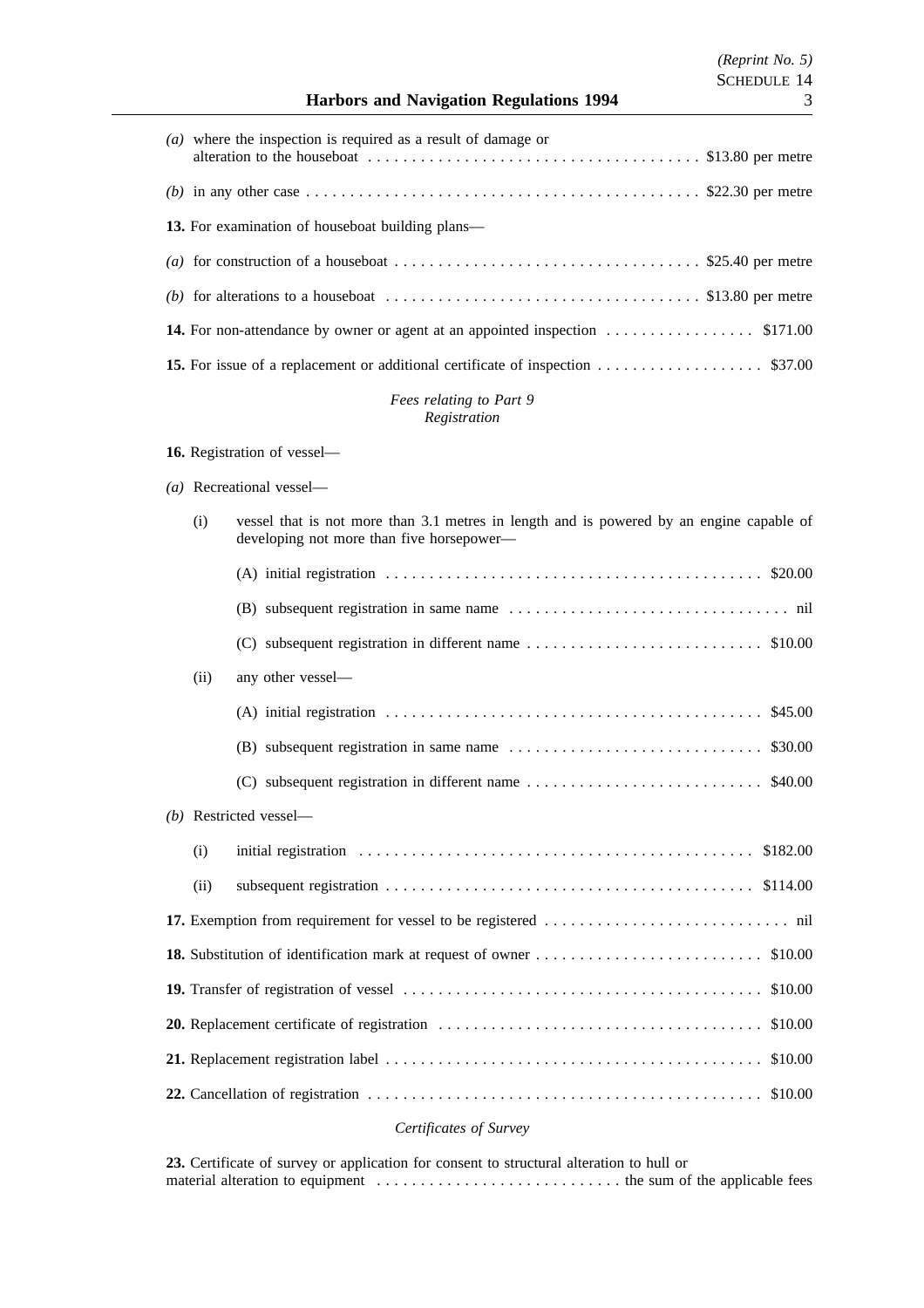fixed by clauses 23 to 28

| 24. Survey-                                                                                                                   |                       |
|-------------------------------------------------------------------------------------------------------------------------------|-----------------------|
|                                                                                                                               |                       |
| (b) Survey for subsequent issue of certificate of survey-                                                                     |                       |
| if the vessel has been surveyed by a classification society $\dots \dots \dots$ \$39.20 per metre<br>(i)                      |                       |
| (ii)<br>in any other case-                                                                                                    |                       |
|                                                                                                                               |                       |
| (B) Class 1 and 2 vessels: subsequent visit $\dots \dots \dots \dots \dots \dots$ \$22.30 per metre                           |                       |
|                                                                                                                               |                       |
|                                                                                                                               |                       |
| $(c)$ Survey of alterations or repairs to vessel—                                                                             |                       |
| (i)                                                                                                                           |                       |
| (ii)                                                                                                                          |                       |
| (iii)                                                                                                                         |                       |
| 25. Examination and approval of plans—                                                                                        |                       |
|                                                                                                                               |                       |
|                                                                                                                               |                       |
| (c) other alterations $\dots \dots \dots \dots \dots \dots \dots \dots \dots \dots \dots \dots \dots \dots$ \$22.30 per metre |                       |
|                                                                                                                               |                       |
| 27. Examination and approval of vessel's stability information—                                                               |                       |
|                                                                                                                               |                       |
| (b) in any other case $\dots \dots \dots \dots \dots \dots \dots \dots \dots \dots \dots \dots \dots \dots$ \$92.00 per hour  | minimum fee: \$415.00 |
| 28. For non-attendance of owner of vessel or representative at an appointed                                                   |                       |
| 29. Alteration to certificate of survey following consent to alteration of                                                    |                       |
|                                                                                                                               |                       |
| 31. Extension of period for which certificate of survey remains in force-                                                     |                       |
|                                                                                                                               |                       |
|                                                                                                                               |                       |
|                                                                                                                               |                       |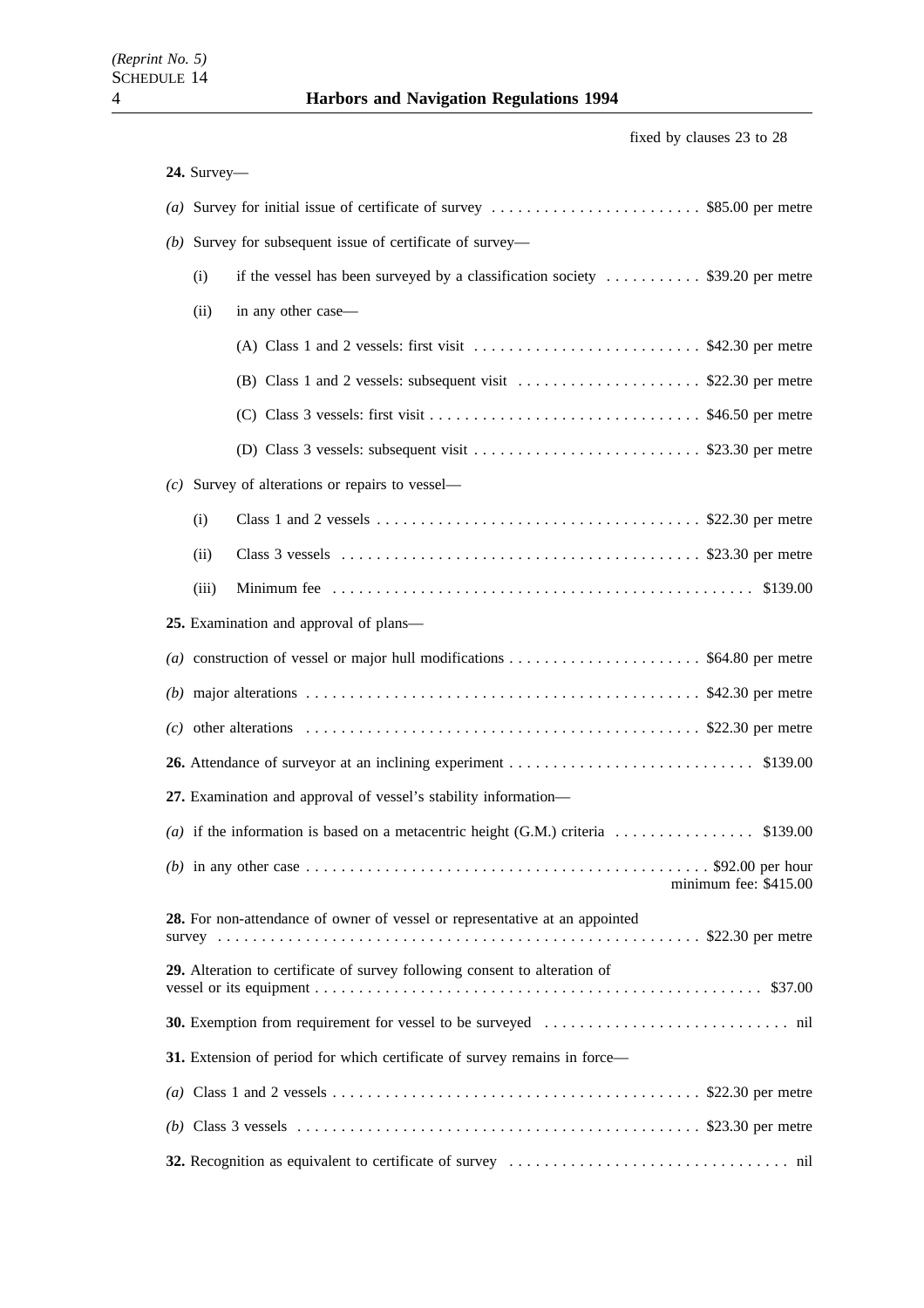*(Reprint No. 5)*

# *Loadline Certificates*

**34.** Loadline certificate—

| (b) Subsequent issue $\dots \dots \dots \dots \dots \dots \dots \dots \dots \dots \dots \dots \dots$ \$22.30 per metre |  |
|------------------------------------------------------------------------------------------------------------------------|--|
| 35. Exemption from requirement for loadline certificate to be issued in respect of vessel  nil                         |  |
|                                                                                                                        |  |
|                                                                                                                        |  |

# *Fees relating to Part 14 Boat Havens*

**38.** Permit to moor vessel in boat haven—

*(a) North Arm Boat Haven*

| (i) | Annual permit— |  |
|-----|----------------|--|
|     |                |  |

|      | (A) Fishing vessel 9 metres and over in length $\dots \dots \dots \dots \dots$ \$47.00 per metre |  |  |
|------|--------------------------------------------------------------------------------------------------|--|--|
|      |                                                                                                  |  |  |
|      |                                                                                                  |  |  |
|      | (D) The above is subject to the following maximum fees:                                          |  |  |
| (ii) |                                                                                                  |  |  |
|      | (b) Port MacDonnell Boat Haven and Robe Boat Haven                                               |  |  |
| (i)  |                                                                                                  |  |  |
| (ii) |                                                                                                  |  |  |
|      | (c) Port Pirie Boat Haven                                                                        |  |  |
| (i)  | Annual permit-                                                                                   |  |  |
|      | (A) Vessels 9 metres and over in length $\dots \dots \dots \dots \dots \dots$ \$105.00 per metre |  |  |
|      |                                                                                                  |  |  |
| (ii) |                                                                                                  |  |  |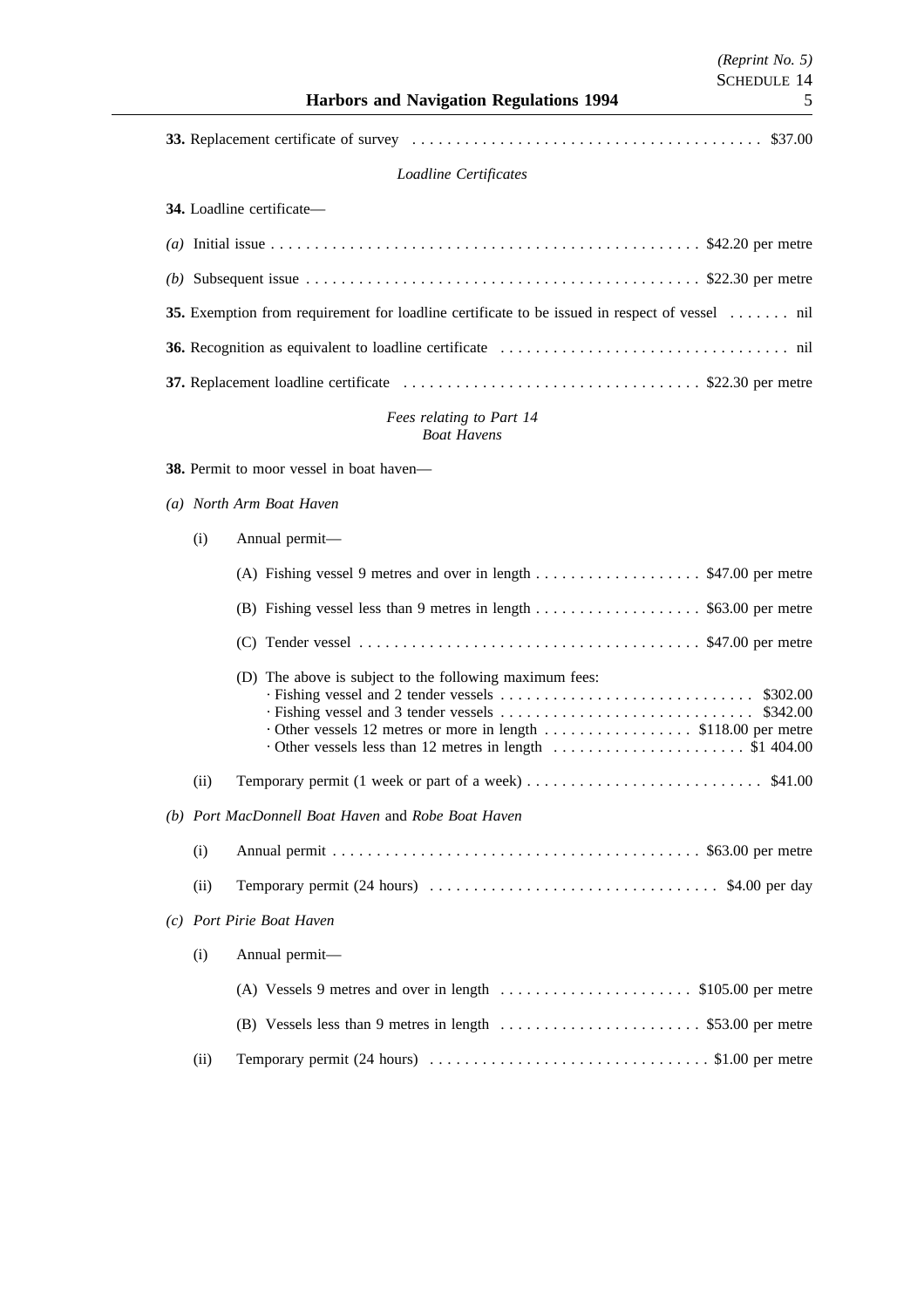# *Levies*

# **39.** Facilities levy—

Recreational vessel—

| $(a)$ recreational vessel that is not more than 3.1 metres in length and is powered |
|-------------------------------------------------------------------------------------|
|                                                                                     |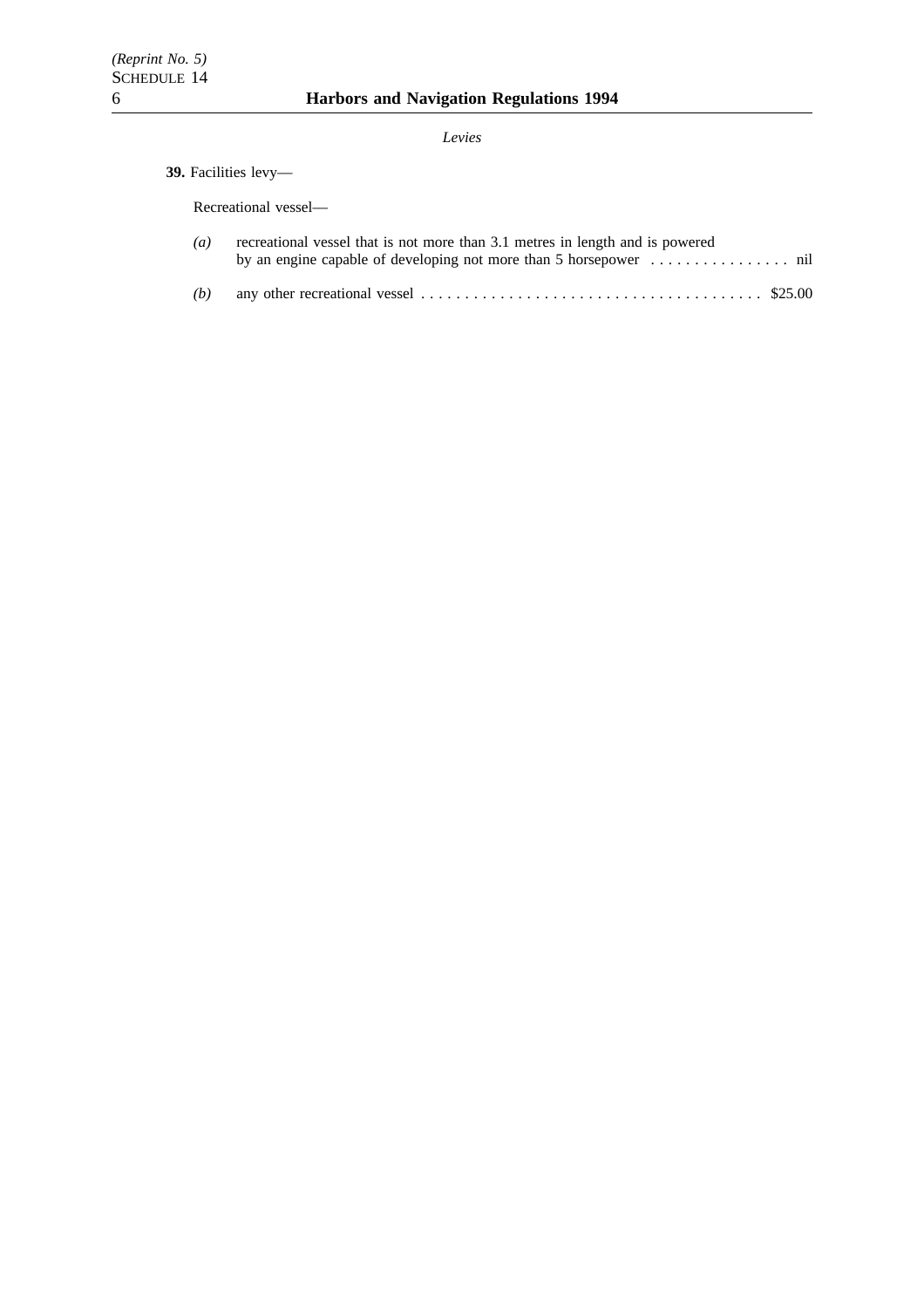# **APPENDIX**

# **LEGISLATIVE HISTORY**

## **Transitional Provisions**

(*Transitional provision from Regulation No. 259 of 1996, reg. 4*)

4. A regulation varied or revoked by these regulations will continue to apply (as in force immediately prior to the variation or revocation coming into operation) to an expiation notice issued under the varied or revoked regulations.

# **Legislative History**

(*entries in bold type indicate amendments incorporated since the last reprint*)

| Regulation $5(4)$ :            | varied by 219, 1998, Sched.                                              |
|--------------------------------|--------------------------------------------------------------------------|
| Regulation $8(1)$ :            | definition of "protected waters" substituted by 29, 1997, reg. 3(a)      |
|                                | definition of "semi-protected waters" varied by 29, 1997, reg. 3(b)      |
|                                | definition of "unprotected waters" varied by 29, 1997, reg. $3(c)$       |
| <b>Regulation 14(1):</b>       | varied by 259, 1996, reg. 3 (Sched. cl. 12); 219, 1998, reg. 3, Sched.   |
| Regulation $14(2)$ and $(3)$ : | varied by 259, 1996, reg. 3 (Sched. cl. 12); 219, 1998, Sched.           |
| <b>Regulation 16(1):</b>       | varied by 259, 1996, reg. 3 (Sched. cl. 12); 219, 1998, Sched.           |
| Regulation 17(1):              | varied by 259, 1996, reg. 3 (Sched. cl. 12); 219, 1998, Sched.           |
| <b>Regulation 18:</b>          | varied by 259, 1996, reg. 3 (Sched. cl. 12); 219, 1998, Sched.           |
| Regulation $19(1) - (3)$ :     | varied by 259, 1996, reg. 3 (Sched. cl. 12); 219, 1998, Sched.           |
| <b>Regulation 20:</b>          | varied by 259, 1996, reg. 3 (Sched. cl. 12); 219, 1998, Sched.           |
| <b>Regulation 22(1):</b>       | varied by 259, 1996, reg. 3 (Sched. cl. 12); 219, 1998, Sched.           |
| <b>Regulation 23:</b>          | varied by 219, 1998, Sched.                                              |
| <b>Regulation 25:</b>          | varied by 259, 1996, reg. 3 (Sched. cl. 12); 219, 1998, Sched.           |
| <b>Regulation 26(2):</b>       | varied by 219, 1998, Sched.                                              |
| Regulation $27(1)$ and $(2)$ : | varied by 219, 1998, Sched.                                              |
| Regulation $28(3)$ and $(4)$ : | varied by 219, 1998, Sched.                                              |
| <b>Regulation 29:</b>          | varied by 219, 1998, Sched.                                              |
| Regulation $30(1)$ and $(2)$ : | varied by 219, 1998, Sched.                                              |
| Regulation $31(2) - (4)$ :     | varied by 219, 1998, Sched.                                              |
| Regulation 31(5):              | varied by 2, 1995, reg. 3                                                |
| <b>Regulation 32(1):</b>       | varied by 219, 1998, Sched.                                              |
| Regulation 32(3):              | varied by 2, 1995, reg. 4                                                |
| <b>Regulation 33:</b>          | varied by 259, 1996, reg. 3 (Sched. cl. 12); 219, 1998, Sched.           |
| Regulation 33A:                | inserted by 47, 1998, reg. 3                                             |
| Regulation 34(1):              | varied by 47, 1998, reg. 4(a)                                            |
| Regulation 34(2):              | varied by 47, 1998, reg. 4(b)                                            |
| Regulation 34(2a):             | inserted by 47, 1998, reg. $4(c)$                                        |
| Regulation 34(3):              | varied by 259, 1996, reg. 3 (Sched. cl. 12); 47, 1998, reg. 4(d);        |
|                                | 219, 1998, Sched.                                                        |
| Regulation $35(1)$ :           | varied by 47, 1998, reg. 5                                               |
| Regulation 36(1):              | varied by 47, 1998, reg. 6(a)                                            |
| <b>Regulation 36(2):</b>       | <b>varied by</b> 259, 1996, reg. 3 (Sched. cl. 12); 47, 1998, reg. 6(b); |
|                                | 219, 1998, Sched.                                                        |
| <b>Regulation 36(3):</b>       | varied by 259, 1996, reg. 3 (Sched. cl. 12); 219, 1998, Sched.           |
| Regulation $36(4) - (6)$ :     | revoked by 47, 1998, reg. 6(c)                                           |
| Regulation $37(1)$ :           | varied by 47, 1998, reg. 7                                               |
| Regulation 38(1):              | varied by 47, 1998, reg. $8(a)$                                          |
| Regulation 38(2):              | varied by 47, 1998, reg. 8(b)                                            |
| Regulation 38(4):              | substituted by 47, 1998, reg. $8(c)$                                     |
| Regulation 38A:                | inserted by 47, 1998, reg. 9                                             |
| Regulation 39:                 | varied by 47, 1998, reg. 10                                              |
| <b>Regulation 40(1):</b>       | varied by 219, 1998, Sched.                                              |
| <b>Regulation 41(1):</b>       | varied by 219, 1998, Sched.                                              |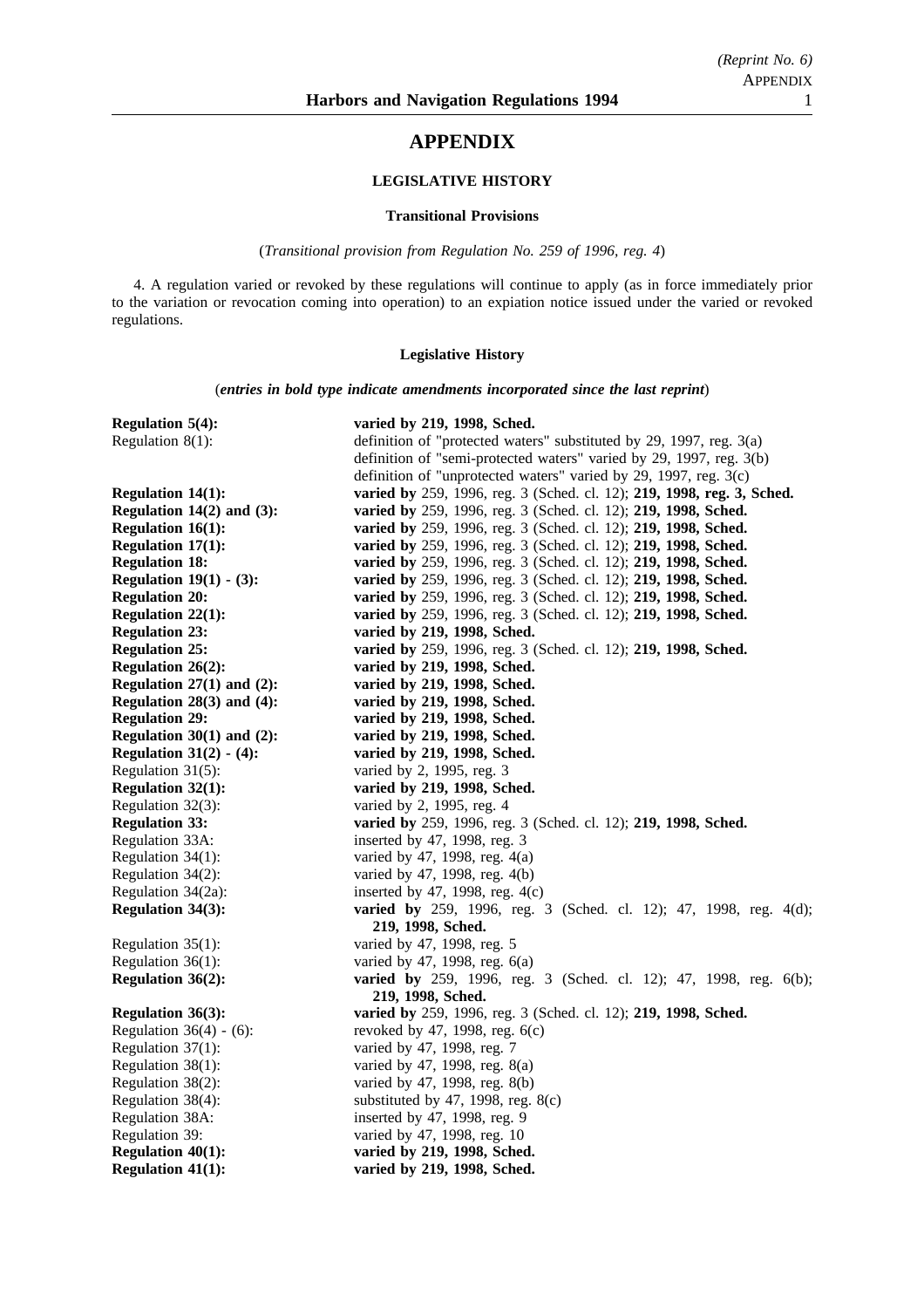**Regulation 42 varied by 219, 1998, Sched. Regulation 43(7) and (8): varied by 219, 1998, Sched. Regulation 44(1) and (2): varied by 219, 1998, Sched. Regulations 54 and 55: varied by 219, 1998, Sched. Regulation 61(1) and (2): varied by 219, 1998, Sched. Regulation 62(1) and (2): varied by 219, 1998, Sched. Regulation 72(1): varied by 219, 1998, Sched. Regulation 73(5): varied by 219, 1998, Sched. Regulation 76: varied by** 259, 1996, reg. 3 (Sched. cl. 12); **219, 1998, Sched. Regulation 88: varied by 219, 1998, Sched. Regulation 89(1) - (3); varied by 219, 1998, Sched. Regulation 90(1) and (2):** varied by 219, 1998, Sched.<br> **Regulation 91(1):** varied by 219, 1998, Sched. varied by 219, 1998, Sched. **Regulations 92 - 94: varied by 219, 1998, Sched. Regulation 97(2): varied by 219, 1998, Sched. Regulation 101(3): varied by 219, 1998, Sched. Regulation 104(7) and (8): varied by** 259, 1996, reg. 3 (Sched. cl. 12); **219, 1998, Sched. Regulation 105(3) and (4): varied by** 259, 1996, reg. 3 (Sched. cl. 12); **219, 1998, Sched. Regulation 106(1): varied by** 259, 1996, reg. 3 (Sched. cl. 12); **219, 1998, Sched. Regulation 108(2): varied by 219, 1998, Sched. Regulation 110: varied by** 259, 1996, reg. 3 (Sched. cl. 12); **219, 1998, Sched. Regulation 115(2): varied by 219, 1998, Sched. Regulation 117(1) and (2): varied by 219, 1998, Sched. Regulation 120(2) and (3): varied by 219, 1998, Sched. Regulation 126(2): varied by 219, 1998, Sched. Regulation 127(2): varied by 219, 1998, Sched. Regulation 128(1): varied by** 259, 1996, reg. 3 (Sched. cl. 12); **219, 1998, Sched. Regulation 128(2) - (7): varied by 219, 1998, Sched. Regulation 129(1) and (2): varied by** 259, 1996, reg. 3 (Sched. cl. 12); **219, 1998, Sched. Regulation 131: varied by 219, 1998, Sched. Regulation 132: varied by** 259, 1996, reg. 3 (Sched. cl. 12); **219, 1998, Sched. Regulation 133: varied by 219, 1998, Sched. Regulation 134(1) and (2): varied by 219, 1998, Sched. Regulation 135: varied by 219, 1998, Sched. Regulation 136(4): varied by 219, 1998, Sched. Regulations 137 and 138: varied by 219, 1998, Sched.** Regulation 139(2): varied by 29, 1997, reg. 4 **Regulation 139(7): varied by** 259, 1996, reg. 3 (Sched. cl. 12); **219, 1998, Sched. Regulations 141 and 142: varied by** 259, 1996, reg. 3 (Sched. cl. 12); **219, 1998, Sched. Regulation 143(1) - (6): varied by 219, 1998, Sched. Regulation 148: varied by 219, 1998, Sched.** Regulation 149(1): varied by 155, 1995, reg. 3 **Regulation 149(2) and (4):** varied by 219, 1998, Sched.<br> **Regulation 150 (1), (2), (5) - (12):** varied by 219, 1998, Sched. **Regulation 150 (1), (2), (5) - (12): Regulation 151(1), (3) and (4): varied by 219, 1998, Sched.** Regulation 151A: inserted by 180, 1995, reg. 3 **Regulation 151A(3): varied by 219, 1998, Sched. Regulation 152: varied by 219, 1998, Sched. Regulation 153(1) and (2): varied by 219, 1998, Sched. Regulation 154(1) and (2): varied by 219, 1998, Sched. Regulation 155(1): varied by 219, 1998, Sched. Regulation 156(1) and (2): varied by 219, 1998, Sched. Regulation 157(1): varied by 219, 1998, Sched. Regulation 158(1): varied by 219, 1998, Sched. Regulation 165(1) and (2): varied by 219, 1998, Sched. Regulation 166(1) and (2): varied by 219, 1998, Sched. Regulation 170: varied by 219, 1998, Sched. Regulation 171(4): varied by 219, 1998, Sched. Regulation 172(2): varied by 219, 1998, Sched. Regulation 173(2): varied by 219, 1998, Sched.**